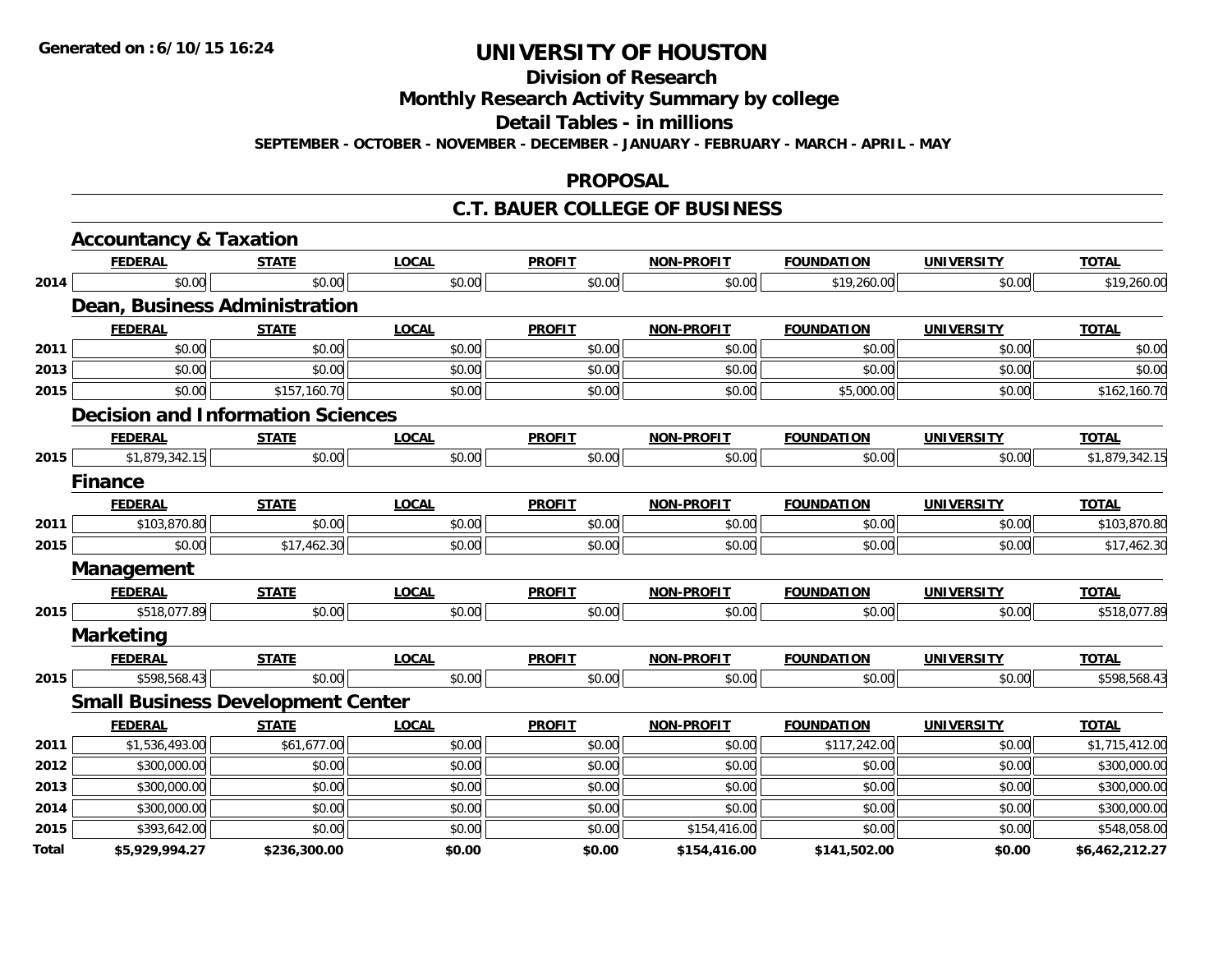# **Division of Research**

**Monthly Research Activity Summary by college**

**Detail Tables - in millions**

**SEPTEMBER - OCTOBER - NOVEMBER - DECEMBER - JANUARY - FEBRUARY - MARCH - APRIL - MAY**

### **PROPOSAL**

### **COLLEGE OF ARCHITECTURE**

|      | <b>Architecture</b>   |              |              |               |                   |                   |                   |                |
|------|-----------------------|--------------|--------------|---------------|-------------------|-------------------|-------------------|----------------|
|      | <b>FEDERAL</b>        | <b>STATE</b> | <b>LOCAL</b> | <b>PROFIT</b> | <b>NON-PROFIT</b> | <b>FOUNDATION</b> | <b>UNIVERSITY</b> | <b>TOTAL</b>   |
| 2011 | \$1,537,604.88        | \$25,000.00  | \$0.00       | \$0.00        | \$0.00            | \$25,000.00       | \$0.00            | \$1,587,604.88 |
| 2012 | \$140,758.05          | \$0.00       | \$0.00       | \$0.00        | \$0.00            | \$8,200.00        | \$2,500.00        | \$151,458.05   |
| 2013 | \$89,843.25           | \$0.00       | \$0.00       | \$0.00        | \$24,714.50       | \$0.00            | \$0.00            | \$114,557.75   |
| 2014 | \$0.00                | \$0.00       | \$0.00       | \$0.00        | \$24,925.20       | \$0.00            | \$0.00            | \$24,925.20    |
| 2015 | \$370,150.00          | \$0.00       | \$0.00       | \$0.00        | \$0.00            | \$0.00            | \$0.00            | \$370,150.00   |
|      | Design Anglick Street |              |              |               |                   |                   |                   |                |

#### **Dean, Architecture**

|       | <b>FEDERAL</b> | <u>STATE</u> | <u>LOCAL</u> | <b>PROFIT</b> | <b>NON-PROFIT</b> | <b>FOUNDATION</b> | <b>UNIVERSITY</b> | <b>TOTAL</b>   |
|-------|----------------|--------------|--------------|---------------|-------------------|-------------------|-------------------|----------------|
| 2011  | \$50,000.00    | \$25,000.00  | \$0.00       | \$5,000.00    | \$0.00            | \$0.00            | \$0.00            | \$80,000.00    |
| 2012  | \$0.00         | \$0.00       | \$0.00       | \$0.00        | \$5,000.00        | \$0.00            | \$0.00            | \$5,000.00     |
| 2014  | \$0.00         | \$0.00       | \$0.00       | \$0.00        | \$0.00            | \$0.00            | \$1,001,748,00    | \$1,001,748.00 |
| Total | \$2,188,356.18 | \$50,000.00  | \$0.00       | \$5,000.00    | \$54,639.70       | \$33,200.00       | \$1,004,248.00    | \$3,335,443.88 |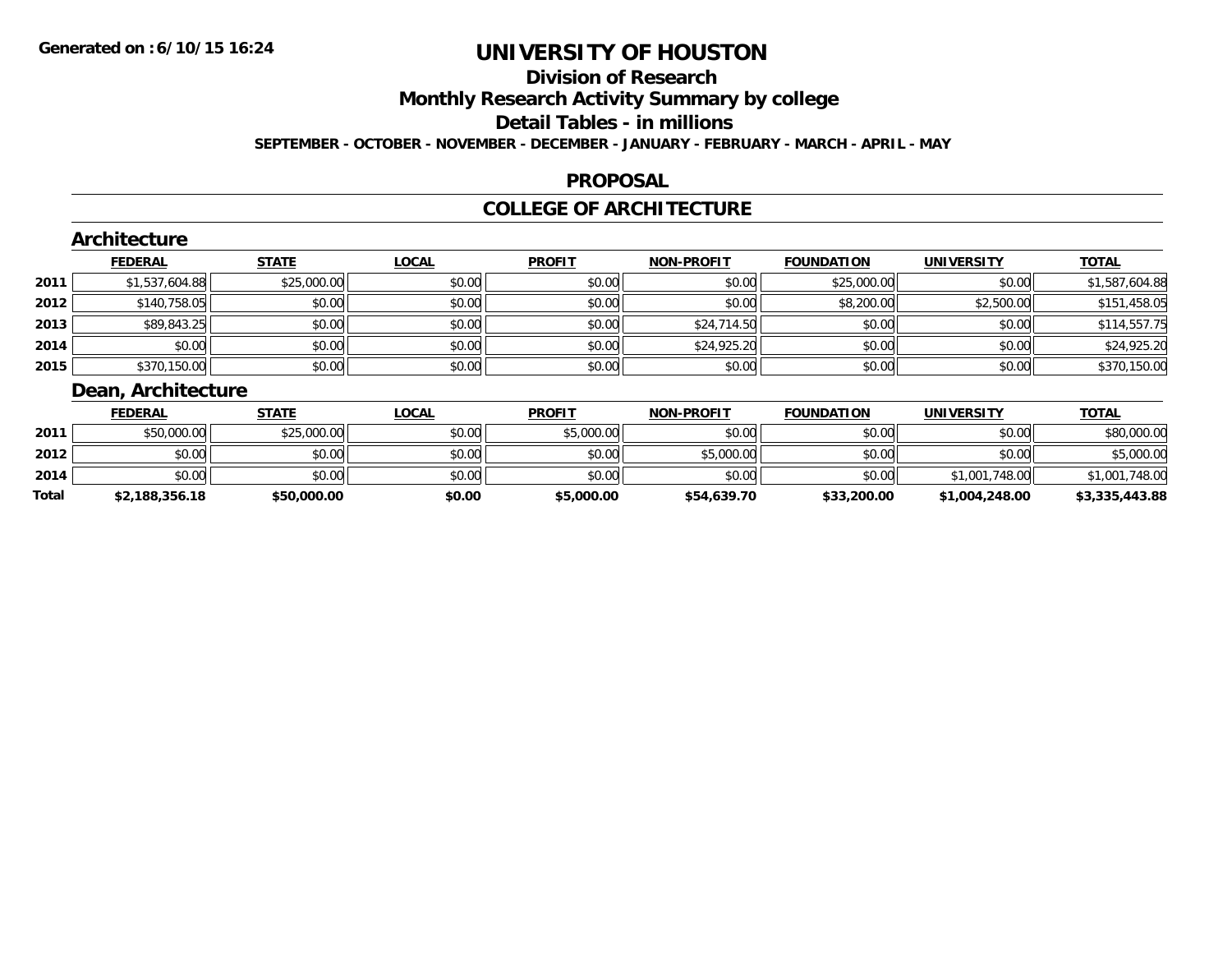# **Division of Research**

**Monthly Research Activity Summary by college**

**Detail Tables - in millions**

**SEPTEMBER - OCTOBER - NOVEMBER - DECEMBER - JANUARY - FEBRUARY - MARCH - APRIL - MAY**

#### **PROPOSAL**

### **COLLEGE OF EDUCATION**

# **Consistency Mgmt and Coop Disc**

|      |                                   | Consistency Migmt and Coop Disc                    |                |               |                   |                   |                   |                |
|------|-----------------------------------|----------------------------------------------------|----------------|---------------|-------------------|-------------------|-------------------|----------------|
|      | <b>FEDERAL</b>                    | <b>STATE</b>                                       | <b>LOCAL</b>   | <b>PROFIT</b> | <b>NON-PROFIT</b> | <b>FOUNDATION</b> | <b>UNIVERSITY</b> | <b>TOTAL</b>   |
| 2011 | \$0.00                            | \$0.00                                             | \$295,410.00   | \$0.00        | \$152,868.00      | \$0.00            | \$0.00            | \$448,278.00   |
| 2012 | \$4,176,056.65                    | \$0.00                                             | \$30,000.00    | \$0.00        | \$957,408.00      | \$0.00            | \$0.00            | \$5,163,464.65 |
| 2013 | \$2,480,018.64                    | \$0.00                                             | \$0.00         | \$0.00        | \$0.00            | \$0.00            | \$0.00            | \$2,480,018.64 |
| 2014 | \$2,632,766.14                    | \$0.00                                             | \$235,590.00   | \$0.00        | \$0.00            | \$0.00            | \$0.00            | \$2,868,356.14 |
|      | <b>Curriculum and Instruction</b> |                                                    |                |               |                   |                   |                   |                |
|      | <b>FEDERAL</b>                    | <b>STATE</b>                                       | <b>LOCAL</b>   | <b>PROFIT</b> | <b>NON-PROFIT</b> | <b>FOUNDATION</b> | <b>UNIVERSITY</b> | <b>TOTAL</b>   |
| 2011 | \$5,044,027.50                    | \$1,440,673.10                                     | \$0.00         | \$124,500.00  | \$75,000.00       | \$0.00            | \$246,279.00      | \$6,930,479.60 |
| 2012 | \$2,161,385.90                    | \$714,991.00                                       | \$120,000.00   | \$0.00        | \$57,153.00       | \$0.00            | \$394,235.00      | \$3,447,764.90 |
| 2013 | \$2,457,888.50                    | \$351,775.00                                       | \$0.00         | \$0.00        | \$3,500.00        | \$0.00            | \$258,964.50      | \$3,072,128.00 |
| 2014 | \$4,201,990.19                    | \$1,834,645.80                                     | \$21,958.00    | \$0.00        | \$237,200.00      | \$50,000.00       | \$262,874.00      | \$6,608,667.99 |
| 2015 | \$4,493,887.22                    | \$569,898.20                                       | \$0.00         | \$0.00        | \$0.00            | \$89,931.00       | \$50,000.00       | \$5,203,716.42 |
|      | Dean, Education                   |                                                    |                |               |                   |                   |                   |                |
|      | <b>FEDERAL</b>                    | <b>STATE</b>                                       | <b>LOCAL</b>   | <b>PROFIT</b> | <b>NON-PROFIT</b> | <b>FOUNDATION</b> | <b>UNIVERSITY</b> | <b>TOTAL</b>   |
| 2014 | \$2,149,993.50                    | \$258,000.00                                       | \$0.00         | \$0.00        | \$5,700.00        | \$0.00            | \$0.00            | \$2,413,693.50 |
|      |                                   | <b>Educational Leadership &amp; Policy Studies</b> |                |               |                   |                   |                   |                |
|      | <b>FEDERAL</b>                    | <b>STATE</b>                                       | <b>LOCAL</b>   | <b>PROFIT</b> | <b>NON-PROFIT</b> | <b>FOUNDATION</b> | <b>UNIVERSITY</b> | <b>TOTAL</b>   |
| 2011 | \$199,522.00                      | \$435,704.60                                       | \$0.00         | \$48,419.00   | \$0.00            | \$0.00            | \$0.00            | \$683,645.60   |
| 2012 | \$1,079,092.00                    | \$366,462.00                                       | \$0.00         | \$0.00        | \$32,160.00       | \$43,833.50       | \$1,186,423.70    | \$2,707,971.20 |
| 2013 | \$0.00                            | \$0.00                                             | \$0.00         | \$0.00        | \$0.00            | \$87,009.00       | \$0.00            | \$87,009.00    |
| 2014 | \$697,883.40                      | \$5,000.00                                         | \$27,400.00    | \$0.00        | \$2,850.00        | \$0.00            | \$93,705.00       | \$826,838.40   |
| 2015 | \$746,996.50                      | \$0.00                                             | \$0.00         | \$0.00        | \$0.00            | \$0.00            | \$0.00            | \$746,996.50   |
|      |                                   | <b>Institute for Urban Education</b>               |                |               |                   |                   |                   |                |
|      | <b>FEDERAL</b>                    | <b>STATE</b>                                       | <b>LOCAL</b>   | <b>PROFIT</b> | <b>NON-PROFIT</b> | <b>FOUNDATION</b> | <b>UNIVERSITY</b> | <b>TOTAL</b>   |
|      |                                   | $-0.44$                                            | $\overline{a}$ | $\sim$ 0.00   |                   | $\overline{a}$    | $\sim$ 0.0        | 111011000      |

|      | <u>LLDLIVAL</u> | $\frac{1}{2}$ | L      | <u>.</u> | <u>IVOIVELINOI LI</u> |        | <b>UNIVERSITI</b> | <u><u></u></u> |
|------|-----------------|---------------|--------|----------|-----------------------|--------|-------------------|----------------|
| 2011 | \$609,499.90    | \$17,940.10   | \$0.00 | \$0.00   | \$41,000.00           | \$0.00 | \$0.00            | \$668,440.00   |
| 2012 | \$0.00          | \$0.00        | \$0.00 | \$0.00   | \$0.00                | \$0.00 | \$629,939.00      | \$629,939.00   |
| 2013 | \$0.00          | \$0.00        | \$0.00 | \$0.00   | \$0.00                | \$0.00 | \$0.00            | \$0.00         |
| 2014 | \$1,300,000.00  | \$0.00        | \$0.00 | \$0.00   | \$400,650.00          | \$0.00 | \$78,750.00       | \$1,779,400.00 |
| 2015 | \$1,875,000.00  | \$0.00        | \$0.00 | \$0.00   | \$0.00                | \$0.00 | \$78,750.00       | \$1,953,750.00 |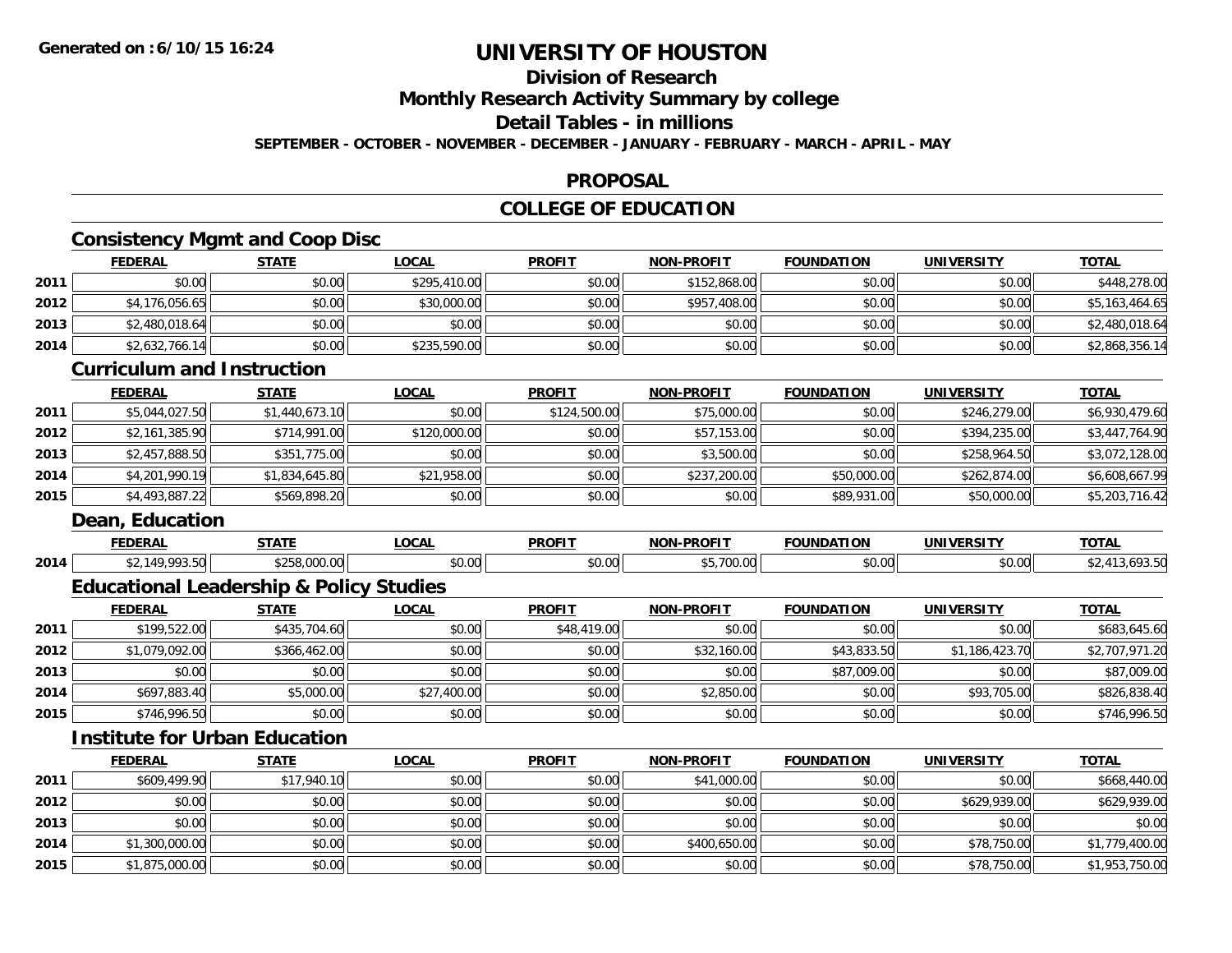## **Division of Research**

**Monthly Research Activity Summary by college**

**Detail Tables - in millions**

**SEPTEMBER - OCTOBER - NOVEMBER - DECEMBER - JANUARY - FEBRUARY - MARCH - APRIL - MAY**

#### **PROPOSAL**

### **COLLEGE OF EDUCATION**

### **Psychological, Health, and Learning Sciences**

|      | <b>FEDERAL</b> | <u>STATE</u>   | <u>LOCAL</u> | <b>PROFIT</b> | <b>NON-PROFIT</b> | <b>FOUNDATION</b> | <b>UNIVERSITY</b> | <b>TOTAL</b>   |
|------|----------------|----------------|--------------|---------------|-------------------|-------------------|-------------------|----------------|
| 2011 | \$4,344,605.00 | \$67,935.10    | \$0.00       | \$20,000.00   | \$10,133.00       | \$510,310.65      | \$20,758.00       | \$4,973,741.75 |
| 2012 | \$3,837,719.26 | \$1,195,697.00 | \$0.00       | \$0.00        | \$0.00            | \$43,833.50       | \$332,179.04      | \$5,409,428.80 |
| 2013 | \$3,261,849.00 | \$71,610.00    | \$0.00       | \$0.00        | \$35,355.53       | \$300,318.00      | \$475,030.00      | \$4,144,162.53 |
| 2014 | \$7,289,250.00 | \$1,072,606.00 | \$0.00       | \$0.00        | \$26,281.00       | \$0.00            | \$565,789.00      | \$8,953,926.00 |
| 2015 | \$7,900,656.21 | \$0.00         | \$0.00       | \$0.00        | \$39,997.00       | \$69,196.00       | \$1,259,826.00    | \$9,269,675.21 |

#### **UH Charter School**

|       | <b>FEDERAL</b>  | <b>STATE</b>   | <b>LOCAL</b> | <b>PROFIT</b> | <b>NON-PROFIT</b> | <b>FOUNDATION</b> | <b>UNIVERSITY</b> | <b>TOTAL</b>    |
|-------|-----------------|----------------|--------------|---------------|-------------------|-------------------|-------------------|-----------------|
| 2011  | \$0.00          | \$44,864.00    | \$0.00       | \$0.00        | \$0.00            | \$0.00            | \$0.00            | \$44,864.00     |
| 2012  | \$0.00          | \$7,150.00     | \$0.00       | \$0.00        | \$0.00            | \$0.00            | \$0.00            | \$7,150.00      |
| 2013  | \$0.00          | \$1,489.55     | \$0.00       | \$0.00        | \$0.00            | \$0.00            | \$0.00            | \$1,489.55      |
| 2014  | \$187,811.00    | \$0.00         | \$0.00       | \$0.00        | \$0.00            | \$0.00            | \$0.00            | \$187,811.00    |
| Total | \$63,127,898.51 | \$8,456,441.45 | \$730,358.00 | \$192,919.00  | \$2,077,255.53    | \$1,194,431.65    | \$5,933,502.24    | \$81,712,806.38 |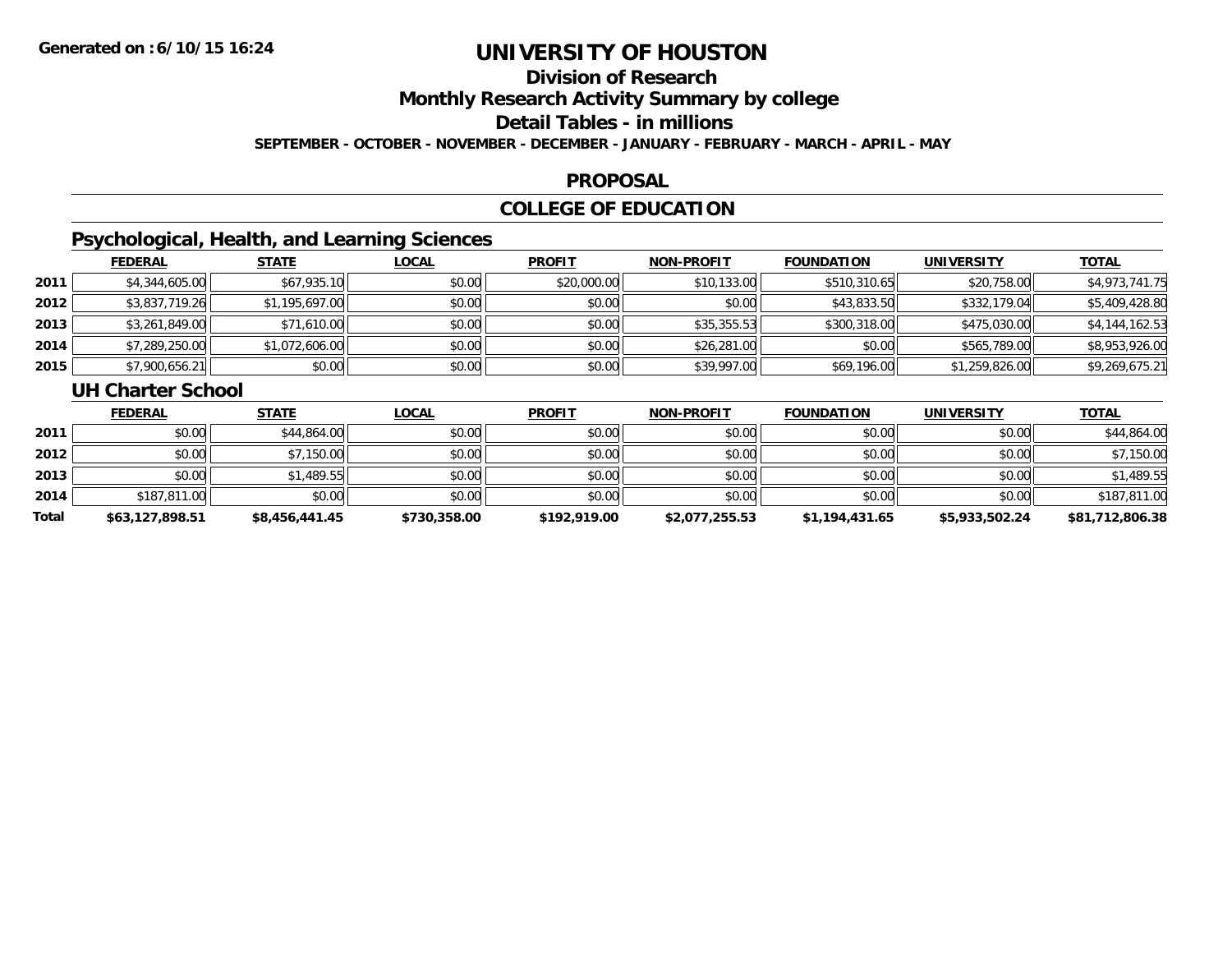**2014**

**2015**

# **UNIVERSITY OF HOUSTON**

### **Division of Research**

**Monthly Research Activity Summary by college**

**Detail Tables - in millions**

**SEPTEMBER - OCTOBER - NOVEMBER - DECEMBER - JANUARY - FEBRUARY - MARCH - APRIL - MAY**

#### **PROPOSAL**

### **COLLEGE OF LIBERAL ARTS AND SOCIAL SCIENCES**

|      | <b>FEDERAL</b>            | <b>STATE</b> | <b>LOCAL</b>                                             | <b>PROFIT</b> | <b>NON-PROFIT</b> | <b>FOUNDATION</b> | <b>UNIVERSITY</b> | <b>TOTAL</b>   |
|------|---------------------------|--------------|----------------------------------------------------------|---------------|-------------------|-------------------|-------------------|----------------|
| 2014 | \$0.00                    | \$0.00       | \$0.00                                                   | \$0.00        | \$9,500.00        | \$0.00            | \$0.00            | \$9,500.00     |
|      | Art                       |              |                                                          |               |                   |                   |                   |                |
|      | <b>FEDERAL</b>            | <b>STATE</b> | <b>LOCAL</b>                                             | <b>PROFIT</b> | <b>NON-PROFIT</b> | <b>FOUNDATION</b> | <b>UNIVERSITY</b> | <b>TOTAL</b>   |
| 2011 | \$14,979.30               | \$0.00       | \$0.00                                                   | \$0.00        | \$0.00            | \$0.00            | \$0.00            | \$14,979.30    |
| 2012 | \$294,676.59              | \$0.00       | \$0.00                                                   | \$0.00        | \$35,000.00       | \$0.00            | \$0.00            | \$329,676.59   |
| 2013 | \$0.00                    | \$0.00       | \$0.00                                                   | \$0.00        | \$1,400.00        | \$0.00            | \$0.00            | \$1,400.00     |
| 2015 | \$0.00                    | \$0.00       | \$0.00                                                   | \$0.00        | \$34,614.00       | \$0.00            | \$0.00            | \$34,614.00    |
|      | <b>Arte Publico Press</b> |              |                                                          |               |                   |                   |                   |                |
|      | <b>FEDERAL</b>            | <b>STATE</b> | <b>LOCAL</b>                                             | <b>PROFIT</b> | <b>NON-PROFIT</b> | <b>FOUNDATION</b> | <b>UNIVERSITY</b> | <b>TOTAL</b>   |
| 2011 | \$100,000.00              | \$0.00       | \$0.00                                                   | \$0.00        | \$94,479.00       | \$120,000.00      | \$0.00            | \$314,479.00   |
| 2012 | \$298,497.00              | \$20,000.00  | \$0.00                                                   | \$0.00        | \$98,393.00       | \$0.00            | \$0.00            | \$416,890.00   |
| 2013 | \$100,000.00              | \$40,000.00  | \$0.00                                                   | \$0.00        | \$50,000.00       | \$150,000.00      | \$0.00            | \$340,000.00   |
| 2014 | \$2,100,971.00            | \$6,000.00   | \$0.00                                                   | \$0.00        | \$170,074.00      | \$200,000.00      | \$0.00            | \$2,477,045.00 |
| 2015 | \$677,368.40              | \$21,000.00  | \$0.00                                                   | \$0.00        | \$100,000.00      | \$0.00            | \$0.00            | \$798,368.40   |
|      | <b>Blaffer Gallery</b>    |              |                                                          |               |                   |                   |                   |                |
|      | <b>FEDERAL</b>            | <b>STATE</b> | <b>LOCAL</b>                                             | <b>PROFIT</b> | <b>NON-PROFIT</b> | <b>FOUNDATION</b> | <b>UNIVERSITY</b> | <b>TOTAL</b>   |
| 2011 | \$50,000.00               | \$8,500.00   | \$0.00                                                   | \$0.00        | \$102,445.00      | \$0.00            | \$0.00            | \$160,945.00   |
| 2012 | \$0.00                    | \$5,132.00   | \$0.00                                                   | \$0.00        | \$85,759.00       | \$0.00            | \$0.00            | \$90,891.00    |
| 2013 | \$50,000.00               | \$10,000.00  | \$0.00                                                   | \$0.00        | \$81,500.00       | \$0.00            | \$0.00            | \$141,500.00   |
| 2014 | \$0.00                    | \$14,000.00  | \$0.00                                                   | \$0.00        | \$80,000.00       | \$0.00            | \$0.00            | \$94,000.00    |
| 2015 | \$0.00                    | \$4,000.00   | \$0.00                                                   | \$0.00        | \$40,000.00       | \$60,000.00       | \$0.00            | \$104,000.00   |
|      |                           |              | <b>Center for Neuromotor &amp; Biomechanics Research</b> |               |                   |                   |                   |                |
|      | <b>FEDERAL</b>            | <b>STATE</b> | <b>LOCAL</b>                                             | <b>PROFIT</b> | <b>NON-PROFIT</b> | <b>FOUNDATION</b> | <b>UNIVERSITY</b> | <b>TOTAL</b>   |
| 2011 | \$928,227.00              | \$0.00       | \$0.00                                                   | \$0.00        | \$0.00            | \$0.00            | \$0.00            | \$928,227.00   |
| 2012 | \$0.00                    | \$0.00       | \$0.00                                                   | \$100,500.00  | \$0.00            | \$0.00            | \$0.00            | \$100,500.00   |
| 2013 | \$0.00                    | \$350,000.00 | \$0.00                                                   | \$0.00        | \$0.00            | \$0.00            | \$0.00            | \$350,000.00   |

4 \$34,933.15 \$0.00 \$0.00 \$0.00 \$0.00 \$0.00 \$0.00 \$0.00 \$0.00 \$0.00 \$0.00 \$0.00 \$0.00 \$14,933.15

\$34,949.25 \$0.00 \$0.00 \$112,500.00 \$0.00 \$0.00 \$0.00 \$147,449.25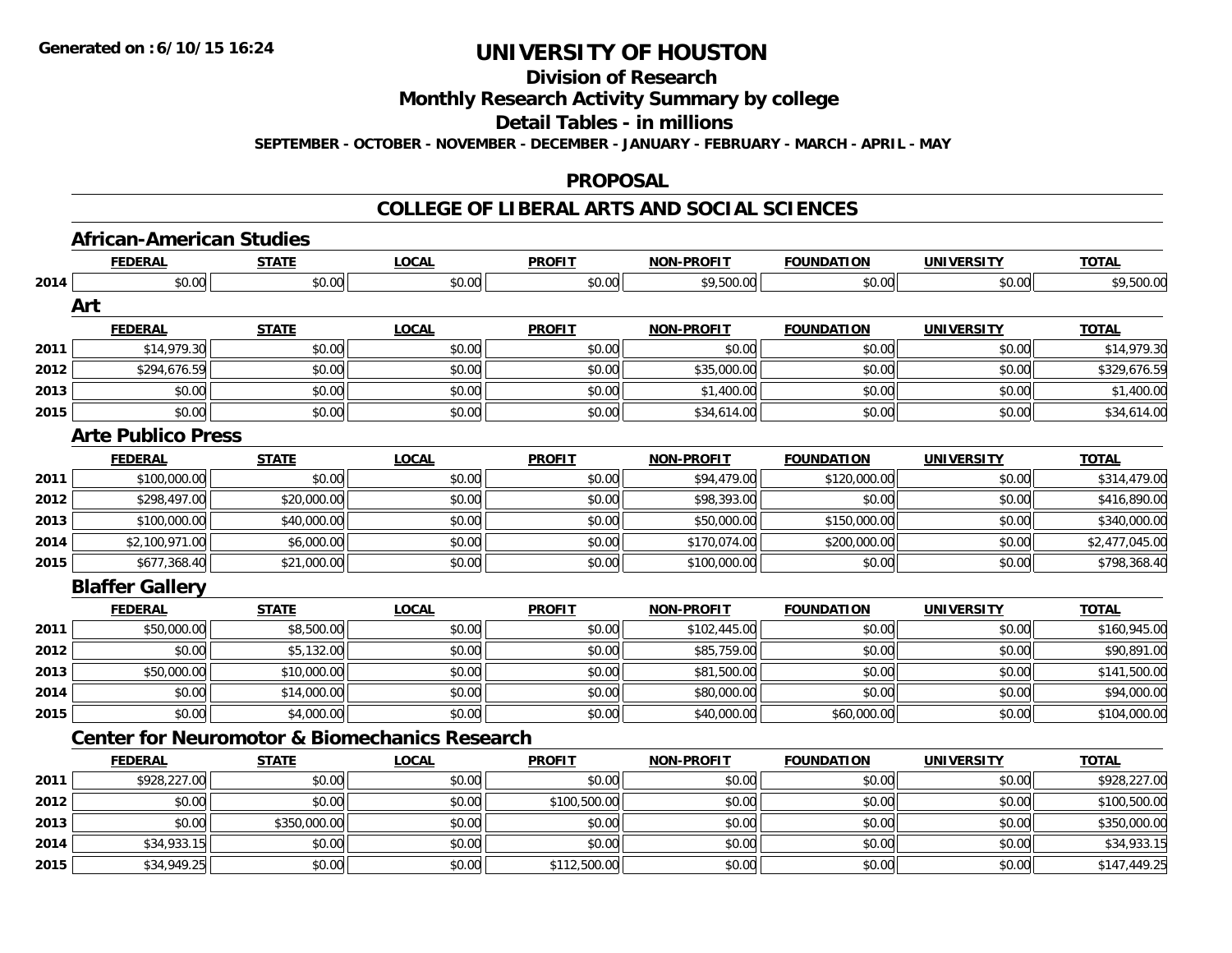**Division of Research**

**Monthly Research Activity Summary by college**

**Detail Tables - in millions**

**SEPTEMBER - OCTOBER - NOVEMBER - DECEMBER - JANUARY - FEBRUARY - MARCH - APRIL - MAY**

#### **PROPOSAL**

|      | <b>FEDERAL</b>                 | <b>STATE</b>                                      | <b>LOCAL</b> | <b>PROFIT</b> | <b>NON-PROFIT</b> | <b>FOUNDATION</b> | <b>UNIVERSITY</b> | <b>TOTAL</b>   |
|------|--------------------------------|---------------------------------------------------|--------------|---------------|-------------------|-------------------|-------------------|----------------|
| 2011 | \$250,000.00                   | \$0.00                                            | \$0.00       | \$0.00        | \$369,000.00      | \$0.00            | \$0.00            | \$619,000.00   |
|      | Communication                  |                                                   |              |               |                   |                   |                   |                |
|      | <b>FEDERAL</b>                 | <b>STATE</b>                                      | <b>LOCAL</b> | <b>PROFIT</b> | <b>NON-PROFIT</b> | <b>FOUNDATION</b> | <b>UNIVERSITY</b> | <b>TOTAL</b>   |
| 2011 | \$294,900.00                   | \$0.00                                            | \$0.00       | \$0.00        | \$0.00            | \$0.00            | \$0.00            | \$294,900.00   |
| 2012 | \$336,545.00                   | \$0.00                                            | \$0.00       | \$0.00        | \$0.00            | \$0.00            | \$0.00            | \$336,545.00   |
| 2013 | \$0.00                         | \$0.00                                            | \$0.00       | \$0.00        | \$9,800.00        | \$0.00            | \$76,763.00       | \$86,563.00    |
| 2014 | \$0.00                         | \$0.00                                            | \$0.00       | \$0.00        | \$1,500.00        | \$44,993.00       | \$9,591.00        | \$56,084.00    |
| 2015 | \$2,916,503.12                 | \$0.00                                            | \$0.00       | \$0.00        | \$211,745.00      | \$0.00            | \$14,884.00       | \$3,143,132.12 |
|      | <b>Communication Disorders</b> |                                                   |              |               |                   |                   |                   |                |
|      | <b>FEDERAL</b>                 | <b>STATE</b>                                      | <b>LOCAL</b> | <b>PROFIT</b> | <b>NON-PROFIT</b> | <b>FOUNDATION</b> | <b>UNIVERSITY</b> | <b>TOTAL</b>   |
| 2011 | \$148,670.00                   | \$17,940.10                                       | \$0.00       | \$0.00        | \$0.00            | \$10,000.00       | \$0.00            | \$176,610.10   |
| 2012 | \$447,207.00                   | \$11,723.40                                       | \$0.00       | \$0.00        | \$58,248.00       | \$22,770.00       | \$263,177.00      | \$803,125.40   |
| 2013 | \$535,125.00                   | \$77,569.00                                       | \$0.00       | \$0.00        | \$54,922.00       | \$24,500.00       | \$396,469.00      | \$1,088,585.00 |
| 2014 | \$295,718.47                   | \$0.00                                            | \$0.00       | \$0.00        | \$0.00            | \$17,556.00       | \$0.00            | \$313,274.47   |
| 2015 | \$451,500.00                   | \$0.00                                            | \$0.00       | \$0.00        | \$191,644.00      | \$29,932.00       | \$29,789.00       | \$702,865.00   |
|      |                                | <b>Cynthia Woods Mitchell Center for the Arts</b> |              |               |                   |                   |                   |                |
|      | <b>FEDERAL</b>                 | <b>STATE</b>                                      | <b>LOCAL</b> | <b>PROFIT</b> | <b>NON-PROFIT</b> | <b>FOUNDATION</b> | <b>UNIVERSITY</b> | <b>TOTAL</b>   |
| 2013 | \$0.00                         | \$150,000.00                                      | \$0.00       | \$200,000.00  | \$35,000.00       | \$15,000.00       | \$0.00            | \$400,000.00   |
| 2014 | \$0.00                         | \$8,000.00                                        | \$0.00       | \$200,000.00  | \$500.00          | \$1,400.00        | \$0.00            | \$209,900.00   |
| 2015 | \$100,000.00                   | \$0.00                                            | \$0.00       | \$0.00        | \$10,000.00       | \$10,000.00       | \$0.00            | \$120,000.00   |
|      |                                | Dean, Liberal Arts and Social Sciences            |              |               |                   |                   |                   |                |
|      | <b>FEDERAL</b>                 | <b>STATE</b>                                      | <b>LOCAL</b> | <b>PROFIT</b> | NON-PROFIT        | <b>FOUNDATION</b> | <b>UNIVERSITY</b> | <b>TOTAL</b>   |
| 2011 | \$413,091.00                   | \$0.00                                            | \$0.00       | \$0.00        | \$0.00            | \$0.00            | \$0.00            | \$413,091.00   |
| 2014 | \$0.00                         | \$0.00                                            | \$0.00       | \$0.00        | \$55,000.00       | \$0.00            | \$0.00            | \$55,000.00    |
| 2015 | \$598,568.43                   | \$0.00                                            | \$0.00       | \$0.00        | \$0.00            | \$0.00            | \$0.00            | \$598,568.43   |
|      | <b>Economics</b>               |                                                   |              |               |                   |                   |                   |                |
|      | <b>FEDERAL</b>                 | <b>STATE</b>                                      | <b>LOCAL</b> | <b>PROFIT</b> | <b>NON-PROFIT</b> | <b>FOUNDATION</b> | <b>UNIVERSITY</b> | <b>TOTAL</b>   |
| 2011 | \$0.00                         | \$0.00                                            | \$0.00       | \$75,000.00   | \$78,014.00       | \$244,719.00      | \$75,000.00       | \$472,733.00   |
| 2012 | \$882,933.40                   | \$0.00                                            | \$0.00       | \$0.00        | \$777,891.00      | \$248,086.00      | \$0.00            | \$1,908,910.40 |
| 2013 | \$243,160.00                   | \$0.00                                            | \$0.00       | \$0.00        | \$0.00            | \$34,967.00       | \$0.00            | \$278,127.00   |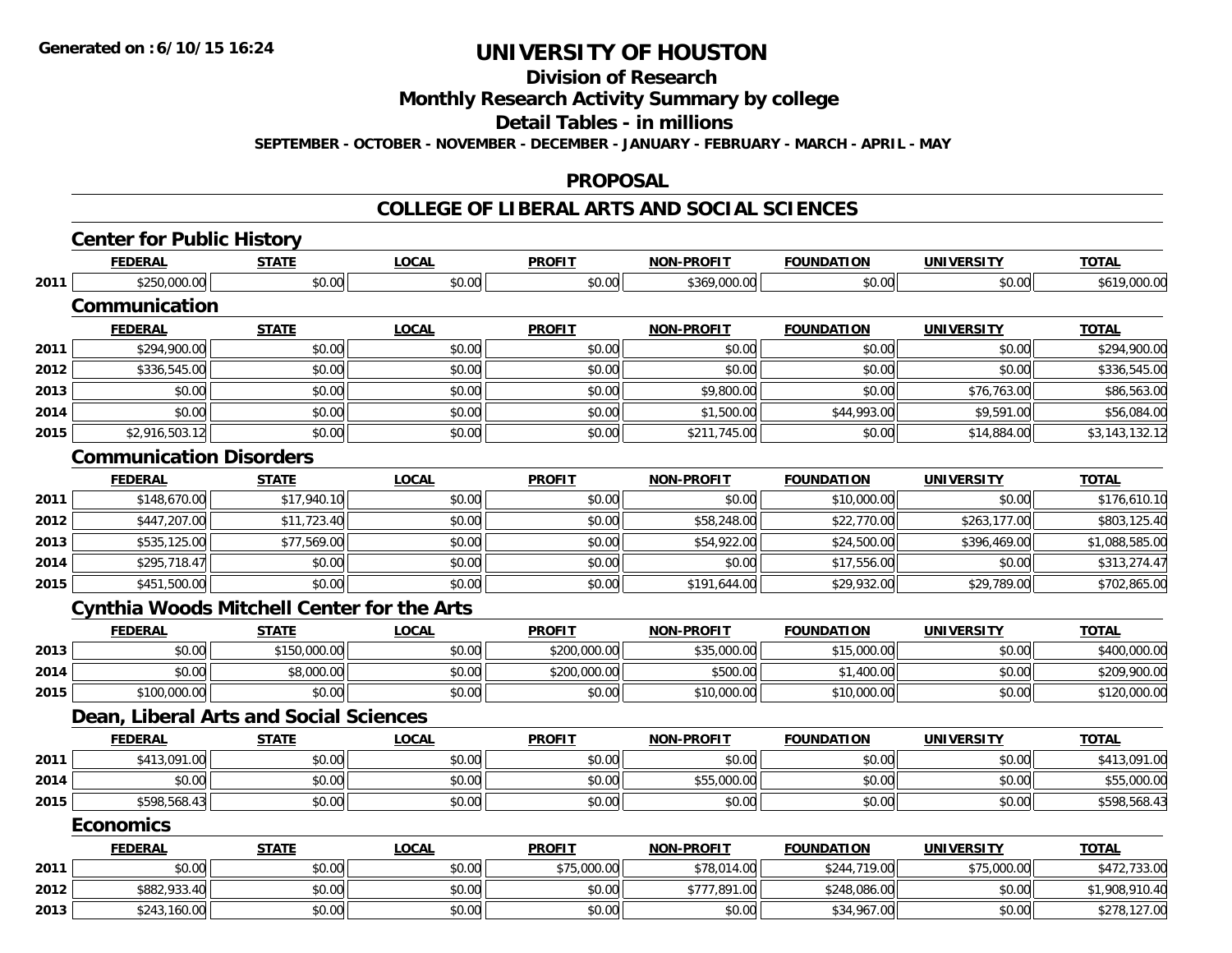#### **Division of Research**

**Monthly Research Activity Summary by college**

**Detail Tables - in millions**

**SEPTEMBER - OCTOBER - NOVEMBER - DECEMBER - JANUARY - FEBRUARY - MARCH - APRIL - MAY**

#### **PROPOSAL**

|      | <b>Economics</b>                      |                |              |                |                   |                   |                   |                 |
|------|---------------------------------------|----------------|--------------|----------------|-------------------|-------------------|-------------------|-----------------|
|      | <b>FEDERAL</b>                        | <b>STATE</b>   | <b>LOCAL</b> | <b>PROFIT</b>  | <b>NON-PROFIT</b> | <b>FOUNDATION</b> | <b>UNIVERSITY</b> | <b>TOTAL</b>    |
| 2014 | \$0.00                                | \$0.00         | \$0.00       | \$0.00         | \$0.00            | \$28,449.00       | \$90,353.00       | \$118,802.00    |
| 2015 | \$7,606,296.24                        | \$0.00         | \$0.00       | \$0.00         | \$15,000.00       | \$137,106.00      | \$215,736.00      | \$7,974,138.24  |
|      | <b>English</b>                        |                |              |                |                   |                   |                   |                 |
|      | <b>FEDERAL</b>                        | <b>STATE</b>   | <b>LOCAL</b> | <b>PROFIT</b>  | <b>NON-PROFIT</b> | <b>FOUNDATION</b> | <b>UNIVERSITY</b> | <b>TOTAL</b>    |
| 2011 | \$0.00                                | \$0.00         | \$0.00       | \$0.00         | \$1,500.00        | \$0.00            | \$0.00            | \$1,500.00      |
| 2012 | \$932,888.40                          | \$0.00         | \$0.00       | \$0.00         | \$0.00            | \$0.00            | \$0.00            | \$932,888.40    |
| 2014 | \$363,341.50                          | \$7,109.00     | \$0.00       | \$0.00         | \$0.00            | \$0.00            | \$0.00            | \$370,450.50    |
| 2015 | \$0.00                                | \$0.00         | \$0.00       | \$0.00         | \$1,500.00        | \$0.00            | \$0.00            | \$1,500.00      |
|      | <b>Health and Human Performance</b>   |                |              |                |                   |                   |                   |                 |
|      | <b>FEDERAL</b>                        | <b>STATE</b>   | <b>LOCAL</b> | <b>PROFIT</b>  | <b>NON-PROFIT</b> | <b>FOUNDATION</b> | <b>UNIVERSITY</b> | <b>TOTAL</b>    |
| 2011 | \$11,011,327.40                       | \$0.00         | \$0.00       | \$94,276.00    | \$0.00            | \$209,569.30      | \$908,023.00      | \$12,223,195.70 |
| 2012 | \$7,271,277.61                        | \$502,818.00   | \$0.00       | \$626,163.00   | \$141,879.20      | \$0.00            | \$1,179,339.00    | \$9,721,476.81  |
| 2013 | \$5,419,000.52                        | \$1,400,000.00 | \$0.00       | \$66,142.80    | \$472,354.00      | \$69,976.00       | \$133,652.00      | \$7,561,125.32  |
| 2014 | \$12,484,864.25                       | \$0.00         | \$0.00       | \$0.00         | \$77,721.00       | \$168,482.40      | \$500,233.80      | \$13,231,301.45 |
| 2015 | \$6,184,646.30                        | \$643,198.00   | \$0.00       | \$1,333,994.00 | \$2,047,392.92    | \$200,000.00      | \$319,740.40      | \$10,728,971.62 |
|      | <b>Hispanic Studies</b>               |                |              |                |                   |                   |                   |                 |
|      | <b>FEDERAL</b>                        | <b>STATE</b>   | <b>LOCAL</b> | <b>PROFIT</b>  | <b>NON-PROFIT</b> | <b>FOUNDATION</b> | <b>UNIVERSITY</b> | <b>TOTAL</b>    |
| 2012 | \$38,419.59                           | \$0.00         | \$0.00       | \$0.00         | \$0.00            | \$0.00            | \$0.00            | \$38,419.59     |
| 2013 | \$0.00                                | \$0.00         | \$0.00       | \$0.00         | \$0.00            | \$0.00            | \$11,992.50       | \$11,992.50     |
| 2014 | \$295,629.77                          | \$0.00         | \$0.00       | \$0.00         | \$0.00            | \$0.00            | \$0.00            | \$295,629.77    |
| 2015 | \$1,655,345.60                        | \$0.00         | \$0.00       | \$0.00         | \$0.00            | \$0.00            | \$0.00            | \$1,655,345.60  |
|      | <b>History</b>                        |                |              |                |                   |                   |                   |                 |
|      | <b>FEDERAL</b>                        | <b>STATE</b>   | <b>LOCAL</b> | <b>PROFIT</b>  | <b>NON-PROFIT</b> | <b>FOUNDATION</b> | <b>UNIVERSITY</b> | <b>TOTAL</b>    |
| 2011 | \$0.00                                | \$0.00         | \$0.00       | \$0.00         | \$14,000.00       | \$0.00            | \$0.00            | \$14,000.00     |
| 2012 | \$63,776.82                           | \$0.00         | \$0.00       | \$0.00         | \$0.00            | \$0.00            | \$0.00            | \$63,776.82     |
|      | <b>Hobby Center for Public Policy</b> |                |              |                |                   |                   |                   |                 |
|      | <b>FEDERAL</b>                        | <b>STATE</b>   | <b>LOCAL</b> | <b>PROFIT</b>  | <b>NON-PROFIT</b> | <b>FOUNDATION</b> | <b>UNIVERSITY</b> | <b>TOTAL</b>    |
| 2011 | \$8,435.00                            | \$0.00         | \$0.00       | \$0.00         | \$0.00            | \$0.00            | \$0.00            | \$8,435.00      |
| 2013 | \$164,250.00                          | \$0.00         | \$0.00       | \$0.00         | \$0.00            | \$0.00            | \$0.00            | \$164,250.00    |
| 2014 | \$1,800.00                            | \$0.00         | \$0.00       | \$0.00         | \$0.00            | \$28,780.00       | \$0.00            | \$30,580.00     |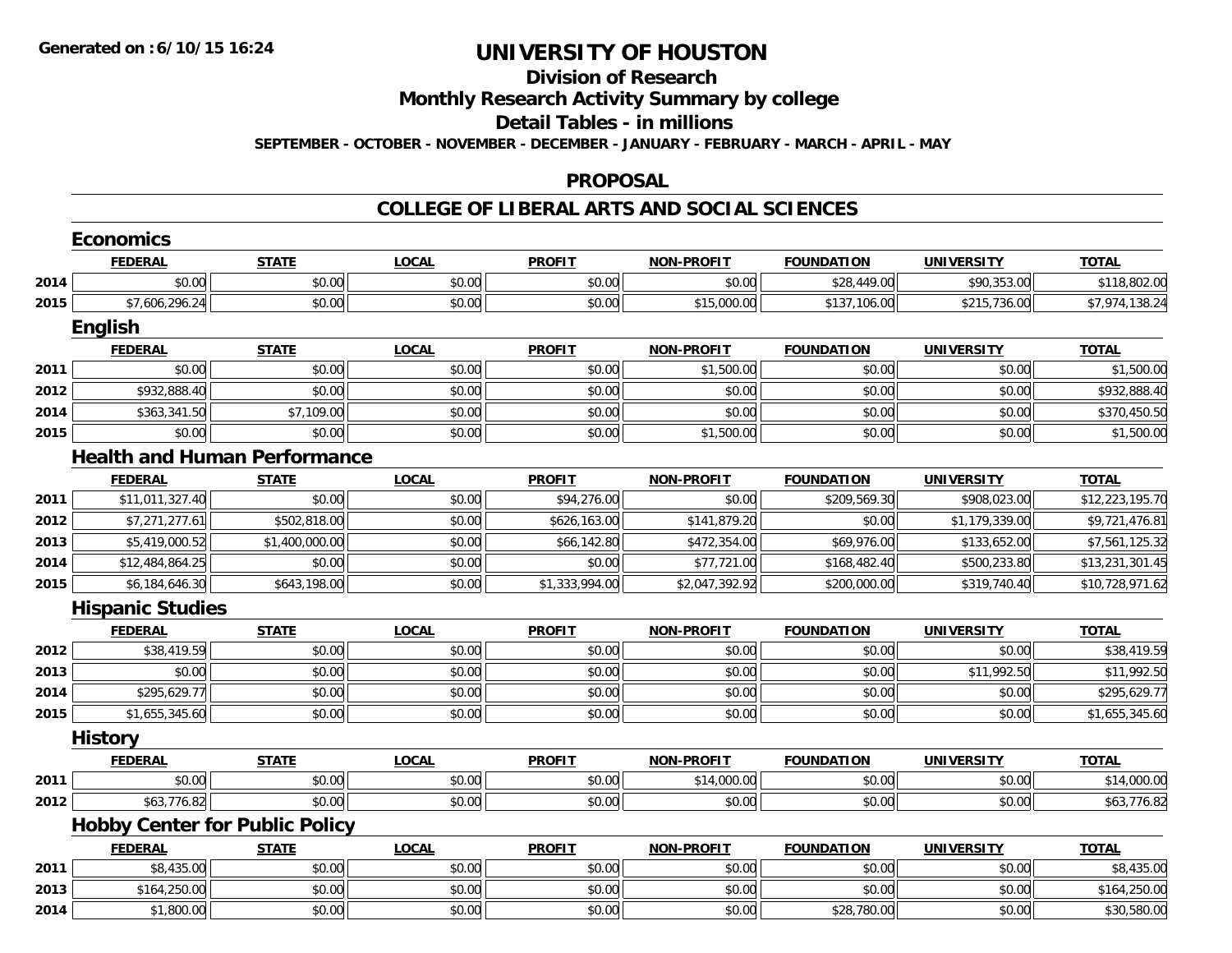**Division of Research**

**Monthly Research Activity Summary by college**

**Detail Tables - in millions**

**SEPTEMBER - OCTOBER - NOVEMBER - DECEMBER - JANUARY - FEBRUARY - MARCH - APRIL - MAY**

#### **PROPOSAL**

|      | <b>Hobby Center for Public Policy</b> |                |              |               |                   |                   |                   |                 |
|------|---------------------------------------|----------------|--------------|---------------|-------------------|-------------------|-------------------|-----------------|
|      | <b>FEDERAL</b>                        | <b>STATE</b>   | <b>LOCAL</b> | <b>PROFIT</b> | <b>NON-PROFIT</b> | <b>FOUNDATION</b> | <b>UNIVERSITY</b> | <b>TOTAL</b>    |
| 2015 | \$518,077.89                          | \$0.00         | \$0.00       | \$0.00        | \$0.00            | \$15,000.00       | \$0.00            | \$533,077.89    |
|      | <b>Modern/Classical Languages</b>     |                |              |               |                   |                   |                   |                 |
|      | <b>FEDERAL</b>                        | <b>STATE</b>   | <b>LOCAL</b> | <b>PROFIT</b> | <b>NON-PROFIT</b> | <b>FOUNDATION</b> | <b>UNIVERSITY</b> | <b>TOTAL</b>    |
| 2011 | \$413,091.00                          | \$0.00         | \$0.00       | \$0.00        | \$0.00            | \$0.00            | \$0.00            | \$413,091.00    |
| 2012 | \$396,977.00                          | \$0.00         | \$0.00       | \$0.00        | \$0.00            | \$0.00            | \$0.00            | \$396,977.00    |
| 2013 | \$99,251.00                           | \$0.00         | \$0.00       | \$0.00        | \$0.00            | \$0.00            | \$0.00            | \$99,251.00     |
| 2015 | \$89,835.00                           | \$0.00         | \$0.00       | \$0.00        | \$0.00            | \$29,771.00       | \$0.00            | \$119,606.00    |
|      | Philosophy                            |                |              |               |                   |                   |                   |                 |
|      | <b>FEDERAL</b>                        | <b>STATE</b>   | <b>LOCAL</b> | <b>PROFIT</b> | <b>NON-PROFIT</b> | <b>FOUNDATION</b> | <b>UNIVERSITY</b> | <b>TOTAL</b>    |
| 2011 | \$29,932.50                           | \$0.00         | \$0.00       | \$0.00        | \$0.00            | \$0.00            | \$0.00            | \$29,932.50     |
| 2012 | \$23,229.00                           | \$0.00         | \$0.00       | \$0.00        | \$0.00            | \$0.00            | \$0.00            | \$23,229.00     |
| 2013 | \$24,897.00                           | \$0.00         | \$0.00       | \$0.00        | \$0.00            | \$0.00            | \$0.00            | \$24,897.00     |
| 2015 | \$0.00                                | \$0.00         | \$0.00       | \$0.00        | \$0.00            | \$0.00            | \$19,170.00       | \$19,170.00     |
|      | <b>Political Science</b>              |                |              |               |                   |                   |                   |                 |
|      | <b>FEDERAL</b>                        | <b>STATE</b>   | <b>LOCAL</b> | <b>PROFIT</b> | <b>NON-PROFIT</b> | <b>FOUNDATION</b> | <b>UNIVERSITY</b> | <b>TOTAL</b>    |
| 2011 | \$1,347,856.50                        | \$0.00         | \$0.00       | \$0.00        | \$3,250.00        | \$0.00            | \$0.00            | \$1,351,106.50  |
| 2012 | \$423,428.00                          | \$77,296.00    | \$0.00       | \$0.00        | \$0.00            | \$0.00            | \$0.00            | \$500,724.00    |
| 2013 | \$857,738.00                          | \$0.00         | \$0.00       | \$0.00        | \$0.00            | \$0.00            | \$0.00            | \$857,738.00    |
| 2014 | \$77,661.00                           | \$0.00         | \$0.00       | \$0.00        | \$3,300.00        | \$13,706.00       | \$0.00            | \$94,667.00     |
| 2015 | \$277,127.00                          | \$0.00         | \$0.00       | \$45,000.00   | \$3,000.00        | \$0.00            | \$58,951.00       | \$384,078.00    |
|      | Psychology                            |                |              |               |                   |                   |                   |                 |
|      | <b>FEDERAL</b>                        | <b>STATE</b>   | <b>LOCAL</b> | <b>PROFIT</b> | <b>NON-PROFIT</b> | <b>FOUNDATION</b> | <b>UNIVERSITY</b> | <b>TOTAL</b>    |
| 2011 | \$17,025,082.20                       | \$2,762,304.40 | \$331,088.80 | \$275,000.00  | \$171,561.00      | \$174,672.00      | \$1,769,460.00    | \$22,509,168.40 |
| 2012 | \$8,505,237.47                        | \$1,454,090.15 | \$0.00       | \$423,255.00  | \$64,800.00       | \$70,367.00       | \$1,464,072.00    | \$11,981,821.62 |
| 2013 | \$15,050,610.19                       | \$936,366.00   | \$0.00       | \$112,786.00  | \$144,345.00      | \$5,400.00        | \$2,882,941.00    | \$19,132,448.19 |
| 2014 | \$11,968,251.11                       | \$587,444.00   | \$0.00       | \$24,000.00   | \$379,642.49      | \$0.00            | \$3,174,446.40    | \$16,133,784.00 |
| 2015 | \$11,285,101.85                       | \$2,659,046.00 | \$0.00       | \$18,000.00   | \$995,081.80      | \$227,396.00      | \$2,557,920.20    | \$17,742,545.85 |
|      | <b>School of Music</b>                |                |              |               |                   |                   |                   |                 |
|      | <b>FEDERAL</b>                        | <b>STATE</b>   | <b>LOCAL</b> | <b>PROFIT</b> | <b>NON-PROFIT</b> | <b>FOUNDATION</b> | <b>UNIVERSITY</b> | <b>TOTAL</b>    |
| 2011 | \$0.00                                | \$26,500.00    | \$0.00       | \$0.00        | \$0.00            | \$0.00            | \$0.00            | \$26,500.00     |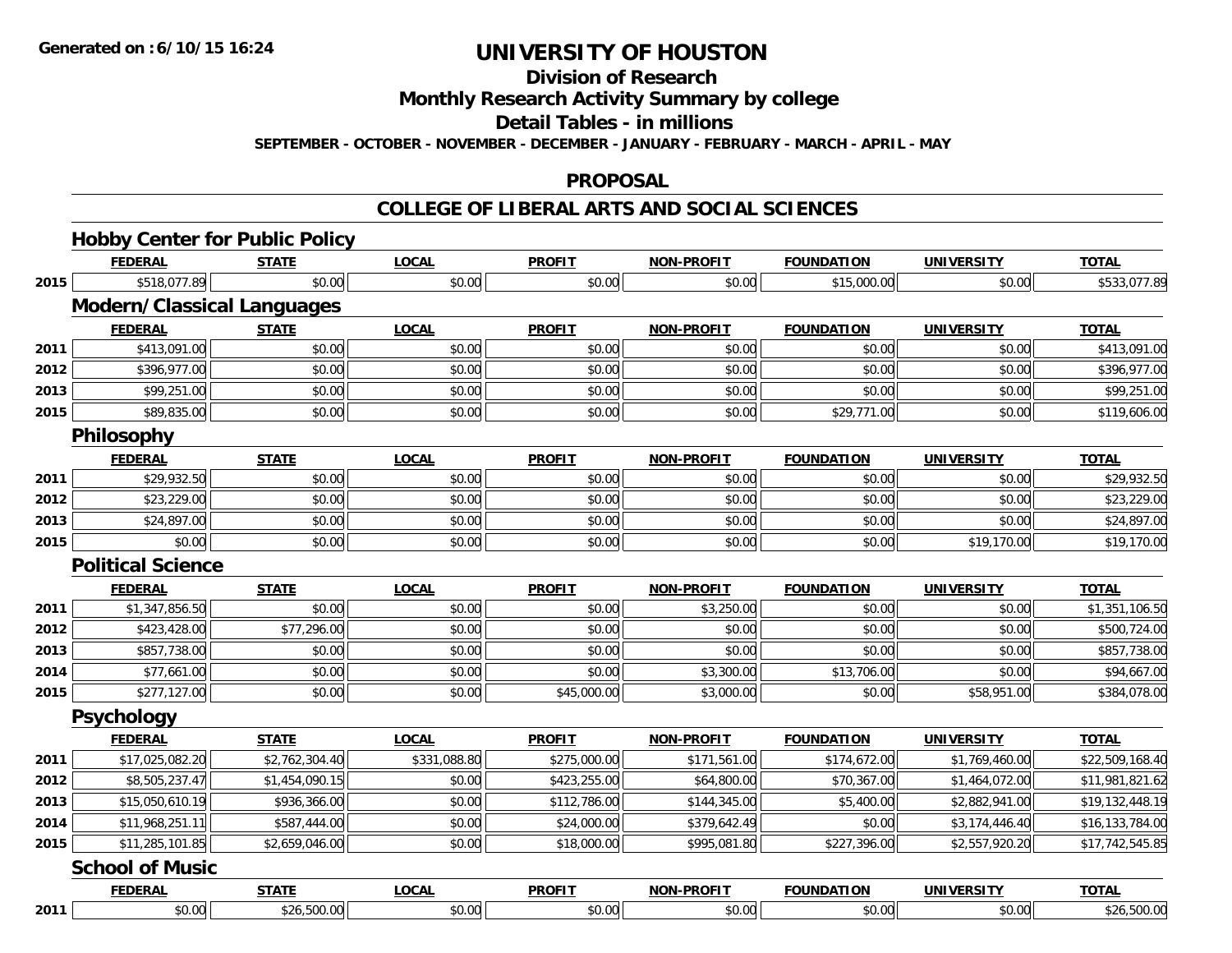#### **Division of Research**

**Monthly Research Activity Summary by college**

**Detail Tables - in millions**

**SEPTEMBER - OCTOBER - NOVEMBER - DECEMBER - JANUARY - FEBRUARY - MARCH - APRIL - MAY**

#### **PROPOSAL**

|       | <b>School of Music</b> |                 |              |                |                   |                   |                   |                  |
|-------|------------------------|-----------------|--------------|----------------|-------------------|-------------------|-------------------|------------------|
|       | <b>FEDERAL</b>         | <b>STATE</b>    | <b>LOCAL</b> | <b>PROFIT</b>  | <b>NON-PROFIT</b> | <b>FOUNDATION</b> | <b>UNIVERSITY</b> | <b>TOTAL</b>     |
| 2013  | \$0.00                 | \$5,000.00      | \$0.00       | \$0.00         | \$10,000.00       | \$24,500.00       | \$0.00            | \$39,500.00      |
| 2014  | \$0.00                 | \$9,000.00      | \$0.00       | \$0.00         | \$0.00            | \$3,919.00        | \$0.00            | \$12,919.00      |
| 2015  | \$0.00                 | \$9,000.00      | \$0.00       | \$0.00         | \$10,000.00       | \$18,000.00       | \$0.00            | \$37,000.00      |
|       | <b>Sociology</b>       |                 |              |                |                   |                   |                   |                  |
|       | <b>FEDERAL</b>         | <b>STATE</b>    | <b>LOCAL</b> | <b>PROFIT</b>  | <b>NON-PROFIT</b> | <b>FOUNDATION</b> | <b>UNIVERSITY</b> | <b>TOTAL</b>     |
| 2011  | \$796,309.80           | \$0.00          | \$0.00       | \$0.00         | \$0.00            | \$0.00            | \$0.00            | \$796,309.80     |
| 2012  | \$0.00                 | \$0.00          | \$0.00       | \$0.00         | \$0.00            | \$16,808.00       | \$508,467.30      | \$525,275.30     |
| 2013  | \$160,063.00           | \$0.00          | \$18,000.00  | \$0.00         | \$0.00            | \$0.00            | \$0.00            | \$178,063.00     |
| 2014  | \$0.00                 | \$0.00          | \$31,200.00  | \$0.00         | \$0.00            | \$0.00            | \$0.00            | \$31,200.00      |
|       | <b>Theatre</b>         |                 |              |                |                   |                   |                   |                  |
|       | <b>FEDERAL</b>         | <b>STATE</b>    | <b>LOCAL</b> | <b>PROFIT</b>  | <b>NON-PROFIT</b> | <b>FOUNDATION</b> | <b>UNIVERSITY</b> | <b>TOTAL</b>     |
| 2013  | \$0.00                 | \$0.00          | \$0.00       | \$0.00         | \$100,027.00      | \$0.00            | \$0.00            | \$100,027.00     |
| 2014  | \$187,811.00           | \$0.00          | \$0.00       | \$0.00         | \$0.00            | \$0.00            | \$0.00            | \$187,811.00     |
| Total | \$135,657,389.60       | \$11,823,036.05 | \$380,288.80 | \$3,706,616.80 | \$7,492,782.41    | \$2,675,824.70    | \$16,660,170.60   | \$178,396,108.96 |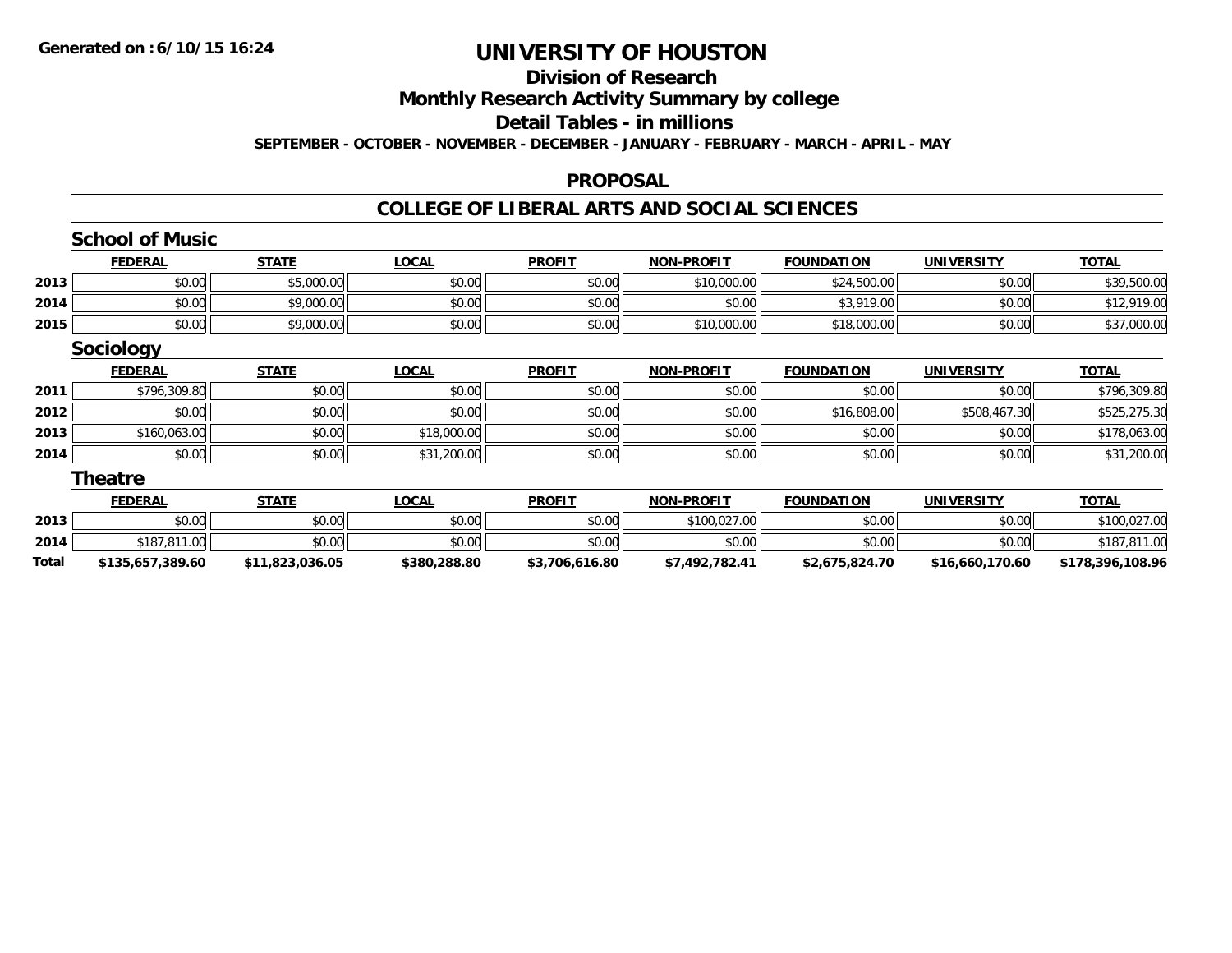# **Division of Research**

**Monthly Research Activity Summary by college**

### **Detail Tables - in millions**

**SEPTEMBER - OCTOBER - NOVEMBER - DECEMBER - JANUARY - FEBRUARY - MARCH - APRIL - MAY**

### **PROPOSAL**

### **COLLEGE OF NATURAL SCIENCES AND MATHEMATICS**

## **Biology/Biochemistry**

|      | <b>FEDERAL</b>  | <b>STATE</b>   | <u>LOCAL</u> | <b>PROFIT</b>  | <b>NON-PROFIT</b> | <b>FOUNDATION</b> | <b>UNIVERSITY</b> | <b>TOTAL</b>    |
|------|-----------------|----------------|--------------|----------------|-------------------|-------------------|-------------------|-----------------|
| 2011 | \$31,415,868.70 | \$1,921,804.00 | \$0.00       | \$276,082.00   | \$1,003,475.31    | \$974,579.00      | \$991,829.50      | \$36,583,638.51 |
| 2012 | \$29,838,418.61 | \$3,739,930.00 | \$0.00       | \$90,000.00    | \$3,089,527.80    | \$1,584,822.00    | \$1,547,499.58    | \$39,890,197.99 |
| 2013 | \$23,413,676.45 | \$1,540,596.03 | \$0.00       | \$128,351.00   | \$0.00            | \$1,901,970.00    | \$1,249,792.00    | \$28,234,385.48 |
| 2014 | \$24,404,403.66 | \$5,155,378.75 | \$0.00       | \$154,786.00   | \$805,759.26      | \$1,874,390.00    | \$1,240,164.00    | \$33,634,881.67 |
| 2015 | \$16,388,216.70 | \$707,533.00   | \$0.00       | \$1,322,153.00 | \$1,468,335.89    | \$1,130,000.00    | \$1,180,656.00    | \$22,196,894.59 |

### **Center for Nuclear Receptors and Cell Signaling**

|      | <b>FEDERAL</b>  | <b>STATE</b>    | <b>LOCAL</b> | <b>PROFIT</b> | <b>NON-PROFIT</b> | <b>FOUNDATION</b> | <b>UNIVERSITY</b> | <b>TOTAL</b>    |
|------|-----------------|-----------------|--------------|---------------|-------------------|-------------------|-------------------|-----------------|
| 2011 | \$7,471,223.18  | \$8,410,394.00  | \$0.00       | \$240,000.00  | \$600,126.00      | \$1,285,000.00    | \$818,762.00      | \$18,825,505.18 |
| 2012 | \$7,463,740.00  | \$0.00          | \$0.00       | \$0.00        | \$403,096.00      | \$300,000.00      | \$0.00            | \$8,166,836.00  |
| 2013 | \$17,313,772.20 | \$0.00          | \$0.00       | \$337,414.00  | \$454,000.00      | \$730,000.00      | \$0.00            | \$18,835,186.20 |
| 2014 | \$17,690,724.10 | \$7,674,201.00  | \$0.00       | \$0.00        | \$1,864,612.00    | \$1,272,623.90    | \$0.00            | \$28,502,161.00 |
| 2015 | \$19,998,981.50 | \$11,252,078.50 | \$0.00       | \$99,000.00   | \$5,981,118.40    | \$513,384.00      | \$0.00            | \$37,844,562.40 |

### **Chemistry**

|      | <b>FEDERAL</b>  | <b>STATE</b>   | <b>LOCAL</b> | <b>PROFIT</b> | <b>NON-PROFIT</b> | <b>FOUNDATION</b> | UNIVERSITY     | <u>TOTAL</u>    |
|------|-----------------|----------------|--------------|---------------|-------------------|-------------------|----------------|-----------------|
| 2011 | \$15,672,960.95 | \$410,807.00   | \$0.00       | \$130,000.00  | \$219,998.00      | \$840,000.00      | \$669,942.00   | \$17,943,707.95 |
| 2012 | \$14,472,187.84 | \$2,914,220.00 | \$0.00       | \$291,980.00  | \$1,114,109.00    | \$1,080,000.00    | \$362,679.00   | \$20,235,175.84 |
| 2013 | \$13,188,723.89 | \$2,688,596.00 | \$0.00       | \$0.00        | \$100,000.00      | \$2,420,000.00    | \$16,030.00    | \$18,413,349.89 |
| 2014 | \$9,090,295.35  | \$71,429.58    | \$0.00       | \$0.00        | \$1,607,000.00    | \$4,875,000.00    | \$353,677.00   | \$15,997,401.93 |
| 2015 | \$14,266,484.59 | \$2,429,502.00 | \$0.00       | \$124,348.00  | \$1,553,818.00    | \$2,470,000.00    | \$1,070,491.00 | \$21,914,643.59 |

#### **Computer Science**

|      | <b>FEDERAL</b>  | <b>STATE</b>   | <b>LOCAL</b> | <b>PROFIT</b>  | <b>NON-PROFIT</b> | <b>FOUNDATION</b> | <b>UNIVERSITY</b> | <b>TOTAL</b>    |
|------|-----------------|----------------|--------------|----------------|-------------------|-------------------|-------------------|-----------------|
| 2011 | \$17,952,787.40 | \$433,402.00   | \$0.00       | \$1,037,248.00 | \$168,642.00      | \$302,606.25      | \$0.00            | \$19,894,685.65 |
| 2012 | \$23,565,490.83 | \$1,396,932.00 | \$0.00       | \$139,721.00   | \$18,000.00       | \$195,918.20      | \$129,955.00      | \$25,446,017.03 |
| 2013 | \$16,870,112.49 | \$508,212.00   | \$0.00       | \$1,387,204.57 | \$460,000.00      | \$0.00            | \$0.00            | \$19,225,529.06 |
| 2014 | \$34,612,753.42 | \$1,426,471.50 | \$0.00       | \$22,411.41    | \$1,763,722.00    | \$78,646.25       | \$754,666.00      | \$38,658,670.58 |
| 2015 | \$54,762,818.17 | \$1,592,955.50 | \$0.00       | \$589,680.00   | \$640,990.60      | \$134,316.00      | \$769,192.60      | \$58,489,952.87 |

### **Dean, Natural Sciences and Mathematics**

|      | <b>FEDERAL</b>                 | $- - - - -$               | <b>_OCAI</b>       | <b>PROFIT</b>      | <b>J-PROFIT</b><br>810 B.I | FOUNDATION     | UNIVERSITY | <b>TOTA</b>         |
|------|--------------------------------|---------------------------|--------------------|--------------------|----------------------------|----------------|------------|---------------------|
| 2011 | 200.00<br>$\Omega$<br>. 70. UU | 000<br>$\sim$<br>u,uuu.uu | 0.000<br>vu.vu     | ደሰ ሰሰ<br>vu.uu     | 0000<br>vu.vu              | \$0.00         | \$0.00     | 0.0000<br>, 370. UU |
| 2012 | \$400,022.50<br>722.JU         |                           | $\sim$ 00<br>vv.vv | $\sim$ 00<br>PU.UU | 0000<br><b>DU.UG</b>       | 0000<br>\$0.00 | \$0.00     | 30.52<br>. JI J. JU |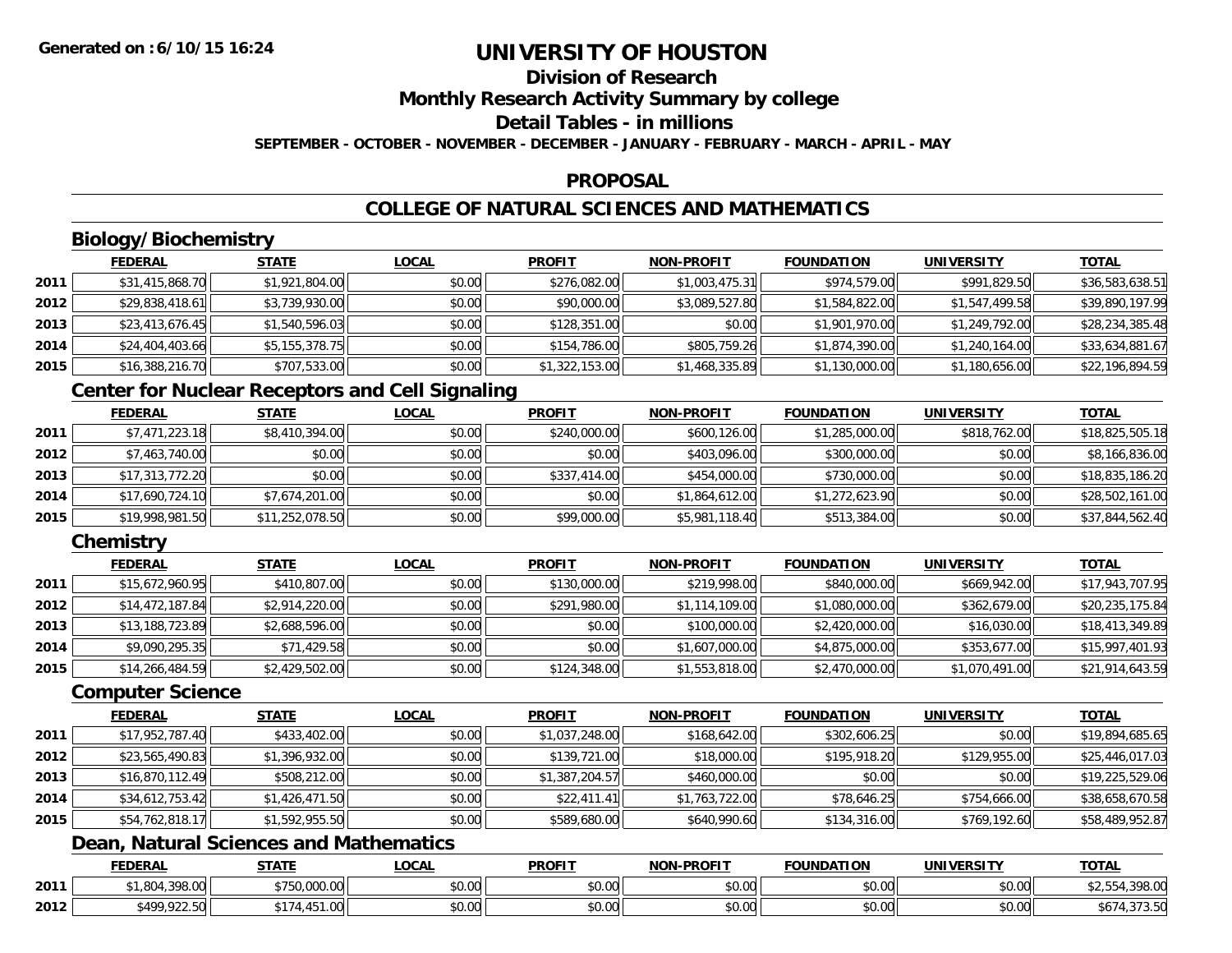### **Division of Research**

**Monthly Research Activity Summary by college**

**Detail Tables - in millions**

**SEPTEMBER - OCTOBER - NOVEMBER - DECEMBER - JANUARY - FEBRUARY - MARCH - APRIL - MAY**

### **PROPOSAL**

### **COLLEGE OF NATURAL SCIENCES AND MATHEMATICS**

### **Dean, Natural Sciences and Mathematics**

|      | <b>FEDERAL</b> | <b>STATE</b> | <b>LOCAL</b> | <b>PROFIT</b> | <b>NON-PROFIT</b> | <b>FOUNDATION</b> | UNIVERSITY | <b>TOTAL</b>      |
|------|----------------|--------------|--------------|---------------|-------------------|-------------------|------------|-------------------|
| 2013 | \$0.00         | \$210,187.00 | \$0.00       | \$0.00        | \$0.00            | \$0.00            | \$0.00     | ,187.00           |
| 2014 | \$0.00         | \$401,835.00 | \$0.00       | \$76,907.50   | \$375,000.00      | \$0.00            | \$0.00     | .742.50<br>\$853, |
| 2015 | \$600,150.50   | \$0.00       | \$0.00       | \$0.00        | \$0.00            | \$0.00            | \$0.00     | \$600,150.50      |

### **Earth & Atmospheric Sciences**

|      | <b>FEDERAL</b> | <u>STATE</u>   | <b>LOCAL</b> | <b>PROFIT</b>  | <b>NON-PROFIT</b> | <b>FOUNDATION</b> | <b>UNIVERSITY</b> | <b>TOTAL</b>    |
|------|----------------|----------------|--------------|----------------|-------------------|-------------------|-------------------|-----------------|
| 2011 | \$4,371,083.00 | \$990,980.20   | \$0.00       | \$87,000.00    | \$2,426,934.80    | \$0.00            | \$1,252,133.00    | \$9,128,131.00  |
| 2012 | \$4,665,793.10 | \$106,909.20   | \$0.00       | \$915,154.00   | \$151,387.00      | \$150,000.00      | \$505,768.00      | \$6,495,011.30  |
| 2013 | \$4,915,885.00 | \$585,615.00   | \$0.00       | \$1,075,090.07 | \$728,036.00      | \$180,000.00      | \$379,607.68      | \$7,864,233.75  |
| 2014 | \$9,084,031.55 | \$868,654.00   | \$0.00       | \$279,394.00   | \$355,000.00      | \$0.00            | \$2,732,597.84    | \$13,319,677.39 |
| 2015 | \$4,964,397.11 | \$1,241,246.00 | \$0.00       | \$414,855.00   | \$2,551,536.25    | \$195,000.00      | \$1,031,742.00    | \$10,398,776.36 |

### **Institute for Climate and Atmospheric Science**

|      | <b>FEDERAL</b> | <b>STATE</b> | <b>LOCAL</b> | <b>PROFIT</b> | <b>NON-PROFIT</b> | FOUNDATION | <b>UNIVERSITY</b> | <b>TOTAL</b> |
|------|----------------|--------------|--------------|---------------|-------------------|------------|-------------------|--------------|
| 2011 | \$0.00         | \$0.00       | \$0.00       | \$0.00        | \$0.00            | \$0.00     | \$0.00            | \$0.00       |
| 2012 | \$0.00         | \$0.00       | \$0.00       | \$0.00        | \$0.00            | \$0.00     | \$0.00            | \$0.00       |
| 2013 | \$0.00         | \$0.00       | \$0.00       | \$0.00        | \$0.00            | \$0.00     | \$0.00            | \$0.00       |
| 2014 | \$0.00         | \$0.00       | \$0.00       | \$0.00        | \$0.00            | \$0.00     | \$0.00            | \$0.00       |

### **Institute for Nanoenergy**

|      | <b>FEDERAI</b> | 27.77              | <b>OCAL</b>   | <b>PROFIT</b>           | -PROFIT<br>NON'                         | <b>FOUNDATION</b>  | <b>IINIVEDSITV</b> | $+2+1$                 |
|------|----------------|--------------------|---------------|-------------------------|-----------------------------------------|--------------------|--------------------|------------------------|
| 2011 | ⊄∩ ∪v<br>,u.uu | 0.00<br>טט.טע      | 0.00<br>vv.vv | 0000<br>JU.UL           | $\uparrow$ $\wedge$ $\uparrow$<br>pu.uu | $\sim$ 00<br>JU.UU | $\sim$ 00<br>J∪.∪∪ | $\sim$ $\sim$<br>DU.UG |
| 2012 | \$0.00         | $\sim$ 00<br>JU.UU | 0000<br>JU.UU | 0 <sub>n</sub><br>JU.UL | $\sim$ 00<br>pu.uu                      | $\sim$ 00<br>טט.טע | $\sim$ 00<br>vv.vv | $\sim$<br>DU.UG        |

### **Mathematics**

|      | <b>FEDERAL</b> | <b>STATE</b> | LOCAL  | <b>PROFIT</b> | <b>NON-PROFIT</b> | <b>FOUNDATION</b> | UNIVERSITY   | <b>TOTAL</b>   |
|------|----------------|--------------|--------|---------------|-------------------|-------------------|--------------|----------------|
| 2011 | \$6,270,560.28 | \$784,756.00 | \$0.00 | \$321,626.00  | \$22,622.00       | \$115,000.00      | \$64,383.00  | \$7,578,947.28 |
| 2012 | \$4,537,695.97 | \$0.00       | \$0.00 | \$210,000.00  | \$0.00            | \$222,725.00      | \$710,825.00 | \$5,681,245.97 |
| 2013 | \$6,087,426.05 | \$0.00       | \$0.00 | \$169,348.17  | \$0.00            | \$106,456.00      | \$0.00       | \$6,363,230.22 |
| 2014 | \$8,539,127.87 | \$0.00       | \$0.00 | \$90,000.00   | \$375,000.00      | \$192,924.00      | \$75,112.00  | \$9,272,163.87 |
| 2015 | \$6,642,709.10 | \$514,410.00 | \$0.00 | \$188,000.00  | \$53,579.00       | \$899,294.00      | \$337,303.00 | \$8,635,295.10 |

#### **Physics**

|      | ------ | -----              | $\sim$<br>. | <b>PROFIT</b> | .<br>$\sim$        |     |            | <b>TOTAL</b> |
|------|--------|--------------------|-------------|---------------|--------------------|-----|------------|--------------|
| 2011 |        | $\sim$ 00<br>JU.UU |             |               | $\sim$ 00<br>וט.טי | , n | $\sim$ 00. |              |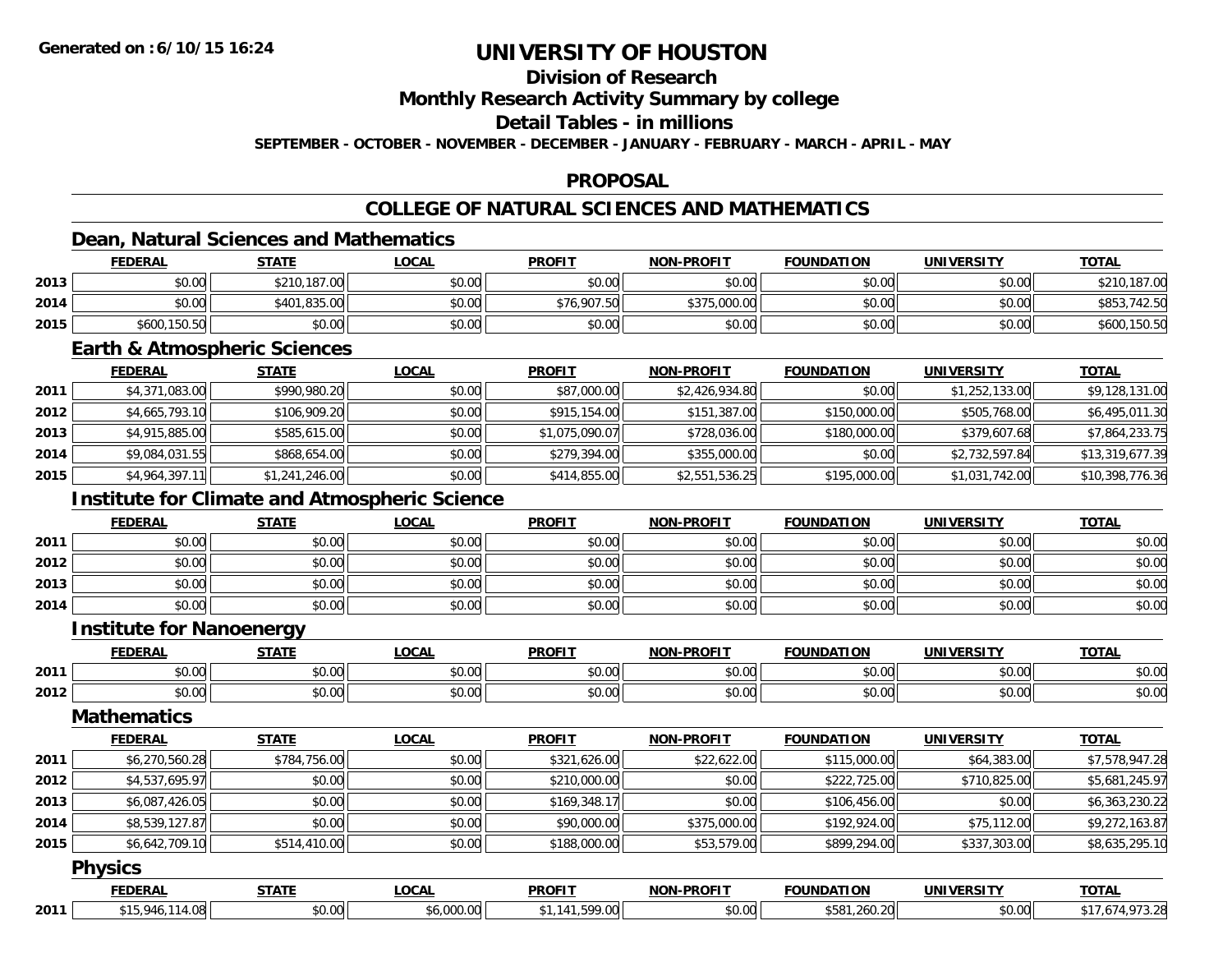### **Division of Research Monthly Research Activity Summary by college Detail Tables - in millions SEPTEMBER - OCTOBER - NOVEMBER - DECEMBER - JANUARY - FEBRUARY - MARCH - APRIL - MAY**

#### **PROPOSAL**

#### **COLLEGE OF NATURAL SCIENCES AND MATHEMATICS**

|       | <b>Physics</b>   |                 |              |                 |                   |                   |                   |                  |  |  |  |  |
|-------|------------------|-----------------|--------------|-----------------|-------------------|-------------------|-------------------|------------------|--|--|--|--|
|       | <b>FEDERAL</b>   | <b>STATE</b>    | <b>LOCAL</b> | <b>PROFIT</b>   | <b>NON-PROFIT</b> | <b>FOUNDATION</b> | <b>UNIVERSITY</b> | <b>TOTAL</b>     |  |  |  |  |
| 2012  | \$13,876,619.37  | \$177,557.00    | \$0.00       | \$3,945,923.00  | \$258,667.00      | \$1,331,591.30    | \$1,060,600.00    | \$20,650,957.67  |  |  |  |  |
| 2013  | \$14,473,629.69  | \$277,044.50    | \$0.00       | \$876,339.00    | \$1,072,059.60    | \$1,035,000.00    | \$2,129,884.00    | \$19,863,956.79  |  |  |  |  |
| 2014  | \$32,151,975.62  | \$1,510,164.86  | \$0.00       | \$403,480.50    | \$905,500.00      | \$1,023,646.25    | \$4,991,292.00    | \$40,986,059.23  |  |  |  |  |
| 2015  | \$27,291,133.85  | \$179,998.80    | \$0.00       | \$118,846.00    | \$907,162.00      | \$1,358,000.00    | \$152,516.00      | \$30,007,656.65  |  |  |  |  |
| Total | \$576,576,292.66 | \$63,048,251.42 | \$6,000.00   | \$16,683,941.22 | \$33,498,813.91   | \$31,354,152.35   | \$26,579,099.20   | \$747,746,550.76 |  |  |  |  |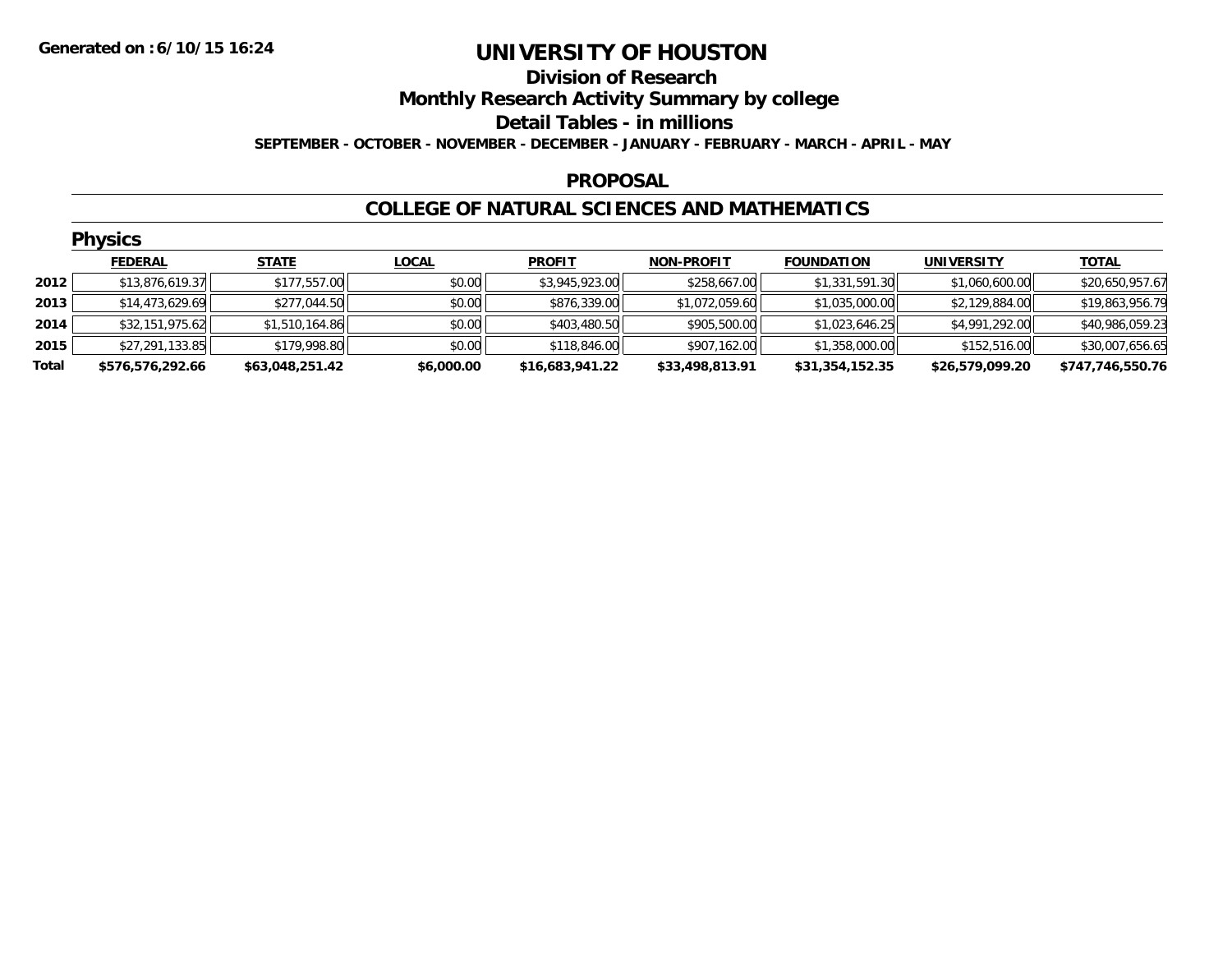# **Division of Research**

**Monthly Research Activity Summary by college**

**Detail Tables - in millions**

**SEPTEMBER - OCTOBER - NOVEMBER - DECEMBER - JANUARY - FEBRUARY - MARCH - APRIL - MAY**

### **PROPOSAL**

### **COLLEGE OF OPTOMETRY**

## **Optometry Vision Sciences**

|       | <b>FEDERAL</b>  | <b>STATE</b> | <b>LOCAL</b> | <b>PROFIT</b>  | <b>NON-PROFIT</b> | <b>FOUNDATION</b> | <b>UNIVERSITY</b> | <b>TOTAL</b>    |
|-------|-----------------|--------------|--------------|----------------|-------------------|-------------------|-------------------|-----------------|
| 2011  | \$12,969,594.25 | \$62,945.00  | \$0.00       | \$1,346,770.16 | \$328,078.00      | \$229,995.00      | \$0.00            | \$14,937,382.41 |
| 2012  | \$13,334,436.00 | \$74,750.00  | \$0.00       | \$338,246.00   | \$0.00            | \$0.00            | \$1,257,311.00    | \$15,004,743.00 |
| 2013  | \$11,988,999.00 | \$65,683.12  | \$0.00       | \$1,114,447.50 | \$0.00            | \$0.00            | \$752,931.00      | \$13,922,060.62 |
| 2014  | \$7,679,589.05  | \$10,989.00  | \$0.00       | \$917,073.32   | \$49,900.00       | \$0.00            | \$349,349.00      | \$9,006,900.37  |
| 2015  | \$1,937,950.00  | \$28,529.00  | \$0.00       | \$220,829.00   | \$30,497.00       | \$75,000.00       | \$1,107,305.00    | \$3,400,110.00  |
| Total | \$47,910,568.30 | \$242,896.12 | \$0.00       | \$3,937,365.98 | \$408,475.00      | \$304,995.00      | \$3,466,896.00    | \$56,271,196.40 |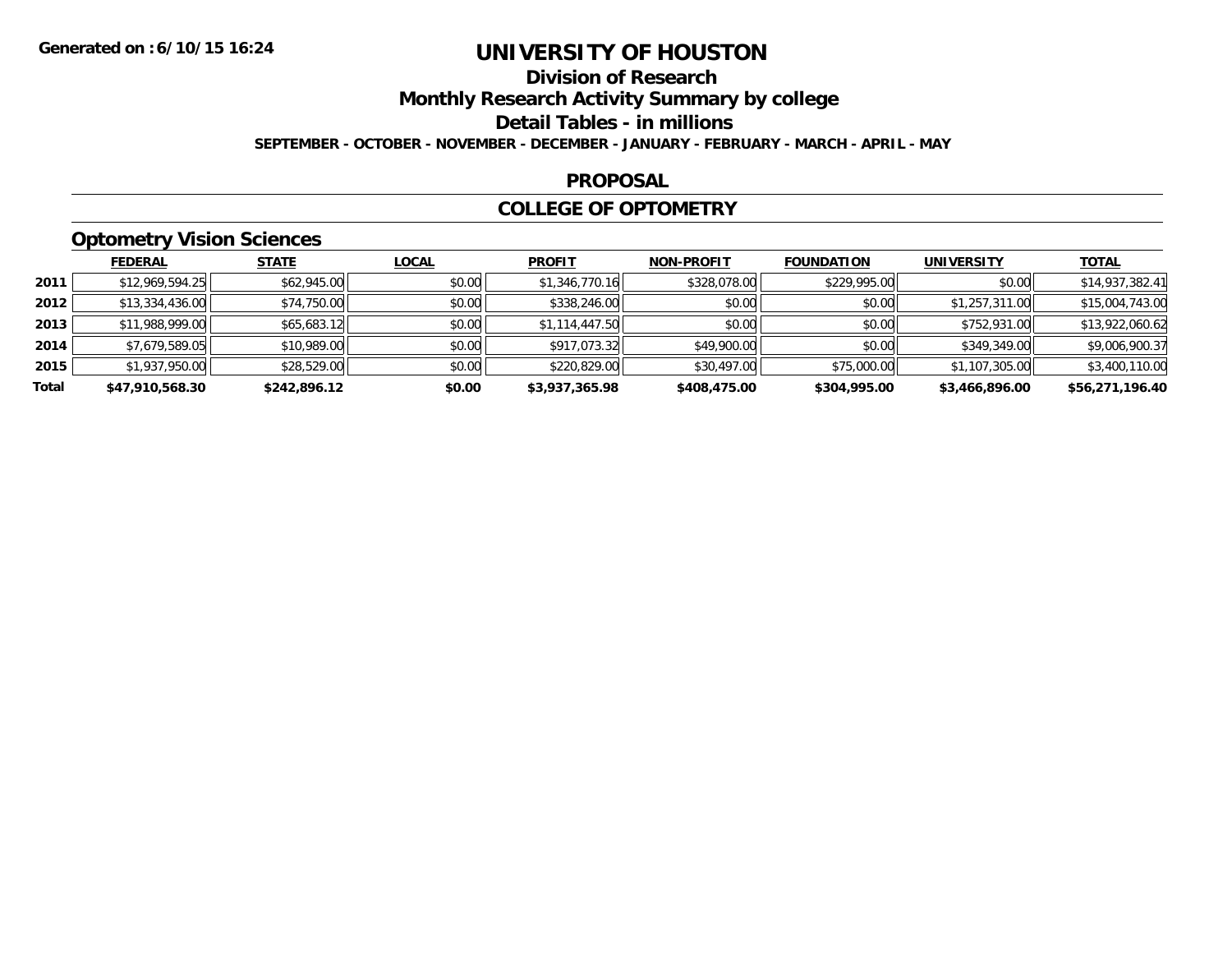### **Division of Research**

**Monthly Research Activity Summary by college**

**Detail Tables - in millions**

**SEPTEMBER - OCTOBER - NOVEMBER - DECEMBER - JANUARY - FEBRUARY - MARCH - APRIL - MAY**

#### **PROPOSAL**

## **COLLEGE OF PHARMACY**

## **Center for Experimental Therapeutics and Pharmacoi**

|      | <b>FEDERAL</b> | <b>STATE</b> | <b>LOCAL</b> | <b>PROFIT</b> | <b>NON-PROFIT</b> | <b>FOUNDATION</b> | <b>UNIVERSITY</b> | <b>TOTAL</b> |
|------|----------------|--------------|--------------|---------------|-------------------|-------------------|-------------------|--------------|
| 2011 | \$0.00         | \$0.00       | \$0.00       | \$0.00        | \$0.00            | \$0.00            | \$0.00            | \$0.00       |
| 2012 | \$0.00         | \$0.00       | \$0.00       | \$0.00        | \$0.00            | \$0.00            | \$0.00            | \$0.00       |
| 2013 | \$0.00         | \$0.00       | \$0.00       | \$0.00        | \$0.00            | \$0.00            | \$0.00            | \$0.00       |
| 2014 | \$0.00         | \$0.00       | \$0.00       | \$0.00        | \$0.00            | \$0.00            | \$0.00            | \$0.00       |
| 2015 | \$0.00         | \$0.00       | \$0.00       | \$0.00        | \$0.00            | \$0.00            | \$0.00            | \$0.00       |

### **Clinical Pharmacy & Administration**

|      | <b>FEDERAL</b> | <b>STATE</b>   | <b>LOCAL</b> | <b>PROFIT</b> | <b>NON-PROFIT</b> | <b>FOUNDATION</b> | <b>UNIVERSITY</b> | <b>TOTAL</b>   |
|------|----------------|----------------|--------------|---------------|-------------------|-------------------|-------------------|----------------|
| 2011 | \$2,518,586.45 | \$0.00         | \$0.00       | \$308,065.80  | \$396,754.50      | \$170,340.00      | \$208,550.50      | \$3,602,297.25 |
| 2012 | \$3,292,793.34 | \$35,547.00    | \$0.00       | \$650,488.00  | \$11,000.00       | \$142,630.00      | \$567,654.72      | \$4,700,113.06 |
| 2013 | \$907,720.40   | \$95,286.00    | \$144,311.00 | \$734,411.00  | \$170,000.00      | \$0.00            | \$528,418.00      | \$2,580,146.40 |
| 2014 | \$760,505.42   | \$1,382,621.90 | \$0.00       | \$495,285.25  | \$0.00            | \$0.00            | \$0.00            | \$2,638,412.57 |
| 2015 | \$244,186.25   | \$3,311,448.80 | \$0.00       | \$205,095.00  | \$263,375.00      | \$0.00            | \$68,780.00       | \$4,092,885.05 |

### **Dean, Pharmacy**

|      | <b>FEDERAL</b> | <u>STATE</u> | <u>LOCAL</u> | <b>PROFIT</b> | <b>NON-PROFIT</b> | <b>FOUNDATION</b> | <b>UNIVERSITY</b> | <b>TOTAL</b> |
|------|----------------|--------------|--------------|---------------|-------------------|-------------------|-------------------|--------------|
| 2011 | \$0.00         | \$0.00       | \$0.00       | \$0.00        | \$0.00            | \$0.00            | \$0.00            | \$0.00       |
| 2012 | \$0.00         | \$0.00       | \$0.00       | \$0.00        | \$0.00            | \$0.00            | \$0.00            | \$0.00       |
| 2013 | \$0.00         | \$0.00       | \$0.00       | \$0.00        | \$0.00            | \$0.00            | \$0.00            | \$0.00       |
| 2014 | \$0.00         | \$0.00       | \$0.00       | \$0.00        | \$0.00            | \$0.00            | \$0.00            | \$0.00       |
| 2015 | \$0.00         | \$0.00       | \$0.00       | \$0.00        | \$0.00            | \$0.00            | \$0.00            | \$0.00       |

#### **Pharm Health Outcomes & Policy**

|      | <b>FEDERAL</b> | <b>STATE</b> | <u>LOCAL</u> | <b>PROFIT</b> | <b>NON-PROFIT</b> | <b>FOUNDATION</b> | <b>UNIVERSITY</b> | <b>TOTAL</b>   |
|------|----------------|--------------|--------------|---------------|-------------------|-------------------|-------------------|----------------|
| 2011 | \$2,890,117.95 | \$11,000.00  | \$0.00       | \$0.00        | \$13,600.00       | \$0.00            | \$0.00            | \$2,914,717.95 |
| 2012 | \$1,952,063.50 | \$0.00       | \$0.00       | \$0.00        | \$120,000.00      | \$0.00            | \$0.00            | \$2,072,063.50 |
| 2013 | \$5,592,603.00 | \$0.00       | \$0.00       | \$0.00        | \$0.00            | \$0.00            | \$154,590.00      | \$5,747,193.00 |
| 2014 | \$1,845,714.55 | \$42,025.10  | \$0.00       | \$15,659.00   | \$115,716.00      | \$0.00            | \$0.00            | \$2,019,114.65 |
| 2015 | \$156,700.00   | \$131,732.20 | \$0.00       | \$79,365.00   | \$20,000.00       | \$47,398.00       | \$0.00            | \$435,195.20   |

### **Pharmacological and Pharmaceutical Sciences**

|      | <b>FEDERAL</b>                    | <b>STATE</b>          | <u>LOCAL</u> | <b>PROFIT</b>                  | <b>NON-PROFIT</b>         | <b>FOUNDATION</b>      | UNIVERSITY     | <b>TOTAL</b>    |
|------|-----------------------------------|-----------------------|--------------|--------------------------------|---------------------------|------------------------|----------------|-----------------|
| 2011 | $\cdots$<br>16<br>.ou<br>- 442.J. | \$0.00                | \$0.00       | ተ 1 ግጣ<br>207.00<br>122.201.00 | $1 - 1 - 2$<br>, טוט<br>. | 293.967.00<br>ى س      | 1,878.00       | 04.10<br>,404   |
| 2012 | \$26,827.<br>.316.                | 200.00<br>- 72,389.UU | \$0.00       | \$282,500.00                   | \$2,216,482.20            | \$203,976.00<br>3 لاير | \$3,500,380.00 | \$33,203,043.32 |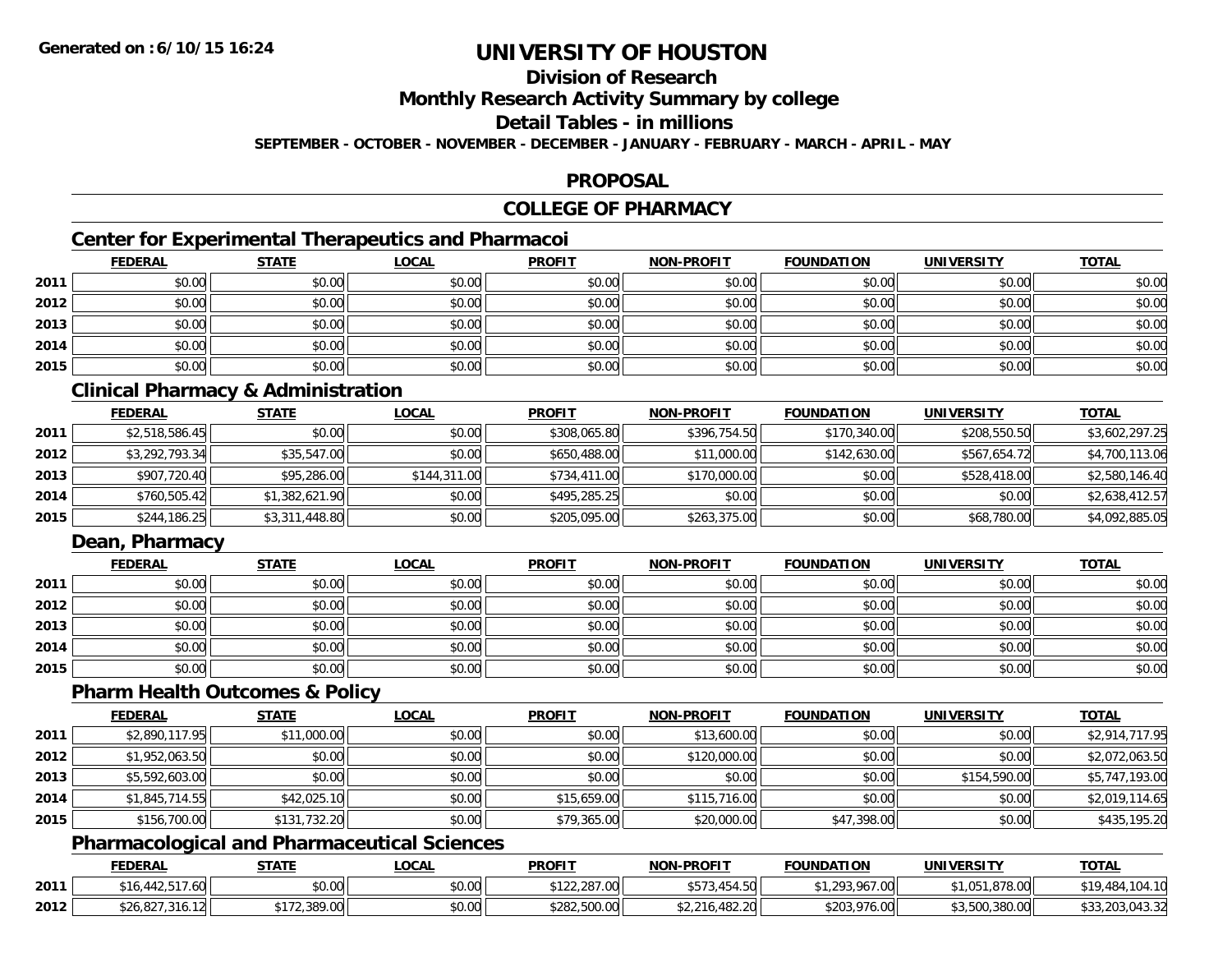## **Division of Research**

**Monthly Research Activity Summary by college**

**Detail Tables - in millions**

**SEPTEMBER - OCTOBER - NOVEMBER - DECEMBER - JANUARY - FEBRUARY - MARCH - APRIL - MAY**

#### **PROPOSAL**

### **COLLEGE OF PHARMACY**

## **Pharmacological and Pharmaceutical Sciences**

|       | <b>FEDERAL</b>   | <u>STATE</u>   | <u>LOCAL</u> | <b>PROFIT</b>  | <b>NON-PROFIT</b> | <b>FOUNDATION</b> | UNIVERSITY      | <b>TOTAL</b>     |
|-------|------------------|----------------|--------------|----------------|-------------------|-------------------|-----------------|------------------|
| 2013  | \$19,419,094.69  | \$325,659,00   | \$0.00       | \$375,268.00   | \$771,995.00      | \$885,000.00      | \$3,136,670.00  | \$24,913,686.69  |
| 2014  | \$10,343,560.76  | \$106,412.00   | \$0.00       | \$509,031.75   | \$804,890.00      | \$173,919.90      | \$1,735,477.00  | \$13,673,291.41  |
| 2015  | \$12,100,586.10  | \$1,726,087.27 | \$0.00       | \$80,079.00    | \$1,358,089.00    | \$891,156.00      | \$2,081,254.00  | \$18,237,251.37  |
| Total | \$105,294,066.13 | \$7,340,208.27 | \$144,311.00 | \$3,857,534.80 | \$6,835,356.20    | \$3,808,386.90    | \$13,033,652.22 | \$140,313,515.52 |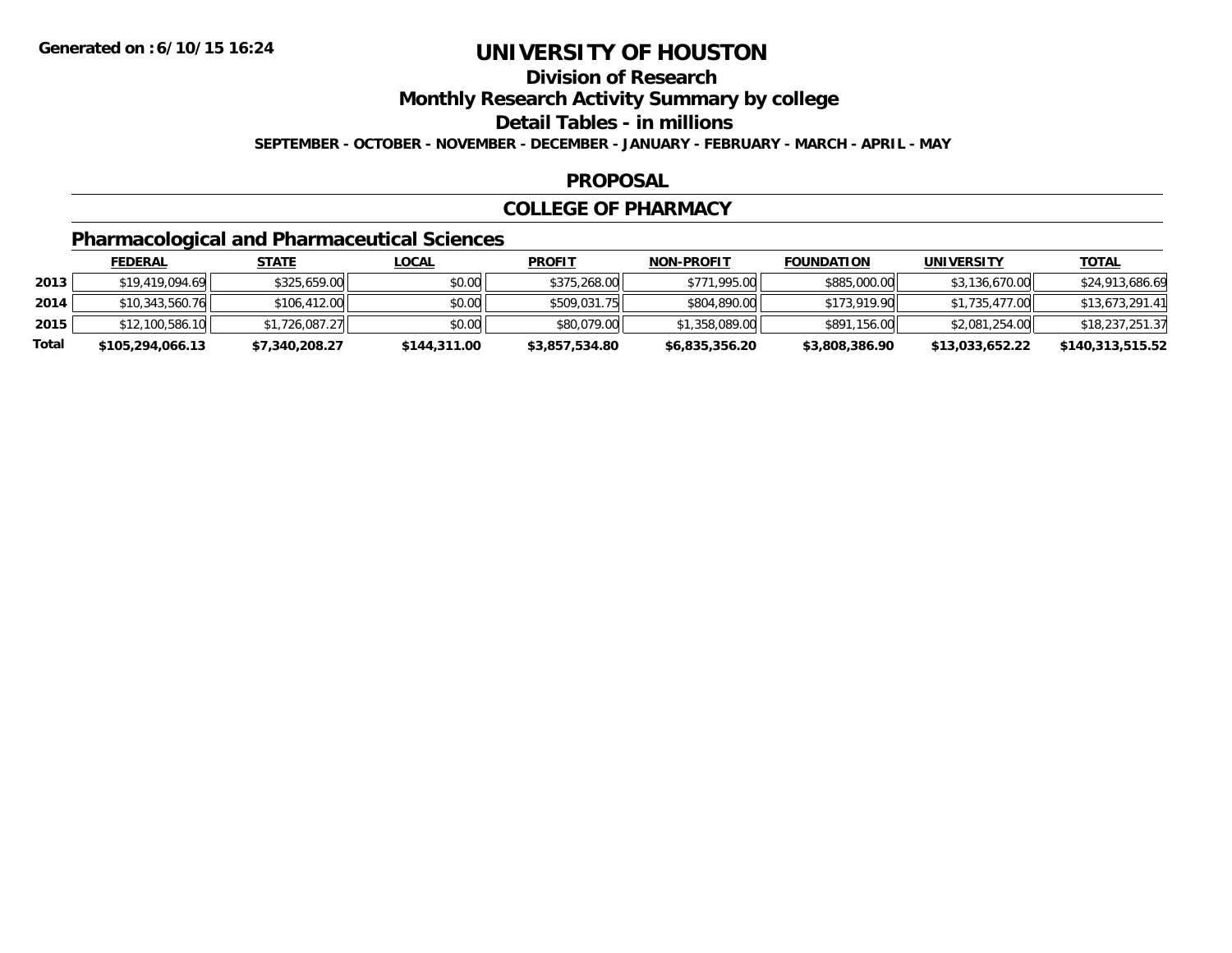**2015**

# **UNIVERSITY OF HOUSTON**

## **Division of Research**

**Monthly Research Activity Summary by college**

**Detail Tables - in millions**

**SEPTEMBER - OCTOBER - NOVEMBER - DECEMBER - JANUARY - FEBRUARY - MARCH - APRIL - MAY**

#### **PROPOSAL**

#### **COLLEGE OF TECHNOLOGY**

|      | <b>FEDERAL</b>                 | <b>STATE</b>                                  | <b>LOCAL</b> | <b>PROFIT</b> | <b>NON-PROFIT</b> | <b>FOUNDATION</b> | <b>UNIVERSITY</b> | <b>TOTAL</b>    |
|------|--------------------------------|-----------------------------------------------|--------------|---------------|-------------------|-------------------|-------------------|-----------------|
| 2011 | \$59,903.20                    | \$0.00                                        | \$0.00       | \$230,106.00  | \$0.00            | \$0.00            | \$0.00            | \$290,009.20    |
| 2012 | \$0.00                         | \$111,690.00                                  | \$0.00       | \$0.00        | \$0.00            | \$0.00            | \$0.00            | \$111,690.00    |
| 2013 | \$0.00                         | \$994,528.00                                  | \$0.00       | \$0.00        | \$0.00            | \$0.00            | \$0.00            | \$994,528.00    |
| 2014 | \$0.00                         | \$931,847.00                                  | \$0.00       | \$0.00        | \$0.00            | \$62,917.00       | \$0.00            | \$994,764.00    |
| 2015 | \$30,000.00                    | \$861,965.00                                  | \$0.00       | \$0.00        | \$0.00            | \$0.00            | \$0.00            | \$891,965.00    |
|      | <b>Construction Management</b> |                                               |              |               |                   |                   |                   |                 |
|      | <b>FEDERAL</b>                 | <b>STATE</b>                                  | <b>LOCAL</b> | <b>PROFIT</b> | <b>NON-PROFIT</b> | <b>FOUNDATION</b> | <b>UNIVERSITY</b> | <b>TOTAL</b>    |
| 2012 | \$0.00                         | \$515,515.80                                  | \$0.00       | \$0.00        | \$0.00            | \$44,810.00       | \$0.00            | \$560,325.80    |
| 2013 | \$0.00                         | \$0.00                                        | \$0.00       | \$0.00        | \$0.00            | \$0.00            | \$50,633.00       | \$50,633.00     |
| 2014 | \$121,019.00                   | \$59,950.00                                   | \$0.00       | \$0.00        | \$0.00            | \$0.00            | \$0.00            | \$180,969.00    |
| 2015 | \$0.00                         | \$284,015.80                                  | \$0.00       | \$0.00        | \$0.00            | \$262,920.95      | \$0.00            | \$546,936.75    |
|      | Dean, Technology               |                                               |              |               |                   |                   |                   |                 |
|      | <b>FEDERAL</b>                 | <b>STATE</b>                                  | <b>LOCAL</b> | <b>PROFIT</b> | <b>NON-PROFIT</b> | <b>FOUNDATION</b> | <b>UNIVERSITY</b> | <b>TOTAL</b>    |
| 2011 | \$0.00                         | \$1,185,600.00                                | \$0.00       | \$0.00        | \$0.00            | \$0.00            | \$0.00            | \$1,185,600.00  |
| 2012 | \$514,128.64                   | \$342,089.00                                  | \$0.00       | \$0.00        | \$0.00            | \$0.00            | \$0.00            | \$856,217.64    |
|      | <b>Engineering Technology</b>  |                                               |              |               |                   |                   |                   |                 |
|      | <b>FEDERAL</b>                 | <b>STATE</b>                                  | <b>LOCAL</b> | <b>PROFIT</b> | <b>NON-PROFIT</b> | <b>FOUNDATION</b> | <b>UNIVERSITY</b> | <b>TOTAL</b>    |
| 2011 | \$4,810,233.38                 | \$1,443,594.00                                | \$0.00       | \$36,195.00   | \$358,098.00      | \$189,434.30      | \$31,415.00       | \$6,868,969.68  |
| 2012 | \$4,405,661.46                 | \$123,310.20                                  | \$0.00       | \$100,000.00  | \$369,852.00      | \$150,000.00      | \$156,774.00      | \$5,305,597.66  |
| 2013 | \$4,781,315.70                 | \$0.00                                        | \$0.00       | \$704,132.00  | \$202,815.00      | \$179,046.00      | \$3,746,730.00    | \$9,614,038.70  |
| 2014 | \$9,387,268.20                 | \$516,549.58                                  | \$0.00       | \$57,800.00   | \$31,440.00       | \$454,375.50      | \$287,927.80      | \$10,735,361.08 |
| 2015 | \$9,681,748.85                 | \$1,335,151.80                                | \$0.00       | \$128,724.00  | \$316,197.00      | \$375,000.00      | \$275,976.40      | \$12,112,798.05 |
|      |                                | <b>Human Development and Consumer Science</b> |              |               |                   |                   |                   |                 |
|      | <b>FEDERAL</b>                 | <b>STATE</b>                                  | <b>LOCAL</b> | <b>PROFIT</b> | <b>NON-PROFIT</b> | <b>FOUNDATION</b> | <b>UNIVERSITY</b> | <b>TOTAL</b>    |
| 2011 | \$115,500.00                   | \$0.00                                        | \$0.00       | \$0.00        | \$0.00            | \$0.00            | \$0.00            | \$115,500.00    |
| 2012 | \$898,718.00                   | \$46,549.08                                   | \$0.00       | \$0.00        | \$0.00            | \$0.00            | \$0.00            | \$945,267.08    |
| 2013 | \$119,995.20                   | \$0.00                                        | \$0.00       | \$0.00        | \$0.00            | \$0.00            | \$0.00            | \$119,995.20    |
| 2014 | \$865,098.80                   | \$0.00                                        | \$0.00       | \$0.00        | \$0.00            | \$336,990.00      | \$0.00            | \$1,202,088.80  |

\$24,279.48 \$40,333.00 \$0.00 \$0.00 \$0.00 \$0.00 \$0.00 \$64,612.48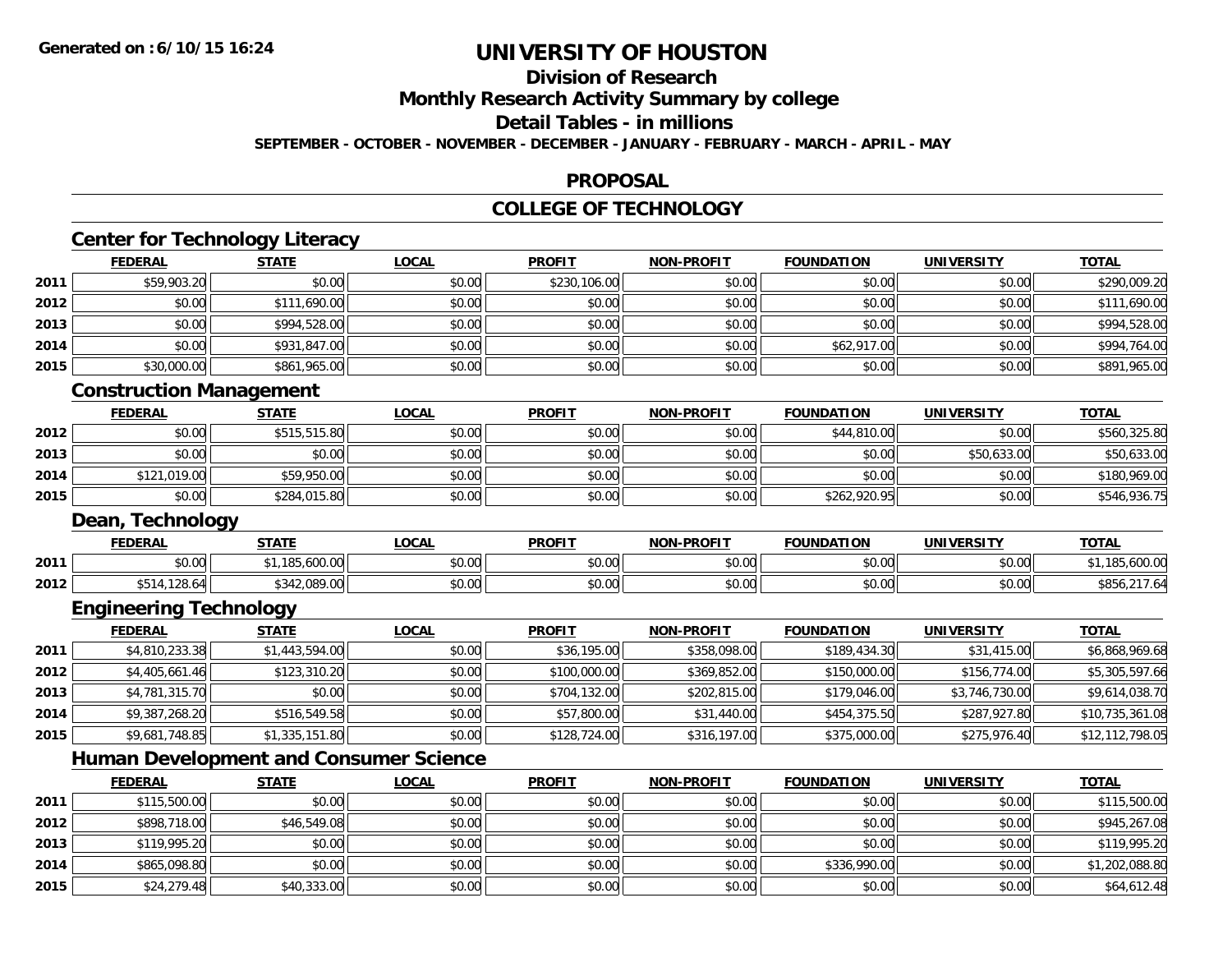## **Division of Research**

**Monthly Research Activity Summary by college**

**Detail Tables - in millions**

**SEPTEMBER - OCTOBER - NOVEMBER - DECEMBER - JANUARY - FEBRUARY - MARCH - APRIL - MAY**

### **PROPOSAL**

### **COLLEGE OF TECHNOLOGY**

### **Information & Logistics Technology**

|      | <b>FEDERAL</b> | <b>STATE</b> | <b>LOCAL</b> | <b>PROFIT</b> | <b>NON-PROFIT</b> | <b>FOUNDATION</b> | UNIVERSITY   | <b>TOTAL</b>   |
|------|----------------|--------------|--------------|---------------|-------------------|-------------------|--------------|----------------|
| 2011 | \$3,245,913.90 | \$31,800.00  | \$0.00       | \$0.00        | \$0.00            | \$0.00            | \$0.00       | \$3,277,713.90 |
| 2012 | \$15,784.60    | \$81,029.88  | \$0.00       | \$70,625.00   | \$50,000.00       | \$0.00            | \$111,934.00 | \$329,373.48   |
| 2013 | \$348,075.00   | \$0.00       | \$0.00       | \$0.00        | \$50,000.00       | \$0.00            | \$0.00       | \$398,075.00   |
| 2014 | \$3,980,106.00 | \$0.00       | \$0.00       | \$0.00        | \$87,500.00       | \$0.00            | \$0.00       | \$4,067,606.00 |
| 2015 | \$1,568,280.95 | \$40,333.00  | \$0.00       | \$0.00        | \$0.00            | \$0.00            | \$0.00       | \$1,608,613.95 |

### **Texas Manufacturing Assistance Center**

|              | <b>FEDERAL</b>  | <b>STATE</b>   | <u>LOCAL</u> | <b>PROFIT</b>  | <b>NON-PROFIT</b> | <b>FOUNDATION</b> | <b>UNIVERSITY</b> | <b>TOTAL</b>    |
|--------------|-----------------|----------------|--------------|----------------|-------------------|-------------------|-------------------|-----------------|
| 2011         | \$0.00          | \$0.00         | \$0.00       | \$0.00         | \$0.00            | \$0.00            | \$0.00            | \$0.00          |
| 2012         | \$0.00          | \$0.00         | \$0.00       | \$0.00         | \$0.00            | \$0.00            | \$0.00            | \$0.00          |
| 2013         | \$0.00          | \$0.00         | \$0.00       | \$0.00         | \$0.00            | \$0.00            | \$0.00            | \$0.00          |
| 2014         | \$0.00          | \$0.00         | \$0.00       | \$0.00         | \$0.00            | \$0.00            | \$0.00            | \$0.00          |
| 2015         | \$0.00          | \$0.00         | \$0.00       | \$0.00         | \$0.00            | \$0.00            | \$0.00            | \$0.00          |
| <b>Total</b> | \$44,973,030.36 | \$8,945,851.14 | \$0.00       | \$1,327,582.00 | \$1,465,902.00    | \$2,055,493.75    | \$4,661,390.20    | \$63,429,249.45 |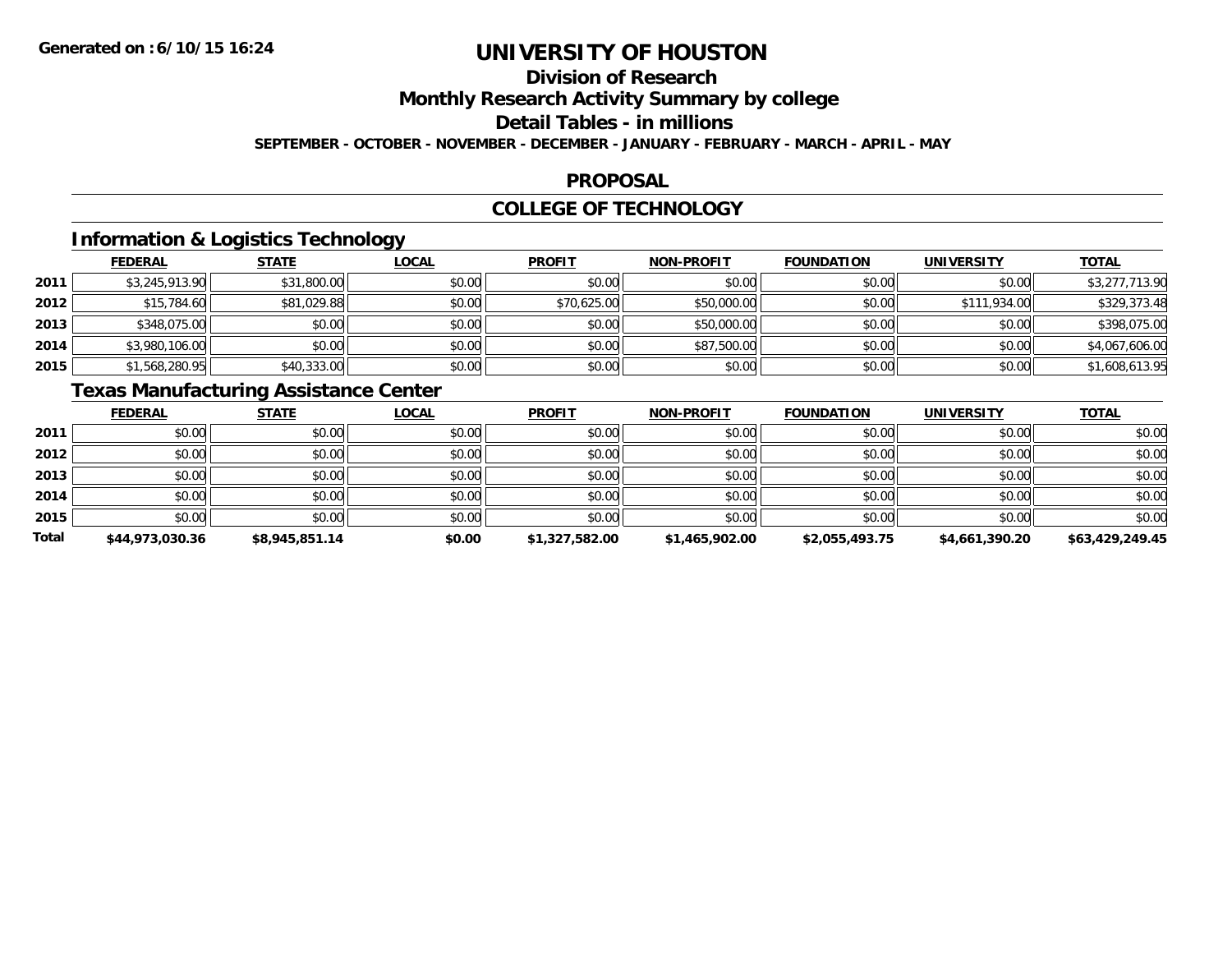**2015**

# **UNIVERSITY OF HOUSTON**

## **Division of Research**

**Monthly Research Activity Summary by college**

**Detail Tables - in millions**

**SEPTEMBER - OCTOBER - NOVEMBER - DECEMBER - JANUARY - FEBRUARY - MARCH - APRIL - MAY**

### **PROPOSAL**

## **CULLEN COLLEGE OF ENGINEERING**

|      | <b>Biomedical Engineering</b> |                                                          |              |                |                   |                   |                   |                 |
|------|-------------------------------|----------------------------------------------------------|--------------|----------------|-------------------|-------------------|-------------------|-----------------|
|      | <b>FEDERAL</b>                | <b>STATE</b>                                             | <b>LOCAL</b> | <b>PROFIT</b>  | <b>NON-PROFIT</b> | <b>FOUNDATION</b> | <b>UNIVERSITY</b> | <b>TOTAL</b>    |
| 2011 | \$2,755,645.95                | \$0.00                                                   | \$0.00       | \$0.00         | \$0.00            | \$0.00            | \$1,383,750.00    | \$4,139,395.95  |
| 2012 | \$11,871,830.10               | \$672,750.00                                             | \$0.00       | \$0.00         | \$0.00            | \$0.00            | \$1,403,125.00    | \$13,947,705.10 |
| 2013 | \$8,795,674.08                | \$202,500.00                                             | \$0.00       | \$66,477.00    | \$2,000.00        | \$250,003.00      | \$921,081.00      | \$10,237,735.08 |
| 2014 | \$61,342,639.18               | \$20,000.00                                              | \$0.00       | \$562,296.00   | \$631,364.00      | \$829,250.00      | \$1,005,177.00    | \$64,390,726.18 |
| 2015 | \$31,685,554.60               | \$88,136.25                                              | \$0.00       | \$111,131.00   | \$1,275,390.00    | \$2,087,396.00    | \$2,755,464.00    | \$38,003,071.85 |
|      |                               | <b>Center for Innovative Grouting Materials and Tech</b> |              |                |                   |                   |                   |                 |
|      | <b>FEDERAL</b>                | <b>STATE</b>                                             | <b>LOCAL</b> | <b>PROFIT</b>  | <b>NON-PROFIT</b> | <b>FOUNDATION</b> | <b>UNIVERSITY</b> | <b>TOTAL</b>    |
| 2011 | \$0.00                        | \$0.00                                                   | \$0.00       | \$0.00         | \$0.00            | \$0.00            | \$0.00            | \$0.00          |
| 2012 | \$0.00                        | \$0.00                                                   | \$0.00       | \$0.00         | \$0.00            | \$0.00            | \$0.00            | \$0.00          |
|      | <b>Chemical Engineering</b>   |                                                          |              |                |                   |                   |                   |                 |
|      | <b>FEDERAL</b>                | <b>STATE</b>                                             | <b>LOCAL</b> | <b>PROFIT</b>  | <b>NON-PROFIT</b> | <b>FOUNDATION</b> | <b>UNIVERSITY</b> | <b>TOTAL</b>    |
| 2011 | \$17,878,299.50               | \$564,512.00                                             | \$153,000.00 | \$4,432,295.78 | \$2,923,706.00    | \$899,695.00      | \$411,805.00      | \$27,263,313.28 |
| 2012 | \$11,610,590.68               | \$1,715,552.94                                           | \$0.00       | \$1,602,254.00 | \$1,493,238.75    | \$3,282,448.00    | \$1,336,321.60    | \$21,040,405.97 |
| 2013 | \$16,330,706.40               | \$908,077.10                                             | \$0.00       | \$5,088,308.00 | \$1,523,550.00    | \$1,898,663.00    | \$4,702,493.00    | \$30,451,797.50 |
| 2014 | \$19,051,315.99               | \$1,480,629.00                                           | \$0.00       | \$3,822,330.00 | \$0.00            | \$3,835,578.20    | \$67,472.00       | \$28,257,325.19 |
| 2015 | \$16,594,728.12               | \$2,310,456.00                                           | \$0.00       | \$1,698,951.00 | \$2,354,344.00    | \$2,873,000.00    | \$5,550,146.00    | \$31,381,625.12 |
|      | <b>Civil Engineering</b>      |                                                          |              |                |                   |                   |                   |                 |
|      | <b>FEDERAL</b>                | <b>STATE</b>                                             | <b>LOCAL</b> | <b>PROFIT</b>  | <b>NON-PROFIT</b> | <b>FOUNDATION</b> | <b>UNIVERSITY</b> | <b>TOTAL</b>    |
| 2011 | \$17,055,952.83               | \$3,684,082.20                                           | \$100,000.00 | \$83,500.00    | \$1,509,999.00    | \$112,854.25      | \$731,819.00      | \$23,278,207.28 |
| 2012 | \$4,859,483.55                | \$2,400,862.60                                           | \$0.00       | \$1,947,197.40 | \$2,981,854.65    | \$701,202.70      | \$1,991,366.50    | \$14,881,967.40 |
| 2013 | \$9,004,821.62                | \$1,067,280.00                                           | \$0.00       | \$626,282.00   | \$1,318,473.40    | \$2,982,335.00    | \$551,678.85      | \$15,550,870.87 |
| 2014 | \$15,938,258.96               | \$1,919,344.84                                           | \$0.00       | \$358,883.00   | \$110,000.00      | \$3,700,738.54    | \$260,165.80      | \$22,287,391.14 |
| 2015 | \$23,977,008.98               | \$1,407,021.50                                           | \$99,998.00  | \$122,314.50   | \$3,958,015.00    | \$1,540,897.05    | \$610,808.00      | \$31,716,063.03 |
|      | Dean, Engineering             |                                                          |              |                |                   |                   |                   |                 |
|      | <b>FEDERAL</b>                | <b>STATE</b>                                             | <b>LOCAL</b> | <b>PROFIT</b>  | <b>NON-PROFIT</b> | <b>FOUNDATION</b> | <b>UNIVERSITY</b> | <b>TOTAL</b>    |
| 2012 | \$882,933.40                  | \$0.00                                                   | \$0.00       | \$0.00         | \$0.00            | \$0.00            | \$0.00            | \$882,933.40    |
| 2013 | \$0.00                        | \$0.00                                                   | \$0.00       | \$0.00         | \$0.00            | \$0.00            | \$0.00            | \$0.00          |
| 2014 | \$0.00                        | \$0.00                                                   | \$0.00       | \$0.00         | \$0.00            | \$0.00            | \$0.00            | \$0.00          |
|      |                               |                                                          |              |                |                   |                   |                   |                 |

\$150,000.00 \$2,000,000.00 \$0.00 \$0.00 \$0.00 \$150,000.00 \$0.00 \$2,300,000.00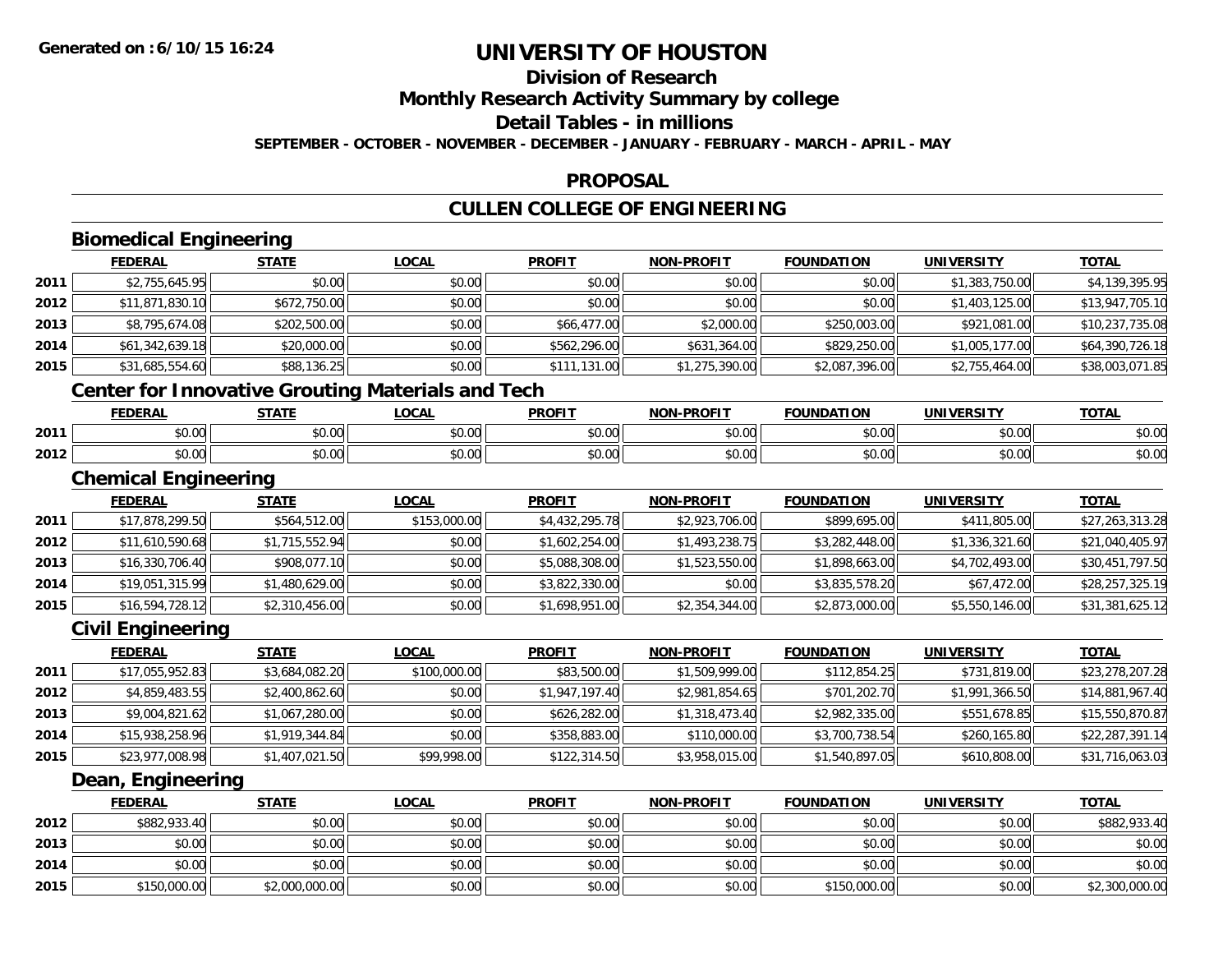## **Division of Research**

**Monthly Research Activity Summary by college**

**Detail Tables - in millions**

**SEPTEMBER - OCTOBER - NOVEMBER - DECEMBER - JANUARY - FEBRUARY - MARCH - APRIL - MAY**

### **PROPOSAL**

## **CULLEN COLLEGE OF ENGINEERING**

### **Electrical & Computer Engineering**

|      | <b>FEDERAL</b>  | <b>STATE</b>   | <b>LOCAL</b> | <b>PROFIT</b>  | <b>NON-PROFIT</b> | <b>FOUNDATION</b> | <b>UNIVERSITY</b> | <b>TOTAL</b>    |
|------|-----------------|----------------|--------------|----------------|-------------------|-------------------|-------------------|-----------------|
| 2011 | \$15,985,767.39 | \$80,000.00    | \$0.00       | \$1,652,695.81 | \$9,118,991.50    | \$320,524.00      | \$1,327,500.00    | \$28,485,478.70 |
| 2012 | \$21,424,810.37 | \$1,353,646.30 | \$0.00       | \$1,307,851.00 | \$1,073,562.25    | \$1,425,800.00    | \$2,180,872.00    | \$28,766,541.92 |
| 2013 | \$19,765,702.17 | \$879,486.40   | \$0.00       | \$1,220,814.00 | \$1,478,997.00    | \$964,395.00      | \$4,199,987.00    | \$28,509,381.57 |
| 2014 | \$23,663,688.13 | \$444,837.00   | \$0.00       | \$800,597.00   | \$1,237,800.00    | \$976,945.00      | \$2,290,168.80    | \$29,414,035.93 |
| 2015 | \$16,372,406.82 | \$3,180,327.15 | \$0.00       | \$836,522.00   | \$2,566,691.00    | \$412,000.00      | \$761,626.40      | \$24,129,573.37 |

## **Industrial Engineering**

|      | <b>FEDERAL</b>  | <b>STATE</b> | <b>LOCAL</b> | <b>PROFIT</b> | <b>NON-PROFIT</b> | <b>FOUNDATION</b> | <b>UNIVERSITY</b> | <u>TOTAL</u>    |
|------|-----------------|--------------|--------------|---------------|-------------------|-------------------|-------------------|-----------------|
| 2011 | \$574,762.38    | \$0.00       | \$0.00       | \$11,317.00   | \$0.00            | \$336,822.00      | \$0.00            | \$922,901.38    |
| 2012 | \$3,720,622.80  | \$460,544.60 | \$0.00       | \$61,162.50   | \$0.00            | \$0.00            | \$0.00            | \$4,242,329.90  |
| 2013 | \$560,968.25    | \$113,001.00 | \$0.00       | \$0.00        | \$24,714.50       | \$413.072.00      | \$0.00            | \$1,111,755.75  |
| 2014 | \$18,885,631.34 | \$750,786.00 | \$0.00       | \$0.00        | \$29,887.80       | \$779,564.00      | \$1,725,000.00    | \$22,170,869.14 |
| 2015 | \$1,414,578.50  | \$0.00       | \$0.00       | \$22,184.00   | \$0.00            | \$619,162.00      | \$0.00            | \$2,055,924.50  |

### **Mechanical Engineering**

|      | <b>FEDERAL</b>  | <u>STATE</u> | <b>LOCAL</b> | <b>PROFIT</b>  | <b>NON-PROFIT</b> | <b>FOUNDATION</b> | <b>UNIVERSITY</b> | <b>TOTAL</b>    |
|------|-----------------|--------------|--------------|----------------|-------------------|-------------------|-------------------|-----------------|
| 2011 | \$22,736,307.91 | \$226,312.00 | \$0.00       | \$1,641,163.50 | \$1,090,000.00    | \$1,338,678.20    | \$1,165,283.00    | \$28,197,744.61 |
| 2012 | \$26,208,597.72 | \$522,907.00 | \$0.00       | \$1,291,519.60 | \$1,041,270.76    | \$975,274.60      | \$1,750,244.00    | \$31,789,813.68 |
| 2013 | \$4,424,573.25  | \$720,580.00 | \$0.00       | \$1,001,122.00 | \$174,372.00      | \$814,713.16      | \$567,007.00      | \$7,702,367.41  |
| 2014 | \$13,868,785.18 | \$221,050.00 | \$0.00       | \$1,543,518.00 | \$735,000.00      | \$782,228.76      | \$224,963.00      | \$17,375,544.94 |
| 2015 | \$11,855,177.40 | \$100,300.00 | \$0.00       | \$2,126,884.50 | \$220,000.00      | \$1,113,612.00    | \$1,094,210.00    | \$16,510,183.90 |

### **Wind Energy Center**

|              | <b>FEDERAL</b>   | <u>STATE</u>    | <u>LOCAL</u> | <b>PROFIT</b>   | <b>NON-PROFIT</b> | <b>FOUNDATION</b> | <b>UNIVERSITY</b> | <b>TOTAL</b>     |
|--------------|------------------|-----------------|--------------|-----------------|-------------------|-------------------|-------------------|------------------|
| 2013         | \$0.00           | \$0.00          | \$0.00       | \$0.00          | \$0.00            | \$0.00            | \$0.00            | \$0.00           |
| 2014         | \$0.00           | \$0.00          | \$0.00       | \$0.00          | \$0.00            | \$0.00            | \$0.00            | \$0.00           |
| <b>Total</b> | \$471,247,823.54 | \$29,494,981.88 | \$352,998.00 | \$34,039,570.58 | \$38,873,221.61   | \$36,416,851.46   | \$40,969,533,95   | \$651,394,981.02 |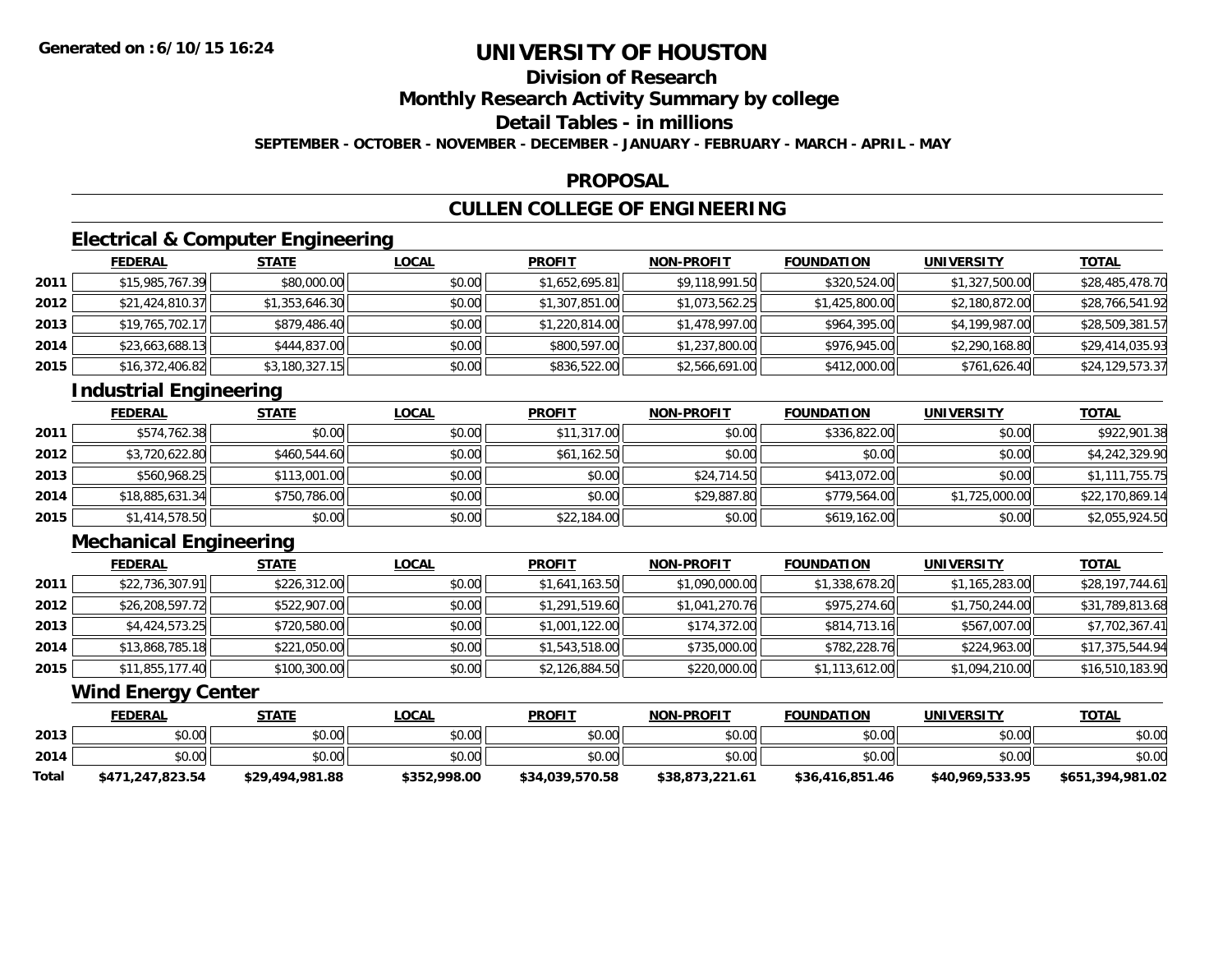**Division of Research**

**Monthly Research Activity Summary by college**

**Detail Tables - in millions**

**SEPTEMBER - OCTOBER - NOVEMBER - DECEMBER - JANUARY - FEBRUARY - MARCH - APRIL - MAY**

#### **PROPOSAL**

### **DIVISION OF RESEARCH**

|      | <b>Allied Geophysical Laboratories</b>                    |                |              |               |                   |                   |                   |                |
|------|-----------------------------------------------------------|----------------|--------------|---------------|-------------------|-------------------|-------------------|----------------|
|      | <b>FEDERAL</b>                                            | <b>STATE</b>   | <b>LOCAL</b> | <b>PROFIT</b> | <b>NON-PROFIT</b> | <b>FOUNDATION</b> | <b>UNIVERSITY</b> | <b>TOTAL</b>   |
| 2011 | \$0.00                                                    | \$0.00         | \$0.00       | \$70,000.00   | \$0.00            | \$0.00            | \$0.00            | \$70,000.00    |
|      | <b>Center for Advanced Computing and Data Systems</b>     |                |              |               |                   |                   |                   |                |
|      | <b>FEDERAL</b>                                            | <b>STATE</b>   | <b>LOCAL</b> | <b>PROFIT</b> | <b>NON-PROFIT</b> | <b>FOUNDATION</b> | <b>UNIVERSITY</b> | <b>TOTAL</b>   |
| 2011 | \$1,508,621.00                                            | \$0.00         | \$0.00       | \$0.00        | \$100,000.00      | \$0.00            | \$34,145.00       | \$1,642,766.00 |
| 2012 | \$549,112.46                                              | \$0.00         | \$0.00       | \$120,000.00  | \$1,397,357.00    | \$0.00            | \$964,253.70      | \$3,030,723.16 |
| 2013 | \$199,698.00                                              | \$0.00         | \$0.00       | \$75,000.00   | \$1,381,700.00    | \$0.00            | \$0.00            | \$1,656,398.00 |
| 2014 | \$374,005.00                                              | \$0.00         | \$0.00       | \$0.00        | \$0.00            | \$0.00            | \$0.00            | \$374,005.00   |
| 2015 | \$0.00                                                    | \$0.00         | \$0.00       | \$0.00        | \$0.00            | \$0.00            | \$69,683.00       | \$69,683.00    |
|      | <b>Center for Advanced Materials</b>                      |                |              |               |                   |                   |                   |                |
|      | <b>FEDERAL</b>                                            | <b>STATE</b>   | <b>LOCAL</b> | <b>PROFIT</b> | <b>NON-PROFIT</b> | <b>FOUNDATION</b> | <b>UNIVERSITY</b> | <b>TOTAL</b>   |
| 2011 | \$1,560,672.10                                            | \$0.00         | \$0.00       | \$433,411.00  | \$0.00            | \$197,095.80      | \$0.00            | \$2,191,178.90 |
| 2012 | \$1,116,829.10                                            | \$0.00         | \$0.00       | \$0.00        | \$0.00            | \$291,259.20      | \$0.00            | \$1,408,088.30 |
| 2013 | \$151,114.00                                              | \$0.00         | \$0.00       | \$0.00        | \$1,293,106.00    | \$0.00            | \$0.00            | \$1,444,220.00 |
|      | <b>Center for Biomedical &amp; Environmental Genomics</b> |                |              |               |                   |                   |                   |                |
|      | <b>FEDERAL</b>                                            | <b>STATE</b>   | <b>LOCAL</b> | <b>PROFIT</b> | <b>NON-PROFIT</b> | <b>FOUNDATION</b> | <b>UNIVERSITY</b> | <b>TOTAL</b>   |
| 2011 | \$0.00                                                    | \$0.00         | \$0.00       | \$0.00        | \$0.00            | \$0.00            | \$0.00            | \$0.00         |
| 2012 | \$0.00                                                    | \$0.00         | \$0.00       | \$0.00        | \$0.00            | \$0.00            | \$0.00            | \$0.00         |
| 2013 | \$0.00                                                    | \$0.00         | \$0.00       | \$0.00        | \$0.00            | \$0.00            | \$0.00            | \$0.00         |
| 2015 | \$0.00                                                    | \$0.00         | \$0.00       | \$0.00        | \$0.00            | \$0.00            | \$0.00            | \$0.00         |
|      | <b>Center for Industrial Partnerships</b>                 |                |              |               |                   |                   |                   |                |
|      | <b>FEDERAL</b>                                            | <b>STATE</b>   | <b>LOCAL</b> | <b>PROFIT</b> | <b>NON-PROFIT</b> | <b>FOUNDATION</b> | <b>UNIVERSITY</b> | <b>TOTAL</b>   |
| 2011 | \$160,371.95                                              | \$0.00         | \$0.00       | \$0.00        | \$0.00            | \$0.00            | \$0.00            | \$160,371.95   |
| 2012 | \$696,294.00                                              | \$0.00         | \$0.00       | \$100,500.00  | \$0.00            | \$0.00            | \$0.00            | \$796,794.00   |
| 2013 | \$574,253.00                                              | \$0.00         | \$0.00       | \$0.00        | \$0.00            | \$0.00            | \$0.00            | \$574,253.00   |
| 2015 | \$241,592.00                                              | \$1,000,000.00 | \$0.00       | \$0.00        | \$0.00            | \$0.00            | \$0.00            | \$1,241,592.00 |
|      | <b>Division of Research</b>                               |                |              |               |                   |                   |                   |                |
|      | <b>FEDERAL</b>                                            | <b>STATE</b>   | <b>LOCAL</b> | <b>PROFIT</b> | <b>NON-PROFIT</b> | <b>FOUNDATION</b> | <b>UNIVERSITY</b> | <b>TOTAL</b>   |
| 2011 | \$0.00                                                    | \$0.00         | \$0.00       | \$0.00        | \$0.00            | \$0.00            | \$0.00            | \$0.00         |
| 2012 | \$0.00                                                    | \$0.00         | \$0.00       | \$0.00        | \$0.00            | \$0.00            | \$0.00            | \$0.00         |
| 2013 | \$0.00                                                    | \$7,877,932.00 | \$0.00       | \$0.00        | \$0.00            | \$0.00            | \$0.00            | \$7,877,932.00 |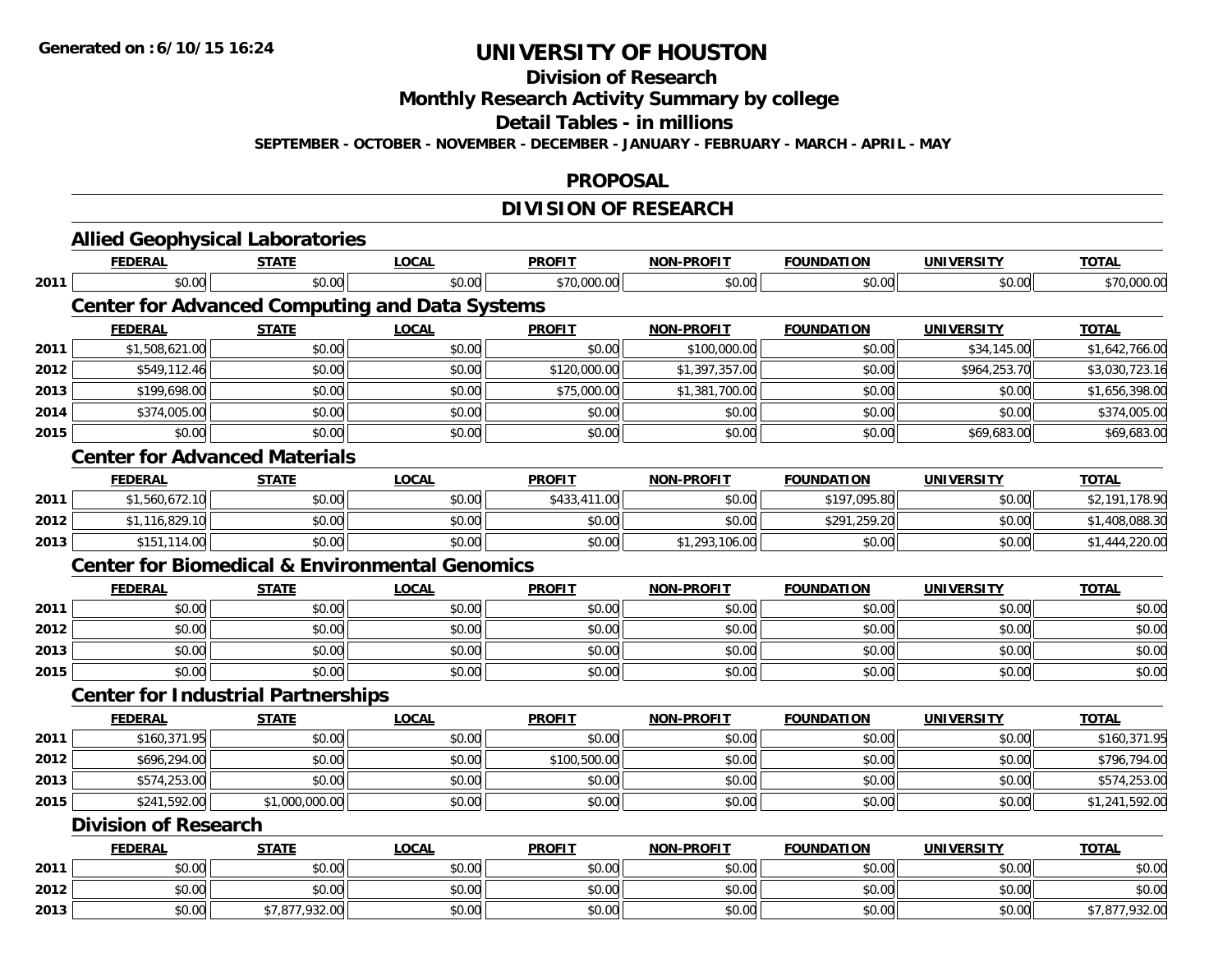**Division of Research**

**Monthly Research Activity Summary by college**

**Detail Tables - in millions**

**SEPTEMBER - OCTOBER - NOVEMBER - DECEMBER - JANUARY - FEBRUARY - MARCH - APRIL - MAY**

#### **PROPOSAL**

## **DIVISION OF RESEARCH**

|       | <b>Division of Research</b>                       |                 |              |                |                   |                   |                   |                 |
|-------|---------------------------------------------------|-----------------|--------------|----------------|-------------------|-------------------|-------------------|-----------------|
|       | <b>FEDERAL</b>                                    | <b>STATE</b>    | <b>LOCAL</b> | <b>PROFIT</b>  | <b>NON-PROFIT</b> | <b>FOUNDATION</b> | <b>UNIVERSITY</b> | <b>TOTAL</b>    |
| 2015  | \$10,000.00                                       | \$5,754,381.00  | \$0.00       | \$0.00         | \$0.00            | \$0.00            | \$500.00          | \$5,764,881.00  |
|       | <b>National Center for Airborne Laser Mapping</b> |                 |              |                |                   |                   |                   |                 |
|       | <b>FEDERAL</b>                                    | <b>STATE</b>    | <b>LOCAL</b> | <b>PROFIT</b>  | <b>NON-PROFIT</b> | <b>FOUNDATION</b> | <b>UNIVERSITY</b> | <b>TOTAL</b>    |
| 2011  | \$48,594.00                                       | \$0.00          | \$0.00       | \$0.00         | \$8,810,979.50    | \$0.00            | \$0.00            | \$8,859,573.50  |
| 2012  | \$444,083.30                                      | \$0.00          | \$0.00       | \$0.00         | \$425,504.85      | \$0.00            | \$469,029.50      | \$1,338,617.65  |
| 2013  | \$2,541,034.80                                    | \$0.00          | \$0.00       | \$0.00         | \$0.00            | \$0.00            | \$1,106,631.15    | \$3,647,665.95  |
| 2014  | \$1,082,037.15                                    | \$48,896.00     | \$0.00       | \$0.00         | \$0.00            | \$0.00            | \$354,042.20      | \$1,484,975.35  |
| 2015  | \$355,768.35                                      | \$62,506.50     | \$0.00       | \$0.00         | \$0.00            | \$0.00            | \$485,503.00      | \$903,777.85    |
|       | <b>TcSUH</b>                                      |                 |              |                |                   |                   |                   |                 |
|       | <b>FEDERAL</b>                                    | <b>STATE</b>    | <b>LOCAL</b> | <b>PROFIT</b>  | <b>NON-PROFIT</b> | <b>FOUNDATION</b> | <b>UNIVERSITY</b> | <b>TOTAL</b>    |
| 2011  | \$518,946.76                                      | \$0.00          | \$0.00       | \$40,000.00    | \$72,000.00       | \$0.00            | \$0.00            | \$630,946.76    |
| 2012  | \$2,304,745.15                                    | \$0.00          | \$0.00       | \$70,000.00    | \$37,926.00       | \$0.00            | \$80,077.00       | \$2,492,748.15  |
| 2013  | \$646,173.70                                      | \$50,000.00     | \$0.00       | \$178,821.00   | \$0.00            | \$0.00            | \$0.00            | \$874,994.70    |
| 2014  | \$5,122,003.56                                    | \$0.00          | \$4,500.00   | \$183,200.00   | \$0.00            | \$0.00            | \$848,356.00      | \$6,158,059.56  |
| 2015  | \$1,349,912.45                                    | \$0.00          | \$0.00       | \$16,000.00    | \$0.00            | \$0.00            | \$0.00            | \$1,365,912.45  |
|       | <b>Texas Obesity Research Center</b>              |                 |              |                |                   |                   |                   |                 |
|       | <b>FEDERAL</b>                                    | <b>STATE</b>    | <b>LOCAL</b> | <b>PROFIT</b>  | <b>NON-PROFIT</b> | <b>FOUNDATION</b> | <b>UNIVERSITY</b> | <b>TOTAL</b>    |
| 2011  | \$0.00                                            | \$0.00          | \$0.00       | \$0.00         | \$0.00            | \$0.00            | \$0.00            | \$0.00          |
| 2012  | \$0.00                                            | \$0.00          | \$0.00       | \$0.00         | \$0.00            | \$0.00            | \$0.00            | \$0.00          |
|       | <b>TIMES</b>                                      |                 |              |                |                   |                   |                   |                 |
|       | <b>FEDERAL</b>                                    | <b>STATE</b>    | <b>LOCAL</b> | <b>PROFIT</b>  | <b>NON-PROFIT</b> | <b>FOUNDATION</b> | <b>UNIVERSITY</b> | <b>TOTAL</b>    |
| 2011  | \$7,122,743.60                                    | \$168,985.70    | \$141,895.20 | \$820,674.40   | \$254,256.00      | \$0.00            | \$352,023.00      | \$8,860,577.90  |
| 2012  | \$1,194,418.00                                    | \$0.00          | \$0.00       | \$869,316.00   | \$119,028.00      | \$0.00            | \$1,032,129.00    | \$3,214,891.00  |
| 2013  | \$3,021,451.80                                    | \$29,908.00     | \$0.00       | \$0.00         | \$0.00            | \$0.00            | \$723,267.00      | \$3,774,626.80  |
| 2014  | \$9,494,617.55                                    | \$98,197.00     | \$0.00       | \$1,006,321.00 | \$8,724.89        | \$0.00            | \$60,366.00       | \$10,668,226.44 |
| 2015  | \$398,713.00                                      | \$124,231.00    | \$0.00       | \$0.00         | \$76,188.00       | \$0.00            | \$0.00            | \$599,132.00    |
| Total | \$42,787,805.78                                   | \$15,215,037.20 | \$146,395.20 | \$3,983,243.40 | \$13,976,770.24   | \$488,355.00      | \$6,580,005.55    | \$83,177,612.37 |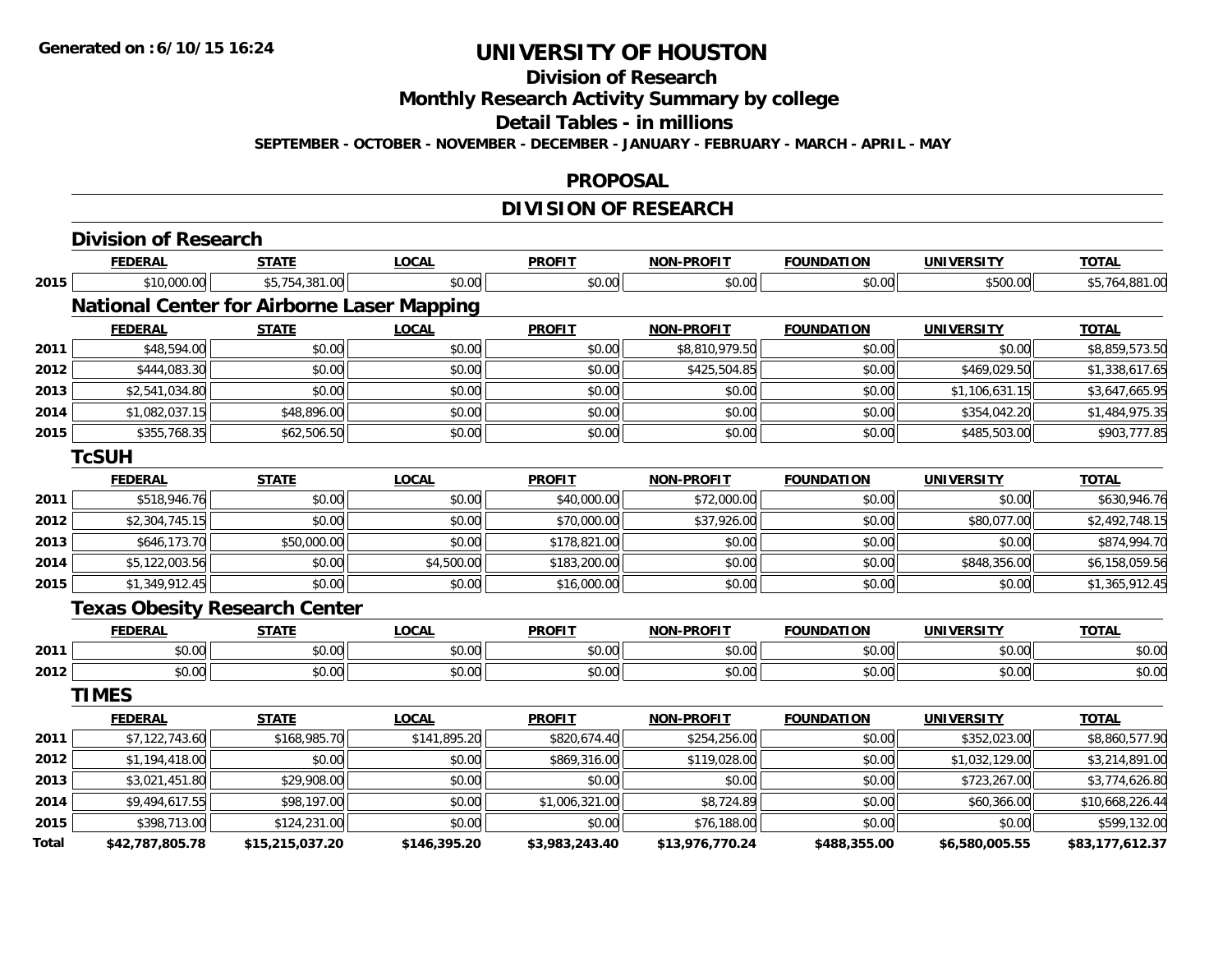### **Division of Research**

**Monthly Research Activity Summary by college**

**Detail Tables - in millions**

**SEPTEMBER - OCTOBER - NOVEMBER - DECEMBER - JANUARY - FEBRUARY - MARCH - APRIL - MAY**

### **PROPOSAL**

### **GRADUATE COLLEGE OF SOCIAL WORK**

## **Center for Drug and Social Policy Research**

|      | <b>FEDERAL</b> | <b>STATE</b> | <b>LOCAL</b> | <b>PROFIT</b> | <b>NON-PROFIT</b> | <b>FOUNDATION</b> | <b>UNIVERSITY</b> | <b>TOTAL</b>   |
|------|----------------|--------------|--------------|---------------|-------------------|-------------------|-------------------|----------------|
| 2011 | \$0.00         | \$0.00       | \$0.00       | \$100,982.00  | \$0.00            | \$0.00            | \$0.00            | \$100,982.00   |
| 2012 | \$127,438.94   | \$0.00       | \$0.00       | \$192,378.00  | \$0.00            | \$0.00            | \$0.00            | \$319,816.94   |
| 2013 | \$1,549,538.51 | \$0.00       | \$0.00       | \$0.00        | \$45,910.00       | \$0.00            | \$0.00            | \$1,595,448.51 |
| 2014 | \$0.00         | \$0.00       | \$0.00       | \$45,050.00   | \$0.00            | \$0.00            | \$356,205.00      | \$401,255.00   |
| 2015 | \$956,700.00   | \$0.00       | \$0.00       | \$0.00        | \$0.00            | \$0.00            | \$0.00            | \$956,700.00   |

### **Center for Health Equities & Evaluation Research**

|      | <b>FEDERAL</b> | <b>STATE</b> | <u>LOCAL</u> | <b>PROFIT</b> | <b>NON-PROFIT</b> | <b>FOUNDATION</b> | UNIVERSITY   | <b>TOTAL</b>   |
|------|----------------|--------------|--------------|---------------|-------------------|-------------------|--------------|----------------|
| 2011 | \$2,635,334.00 | \$0.00       | \$0.00       | \$0.00        | \$0.00            | \$0.00            | \$0.00       | \$2,635,334.00 |
| 2012 | \$163,277.00   | \$0.00       | \$0.00       | \$0.00        | \$0.00            | \$0.00            | \$464,380.00 | \$627,657.00   |
| 2013 | \$0.00         | \$0.00       | \$0.00       | \$39,755.90   | \$0.00            | \$0.00            | \$0.00       | \$39,755.90    |
| 2015 | \$430,954.00   | \$0.00       | \$0.00       | \$0.00        | \$0.00            | \$0.00            | \$0.00       | \$430,954.00   |

### **Child & Family for Innovative Research**

|      | <b>FEDERAL</b> | <b>STATE</b>   | <u>LOCAL</u> | <b>PROFIT</b> | <b>NON-PROFIT</b> | <b>FOUNDATION</b> | <b>UNIVERSITY</b> | <b>TOTAL</b>   |
|------|----------------|----------------|--------------|---------------|-------------------|-------------------|-------------------|----------------|
| 2011 | \$5,138,362.00 | \$984,400.20   | \$0.00       | \$0.00        | \$25,000.00       | \$19,979.05       | \$150,609.00      | \$6,318,350.25 |
| 2012 | \$2,476,085.88 | \$1,118,698.00 | \$56,704.00  | \$138,181.00  | \$56,469.80       | \$28,560.00       | \$299,421.00      | \$4,174,119.68 |
| 2013 | \$1,199,259.56 | \$235,824.00   | \$0.00       | \$99,214.20   | \$394,933.20      | \$79,250.00       | \$0.00            | \$2,008,480.96 |
| 2014 | \$0.00         | \$288,992.00   | \$0.00       | \$0.00        | \$24,977.00       | \$127,586.70      | \$2,501.36        | \$444,057.06   |
| 2015 | \$757,797.70   | \$284,016.00   | \$0.00       | \$0.00        | \$240,000.00      | \$99,730.00       | \$2,500.00        | \$1,384,043.70 |

### **Community Projects - Social Work**

|      | <b>FEDERAI</b> | -----                                    | $\sim$<br>.UUAI | <b>PROFIT</b>  | DDOE17<br><b>NION</b> |        | INIT<br>----- | <b>TOTAL</b> |
|------|----------------|------------------------------------------|-----------------|----------------|-----------------------|--------|---------------|--------------|
| 2011 | ט.י            | $\overline{\phantom{a}}$<br>$\mathbf{u}$ | . r<br>ט.טי     | ሐሴ ሰሰ<br>vv.vv | 0.00                  | \$0.00 | \$0.00        |              |

### **Dean, Social Work**

|              | <b>FEDERAL</b>  | <b>STATE</b>   | <u>LOCAL</u> | <b>PROFIT</b> | <b>NON-PROFIT</b> | <b>FOUNDATION</b> | <b>UNIVERSITY</b> | <b>TOTAL</b>    |
|--------------|-----------------|----------------|--------------|---------------|-------------------|-------------------|-------------------|-----------------|
| 2011         | \$3,690,683.80  | \$17,940.10    | \$0.00       | \$0.00        | \$0.00            | \$0.00            | \$0.00            | \$3,708,623.90  |
| 2012         | \$0.00          | \$0.00         | \$0.00       | \$0.00        | \$0.00            | \$0.00            | \$0.00            | \$0.00          |
| 2013         | \$0.00          | \$0.00         | \$0.00       | \$0.00        | \$4,912.00        | \$0.00            | \$0.00            | \$4,912.00      |
| 2014         | \$0.00          | \$0.00         | \$0.00       | \$0.00        | \$0.00            | \$0.00            | \$0.00            | \$0.00          |
| 2015         | \$0.00          | \$0.00         | \$0.00       | \$81,750.00   | \$0.00            | \$114,180.00      | \$0.00            | \$195,930.00    |
| <b>Total</b> | \$21,545,676.39 | \$2,947.810.40 | \$56,704.00  | \$697,311.10  | \$792,202.00      | \$469,285.75      | \$1,275,616.36    | \$27.784.606.00 |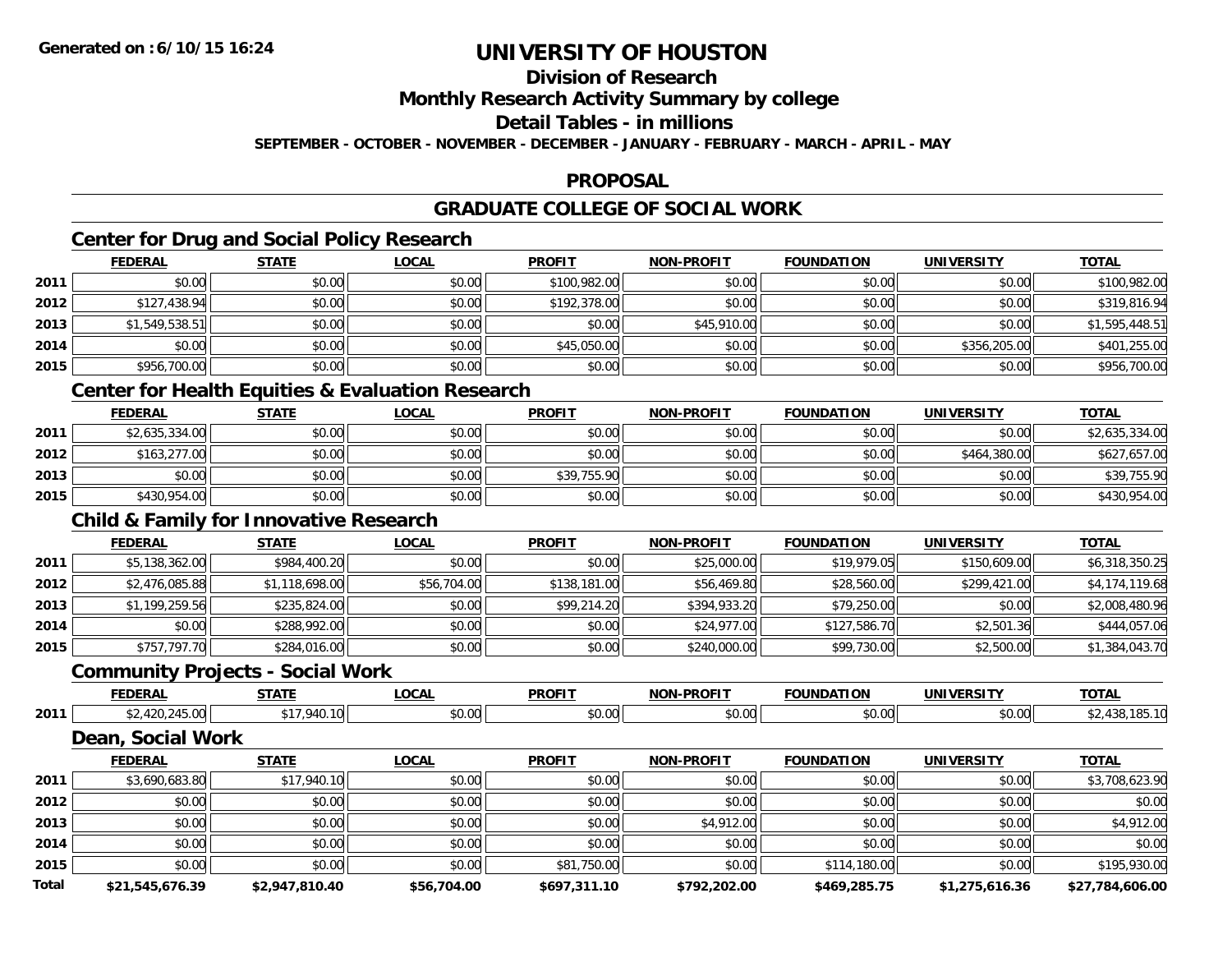## **Division of Research**

**Monthly Research Activity Summary by college**

**Detail Tables - in millions**

**SEPTEMBER - OCTOBER - NOVEMBER - DECEMBER - JANUARY - FEBRUARY - MARCH - APRIL - MAY**

#### **PROPOSAL**

### **HILTON COLLEGE OF HOTEL AND RESTAURANT MANAGEMENT**

### **Hotel and Restaurant Management**

|       | <b>FEDERAL</b> | <b>STATE</b> | <b>LOCAL</b> | <b>PROFIT</b> | <b>NON-PROFIT</b> | <b>FOUNDATION</b> | <b>UNIVERSITY</b> | <b>TOTAL</b>   |
|-------|----------------|--------------|--------------|---------------|-------------------|-------------------|-------------------|----------------|
| 2011  | \$1,599,454.00 | \$73,547.00  | \$0.00       | \$223,500.00  | \$27,280.00       | \$11,640.00       | \$113,780.00      | \$2,049,201.00 |
| 2012  | \$85,444.00    | \$174,830.00 | \$0.00       | \$0.00        | \$118,422.00      | \$0.00            | \$37,354.00       | \$416,050.00   |
| 2013  | \$553,755.00   | \$0.00       | \$16,154.00  | \$0.00        | \$10,987.00       | \$111,711.00      | \$143,232.00      | \$835,839.00   |
| 2014  | \$224,955.00   | \$0.00       | \$0.00       | \$0.00        | \$5,000.00        | \$0.00            | \$0.00            | \$229,955.00   |
| 2015  | \$559,605.50   | \$0.00       | \$0.00       | \$0.00        | \$0.00            | \$0.00            | \$0.00            | \$559,605.50   |
| Total | \$3,023,213.50 | \$248,377.00 | \$16,154.00  | \$223,500.00  | \$161,689.00      | \$123,351.00      | \$294,366.00      | \$4,090,650.50 |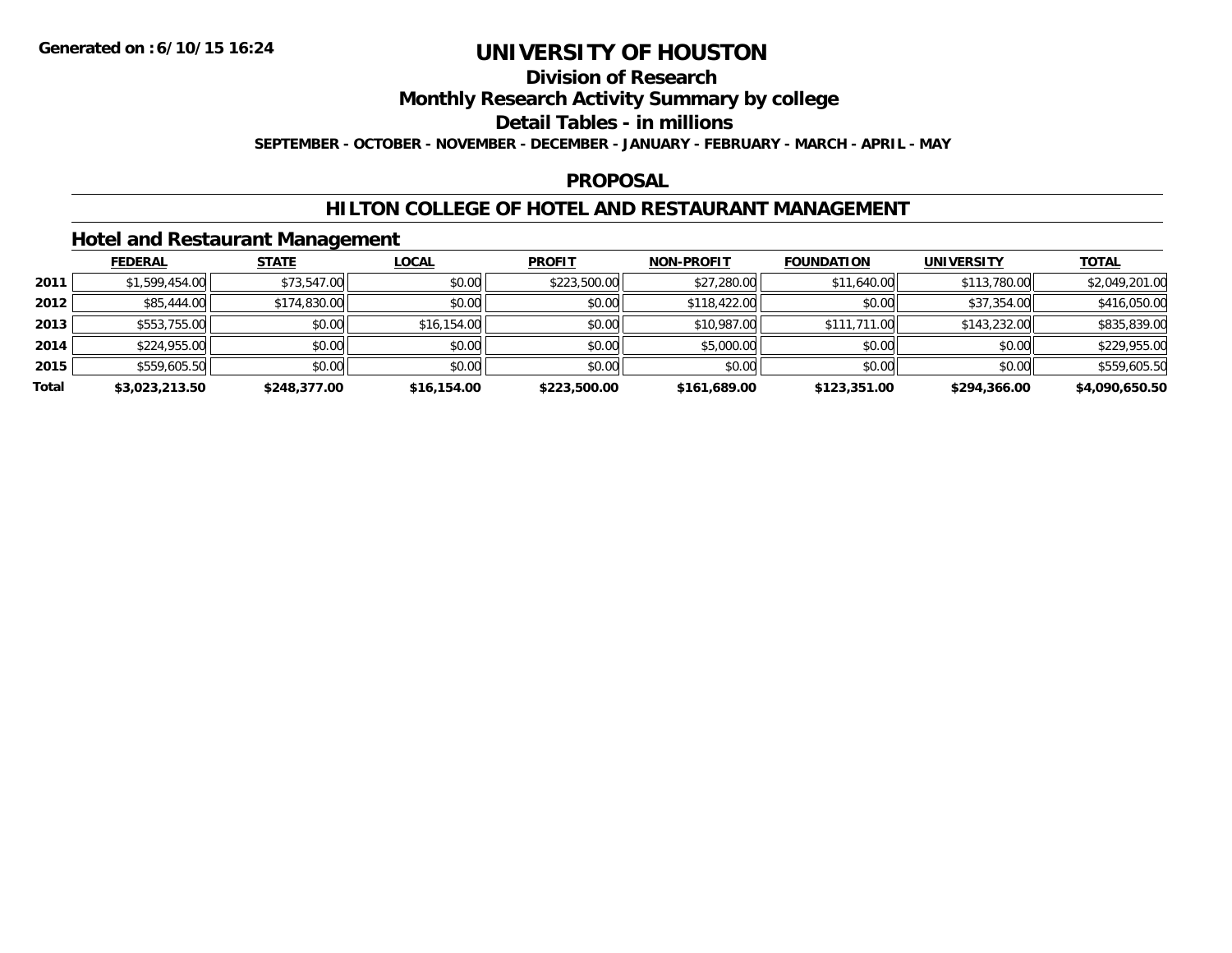### **Division of ResearchMonthly Research Activity Summary by college Detail Tables - in millions SEPTEMBER - OCTOBER - NOVEMBER - DECEMBER - JANUARY - FEBRUARY - MARCH - APRIL - MAY**

#### **PROPOSAL**

#### **HONORS COLLEGE**

## **Dean, Honors College**

|       | <b>FEDERAL</b> | <b>STATE</b> | <u>LOCAL</u> | <b>PROFIT</b> | <b>NON-PROFIT</b> | <b>FOUNDATION</b> | <b>UNIVERSITY</b> | <b>TOTAL</b>   |
|-------|----------------|--------------|--------------|---------------|-------------------|-------------------|-------------------|----------------|
| 2011  | \$182,908.70   | \$0.00       | \$0.00       | \$0.00        | \$53,185.20       | \$0.00            | \$0.00            | \$236,093.90   |
| 2013  | \$0.00         | \$0.00       | \$0.00       | \$341,900.74  | \$0.00            | \$0.00            | \$9,150.32        | \$351,051.06   |
| 2014  | \$448,806.00   | \$457,985.75 | \$0.00       | \$0.00        | \$1,495.00        | \$0.00            | \$79,070.00       | \$987,356.75   |
| 2015  | \$0.00         | \$0.00       | \$0.00       | \$0.00        | \$367,989.75      | \$0.00            | \$0.00            | \$367,989.75   |
| Total | \$631,714.70   | \$457,985.75 | \$0.00       | \$341,900.74  | \$422,669.95      | \$0.00            | \$88,220.32       | \$1,942,491.46 |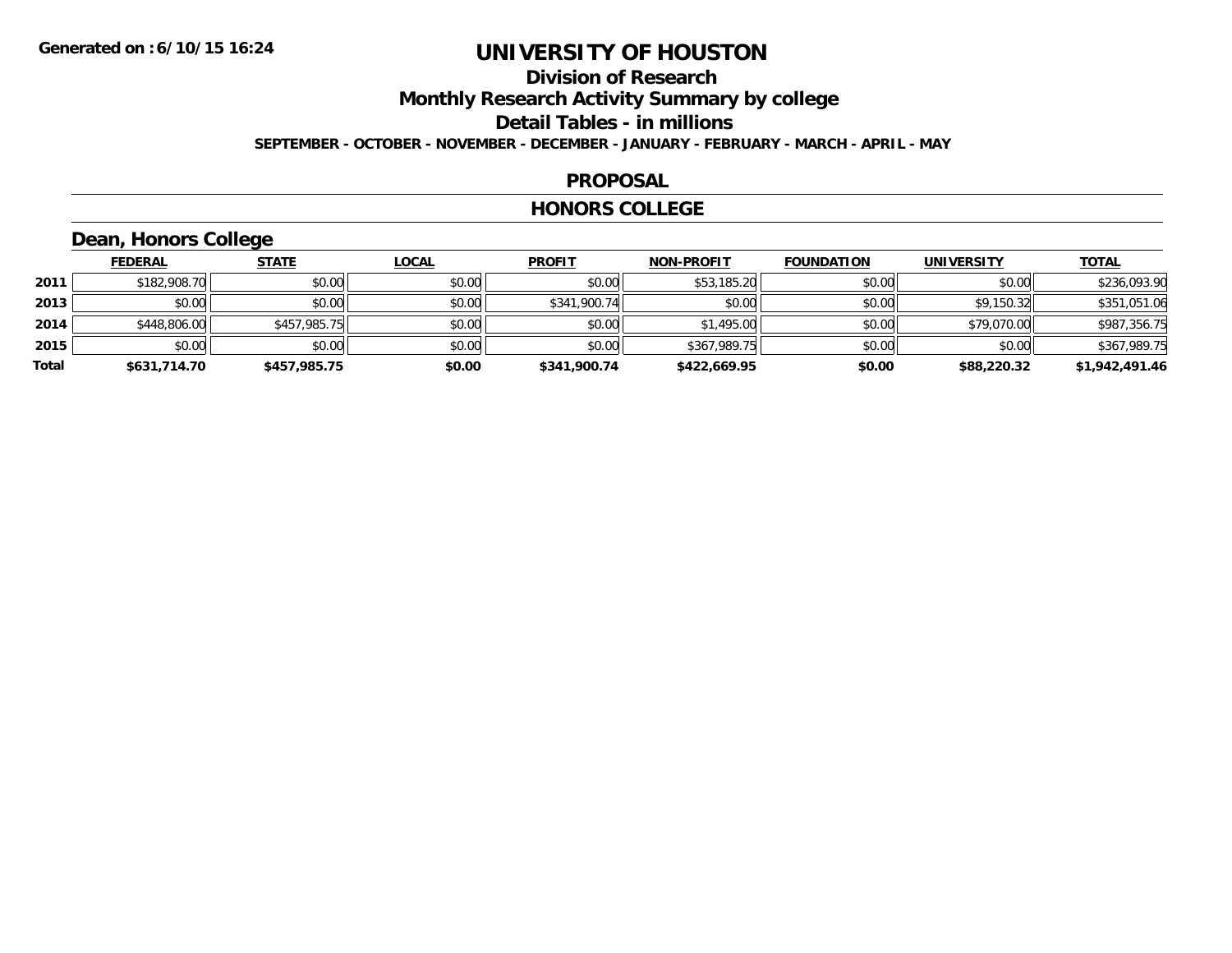### **Division of Research**

**Monthly Research Activity Summary by college**

**Detail Tables - in millions**

**SEPTEMBER - OCTOBER - NOVEMBER - DECEMBER - JANUARY - FEBRUARY - MARCH - APRIL - MAY**

#### **PROPOSAL**

#### **PRESIDENT**

#### **Office of the President**

|      | <b>FEDERAL</b>                      | <b>STATE</b> | <b>LOCAL</b> | <b>PROFIT</b> | <b>NON-PROFIT</b> | <b>FOUNDATION</b> | <b>UNIVERSITY</b> | <b>TOTAL</b> |
|------|-------------------------------------|--------------|--------------|---------------|-------------------|-------------------|-------------------|--------------|
| 2014 | \$0.00                              | \$0.00       | \$0.00       | \$0.00        | \$0.00            | \$0.00            | \$0.00            | \$0.00       |
|      | <b>Vice President Admin/Finance</b> |              |              |               |                   |                   |                   |              |
|      |                                     |              |              |               |                   |                   |                   |              |
|      | <b>FEDERAL</b>                      | <b>STATE</b> | <u>LOCAL</u> | <b>PROFIT</b> | <b>NON-PROFIT</b> | <b>FOUNDATION</b> | <b>UNIVERSITY</b> | <b>TOTAL</b> |
| 2011 | \$15,000.00                         | \$0.00       | \$0.00       | \$0.00        | \$0.00            | \$0.00            | \$0.00            | \$15,000.00  |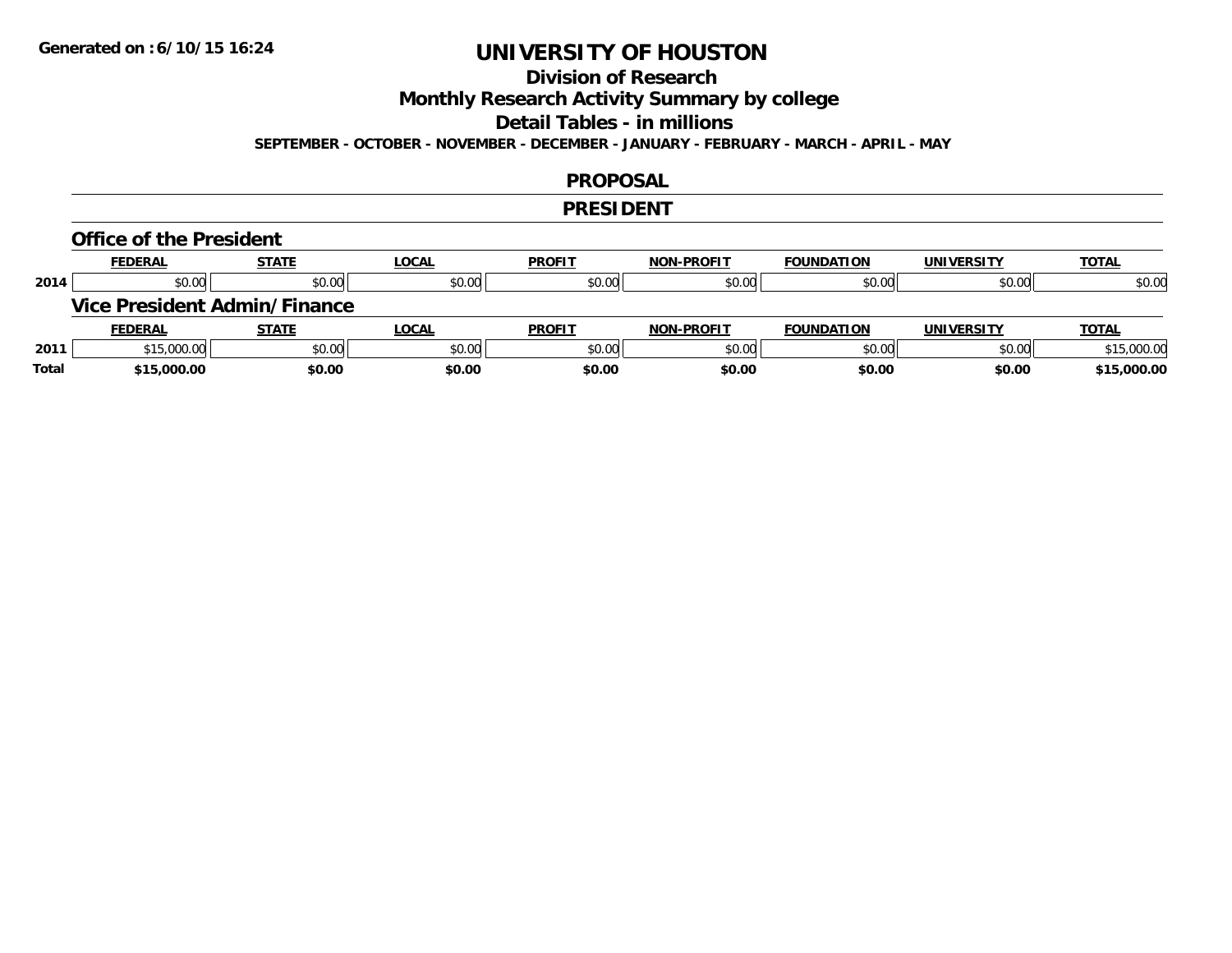**Total**

# **UNIVERSITY OF HOUSTON**

## **Division of Research**

**Monthly Research Activity Summary by college**

**Detail Tables - in millions**

**SEPTEMBER - OCTOBER - NOVEMBER - DECEMBER - JANUARY - FEBRUARY - MARCH - APRIL - MAY**

#### **PROPOSAL**

### **SENIOR V.P. FOR ACADEMIC AFFAIRS AND PROVOST**

|      | <b>FEDERAL</b>                              | <b>STATE</b> | <b>LOCAL</b> | <b>PROFIT</b> | <b>NON-PROFIT</b> | <b>FOUNDATION</b> | <b>UNIVERSITY</b> | <b>TOTAL</b>   |
|------|---------------------------------------------|--------------|--------------|---------------|-------------------|-------------------|-------------------|----------------|
| 2012 | \$0.00                                      | \$75,000.00  | \$0.00       | \$0.00        | \$0.00            | \$0.00            | \$0.00            | \$75,000.00    |
| 2013 | \$0.00                                      | \$0.00       | \$0.00       | \$0.00        | \$149,488.00      | \$0.00            | \$0.00            | \$149,488.00   |
| 2014 | \$0.00                                      | \$0.00       | \$0.00       | \$0.00        | \$0.00            | \$0.00            | \$0.00            | \$0.00         |
|      | <b>Student Support Services</b>             |              |              |               |                   |                   |                   |                |
|      | <b>FEDERAL</b>                              | <b>STATE</b> | <b>LOCAL</b> | <b>PROFIT</b> | <b>NON-PROFIT</b> | <b>FOUNDATION</b> | <b>UNIVERSITY</b> | <b>TOTAL</b>   |
| 2012 | \$198,944.00                                | \$0.00       | \$0.00       | \$0.00        | \$0.00            | \$0.00            | \$0.00            | \$198,944.00   |
|      | <b>Undergraduate Scholars</b>               |              |              |               |                   |                   |                   |                |
|      | <b>FEDERAL</b>                              | <b>STATE</b> | <b>LOCAL</b> | <b>PROFIT</b> | <b>NON-PROFIT</b> | <b>FOUNDATION</b> | <b>UNIVERSITY</b> | <b>TOTAL</b>   |
| 2011 | \$0.00                                      | \$29,456.00  | \$0.00       | \$0.00        | \$0.00            | \$0.00            | \$0.00            | \$29,456.00    |
| 2012 | \$0.00                                      | \$19,051.00  | \$0.00       | \$0.00        | \$0.00            | \$0.00            | \$0.00            | \$19,051.00    |
| 2014 | \$0.00                                      | \$20,330.00  | \$0.00       | \$0.00        | \$0.00            | \$0.00            | \$0.00            | \$20,330.00    |
|      | <b>Undergraduate Student Success</b>        |              |              |               |                   |                   |                   |                |
|      | <b>FEDERAL</b>                              | <b>STATE</b> | <b>LOCAL</b> | <b>PROFIT</b> | <b>NON-PROFIT</b> | <b>FOUNDATION</b> | <b>UNIVERSITY</b> | <b>TOTAL</b>   |
| 2011 | \$940,235.50                                | \$300,000.00 | \$0.00       | \$0.00        | \$0.00            | \$0.00            | \$0.00            | \$1,240,235.50 |
| 2013 | \$0.00                                      | \$30,000.00  | \$0.00       | \$0.00        | \$0.00            | \$0.00            | \$0.00            | \$30,000.00    |
| 2014 | \$0.00                                      | \$268,000.00 | \$0.00       | \$0.00        | \$0.00            | \$0.00            | \$0.00            | \$268,000.00   |
| 2015 | \$297,579.00                                | \$0.00       | \$0.00       | \$0.00        | \$0.00            | \$0.00            | \$0.00            | \$297,579.00   |
|      | <b>Undergraduate Student Success Center</b> |              |              |               |                   |                   |                   |                |
|      | <b>FEDERAL</b>                              | <b>STATE</b> | <b>LOCAL</b> | <b>PROFIT</b> | <b>NON-PROFIT</b> | <b>FOUNDATION</b> | <b>UNIVERSITY</b> | <b>TOTAL</b>   |
| 2011 | \$0.00                                      | \$0.00       | \$0.00       | \$0.00        | \$430,048.00      | \$0.00            | \$0.00            | \$430,048.00   |
| 2012 | \$0.00                                      | \$134,767.00 | \$0.00       | \$0.00        | \$0.00            | \$0.00            | \$0.00            | \$134,767.00   |
| 2014 | \$0.00                                      | \$137,817.00 | \$0.00       | \$0.00        | \$0.00            | \$0.00            | \$0.00            | \$137,817.00   |
| 2015 | \$0.00                                      | \$0.00       | \$0.00       | \$0.00        | \$78,500.00       | \$0.00            | \$0.00            | \$78,500.00    |

**\$1,436,758.50 \$1,014,421.00 \$0.00 \$0.00 \$658,036.00 \$0.00 \$0.00 \$3,109,215.50**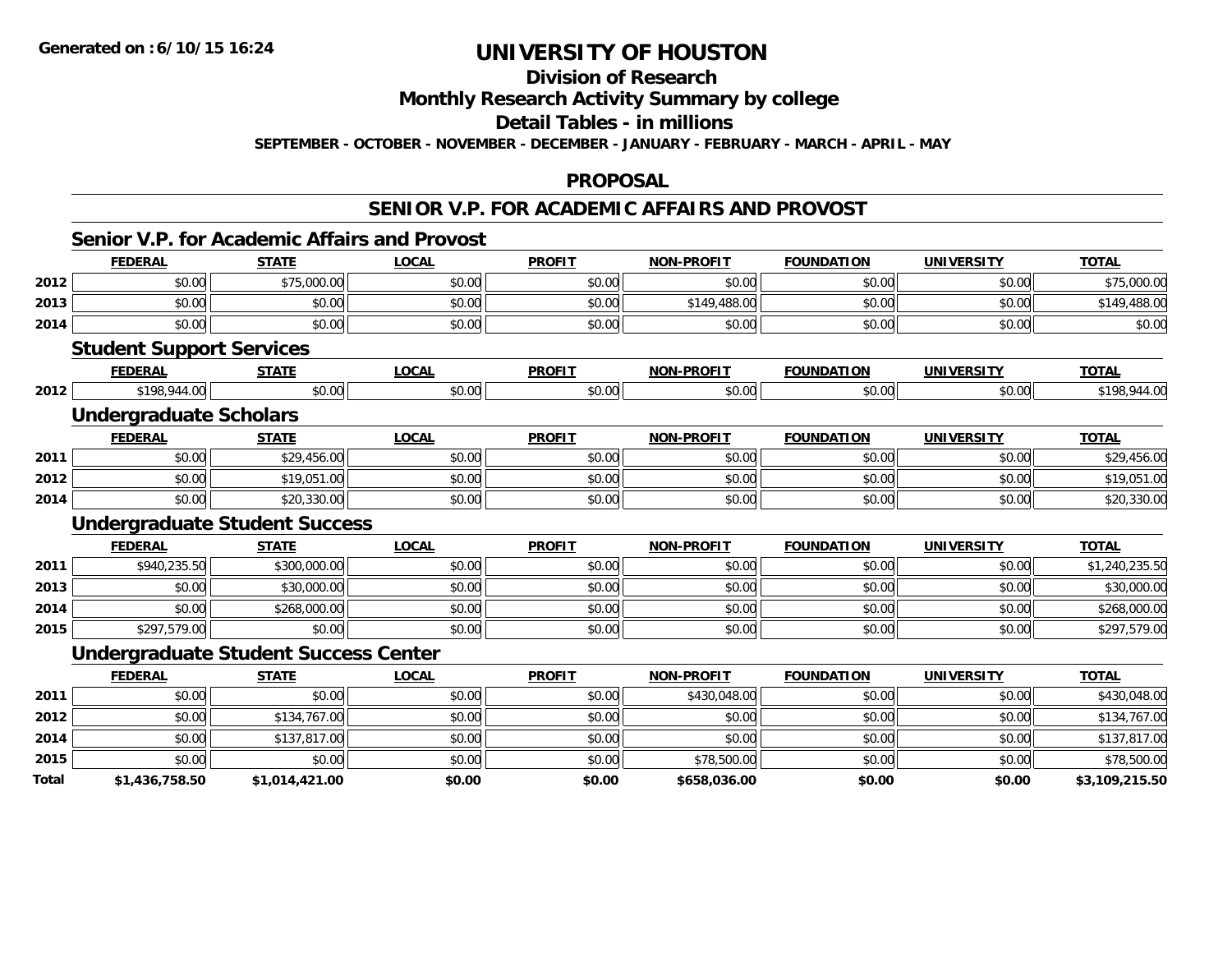## **Division of Research**

**Monthly Research Activity Summary by college**

**Detail Tables - in millions**

**SEPTEMBER - OCTOBER - NOVEMBER - DECEMBER - JANUARY - FEBRUARY - MARCH - APRIL - MAY**

### **PROPOSAL**

### **UH LAW CENTER**

|       | Dean, Law      |              |              |               |                   |                   |                   |                |
|-------|----------------|--------------|--------------|---------------|-------------------|-------------------|-------------------|----------------|
|       | <b>FEDERAL</b> | <b>STATE</b> | <b>LOCAL</b> | <b>PROFIT</b> | <b>NON-PROFIT</b> | <b>FOUNDATION</b> | <b>UNIVERSITY</b> | <b>TOTAL</b>   |
| 2013  | \$0.00         | \$0.00       | \$0.00       | \$71,560.62   | \$0.00            | \$0.00            | \$0.00            | \$71,560.62    |
| 2015  | \$601,568.43   | \$228,000.00 | \$0.00       | \$0.00        | \$0.00            | \$0.00            | \$0.00            | \$829,568.43   |
|       | Law-UH         |              |              |               |                   |                   |                   |                |
|       | <b>FEDERAL</b> | <b>STATE</b> | <b>LOCAL</b> | <b>PROFIT</b> | <b>NON-PROFIT</b> | <b>FOUNDATION</b> | <b>UNIVERSITY</b> | <b>TOTAL</b>   |
| 2011  | \$0.00         | \$121,906.10 | \$0.00       | \$10,063.00   | \$0.00            | \$0.00            | \$68,956.00       | \$200,925.10   |
| 2012  | \$0.00         | \$160,000.00 | \$0.00       | \$0.00        | \$0.00            | \$0.00            | \$0.00            | \$160,000.00   |
| 2013  | \$0.00         | \$0.00       | \$0.00       | \$0.00        | \$63,430.80       | \$0.00            | \$0.00            | \$63,430.80    |
| 2014  | \$0.00         | \$200,000.00 | \$0.00       | \$0.00        | \$0.00            | \$0.00            | \$14,164.00       | \$214,164.00   |
| 2015  | \$0.00         | \$114,000.00 | \$0.00       | \$0.00        | \$100,000.00      | \$322,841.00      | \$16,683.00       | \$553,524.00   |
| Total | \$601.568.43   | \$823.906.10 | \$0.00       | \$81.623.62   | \$163,430.80      | \$322,841.00      | \$99,803.00       | \$2,093,172.95 |

**\$601,568.43 \$823,906.10 \$0.00 \$81,623.62 \$163,430.80 \$322,841.00 \$99,803.00 \$2,093,172.95**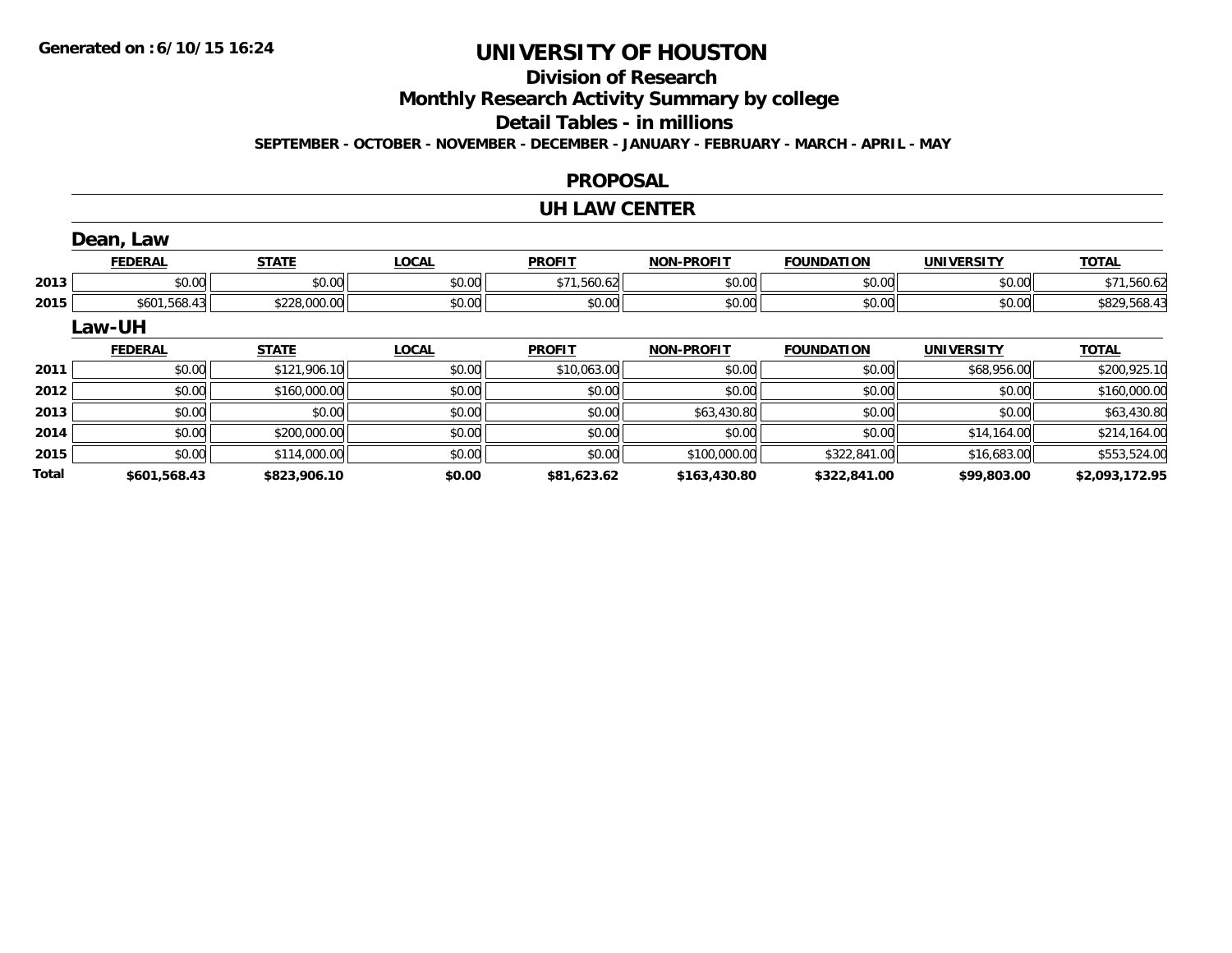## **Division of Research**

**Monthly Research Activity Summary by college**

**Detail Tables - in millions**

**SEPTEMBER - OCTOBER - NOVEMBER - DECEMBER - JANUARY - FEBRUARY - MARCH - APRIL - MAY**

#### **PROPOSAL**

#### **UKNOWN COLLEGE**

### **Unknown Department**

|      | FEDERAL | <b>STATE</b> | <u>LOCAI</u> | <b>PROFIT</b> | <b>NON-PROFIT</b> | <b>FOUNDATION</b> | <b>UNIVERSITY</b> | <b>TOTAL</b> |
|------|---------|--------------|--------------|---------------|-------------------|-------------------|-------------------|--------------|
| 2011 | \$0.00  | \$0.00       | \$0.00       | \$0.00        | ደሰ ሰሰ<br>JU.UU    | \$0.00            | \$0.00            | \$0.00       |
| 2013 | \$0.00  | \$0.00       | \$0.00       | \$0.00        | ku uy<br>ง∪.∪บ    | \$0.00            | \$0.00            | \$0.00       |
| 2014 | \$0.00  | \$0.00       | \$0.00       | \$0.00        | \$0.00            | \$0.00            | \$0.00            | \$0.00       |

### **Wrong Department - Please Dont Select It**

|              | <b>FEDERAL</b> | <b>STATE</b> | <u>LOCAL</u> | <b>PROFIT</b> | <b>NON-PROFIT</b> | <b>FOUNDATION</b> | <b>UNIVERSITY</b> | <u>TOTAL</u> |
|--------------|----------------|--------------|--------------|---------------|-------------------|-------------------|-------------------|--------------|
| 2011         | \$0.00         | \$0.00       | \$0.00       | \$0.00        | \$0.00            | \$0.00            | \$0.00            | \$0.00       |
| 2013         | \$0.00         | \$0.00       | \$0.00       | \$0.00        | \$0.00            | \$0.00            | \$0.00            | \$0.00       |
| <b>Total</b> | \$0.00         | \$0.00       | \$0.00       | \$0.00        | \$0.00            | \$0.00            | \$0.00            | \$0.00       |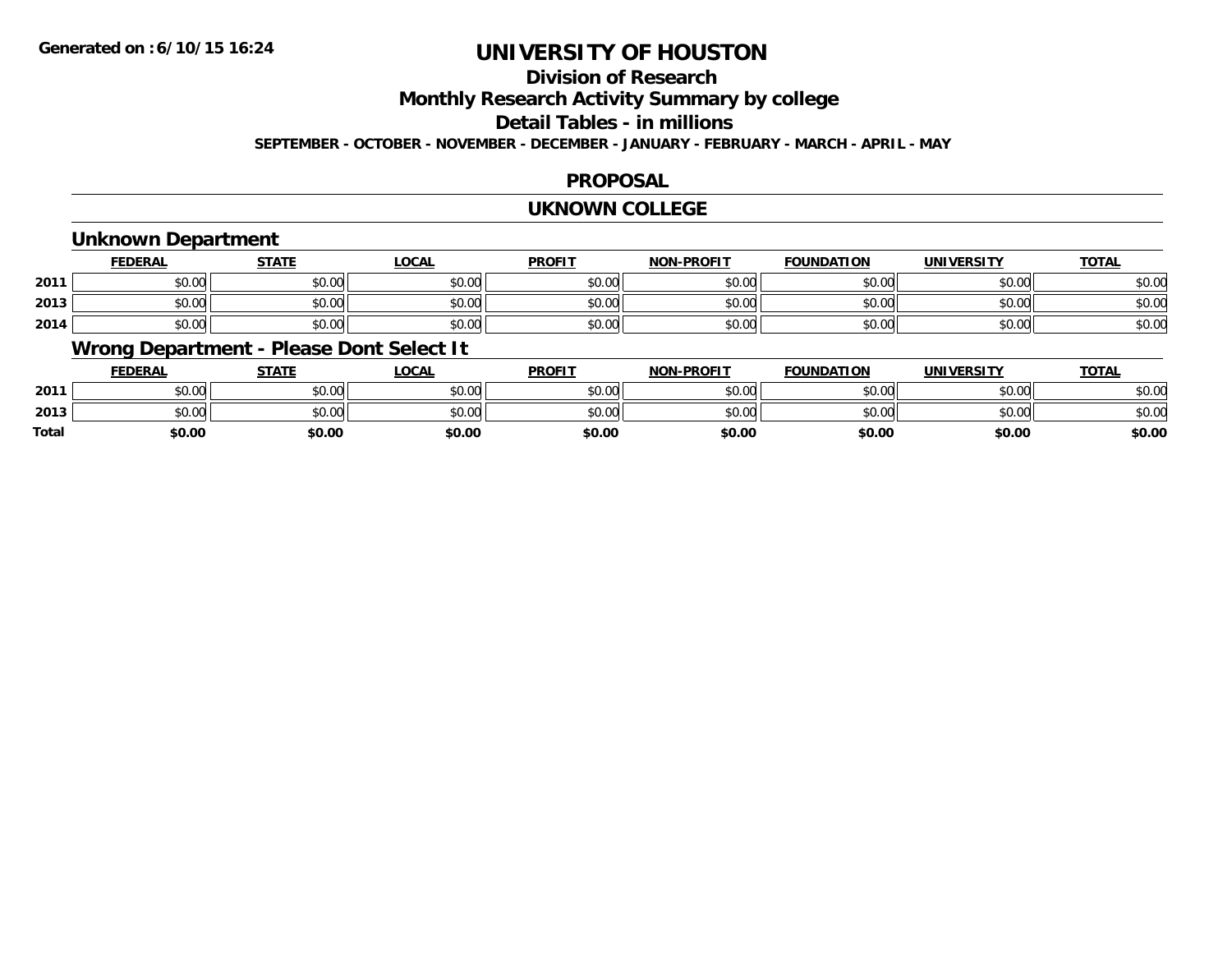# **Division of Research**

**Monthly Research Activity Summary by college**

**Detail Tables - in millions**

**SEPTEMBER - OCTOBER - NOVEMBER - DECEMBER - JANUARY - FEBRUARY - MARCH - APRIL - MAY**

#### **PROPOSAL**

## **VICE PRESIDENT FOR ADMINISTRATION**

|       | <b>KUHF - Radio</b>         |              |              |               |                   |                   |                   |                 |
|-------|-----------------------------|--------------|--------------|---------------|-------------------|-------------------|-------------------|-----------------|
|       | <b>FEDERAL</b>              | <b>STATE</b> | <b>LOCAL</b> | <b>PROFIT</b> | <b>NON-PROFIT</b> | <b>FOUNDATION</b> | <b>UNIVERSITY</b> | <b>TOTAL</b>    |
| 2011  | \$0.00                      | \$12,500.00  | \$0.00       | \$0.00        | \$623,146.00      | \$0.00            | \$0.00            | \$635,646.00    |
| 2012  | \$24,500.00                 | \$0.00       | \$0.00       | \$0.00        | \$2,261,596.00    | \$0.00            | \$0.00            | \$2,286,096.00  |
| 2013  | \$0.00                      | \$0.00       | \$0.00       | \$0.00        | \$2,044,710.00    | \$0.00            | \$0.00            | \$2,044,710.00  |
| 2014  | \$0.00                      | \$0.00       | \$0.00       | \$0.00        | \$2,147,877.00    | \$0.00            | \$0.00            | \$2,147,877.00  |
| 2015  | \$0.00                      | \$0.00       | \$0.00       | \$0.00        | \$2,363,344.00    | \$0.00            | \$0.00            | \$2,363,344.00  |
|       | <b>KUHT-TV</b>              |              |              |               |                   |                   |                   |                 |
|       | <b>FEDERAL</b>              | <b>STATE</b> | <b>LOCAL</b> | <b>PROFIT</b> | <b>NON-PROFIT</b> | <b>FOUNDATION</b> | <b>UNIVERSITY</b> | <b>TOTAL</b>    |
| 2011  | \$0.00                      | \$0.00       | \$0.00       | \$0.00        | \$1,606,903.00    | \$0.00            | \$0.00            | \$1,606,903.00  |
| 2012  | \$0.00                      | \$0.00       | \$0.00       | \$0.00        | \$14,132.00       | \$0.00            | \$0.00            | \$14,132.00     |
|       | <b>Physical Plant</b>       |              |              |               |                   |                   |                   |                 |
|       | <b>FEDERAL</b>              | <b>STATE</b> | <b>LOCAL</b> | <b>PROFIT</b> | <b>NON-PROFIT</b> | <b>FOUNDATION</b> | <b>UNIVERSITY</b> | <b>TOTAL</b>    |
| 2012  | \$0.00                      | \$0.00       | \$0.00       | \$0.00        | \$0.00            | \$0.00            | \$0.00            | \$0.00          |
|       | <b>UH Police Department</b> |              |              |               |                   |                   |                   |                 |
|       | <b>FEDERAL</b>              | <b>STATE</b> | <b>LOCAL</b> | <b>PROFIT</b> | <b>NON-PROFIT</b> | <b>FOUNDATION</b> | <b>UNIVERSITY</b> | <b>TOTAL</b>    |
| 2011  | \$53,805.00                 | \$4,755.00   | \$0.00       | \$0.00        | \$0.00            | \$0.00            | \$0.00            | \$58,560.00     |
| 2014  | \$0.00                      | \$3,000.00   | \$0.00       | \$0.00        | \$0.00            | \$0.00            | \$0.00            | \$3,000.00      |
| 2015  | \$0.00                      | \$49,642.00  | \$0.00       | \$0.00        | \$0.00            | \$0.00            | \$0.00            | \$49,642.00     |
| Total | \$78,305.00                 | \$69,897.00  | \$0.00       | \$0.00        | \$11,061,708.00   | \$0.00            | \$0.00            | \$11,209,910.00 |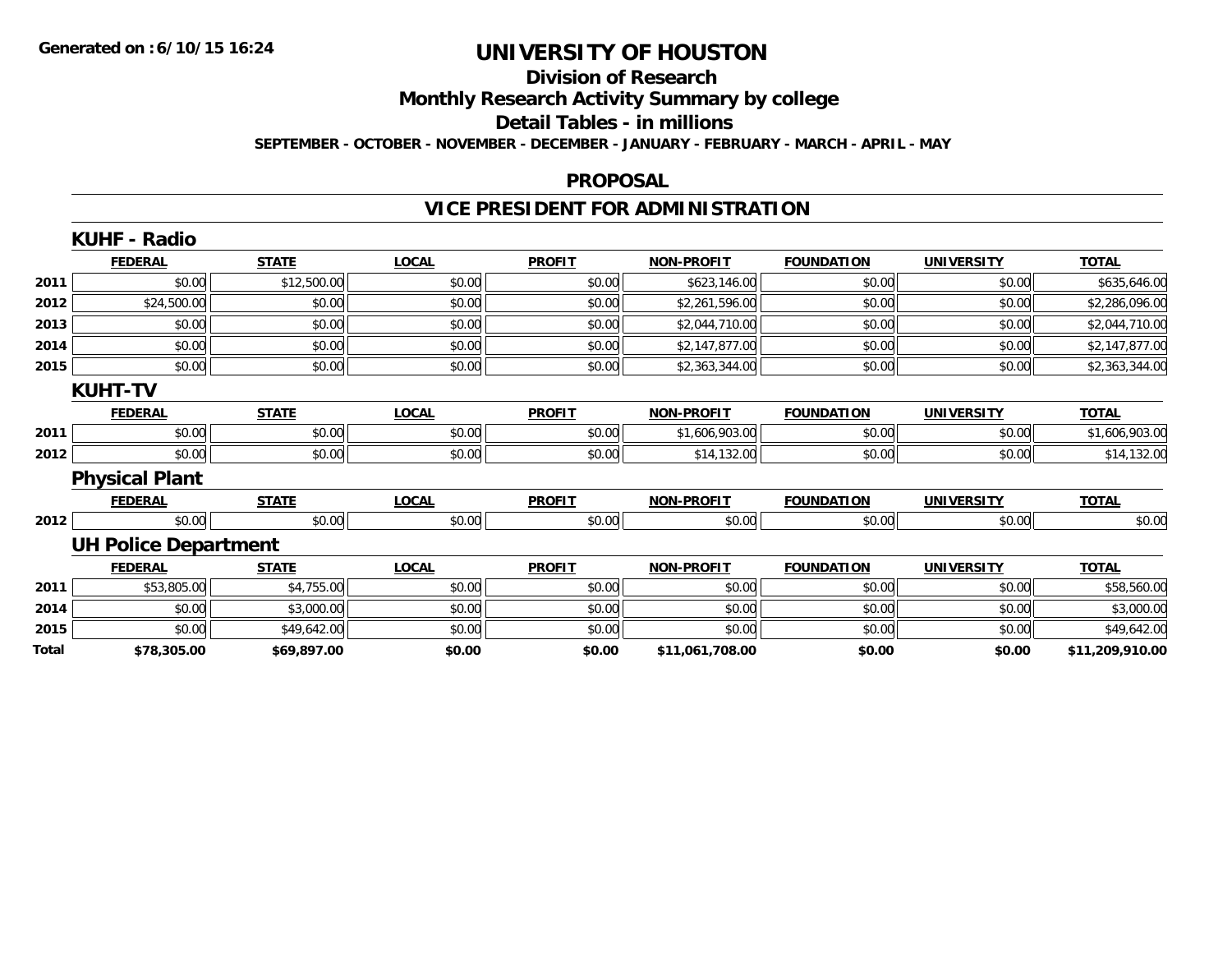#### **Division of Research**

**Monthly Research Activity Summary by college**

**Detail Tables - in millions**

**SEPTEMBER - OCTOBER - NOVEMBER - DECEMBER - JANUARY - FEBRUARY - MARCH - APRIL - MAY**

### **PROPOSAL**

### **VICE PRESIDENT FOR STUDENT AFFAIRS**

|              | <b>Childrens Learning Centers</b>      |              |              |               |                   |                   |                   |              |
|--------------|----------------------------------------|--------------|--------------|---------------|-------------------|-------------------|-------------------|--------------|
|              | <b>FEDERAL</b>                         | <b>STATE</b> | <b>LOCAL</b> | <b>PROFIT</b> | <b>NON-PROFIT</b> | <b>FOUNDATION</b> | UNIVERSITY        | <b>TOTAL</b> |
| 2012         | \$0.00                                 | \$75,000.00  | \$0.00       | \$0.00        | \$0.00            | \$0.00            | \$0.00            | \$75,000.00  |
|              | Dean, Student Affairs                  |              |              |               |                   |                   |                   |              |
|              | <b>FEDERAL</b>                         | <b>STATE</b> | <b>LOCAL</b> | <b>PROFIT</b> | <b>NON-PROFIT</b> | <b>FOUNDATION</b> | <b>UNIVERSITY</b> | <b>TOTAL</b> |
| 2012         | \$58,828.50                            | \$0.00       | \$0.00       | \$0.00        | \$0.00            | \$0.00            | \$0.00            | \$58,828.50  |
|              | <b>Vice President, Student Affairs</b> |              |              |               |                   |                   |                   |              |
|              | <b>FEDERAL</b>                         | <b>STATE</b> | <b>LOCAL</b> | <b>PROFIT</b> | <b>NON-PROFIT</b> | <b>FOUNDATION</b> | <b>UNIVERSITY</b> | <b>TOTAL</b> |
| 2012         | \$0.00                                 | \$149,837.00 | \$0.00       | \$0.00        | \$0.00            | \$0.00            | \$0.00            | \$149,837.00 |
| 2014         | \$0.00                                 | \$0.00       | \$0.00       | \$0.00        | \$0.00            | \$0.00            | \$0.00            | \$0.00       |
| <b>Total</b> | \$58,828.50                            | \$224,837.00 | \$0.00       | \$0.00        | \$0.00            | \$0.00            | \$0.00            | \$283,665.50 |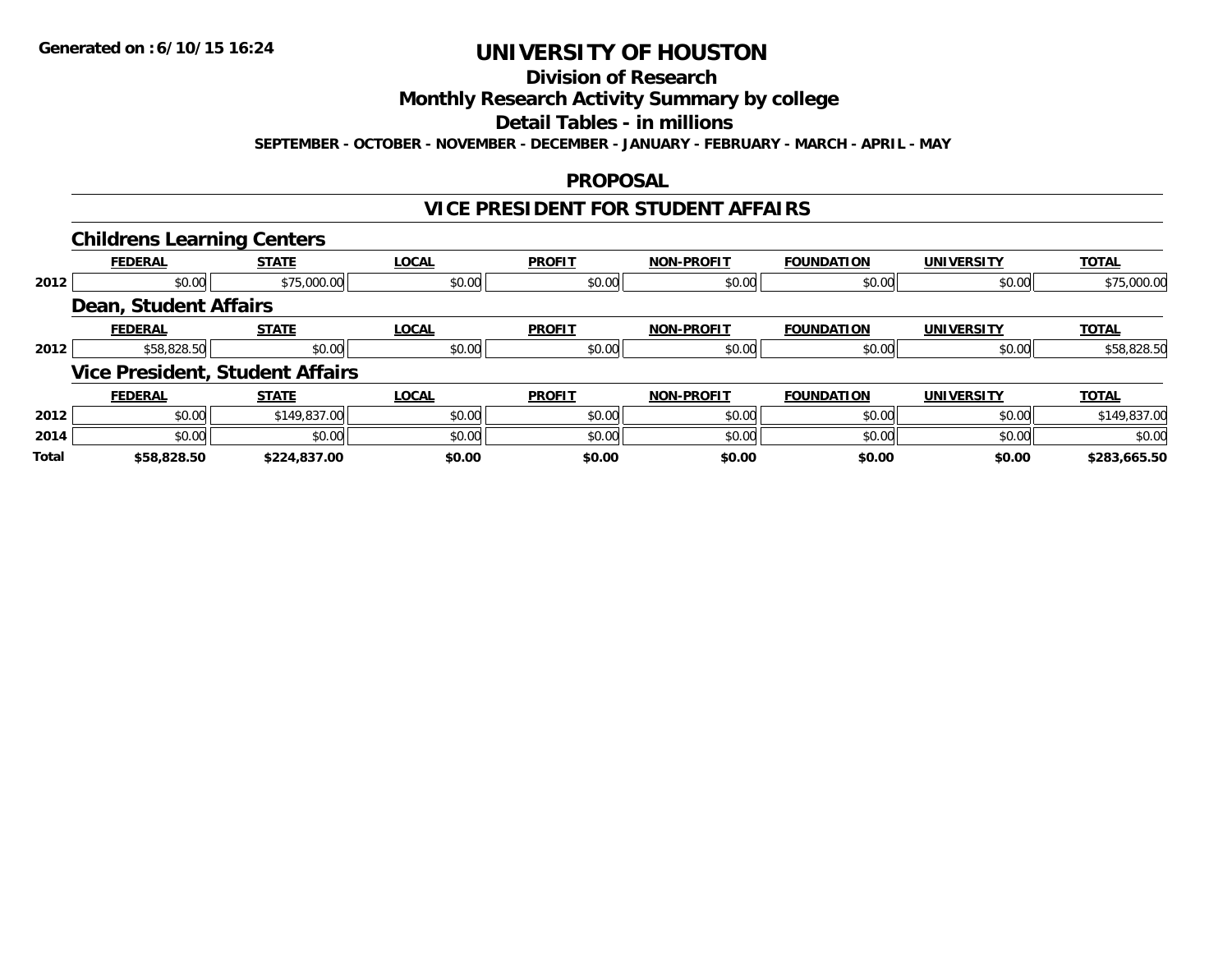**Division of Research**

**Monthly Research Activity Summary by college**

**Detail Tables - in millions**

**SEPTEMBER - OCTOBER - NOVEMBER - DECEMBER - JANUARY - FEBRUARY - MARCH - APRIL - MAY**

#### **AWARD**

### **C.T. BAUER COLLEGE OF BUSINESS**

|                                              | <b>Accountancy &amp; Taxation</b>        |                |              |               |                   |                   |                   |                 |
|----------------------------------------------|------------------------------------------|----------------|--------------|---------------|-------------------|-------------------|-------------------|-----------------|
|                                              | <b>FEDERAL</b>                           | <b>STATE</b>   | <b>LOCAL</b> | <b>PROFIT</b> | <b>NON-PROFIT</b> | <b>FOUNDATION</b> | <b>UNIVERSITY</b> | <b>TOTAL</b>    |
| 2014<br>2013<br>2014<br>2015<br>2011<br>2012 | \$0.00                                   | \$0.00         | \$0.00       | \$0.00        | \$0.00            | \$19,260.00       | \$0.00            | \$19,260.00     |
|                                              | Dean, Business Administration            |                |              |               |                   |                   |                   |                 |
|                                              | <b>FEDERAL</b>                           | <b>STATE</b>   | <b>LOCAL</b> | <b>PROFIT</b> | <b>NON-PROFIT</b> | <b>FOUNDATION</b> | <b>UNIVERSITY</b> | <b>TOTAL</b>    |
|                                              | \$0.00                                   | \$0.00         | \$0.00       | \$0.00        | \$0.00            | \$0.00            | \$0.00            | \$0.00          |
|                                              | \$0.00                                   | \$121,250.00   | \$0.00       | \$0.00        | \$0.00            | \$0.00            | \$0.00            | \$121,250.00    |
|                                              | \$0.00                                   | \$900,000.00   | \$0.00       | \$0.00        | \$0.00            | \$5,000.00        | \$0.00            | \$905,000.00    |
|                                              | <b>Finance</b>                           |                |              |               |                   |                   |                   |                 |
|                                              | <b>FEDERAL</b>                           | <b>STATE</b>   | <b>LOCAL</b> | <b>PROFIT</b> | <b>NON-PROFIT</b> | <b>FOUNDATION</b> | <b>UNIVERSITY</b> | <b>TOTAL</b>    |
|                                              | \$198,870.80                             | \$0.00         | \$0.00       | \$0.00        | \$0.00            | \$0.00            | \$0.00            | \$198,870.80    |
|                                              | <b>Marketing</b>                         |                |              |               |                   |                   |                   |                 |
|                                              | <b>FEDERAL</b>                           | <b>STATE</b>   | <b>LOCAL</b> | <b>PROFIT</b> | <b>NON-PROFIT</b> | <b>FOUNDATION</b> | <b>UNIVERSITY</b> | <b>TOTAL</b>    |
|                                              | \$0.00                                   | \$0.00         | \$0.00       | \$0.00        | \$0.00            | \$0.00            | \$0.00            | \$0.00          |
|                                              | <b>Small Business Development Center</b> |                |              |               |                   |                   |                   |                 |
|                                              | <b>FEDERAL</b>                           | <b>STATE</b>   | <b>LOCAL</b> | <b>PROFIT</b> | <b>NON-PROFIT</b> | <b>FOUNDATION</b> | <b>UNIVERSITY</b> | <b>TOTAL</b>    |
| 2011                                         | \$2,021,612.00                           | \$61,677.00    | \$0.00       | \$0.00        | \$0.00            | \$0.00            | \$0.00            | \$2,083,289.00  |
| 2012                                         | \$2,851,992.00                           | \$0.00         | \$0.00       | \$0.00        | \$0.00            | \$117,242.00      | \$0.00            | \$2,969,234.00  |
| 2013                                         | \$885,781.00                             | \$0.00         | \$0.00       | \$0.00        | \$0.00            | \$0.00            | \$0.00            | \$885,781.00    |
| 2014                                         | \$2,411,330.00                           | \$0.00         | \$0.00       | \$0.00        | \$0.00            | \$0.00            | \$0.00            | \$2,411,330.00  |
| 2015                                         | \$2,440,944.00                           | \$0.00         | \$0.00       | \$0.00        | \$0.00            | \$0.00            | \$0.00            | \$2,440,944.00  |
| Total                                        | \$10,810,529.80                          | \$1,082,927.00 | \$0.00       | \$0.00        | \$0.00            | \$141,502.00      | \$0.00            | \$12,034,958.80 |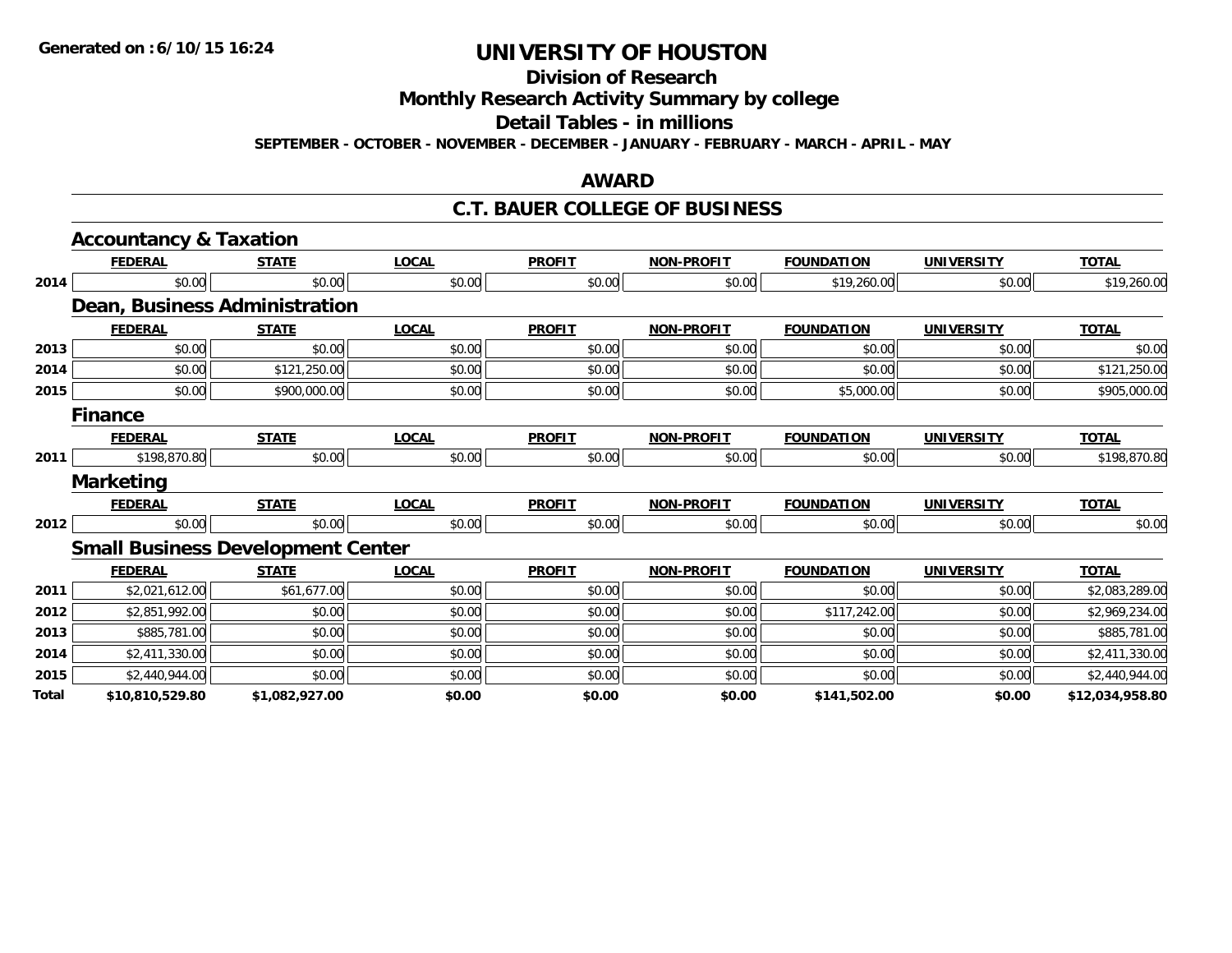#### **Division of Research**

**Monthly Research Activity Summary by college**

**Detail Tables - in millions**

**SEPTEMBER - OCTOBER - NOVEMBER - DECEMBER - JANUARY - FEBRUARY - MARCH - APRIL - MAY**

#### **AWARD**

#### **COLLEGE OF ARCHITECTURE**

|       | Architecture       |              |              |               |                   |                   |                   |              |
|-------|--------------------|--------------|--------------|---------------|-------------------|-------------------|-------------------|--------------|
|       | <b>FEDERAL</b>     | <b>STATE</b> | <b>LOCAL</b> | <b>PROFIT</b> | <b>NON-PROFIT</b> | <b>FOUNDATION</b> | <b>UNIVERSITY</b> | <b>TOTAL</b> |
| 2011  | \$0.00             | \$0.00       | \$0.00       | \$7,500.00    | \$0.00            | \$0.00            | \$0.00            | \$7,500.00   |
|       | Dean, Architecture |              |              |               |                   |                   |                   |              |
|       | <b>FEDERAL</b>     | <b>STATE</b> | <b>LOCAL</b> | <b>PROFIT</b> | <b>NON-PROFIT</b> | <b>FOUNDATION</b> | <b>UNIVERSITY</b> | <b>TOTAL</b> |
| 2012  | \$0.00             | \$0.00       | \$0.00       | \$0.00        | \$5,000.00        | \$0.00            | \$0.00            | \$5,000.00   |
| Total | \$0.00             | \$0.00       | \$0.00       | \$7,500.00    | \$5,000.00        | \$0.00            | \$0.00            | \$12,500.00  |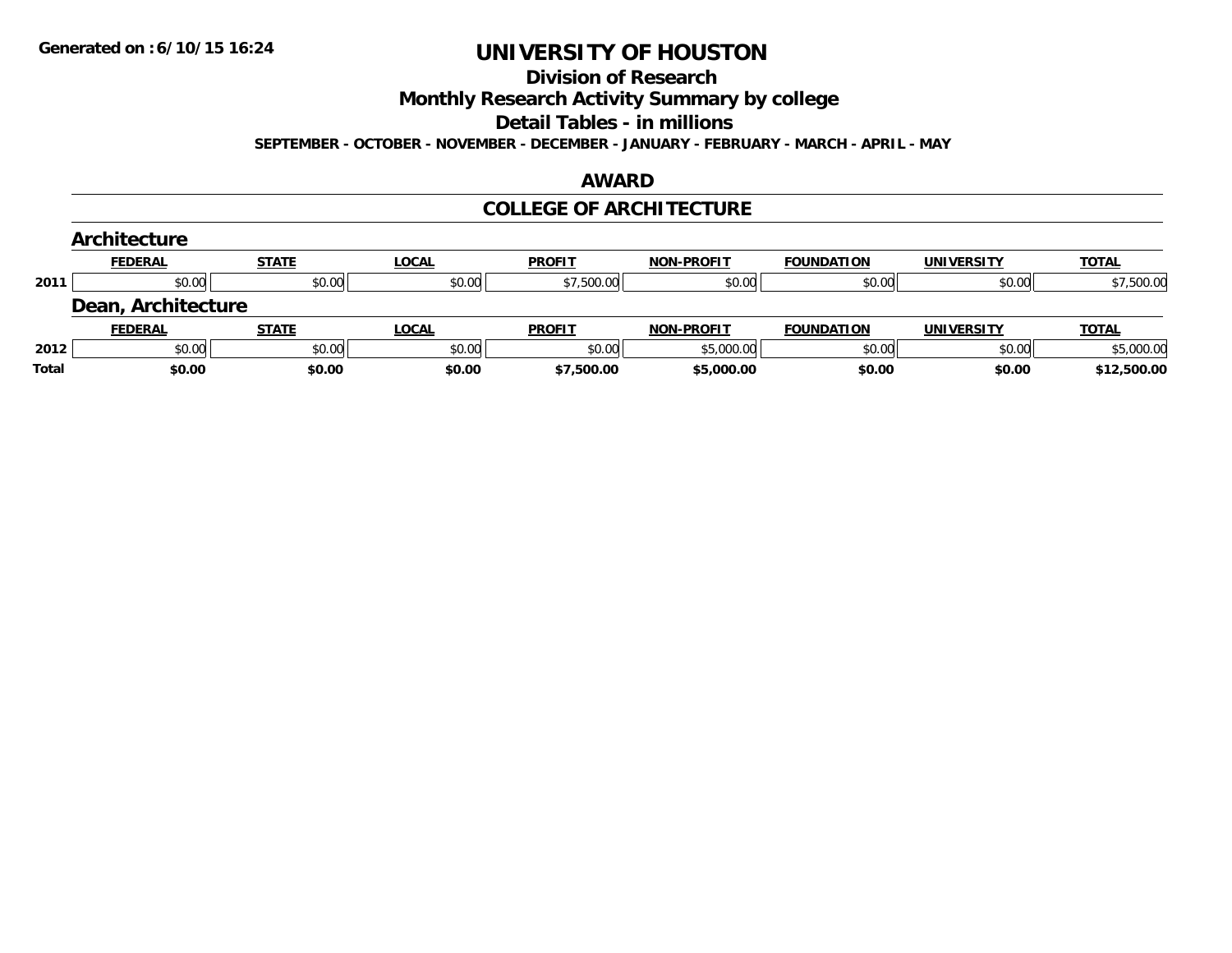## **Division of Research**

**Monthly Research Activity Summary by college**

### **Detail Tables - in millions**

**SEPTEMBER - OCTOBER - NOVEMBER - DECEMBER - JANUARY - FEBRUARY - MARCH - APRIL - MAY**

### **AWARD**

### **COLLEGE OF EDUCATION**

### **Consistency Mgmt and Coop Disc**

|      | <b>FEDERAL</b> | <b>STATE</b> | <b>LOCAL</b> | <b>PROFIT</b> | NON-PROFIT   | <b>FOUNDATION</b> | <b>UNIVERSITY</b> | <b>TOTAL</b> |
|------|----------------|--------------|--------------|---------------|--------------|-------------------|-------------------|--------------|
| 2011 | \$40,276.75    | \$0.00       | \$0.00       | \$0.00        | \$150,601.00 | \$0.00            | \$0.00            | \$190,877.75 |
| 2012 | \$30,000.00    | \$0.00       | \$0.00       | \$0.00        | \$84,725.00  | \$0.00            | \$0.00            | \$114,725.00 |
| 2013 | \$17,324.58    | \$0.00       | \$0.00       | \$4.26        | \$3,500.00   | \$0.00            | \$0.00            | \$20,828.84  |
| 2014 | \$0.00         | \$0.00       | \$235,590.00 | \$0.00        | \$0.00       | \$0.00            | \$0.00            | \$235,590.00 |
| 2015 | \$0.00         | \$0.00       | \$4,550.00   | \$0.00        | \$0.00       | \$0.00            | \$0.00            | \$4,550.00   |

### **Curriculum and Instruction**

|      | <b>FEDERAL</b> | <u>STATE</u> | <u>LOCAL</u> | <b>PROFIT</b> | <b>NON-PROFIT</b> | <b>FOUNDATION</b> | <b>UNIVERSITY</b> | <b>TOTAL</b>   |
|------|----------------|--------------|--------------|---------------|-------------------|-------------------|-------------------|----------------|
| 2011 | \$773,721.40   | \$279,999.00 | \$0.00       | \$0.00        | \$75,000.00       | \$0.00            | \$0.00            | \$1,128,720.40 |
| 2012 | \$177,929.30   | \$0.00       | \$0.00       | \$0.00        | \$0.00            | \$18,400.00       | \$0.00            | \$196,329.30   |
| 2013 | \$933,541.00   | \$15,999.00  | \$0.00       | \$0.00        | \$0.00            | \$3,997.75        | \$0.00            | \$953,537.75   |
| 2014 | \$423,965.90   | \$0.00       | \$0.00       | \$0.00        | \$5,000.00        | \$0.00            | \$0.00            | \$428,965.90   |
| 2015 | \$450,564.70   | \$0.00       | \$0.00       | \$0.00        | \$0.00            | \$0.00            | \$0.00            | \$450,564.70   |

### **Dean, Education**

|      | <b>FEDERAL</b> | <b>STATE</b> | <b>LOCAL</b> | <b>PROFIT</b> | <b>NON-PROFIT</b> | <b>FOUNDATION</b> | <b>UNIVERSITY</b> | <b>TOTAL</b> |
|------|----------------|--------------|--------------|---------------|-------------------|-------------------|-------------------|--------------|
| 2011 | \$0.00         | \$0.00       | \$0.00       | \$0.00        | \$0.00            | \$0.00            | \$0.00            | \$0.00       |
| 2012 | \$0.00         | \$0.00       | \$0.00       | \$0.00        | \$0.00            | \$0.00            | \$0.00            | \$0.00       |
| 2013 | \$0.00         | \$0.00       | \$0.00       | \$0.00        | \$0.00            | \$0.00            | \$0.00            | \$0.00       |
| 2014 | \$0.00         | \$421,500.00 | \$0.00       | \$0.00        | \$0.00            | \$0.00            | \$0.00            | \$421,500.00 |
| 2015 | \$0.00         | \$0.00       | \$0.00       | \$0.00        | \$0.00            | \$0.00            | \$0.00            | \$0.00       |

### **Educational Leadership & Policy Studies**

|      | <b>FEDERAL</b>   | <b>STATE</b> | <u>LOCAL</u> | <b>PROFIT</b> | <b>NON-PROFIT</b> | <b>FOUNDATION</b> | <b>UNIVERSITY</b> | <b>TOTAL</b> |
|------|------------------|--------------|--------------|---------------|-------------------|-------------------|-------------------|--------------|
| 2013 | \$310,954.00     | \$0.00       | \$0.00       | \$0.00        | \$0.00            | \$0.00            | \$0.00            | \$310,954.00 |
| 2014 | 172.00<br>- 34 / | \$0.00       | \$0.00       | \$0.00        | \$0.00            | \$0.00            | \$0.00            |              |
| 2015 | \$0.00           | \$0.00       | \$0.00       | \$0.00        | \$0.00            | \$77,431.00       | \$0.00            | \$77,431.00  |

## **Institute for Urban Education**

|      | <b>FEDERAL</b> | <u>STATE</u> | <u>LOCAL</u> | <b>PROFIT</b> | <b>NON-PROFIT</b> | <b>FOUNDATION</b> | <b>UNIVERSITY</b> | <b>TOTAL</b> |
|------|----------------|--------------|--------------|---------------|-------------------|-------------------|-------------------|--------------|
| 2011 | \$469,169.00   | \$0.00       | \$0.00       | \$0.00        | \$0.00            | \$0.00            | \$0.00            | \$469,169.00 |
| 2012 | \$22,500.90    | \$0.00       | \$0.00       | \$0.00        | \$0.00            | \$0.00            | \$0.00            | \$22,500.90  |
| 2013 | \$0.00         | \$0.00       | \$0.00       | \$0.00        | \$0.00            | \$0.00            | \$0.00            | \$0.00       |
| 2014 | \$26,757.90    | \$0.00       | \$0.00       | \$0.00        | \$0.00            | \$0.00            | \$0.00            | \$26,757.90  |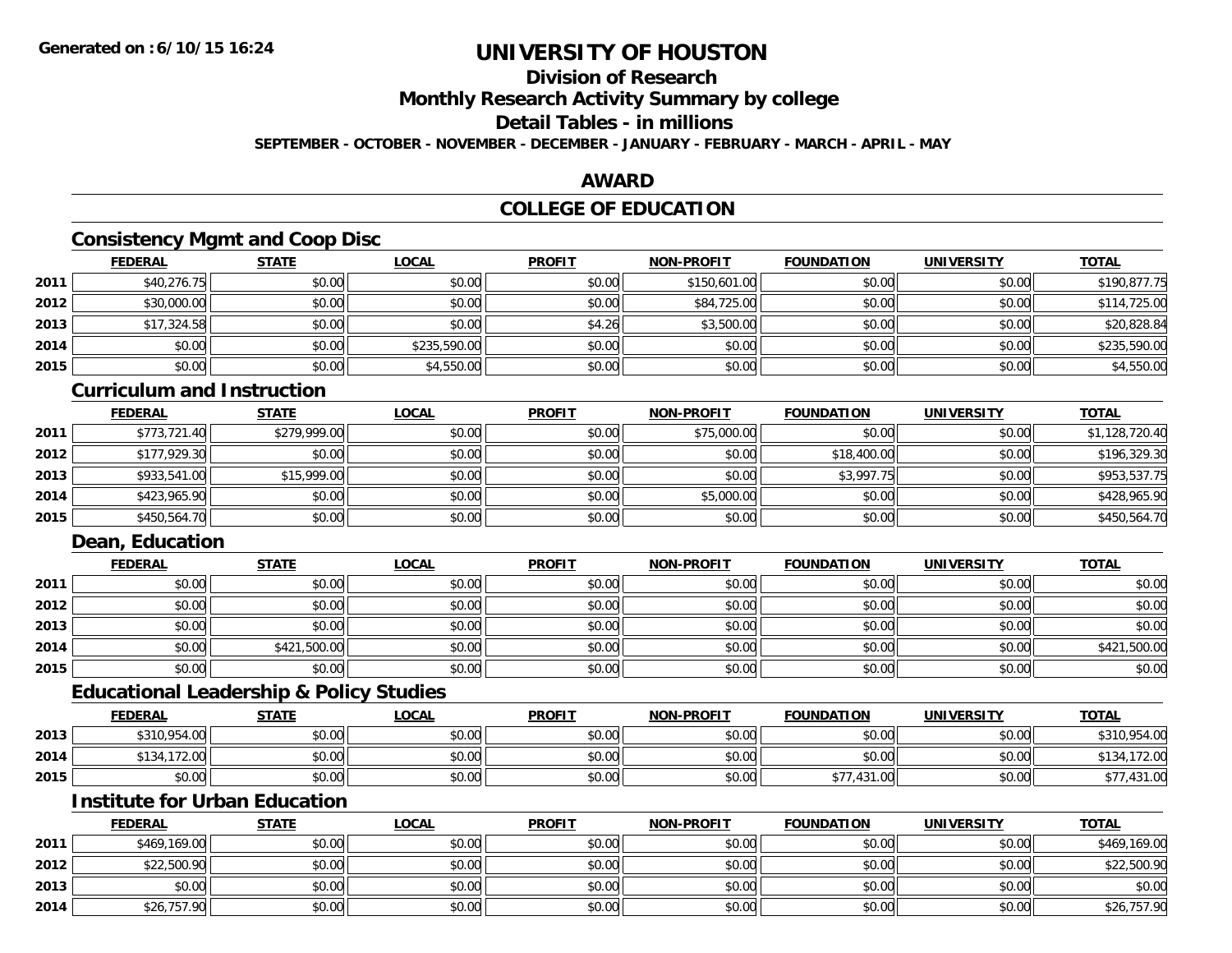## **Division of Research**

**Monthly Research Activity Summary by college**

**Detail Tables - in millions**

**SEPTEMBER - OCTOBER - NOVEMBER - DECEMBER - JANUARY - FEBRUARY - MARCH - APRIL - MAY**

### **AWARD**

## **COLLEGE OF EDUCATION**

|              | <b>Institute for Urban Education</b> |                |                                              |               |                   |                   |                   |                 |
|--------------|--------------------------------------|----------------|----------------------------------------------|---------------|-------------------|-------------------|-------------------|-----------------|
|              | <b>FEDERAL</b>                       | <b>STATE</b>   | <b>LOCAL</b>                                 | <b>PROFIT</b> | <b>NON-PROFIT</b> | <b>FOUNDATION</b> | <b>UNIVERSITY</b> | <b>TOTAL</b>    |
| 2015         | \$12,394.70                          | \$0.00         | \$0.00                                       | \$0.00        | \$45,000.00       | \$0.00            | \$0.00            | \$57,394.70     |
|              |                                      |                | Psychological, Health, and Learning Sciences |               |                   |                   |                   |                 |
|              | <b>FEDERAL</b>                       | <b>STATE</b>   | <b>LOCAL</b>                                 | <b>PROFIT</b> | <b>NON-PROFIT</b> | <b>FOUNDATION</b> | <b>UNIVERSITY</b> | <b>TOTAL</b>    |
| 2011         | \$315,757.50                         | \$186,748.00   | \$0.00                                       | \$0.00        | \$0.00            | \$28,464.30       | \$0.00            | \$530,969.80    |
| 2012         | \$314,655.90                         | \$17,595.00    | \$0.00                                       | \$0.00        | \$12,718.04       | \$0.00            | \$0.00            | \$344,968.94    |
| 2013         | \$453,189.50                         | \$0.00         | \$0.00                                       | \$0.00        | \$49,295.00       | \$0.00            | \$23,378.00       | \$525,862.50    |
| 2014         | \$848,985.95                         | \$0.00         | \$0.00                                       | \$0.00        | \$44,723.53       | \$0.00            | \$0.00            | \$893,709.48    |
| 2015         | \$741,614.00                         | \$2,000.00     | \$0.00                                       | \$0.00        | \$0.00            | \$0.00            | \$0.00            | \$743,614.00    |
|              | <b>UH Charter School</b>             |                |                                              |               |                   |                   |                   |                 |
|              | <b>FEDERAL</b>                       | <b>STATE</b>   | <b>LOCAL</b>                                 | <b>PROFIT</b> | <b>NON-PROFIT</b> | <b>FOUNDATION</b> | <b>UNIVERSITY</b> | <b>TOTAL</b>    |
| 2011         | \$20,843.00                          | \$0.00         | \$0.00                                       | \$0.00        | \$0.00            | \$0.00            | \$0.00            | \$20,843.00     |
| 2012         | \$22,932.00                          | \$998,135.24   | \$0.00                                       | \$0.00        | \$0.00            | \$0.00            | \$0.00            | \$1,021,067.24  |
| 2013         | \$3,084.60                           | \$986,335.61   | \$0.00                                       | \$0.00        | \$0.00            | \$0.00            | \$0.00            | \$989,420.21    |
| 2014         | \$34,062.00                          | \$1,029,233.00 | \$0.00                                       | \$0.00        | \$0.00            | \$0.00            | \$0.00            | \$1,063,295.00  |
| 2015         | \$24,124.00                          | \$1,044,343.92 | \$0.00                                       | \$0.00        | \$0.00            | \$0.00            | \$0.00            | \$1,068,467.92  |
| <b>Total</b> | \$6,602,520.58                       | \$4,981,888.77 | \$240,140.00                                 | \$4.26        | \$470,562.57      | \$128,293.05      | \$23,378.00       | \$12,446,787.23 |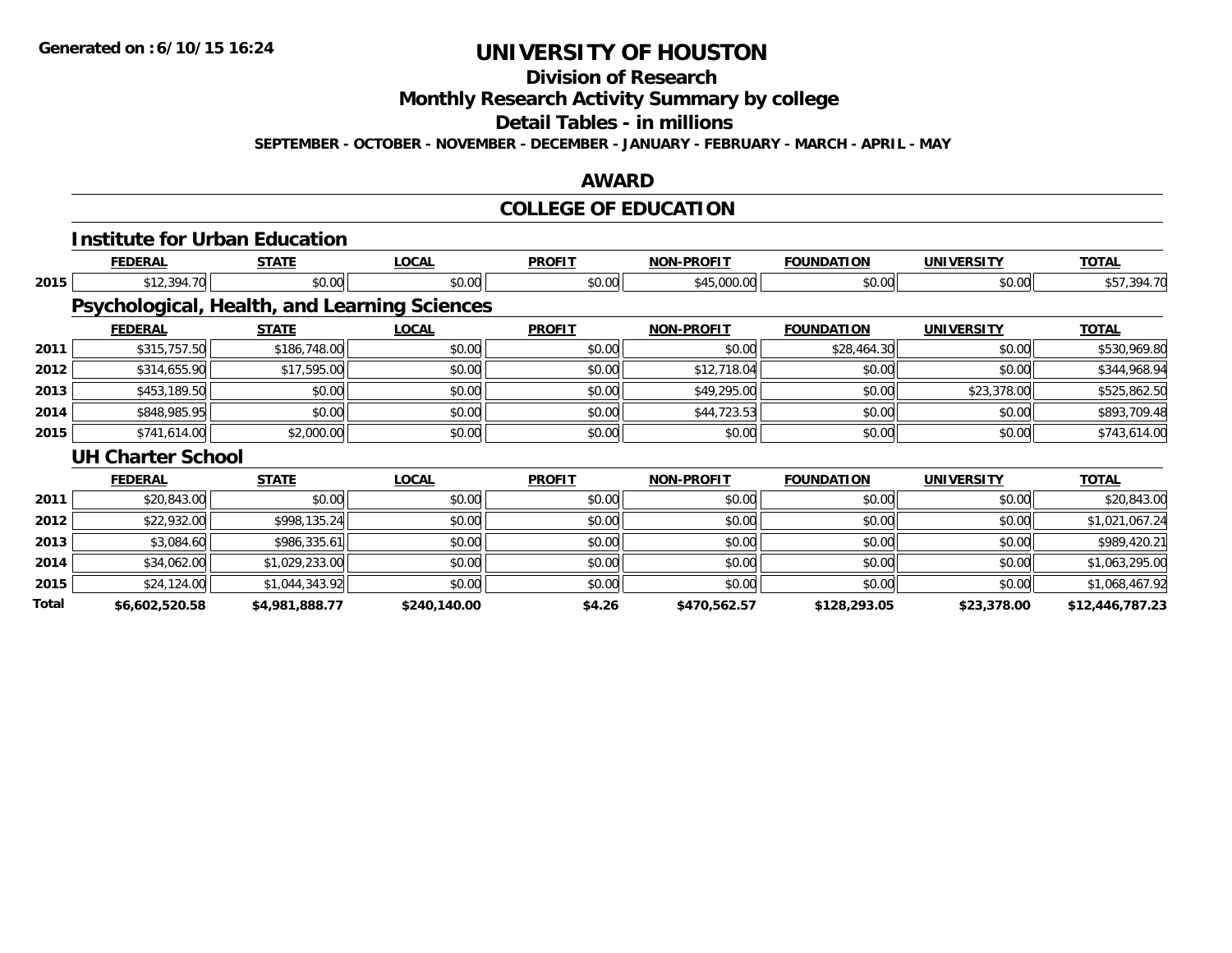**Division of Research**

**Monthly Research Activity Summary by college**

**Detail Tables - in millions**

**SEPTEMBER - OCTOBER - NOVEMBER - DECEMBER - JANUARY - FEBRUARY - MARCH - APRIL - MAY**

#### **AWARD**

|      | <b>African-American Studies</b>                          |              |              |               |                   |                   |                   |              |
|------|----------------------------------------------------------|--------------|--------------|---------------|-------------------|-------------------|-------------------|--------------|
|      | <b>FEDERAL</b>                                           | <b>STATE</b> | <b>LOCAL</b> | <b>PROFIT</b> | <b>NON-PROFIT</b> | <b>FOUNDATION</b> | <b>UNIVERSITY</b> | <b>TOTAL</b> |
| 2014 | \$1,500.00                                               | \$0.00       | \$0.00       | \$0.00        | \$0.00            | \$0.00            | \$0.00            | \$1,500.00   |
|      | Art                                                      |              |              |               |                   |                   |                   |              |
|      | <b>FEDERAL</b>                                           | <b>STATE</b> | <b>LOCAL</b> | <b>PROFIT</b> | <b>NON-PROFIT</b> | <b>FOUNDATION</b> | <b>UNIVERSITY</b> | <b>TOTAL</b> |
| 2012 | \$14,979.30                                              | \$0.00       | \$0.00       | \$0.00        | \$0.00            | \$0.00            | \$0.00            | \$14,979.30  |
| 2014 | \$1,400.00                                               | \$0.00       | \$0.00       | \$0.00        | \$0.00            | \$0.00            | \$0.00            | \$1,400.00   |
|      | <b>Arte Publico Press</b>                                |              |              |               |                   |                   |                   |              |
|      | <b>FEDERAL</b>                                           | <b>STATE</b> | <b>LOCAL</b> | <b>PROFIT</b> | <b>NON-PROFIT</b> | <b>FOUNDATION</b> | <b>UNIVERSITY</b> | <b>TOTAL</b> |
| 2011 | \$30,000.00                                              | \$9,500.00   | \$0.00       | \$0.00        | \$56,600.00       | \$0.00            | \$0.00            | \$96,100.00  |
| 2012 | \$6,000.00                                               | \$2,250.00   | \$0.00       | \$0.00        | \$39,100.00       | \$0.00            | \$0.00            | \$47,350.00  |
| 2013 | \$0.00                                                   | \$0.00       | \$0.00       | \$0.00        | \$0.00            | \$150,000.00      | \$0.00            | \$150,000.00 |
| 2014 | \$0.00                                                   | \$10,000.00  | \$0.00       | \$0.00        | \$80,074.00       | \$50,000.00       | \$0.00            | \$140,074.00 |
| 2015 | \$40,000.00                                              | \$6,000.00   | \$0.00       | \$0.00        | \$0.00            | \$0.00            | \$0.00            | \$46,000.00  |
|      | <b>Blaffer Gallery</b>                                   |              |              |               |                   |                   |                   |              |
|      | <b>FEDERAL</b>                                           | <b>STATE</b> | <b>LOCAL</b> | <b>PROFIT</b> | <b>NON-PROFIT</b> | <b>FOUNDATION</b> | <b>UNIVERSITY</b> | <b>TOTAL</b> |
|      |                                                          |              |              |               |                   |                   |                   |              |
| 2011 | \$0.00                                                   | \$11,500.00  | \$0.00       | \$0.00        | \$70,200.00       | \$0.00            | \$0.00            | \$81,700.00  |
| 2012 | \$20,000.00                                              | \$5,132.00   | \$0.00       | \$0.00        | \$50,800.00       | \$0.00            | \$0.00            | \$75,932.00  |
| 2013 | \$1,500.00                                               | \$0.00       | \$0.00       | \$0.00        | \$0.00            | \$0.00            | \$0.00            | \$1,500.00   |
| 2014 | \$0.00                                                   | \$14,000.00  | \$0.00       | \$0.00        | \$38,287.00       | \$0.00            | \$0.00            | \$52,287.00  |
| 2015 | \$25,000.00                                              | \$18,000.00  | \$0.00       | \$0.00        | \$0.00            | \$0.00            | \$0.00            | \$43,000.00  |
|      | <b>Center for Neuromotor &amp; Biomechanics Research</b> |              |              |               |                   |                   |                   |              |
|      | <b>FEDERAL</b>                                           | <b>STATE</b> | <b>LOCAL</b> | <b>PROFIT</b> | <b>NON-PROFIT</b> | <b>FOUNDATION</b> | <b>UNIVERSITY</b> | <b>TOTAL</b> |
| 2012 | \$151,819.00                                             | \$0.00       | \$0.00       | \$100,500.00  | \$0.00            | \$0.00            | \$0.00            | \$252,319.00 |
| 2013 | \$0.00                                                   | \$0.00       | \$0.00       | \$0.00        | \$0.00            | \$0.00            | \$0.00            | \$0.00       |
| 2014 | \$0.00                                                   | \$0.00       | \$0.00       | \$0.00        | \$0.00            | \$0.00            | \$0.00            | \$0.00       |
| 2015 | \$0.00                                                   | \$0.00       | \$0.00       | \$112,500.00  | \$0.00            | \$0.00            | \$0.00            | \$112,500.00 |
|      | <b>Center for Public History</b>                         |              |              |               |                   |                   |                   |              |
|      | <b>FEDERAL</b>                                           | <b>STATE</b> | <b>LOCAL</b> | <b>PROFIT</b> | <b>NON-PROFIT</b> | <b>FOUNDATION</b> | <b>UNIVERSITY</b> | <b>TOTAL</b> |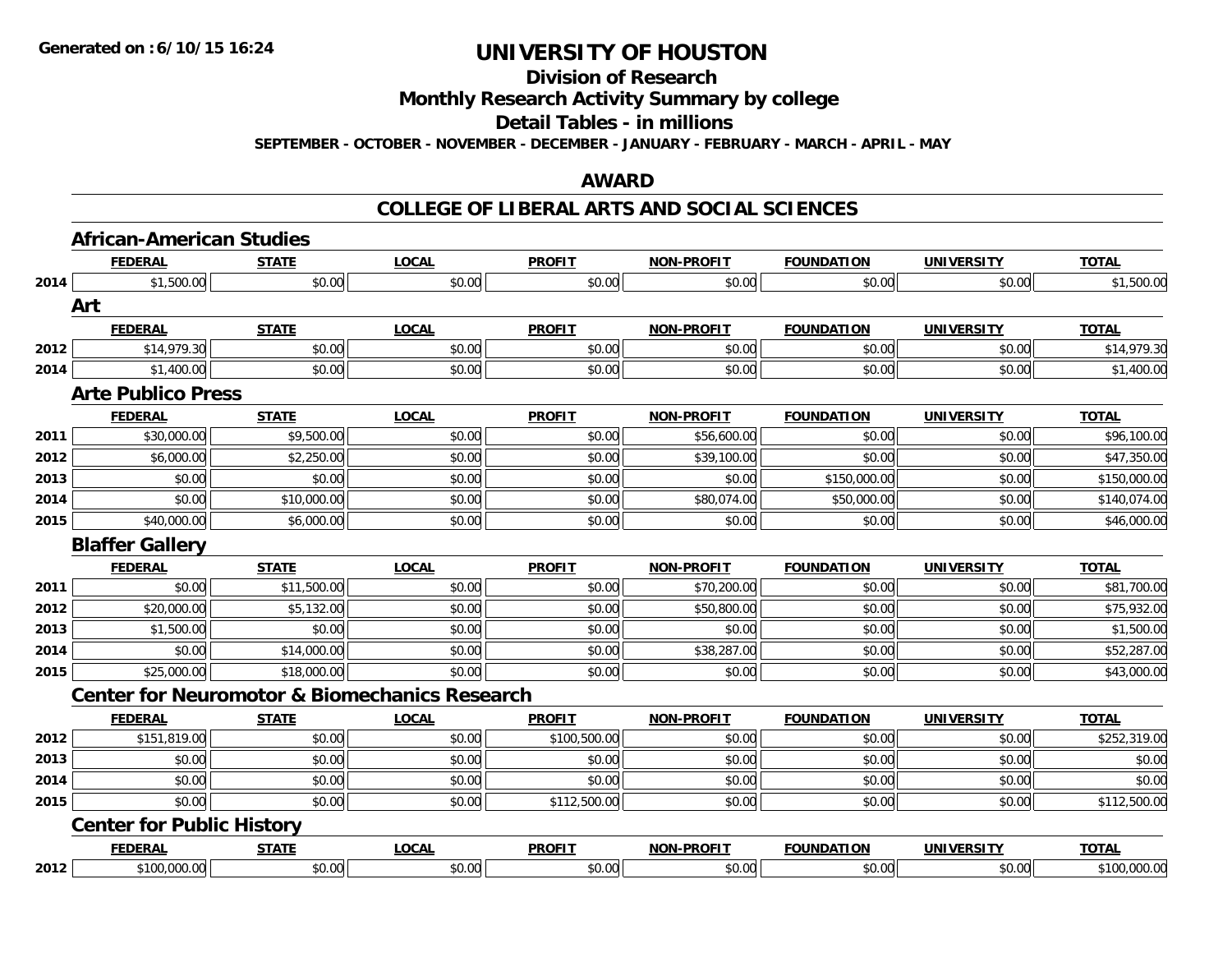### **Division of ResearchMonthly Research Activity Summary by college Detail Tables - in millions SEPTEMBER - OCTOBER - NOVEMBER - DECEMBER - JANUARY - FEBRUARY - MARCH - APRIL - MAY**

### **AWARD**

|      | Communication                                     |                |              |               |                   |                   |                   |                |
|------|---------------------------------------------------|----------------|--------------|---------------|-------------------|-------------------|-------------------|----------------|
|      | <b>FEDERAL</b>                                    | <b>STATE</b>   | <b>LOCAL</b> | <b>PROFIT</b> | <b>NON-PROFIT</b> | <b>FOUNDATION</b> | <b>UNIVERSITY</b> | <b>TOTAL</b>   |
| 2011 | \$0.00                                            | \$0.00         | \$0.00       | \$0.00        | \$0.00            | \$0.00            | \$0.00            | \$0.00         |
| 2012 | \$0.00                                            | \$0.00         | \$0.00       | \$0.00        | \$0.00            | \$0.00            | \$0.00            | \$0.00         |
| 2013 | \$0.00                                            | \$0.00         | \$0.00       | \$0.00        | \$9,800.00        | \$0.00            | \$0.00            | \$9,800.00     |
| 2014 | \$0.00                                            | \$115,000.00   | \$0.00       | \$0.00        | \$1,500.00        | \$0.00            | \$3,000.00        | \$119,500.00   |
| 2015 | \$0.00                                            | \$0.00         | \$0.00       | \$0.00        | \$0.00            | \$10,000.00       | \$1,200.40        | \$11,200.40    |
|      | <b>Communication Disorders</b>                    |                |              |               |                   |                   |                   |                |
|      | <b>FEDERAL</b>                                    | <b>STATE</b>   | <b>LOCAL</b> | <b>PROFIT</b> | <b>NON-PROFIT</b> | <b>FOUNDATION</b> | <b>UNIVERSITY</b> | <b>TOTAL</b>   |
| 2011 | \$0.00                                            | \$0.00         | \$0.00       | \$0.00        | \$233,713.00      | \$0.00            | \$0.00            | \$233,713.00   |
| 2012 | \$2,942.90                                        | \$0.00         | \$0.00       | \$0.00        | \$233,712.00      | \$0.00            | \$0.00            | \$236,654.90   |
| 2013 | \$0.00                                            | \$0.00         | \$0.00       | \$0.00        | \$0.00            | \$10,000.00       | \$0.00            | \$10,000.00    |
| 2014 | \$1,269.75                                        | \$0.00         | \$0.00       | \$0.00        | \$70,169.98       | \$0.00            | \$0.00            | \$71,439.73    |
| 2015 | \$1,311.75                                        | \$0.00         | \$0.00       | \$0.00        | \$47,911.00       | \$0.00            | \$0.00            | \$49,222.75    |
|      | <b>Cynthia Woods Mitchell Center for the Arts</b> |                |              |               |                   |                   |                   |                |
|      | <b>FEDERAL</b>                                    | <b>STATE</b>   | <b>LOCAL</b> | <b>PROFIT</b> | <b>NON-PROFIT</b> | <b>FOUNDATION</b> | <b>UNIVERSITY</b> | <b>TOTAL</b>   |
| 2011 | \$0.00                                            | \$0.00         | \$0.00       | \$0.00        | \$15,000.00       | \$0.00            | \$0.00            | \$15,000.00    |
| 2013 | \$0.00                                            | \$6,000.00     | \$0.00       | \$0.00        | \$0.00            | \$0.00            | \$0.00            | \$6,000.00     |
| 2014 | \$0.00                                            | \$12,500.00    | \$0.00       | \$5,000.00    | \$0.00            | \$1,400.00        | \$0.00            | \$18,900.00    |
| 2015 | \$0.00                                            | \$8,000.00     | \$0.00       | \$0.00        | \$0.00            | \$10,000.00       | \$0.00            | \$18,000.00    |
|      | Dean, Liberal Arts and Social Sciences            |                |              |               |                   |                   |                   |                |
|      | <b>FEDERAL</b>                                    | <b>STATE</b>   | <b>LOCAL</b> | <b>PROFIT</b> | <b>NON-PROFIT</b> | <b>FOUNDATION</b> | <b>UNIVERSITY</b> | <b>TOTAL</b>   |
| 2012 | \$0.00                                            | \$0.00         | \$0.00       | \$0.00        | \$0.00            | \$0.00            | \$0.00            | \$0.00         |
| 2013 | \$0.00                                            | \$0.00         | \$0.00       | \$0.00        | \$0.00            | \$0.00            | \$0.00            | \$0.00         |
| 2014 | \$0.00                                            | \$1,180,001.00 | \$0.00       | \$0.00        | \$0.00            | \$0.00            | \$0.00            | \$1,180,001.00 |
| 2015 | \$0.00                                            | \$0.00         | \$0.00       | \$0.00        | \$0.00            | \$0.00            | \$0.00            | \$0.00         |
|      | <b>Economics</b>                                  |                |              |               |                   |                   |                   |                |
|      | <b>FEDERAL</b>                                    | <b>STATE</b>   | <b>LOCAL</b> | <b>PROFIT</b> | <b>NON-PROFIT</b> | <b>FOUNDATION</b> | <b>UNIVERSITY</b> | <b>TOTAL</b>   |
| 2011 | \$0.00                                            | \$0.00         | \$0.00       | \$0.00        | \$55,000.00       | \$0.00            | \$0.00            | \$55,000.00    |
| 2012 | \$0.00                                            | \$0.00         | \$0.00       | \$0.00        | \$0.00            | \$38,500.00       | \$0.00            | \$38,500.00    |
| 2013 | \$144,046.00                                      | \$0.00         | \$0.00       | \$0.00        | \$0.00            | \$25,000.00       | \$0.00            | \$169,046.00   |
| 2014 | \$24,995.00                                       | \$0.00         | \$0.00       | \$0.00        | \$0.00            | \$18,354.00       | \$0.00            | \$43,349.00    |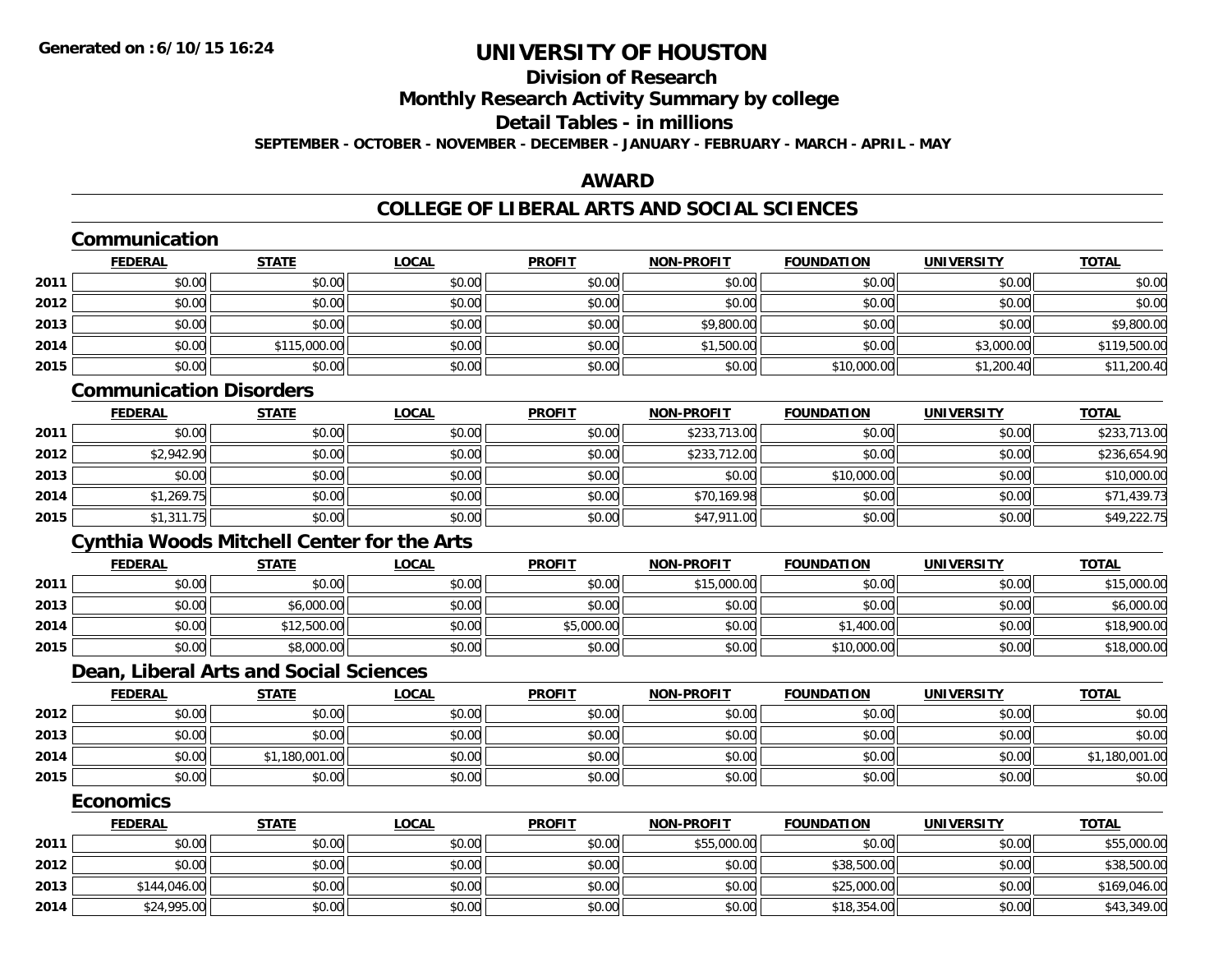## **Division of Research**

**Monthly Research Activity Summary by college**

**Detail Tables - in millions**

**SEPTEMBER - OCTOBER - NOVEMBER - DECEMBER - JANUARY - FEBRUARY - MARCH - APRIL - MAY**

### **AWARD**

### **COLLEGE OF LIBERAL ARTS AND SOCIAL SCIENCES**

|      | <b>Economics</b>                    |              |              |               |                   |                   |                   |                |
|------|-------------------------------------|--------------|--------------|---------------|-------------------|-------------------|-------------------|----------------|
|      | <b>FEDERAL</b>                      | <b>STATE</b> | <b>LOCAL</b> | <b>PROFIT</b> | <b>NON-PROFIT</b> | <b>FOUNDATION</b> | <b>UNIVERSITY</b> | <b>TOTAL</b>   |
| 2015 | \$0.00                              | \$0.00       | \$0.00       | \$0.00        | \$0.00            | \$18,009.00       | \$0.00            | \$18,009.00    |
|      | <b>English</b>                      |              |              |               |                   |                   |                   |                |
|      | <b>FEDERAL</b>                      | <b>STATE</b> | <b>LOCAL</b> | <b>PROFIT</b> | <b>NON-PROFIT</b> | <b>FOUNDATION</b> | <b>UNIVERSITY</b> | <b>TOTAL</b>   |
| 2011 | \$1,000.00                          | \$0.00       | \$0.00       | \$0.00        | \$0.00            | \$0.00            | \$0.00            | \$1,000.00     |
| 2012 | \$49,955.00                         | \$0.00       | \$0.00       | \$0.00        | \$0.00            | \$0.00            | \$0.00            | \$49,955.00    |
| 2013 | \$0.00                              | \$0.00       | \$0.00       | \$0.00        | \$0.00            | \$0.00            | \$0.00            | \$0.00         |
| 2014 | \$0.00                              | \$0.00       | \$0.00       | \$0.00        | \$0.00            | \$0.00            | \$0.00            | \$0.00         |
| 2015 | \$1,000.00                          | \$0.00       | \$0.00       | \$0.00        | \$0.00            | \$0.00            | \$0.00            | \$1,000.00     |
|      | <b>Health and Human Performance</b> |              |              |               |                   |                   |                   |                |
|      | <b>FEDERAL</b>                      | <b>STATE</b> | <b>LOCAL</b> | <b>PROFIT</b> | <b>NON-PROFIT</b> | <b>FOUNDATION</b> | <b>UNIVERSITY</b> | <b>TOTAL</b>   |
| 2011 | \$1,079,875.38                      | \$0.00       | \$0.00       | \$91,870.00   | \$0.00            | \$56,877.80       | \$0.00            | \$1,228,623.18 |
| 2012 | \$1,559,942.26                      | \$0.00       | \$0.00       | \$442,969.00  | \$0.00            | \$0.00            | \$0.00            | \$2,002,911.26 |
| 2013 | \$2,403,136.77                      | \$0.00       | \$0.00       | \$6,759.60    | \$0.00            | \$38,628.00       | \$0.00            | \$2,448,524.37 |
| 2014 | \$2,165,768.50                      | \$0.00       | \$0.00       | \$0.00        | \$0.00            | \$50,000.00       | \$0.00            | \$2,215,768.50 |
| 2015 | \$2,566,581.24                      | \$0.00       | \$0.00       | \$337,500.00  | \$21,548.64       | \$24,000.00       | \$5,000.00        | \$2,954,629.88 |
|      | <b>Hispanic Studies</b>             |              |              |               |                   |                   |                   |                |
|      | <b>FEDERAL</b>                      | <b>STATE</b> | <b>LOCAL</b> | <b>PROFIT</b> | <b>NON-PROFIT</b> | <b>FOUNDATION</b> | <b>UNIVERSITY</b> | <b>TOTAL</b>   |
| 2011 | \$0.00                              | \$0.00       | \$0.00       | \$0.00        | \$0.00            | \$72,400.00       | \$0.00            | \$72,400.00    |
| 2012 | \$0.00                              | \$0.00       | \$0.00       | \$0.00        | \$0.00            | \$55,200.00       | \$0.00            | \$55,200.00    |
| 2013 | \$0.00                              | \$0.00       | \$0.00       | \$0.00        | \$0.00            | \$11,993.25       | \$0.00            | \$11,993.25    |
| 2015 | \$0.00                              | \$0.00       | \$0.00       | \$0.00        | \$0.00            | \$0.00            | \$0.00            | \$0.00         |
|      | <b>History</b>                      |              |              |               |                   |                   |                   |                |
|      | <b>FEDERAL</b>                      | <b>STATE</b> | <b>LOCAL</b> | <b>PROFIT</b> | <b>NON-PROFIT</b> | <b>FOUNDATION</b> | <b>UNIVERSITY</b> | <b>TOTAL</b>   |
| 2011 | \$14,000.00                         | \$0.00       | \$0.00       | \$19,256.96   | \$0.00            | \$0.00            | \$0.00            | \$33,256.96    |
| 2012 | \$0.00                              | \$0.00       | \$0.00       | \$16,965.60   | \$0.00            | \$0.00            | \$0.00            | \$16,965.60    |
| 2013 | \$0.00                              | \$0.00       | \$0.00       | \$73,662.21   | \$0.00            | \$0.00            | \$0.00            | \$73,662.21    |
| 2014 | \$0.00                              | \$0.00       | \$0.00       | \$78,388.66   | \$0.00            | \$0.00            | \$0.00            | \$78,388.66    |
| 2015 | \$0.00                              | \$0.00       | \$0.00       | \$65,586.00   | \$0.00            | \$0.00            | \$0.00            | \$65,586.00    |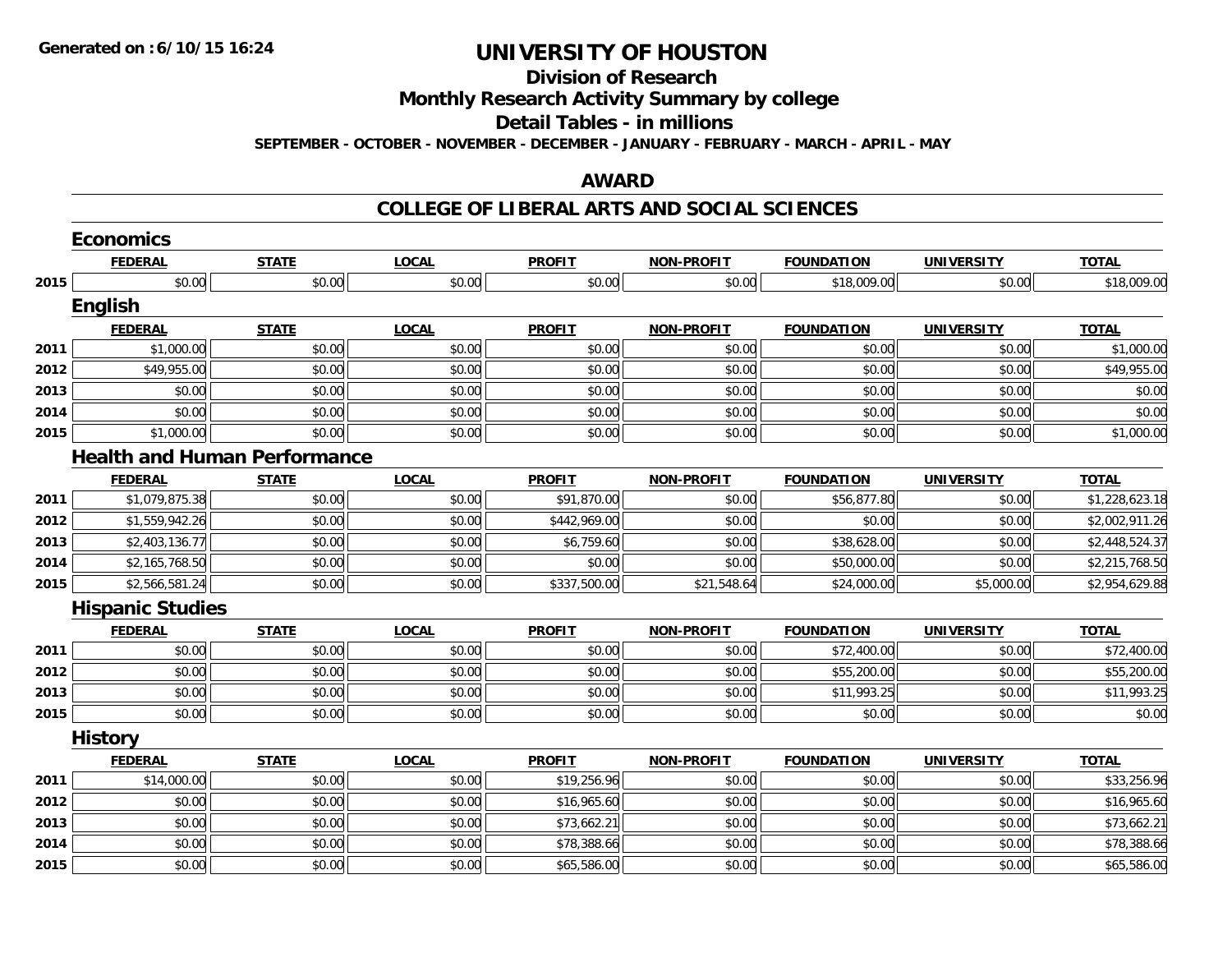## **Division of Research**

**Monthly Research Activity Summary by college**

**Detail Tables - in millions**

**SEPTEMBER - OCTOBER - NOVEMBER - DECEMBER - JANUARY - FEBRUARY - MARCH - APRIL - MAY**

### **AWARD**

### **COLLEGE OF LIBERAL ARTS AND SOCIAL SCIENCES**

|      | <b>Hobby Center for Public Policy</b> |              |              |               |                   |                   |                   |                |
|------|---------------------------------------|--------------|--------------|---------------|-------------------|-------------------|-------------------|----------------|
|      | <b>FEDERAL</b>                        | <b>STATE</b> | <b>LOCAL</b> | <b>PROFIT</b> | <b>NON-PROFIT</b> | <b>FOUNDATION</b> | <b>UNIVERSITY</b> | <b>TOTAL</b>   |
| 2014 | \$0.00                                | \$19,298.00  | \$0.00       | \$0.00        | \$0.00            | \$6,000.00        | \$0.00            | \$25,298.00    |
| 2015 | \$164,250.00                          | \$0.00       | \$0.00       | \$0.00        | \$0.00            | \$0.00            | \$0.00            | \$164,250.00   |
|      | <b>Modern/Classical Languages</b>     |              |              |               |                   |                   |                   |                |
|      | <b>FEDERAL</b>                        | <b>STATE</b> | <b>LOCAL</b> | <b>PROFIT</b> | <b>NON-PROFIT</b> | <b>FOUNDATION</b> | <b>UNIVERSITY</b> | <b>TOTAL</b>   |
| 2011 | \$0.00                                | \$0.00       | \$0.00       | \$0.00        | \$0.00            | \$0.00            | \$0.00            | \$0.00         |
| 2015 | \$89,835.00                           | \$0.00       | \$0.00       | \$0.00        | \$0.00            | \$0.00            | \$0.00            | \$89,835.00    |
|      | Philosophy                            |              |              |               |                   |                   |                   |                |
|      | <b>FEDERAL</b>                        | <b>STATE</b> | <b>LOCAL</b> | <b>PROFIT</b> | <b>NON-PROFIT</b> | <b>FOUNDATION</b> | <b>UNIVERSITY</b> | <b>TOTAL</b>   |
| 2012 | \$29,932.50                           | \$0.00       | \$0.00       | \$0.00        | \$0.00            | \$0.00            | \$0.00            | \$29,932.50    |
|      | <b>Political Science</b>              |              |              |               |                   |                   |                   |                |
|      | <b>FEDERAL</b>                        | <b>STATE</b> | <b>LOCAL</b> | <b>PROFIT</b> | <b>NON-PROFIT</b> | <b>FOUNDATION</b> | <b>UNIVERSITY</b> | <b>TOTAL</b>   |
| 2011 | \$11,941.00                           | \$0.00       | \$0.00       | \$0.00        | \$0.00            | \$0.00            | \$0.00            | \$11,941.00    |
| 2012 | \$0.00                                | \$0.00       | \$0.00       | \$0.00        | \$0.00            | \$0.00            | \$0.00            | \$0.00         |
| 2013 | \$0.00                                | \$0.00       | \$0.00       | \$0.00        | \$0.00            | \$0.00            | \$0.00            | \$0.00         |
| 2014 | \$0.00                                | \$0.00       | \$0.00       | \$0.00        | \$0.00            | \$0.00            | \$0.00            | \$0.00         |
|      | Psychology                            |              |              |               |                   |                   |                   |                |
|      | <b>FEDERAL</b>                        | <b>STATE</b> | <b>LOCAL</b> | <b>PROFIT</b> | <b>NON-PROFIT</b> | <b>FOUNDATION</b> | <b>UNIVERSITY</b> | <b>TOTAL</b>   |
| 2011 | \$4,245,347.82                        | \$554,880.00 | \$0.00       | \$168,730.00  | \$123,522.04      | \$229,331.15      | \$19,875.08       | \$5,341,686.09 |
| 2012 | \$3,964,489.75                        | \$61,089.16  | \$0.00       | \$38,168.00   | \$304,641.00      | \$114,465.00      | \$36,531.00       | \$4,519,383.91 |
| 2013 | \$3,061,940.73                        | \$17,656.00  | \$0.00       | \$75,255.00   | \$165,803.48      | \$55,818.00       | \$0.00            | \$3,376,473.21 |
| 2014 | \$3,218,203.45                        | \$102,892.25 | \$0.00       | \$62,123.92   | \$416,814.89      | \$0.00            | \$23,691.00       | \$3,823,725.51 |
| 2015 | \$2,896,781.67                        | \$138,817.00 | \$0.00       | \$40,927.96   | \$101,898.92      | \$0.00            | \$0.00            | \$3,178,425.55 |
|      | <b>School of Music</b>                |              |              |               |                   |                   |                   |                |
|      | <b>FEDERAL</b>                        | <b>STATE</b> | <b>LOCAL</b> | <b>PROFIT</b> | <b>NON-PROFIT</b> | <b>FOUNDATION</b> | <b>UNIVERSITY</b> | <b>TOTAL</b>   |
| 2011 | \$0.00                                | \$15,865.00  | \$0.00       | \$0.00        | \$0.00            | \$0.00            | \$0.00            | \$15,865.00    |
| 2012 | \$0.00                                | \$3,347.00   | \$0.00       | \$0.00        | \$0.00            | \$0.00            | \$0.00            | \$3,347.00     |
| 2013 | \$0.00                                | \$3,347.00   | \$0.00       | \$0.00        | \$0.00            | \$0.00            | \$0.00            | \$3,347.00     |
| 2014 | \$0.00                                | \$9,000.00   | \$0.00       | \$0.00        | \$0.00            | \$0.00            | \$0.00            | \$9,000.00     |
| 2015 | \$0.00                                | \$9,000.00   | \$0.00       | \$0.00        | \$0.00            | \$0.00            | \$0.00            | \$9,000.00     |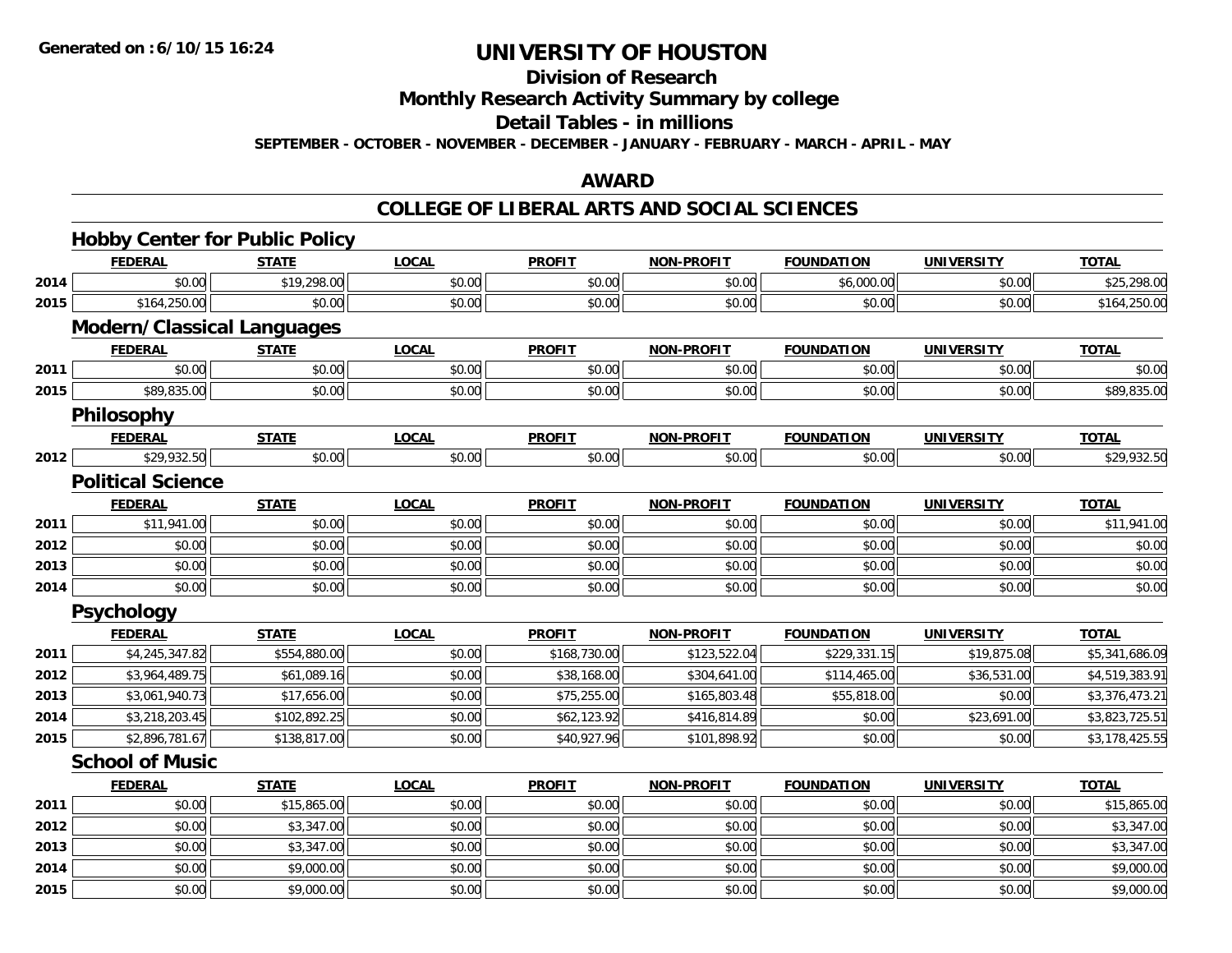**Total**

# **UNIVERSITY OF HOUSTON**

## **Division of Research**

**Monthly Research Activity Summary by college**

#### **Detail Tables - in millions**

**SEPTEMBER - OCTOBER - NOVEMBER - DECEMBER - JANUARY - FEBRUARY - MARCH - APRIL - MAY**

### **AWARD**

### **COLLEGE OF LIBERAL ARTS AND SOCIAL SCIENCES**

|      | <b>Sociology</b> |              |              |               |                   |                   |                   |              |
|------|------------------|--------------|--------------|---------------|-------------------|-------------------|-------------------|--------------|
|      | <b>FEDERAL</b>   | <b>STATE</b> | <b>LOCAL</b> | <b>PROFIT</b> | <b>NON-PROFIT</b> | <b>FOUNDATION</b> | <b>UNIVERSITY</b> | <b>TOTAL</b> |
| 2011 | \$0.00           | \$0.00       | \$0.00       | \$0.00        | \$3,500.00        | \$0.00            | \$0.00            | \$3,500.00   |
| 2012 | \$54,502.40      | \$0.00       | \$0.00       | \$0.00        | \$0.00            | \$0.00            | \$0.00            | \$54,502.40  |
| 2013 | \$14,728.00      | \$0.00       | \$18,000.00  | \$0.00        | \$0.00            | \$0.00            | \$0.00            | \$32,728.00  |
|      | <b>Theatre</b>   |              |              |               |                   |                   |                   |              |
|      | <b>FEDERAL</b>   | <b>STATE</b> | <b>LOCAL</b> | <b>PROFIT</b> | <b>NON-PROFIT</b> | <b>FOUNDATION</b> | <b>UNIVERSITY</b> | <b>TOTAL</b> |
| 2011 | \$0.00           | \$0.00       | \$0.00       | \$0.00        | \$83,010.37       | \$0.00            | \$0.00            | \$83,010.37  |
| 2014 | \$0.00           | \$0.00       | \$0.00       | \$0.00        | \$90,000.00       | \$0.00            | \$0.00            | \$90,000.00  |

**\$28,159,975.16 \$2,333,074.41 \$18,000.00 \$1,736,162.91 \$2,312,606.32 \$1,045,976.20 \$89,297.48 \$35,695,092.48**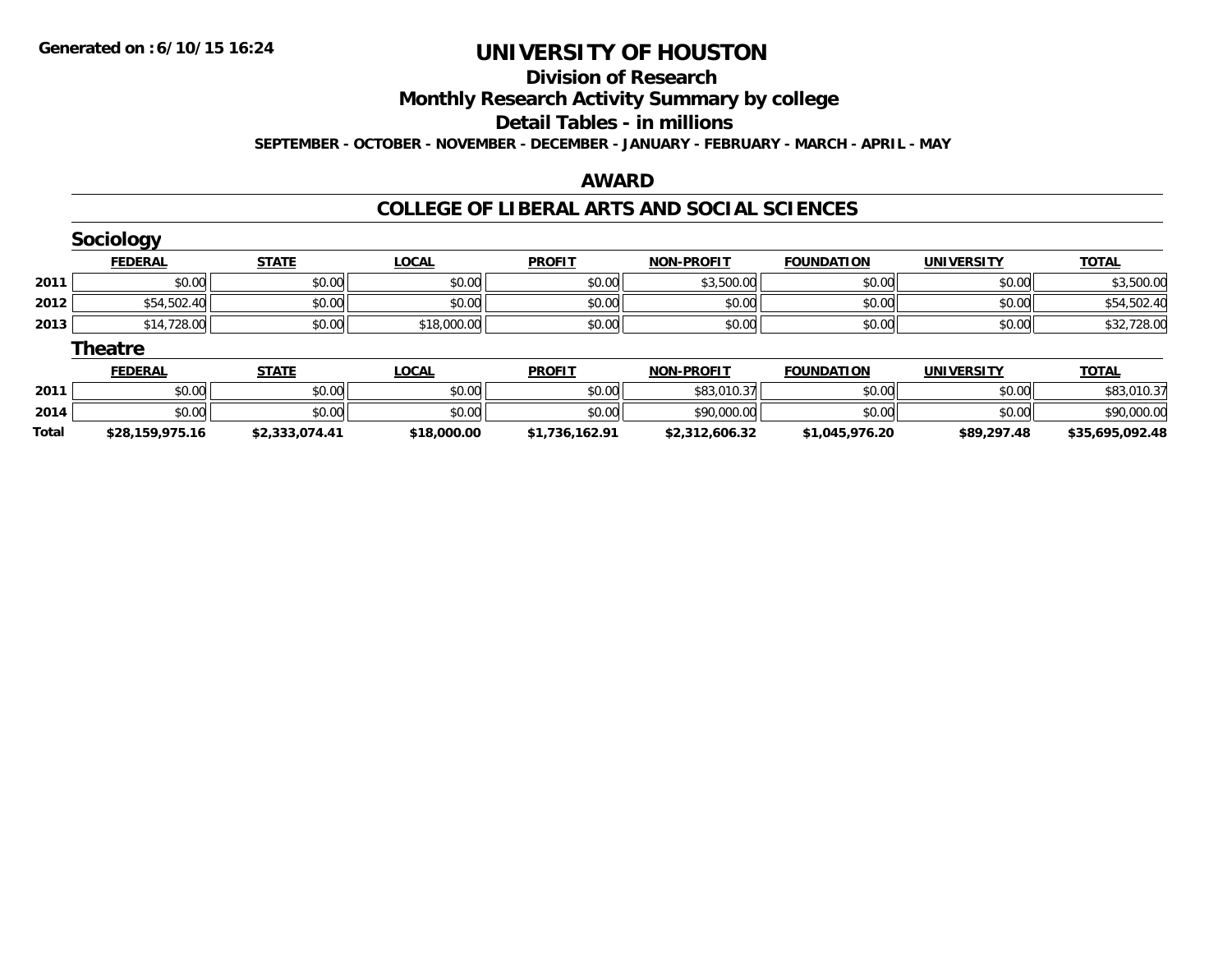# **Division of Research**

**Monthly Research Activity Summary by college**

#### **Detail Tables - in millions**

**SEPTEMBER - OCTOBER - NOVEMBER - DECEMBER - JANUARY - FEBRUARY - MARCH - APRIL - MAY**

### **AWARD**

### **COLLEGE OF NATURAL SCIENCES AND MATHEMATICS**

|      | Biology/Biochemistry                            |                |                                                        |               |                   |                   |                   |                |
|------|-------------------------------------------------|----------------|--------------------------------------------------------|---------------|-------------------|-------------------|-------------------|----------------|
|      | <b>FEDERAL</b>                                  | <b>STATE</b>   | <b>LOCAL</b>                                           | <b>PROFIT</b> | <b>NON-PROFIT</b> | <b>FOUNDATION</b> | <b>UNIVERSITY</b> | <b>TOTAL</b>   |
| 2011 | \$2,826,439.36                                  | \$260,637.00   | \$0.00                                                 | \$5,600.00    | \$656,086.23      | \$184,378.25      | \$0.00            | \$3,933,140.84 |
| 2012 | \$1,893,226.76                                  | \$263,840.00   | \$0.00                                                 | \$0.00        | \$336,830.75      | \$220,000.00      | \$0.00            | \$2,713,897.51 |
| 2013 | \$1,696,736.69                                  | \$148,385.00   | \$0.00                                                 | \$528,413.00  | \$690,150.00      | \$120,000.00      | \$0.00            | \$3,183,684.69 |
| 2014 | \$2,137,186.70                                  | \$155,334.13   | \$0.00                                                 | \$50,000.00   | \$444,510.00      | \$135,000.00      | \$0.00            | \$2,922,030.83 |
| 2015 | \$1,993,344.07                                  | \$21,473.50    | \$0.00                                                 | \$50,000.00   | \$262,061.90      | \$240,000.00      | \$40,558.00       | \$2,607,437.47 |
|      | <b>Center for Applied Geoscience Excellence</b> |                |                                                        |               |                   |                   |                   |                |
|      | <b>FEDERAL</b>                                  | <b>STATE</b>   | <b>LOCAL</b>                                           | <b>PROFIT</b> | <b>NON-PROFIT</b> | <b>FOUNDATION</b> | <b>UNIVERSITY</b> | <b>TOTAL</b>   |
| 2014 | \$0.00                                          | \$0.00         | \$0.00                                                 | \$0.00        | \$0.00            | \$0.00            | \$0.00            | \$0.00         |
| 2015 | \$0.00                                          | \$0.00         | \$0.00                                                 | \$0.00        | \$0.00            | \$0.00            | \$0.00            | \$0.00         |
|      |                                                 |                | <b>Center for Nuclear Receptors and Cell Signaling</b> |               |                   |                   |                   |                |
|      | <b>FEDERAL</b>                                  | <b>STATE</b>   | <b>LOCAL</b>                                           | <b>PROFIT</b> | <b>NON-PROFIT</b> | <b>FOUNDATION</b> | <b>UNIVERSITY</b> | <b>TOTAL</b>   |
| 2011 | \$984,886.09                                    | \$45,000.00    | \$0.00                                                 | \$240,000.00  | \$0.00            | \$50,000.00       | \$0.00            | \$1,319,886.09 |
| 2012 | \$594,968.00                                    | \$1,035,286.00 | \$0.00                                                 | \$0.00        | \$20,000.00       | \$50,000.00       | \$0.00            | \$1,700,254.00 |
| 2013 | \$453,847.00                                    | \$0.00         | \$0.00                                                 | \$140,000.00  | \$14,000.00       | \$100,000.00      | \$0.00            | \$707,847.00   |
| 2014 | \$244,596.00                                    | \$0.00         | \$0.00                                                 | \$0.00        | \$15,000.00       | \$100,000.00      | \$0.00            | \$359,596.00   |
| 2015 | \$1,290,323.00                                  | \$1,582.50     | \$0.00                                                 | \$0.00        | \$0.00            | \$0.00            | \$0.00            | \$1,291,905.50 |
|      | Chemistry                                       |                |                                                        |               |                   |                   |                   |                |
|      | <b>FEDERAL</b>                                  | <b>STATE</b>   | <b>LOCAL</b>                                           | <b>PROFIT</b> | <b>NON-PROFIT</b> | <b>FOUNDATION</b> | <b>UNIVERSITY</b> | <b>TOTAL</b>   |
| 2011 | \$2,970,136.39                                  | \$0.00         | \$0.00                                                 | \$80,000.00   | \$0.00            | \$1,265,272.58    | \$200,000.00      | \$4,515,408.97 |
| 2012 | \$1,594,445.48                                  | \$0.00         | \$0.00                                                 | \$0.00        | \$30,000.00       | \$908,096.46      | \$0.00            | \$2,532,541.94 |
| 2013 | \$1,270,602.14                                  | \$0.00         | \$0.00                                                 | \$0.00        | \$0.00            | \$1,366,039.62    | \$29,030.00       | \$2,665,671.76 |
| 2014 | \$2,246,407.50                                  | \$0.00         | \$0.00                                                 | \$0.00        | \$0.00            | \$935,000.00      | \$0.00            | \$3,181,407.50 |
| 2015 | \$1,432,323.68                                  | \$117,500.00   | \$0.00                                                 | \$32,606.00   | \$85,000.00       | \$1,040,000.00    | \$0.00            | \$2,707,429.68 |
|      | <b>Computer Science</b>                         |                |                                                        |               |                   |                   |                   |                |
|      | <b>FEDERAL</b>                                  | <b>STATE</b>   | <b>LOCAL</b>                                           | <b>PROFIT</b> | <b>NON-PROFIT</b> | <b>FOUNDATION</b> | <b>UNIVERSITY</b> | <b>TOTAL</b>   |
| 2011 | \$2,005,327.80                                  | \$37,442.00    | \$0.00                                                 | \$373,576.00  | \$80,000.00       | \$0.00            | \$0.00            | \$2,496,345.80 |
| 2012 | \$1,382,692.88                                  | \$61,050.00    | \$0.00                                                 | \$165,000.00  | \$9,000.00        | \$65,940.00       | \$25,000.00       | \$1,708,682.88 |
| 2013 | \$2,954,089.33                                  | \$0.00         | \$0.00                                                 | \$262,775.00  | \$9,000.00        | \$0.00            | \$25,000.00       | \$3,250,864.33 |
| 2014 | \$1,710,794.20                                  | \$161,627.25   | \$0.00                                                 | \$410,000.00  | \$20,000.00       | \$0.00            | \$25,000.00       | \$2,327,421.45 |
| 2015 | \$1,976,701.75                                  | \$207,013.00   | \$0.00                                                 | \$90,000.00   | \$330,000.00      | \$15,312.00       | \$0.00            | \$2,619,026.75 |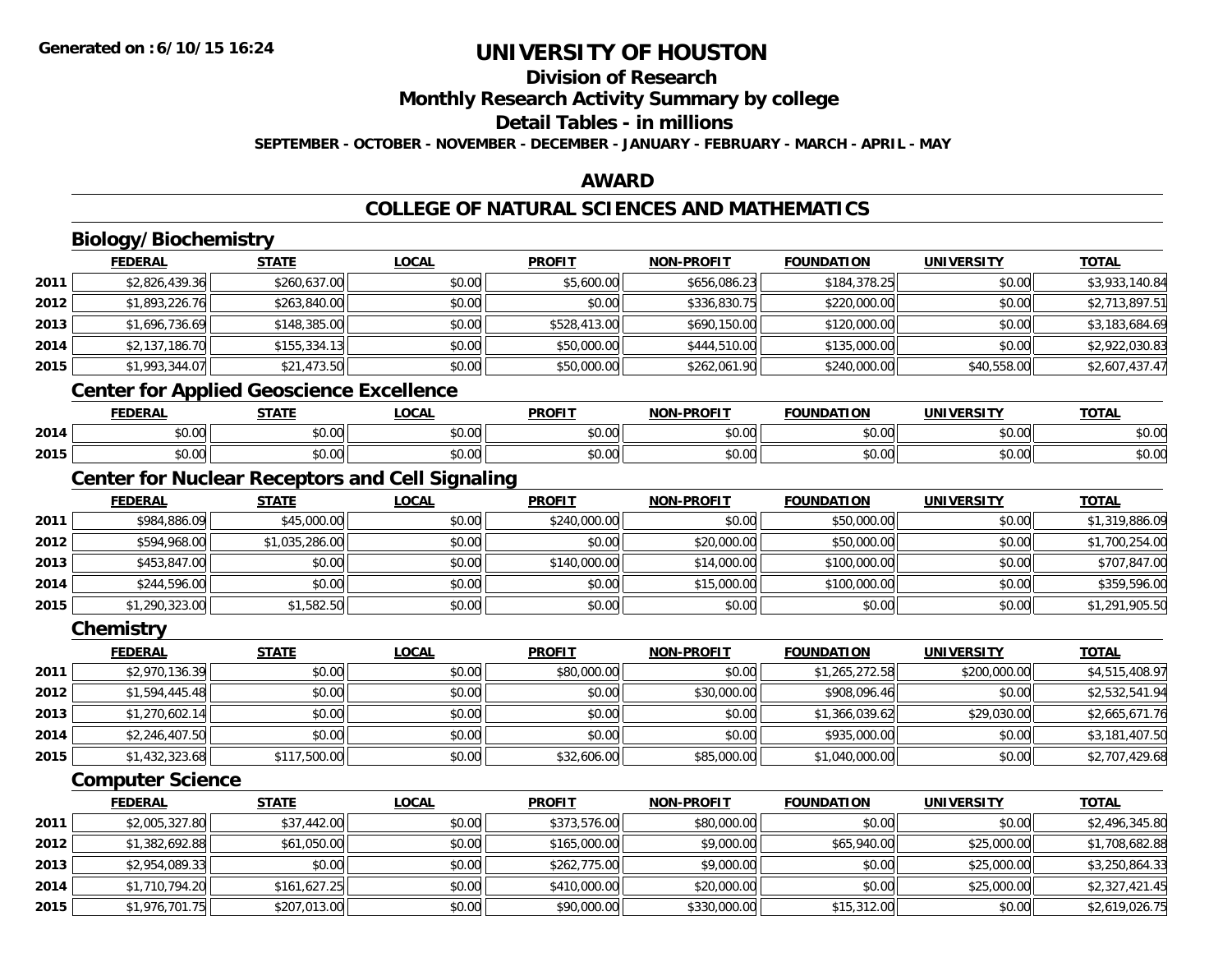## **Division of Research**

**Monthly Research Activity Summary by college**

## **Detail Tables - in millions**

**SEPTEMBER - OCTOBER - NOVEMBER - DECEMBER - JANUARY - FEBRUARY - MARCH - APRIL - MAY**

## **AWARD**

## **COLLEGE OF NATURAL SCIENCES AND MATHEMATICS**

## **Dean, Natural Sciences and Mathematics**

|      | <b>FEDERAL</b> | <b>STATE</b> | <u>LOCAL</u> | <b>PROFIT</b> | <b>NON-PROFIT</b> | <b>FOUNDATION</b> | <b>UNIVERSITY</b> | <b>TOTAL</b>   |
|------|----------------|--------------|--------------|---------------|-------------------|-------------------|-------------------|----------------|
| 2011 | \$1,400,000.00 | \$0.00       | \$0.00       | \$0.00        | \$0.00            | \$0.00            | \$0.00            | \$1,400,000.00 |
| 2012 | \$0.00         | \$0.00       | \$0.00       | \$0.00        | \$0.00            | \$0.00            | \$0.00            | \$0.00         |
| 2013 | \$113,412.00   | \$0.00       | \$0.00       | \$0.00        | \$0.00            | \$0.00            | \$0.00            | \$113,412.00   |
| 2014 | \$700,000.00   | \$887,187.50 | \$0.00       | \$0.00        | \$0.00            | \$0.00            | \$0.00            | \$1,587,187.50 |
| 2015 | \$79,439.00    | \$403,854.25 | \$0.00       | \$0.00        | \$45,000.00       | \$0.00            | \$0.00            | \$528,293.25   |

### **Earth & Atmospheric Sciences**

|      | <b>FEDERAL</b> | <b>STATE</b>   | <b>LOCAL</b> | <b>PROFIT</b>  | <b>NON-PROFIT</b> | <b>FOUNDATION</b> | <b>UNIVERSITY</b> | <b>TOTAL</b>   |
|------|----------------|----------------|--------------|----------------|-------------------|-------------------|-------------------|----------------|
| 2011 | \$2,073,924.00 | \$1,107,477.00 | \$0.00       | \$1,056,766.00 | \$0.00            | \$0.00            | \$0.00            | \$4,238,167.00 |
| 2012 | \$742,057.00   | \$288,450.00   | \$0.00       | \$3,539,491.53 | \$262,752.00      | \$0.00            | \$0.00            | \$4,832,750.53 |
| 2013 | \$1,516,703.80 | \$569,854.00   | \$0.00       | \$2,296,357.65 | \$0.00            | \$0.00            | \$0.00            | \$4,382,915.45 |
| 2014 | \$591,460.81   | \$274,145.75   | \$0.00       | \$863,949,00   | \$325,275.00      | \$0.00            | \$0.00            | \$2,054,830.56 |
| 2015 | \$646,794.25   | \$221,717.00   | \$0.00       | \$1,594,617.00 | \$41,119.00       | \$0.00            | \$45,300.00       | \$2,549,547.25 |

## **Institute for Climate and Atmospheric Science**

|      | <b>FEDERAL</b> | <b>STATE</b> | <b>LOCAL</b> | <b>PROFIT</b> | <b>NON-PROFIT</b> | <b>FOUNDATION</b> | <b>UNIVERSITY</b> | <b>TOTAL</b> |
|------|----------------|--------------|--------------|---------------|-------------------|-------------------|-------------------|--------------|
| 2011 | \$0.00         | \$0.00       | \$0.00       | \$0.00        | \$0.00            | \$0.00            | \$0.00            | \$0.00       |
| 2012 | \$0.00         | \$0.00       | \$0.00       | \$0.00        | \$0.00            | \$0.00            | \$0.00            | \$0.00       |
| 2013 | \$0.00         | \$0.00       | \$0.00       | \$0.00        | \$0.00            | \$0.00            | \$0.00            | \$0.00       |
| 2014 | \$0.00         | \$0.00       | \$0.00       | \$0.00        | \$0.00            | \$0.00            | \$0.00            | \$0.00       |
| 2015 | \$0.00         | \$0.00       | \$0.00       | \$0.00        | \$0.00            | \$0.00            | \$0.00            | \$0.00       |

### **Institute for Nanoenergy**

|      | <b>FEDERAL</b> | <u>STATE</u> | <b>LOCAL</b> | <b>PROFIT</b> | <b>NON-PROFIT</b> | <b>FOUNDATION</b> | <b>UNIVERSITY</b> | <b>TOTAL</b> |
|------|----------------|--------------|--------------|---------------|-------------------|-------------------|-------------------|--------------|
| 2011 | \$0.00         | \$0.00       | \$0.00       | \$0.00        | \$0.00            | \$0.00            | \$0.00            | \$0.00       |
| 2012 | \$0.00         | \$0.00       | \$0.00       | \$0.00        | \$0.00            | \$0.00            | \$0.00            | \$0.00       |
| 2013 | \$0.00         | \$0.00       | \$0.00       | \$0.00        | \$0.00            | \$0.00            | \$0.00            | \$0.00       |
| 2014 | \$0.00         | \$0.00       | \$0.00       | \$0.00        | \$0.00            | \$0.00            | \$0.00            | \$0.00       |

### **Mathematics**

|      | <b>FEDERAL</b> | <b>STATE</b> | <u>LOCAL</u> | <b>PROFIT</b> | <b>NON-PROFIT</b> | <b>FOUNDATION</b> | UNIVERSITY  | <b>TOTAL</b>   |
|------|----------------|--------------|--------------|---------------|-------------------|-------------------|-------------|----------------|
| 2011 | \$547,539.70   | \$100,036.00 | \$0.00       | \$150,000.00  | \$22,622.00       | \$111,708.69      | \$41,958.00 | \$973,864.39   |
| 2012 | \$953,724.92   | \$139,739.00 | \$0.00       | \$210,000.00  | \$99,312.00       | \$80,000.00       | \$10,000.00 | \$1,492,775.92 |
| 2013 | \$829,714.32   | \$0.00       | \$0.00       | \$90,000.00   | \$0.00            | \$101,000.00      | \$0.00      | \$1,020,714.32 |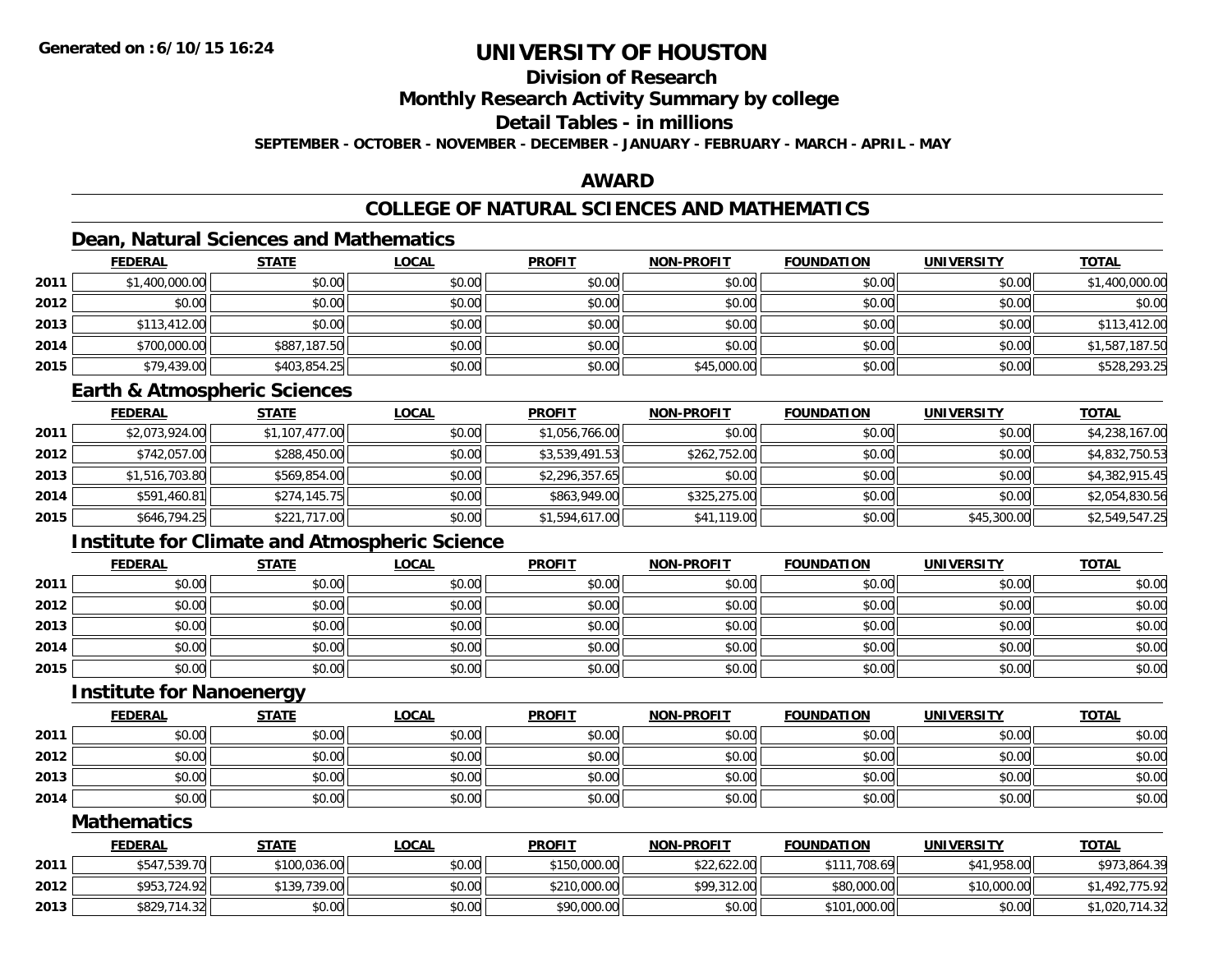# **Division of Research**

**Monthly Research Activity Summary by college**

#### **Detail Tables - in millions**

**SEPTEMBER - OCTOBER - NOVEMBER - DECEMBER - JANUARY - FEBRUARY - MARCH - APRIL - MAY**

### **AWARD**

## **COLLEGE OF NATURAL SCIENCES AND MATHEMATICS**

|              | <b>Mathematics</b> |                |              |                 |                   |                   |                   |                  |
|--------------|--------------------|----------------|--------------|-----------------|-------------------|-------------------|-------------------|------------------|
|              | <b>FEDERAL</b>     | <b>STATE</b>   | <b>LOCAL</b> | <b>PROFIT</b>   | <b>NON-PROFIT</b> | <b>FOUNDATION</b> | <b>UNIVERSITY</b> | <b>TOTAL</b>     |
| 2014         | \$913,149.30       | \$0.00         | \$0.00       | \$120,000.00    | \$0.00            | \$87,024.29       | \$0.00            | \$1,120,173.59   |
| 2015         | \$1,031,473.00     | \$0.00         | \$0.00       | \$90,000.00     | \$50,500.00       | \$94,000.00       | \$0.00            | \$1,265,973.00   |
|              | <b>Physics</b>     |                |              |                 |                   |                   |                   |                  |
|              | <b>FEDERAL</b>     | <b>STATE</b>   | <b>LOCAL</b> | <b>PROFIT</b>   | <b>NON-PROFIT</b> | <b>FOUNDATION</b> | <b>UNIVERSITY</b> | <b>TOTAL</b>     |
| 2011         | \$3,103,938.03     | \$0.00         | \$0.00       | \$873,550.00    | \$5,333.00        | \$280,000.00      | \$0.00            | \$4,262,821.03   |
| 2012         | \$2,594,915.94     | \$0.00         | \$0.00       | \$4,584,407.00  | \$49,225.00       | \$210,000.00      | \$0.00            | \$7,438,547.94   |
| 2013         | \$3,697,738.98     | \$0.00         | \$0.00       | \$1,020,573.00  | \$56,040.00       | \$235,000.00      | \$0.00            | \$5,009,351.98   |
| 2014         | \$3,610,866.02     | \$30,117.66    | \$0.00       | \$537,300.00    | \$115,000.00      | \$235,000.00      | \$0.00            | \$4,528,283.68   |
| 2015         | \$3,511,362.00     | \$37,120.00    | \$0.00       | \$397,600.00    | \$62,516.00       | \$245,000.00      | \$0.00            | \$4,253,598.00   |
| <b>Total</b> | \$62,317,287.89    | \$6,575,868.54 | \$0.00       | \$19,852,581.18 | \$4,136,332.88    | \$8,473,771.89    | \$441,846.00      | \$101,797,688.38 |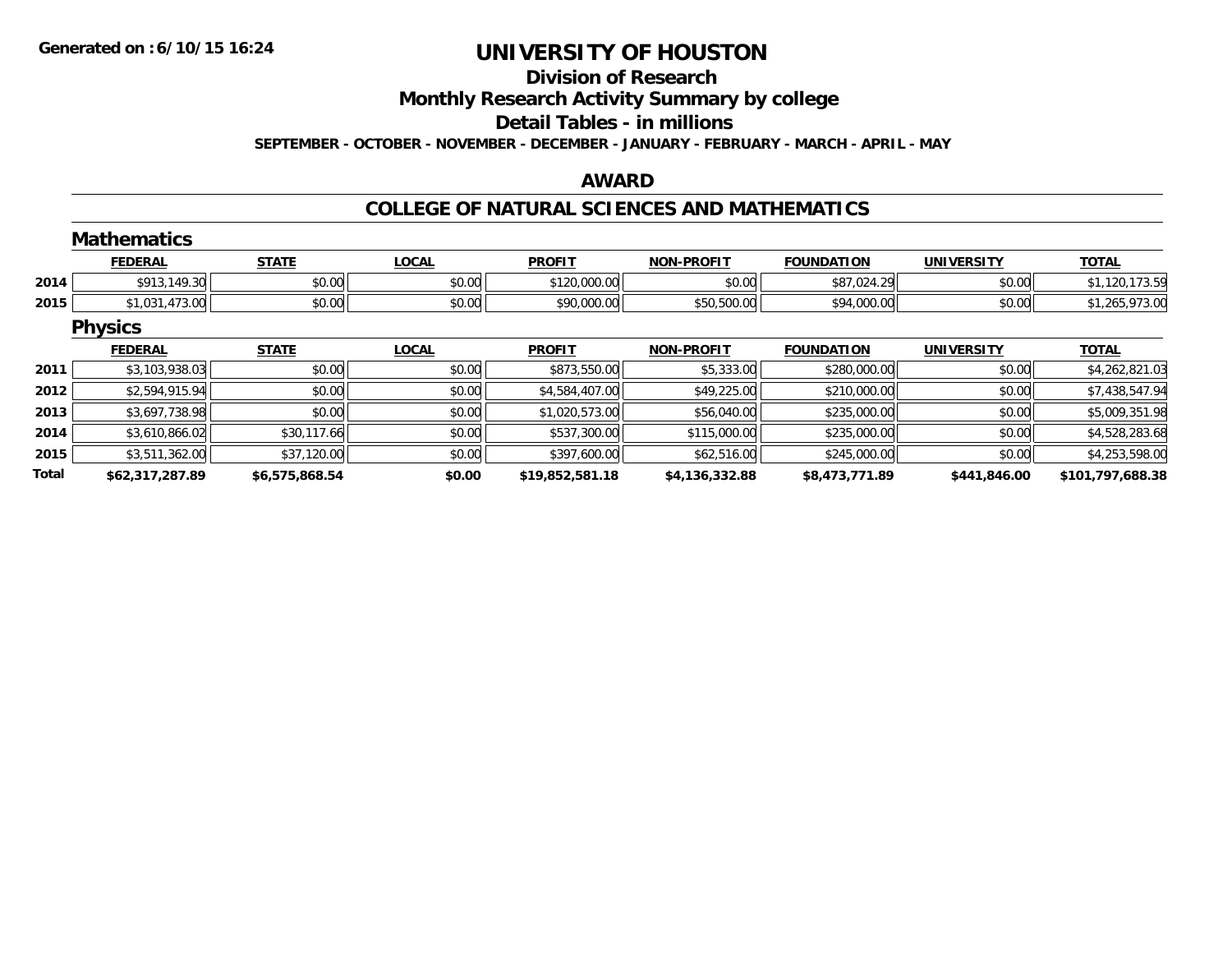# **Division of Research**

**Monthly Research Activity Summary by college**

**Detail Tables - in millions**

**SEPTEMBER - OCTOBER - NOVEMBER - DECEMBER - JANUARY - FEBRUARY - MARCH - APRIL - MAY**

### **AWARD**

### **COLLEGE OF OPTOMETRY**

## **Optometry Vision Sciences**

|       | <b>FEDERAL</b>  | <b>STATE</b> | <b>LOCAL</b> | <b>PROFIT</b>  | <b>NON-PROFIT</b> | <b>FOUNDATION</b> | <b>UNIVERSITY</b> | <u>TOTAL</u>    |
|-------|-----------------|--------------|--------------|----------------|-------------------|-------------------|-------------------|-----------------|
| 2011  | \$3,048,963.00  | \$0.00       | \$0.00       | \$264,681.26   | \$0.00            | \$0.00            | \$293,350.00      | \$3,606,994.26  |
| 2012  | \$3,795,967.94  | \$0.00       | \$0.00       | \$438,188.04   | \$0.00            | \$40,000.00       | \$207,310.00      | \$4,481,465.98  |
| 2013  | \$2,500,363.60  | \$0.00       | \$0.00       | \$1,523,207.90 | \$0.00            | \$0.00            | \$207,590.00      | \$4,231,161.50  |
| 2014  | \$4,367,045.90  | \$25,000.00  | \$0.00       | \$750,804.59   | \$0.00            | \$0.00            | \$271,160.00      | \$5,414,010.49  |
| 2015  | \$3,408,225.25  | \$0.00       | \$0.00       | \$121,505.00   | \$0.00            | \$0.00            | \$303,443.43      | \$3,833,173.68  |
| Total | \$17,120,565.69 | \$25,000.00  | \$0.00       | \$3,098,386.79 | \$0.00            | \$40,000.00       | \$1,282,853.43    | \$21,566,805.91 |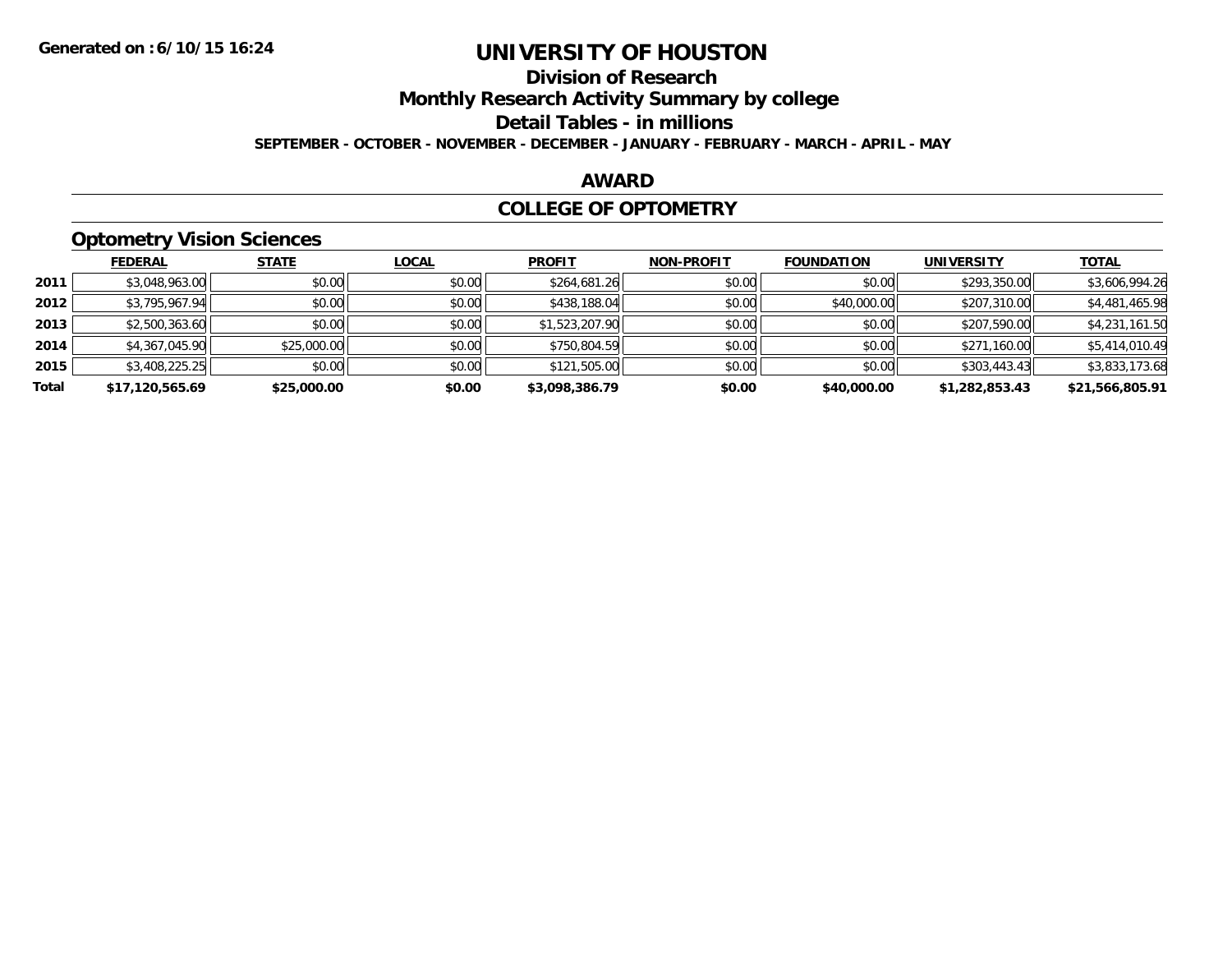## **Division of Research**

**Monthly Research Activity Summary by college**

**Detail Tables - in millions**

**SEPTEMBER - OCTOBER - NOVEMBER - DECEMBER - JANUARY - FEBRUARY - MARCH - APRIL - MAY**

### **AWARD**

## **COLLEGE OF PHARMACY**

## **Center for Experimental Therapeutics and Pharmacoi**

|      | <b>FEDERAL</b> | <b>STATE</b> | <u>LOCAL</u> | <b>PROFIT</b> | <b>NON-PROFIT</b> | <b>FOUNDATION</b> | <b>UNIVERSITY</b> | <b>TOTAL</b> |
|------|----------------|--------------|--------------|---------------|-------------------|-------------------|-------------------|--------------|
| 2012 | \$0.00         | \$0.00       | \$0.00       | \$0.00        | \$0.00            | \$0.00            | \$0.00            | \$0.00       |
| 2013 | \$0.00         | \$0.00       | \$0.00       | \$0.00        | \$0.00            | \$0.00            | \$0.00            | \$0.00       |
| 2014 | \$0.00         | \$0.00       | \$0.00       | \$0.00        | \$0.00            | \$0.00            | \$0.00            | \$0.00       |
| 2015 | \$0.00         | \$0.00       | \$0.00       | \$0.00        | \$0.00            | \$0.00            | \$0.00            | \$0.00       |

### **Clinical Pharmacy & Administration**

|      | <b>FEDERAL</b> | <b>STATE</b> | <b>LOCAL</b> | <b>PROFIT</b> | <b>NON-PROFIT</b> | <b>FOUNDATION</b> | <b>UNIVERSITY</b> | <b>TOTAL</b> |
|------|----------------|--------------|--------------|---------------|-------------------|-------------------|-------------------|--------------|
| 2011 | \$73,572.60    | \$14,886.00  | \$0.00       | \$80,448.80   | \$35,000.00       | \$0.00            | \$0.00            | \$203,907.40 |
| 2012 | \$299,290.30   | \$9,618.62   | \$0.00       | \$218,750.00  | \$17,081.95       | \$0.00            | \$0.00            | \$544,740.87 |
| 2013 | \$0.00         | \$0.00       | \$0.00       | \$446,653.46  | \$10,000.00       | \$0.00            | \$0.00            | \$456,653.46 |
| 2014 | \$0.00         | \$0.00       | \$0.00       | \$266,000.00  | \$545,894.00      | \$0.00            | \$0.00            | \$811,894.00 |
| 2015 | \$224,400.00   | \$171,798.00 | \$0.00       | \$124,531.00  | \$34,710.00       | \$0.00            | \$0.00            | \$555,439.00 |

### **Dean, Pharmacy**

|      | <u>FEDERAL</u> | <b>STATE</b> | <u>LOCAL</u> | <b>PROFIT</b> | <b>NON-PROFIT</b> | <b>FOUNDATION</b> | <b>UNIVERSITY</b> | <b>TOTAL</b> |
|------|----------------|--------------|--------------|---------------|-------------------|-------------------|-------------------|--------------|
| 2011 | \$0.00         | \$0.00       | \$0.00       | \$0.00        | \$0.00            | \$0.00            | \$0.00            | \$0.00       |
| 2012 | \$0.00         | \$0.00       | \$0.00       | \$0.00        | \$0.00            | \$0.00            | \$0.00            | \$0.00       |
| 2013 | \$0.00         | \$0.00       | \$0.00       | \$0.00        | \$0.00            | \$0.00            | \$0.00            | \$0.00       |
| 2014 | \$0.00         | \$0.00       | \$0.00       | \$0.00        | \$0.00            | \$0.00            | \$0.00            | \$0.00       |
| 2015 | \$0.00         | \$0.00       | \$0.00       | \$0.00        | \$0.00            | \$0.00            | \$0.00            | \$0.00       |

## **Pharm Health Outcomes & Policy**

|      | <u>FEDERAL</u> | <b>STATE</b> | <u>LOCAL</u> | <b>PROFIT</b> | <b>NON-PROFIT</b> | <b>FOUNDATION</b> | <b>UNIVERSITY</b> | <b>TOTAL</b> |
|------|----------------|--------------|--------------|---------------|-------------------|-------------------|-------------------|--------------|
| 2011 | \$0.00         | \$0.00       | \$0.00       | \$0.00        | \$324,968.00      | \$0.00            | \$0.00            | \$324,968.00 |
| 2012 | \$0.00         | \$8,000.00   | \$0.00       | \$0.00        | \$0.00            | \$0.00            | \$0.00            | \$8,000.00   |
| 2013 | \$225,015.00   | \$0.00       | \$0.00       | \$0.00        | \$0.00            | \$2,500.00        | \$0.00            | \$227,515.00 |
| 2014 | \$0.00         | \$0.00       | \$0.00       | \$4,000.00    | \$0.00            | \$0.00            | \$0.00            | \$4,000.00   |
| 2015 | \$0.00         | \$0.00       | \$0.00       | \$193,667.00  | \$10,000.00       | \$0.00            | \$0.00            | \$203,667.00 |

## **Pharmacological and Pharmaceutical Sciences**

|      | <b>FEDERAL</b> | <b>STATE</b> | <u>LOCAL</u> | <b>PROFIT</b> | <b>NON-PROFIT</b> | <b>FOUNDATION</b> | <b>UNIVERSITY</b> | <b>TOTAL</b>   |
|------|----------------|--------------|--------------|---------------|-------------------|-------------------|-------------------|----------------|
| 2011 | \$2,224,296.40 | \$0.00       | \$0.00       | \$25,760.00   | \$0.00            | \$60,210.00       | \$0.00            | \$2,310,266.40 |
| 2012 | ,762,260.70    | \$0.00       | \$0.00       | \$16,000.00   | \$147,000.00      | \$0.00            | \$0.00            | \$1,925,260.70 |
| 2013 | \$1,373,452.49 | \$0.00       | \$0.00       | \$34,684.00   | \$10,000.00       | \$0.00            | \$0.00            | 1,418,136.49   |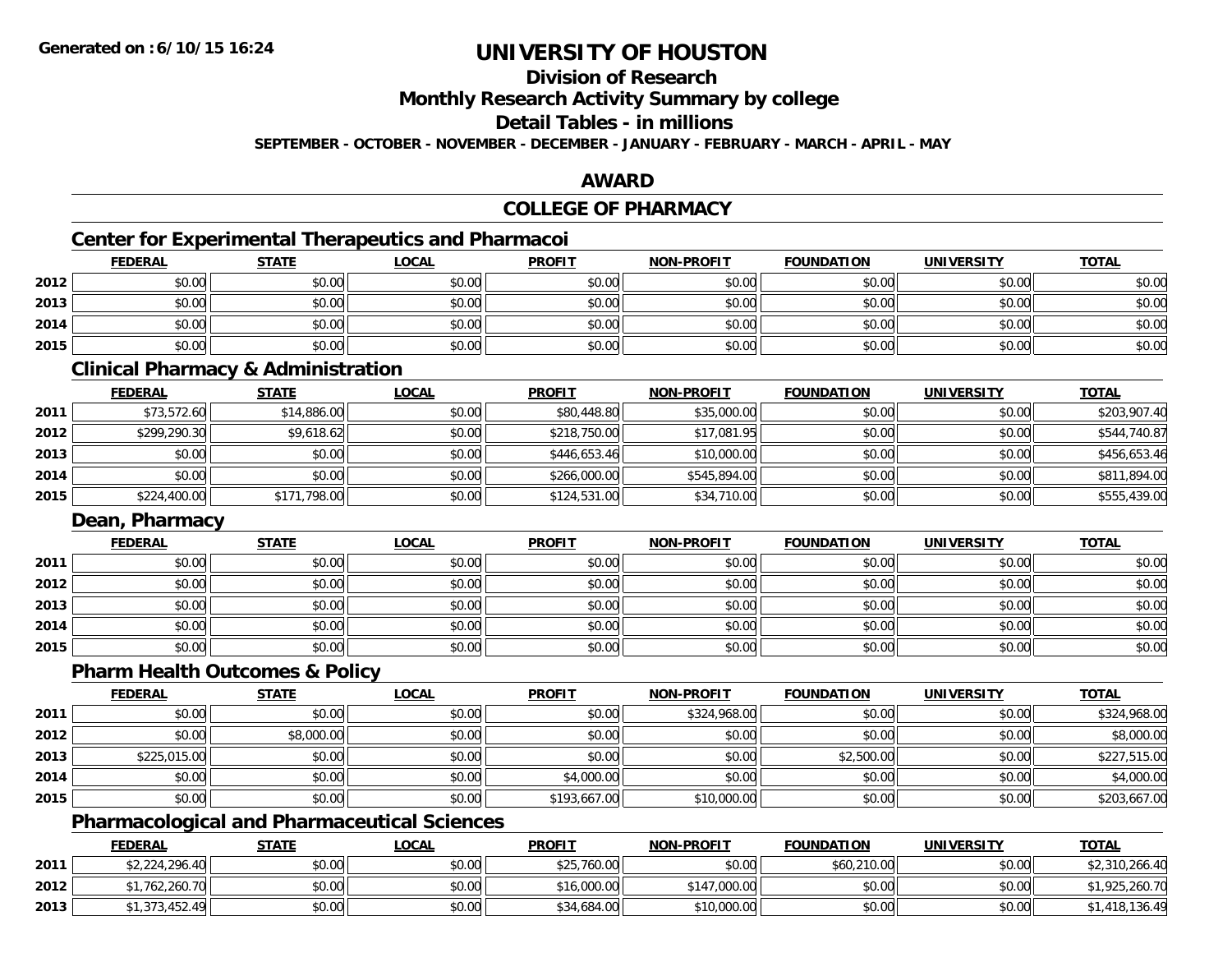**Division of Research**

**Monthly Research Activity Summary by college**

**Detail Tables - in millions**

**SEPTEMBER - OCTOBER - NOVEMBER - DECEMBER - JANUARY - FEBRUARY - MARCH - APRIL - MAY**

### **AWARD**

### **COLLEGE OF PHARMACY**

## **Pharmacological and Pharmaceutical Sciences**

|       | <b>FEDERAL</b> | STATE                            | <u>LOCAL</u> | <b>PROFIT</b>  | <b>NON-PROFIT</b> | <b>FOUNDATION</b> | <b>UNIVERSITY</b> | <u>TOTAL</u>    |
|-------|----------------|----------------------------------|--------------|----------------|-------------------|-------------------|-------------------|-----------------|
| 2014  | \$613,966.00   | \$0.00                           | \$0.00       | \$70,174.00    | \$0.00            | \$88,961.00       | \$0.00            | .101.00         |
| 2015  | .895.661.38    | $.763.13$ <sup>1</sup><br>\$477. | \$0.00       | \$8,700.00     | \$70,000.00       | \$0.00            | \$0.00            | \$2452          |
| Total | \$8,691,914.87 | \$682.065.75                     | \$0.00       | \$1,489,368.26 | \$1,204,653.95    | \$151,671.00      | \$0.00            | \$12,219,673.83 |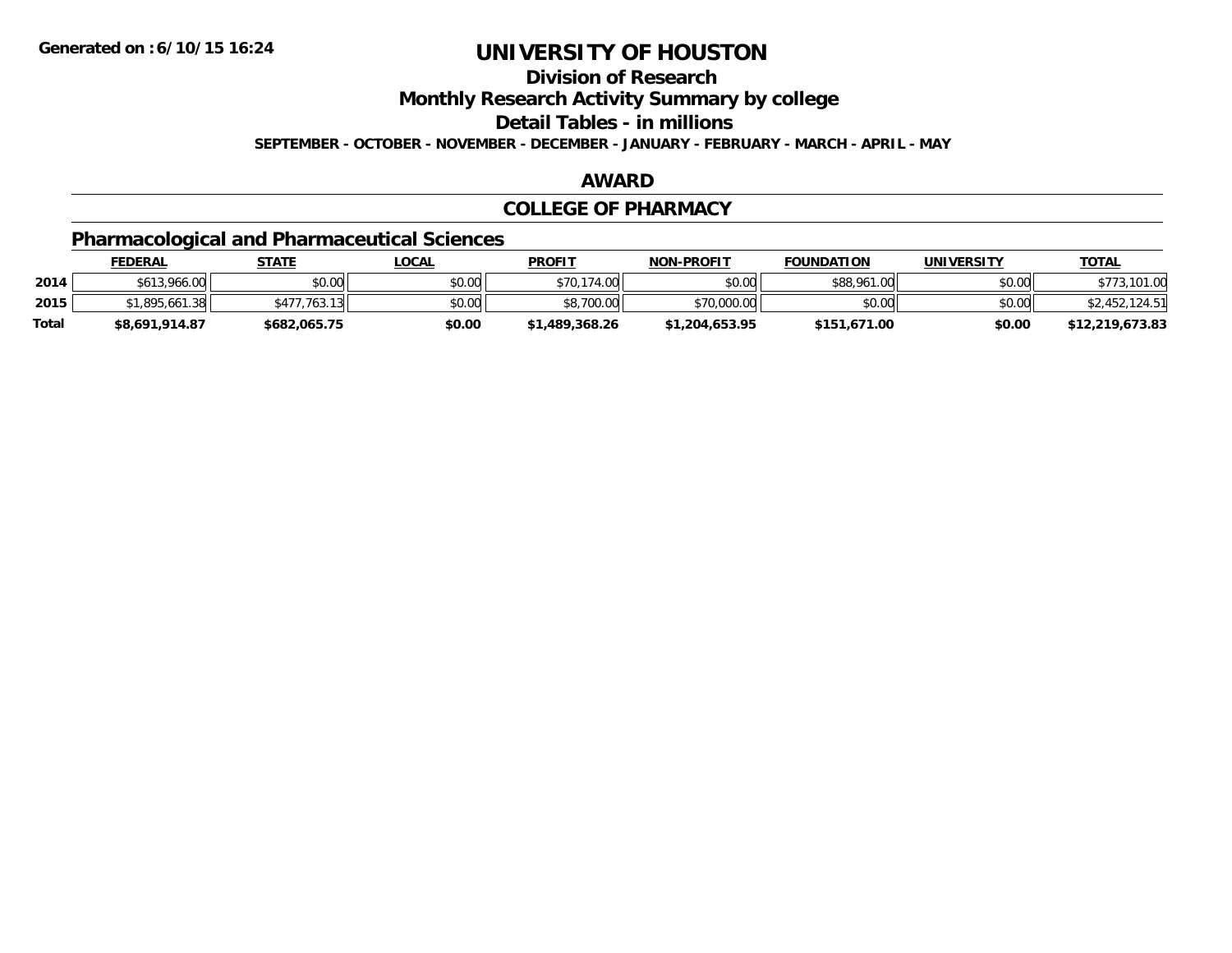**Division of Research**

**Monthly Research Activity Summary by college**

**Detail Tables - in millions**

**SEPTEMBER - OCTOBER - NOVEMBER - DECEMBER - JANUARY - FEBRUARY - MARCH - APRIL - MAY**

### **AWARD**

### **COLLEGE OF TECHNOLOGY**

|      | <b>Center for Life Sciences Technology</b>    |              |              |               |                   |                   |                   |                |
|------|-----------------------------------------------|--------------|--------------|---------------|-------------------|-------------------|-------------------|----------------|
|      | <b>FEDERAL</b>                                | <b>STATE</b> | <b>LOCAL</b> | <b>PROFIT</b> | <b>NON-PROFIT</b> | <b>FOUNDATION</b> | <b>UNIVERSITY</b> | <b>TOTAL</b>   |
| 2011 | \$0.00                                        | \$0.00       | \$0.00       | \$0.00        | \$0.00            | \$0.00            | \$0.00            | \$0.00         |
|      | <b>Center for Technology Literacy</b>         |              |              |               |                   |                   |                   |                |
|      | <b>FEDERAL</b>                                | <b>STATE</b> | <b>LOCAL</b> | <b>PROFIT</b> | <b>NON-PROFIT</b> | <b>FOUNDATION</b> | <b>UNIVERSITY</b> | <b>TOTAL</b>   |
| 2012 | \$111,690.00                                  | \$0.00       | \$0.00       | \$0.00        | \$0.00            | \$0.00            | \$0.00            | \$111,690.00   |
| 2013 | \$203,427.00                                  | \$0.00       | \$0.00       | \$0.00        | \$0.00            | \$0.00            | \$0.00            | \$203,427.00   |
| 2014 | \$252,853.00                                  | \$0.00       | \$0.00       | \$0.00        | \$0.00            | \$0.00            | \$0.00            | \$252,853.00   |
| 2015 | \$321,784.80                                  | \$0.00       | \$0.00       | \$113,757.17  | \$0.00            | \$0.00            | \$0.00            | \$435,541.97   |
|      | <b>Construction Management</b>                |              |              |               |                   |                   |                   |                |
|      | <b>FEDERAL</b>                                | <b>STATE</b> | <b>LOCAL</b> | <b>PROFIT</b> | <b>NON-PROFIT</b> | <b>FOUNDATION</b> | <b>UNIVERSITY</b> | <b>TOTAL</b>   |
| 2012 | \$0.00                                        | \$21,144.00  | \$0.00       | \$0.00        | \$0.00            | \$44,810.00       | \$0.00            | \$65,954.00    |
| 2013 | \$0.00                                        | \$74,568.00  | \$0.00       | \$0.00        | \$0.00            | \$0.00            | \$0.00            | \$74,568.00    |
| 2014 | \$0.00                                        | \$74,922.00  | \$0.00       | \$0.00        | \$0.00            | \$0.00            | \$0.00            | \$74,922.00    |
|      | Dean, Technology                              |              |              |               |                   |                   |                   |                |
|      | <b>FEDERAL</b>                                | <b>STATE</b> | <b>LOCAL</b> | <b>PROFIT</b> | <b>NON-PROFIT</b> | <b>FOUNDATION</b> | <b>UNIVERSITY</b> | <b>TOTAL</b>   |
| 2011 | \$113,068.49                                  | \$0.00       | \$0.00       | \$0.00        | \$0.00            | \$0.00            | \$0.00            | \$113,068.49   |
| 2012 | \$342,089.00                                  | \$0.00       | \$0.00       | \$0.00        | \$0.00            | \$0.00            | \$0.00            | \$342,089.00   |
| 2013 | \$0.00                                        | \$0.00       | \$0.00       | \$0.00        | \$0.00            | \$0.00            | \$0.00            | \$0.00         |
| 2014 | \$0.00                                        | \$0.00       | \$0.00       | \$0.00        | \$0.00            | \$0.00            | \$0.00            | \$0.00         |
|      | <b>Engineering Technology</b>                 |              |              |               |                   |                   |                   |                |
|      | <b>FEDERAL</b>                                | <b>STATE</b> | <b>LOCAL</b> | <b>PROFIT</b> | <b>NON-PROFIT</b> | <b>FOUNDATION</b> | <b>UNIVERSITY</b> | <b>TOTAL</b>   |
| 2011 | \$462,906.00                                  | \$0.00       | \$0.00       | \$0.00        | \$28,702.00       | \$18,100.00       | \$0.00            | \$509,708.00   |
| 2012 | \$173,699.31                                  | \$0.00       | \$0.00       | \$0.00        | \$48,974.00       | \$18,400.00       | \$0.00            | \$241,073.31   |
| 2013 | \$261,215.00                                  | \$0.00       | \$0.00       | \$75,000.00   | \$0.00            | \$0.00            | \$0.00            | \$336,215.00   |
| 2014 | \$1,095,719.23                                | \$67,500.00  | \$0.00       | \$125,000.00  | \$20,000.00       | \$0.00            | \$0.00            | \$1,308,219.23 |
| 2015 | \$1,461,347.00                                | \$0.00       | \$0.00       | \$0.00        | \$0.00            | \$0.00            | \$0.00            | \$1,461,347.00 |
|      | <b>Human Development and Consumer Science</b> |              |              |               |                   |                   |                   |                |
|      | <b>FEDERAL</b>                                | <b>STATE</b> | <b>LOCAL</b> | <b>PROFIT</b> | <b>NON-PROFIT</b> | <b>FOUNDATION</b> | <b>UNIVERSITY</b> | <b>TOTAL</b>   |
| 2013 | \$5,000.00                                    | \$0.00       | \$0.00       | \$0.00        | \$0.00            | \$0.00            | \$0.00            | \$5,000.00     |
| 2014 | \$5,000.00                                    | \$0.00       | \$0.00       | \$0.00        | \$0.00            | \$153,000.00      | \$0.00            | \$158,000.00   |
| 2015 | \$24,279.48                                   | \$0.00       | \$0.00       | \$0.00        | \$0.00            | \$6,480.00        | \$0.00            | \$30,759.48    |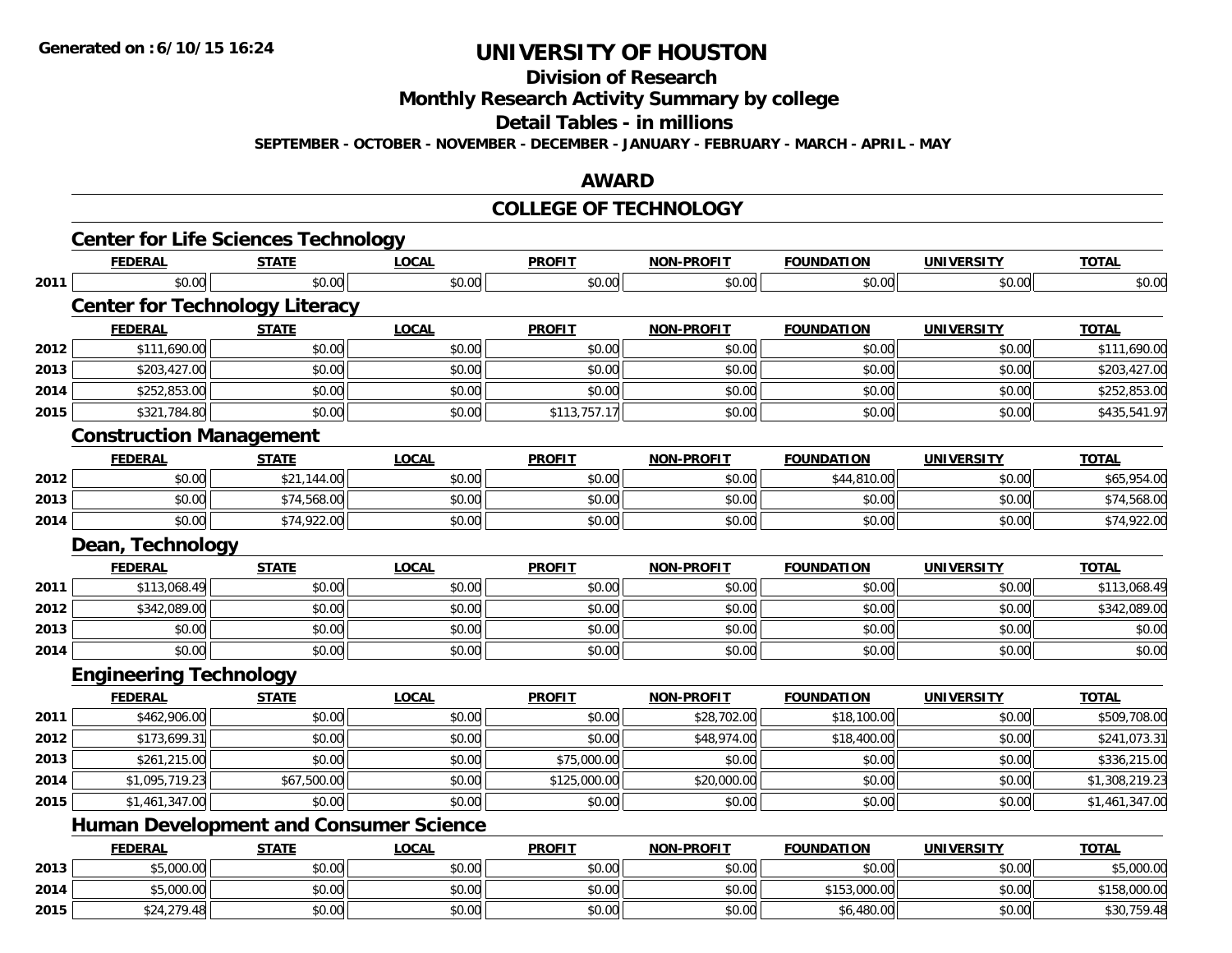## **Division of Research**

**Monthly Research Activity Summary by college**

**Detail Tables - in millions**

**SEPTEMBER - OCTOBER - NOVEMBER - DECEMBER - JANUARY - FEBRUARY - MARCH - APRIL - MAY**

### **AWARD**

### **COLLEGE OF TECHNOLOGY**

## **Information & Logistics Technology**

|      | <b>FEDERAL</b>           | <b>CTATE</b>       | LOCAL          | <b>PROFIT</b> | <b>-PROFIT</b><br>NON | <b>FOUNDATION</b> | UNIVERSITY | <b>TOTAL</b> |
|------|--------------------------|--------------------|----------------|---------------|-----------------------|-------------------|------------|--------------|
| 2011 | 000<br>$$ UUU.U          | $\sim$ 00<br>vu.vu | 0.00<br>JU.UU  | \$0.00        | $\leftarrow$<br>ັບ.   | \$0.00            | \$0.00     | 100<br>TUU.U |
| 2012 | $\sim$ 000<br>,,,,,,,,,, | nn nn<br>JU.UU     | 0.00<br>JU.UU. | \$0.00        | ልስ ለሰ<br>JU.UU        | \$0.00            | \$0.00     | ,uuu.u       |

## **Texas Manufacturing Assistance Center**

|              | <b>FEDERAL</b> | <b>STATE</b> | <u>LOCAL</u> | <b>PROFIT</b> | <b>NON-PROFIT</b> | <b>FOUNDATION</b> | <b>UNIVERSITY</b> | <b>TOTAL</b>   |
|--------------|----------------|--------------|--------------|---------------|-------------------|-------------------|-------------------|----------------|
| 2011         | \$0.00         | \$0.00       | \$0.00       | \$0.00        | \$0.00            | \$0.00            | \$0.00            | \$0.00         |
| 2012         | \$0.00         | \$0.00       | \$0.00       | \$0.00        | \$0.00            | \$0.00            | \$0.00            | \$0.00         |
| 2013         | \$0.00         | \$0.00       | \$0.00       | \$0.00        | \$0.00            | \$0.00            | \$0.00            | \$0.00         |
| 2014         | \$0.00         | \$0.00       | \$0.00       | \$0.00        | \$0.00            | \$0.00            | \$0.00            | \$0.00         |
| 2015         | \$0.00         | \$0.00       | \$0.00       | \$0.00        | \$0.00            | \$0.00            | \$0.00            | \$0.00         |
| <b>Total</b> | \$4,904,078.31 | \$238,134.00 | \$0.00       | \$313,757.17  | \$102,776.00      | \$240,790.00      | \$0.00            | \$5,799,535.48 |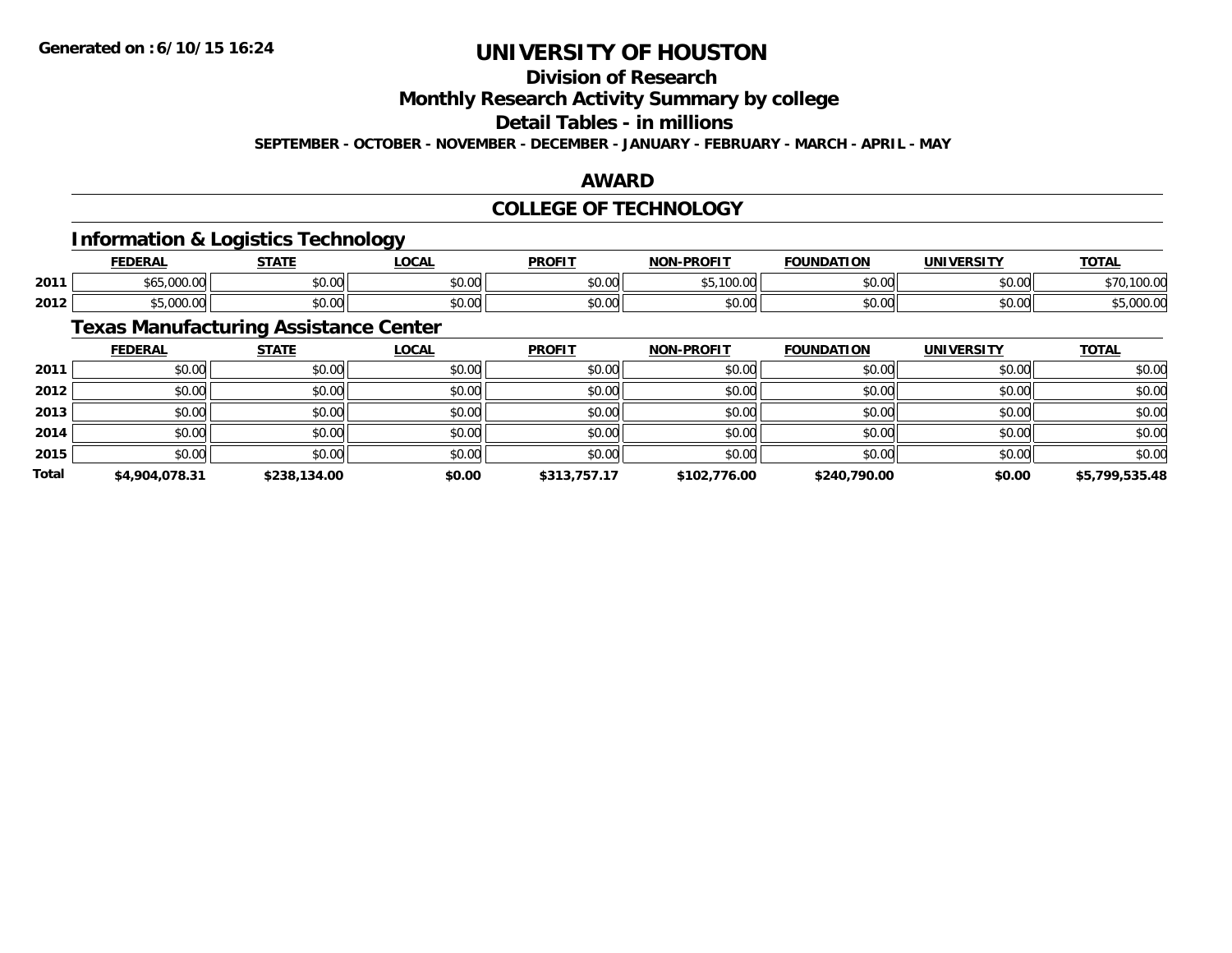## **Division of Research**

**Monthly Research Activity Summary by college**

**Detail Tables - in millions**

**SEPTEMBER - OCTOBER - NOVEMBER - DECEMBER - JANUARY - FEBRUARY - MARCH - APRIL - MAY**

## **AWARD**

## **CULLEN COLLEGE OF ENGINEERING**

|      | <b>FEDERAL</b>                                           | <b>STATE</b> | <b>LOCAL</b> | <b>PROFIT</b>  | <b>NON-PROFIT</b> | <b>FOUNDATION</b> | <b>UNIVERSITY</b> | <b>TOTAL</b>   |
|------|----------------------------------------------------------|--------------|--------------|----------------|-------------------|-------------------|-------------------|----------------|
| 2011 | \$301,016.00                                             | \$0.00       | \$0.00       | \$0.00         | \$0.00            | \$0.00            | \$0.00            | \$301,016.00   |
| 2012 | \$1,970,926.86                                           | \$0.00       | \$0.00       | \$0.00         | \$0.00            | \$0.00            | \$0.00            | \$1,970,926.86 |
| 2013 | \$472,871.00                                             | \$0.00       | \$0.00       | \$0.00         | \$0.00            | \$0.00            | \$0.00            | \$472,871.00   |
| 2014 | \$2,163,225.00                                           | \$0.00       | \$0.00       | \$0.00         | \$250,000.00      | \$45,833.34       | \$0.00            | \$2,459,058.34 |
| 2015 | \$892,585.00                                             | \$0.00       | \$0.00       | \$0.00         | \$50,000.00       | \$20,000.00       | \$0.00            | \$962,585.00   |
|      | <b>Center for Innovative Grouting Materials and Tech</b> |              |              |                |                   |                   |                   |                |
|      | <b>FEDERAL</b>                                           | <b>STATE</b> | <b>LOCAL</b> | <b>PROFIT</b>  | <b>NON-PROFIT</b> | <b>FOUNDATION</b> | <b>UNIVERSITY</b> | <b>TOTAL</b>   |
| 2011 | \$0.00                                                   | \$0.00       | \$0.00       | \$0.00         | \$0.00            | \$0.00            | \$0.00            | \$0.00         |
| 2012 | \$0.00                                                   | \$0.00       | \$0.00       | \$0.00         | \$0.00            | \$0.00            | \$0.00            | \$0.00         |
| 2013 | \$0.00                                                   | \$0.00       | \$0.00       | \$0.00         | \$0.00            | \$0.00            | \$0.00            | \$0.00         |
| 2014 | \$0.00                                                   | \$0.00       | \$0.00       | \$0.00         | \$0.00            | \$0.00            | \$0.00            | \$0.00         |
|      | <b>Chemical Engineering</b>                              |              |              |                |                   |                   |                   |                |
|      | <b>FEDERAL</b>                                           | <b>STATE</b> | <b>LOCAL</b> | <b>PROFIT</b>  | <b>NON-PROFIT</b> | <b>FOUNDATION</b> | <b>UNIVERSITY</b> | <b>TOTAL</b>   |
| 2011 | \$3,347,101.21                                           | \$402,355.00 | \$0.00       | \$695,583.00   | \$0.00            | \$160,900.00      | \$114,642.00      | \$4,720,581.21 |
| 2012 | \$2,750,740.56                                           | \$0.00       | \$0.00       | \$1,132,746.57 | \$0.00            | \$220,900.00      | \$0.00            | \$4,104,387.13 |
| 2013 | \$1,682,046.06                                           | \$26,500.00  | \$0.00       | \$1,423,978.00 | \$200,000.00      | \$170,000.00      | \$231,444.00      | \$3,733,968.06 |
| 2014 | \$1,982,699.37                                           | \$459,380.00 | \$8,871.11   | \$2,840,463.00 | \$0.00            | \$102,250.00      | \$30,183.00       | \$5,423,846.48 |
| 2015 | \$2,557,504.97                                           | \$557,510.50 | \$0.00       | \$1,171,958.00 | \$0.00            | \$320,000.00      | \$0.00            | \$4,606,973.47 |
|      | <b>Civil Engineering</b>                                 |              |              |                |                   |                   |                   |                |
|      | <b>FEDERAL</b>                                           | <b>STATE</b> | <b>LOCAL</b> | <b>PROFIT</b>  | <b>NON-PROFIT</b> | <b>FOUNDATION</b> | <b>UNIVERSITY</b> | <b>TOTAL</b>   |
| 2011 | \$1,489,730.50                                           | \$523,795.00 | \$100,000.00 | \$131,352.80   | \$75,623.00       | \$0.00            | \$0.00            | \$2,320,501.30 |
| 2012 | \$2,578,292.90                                           | \$612,633.00 | \$0.00       | \$243,753.10   | \$186,885.00      | \$66,667.00       | \$16,002.00       | \$3,704,233.01 |
| 2013 | \$2,859,755.03                                           | \$367,006.00 | \$0.00       | \$213,215.00   | \$114,953.70      | \$144,118.00      | \$0.00            | \$3,699,047.73 |
| 2014 | \$2,105,710.21                                           | \$555,648.00 | \$0.00       | \$447,425.50   | \$111,679.95      | \$172,438.68      | \$0.00            | \$3,392,902.34 |
| 2015 | \$2,044,746.58                                           | \$289,027.00 | \$0.00       | \$85,059.50    | \$35,972.55       | \$0.00            | \$800.00          | \$2,455,605.63 |
|      | Dean, Engineering                                        |              |              |                |                   |                   |                   |                |
|      | <b>FEDERAL</b>                                           | <b>STATE</b> | <b>LOCAL</b> | <b>PROFIT</b>  | <b>NON-PROFIT</b> | <b>FOUNDATION</b> | <b>UNIVERSITY</b> | <b>TOTAL</b>   |
| 2011 | \$0.00                                                   | \$0.00       | \$0.00       | \$0.00         | \$0.00            | \$0.00            | \$0.00            | \$0.00         |
| 2013 | \$39,999.10                                              | \$0.00       | \$0.00       | \$0.00         | \$0.00            | \$0.00            | \$0.00            | \$39,999.10    |
| 2014 | \$0.00                                                   | \$141,875.00 | \$0.00       | \$0.00         | \$0.00            | \$0.00            | \$0.00            | \$141,875.00   |

\$0.00 \$141,875.00 \$0.00 \$0.00 \$0.00 \$0.00 \$0.00 \$141,875.00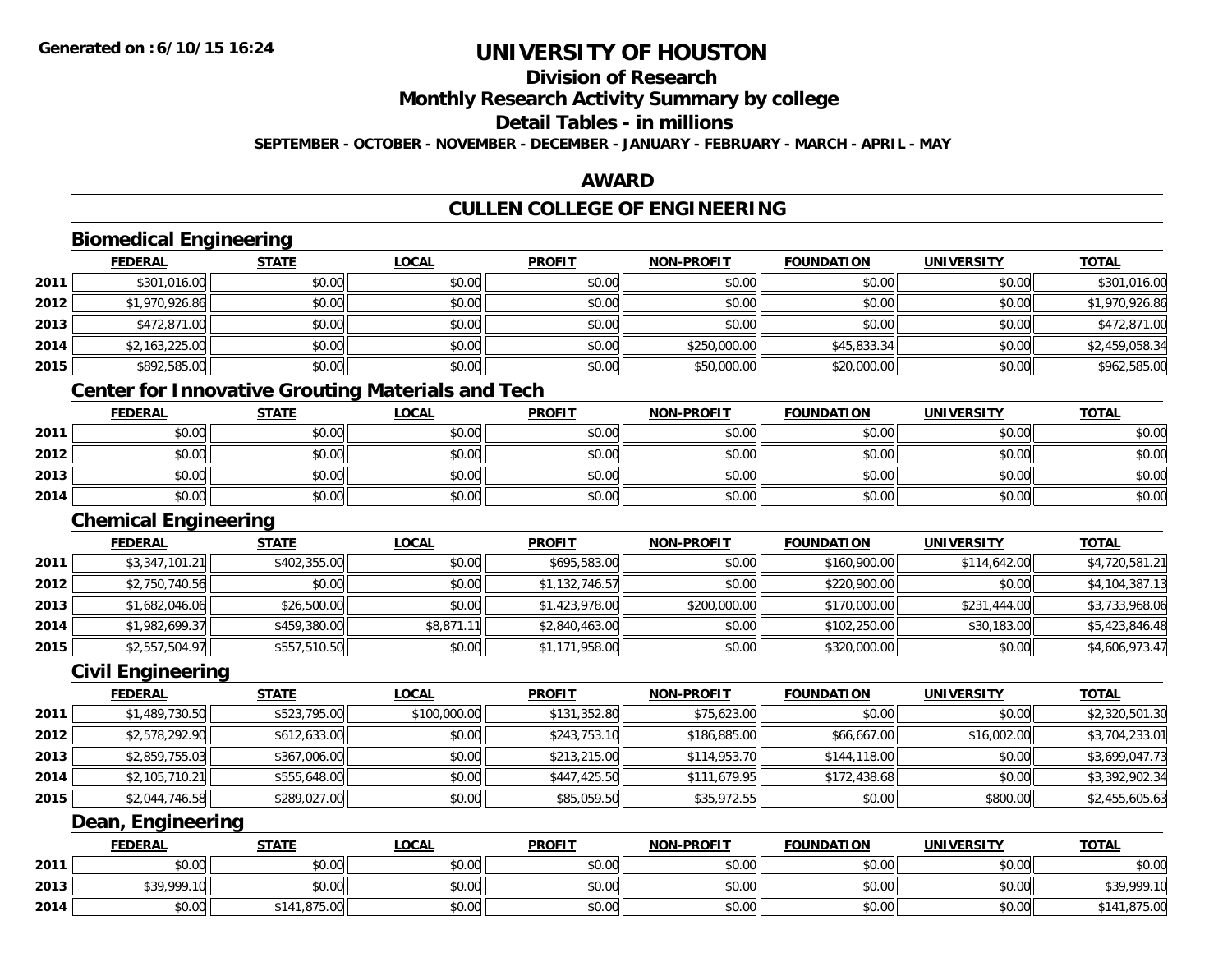# **Division of Research**

**Monthly Research Activity Summary by college**

**Detail Tables - in millions**

**SEPTEMBER - OCTOBER - NOVEMBER - DECEMBER - JANUARY - FEBRUARY - MARCH - APRIL - MAY**

### **AWARD**

# **CULLEN COLLEGE OF ENGINEERING**

## **Electrical & Computer Engineering**

|      | <u>FEDERAL</u> | <b>STATE</b> | <u>LOCAL</u> | <b>PROFIT</b> | <b>NON-PROFIT</b> | <b>FOUNDATION</b> | <b>UNIVERSITY</b> | <b>TOTAL</b>   |
|------|----------------|--------------|--------------|---------------|-------------------|-------------------|-------------------|----------------|
| 2011 | \$4,730,840.97 | \$63,391.24  | \$0.00       | \$298,530.00  | \$0.00            | \$50,000.00       | \$0.00            | \$5,142,762.21 |
| 2012 | \$2,827,505.59 | \$44,704.20  | \$0.00       | \$465,157.50  | \$27,500.00       | \$50,000.00       | \$0.00            | \$3,414,867.29 |
| 2013 | \$1,441,153.48 | \$35,263.20  | \$0.00       | \$615,698.00  | \$221,967.30      | \$75,000.00       | \$0.00            | \$2,389,081.98 |
| 2014 | \$2,246,159.13 | \$0.00       | \$0.00       | \$593,154.00  | \$203,416.05      | \$162,500.00      | \$0.00            | \$3,205,229.18 |
| 2015 | \$3,051,881.29 | \$182,302.50 | \$0.00       | \$359,838.66  | \$203,844.45      | \$113,391.00      | \$0.00            | \$3,911,257.90 |

## **Industrial Engineering**

|      | <u>FEDERAL</u> | <b>STATE</b> | <u>LOCAL</u> | <b>PROFIT</b> | <b>NON-PROFIT</b> | <b>FOUNDATION</b> | <b>UNIVERSITY</b> | <b>TOTAL</b> |
|------|----------------|--------------|--------------|---------------|-------------------|-------------------|-------------------|--------------|
| 2011 | \$0.00         | \$16,828.00  | \$0.00       | \$0.00        | \$0.00            | \$0.00            | \$0.00            | \$16,828.00  |
| 2012 | \$0.00         | \$0.00       | \$0.00       | \$0.00        | \$0.00            | \$0.00            | \$0.00            | \$0.00       |
| 2013 | \$0.00         | \$39,855.00  | \$0.00       | \$0.00        | \$0.00            | \$40,218.65       | \$0.00            | \$80,073.65  |
| 2014 | \$132,655.00   | \$17,115.00  | \$0.00       | \$0.00        | \$0.00            | \$0.00            | \$0.00            | \$149,770.00 |
| 2015 | \$40,179.84    | \$58,818.00  | \$0.00       | \$22,184.00   | \$0.00            | \$12,000.00       | \$0.00            | \$133,181.84 |

## **Mechanical Engineering**

|       | <b>FEDERAL</b>  | <b>STATE</b>   | <b>LOCAL</b> | <b>PROFIT</b>   | <b>NON-PROFIT</b> | <b>FOUNDATION</b> | <b>UNIVERSITY</b> | <b>TOTAL</b>    |
|-------|-----------------|----------------|--------------|-----------------|-------------------|-------------------|-------------------|-----------------|
| 2011  | \$1,091,550.30  | \$0.00         | \$0.00       | \$513,038.20    | \$0.00            | \$0.00            | \$0.00            | \$1,604,588.50  |
| 2012  | \$4,079,533.40  | \$0.00         | \$0.00       | \$66,443.90     | \$0.00            | \$258,945.64      | \$0.00            | \$4,404,922.94  |
| 2013  | \$3,873,320.53  | \$122,500.00   | \$0.00       | \$452,732.00    | \$22,000.00       | \$135,693.08      | \$0.00            | \$4,606,245.61  |
| 2014  | \$1,442,508.61  | \$0.00         | \$0.00       | \$450,029.00    | \$11,600.00       | \$242,299.40      | \$0.00            | \$2,146,437.01  |
| 2015  | \$1,986,417.00  | \$37,500.00    | \$0.00       | \$1,148,426.46  | \$75,000.00       | \$244,455.29      | \$0.00            | \$3,491,798.75  |
| Total | \$56,182,655.48 | \$4,554,006.64 | \$108,871.11 | \$13,370,766.19 | \$1,790,442.00    | \$2,807,610.08    | \$393,071.00      | \$79,207,422.50 |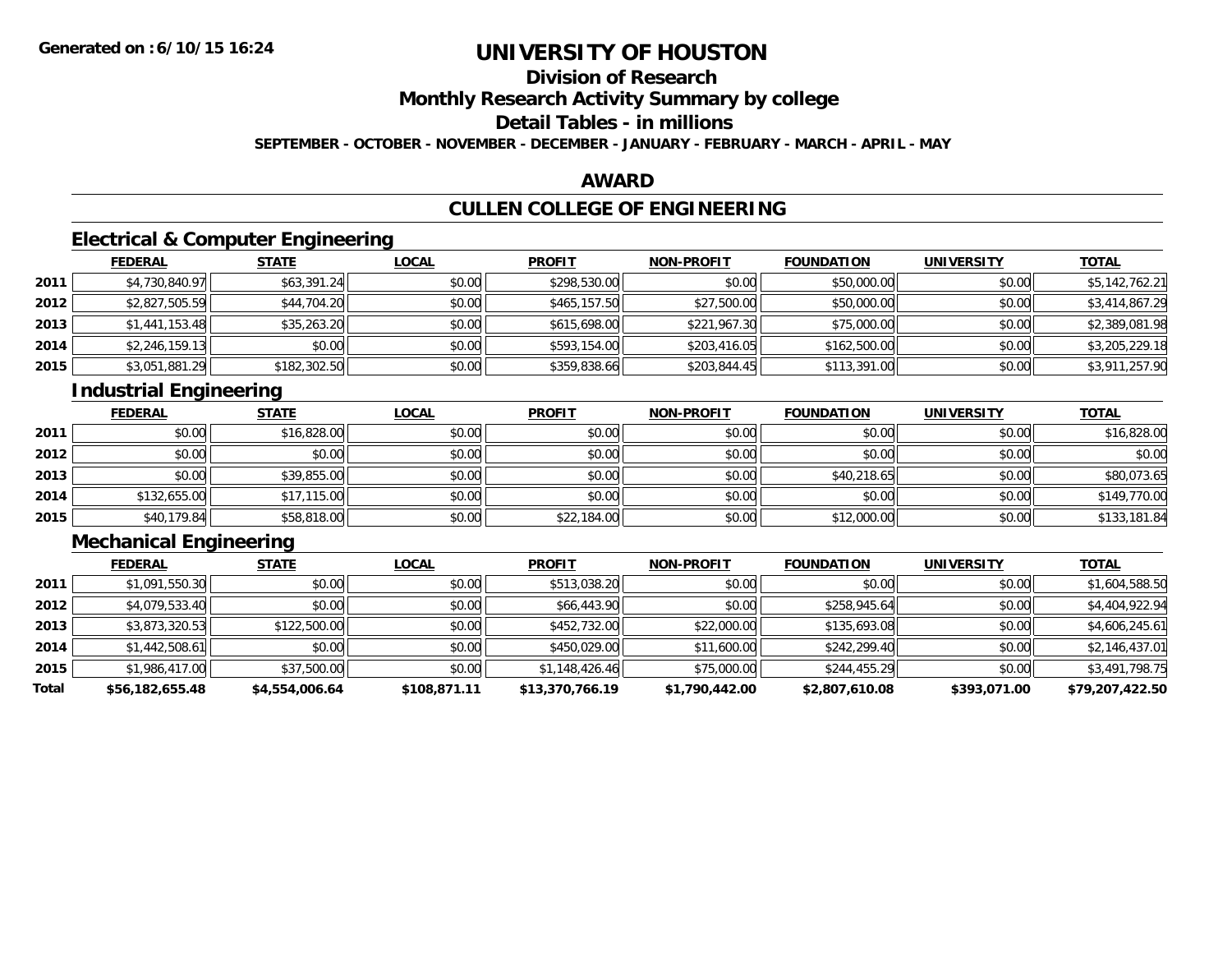**Division of Research**

**Monthly Research Activity Summary by college**

**Detail Tables - in millions**

**SEPTEMBER - OCTOBER - NOVEMBER - DECEMBER - JANUARY - FEBRUARY - MARCH - APRIL - MAY**

### **AWARD**

## **DIVISION OF RESEARCH**

|      | <b>Allied Geophysical Laboratories</b>                    |              |              |               |                   |                   |                   |              |
|------|-----------------------------------------------------------|--------------|--------------|---------------|-------------------|-------------------|-------------------|--------------|
|      | <b>FEDERAL</b>                                            | <b>STATE</b> | <b>LOCAL</b> | <b>PROFIT</b> | <b>NON-PROFIT</b> | <b>FOUNDATION</b> | <b>UNIVERSITY</b> | <b>TOTAL</b> |
| 2011 | \$0.00                                                    | \$0.00       | \$0.00       | \$70,000.00   | \$0.00            | \$0.00            | \$0.00            | \$70,000.00  |
|      | <b>Center for Advanced Computing and Data Systems</b>     |              |              |               |                   |                   |                   |              |
|      | <b>FEDERAL</b>                                            | <b>STATE</b> | <b>LOCAL</b> | <b>PROFIT</b> | <b>NON-PROFIT</b> | <b>FOUNDATION</b> | <b>UNIVERSITY</b> | <b>TOTAL</b> |
| 2011 | \$0.00                                                    | \$0.00       | \$0.00       | \$0.00        | \$0.00            | \$0.00            | \$0.00            | \$0.00       |
| 2012 | \$270,000.00                                              | \$0.00       | \$0.00       | \$0.00        | \$1,000.00        | \$0.00            | \$0.00            | \$271,000.00 |
| 2013 | \$105,000.00                                              | \$0.00       | \$0.00       | \$40,000.00   | \$1,000.00        | \$0.00            | \$0.00            | \$146,000.00 |
| 2014 | \$7,475.00                                                | \$0.00       | \$0.00       | \$0.00        | \$0.00            | \$0.00            | \$0.00            | \$7,475.00   |
| 2015 | \$0.00                                                    | \$0.00       | \$0.00       | \$0.00        | \$0.00            | \$0.00            | \$0.00            | \$0.00       |
|      | <b>Center for Advanced Materials</b>                      |              |              |               |                   |                   |                   |              |
|      | <b>FEDERAL</b>                                            | <b>STATE</b> | <b>LOCAL</b> | <b>PROFIT</b> | <b>NON-PROFIT</b> | <b>FOUNDATION</b> | <b>UNIVERSITY</b> | <b>TOTAL</b> |
| 2011 | \$40,000.00                                               | \$2,229.90   | \$0.00       | \$24,000.00   | \$0.00            | \$0.00            | \$0.00            | \$66,229.90  |
| 2012 | \$0.00                                                    | \$0.00       | \$0.00       | \$0.00        | \$0.00            | \$0.00            | \$0.00            | \$0.00       |
| 2013 | \$0.00                                                    | \$0.00       | \$0.00       | \$0.00        | \$0.00            | \$0.00            | \$0.00            | \$0.00       |
| 2014 | \$0.00                                                    | \$0.00       | \$0.00       | \$0.00        | \$0.00            | \$0.00            | \$0.00            | \$0.00       |
| 2015 | \$0.00                                                    | \$0.00       | \$0.00       | \$0.00        | \$0.00            | \$0.00            | \$0.00            | \$0.00       |
|      | <b>Center for Biomedical &amp; Environmental Genomics</b> |              |              |               |                   |                   |                   |              |
|      | <b>FEDERAL</b>                                            | <b>STATE</b> | <b>LOCAL</b> | <b>PROFIT</b> | <b>NON-PROFIT</b> | <b>FOUNDATION</b> | <b>UNIVERSITY</b> | <b>TOTAL</b> |
| 2011 | \$0.00                                                    | \$0.00       | \$0.00       | \$0.00        | \$0.00            | \$0.00            | \$0.00            | \$0.00       |
| 2012 | \$0.00                                                    | \$0.00       | \$0.00       | \$0.00        | \$0.00            | \$0.00            | \$0.00            | \$0.00       |
| 2013 | \$0.00                                                    | \$0.00       | \$0.00       | \$0.00        | \$0.00            | \$0.00            | \$0.00            | \$0.00       |
| 2015 | \$0.00                                                    | \$0.00       | \$0.00       | \$0.00        | \$0.00            | \$0.00            | \$0.00            | \$0.00       |
|      | <b>Center for Industrial Partnerships</b>                 |              |              |               |                   |                   |                   |              |
|      | <b>FEDERAL</b>                                            | <b>STATE</b> | <b>LOCAL</b> | <b>PROFIT</b> | <b>NON-PROFIT</b> | <b>FOUNDATION</b> | <b>UNIVERSITY</b> | <b>TOTAL</b> |
| 2012 | \$10,571.52                                               | \$0.00       | \$0.00       | \$100,500.00  | \$0.00            | \$0.00            | \$0.00            | \$111,071.52 |
| 2013 | \$9,370.49                                                | \$0.00       | \$0.00       | \$0.00        | \$0.00            | \$0.00            | \$0.00            | \$9,370.49   |
| 2014 | \$6,350.00                                                | \$0.00       | \$0.00       | \$0.00        | \$0.00            | \$0.00            | \$0.00            | \$6,350.00   |
| 2015 | \$3,029.13                                                | \$0.00       | \$0.00       | \$0.00        | \$0.00            | \$0.00            | \$0.00            | \$3,029.13   |
|      | <b>Division of Research</b>                               |              |              |               |                   |                   |                   |              |
|      | <b>FEDERAL</b>                                            | <b>STATE</b> | <b>LOCAL</b> | <b>PROFIT</b> | <b>NON-PROFIT</b> | <b>FOUNDATION</b> | <b>UNIVERSITY</b> | <b>TOTAL</b> |
| 2012 | \$0.00                                                    | \$0.00       | \$0.00       | \$0.00        | \$0.00            | \$0.00            | \$0.00            | \$0.00       |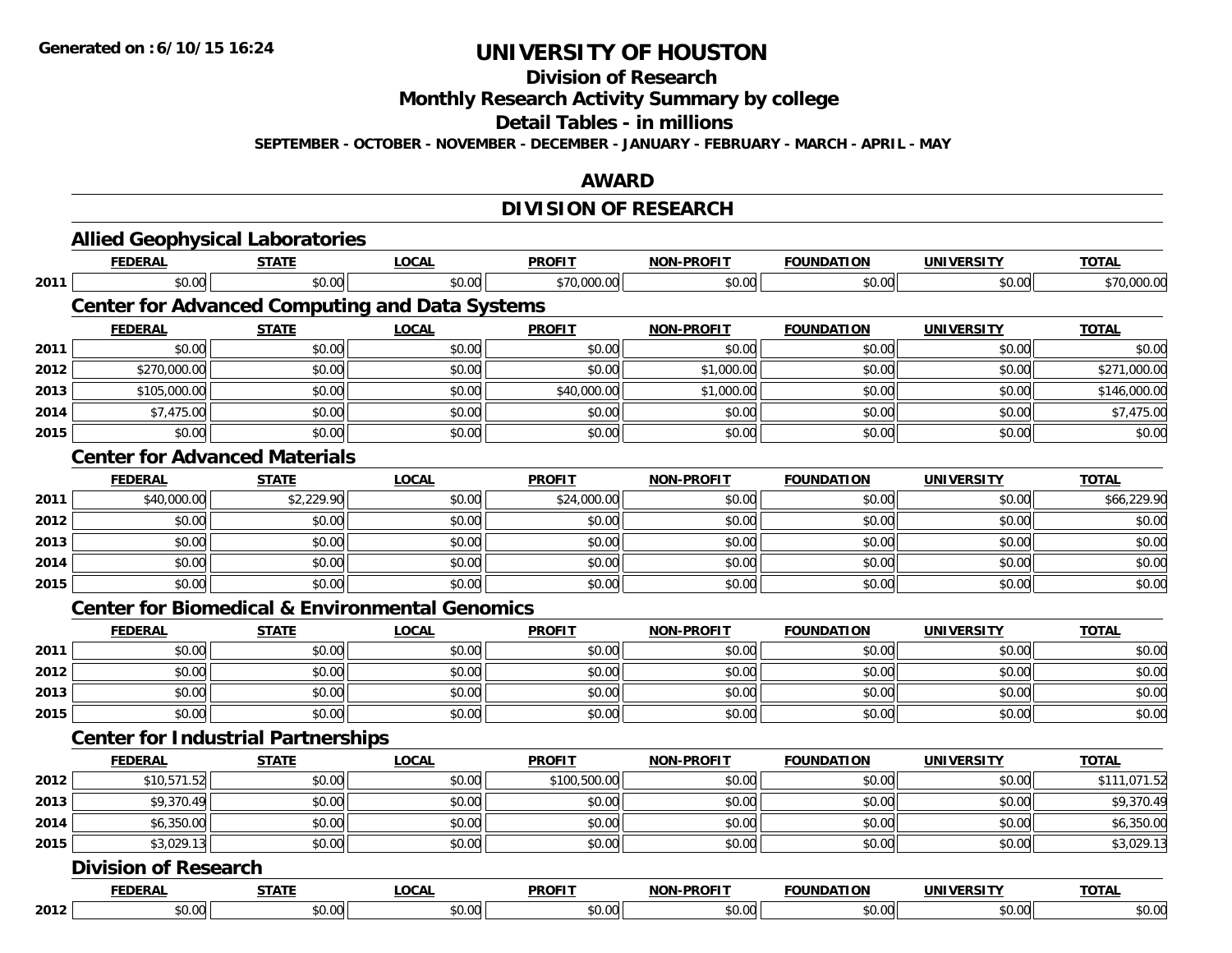#### **Division of Research**

**Monthly Research Activity Summary by college**

**Detail Tables - in millions**

**SEPTEMBER - OCTOBER - NOVEMBER - DECEMBER - JANUARY - FEBRUARY - MARCH - APRIL - MAY**

#### **AWARD**

# **DIVISION OF RESEARCH**

|      | <b>Division of Research</b>                       |                 |              |               |                   |                   |                   |                 |
|------|---------------------------------------------------|-----------------|--------------|---------------|-------------------|-------------------|-------------------|-----------------|
|      | <b>FEDERAL</b>                                    | <b>STATE</b>    | <b>LOCAL</b> | <b>PROFIT</b> | NON-PROFIT        | <b>FOUNDATION</b> | <b>UNIVERSITY</b> | <b>TOTAL</b>    |
| 2013 | \$0.00                                            | \$0.00          | \$0.00       | \$0.00        | \$0.00            | \$0.00            | \$0.00            | \$0.00          |
| 2014 | \$0.00                                            | \$0.00          | \$0.00       | \$0.00        | \$0.00            | \$0.00            | \$0.00            | \$0.00          |
| 2015 | \$500.00                                          | \$14,394,302.73 | \$0.00       | \$0.00        | \$0.00            | \$0.00            | \$0.00            | \$14,394,802.73 |
|      | <b>Institute for Molecular Design</b>             |                 |              |               |                   |                   |                   |                 |
|      | <b>FEDERAL</b>                                    | <b>STATE</b>    | <b>LOCAL</b> | <b>PROFIT</b> | <b>NON-PROFIT</b> | <b>FOUNDATION</b> | <b>UNIVERSITY</b> | <b>TOTAL</b>    |
| 2011 | \$0.00                                            | \$0.00          | \$0.00       | \$0.00        | \$0.00            | \$0.00            | \$0.00            | \$0.00          |
|      | <b>National Center for Airborne Laser Mapping</b> |                 |              |               |                   |                   |                   |                 |
|      | <b>FEDERAL</b>                                    | <b>STATE</b>    | <b>LOCAL</b> | <b>PROFIT</b> | <b>NON-PROFIT</b> | <b>FOUNDATION</b> | <b>UNIVERSITY</b> | <b>TOTAL</b>    |
| 2011 | \$239,754.00                                      | \$0.00          | \$0.00       | \$79,959.00   | \$0.00            | \$0.00            | \$0.00            | \$319,713.00    |
| 2012 | \$226,969.40                                      | \$0.00          | \$0.00       | \$0.00        | \$0.00            | \$0.00            | \$0.00            | \$226,969.40    |
| 2013 | \$228,206.10                                      | \$0.00          | \$0.00       | \$0.00        | \$0.00            | \$216,177.00      | \$0.00            | \$444,383.10    |
| 2014 | \$1,198,858.50                                    | \$0.00          | \$0.00       | \$0.00        | \$0.00            | \$0.00            | \$0.00            | \$1,198,858.50  |
| 2015 | \$198,509.40                                      | \$0.00          | \$0.00       | \$0.00        | \$0.00            | \$0.00            | \$80,691.00       | \$279,200.40    |
|      | <b>Office of Contracts and Grants</b>             |                 |              |               |                   |                   |                   |                 |
|      | <b>FEDERAL</b>                                    | <b>STATE</b>    | <b>LOCAL</b> | <b>PROFIT</b> | <b>NON-PROFIT</b> | <b>FOUNDATION</b> | <b>UNIVERSITY</b> | <b>TOTAL</b>    |
| 2011 | \$0.00                                            | \$0.00          | \$0.00       | \$0.00        | \$0.00            | \$367,340.00      | \$0.00            | \$367,340.00    |
| 2012 | \$0.00                                            | \$0.00          | \$0.00       | \$0.00        | \$0.00            | \$11,942.60       | \$0.00            | \$11,942.60     |
| 2013 | \$0.00                                            | \$0.00          | \$0.00       | \$0.00        | \$0.00            | \$420,136.15      | \$0.00            | \$420,136.15    |
|      | <b>TcSUH</b>                                      |                 |              |               |                   |                   |                   |                 |
|      | <b>FEDERAL</b>                                    | <b>STATE</b>    | <b>LOCAL</b> | <b>PROFIT</b> | <b>NON-PROFIT</b> | <b>FOUNDATION</b> | <b>UNIVERSITY</b> | <b>TOTAL</b>    |
| 2011 | \$40,000.00                                       | \$60,000.00     | \$0.00       | \$200,227.00  | \$0.00            | \$0.00            | \$0.00            | \$300,227.00    |
| 2012 | \$70,000.00                                       | \$37,894.80     | \$0.00       | \$100,554.00  | \$0.00            | \$0.00            | \$0.00            | \$208,448.80    |
| 2013 | \$145,000.00                                      | \$37,894.80     | \$0.00       | \$99,321.00   | \$0.00            | \$0.00            | \$0.00            | \$282,215.80    |
| 2014 | \$160,033.15                                      | \$0.00          | \$0.00       | \$0.00        | \$0.00            | \$0.00            | \$0.00            | \$160,033.15    |
| 2015 | \$90,000.00                                       | \$0.00          | \$0.00       | \$16,000.00   | \$0.00            | \$0.00            | \$0.00            | \$106,000.00    |
|      | <b>Texas Obesity Research Center</b>              |                 |              |               |                   |                   |                   |                 |
|      | <b>FEDERAL</b>                                    | <b>STATE</b>    | <b>LOCAL</b> | <b>PROFIT</b> | <b>NON-PROFIT</b> | <b>FOUNDATION</b> | <b>UNIVERSITY</b> | <b>TOTAL</b>    |
| 2011 | \$0.00                                            | \$0.00          | \$0.00       | \$0.00        | \$0.00            | \$0.00            | \$0.00            | \$0.00          |
| 2012 | \$0.00                                            | \$0.00          | \$0.00       | \$0.00        | \$0.00            | \$0.00            | \$0.00            | \$0.00          |
| 2013 | \$0.00                                            | \$0.00          | \$0.00       | \$0.00        | \$0.00            | \$0.00            | \$0.00            | \$0.00          |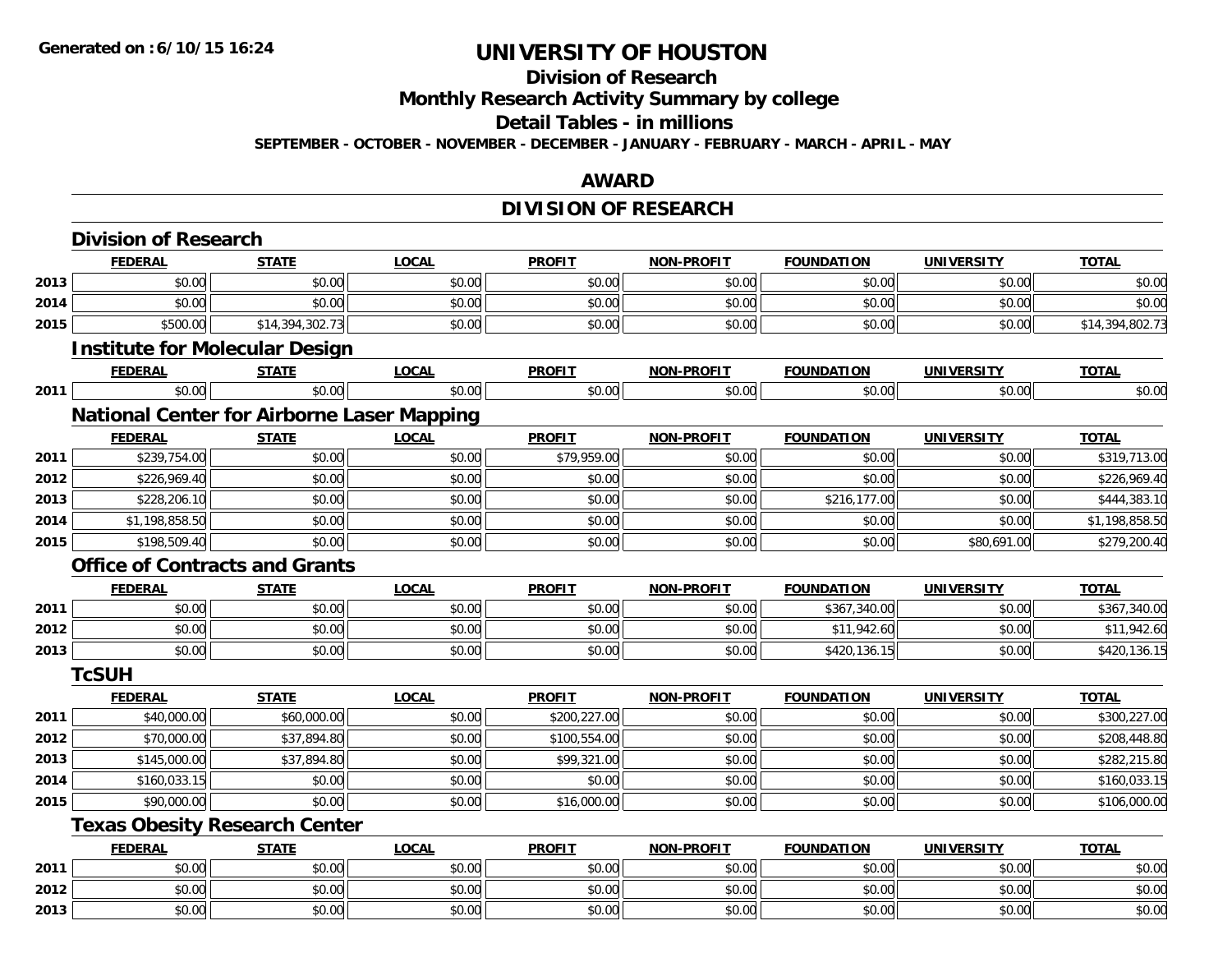## **Division of Research**

**Monthly Research Activity Summary by college**

**Detail Tables - in millions**

**SEPTEMBER - OCTOBER - NOVEMBER - DECEMBER - JANUARY - FEBRUARY - MARCH - APRIL - MAY**

### **AWARD**

## **DIVISION OF RESEARCH**

## **Texas Obesity Research Center**

|      | .                                        | $- - - - -$    | $\sim$<br>้บนค         | <b>PROFI</b> | -PROFIT<br><b>NON</b> | ΊΩΝ<br><b>CAUSE</b> |               | <b>TOTA</b><br>lΔI |
|------|------------------------------------------|----------------|------------------------|--------------|-----------------------|---------------------|---------------|--------------------|
| 2014 | $\sim$ $\sim$<br>JU.UU                   | ሐሴ ሰሰ<br>JU.UU | $\sim$ $\sim$<br>vu.vu | JU.J         | ტი იი<br>JU.UU        | 0.00<br>ט.טע        | 0000<br>JU.UU | 0000<br>JU.UU      |
| 2015 | $\uparrow$ $\uparrow$ $\uparrow$<br>וטט. | ሐሴ ሰሰ<br>DU.UU | 0000<br>vu.vu          | ۰, ب         | 0000<br>vv.vv         | 0.00<br>u.uu        | 0000<br>,u.uu | ሶስ ሰሰ<br>DU.UU     |

**TIMES**

|              | <b>FEDERAL</b>  | <b>STATE</b>    | <u>LOCAL</u> | <b>PROFIT</b> | <b>NON-PROFIT</b> | <b>FOUNDATION</b> | <b>UNIVERSITY</b> | <b>TOTAL</b>    |
|--------------|-----------------|-----------------|--------------|---------------|-------------------|-------------------|-------------------|-----------------|
| 2011         | \$1,799,303.64  | \$8,000.00      | \$0.00       | \$0.00        | \$0.00            | \$0.00            | \$0.00            | \$1,807,303.64  |
| 2012         | \$2,090,983.66  | \$0.00          | \$0.00       | \$0.00        | \$0.00            | \$0.00            | \$0.00            | \$2,090,983.66  |
| 2013         | \$2,095,462.20  | \$29,908.05     | \$0.00       | \$0.00        | \$0.00            | \$0.00            | \$0.00            | \$2,125,370.25  |
| 2014         | \$1,738,890.35  | \$98,197.00     | \$0.00       | \$0.00        | \$8,724.89        | \$0.00            | \$0.00            | \$1,845,812.24  |
| 2015         | \$1,021,198.90  | \$99,999.00     | \$0.00       | \$0.00        | \$0.00            | \$0.00            | \$0.00            | \$1,121,197.90  |
| <b>Total</b> | \$11,795,465.43 | \$14,768,426.28 | \$0.00       | \$730,561.00  | \$10,724.89       | \$1,015,595.75    | \$80,691.00       | \$28,401,464.35 |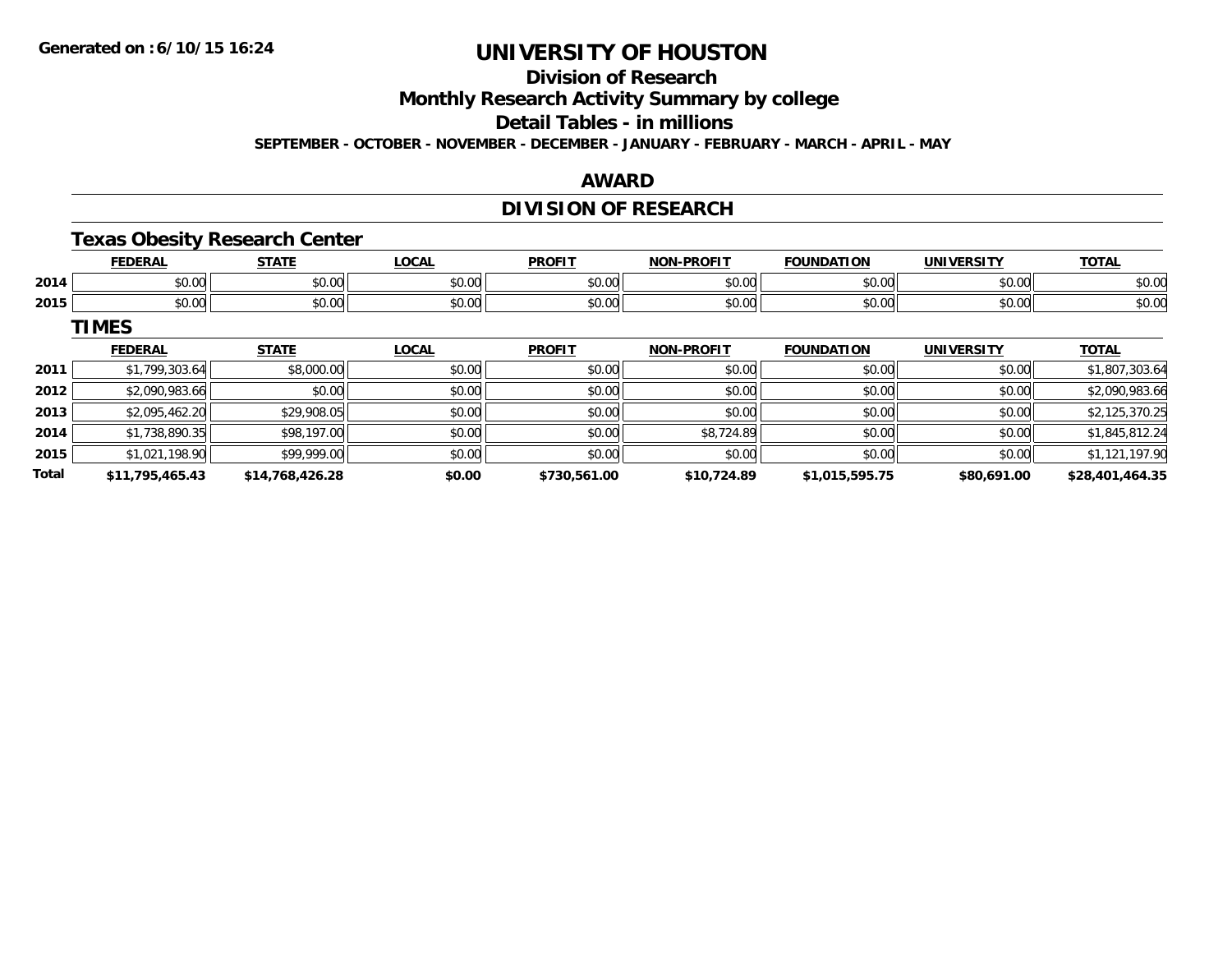## **Division of Research**

**Monthly Research Activity Summary by college**

**Detail Tables - in millions**

**SEPTEMBER - OCTOBER - NOVEMBER - DECEMBER - JANUARY - FEBRUARY - MARCH - APRIL - MAY**

## **AWARD**

### **GRADUATE COLLEGE OF SOCIAL WORK**

## **Center for Drug and Social Policy Research**

|      | <b>FEDERAL</b> | <b>STATE</b> | <u>LOCAL</u> | <b>PROFIT</b> | <b>NON-PROFIT</b> | <b>FOUNDATION</b> | <b>UNIVERSITY</b> | <b>TOTAL</b> |
|------|----------------|--------------|--------------|---------------|-------------------|-------------------|-------------------|--------------|
| 2011 | \$100,982.00   | \$0.00       | \$0.00       | \$0.00        | \$0.00            | \$0.00            | \$0.00            | \$100,982.00 |
| 2012 | \$64,167.00    | \$0.00       | \$0.00       | \$0.00        | \$0.00            | \$0.00            | \$0.00            | \$64,167.00  |
| 2013 | \$6,097.29     | \$0.00       | \$0.00       | \$0.00        | \$0.00            | \$0.00            | \$0.00            | \$6,097.29   |
| 2014 | \$299,664.00   | \$0.00       | \$0.00       | \$0.00        | \$0.00            | \$0.00            | \$0.00            | \$299,664.00 |
| 2015 | \$760,034.00   | \$0.00       | \$0.00       | \$0.00        | \$0.00            | \$0.00            | \$0.00            | \$760,034.00 |
|      |                |              |              |               |                   |                   |                   |              |

### **Center for Health Equities & Evaluation Research**

|      | <u>FEDERAL</u> | <u>STATE</u> | <u>LOCAL</u> | <b>PROFIT</b> | <b>NON-PROFIT</b> | <b>FOUNDATION</b> | <b>UNIVERSITY</b> | <b>TOTAL</b> |
|------|----------------|--------------|--------------|---------------|-------------------|-------------------|-------------------|--------------|
| 2012 | \$354,222.55   | \$0.00       | \$0.00       | \$0.00        | \$0.00            | \$0.00            | \$35,000.00       | \$389,222.55 |
| 2013 | \$249,359.00   | \$0.00       | \$0.00       | \$0.00        | \$0.00            | \$0.00            | \$0.00            | \$249,359.00 |
| 2014 | \$206,260.00   | \$0.00       | \$0.00       | \$0.00        | \$0.00            | \$0.00            | \$0.00            | \$206,260.00 |
| 2015 | \$149,652.00   | \$0.00       | \$0.00       | \$0.00        | \$0.00            | \$0.00            | \$0.00            | \$149,652.00 |

## **Child & Family for Innovative Research**

|      | <b>FEDERAL</b> | <b>STATE</b> | <u>LOCAL</u> | <b>PROFIT</b> | <b>NON-PROFIT</b> | <b>FOUNDATION</b> | <b>UNIVERSITY</b> | <b>TOTAL</b> |
|------|----------------|--------------|--------------|---------------|-------------------|-------------------|-------------------|--------------|
| 2011 | \$468,649.62   | \$0.00       | \$0.00       | \$0.00        | \$0.00            | \$1,146.30        | \$0.00            | \$469,795.92 |
| 2012 | \$72,240.79    | \$0.00       | \$56,704.00  | \$176,507.00  | \$0.00            | \$0.00            | \$0.00            | \$305,451.79 |
| 2013 | \$518,049.99   | \$120,342.00 | \$0.00       | \$100,000.00  | \$0.00            | \$0.00            | \$0.00            | \$738.391.99 |
| 2014 | \$11,777.64    | \$88,274.00  | \$0.00       | \$0.00        | \$80,000.00       | \$0.00            | \$0.00            | \$180,051.64 |
| 2015 | \$574,286.10   | \$0.00       | \$0.00       | \$0.00        | \$0.00            | \$0.00            | \$0.00            | \$574,286.10 |

### **Community Projects - Social Work**

|      | <b>FEDERAI</b> | $- - - - -$  | .OCAL | <b>PROFIT</b>  | <b>DDAEIT</b><br><b>MAR</b> | $\sim$<br><b>'INDA</b> | JNIV<br>$\cdots$ | <b>TOTA</b><br>'A |
|------|----------------|--------------|-------|----------------|-----------------------------|------------------------|------------------|-------------------|
| 2012 | $\sim$         | 0000<br>ט.טי | ש.ט   | ሶስ ሰሰ<br>vv.vv | \$0.00                      | \$0.00                 | \$0.00           | . .               |

## **Dean, Social Work**

|              | <b>FEDERAL</b> | <b>STATE</b> | <b>LOCAL</b> | <b>PROFIT</b> | <b>NON-PROFIT</b> | <b>FOUNDATION</b> | <b>UNIVERSITY</b> | <b>TOTAL</b>   |
|--------------|----------------|--------------|--------------|---------------|-------------------|-------------------|-------------------|----------------|
| 2011         | \$205,050.00   | \$0.00       | \$0.00       | \$0.00        | \$0.00            | \$0.00            | \$0.00            | \$205,050.00   |
| 2012         | \$16,568.50    | \$0.00       | \$0.00       | \$0.00        | \$0.00            | \$0.00            | \$0.00            | \$16,568.50    |
| 2013         | \$0.00         | \$0.00       | \$0.00       | \$0.00        | \$0.00            | \$0.00            | \$0.00            | \$0.00         |
| 2014         | \$0.00         | \$0.00       | \$0.00       | \$0.00        | \$0.00            | \$0.00            | \$0.00            | \$0.00         |
| 2015         | \$0.00         | \$0.00       | \$0.00       | \$0.00        | \$0.00            | \$0.00            | \$0.00            | \$0.00         |
| <b>Total</b> | \$4,060,003.38 | \$208,616.00 | \$56,704.00  | \$276,507.00  | \$80,000.00       | \$1,146.30        | \$35,000.00       | \$4,717,976.68 |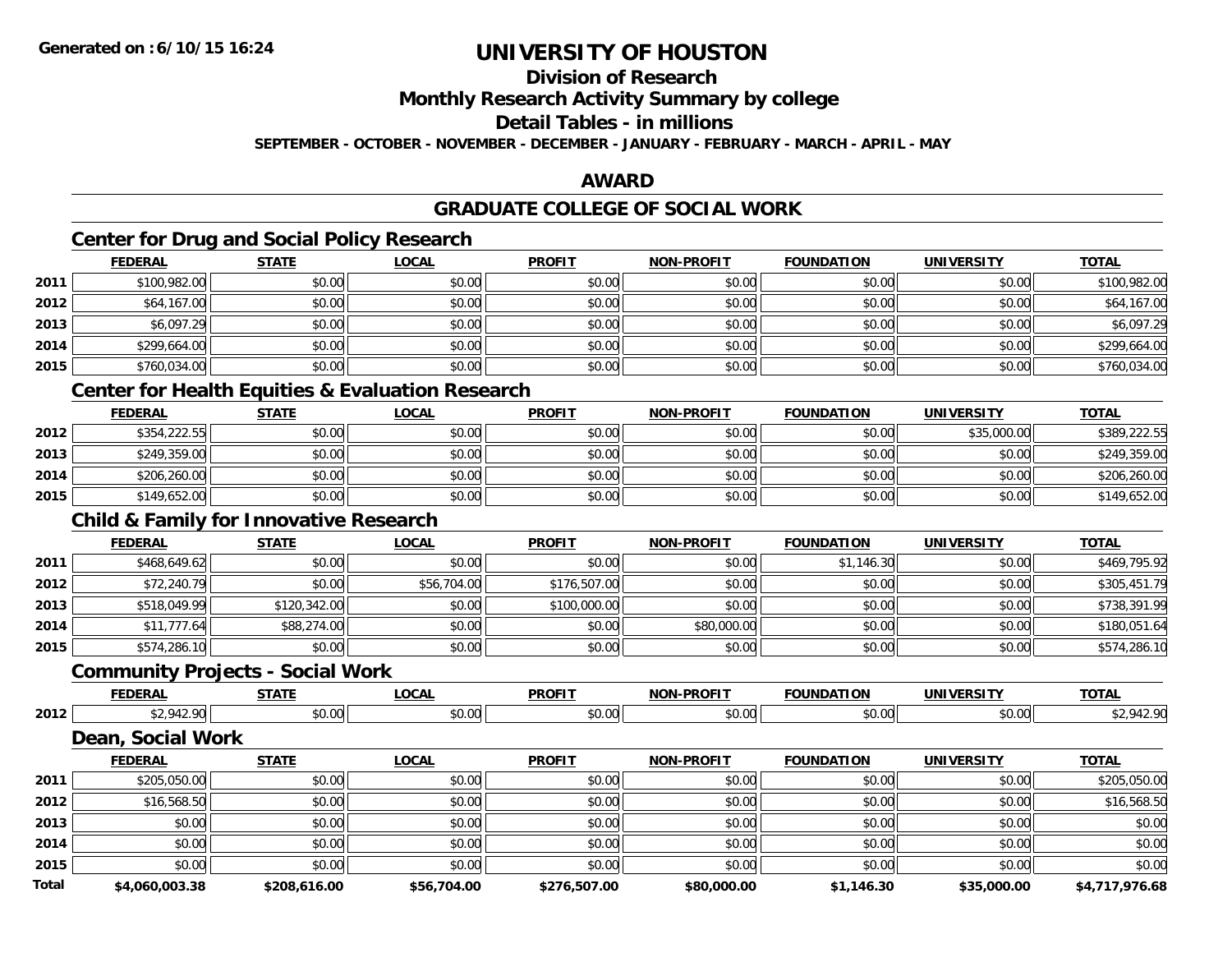# **Division of Research**

**Monthly Research Activity Summary by college**

**Detail Tables - in millions**

**SEPTEMBER - OCTOBER - NOVEMBER - DECEMBER - JANUARY - FEBRUARY - MARCH - APRIL - MAY**

### **AWARD**

### **HILTON COLLEGE OF HOTEL AND RESTAURANT MANAGEMENT**

### **Hotel and Restaurant Management**

|       | <b>FEDERAL</b> | <u>STATE</u> | <b>LOCAL</b> | <b>PROFIT</b> | <b>NON-PROFIT</b> | <b>FOUNDATION</b> | <b>UNIVERSITY</b> | <b>TOTAL</b>   |
|-------|----------------|--------------|--------------|---------------|-------------------|-------------------|-------------------|----------------|
| 2011  | \$173,995.00   | \$140,000.00 | \$0.00       | \$0.00        | \$27,280.00       | \$0.00            | \$0.00            | \$341,275.00   |
| 2012  | \$58,837.68    | \$103,763.44 | \$0.00       | \$1,500.00    | \$10,887.00       | \$0.00            | \$0.00            | \$174,988.12   |
| 2013  | \$106,747.00   | \$0.00       | \$0.00       | \$0.00        | \$0.00            | \$0.00            | \$0.00            | \$106,747.00   |
| 2014  | \$384,849.00   | \$0.00       | \$0.00       | \$0.00        | \$0.00            | \$58,902.00       | \$0.00            | \$443,751.00   |
| Total | \$724,428.68   | \$243,763.44 | \$0.00       | \$1,500.00    | \$38,167.00       | \$58,902.00       | \$0.00            | \$1,066,761.12 |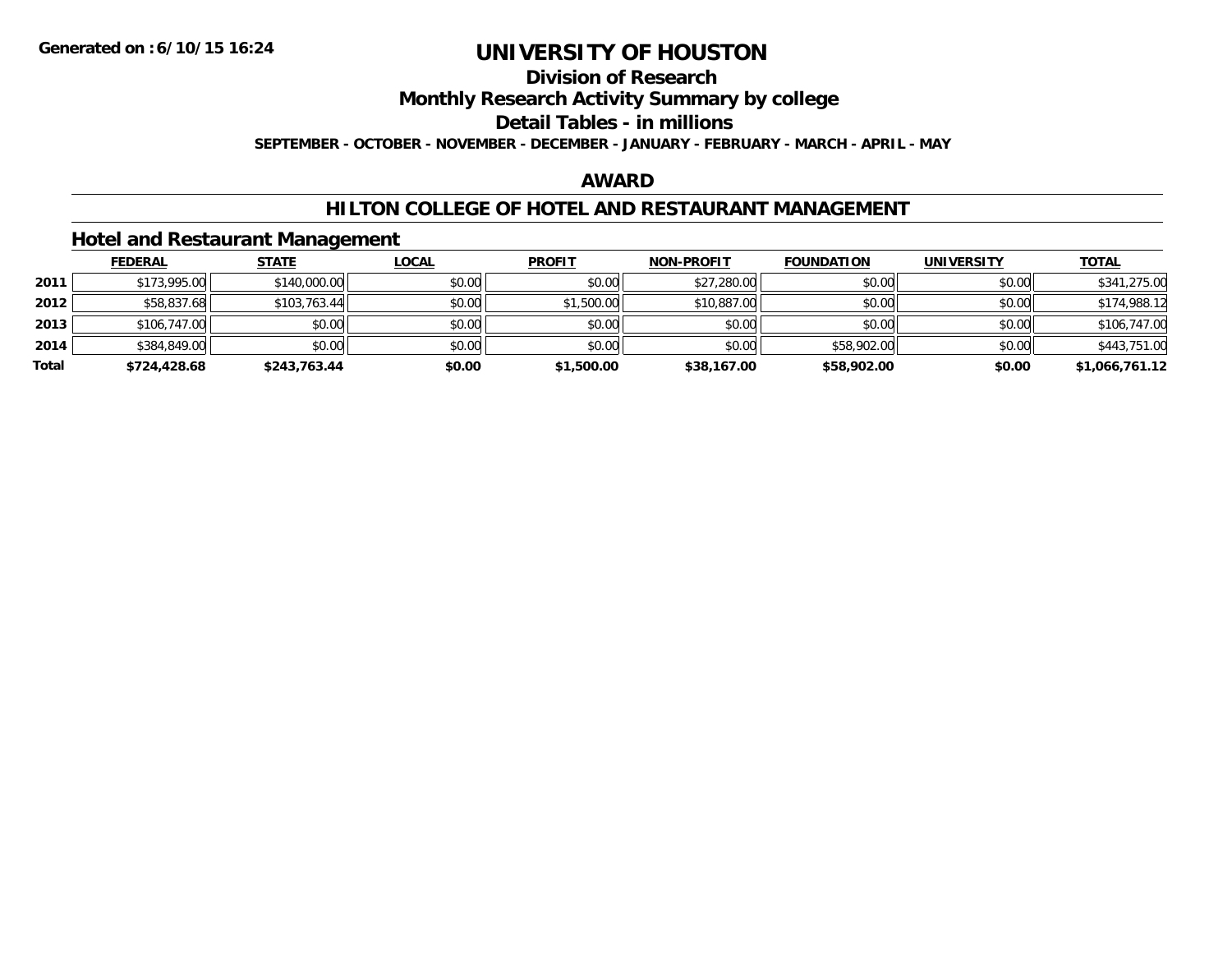## **Division of Research**

**Monthly Research Activity Summary by college**

**Detail Tables - in millions**

**SEPTEMBER - OCTOBER - NOVEMBER - DECEMBER - JANUARY - FEBRUARY - MARCH - APRIL - MAY**

#### **AWARD**

#### **HONORS COLLEGE**

## **Dean, Honors College**

|       | <b>FEDERAL</b>     | STATE  | <u>LOCAL</u> | <b>PROFIT</b> | <b>NON-PROFIT</b> | <b>FOUNDATION</b> | <b>UNIVERSITY</b> | <b>TOTAL</b> |
|-------|--------------------|--------|--------------|---------------|-------------------|-------------------|-------------------|--------------|
| 2012  | \$34.951.70<br>აა4 | \$0.00 | \$0.00       | \$0.00        | \$0.00            | \$0.00            | \$0.00            | \$34,951.70  |
| 2014  | \$0.00             | \$0.00 | \$0.00       | \$0.00        | \$0.00            | \$0.00            | \$0.00            | \$0.00       |
| Total | \$34,951.70        | \$0.00 | \$0.00       | \$0.00        | \$0.00            | \$0.00            | \$0.00            | \$34,951.70  |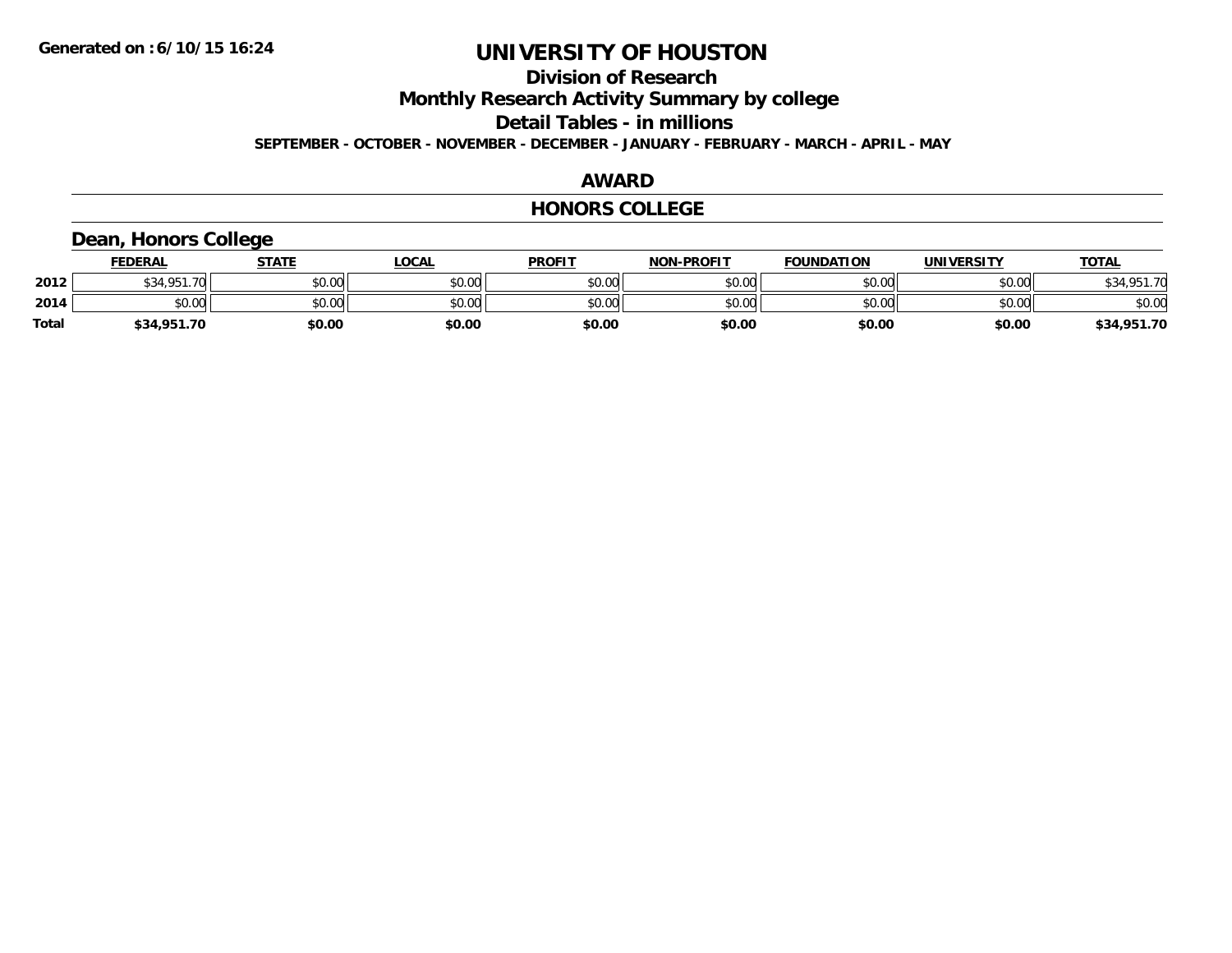**2011**

**Total**

# **UNIVERSITY OF HOUSTON**

## **Division of ResearchMonthly Research Activity Summary by college Detail Tables - in millions SEPTEMBER - OCTOBER - NOVEMBER - DECEMBER - JANUARY - FEBRUARY - MARCH - APRIL - MAY**

#### **AWARDLIBRARY Administration, Library FEDERAL STATE LOCAL PROFIT NON-PROFIT FOUNDATION UNIVERSITY TOTALTOTAL** 1 \$19,863.00 \$0.00 \$0.00 \$0.00 \$0.00 \$0.00 \$0.00 \$0.00 \$0.00 \$0.00 \$0.00 \$0.00 \$19,863.00 \$19,863.00 **2013** $\textbf{3} \quad \textbf{\textcolor{blue}{\textbf{50.00}}} \quad \textbf{\textcolor{blue}{\textbf{50.00}}} \quad \textbf{\textcolor{blue}{\textbf{50.00}}} \quad \textbf{\textcolor{blue}{\textbf{50.00}}} \quad \textbf{\textcolor{blue}{\textbf{50.00}}} \quad \textbf{\textcolor{blue}{\textbf{50.00}}} \quad \textbf{\textcolor{blue}{\textbf{50.00}}} \quad \textbf{\textcolor{blue}{\textbf{50.00}}} \quad \textbf{\textcolor{blue}{\textbf{50.00}}} \quad \textbf{\textcolor{blue}{\textbf{50.00}}} \quad \text$ **\$19,863.00 \$0.00 \$0.00 \$0.00 \$0.00 \$0.00 \$0.00 \$19,863.00**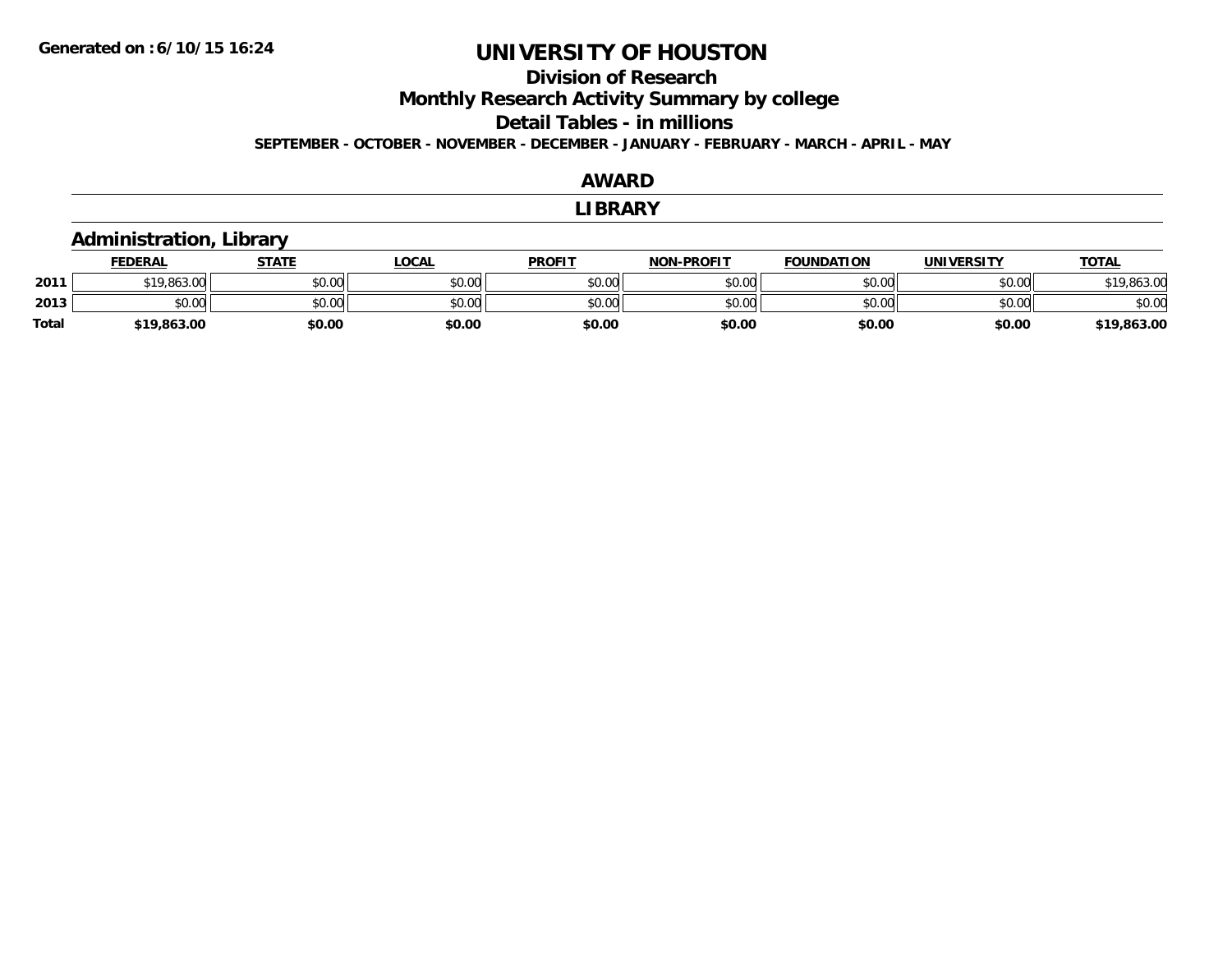#### **Division of Research**

**Monthly Research Activity Summary by college**

**Detail Tables - in millions**

**SEPTEMBER - OCTOBER - NOVEMBER - DECEMBER - JANUARY - FEBRUARY - MARCH - APRIL - MAY**

#### **AWARD**

### **OTHER OUTSIDE ORGANIZATIONS USED FOR CPHS LOGINS**

|       | Center  |        |        |               |                   |                   |            |              |  |  |
|-------|---------|--------|--------|---------------|-------------------|-------------------|------------|--------------|--|--|
|       | FEDERAI |        | LOCAL  | <b>PROFIT</b> | <b>NON-PROFIT</b> | <b>FOUNDATION</b> | UNIVERSITY | <b>TOTAL</b> |  |  |
| 2014  | \$0.00  | \$0.00 | \$0.00 | \$0.00        | \$0.00            | \$0.00            | \$0.00     | \$0.00       |  |  |
| Total | \$0.00  | \$0.00 | \$0.00 | \$0.00        | \$0.00            | \$0.00            | \$0.00     | \$0.00       |  |  |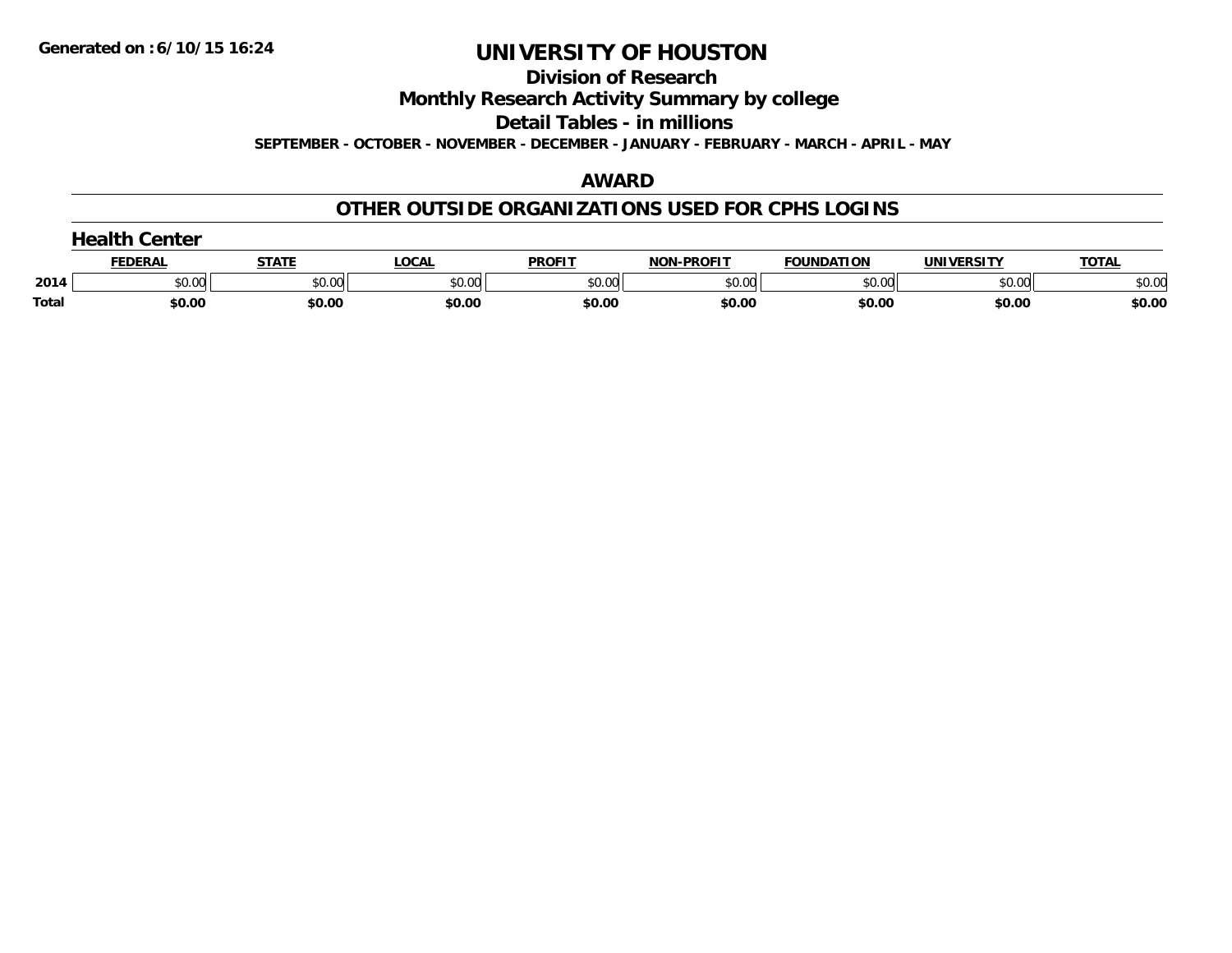## **Division of ResearchMonthly Research Activity Summary by college Detail Tables - in millions SEPTEMBER - OCTOBER - NOVEMBER - DECEMBER - JANUARY - FEBRUARY - MARCH - APRIL - MAY**

#### **AWARD**

#### **PRESIDENT**

#### **Office of the President**

|       | <b>FEDERAL</b> | <b>STATE</b> | <b>LOCAL</b> | <b>PROFIT</b> | <b>NON-PROFIT</b> | <b>FOUNDATION</b> | <b>UNIVERSITY</b> | <b>TOTAL</b> |
|-------|----------------|--------------|--------------|---------------|-------------------|-------------------|-------------------|--------------|
| 2011  | \$0.00         | \$0.00       | \$0.00       | \$0.00        | \$0.00            | \$0.00            | \$0.00            | \$0.00       |
| 2014  | \$0.00         | \$0.00       | \$0.00       | \$0.00        | \$0.00            | \$0.00            | \$0.00            | \$0.00       |
| 2015  | \$0.00         | \$0.00       | \$0.00       | \$0.00        | \$0.00            | \$0.00            | \$0.00            | \$0.00       |
| Total | \$0.00         | \$0.00       | \$0.00       | \$0.00        | \$0.00            | \$0.00            | \$0.00            | \$0.00       |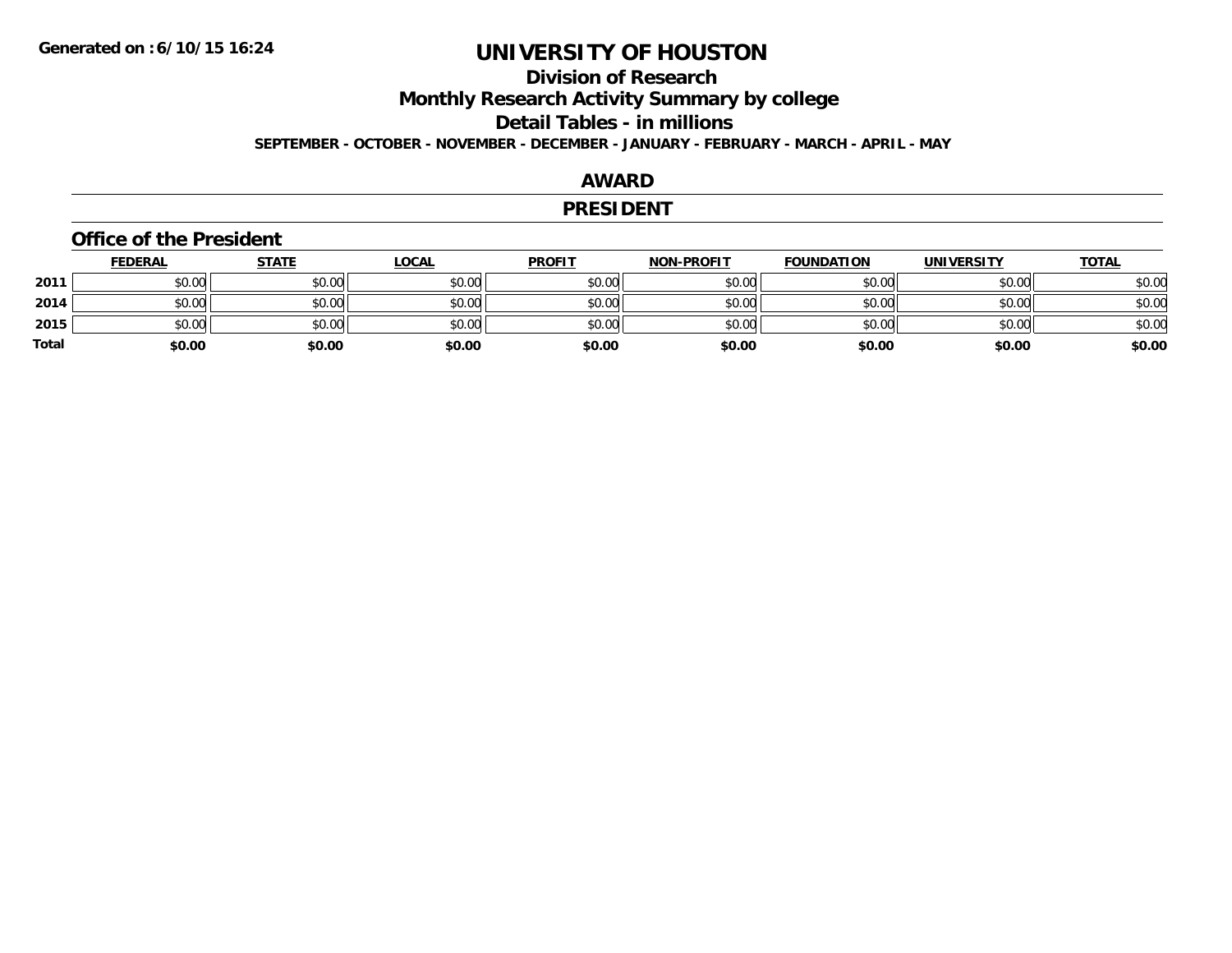## **Division of Research**

**Monthly Research Activity Summary by college**

**Detail Tables - in millions**

**SEPTEMBER - OCTOBER - NOVEMBER - DECEMBER - JANUARY - FEBRUARY - MARCH - APRIL - MAY**

## **AWARD**

### **SENIOR V.P. FOR ACADEMIC AFFAIRS AND PROVOST**

|      | <b>Challenger Program</b>                           |              |              |               |                   |                   |                   |              |  |  |
|------|-----------------------------------------------------|--------------|--------------|---------------|-------------------|-------------------|-------------------|--------------|--|--|
|      | <b>FEDERAL</b>                                      | <b>STATE</b> | <b>LOCAL</b> | <b>PROFIT</b> | <b>NON-PROFIT</b> | <b>FOUNDATION</b> | <b>UNIVERSITY</b> | <b>TOTAL</b> |  |  |
| 2011 | \$0.00                                              | \$0.00       | \$0.00       | \$0.00        | \$0.00            | \$0.00            | \$0.00            | \$0.00       |  |  |
| 2012 | \$0.00                                              | \$0.00       | \$0.00       | \$0.00        | \$0.00            | \$0.00            | \$0.00            | \$0.00       |  |  |
| 2013 | \$0.00                                              | \$0.00       | \$0.00       | \$0.00        | \$0.00            | \$0.00            | \$0.00            | \$0.00       |  |  |
| 2014 | \$0.00                                              | \$0.00       | \$0.00       | \$0.00        | \$0.00            | \$0.00            | \$0.00            | \$0.00       |  |  |
| 2015 | \$0.00                                              | \$0.00       | \$0.00       | \$0.00        | \$0.00            | \$0.00            | \$0.00            | \$0.00       |  |  |
|      | <b>Learning Support Services</b>                    |              |              |               |                   |                   |                   |              |  |  |
|      | <b>FEDERAL</b>                                      | <b>STATE</b> | <b>LOCAL</b> | <b>PROFIT</b> | <b>NON-PROFIT</b> | <b>FOUNDATION</b> | <b>UNIVERSITY</b> | <b>TOTAL</b> |  |  |
| 2012 | \$0.00                                              | \$0.00       | \$0.00       | \$0.00        | \$0.00            | \$0.00            | \$0.00            | \$0.00       |  |  |
|      | <b>Office of Admissions</b>                         |              |              |               |                   |                   |                   |              |  |  |
|      | <b>FEDERAL</b>                                      | <b>STATE</b> | <b>LOCAL</b> | <b>PROFIT</b> | NON-PROFIT        | <b>FOUNDATION</b> | UNIVERSITY        | <b>TOTAL</b> |  |  |
| 2011 | \$0.00                                              | \$0.00       | \$0.00       | \$0.00        | \$0.00            | \$0.00            | \$0.00            | \$0.00       |  |  |
|      | <b>Senior V.P. for Academic Affairs and Provost</b> |              |              |               |                   |                   |                   |              |  |  |
|      | <b>FEDERAL</b>                                      | <b>STATE</b> | <b>LOCAL</b> | <b>PROFIT</b> | <b>NON-PROFIT</b> | <b>FOUNDATION</b> | <b>UNIVERSITY</b> | <b>TOTAL</b> |  |  |
| 2012 | \$0.00                                              | \$0.00       | \$0.00       | \$75,000.00   | \$0.00            | \$0.00            | \$0.00            | \$75,000.00  |  |  |
|      | <b>Student Support Services</b>                     |              |              |               |                   |                   |                   |              |  |  |
|      | <b>FEDERAL</b>                                      | <b>STATE</b> | <b>LOCAL</b> | <b>PROFIT</b> | <b>NON-PROFIT</b> | <b>FOUNDATION</b> | <b>UNIVERSITY</b> | <b>TOTAL</b> |  |  |
| 2014 | \$0.00                                              | \$0.00       | \$0.00       | \$0.00        | \$0.00            | \$0.00            | \$0.00            | \$0.00       |  |  |
|      | <b>UH Energy</b>                                    |              |              |               |                   |                   |                   |              |  |  |
|      | <b>FEDERAL</b>                                      | <b>STATE</b> | <b>LOCAL</b> | <b>PROFIT</b> | <b>NON-PROFIT</b> | <b>FOUNDATION</b> | <b>UNIVERSITY</b> | <b>TOTAL</b> |  |  |
| 2015 | \$0.00                                              | \$0.00       | \$0.00       | \$0.00        | \$0.00            | \$0.00            | \$0.00            | \$0.00       |  |  |
|      | <b>Undergraduate Scholars</b>                       |              |              |               |                   |                   |                   |              |  |  |
|      | <b>FEDERAL</b>                                      | <b>STATE</b> | <b>LOCAL</b> | <b>PROFIT</b> | <b>NON-PROFIT</b> | <b>FOUNDATION</b> | <b>UNIVERSITY</b> | <b>TOTAL</b> |  |  |
| 2011 | \$0.00                                              | \$29,456.00  | \$0.00       | \$0.00        | \$0.00            | \$0.00            | \$0.00            | \$29,456.00  |  |  |
| 2012 | \$0.00                                              | \$19,051.00  | \$0.00       | \$0.00        | \$0.00            | \$0.00            | \$0.00            | \$19,051.00  |  |  |
| 2013 | \$0.00                                              | \$19,050.00  | \$0.00       | \$0.00        | \$0.00            | \$0.00            | \$0.00            | \$19,050.00  |  |  |
| 2014 | \$0.00                                              | \$20,330.00  | \$0.00       | \$0.00        | \$0.00            | \$0.00            | \$0.00            | \$20,330.00  |  |  |
|      | <b>Undergraduate Student Success</b>                |              |              |               |                   |                   |                   |              |  |  |
|      | <b>FEDERAL</b>                                      | <b>STATE</b> | <b>LOCAL</b> | <b>PROFIT</b> | NON-PROFIT        | <b>FOUNDATION</b> | <b>UNIVERSITY</b> | <b>TOTAL</b> |  |  |
| 2011 | \$0.00                                              | \$0.00       | \$0.00       | \$0.00        | \$0.00            | \$0.00            | \$0.00            | \$0.00       |  |  |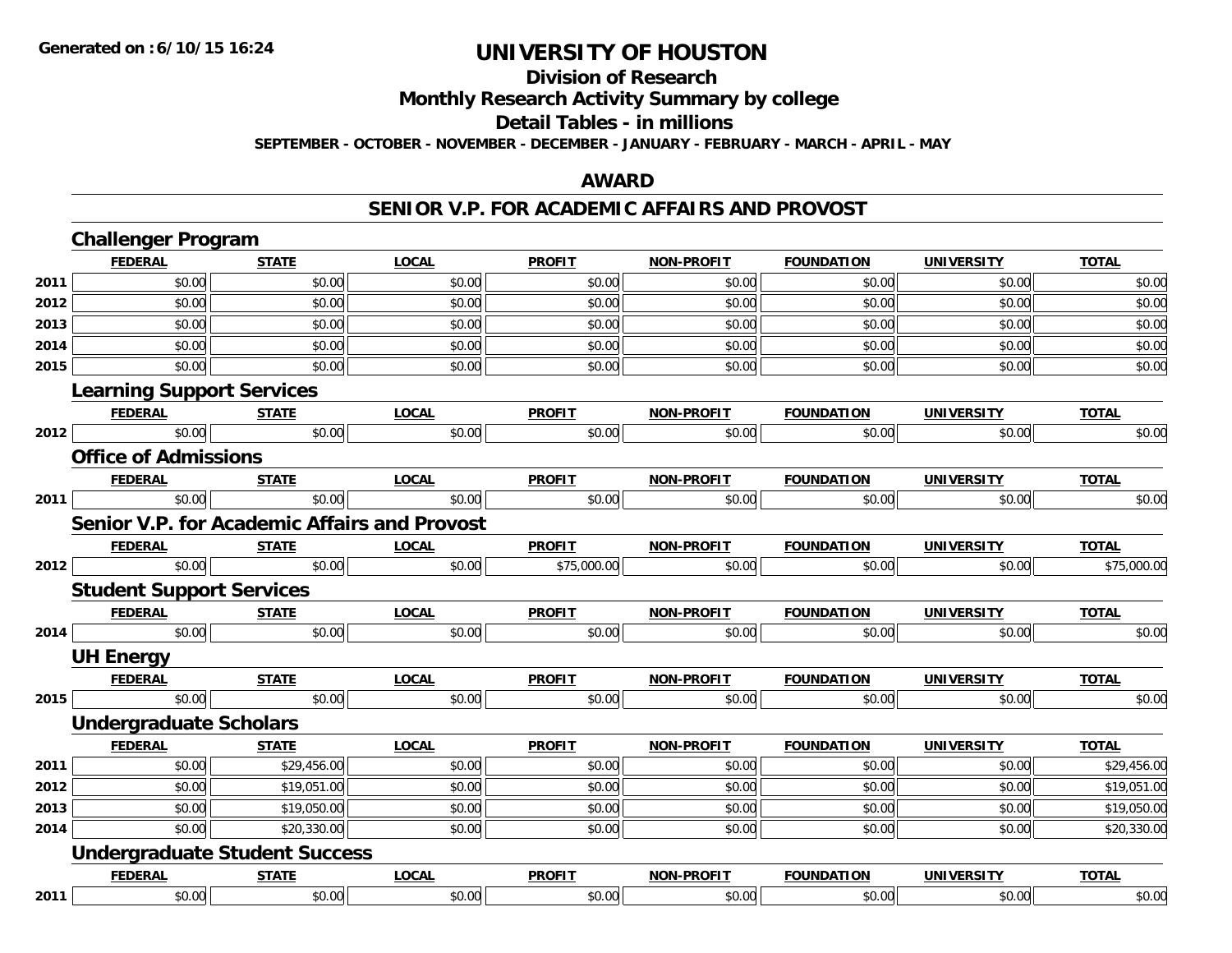## **Division of Research**

**Monthly Research Activity Summary by college**

**Detail Tables - in millions**

**SEPTEMBER - OCTOBER - NOVEMBER - DECEMBER - JANUARY - FEBRUARY - MARCH - APRIL - MAY**

## **AWARD**

## **SENIOR V.P. FOR ACADEMIC AFFAIRS AND PROVOST**

### **Undergraduate Student Success**

|      | FEDERAL | <b>STATE</b> | <u>LOCAL</u> | <b>PROFIT</b> | <b>NON-PROFIT</b> | <b>FOUNDATION</b> | <b>UNIVERSITY</b> | <b>TOTAL</b> |
|------|---------|--------------|--------------|---------------|-------------------|-------------------|-------------------|--------------|
| 2013 | \$0.00  | \$130,000.00 | \$0.00       | \$0.00        | \$0.00            | \$0.00            | \$0.00            | \$130,000.00 |
| 2014 | \$0.00  | 510,000.00   | \$0.00       | \$0.00        | \$0.00            | \$0.00            | \$0.00            | \$10,000.00  |
| 2015 | \$0.00  | \$0.00       | \$0.00       | \$0.00        | \$0.00            | \$0.00            | \$0.00            | \$0.00       |

## **Undergraduate Student Success Center**

|       | <b>FEDERAL</b> | <b>STATE</b> | <b>LOCAL</b> | <b>PROFIT</b> | <b>NON-PROFIT</b> | <b>FOUNDATION</b> | <b>UNIVERSITY</b> | <b>TOTAL</b>   |
|-------|----------------|--------------|--------------|---------------|-------------------|-------------------|-------------------|----------------|
| 2011  | \$311,018.00   | \$0.00       | \$0.00       | \$0.00        | \$75,759.00       | \$0.00            | \$0.00            | \$386,777.00   |
| 2012  | \$301,376.00   | \$134,767.00 | \$0.00       | \$0.00        | \$77,158.00       | \$0.00            | \$0.00            | \$513,301.00   |
| 2013  | \$378,534.00   | \$134,767.00 | \$0.00       | \$0.00        | \$0.00            | \$0.00            | \$0.00            | \$513,301.00   |
| 2014  | \$364,114.00   | \$134,767.00 | \$0.00       | \$0.00        | \$0.00            | \$0.00            | \$0.00            | \$498,881.00   |
| 2015  | \$301,376.00   | \$137,767.00 | \$0.00       | \$0.00        | \$78,500.00       | \$0.00            | \$0.00            | \$517,643.00   |
| Total | \$1,656,418.00 | \$769,955.00 | \$0.00       | \$75,000.00   | \$231,417.00      | \$0.00            | \$0.00            | \$2,732,790.00 |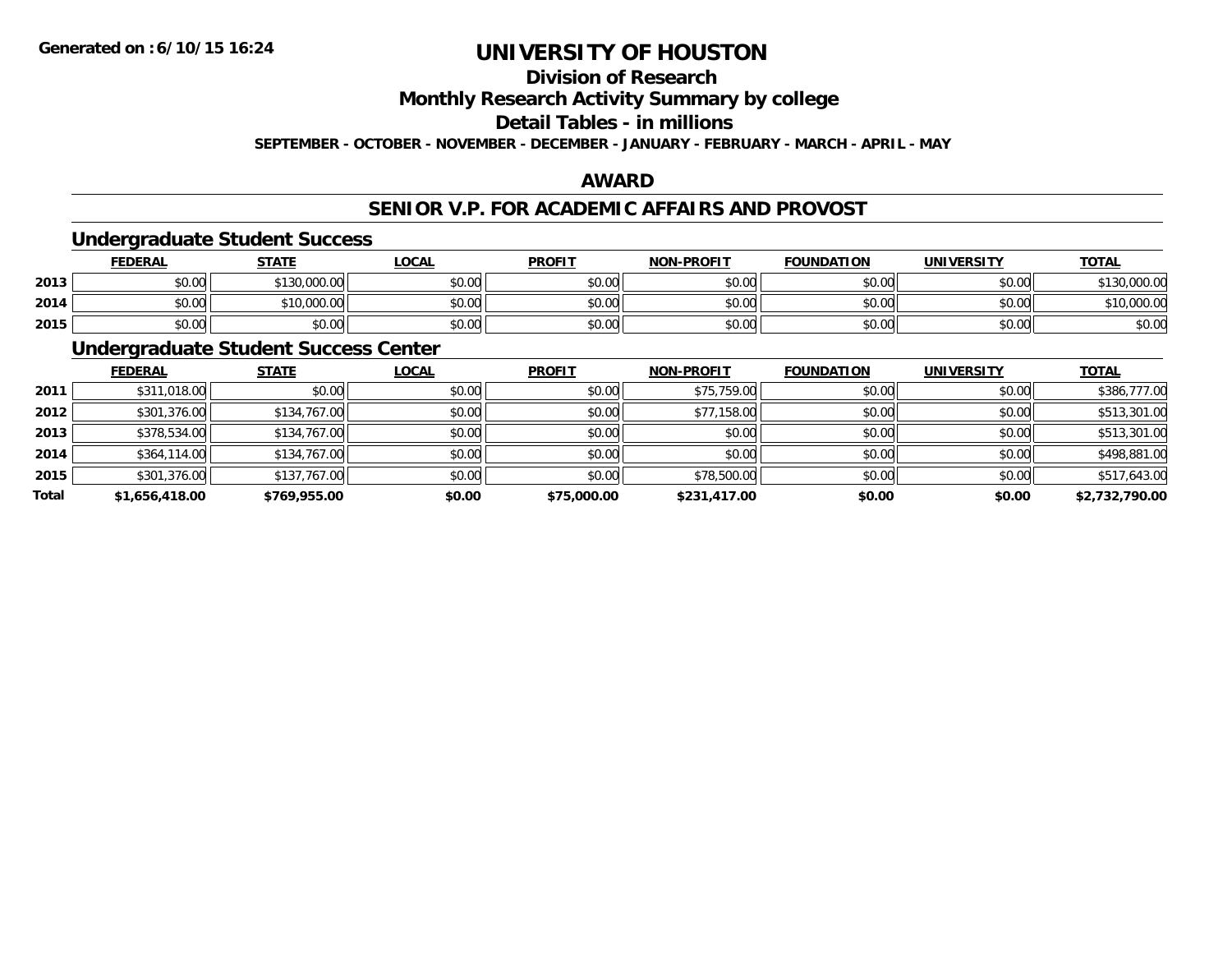## **Division of Research**

**Monthly Research Activity Summary by college**

**Detail Tables - in millions**

**SEPTEMBER - OCTOBER - NOVEMBER - DECEMBER - JANUARY - FEBRUARY - MARCH - APRIL - MAY**

### **AWARD**

#### **UH LAW CENTER**

|       | Dean, Law      |              |              |               |                   |                   |                   |                |
|-------|----------------|--------------|--------------|---------------|-------------------|-------------------|-------------------|----------------|
|       | <b>FEDERAL</b> | <b>STATE</b> | <b>LOCAL</b> | <b>PROFIT</b> | <b>NON-PROFIT</b> | <b>FOUNDATION</b> | <b>UNIVERSITY</b> | <b>TOTAL</b>   |
| 2013  | \$0.00         | \$0.00       | \$0.00       | \$0.00        | \$0.00            | \$0.00            | \$0.00            | \$0.00         |
|       | <b>Law-UH</b>  |              |              |               |                   |                   |                   |                |
|       | <b>FEDERAL</b> | <b>STATE</b> | <b>LOCAL</b> | <b>PROFIT</b> | <b>NON-PROFIT</b> | <b>FOUNDATION</b> | <b>UNIVERSITY</b> | <b>TOTAL</b>   |
| 2011  | \$78,170.00    | \$50,000.00  | \$0.00       | \$0.00        | \$0.00            | \$0.00            | \$0.00            | \$128,170.00   |
| 2012  | \$19,507.90    | \$160,000.00 | \$0.00       | \$0.00        | \$0.00            | \$0.00            | \$0.00            | \$179,507.90   |
| 2013  | \$125,303.00   | \$114,000.00 | \$0.00       | \$0.00        | \$0.00            | \$0.00            | \$0.00            | \$239,303.00   |
| 2014  | \$28,145.65    | \$314,000.00 | \$0.00       | \$0.00        | \$0.00            | \$0.00            | \$0.00            | \$342,145.65   |
| 2015  | \$58,976.70    | \$114,000.00 | \$0.00       | \$0.00        | \$0.00            | \$0.00            | \$0.00            | \$172,976.70   |
| Total | \$310,103.25   | \$752,000.00 | \$0.00       | \$0.00        | \$0.00            | \$0.00            | \$0.00            | \$1,062,103.25 |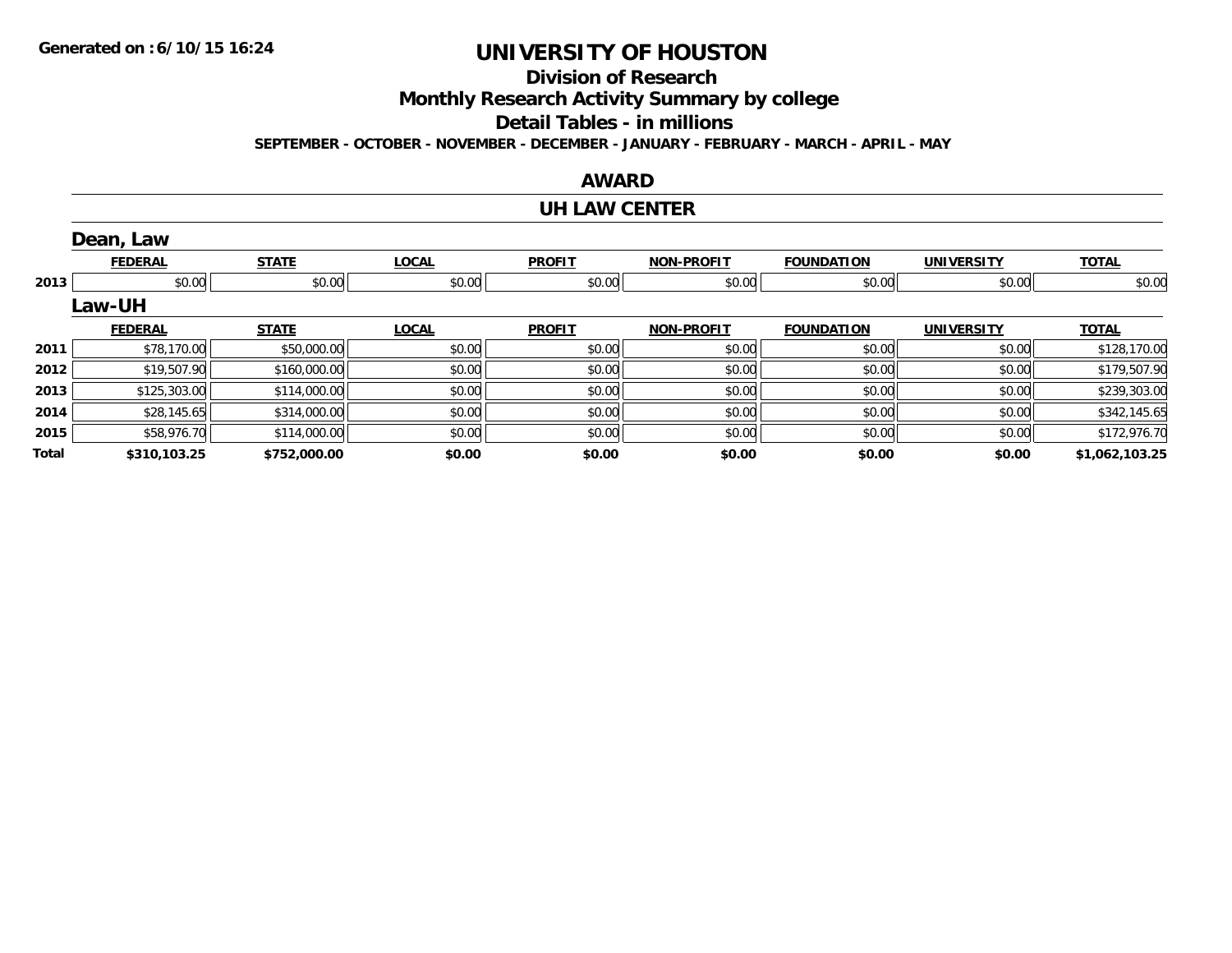## **Division of Research**

**Monthly Research Activity Summary by college**

**Detail Tables - in millions**

**SEPTEMBER - OCTOBER - NOVEMBER - DECEMBER - JANUARY - FEBRUARY - MARCH - APRIL - MAY**

### **AWARD**

#### **UKNOWN COLLEGE**

## **Unknown Department**

|      | <b>FEDERAI</b>         | <b>CTATE</b>        | LOCAL                | <b>DDOFIT</b> | <b>-PROFIT</b><br>NON | <b>FOUNDATION</b> | <b>UNIVERSITY</b><br>75. J I | <b>TOTAL</b>          |
|------|------------------------|---------------------|----------------------|---------------|-----------------------|-------------------|------------------------------|-----------------------|
| 2011 | $\sim$ $\sim$<br>vu.uu | $\sim$ 00<br>vu.vu  | 0.00<br><b>JU.UU</b> | \$0.00        | 0000<br>vv.vv         | \$0.00            | \$0.00                       | ቀስ ሰሰ<br><b>JU.UU</b> |
| 2013 | $\sim$ 00<br>vv.vv     | $\sim$ 00<br>wu.uu. | 0.00<br><b>DU.UU</b> | \$0.00        | 0000<br>JU.UU         | \$0.00            | \$0.00                       | nn nr<br>DU.UU        |

## **Wrong Department - Please Dont Select It**

|              | <b>FEDERAL</b> | <b>STATE</b> | <b>LOCAL</b> | <b>PROFIT</b> | <b>NON-PROFIT</b> | <b>FOUNDATION</b> | <b>UNIVERSITY</b> | <b>TOTAL</b> |
|--------------|----------------|--------------|--------------|---------------|-------------------|-------------------|-------------------|--------------|
| 2013         | \$15,730.00    | \$0.00       | \$0.00       | \$0.00        | \$0.00            | \$0.00            | \$0.00            | \$15,730.00  |
| 2014         | \$0.00         | \$0.00       | \$0.00       | \$0.00        | \$0.00            | \$0.00            | \$0.00            | \$0.00       |
| 2015         | \$0.00         | \$0.00       | \$0.00       | \$0.00        | \$0.00            | \$0.00            | \$0.00            | \$0.00       |
| <b>Total</b> | \$15,730.00    | \$0.00       | \$0.00       | \$0.00        | \$0.00            | \$0.00            | \$0.00            | \$15,730.00  |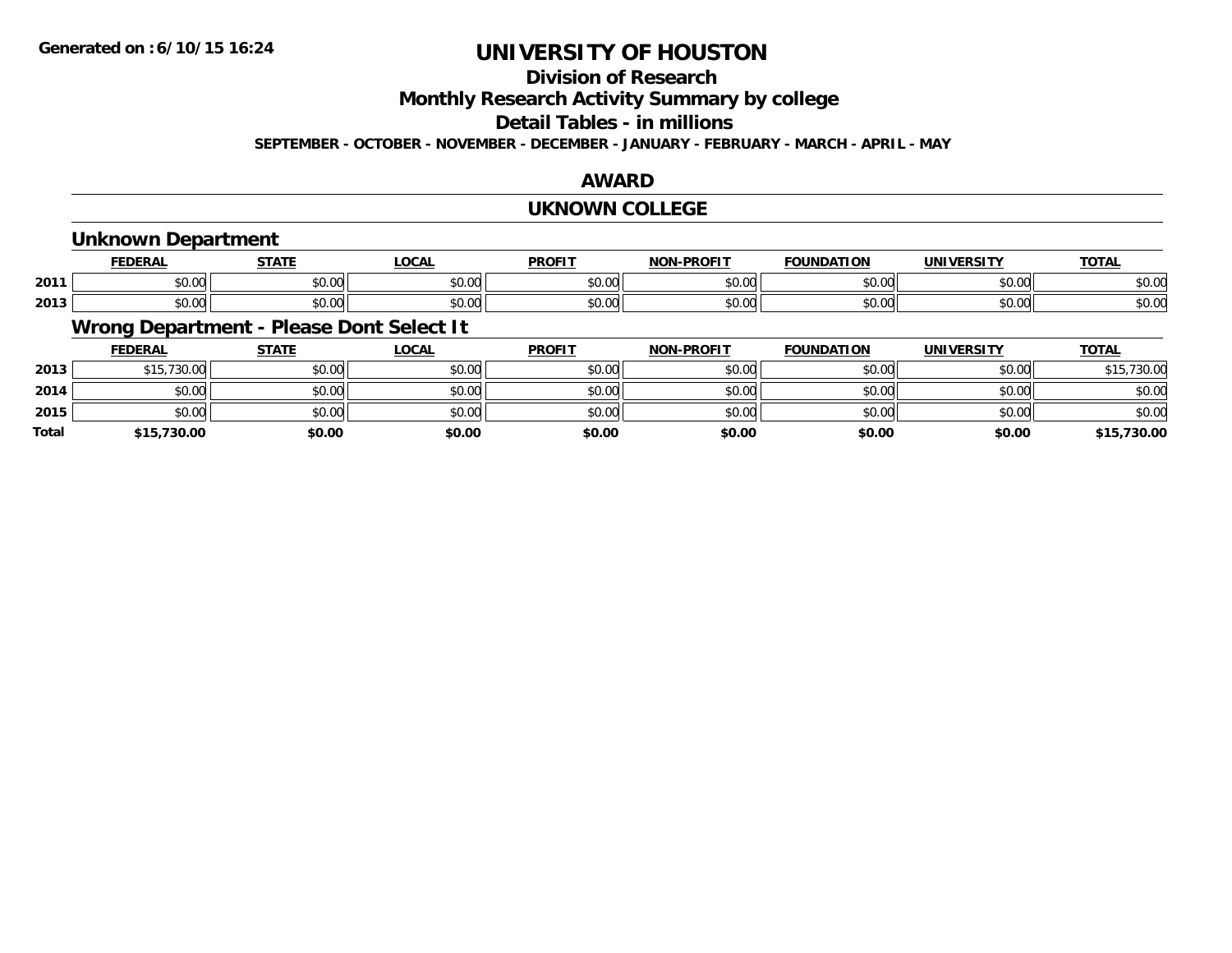## **Division of Research**

**Monthly Research Activity Summary by college**

**Detail Tables - in millions**

**SEPTEMBER - OCTOBER - NOVEMBER - DECEMBER - JANUARY - FEBRUARY - MARCH - APRIL - MAY**

#### **AWARD**

## **VICE PRESIDENT FOR ADMINISTRATION**

|       | <b>KUHF - Radio</b>         |              |              |               |                   |                   |                   |                |
|-------|-----------------------------|--------------|--------------|---------------|-------------------|-------------------|-------------------|----------------|
|       | <b>FEDERAL</b>              | <b>STATE</b> | <b>LOCAL</b> | <b>PROFIT</b> | <b>NON-PROFIT</b> | <b>FOUNDATION</b> | <b>UNIVERSITY</b> | <b>TOTAL</b>   |
| 2011  | \$38,616.00                 | \$12,500.00  | \$0.00       | \$0.00        | \$623,146.00      | \$0.00            | \$0.00            | \$674,262.00   |
| 2012  | \$0.00                      | \$0.00       | \$0.00       | \$0.00        | \$2,266,596.00    | \$0.00            | \$0.00            | \$2,266,596.00 |
| 2013  | \$0.00                      | \$0.00       | \$0.00       | \$0.00        | \$2,104,352.00    | \$0.00            | \$0.00            | \$2,104,352.00 |
| 2014  | \$148,489.00                | \$0.00       | \$0.00       | \$0.00        | \$2,269,553.00    | \$0.00            | \$0.00            | \$2,418,042.00 |
|       | <b>KUHT-TV</b>              |              |              |               |                   |                   |                   |                |
|       | <b>FEDERAL</b>              | <b>STATE</b> | <b>LOCAL</b> | <b>PROFIT</b> | <b>NON-PROFIT</b> | <b>FOUNDATION</b> | <b>UNIVERSITY</b> | <b>TOTAL</b>   |
| 2011  | \$0.00                      | \$0.00       | \$0.00       | \$0.00        | \$1,606,903.00    | \$0.00            | \$0.00            | \$1,606,903.00 |
| 2012  | \$0.00                      | \$0.00       | \$0.00       | \$0.00        | \$14,132.00       | \$0.00            | \$0.00            | \$14,132.00    |
|       | <b>Physical Plant</b>       |              |              |               |                   |                   |                   |                |
|       | <b>FEDERAL</b>              | <b>STATE</b> | <b>LOCAL</b> | <b>PROFIT</b> | <b>NON-PROFIT</b> | <b>FOUNDATION</b> | <b>UNIVERSITY</b> | <b>TOTAL</b>   |
| 2013  | \$0.00                      | \$0.00       | \$0.00       | \$0.00        | \$0.00            | \$0.00            | \$0.00            | \$0.00         |
|       | <b>UH Police Department</b> |              |              |               |                   |                   |                   |                |
|       | <b>FEDERAL</b>              | <b>STATE</b> | <b>LOCAL</b> | <b>PROFIT</b> | <b>NON-PROFIT</b> | <b>FOUNDATION</b> | <b>UNIVERSITY</b> | <b>TOTAL</b>   |
| 2014  | \$3,000.00                  | \$0.00       | \$0.00       | \$0.00        | \$0.00            | \$0.00            | \$0.00            | \$3,000.00     |
| Total | \$190,105.00                | \$12,500.00  | \$0.00       | \$0.00        | \$8,884,682.00    | \$0.00            | \$0.00            | \$9,087,287.00 |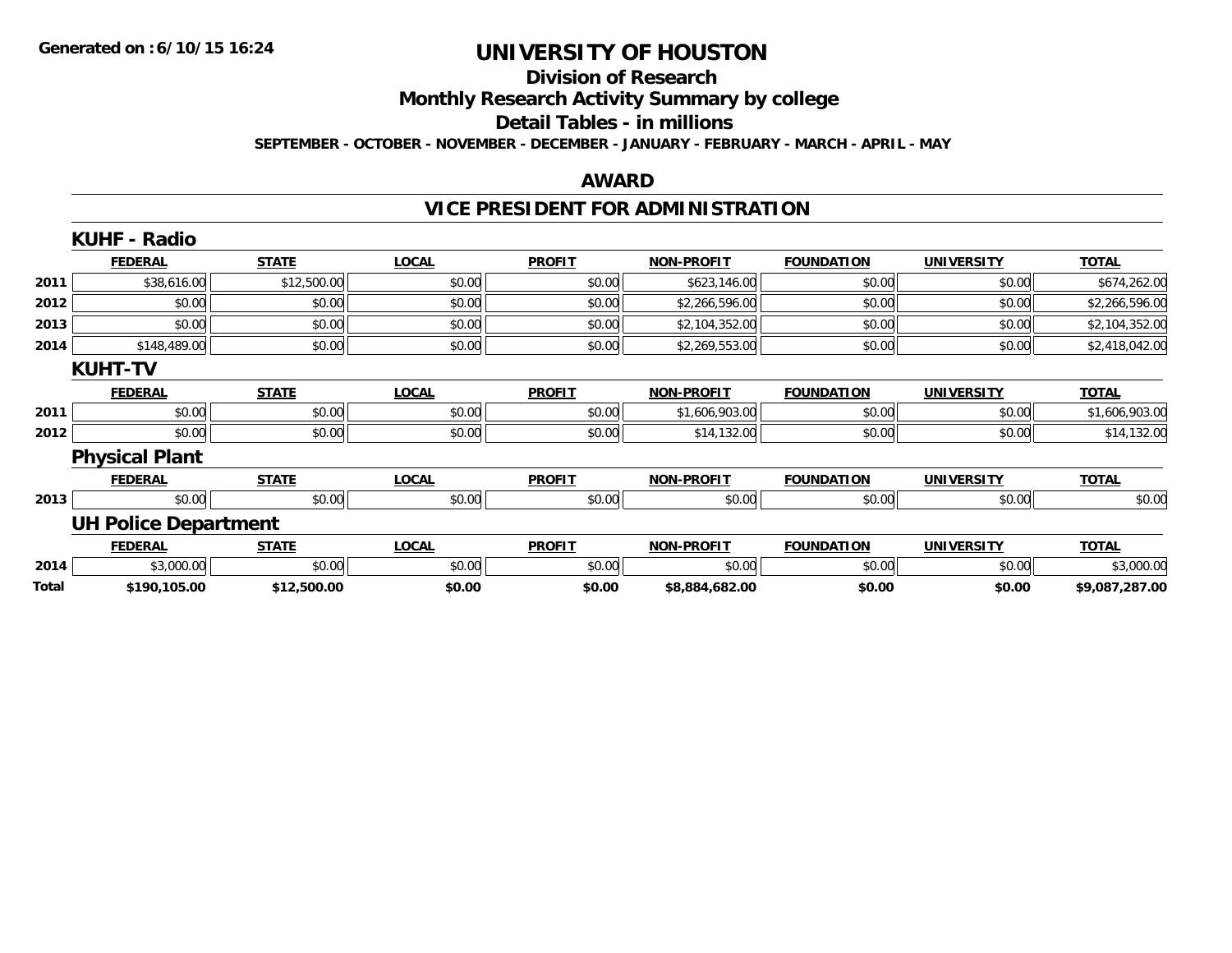## **Division of Research**

**Monthly Research Activity Summary by college**

**Detail Tables - in millions**

**SEPTEMBER - OCTOBER - NOVEMBER - DECEMBER - JANUARY - FEBRUARY - MARCH - APRIL - MAY**

## **AWARD**

## **VICE PRESIDENT FOR STUDENT AFFAIRS**

## **Childrens Learning Centers**

|      | <b>FEDERAL</b> | <b>STATE</b>      | <u>LOCAL</u>                                | <b>PROFIT</b> | <b>NON-PROFIT</b> | <b>FOUNDATION</b> | <b>UNIVERSITY</b> | <b>TOTAL</b> |
|------|----------------|-------------------|---------------------------------------------|---------------|-------------------|-------------------|-------------------|--------------|
| 2013 | \$15,000.00    | ¢Λ<br>റവ<br>JU.UU | \$0.00                                      | \$0.00        | \$0.00            | \$0.00            | \$0.00            | \$15,000.00  |
| 2014 | \$235,891.00   | \$0.00            | $\mathfrak{c}\cap\mathfrak{a}\cap$<br>DU.UU | \$0.00        | \$0.00            | \$0.00            | \$0.00            | \$235,891,00 |
| 2015 | \$375,000.00   | \$0.00            | \$0.00                                      | \$0.00        | \$0.00            | \$0.00            | \$0.00            | 000.00,،     |

## **Vice President, Student Affairs**

|       | <b>FEDERAL</b> | <b>STATE</b> | <b>LOCAL</b> | <b>PROFIT</b> | <b>NON-PROFIT</b> | <b>FOUNDATION</b> | <b>UNIVERSITY</b> | <b>TOTAL</b>   |
|-------|----------------|--------------|--------------|---------------|-------------------|-------------------|-------------------|----------------|
| 2011  | \$236,300.00   | \$0.00       | \$0.00       | \$0.00        | \$0.00            | \$0.00            | \$0.00            | \$236,300.00   |
| 2012  | \$236,559.00   | \$0.00       | \$0.00       | \$0.00        | \$0.00            | \$0.00            | \$0.00            | \$236,559.00   |
| 2013  | \$235,891.00   | \$0.00       | \$0.00       | \$0.00        | \$0.00            | \$0.00            | \$0.00            | \$235,891.00   |
| 2014  | \$0.00         | \$0.00       | \$0.00       | \$0.00        | \$0.00            | \$10,000.00       | \$0.00            | \$10,000.00    |
| Total | \$1,334,641.00 | \$0.00       | \$0.00       | \$0.00        | \$0.00            | \$10,000.00       | \$0.00            | \$1,344,641.00 |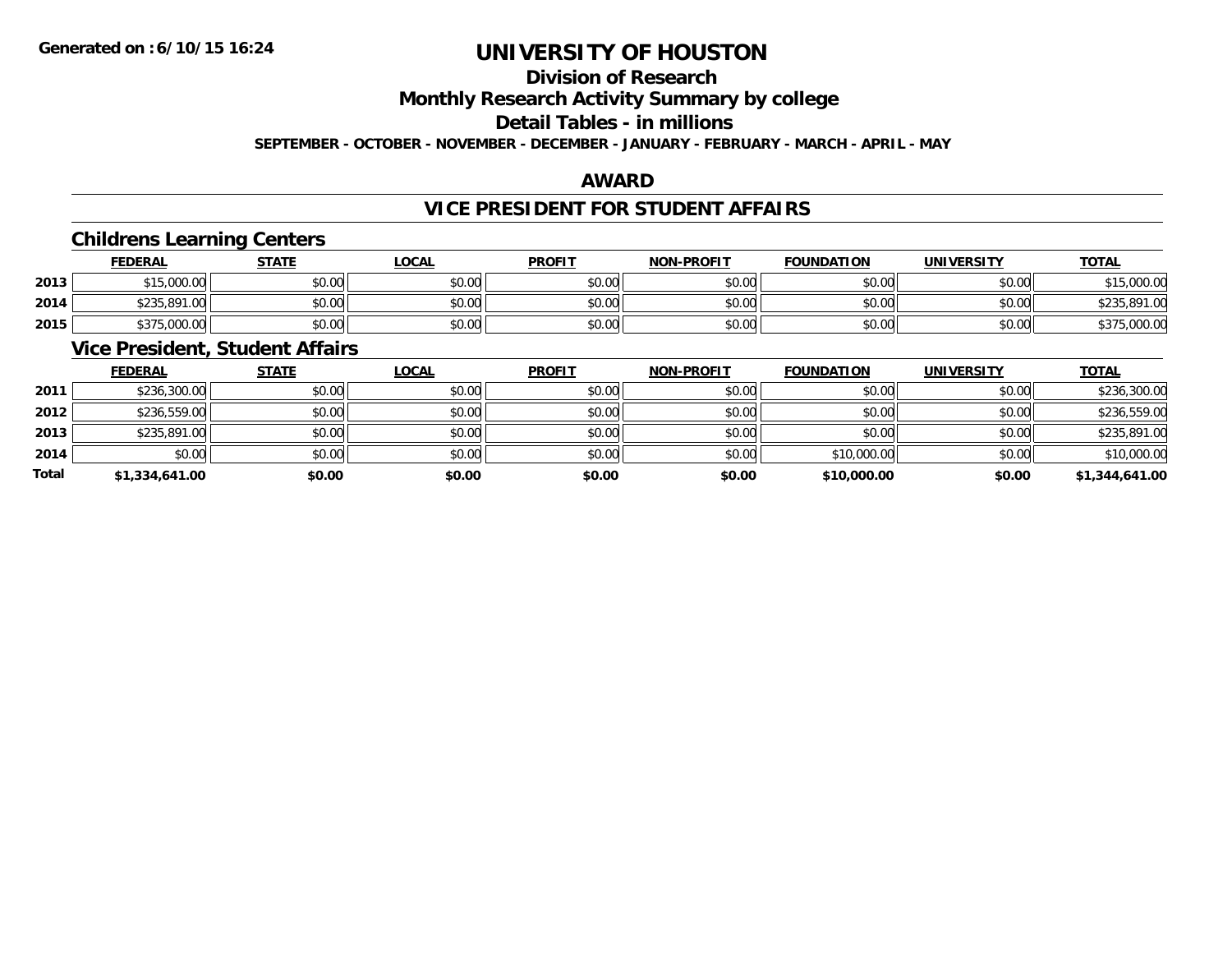## **Division of Research**

**Monthly Research Activity Summary by college**

**Detail Tables - in millions**

**SEPTEMBER - OCTOBER - NOVEMBER - DECEMBER - JANUARY - FEBRUARY - MARCH - APRIL - MAY**

## **TOTAL EXPENDITURE**

### **C.T. BAUER COLLEGE OF BUSINESS**

|      | <b>Accountancy &amp; Taxation</b>        |              |              |               |                   |                   |                   |              |
|------|------------------------------------------|--------------|--------------|---------------|-------------------|-------------------|-------------------|--------------|
|      | <b>FEDERAL</b>                           | <b>STATE</b> | <b>LOCAL</b> | <b>PROFIT</b> | <b>NON-PROFIT</b> | <b>FOUNDATION</b> | <b>UNIVERSITY</b> | <b>TOTAL</b> |
| 2014 | \$0.00                                   | \$0.00       | \$0.00       | \$0.00        | \$0.00            | \$9,418.96        | \$0.00            | \$9,418.96   |
| 2015 | \$0.00                                   | \$0.00       | \$0.00       | \$0.00        | \$0.00            | (\$1,049.59)      | \$0.00            | (\$1,049.59) |
|      | <b>Dean, Business Administration</b>     |              |              |               |                   |                   |                   |              |
|      | <b>FEDERAL</b>                           | <b>STATE</b> | <b>LOCAL</b> | <b>PROFIT</b> | <b>NON-PROFIT</b> | <b>FOUNDATION</b> | <b>UNIVERSITY</b> | <b>TOTAL</b> |
| 2012 | \$0.00                                   | \$0.00       | \$0.00       | \$0.00        | \$0.00            | \$0.00            | \$0.00            | \$0.00       |
| 2014 | \$0.00                                   | \$232,972.00 | \$0.00       | \$0.00        | \$0.00            | \$0.00            | \$0.00            | \$232,972.00 |
| 2015 | \$0.00                                   | \$301,673.49 | \$0.00       | \$0.00        | \$0.00            | \$0.00            | \$0.00            | \$301,673.49 |
|      | <b>Decision and Information Sciences</b> |              |              |               |                   |                   |                   |              |
|      | <b>FEDERAL</b>                           | <b>STATE</b> | <b>LOCAL</b> | <b>PROFIT</b> | <b>NON-PROFIT</b> | <b>FOUNDATION</b> | <b>UNIVERSITY</b> | <b>TOTAL</b> |
| 2015 | \$0.00                                   | \$0.00       | \$0.00       | \$0.00        | \$0.00            | \$0.00            | \$0.00            | \$0.00       |
|      | <b>Finance</b>                           |              |              |               |                   |                   |                   |              |
|      | <b>FEDERAL</b>                           | <b>STATE</b> | <b>LOCAL</b> | <b>PROFIT</b> | <b>NON-PROFIT</b> | <b>FOUNDATION</b> | <b>UNIVERSITY</b> | <b>TOTAL</b> |
| 2011 | \$78,637.71                              | \$0.00       | \$0.00       | \$0.00        | \$0.00            | \$0.00            | \$0.00            | \$78,637.71  |
| 2012 | \$43,326.68                              | \$0.00       | \$0.00       | \$0.00        | \$0.00            | \$0.00            | \$0.00            | \$43,326.68  |
| 2013 | \$0.00                                   | \$0.00       | \$0.00       | \$0.00        | \$0.00            | \$0.00            | \$0.00            | \$0.00       |
| 2014 | \$0.00                                   | \$0.00       | \$0.00       | \$0.00        | \$0.00            | \$0.00            | \$0.00            | \$0.00       |
| 2015 | \$0.00                                   | \$0.00       | \$0.00       | \$0.00        | \$0.00            | \$0.00            | \$0.00            | \$0.00       |
|      | Management                               |              |              |               |                   |                   |                   |              |
|      | <b>FEDERAL</b>                           | <b>STATE</b> | <b>LOCAL</b> | <b>PROFIT</b> | <b>NON-PROFIT</b> | <b>FOUNDATION</b> | <b>UNIVERSITY</b> | <b>TOTAL</b> |
| 2011 | \$148,823.66                             | \$0.00       | \$0.00       | \$0.00        | \$0.00            | \$41,250.00       | \$0.00            | \$190,073.66 |
| 2012 | \$813.73                                 | \$0.00       | \$0.00       | \$0.00        | \$0.00            | \$41,250.00       | \$0.00            | \$42,063.73  |
| 2013 | \$10,867.40                              | \$0.00       | \$0.00       | \$0.00        | \$0.00            | \$0.00            | \$0.00            | \$10,867.40  |
| 2014 | \$6,510.00                               | \$0.00       | \$0.00       | \$0.00        | \$0.00            | \$0.00            | \$0.00            | \$6,510.00   |
| 2015 | \$18,600.00                              | \$0.00       | \$0.00       | \$0.00        | \$0.00            | \$0.00            | \$0.00            | \$18,600.00  |
|      | <b>Marketing</b>                         |              |              |               |                   |                   |                   |              |
|      | <b>FEDERAL</b>                           | <b>STATE</b> | <b>LOCAL</b> | <b>PROFIT</b> | <b>NON-PROFIT</b> | <b>FOUNDATION</b> | <b>UNIVERSITY</b> | <b>TOTAL</b> |
| 2012 | \$0.00                                   | \$0.00       | \$0.00       | \$0.00        | \$0.00            | \$0.00            | \$0.00            | \$0.00       |
| 2013 | \$0.00                                   | \$0.00       | \$0.00       | \$0.00        | \$0.00            | \$0.00            | \$0.00            | \$0.00       |
| 2014 | \$0.00                                   | \$0.00       | \$0.00       | \$0.00        | \$0.00            | \$0.00            | \$0.00            | \$0.00       |
| 2015 | \$0.00                                   | \$0.00       | \$0.00       | \$0.00        | \$0.00            | \$0.00            | \$0.00            | \$0.00       |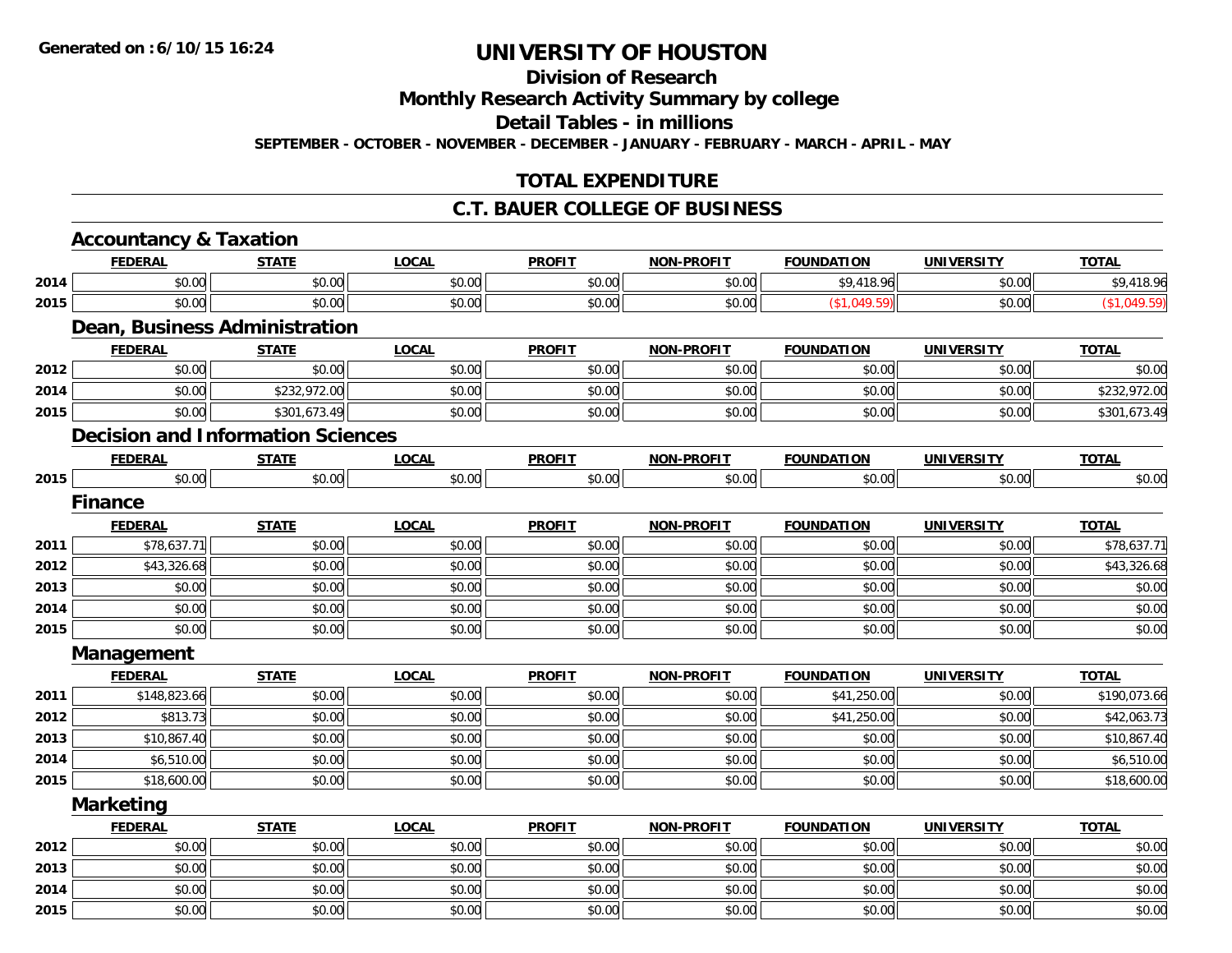# **Division of Research**

**Monthly Research Activity Summary by college**

**Detail Tables - in millions**

**SEPTEMBER - OCTOBER - NOVEMBER - DECEMBER - JANUARY - FEBRUARY - MARCH - APRIL - MAY**

## **TOTAL EXPENDITURE**

## **C.T. BAUER COLLEGE OF BUSINESS**

## **Small Business Development Center**

|       | <b>FEDERAL</b>  | <b>STATE</b> | <b>LOCAL</b> | <b>PROFIT</b> | <b>NON-PROFIT</b> | <b>FOUNDATION</b>        | <b>UNIVERSITY</b> | <b>TOTAL</b>    |
|-------|-----------------|--------------|--------------|---------------|-------------------|--------------------------|-------------------|-----------------|
| 2011  | \$2,304,519.07  | \$42,560.19  | \$0.00       | \$0.00        | \$0.00            | \$0.00                   | \$0.00            | \$2,347,079.26  |
| 2012  | \$3,573,096.15  | \$788.82     | \$0.00       | \$0.00        | \$0.00            | \$1,919.43               | \$0.00            | \$3,575,804.40  |
| 2013  | \$3,249,648.32  | \$0.00       | \$0.00       | \$0.00        | \$0.00            | \$35,529.31              | \$0.00            | \$3,285,177.63  |
| 2014  | \$2,284,004.16  | \$0.00       | \$0.00       | \$0.00        | \$0.00            | \$35,408.87              | \$0.00            | \$2,319,413.03  |
| 2015  | \$2,204,870.23  | \$0.00       | \$0.00       | \$0.00        | \$0.00            | $($ \$11.24) $\parallel$ | \$0.00            | \$2,204,858.99  |
| Total | \$13,923,717.10 | \$577,994.50 | \$0.00       | \$0.00        | \$0.00            | \$163,715.74             | \$0.00            | \$14,665,427.34 |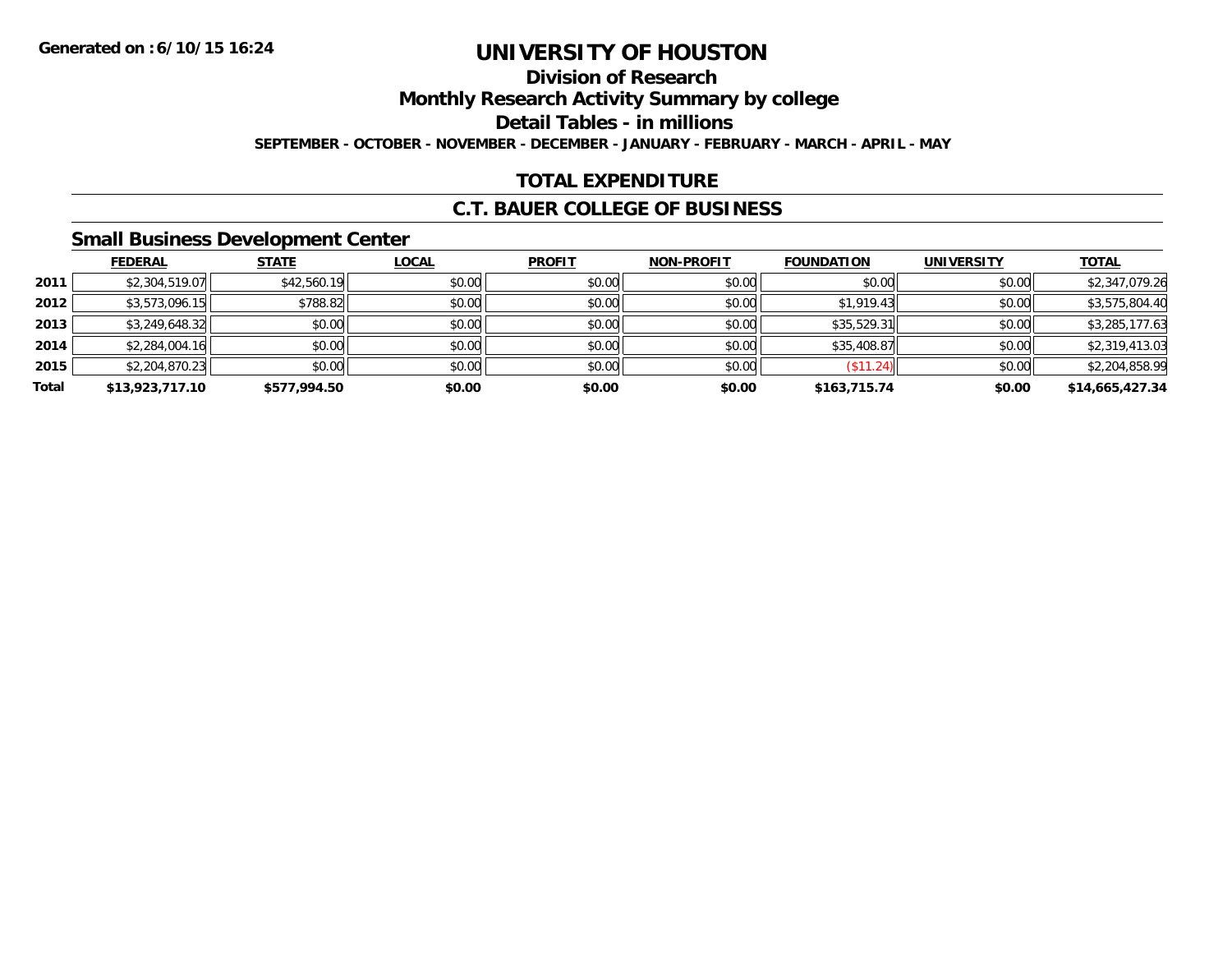# **Division of Research**

**Monthly Research Activity Summary by college**

**Detail Tables - in millions**

**SEPTEMBER - OCTOBER - NOVEMBER - DECEMBER - JANUARY - FEBRUARY - MARCH - APRIL - MAY**

## **TOTAL EXPENDITURE**

### **COLLEGE OF ARCHITECTURE**

### **Architecture**

|      | <b>FEDERAL</b> | <b>STATE</b> | <b>LOCAL</b> | <b>PROFIT</b> | <b>NON-PROFIT</b> | <b>FOUNDATION</b> | <b>UNIVERSITY</b> | <b>TOTAL</b> |
|------|----------------|--------------|--------------|---------------|-------------------|-------------------|-------------------|--------------|
| 2012 | \$0.00         | \$0.00       | \$0.00       | \$0.00        | \$0.00            | \$0.00            | \$0.00            | \$0.00       |
| 2013 | \$0.00         | \$0.00       | \$0.00       | \$0.00        | \$0.00            | \$0.00            | \$2,498.75        | \$2,498.75   |
| 2014 | \$0.00         | \$0.00       | \$0.00       | \$0.00        | \$0.00            | \$0.00            | \$0.00            | \$0.00       |
| 2015 | \$0.00         | \$0.00       | \$0.00       | \$0.00        | \$0.00            | \$0.00            | \$0.00            | \$0.00       |

### **Dean, Architecture**

|       | <b>FEDERAL</b> | <b>STATE</b> | <b>LOCAL</b> | <b>PROFIT</b> | <b>NON-PROFIT</b> | <b>FOUNDATION</b> | <b>UNIVERSITY</b> | <b>TOTAL</b> |
|-------|----------------|--------------|--------------|---------------|-------------------|-------------------|-------------------|--------------|
| 2011  | \$0.00         | \$0.00       | \$0.00       | \$0.00        | \$0.00            | \$26,757.39       | \$0.00            | \$26,757.39  |
| 2012  | \$16,015.32    | \$0.00       | \$0.00       | \$0.00        | \$5,000.00        | \$3,549.15        | \$0.00            | \$24,564.47  |
| 2013  | \$0.00         | \$0.00       | \$0.00       | \$0.00        | \$0.00            | \$4,649.34        | \$0.00            | \$4,649.34   |
| 2014  | \$25,000.00    | \$0.00       | \$0.00       | \$0.00        | \$0.00            | \$7,207.85        | \$0.00            | \$32,207.85  |
| 2015  | \$0.00         | \$0.00       | \$0.00       | \$0.00        | \$0.00            | \$19,515.96       | \$0.00            | \$19,515.96  |
| Total | \$41,015.32    | \$0.00       | \$0.00       | \$0.00        | \$5,000.00        | \$61,679.70       | \$2,498.75        | \$110,193.77 |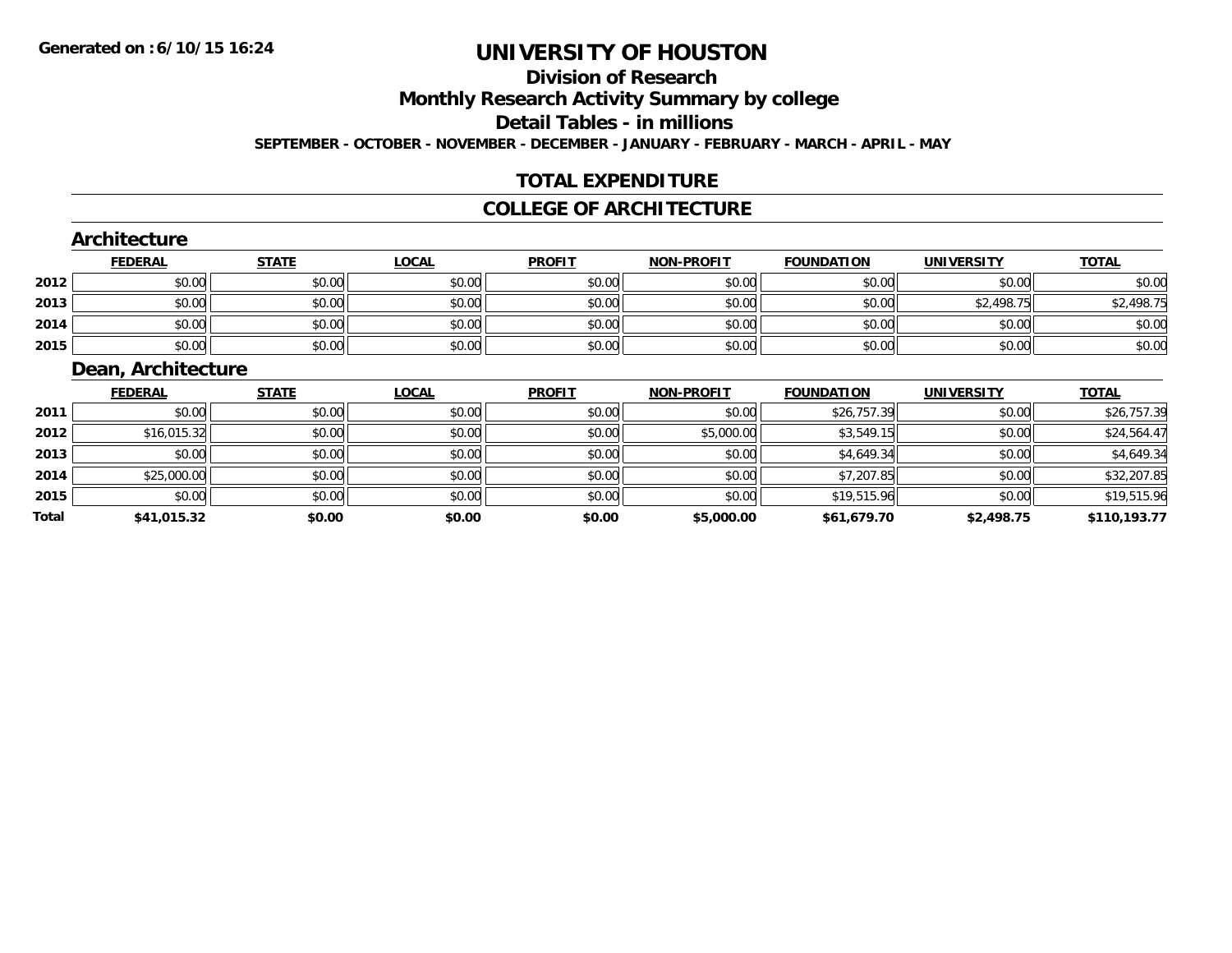## **Division of Research**

**Monthly Research Activity Summary by college**

**Detail Tables - in millions**

**SEPTEMBER - OCTOBER - NOVEMBER - DECEMBER - JANUARY - FEBRUARY - MARCH - APRIL - MAY**

## **TOTAL EXPENDITURE**

## **COLLEGE OF EDUCATION**

## **Consistency Mgmt and Coop Disc**

|      | <u>FEDERAL</u> | <b>STATE</b> | <u>LOCAL</u> | <b>PROFIT</b> | <b>NON-PROFIT</b> | <b>FOUNDATION</b> | <b>UNIVERSITY</b> | <b>TOTAL</b> |
|------|----------------|--------------|--------------|---------------|-------------------|-------------------|-------------------|--------------|
| 2011 | \$1,050.55     | \$0.00       | \$0.00       | \$0.00        | \$70,057.02       | \$0.00            | \$0.00            | \$71,107.57  |
| 2012 | \$1,915.80     | \$0.00       | \$0.00       | \$0.00        | \$76,331.73       | \$0.00            | \$0.00            | \$78,247.53  |
| 2013 | \$688.06       | \$0.00       | \$0.00       | \$0.00        | \$46,418.78       | \$0.00            | \$0.00            | \$47,106.84  |
| 2014 | \$3,487.08     | \$0.00       | \$136,747.34 | \$0.00        | \$3,323.08        | \$0.00            | \$0.00            | \$143,557.50 |
| 2015 | \$213,387.56   | \$0.00       | \$108,543.49 | \$0.00        | (\$2,177.90)      | \$0.00            | \$0.00            | \$319,753.15 |

#### **Curriculum and Instruction**

|      | <b>FEDERAL</b> | <b>STATE</b> | <u>LOCAL</u> | <b>PROFIT</b> | <b>NON-PROFIT</b> | <b>FOUNDATION</b> | <b>UNIVERSITY</b> | <b>TOTAL</b>   |
|------|----------------|--------------|--------------|---------------|-------------------|-------------------|-------------------|----------------|
| 2011 | \$580,856.31   | \$29,101.60  | \$0.00       | \$0.00        | \$104,464.44      | \$55,413.88       | \$0.00            | \$769,836.24   |
| 2012 | \$872,265.51   | \$191,398.77 | \$0.00       | \$0.00        | \$78,696.43       | \$57,740.99       | \$0.00            | \$1,200,101.70 |
| 2013 | \$682,112.51   | \$52,200.22  | \$0.00       | \$0.00        | \$67,217.01       | \$55,692.83       | \$0.00            | \$857,222.57   |
| 2014 | \$694,680.26   | \$12,213.14  | \$0.00       | \$0.00        | \$99,633.15       | \$125,180.09      | \$0.00            | \$931,706.64   |
| 2015 | \$485,586.64   | \$35,295.71  | \$0.00       | \$0.00        | \$92,059.75       | \$114,012.72      | \$0.00            | \$726,954.83   |

## **Dean, Education**

|      | <b>FEDERAL</b> | <b>STATE</b> | <u>LOCAL</u> | <b>PROFIT</b> | <b>NON-PROFIT</b> | <b>FOUNDATION</b> | <b>UNIVERSITY</b> | <b>TOTAL</b> |
|------|----------------|--------------|--------------|---------------|-------------------|-------------------|-------------------|--------------|
| 2011 | \$0.00         | \$0.00       | \$0.00       | \$0.00        | \$0.00            | \$0.00            | \$0.00            | \$0.00       |
| 2012 | \$0.00         | \$0.00       | \$0.00       | \$0.00        | \$0.00            | \$0.00            | \$0.00            | \$0.00       |
| 2013 | \$0.00         | \$0.00       | \$0.00       | \$0.00        | \$0.00            | \$0.00            | \$0.00            | \$0.00       |
| 2014 | \$0.00         | \$0.00       | \$0.00       | \$0.00        | \$0.00            | \$0.00            | \$0.00            | \$0.00       |
| 2015 | \$0.00         | \$57,216.64  | \$0.00       | \$0.00        | \$0.00            | \$0.00            | \$0.00            | \$57,216.64  |

## **Educational Leadership & Policy Studies**

|      | <b>FEDERAL</b> | <b>STATE</b> | <u>LOCAL</u> | <b>PROFIT</b> | <b>NON-PROFIT</b> | <b>FOUNDATION</b> | <b>UNIVERSITY</b> | <b>TOTAL</b> |
|------|----------------|--------------|--------------|---------------|-------------------|-------------------|-------------------|--------------|
| 2011 | \$22,402.40    | (\$153.53)   | \$0.00       | \$0.00        | \$0.00            | \$0.00            | \$0.00            | \$22,248.87  |
| 2012 | \$93,262.68    | \$0.00       | \$0.00       | \$0.00        | \$0.00            | \$0.00            | \$0.00            | \$93,262.68  |
| 2013 | \$154,751.80   | \$0.00       | \$0.00       | \$0.00        | \$0.00            | \$0.00            | \$0.00            | \$154,751.80 |
| 2014 | \$138,135.30   | \$0.00       | \$0.00       | \$0.00        | \$0.00            | \$7,069.77        | \$0.00            | \$145,205.07 |
| 2015 | \$157,840.31   | \$4,695.10   | \$12,931.31  | \$0.00        | \$0.00            | \$20,350.57       | \$0.00            | \$195,817.30 |

## **Institute for Urban Education**

|      | <b>FEDERAL</b>       | <b>STATE</b><br>$1$ m i f | LOCAL                     | <b>PROFIT</b>              | <b>NON-PROFIT</b> | <b>FOUNDATION</b>                                 | UNIVERSITY | <b>TOTAL</b>                   |
|------|----------------------|---------------------------|---------------------------|----------------------------|-------------------|---------------------------------------------------|------------|--------------------------------|
| 2011 | \$164,683.68         | \$0.00                    | $\sim$<br>$\sim$<br>pu.uu | $*$ $\cap$ $\cap$<br>DU.UU | \$0.00            | $\uparrow$ $\uparrow$ $\uparrow$<br>כ.ככס,<br>╜∠∠ | \$0.00     | $\sim$ $\sim$<br>\$386.339.211 |
| 2012 | \$149 918<br>49<br>. | \$0.00                    | $\sim$ 00<br>PU.UU        | 0000<br><b>DU.UU</b>       | \$0.00            | .107<br>$\sim$<br>$A \cap A$<br>44                | \$0.00     | $\lambda$<br>0.250             |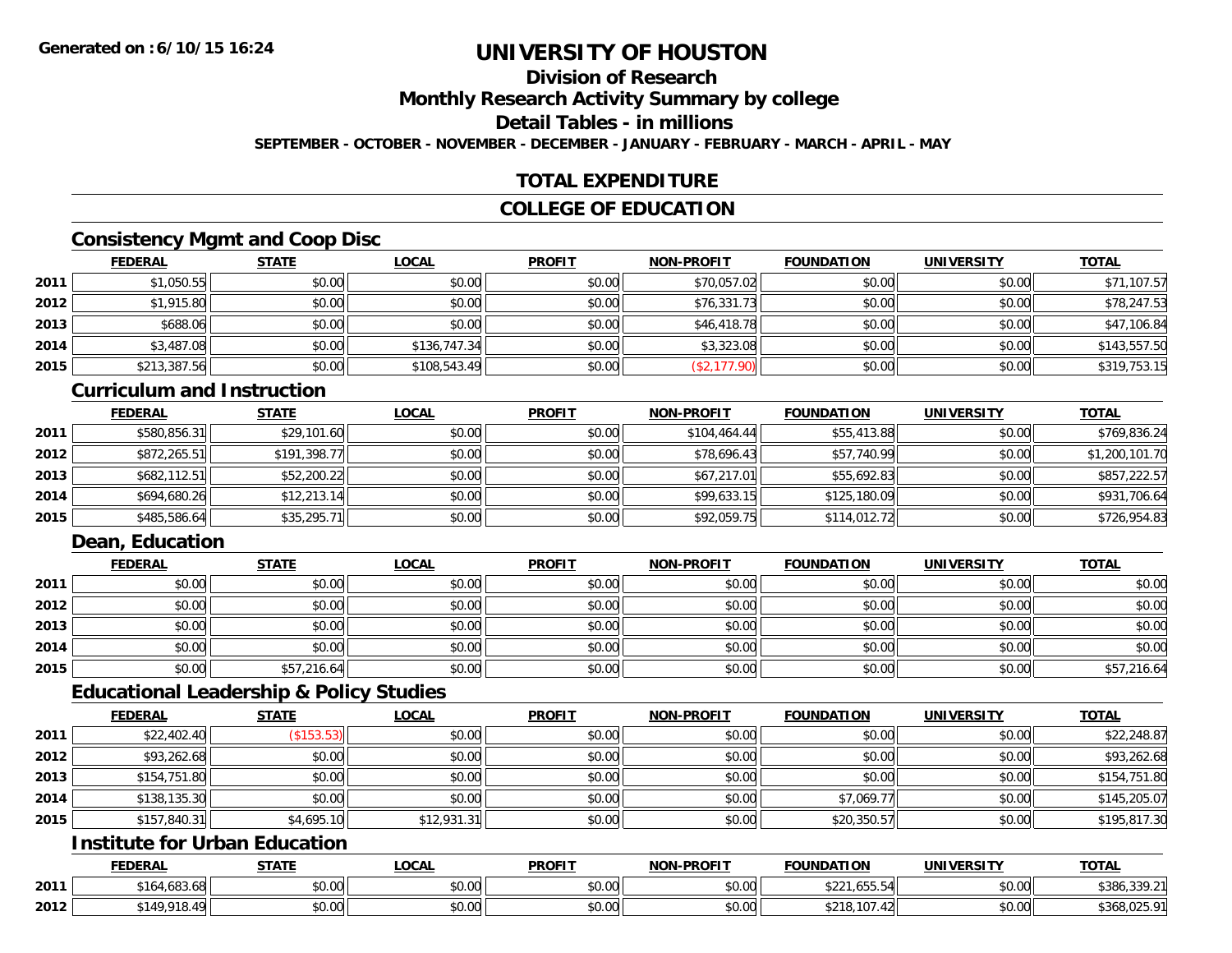## **Division of Research**

**Monthly Research Activity Summary by college**

**Detail Tables - in millions**

**SEPTEMBER - OCTOBER - NOVEMBER - DECEMBER - JANUARY - FEBRUARY - MARCH - APRIL - MAY**

## **TOTAL EXPENDITURE**

## **COLLEGE OF EDUCATION**

#### **Institute for Urban Education**

|      | <b>FEDERAL</b> | <b>STATE</b> | <b>LOCAL</b> | <b>PROFIT</b> | <b>NON-PROFIT</b> | <b>FOUNDATION</b> | UNIVERSITY | <u>TOTAL</u> |
|------|----------------|--------------|--------------|---------------|-------------------|-------------------|------------|--------------|
| 2013 | \$48,019.15    | \$0.00       | \$0.00       | \$0.00        | \$0.00            | \$201,781.64      | \$0.00     | \$249,800.79 |
| 2014 | \$22,230.64    | \$0.00       | \$0.00       | \$0.00        | \$0.00            | \$28,891<br>.48   | \$0.00     | 122. I       |
| 2015 |                | \$0.00       | \$0.00       | \$0.00        | \$20,573.37       | \$28,503.18       | \$0.00     | \$66,474.10  |

## **Psychological, Health, and Learning Sciences**

|      | <b>FEDERAL</b> | <b>STATE</b> | <b>LOCAL</b> | <b>PROFIT</b> | <b>NON-PROFIT</b> | <b>FOUNDATION</b> | <b>UNIVERSITY</b> | <b>TOTAL</b> |
|------|----------------|--------------|--------------|---------------|-------------------|-------------------|-------------------|--------------|
| 2011 | \$33,789.84    | \$110,982.76 | \$0.00       | \$0.00        | \$1,243.67        | \$74,181.25       | \$0.00            | \$220,197.52 |
| 2012 | \$197,647.49   | \$74,011.69  | \$0.00       | \$0.00        | \$9,769.56        | \$1,656.63        | \$0.00            | \$283,085.37 |
| 2013 | \$173,965.59   | \$119.78     | \$0.00       | \$0.00        | \$29,952.95       | (\$214.71)        | \$10,904.64       | \$214,728.25 |
| 2014 | \$457,705.97   | \$8,634.70   | \$0.00       | \$0.00        | \$29.542.47       | \$3,294.60        | \$0.00            | \$492,588.53 |
| 2015 | \$694,938.54   | \$35,773.79  | \$0.00       | \$0.00        | \$17,598.03       | \$0.00            | \$0.00            | \$748,310.36 |

#### **UH Charter School**

|       | <b>FEDERAL</b> | <b>STATE</b>   | <u>LOCAL</u> | <b>PROFIT</b> | <b>NON-PROFIT</b> | <b>FOUNDATION</b> | <b>UNIVERSITY</b> | <b>TOTAL</b>    |
|-------|----------------|----------------|--------------|---------------|-------------------|-------------------|-------------------|-----------------|
| 2012  | \$30,456.80    | \$696,599.84   | \$0.00       | \$0.00        | \$0.00            | \$0.00            | \$0.00            | \$727,056.64    |
| 2013  | \$12,322.45    | \$741,813.84   | \$0.00       | \$0.00        | \$0.00            | \$0.00            | \$0.00            | \$754,136.29    |
| 2014  | \$15,554.86    | \$803,111.65   | \$0.00       | \$0.00        | \$0.00            | \$0.00            | \$0.00            | \$818,666.51    |
| 2015  | \$13,791.91    | \$803,158.93   | \$0.00       | \$0.00        | \$0.00            | \$0.00            | \$0.00            | \$816,950.84    |
| Total | \$6,134,845.72 | \$3,656,174.64 | \$258,222.14 | \$0.00        | \$744,703.53      | \$1,206,728.69    | \$10,904.64       | \$12,011,579.36 |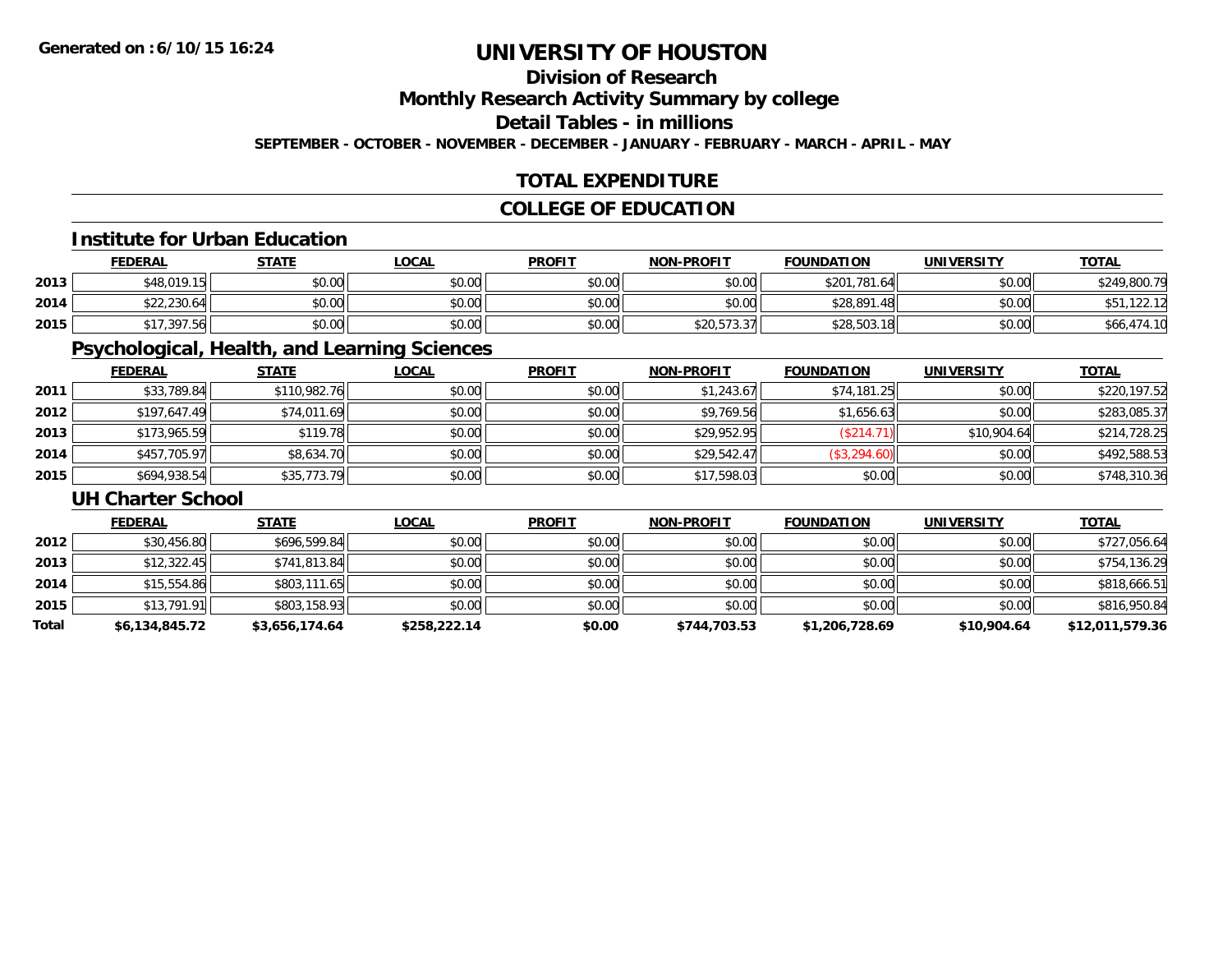**Division of Research**

**Monthly Research Activity Summary by college**

**Detail Tables - in millions**

**SEPTEMBER - OCTOBER - NOVEMBER - DECEMBER - JANUARY - FEBRUARY - MARCH - APRIL - MAY**

## **TOTAL EXPENDITURE**

### **COLLEGE OF LIBERAL ARTS AND SOCIAL SCIENCES**

|      | <b>FEDERAL</b>            | <b>STATE</b> | <b>LOCAL</b>                                             | <b>PROFIT</b> | <b>NON-PROFIT</b> | <b>FOUNDATION</b> | <b>UNIVERSITY</b> | <b>TOTAL</b> |
|------|---------------------------|--------------|----------------------------------------------------------|---------------|-------------------|-------------------|-------------------|--------------|
| 2014 | \$1,500.00                | \$0.00       | \$0.00                                                   | \$0.00        | \$4,783.60        | \$0.00            | \$0.00            | \$6,283.60   |
| 2015 | \$500.00                  | \$0.00       | \$0.00                                                   | \$0.00        | \$0.00            | \$0.00            | \$0.00            | \$500.00     |
|      | Art                       |              |                                                          |               |                   |                   |                   |              |
|      | <b>FEDERAL</b>            | <b>STATE</b> | <b>LOCAL</b>                                             | <b>PROFIT</b> | <b>NON-PROFIT</b> | <b>FOUNDATION</b> | <b>UNIVERSITY</b> | <b>TOTAL</b> |
| 2012 | \$1,810.02                | \$0.00       | \$0.00                                                   | \$0.00        | \$0.00            | \$0.00            | \$0.00            | \$1,810.02   |
| 2013 | \$6,137.67                | \$0.00       | \$0.00                                                   | \$0.00        | \$0.00            | \$0.00            | \$0.00            | \$6,137.67   |
| 2014 | \$2,054.89                | \$0.00       | \$0.00                                                   | \$0.00        | \$0.00            | \$0.00            | \$0.00            | \$2,054.89   |
| 2015 | \$0.00                    | \$12,581.84  | \$0.00                                                   | \$0.00        | \$0.00            | \$0.00            | \$0.00            | \$12,581.84  |
|      | <b>Arte Publico Press</b> |              |                                                          |               |                   |                   |                   |              |
|      | <b>FEDERAL</b>            | <b>STATE</b> | <b>LOCAL</b>                                             | <b>PROFIT</b> | <b>NON-PROFIT</b> | <b>FOUNDATION</b> | <b>UNIVERSITY</b> | <b>TOTAL</b> |
| 2011 | \$17,484.53               | \$3,500.00   | \$0.00                                                   | \$0.00        | \$53,675.60       | \$251,398.42      | \$0.00            | \$326,058.55 |
| 2012 | \$39,604.20               | \$1,867.88   | \$0.00                                                   | \$0.00        | \$35,074.98       | \$0.00            | \$0.00            | \$76,547.06  |
| 2013 | \$35,380.05               | \$0.00       | \$0.00                                                   | \$0.00        | \$33,200.00       | \$158,118.55      | \$0.00            | \$226,698.60 |
| 2014 | \$0.00                    | \$10,000.00  | \$0.00                                                   | \$0.00        | \$80,074.00       | \$242,157.07      | \$0.00            | \$332,231.07 |
| 2015 | \$25,764.22               | \$8,500.00   | \$0.00                                                   | \$0.00        | \$51,852.77       | \$62,220.26       | \$0.00            | \$148,337.25 |
|      | <b>Blaffer Gallery</b>    |              |                                                          |               |                   |                   |                   |              |
|      | <b>FEDERAL</b>            | <b>STATE</b> | <b>LOCAL</b>                                             | <b>PROFIT</b> | <b>NON-PROFIT</b> | <b>FOUNDATION</b> | <b>UNIVERSITY</b> | <b>TOTAL</b> |
| 2011 | \$9,352.22                | \$5,636.60   | \$0.00                                                   | \$0.00        | \$24,449.16       | \$0.00            | \$0.00            | \$39,437.98  |
| 2012 | \$2,926.91                | \$1,981.95   | \$0.00                                                   | \$0.00        | \$22,492.41       | \$0.00            | \$0.00            | \$27,401.27  |
| 2013 | \$6,647.16                | \$0.00       | \$0.00                                                   | \$0.00        | \$0.00            | \$0.00            | \$0.00            | \$6,647.16   |
| 2014 | \$50,000.58               | \$10,387.81  | \$0.00                                                   | \$0.00        | \$7,143.75        | \$0.00            | \$0.00            | \$67,532.14  |
| 2015 | \$0.00                    | \$8,701.00   | \$0.00                                                   | \$0.00        | \$18,922.82       | \$10,000.00       | \$0.00            | \$37,623.82  |
|      |                           |              | <b>Center for Neuromotor &amp; Biomechanics Research</b> |               |                   |                   |                   |              |
|      | <b>FEDERAL</b>            | <b>STATE</b> | <b>LOCAL</b>                                             | <b>PROFIT</b> | <b>NON-PROFIT</b> | <b>FOUNDATION</b> | <b>UNIVERSITY</b> | <b>TOTAL</b> |
| 2011 | \$0.00                    | \$0.00       | \$0.00                                                   | \$0.00        | \$0.00            | \$0.00            | \$0.00            | \$0.00       |
| 2012 | \$0.00                    | \$0.00       | \$0.00                                                   | \$11,678.88   | \$0.00            | \$0.00            | \$0.00            | \$11,678.88  |
| 2013 | \$50,526.58               | \$0.00       | \$0.00                                                   | \$16,722.91   | \$0.00            | \$0.00            | \$0.00            | \$67,249.49  |
| 2014 | \$0.00                    | \$0.00       | \$0.00                                                   | \$22,904.52   | \$0.00            | \$0.00            | \$0.00            | \$22,904.52  |
| 2015 | \$0.00                    | \$0.00       | \$0.00                                                   | \$28,966.11   | \$0.00            | \$0.00            | \$0.00            | \$28,966.11  |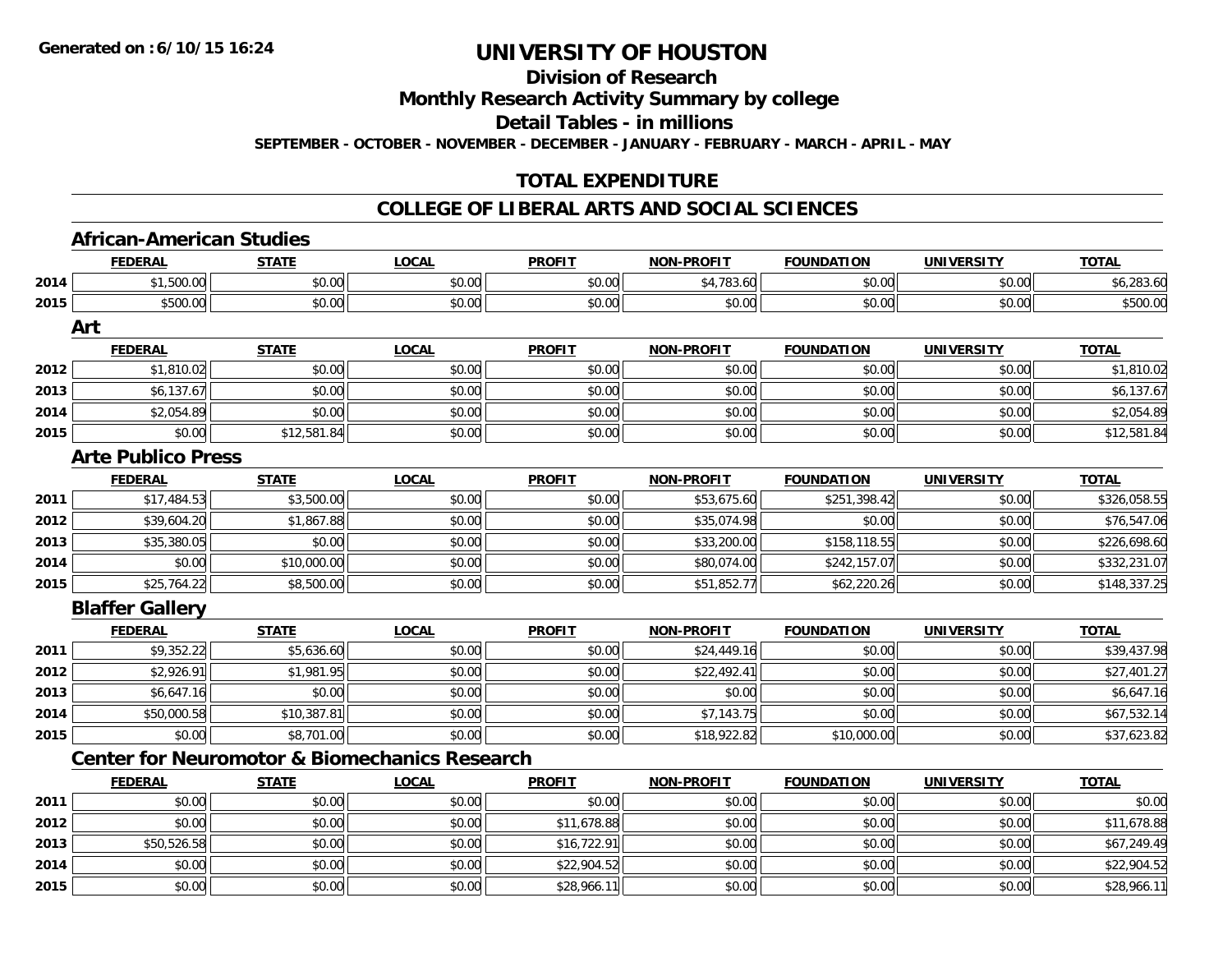**2015**

# **UNIVERSITY OF HOUSTON**

## **Division of Research**

**Monthly Research Activity Summary by college**

**Detail Tables - in millions**

**SEPTEMBER - OCTOBER - NOVEMBER - DECEMBER - JANUARY - FEBRUARY - MARCH - APRIL - MAY**

## **TOTAL EXPENDITURE**

### **COLLEGE OF LIBERAL ARTS AND SOCIAL SCIENCES**

|      | <b>FEDERAL</b>                                    | <b>STATE</b> | <b>LOCAL</b> | <b>PROFIT</b> | <b>NON-PROFIT</b> | <b>FOUNDATION</b> | <b>UNIVERSITY</b> | <b>TOTAL</b> |
|------|---------------------------------------------------|--------------|--------------|---------------|-------------------|-------------------|-------------------|--------------|
| 2012 | \$38,916.27                                       | \$0.00       | \$0.00       | \$0.00        | \$0.00            | \$0.00            | \$0.00            | \$38,916.27  |
| 2013 | \$41,042.50                                       | \$0.00       | \$0.00       | \$0.00        | \$0.00            | \$0.00            | \$0.00            | \$41,042.50  |
| 2014 | \$1,117.26                                        | \$0.00       | \$0.00       | \$0.00        | \$0.00            | \$0.00            | \$0.00            | \$1,117.26   |
| 2015 | \$681.72                                          | \$0.00       | \$0.00       | \$0.00        | \$0.00            | \$0.00            | \$0.00            | \$681.72     |
|      | Communication                                     |              |              |               |                   |                   |                   |              |
|      | <b>FEDERAL</b>                                    | <b>STATE</b> | <b>LOCAL</b> | <b>PROFIT</b> | <b>NON-PROFIT</b> | <b>FOUNDATION</b> | <b>UNIVERSITY</b> | <b>TOTAL</b> |
| 2011 | \$0.00                                            | \$0.00       | \$0.00       | \$0.00        | \$0.00            | \$0.00            | \$0.00            | \$0.00       |
| 2012 | \$0.00                                            | \$0.00       | \$0.00       | \$0.00        | \$0.00            | \$0.00            | \$0.00            | \$0.00       |
| 2013 | \$0.00                                            | \$0.00       | \$0.00       | \$0.00        | \$3,680.46        | \$0.00            | \$0.00            | \$3,680.46   |
| 2014 | \$0.00                                            | \$1,980.28   | \$0.00       | \$0.00        | \$2,152.27        | \$0.00            | \$1,000.00        | \$5,132.55   |
| 2015 | \$0.00                                            | \$9,786.48   | \$0.00       | \$0.00        | (\$232.09)        | \$663.92          | \$0.00            | \$10,218.31  |
|      | <b>Communication Disorders</b>                    |              |              |               |                   |                   |                   |              |
|      | <b>FEDERAL</b>                                    | <b>STATE</b> | <b>LOCAL</b> | <b>PROFIT</b> | <b>NON-PROFIT</b> | <b>FOUNDATION</b> | <b>UNIVERSITY</b> | <b>TOTAL</b> |
| 2011 | \$3,097.47                                        | \$0.00       | (\$259.55)   | \$0.00        | \$105,465.05      | \$0.00            | \$0.00            | \$108,302.97 |
| 2012 | \$6,561.09                                        | \$0.00       | \$0.00       | \$0.00        | \$165,181.11      | \$0.00            | \$0.00            | \$171,742.20 |
| 2013 | (\$0.01)                                          | \$0.00       | \$0.00       | \$0.00        | \$104,307.35      | \$3,100.00        | \$0.00            | \$107,407.34 |
| 2014 | \$55,098.57                                       | \$0.00       | \$0.00       | \$0.00        | \$293,719.69      | \$166.70          | \$0.00            | \$348,984.96 |
| 2015 | \$71,788.12                                       | \$0.00       | \$0.00       | \$0.00        | \$120,181.22      | \$1,797.62        | \$0.00            | \$193,766.96 |
|      | <b>Comparative Cultural Studies</b>               |              |              |               |                   |                   |                   |              |
|      | <b>FEDERAL</b>                                    | <b>STATE</b> | <b>LOCAL</b> | <b>PROFIT</b> | <b>NON-PROFIT</b> | <b>FOUNDATION</b> | <b>UNIVERSITY</b> | <b>TOTAL</b> |
| 2011 | \$0.00                                            | \$0.00       | \$0.00       | (\$125.65)    | \$0.00            | \$0.00            | \$0.00            | (\$125.65)   |
| 2012 | \$0.00                                            | \$166.38     | \$0.00       | \$0.00        | \$0.00            | \$0.00            | \$0.00            | \$166.38     |
| 2015 | \$0.00                                            | \$3,841.51   | \$0.00       | \$0.00        | \$0.00            | \$0.00            | \$0.00            | \$3,841.51   |
|      | <b>Cynthia Woods Mitchell Center for the Arts</b> |              |              |               |                   |                   |                   |              |
|      | <b>FEDERAL</b>                                    | <b>STATE</b> | <b>LOCAL</b> | <b>PROFIT</b> | <b>NON-PROFIT</b> | <b>FOUNDATION</b> | <b>UNIVERSITY</b> | <b>TOTAL</b> |
| 2011 | \$0.00                                            | \$0.00       | \$0.00       | \$0.00        | \$15,000.00       | \$0.00            | \$0.00            | \$15,000.00  |
| 2013 | \$0.00                                            | \$6,000.00   | \$0.00       | \$0.00        | \$0.00            | \$0.00            | \$0.00            | \$6,000.00   |
| 2014 | \$0.00                                            | \$4,500.00   | \$0.00       | \$5,000.00    | \$6,063.33        | \$16,400.00       | \$0.00            | \$31,963.33  |

\$0.00 \$8,000.00 \$0.00 \$27,358.57 \$0.00 \$10,000.00 \$0.00 \$45,358.57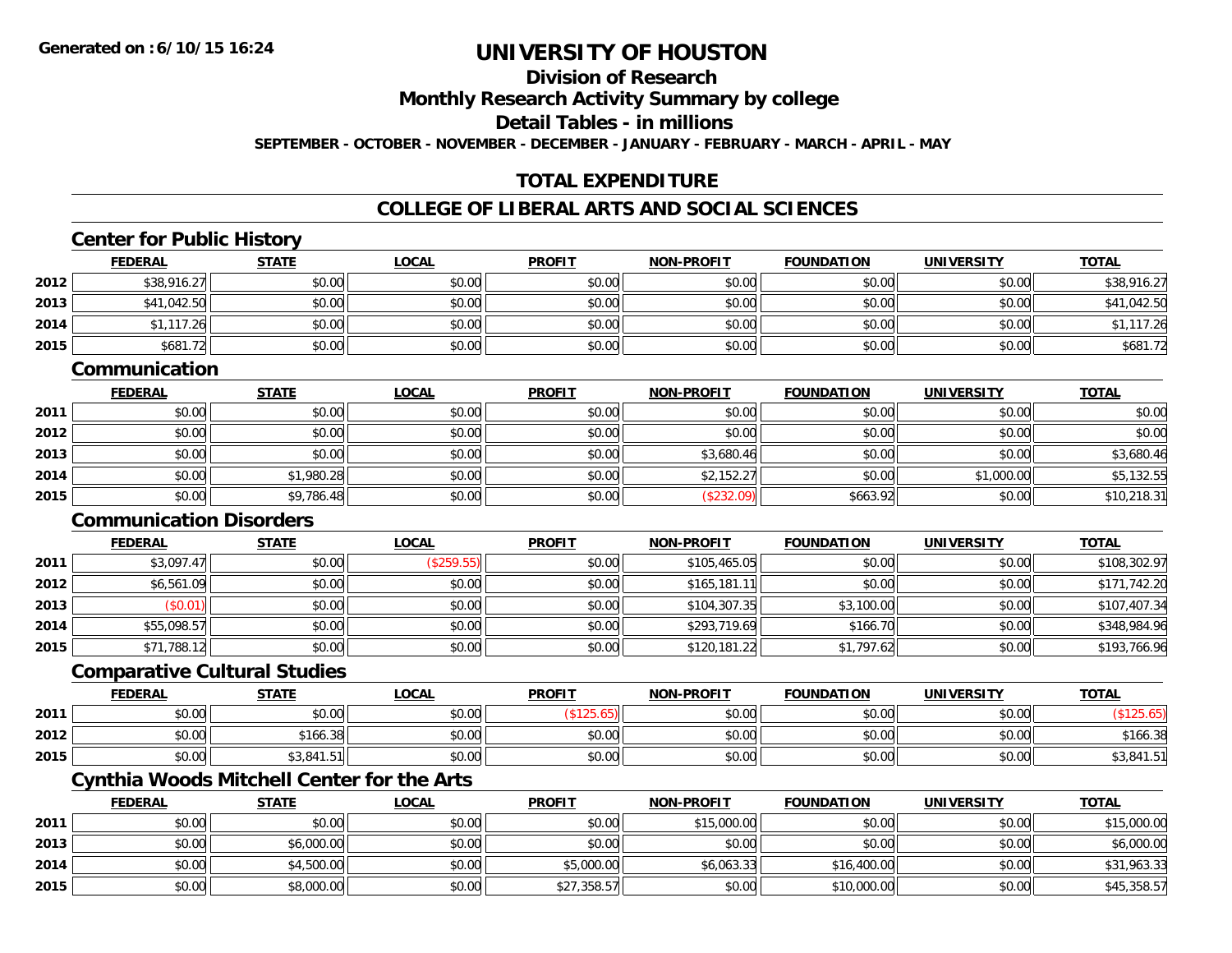## **Division of Research**

**Monthly Research Activity Summary by college**

**Detail Tables - in millions**

**SEPTEMBER - OCTOBER - NOVEMBER - DECEMBER - JANUARY - FEBRUARY - MARCH - APRIL - MAY**

## **TOTAL EXPENDITURE**

## **COLLEGE OF LIBERAL ARTS AND SOCIAL SCIENCES**

## **Dean, Liberal Arts and Social Sciences**

|      | <b>FEDERAL</b> | <b>STATE</b> | <b>LOCAL</b> | <b>PROFIT</b> | <b>NON-PROFIT</b> | <b>FOUNDATION</b> | <b>UNIVERSITY</b> | <b>TOTAL</b> |
|------|----------------|--------------|--------------|---------------|-------------------|-------------------|-------------------|--------------|
| 2011 | \$659.56       | \$0.00       | \$0.00       | \$0.00        | \$0.00            | \$0.00            | \$0.00            | (\$659.56)   |
| 2012 | \$2,794.57     | \$0.00       | \$0.00       | \$0.00        | \$0.00            | \$0.00            | \$0.00            | \$2,794.57   |
| 2013 | \$17.40        | \$0.00       | \$0.00       | \$0.00        | \$0.00            | \$0.00            | \$0.00            | \$17.40      |
| 2014 | \$0.00         | \$0.00       | \$0.00       | \$0.00        | \$0.00            | \$0.00            | \$0.00            | \$0.00       |
| 2015 | \$0.00         | \$777,572.02 | \$0.00       | \$0.00        | \$0.00            | \$0.00            | \$0.00            | \$777,572.02 |

#### **Economics**

|      | <u>FEDERAL</u> | <b>STATE</b> | <b>LOCAL</b> | <b>PROFIT</b> | <b>NON-PROFIT</b> | <b>FOUNDATION</b> | <b>UNIVERSITY</b> | <b>TOTAL</b> |
|------|----------------|--------------|--------------|---------------|-------------------|-------------------|-------------------|--------------|
| 2011 | (\$2,023.11)   | \$0.00       | \$0.00       | \$0.00        | \$16,068.50       | \$21,696.47       | \$0.00            | \$35,741.86  |
| 2012 | \$0.00         | \$0.00       | \$0.00       | \$18,907.39   | \$3,633.71        | \$28,448.32       | \$0.00            | \$50,989.42  |
| 2013 | \$98,544.57    | \$0.00       | \$0.00       | \$0.00        | \$233,914.99      | \$23,863.14       | \$0.00            | \$356,322.70 |
| 2014 | \$0.00         | \$0.00       | \$0.00       | \$0.00        | \$39,722.80       | \$19,853.99       | \$0.00            | \$59,576.79  |
| 2015 | \$6,254.68     | \$2,000.00   | \$0.00       | \$0.00        | \$38,377.60       | \$17,609.00       | \$0.00            | \$64,241.28  |

### **English**

|      | <b>FEDERAL</b>  | <b>STATE</b> | <b>LOCAL</b> | <b>PROFIT</b> | <b>NON-PROFIT</b> | <b>FOUNDATION</b> | <b>UNIVERSITY</b> | <b>TOTAL</b> |
|------|-----------------|--------------|--------------|---------------|-------------------|-------------------|-------------------|--------------|
| 2011 | (\$51<br>(0.76) | (\$0.09)     | \$0.00       | \$0.00        | (\$287            | \$0.00            | \$0.00            | (\$339.35)   |
| 2012 | \$1,000.00      | \$0.00       | \$0.00       | \$0.00        | \$0.00            | \$0.00            | \$0.00            | \$1,000.00   |
| 2013 | \$23,172.51     | \$0.00       | \$0.00       | \$0.00        | \$0.00            | \$0.00            | \$0.00            | \$23,172.51  |
| 2014 | \$14,950.00     | \$0.00       | \$0.00       | \$0.00        | \$0.00            | \$0.00            | \$0.00            | \$14,950.00  |
| 2015 | \$27,046.16     | \$4,000.00   | \$0.00       | \$0.00        | \$0.00            | \$0.00            | \$7,023.82        | \$38,069.98  |

### **Health and Human Performance**

|      | <b>FEDERAL</b> | <b>STATE</b> | <b>LOCAL</b> | <b>PROFIT</b> | <b>NON-PROFIT</b> | <b>FOUNDATION</b> | <b>UNIVERSITY</b> | <b>TOTAL</b>   |
|------|----------------|--------------|--------------|---------------|-------------------|-------------------|-------------------|----------------|
| 2011 | \$828,025.81   | \$0.00       | \$0.00       | \$256,550.98  | \$0.00            | \$13,542.62       | \$0.00            | \$1,098,119.40 |
| 2012 | \$608,255.08   | \$0.00       | \$0.00       | \$249,161.62  | \$0.00            | \$16,089.96       | \$0.00            | \$873,506.65   |
| 2013 | \$1,878,000.71 | \$0.00       | \$0.00       | \$47,863.77   | \$0.00            | \$5,717.58        | \$0.00            | \$1,931,582.06 |
| 2014 | \$1,628,313.66 | \$0.00       | \$0.00       | \$44,871.94   | \$0.00            | \$19,854.87       | \$0.00            | \$1,693,040.47 |
| 2015 | \$1,599,860.79 | \$0.00       | \$0.00       | \$74,341.30   | \$34,079.99       | \$33,041.03       | \$0.00            | \$1,741,323.11 |

## **Hispanic Studies**

|      | <b>FEDERAL</b> | <b>STATE</b><br>,,,,,, | LOCAI              | <b>PROFIT</b> | <b>NON-PROFIT</b> | <b>FOUNDATION</b>                         | <b>UNIVERSITY</b>             | <b>TOTAL</b>    |
|------|----------------|------------------------|--------------------|---------------|-------------------|-------------------------------------------|-------------------------------|-----------------|
| 2011 | \$0.00         | ሖ へ<br>$\sim$<br>טט.טע | ሶስ ሰሰ<br>DU.UG     | \$0.00        | \$0.00            | 0 <sub>n</sub><br>JU.UU                   | $\sim$ $\sim$<br><b>PU.UU</b> | 0.000<br>\$U.UU |
| 2012 | \$0.00         | ÷0.<br>PU.UU           | $\sim$ 00<br>JU.UU | \$0.00        | \$0.00            | າດາ<br>$\sim$<br>ახ <i>ა.ა</i> ŏ∠.<br>4., | nn nn<br><b>DU.UG</b>         | \$63,382.43     |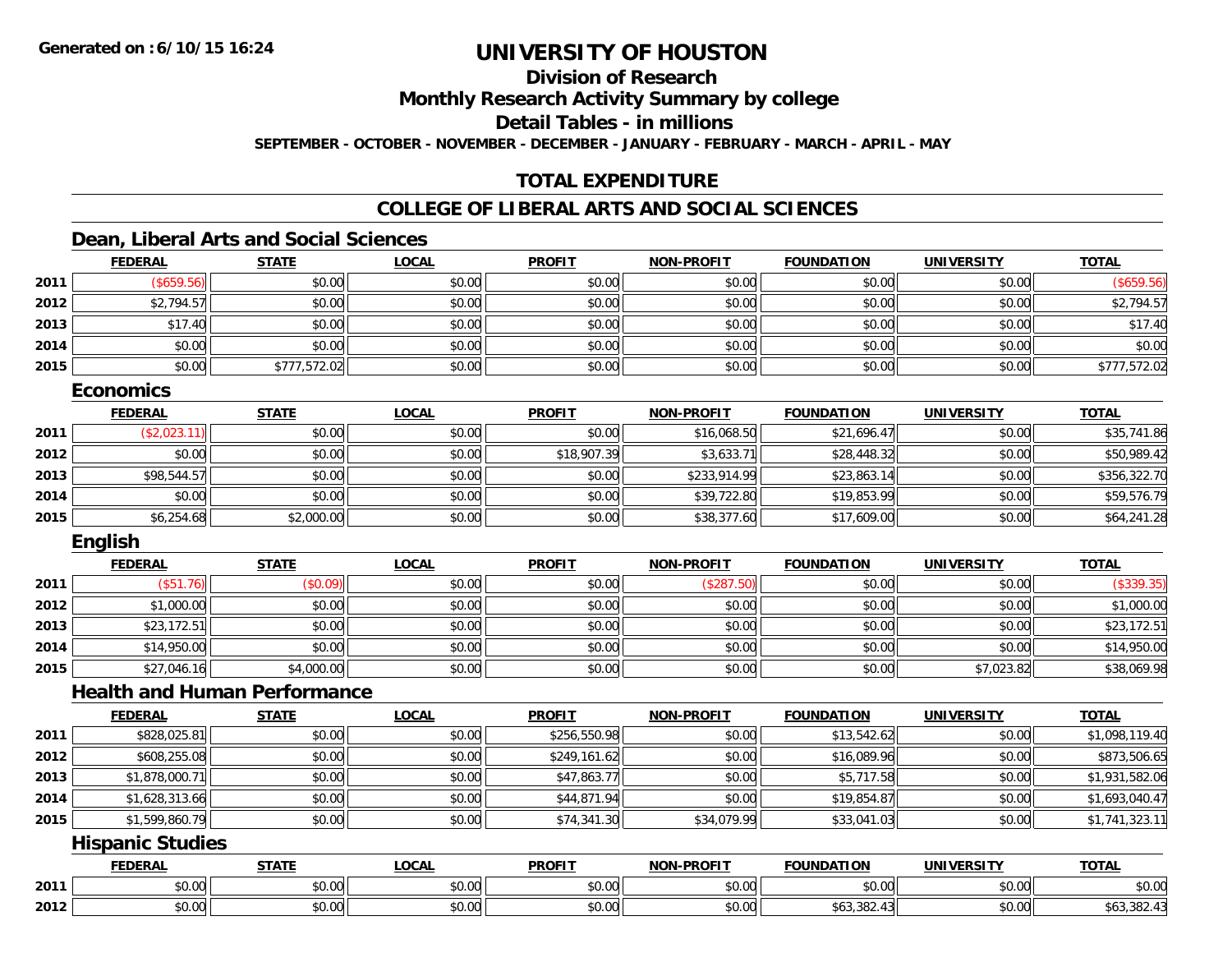**2014**

# **UNIVERSITY OF HOUSTON**

## **Division of Research**

**Monthly Research Activity Summary by college**

**Detail Tables - in millions**

**SEPTEMBER - OCTOBER - NOVEMBER - DECEMBER - JANUARY - FEBRUARY - MARCH - APRIL - MAY**

### **TOTAL EXPENDITURE**

#### **COLLEGE OF LIBERAL ARTS AND SOCIAL SCIENCES**

|      | <b>Hispanic Studies</b> |                                       |              |               |                   |                   |                   |              |
|------|-------------------------|---------------------------------------|--------------|---------------|-------------------|-------------------|-------------------|--------------|
|      | <b>FEDERAL</b>          | <b>STATE</b>                          | <b>LOCAL</b> | <b>PROFIT</b> | <b>NON-PROFIT</b> | <b>FOUNDATION</b> | <b>UNIVERSITY</b> | <b>TOTAL</b> |
| 2013 | \$0.00                  | \$0.00                                | \$0.00       | \$0.00        | \$0.00            | \$15,742.27       | \$0.00            | \$15,742.27  |
| 2014 | \$0.00                  | \$0.00                                | \$0.00       | \$0.00        | \$0.00            | \$4,437.02        | \$0.00            | \$4,437.02   |
| 2015 | \$0.00                  | \$0.00                                | \$0.00       | \$0.00        | \$0.00            | \$0.00            | \$0.00            | \$0.00       |
|      | <b>History</b>          |                                       |              |               |                   |                   |                   |              |
|      | <b>FEDERAL</b>          | <b>STATE</b>                          | <b>LOCAL</b> | <b>PROFIT</b> | <b>NON-PROFIT</b> | <b>FOUNDATION</b> | <b>UNIVERSITY</b> | <b>TOTAL</b> |
| 2011 | \$7,942.13              | \$0.00                                | \$0.00       | \$24,509.42   | \$0.00            | \$0.00            | \$0.00            | \$32,451.55  |
| 2012 | \$2,879.25              | \$0.00                                | \$0.00       | \$13,127.23   | (\$332.43)        | \$0.00            | \$0.00            | \$15,674.05  |
| 2013 | (\$6,738.83)            | \$0.00                                | \$0.00       | \$50,699.56   | (\$13,435.64)     | \$0.00            | \$0.00            | \$30,525.09  |
| 2014 | \$4,728.39              | \$0.00                                | \$0.00       | \$54,194.85   | \$0.00            | \$0.00            | \$0.00            | \$58,923.24  |
| 2015 | \$4,030.72              | \$0.00                                | \$0.00       | \$31,627.31   | \$0.00            | \$0.00            | \$0.00            | \$35,658.03  |
|      |                         | <b>Hobby Center for Public Policy</b> |              |               |                   |                   |                   |              |
|      | <b>FEDERAL</b>          | <b>STATE</b>                          | <b>LOCAL</b> | <b>PROFIT</b> | <b>NON-PROFIT</b> | <b>FOUNDATION</b> | <b>UNIVERSITY</b> | <b>TOTAL</b> |
| 2011 | \$17,621.36             | \$0.00                                | \$0.00       | \$0.00        | \$0.00            | \$0.00            | \$0.00            | \$17,621.36  |
| 2012 | \$47,797.83             | \$0.00                                | \$0.00       | \$0.00        | \$0.00            | \$0.00            | \$0.00            | \$47,797.83  |
| 2013 | \$69,715.75             | \$0.00                                | \$0.00       | \$0.00        | \$0.00            | \$0.00            | \$0.00            | \$69,715.75  |
| 2014 | \$0.00                  | \$19,635.70                           | \$0.00       | \$0.00        | \$0.00            | \$0.00            | \$0.00            | \$19,635.70  |
| 2015 | \$1,502.88              | (\$338.78)                            | \$0.00       | \$0.00        | \$0.00            | \$18,150.88       | \$0.00            | \$19,314.98  |
|      |                         | Modern/Classical Languages            |              |               |                   |                   |                   |              |
|      | <b>FEDERAL</b>          | <b>STATE</b>                          | <b>LOCAL</b> | <b>PROFIT</b> | <b>NON-PROFIT</b> | <b>FOUNDATION</b> | <b>UNIVERSITY</b> | <b>TOTAL</b> |
| 2011 | \$250.48                | \$0.00                                | \$0.00       | \$0.00        | \$0.00            | \$0.00            | \$0.00            | \$250.48     |
| 2012 | \$2,671.51              | \$0.00                                | \$0.00       | \$0.00        | \$0.00            | \$0.00            | \$0.00            | \$2,671.51   |
| 2013 | \$19,730.97             | \$0.00                                | \$0.00       | \$0.00        | \$0.00            | \$0.00            | \$0.00            | \$19,730.97  |
| 2014 | \$59,353.84             | \$0.00                                | \$0.00       | \$0.00        | \$0.00            | \$0.00            | \$0.00            | \$59,353.84  |
| 2015 | \$50,641.51             | \$0.00                                | \$0.00       | \$0.00        | \$0.00            | \$0.00            | \$0.00            | \$50,641.51  |
|      | Philosophy              |                                       |              |               |                   |                   |                   |              |
|      | <b>FEDERAL</b>          | <b>STATE</b>                          | <b>LOCAL</b> | <b>PROFIT</b> | <b>NON-PROFIT</b> | <b>FOUNDATION</b> | <b>UNIVERSITY</b> | <b>TOTAL</b> |
| 2011 | \$0.00                  | \$0.00                                | \$0.00       | \$0.00        | \$0.00            | \$0.00            | \$0.00            | \$0.00       |
| 2012 | \$4,613.16              | \$0.00                                | \$0.00       | \$0.00        | \$0.00            | \$0.00            | \$0.00            | \$4,613.16   |
| 2013 | \$4,542.36              | \$0.00                                | \$0.00       | \$0.00        | \$0.00            | \$0.00            | \$0.00            | \$4,542.36   |

4 \$8,626.72 \$0.00 \$0.00 \$0.00 \$0.00 \$0.00 \$0.00 \$0.00 \$0.00 \$0.00 \$0.00 \$0.00 \$0.00 \$8,626.72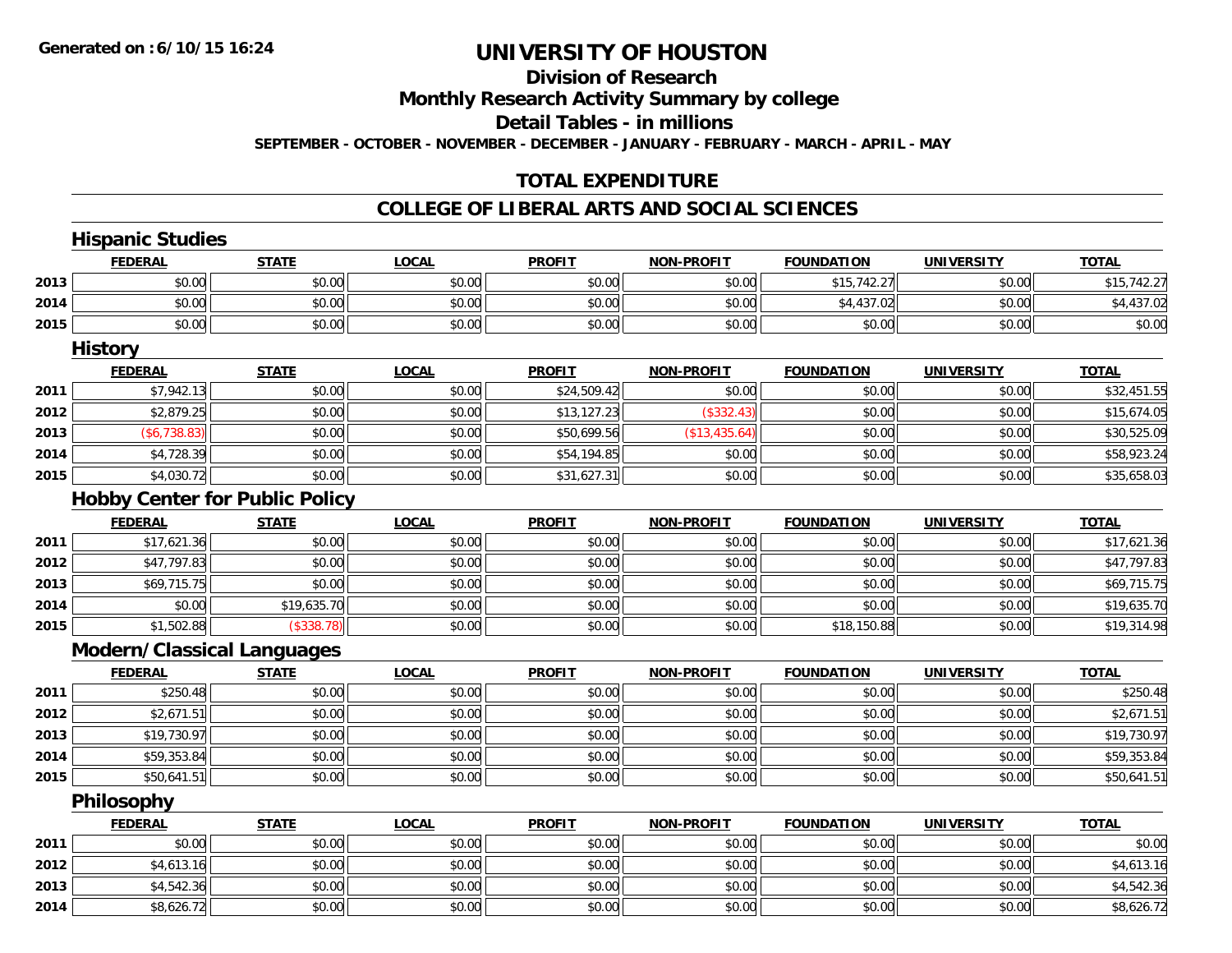**Division of Research**

**Monthly Research Activity Summary by college**

**Detail Tables - in millions**

**SEPTEMBER - OCTOBER - NOVEMBER - DECEMBER - JANUARY - FEBRUARY - MARCH - APRIL - MAY**

#### **TOTAL EXPENDITURE**

#### **COLLEGE OF LIBERAL ARTS AND SOCIAL SCIENCES**

|      | Philosophy               |              |              |               |                   |                   |                   |                |
|------|--------------------------|--------------|--------------|---------------|-------------------|-------------------|-------------------|----------------|
|      | <b>FEDERAL</b>           | <b>STATE</b> | <b>LOCAL</b> | <b>PROFIT</b> | <b>NON-PROFIT</b> | <b>FOUNDATION</b> | <b>UNIVERSITY</b> | <b>TOTAL</b>   |
| 2015 | \$1,527.46               | \$330.45     | \$0.00       | \$0.00        | \$0.00            | \$0.00            | \$0.00            | \$1,857.91     |
|      | <b>Political Science</b> |              |              |               |                   |                   |                   |                |
|      | <b>FEDERAL</b>           | <b>STATE</b> | <b>LOCAL</b> | <b>PROFIT</b> | <b>NON-PROFIT</b> | <b>FOUNDATION</b> | <b>UNIVERSITY</b> | <b>TOTAL</b>   |
| 2011 | (\$2,511.44)             | (\$637.93)   | \$0.00       | (\$179.60)    | \$0.00            | \$0.00            | \$0.00            | (\$3,328.97)   |
| 2012 | \$0.00                   | \$0.00       | \$0.00       | \$0.00        | \$0.00            | \$0.00            | \$0.00            | \$0.00         |
| 2013 | \$15,795.75              | \$0.00       | \$0.00       | \$0.00        | \$0.00            | \$2,000.00        | \$0.00            | \$17,795.75    |
| 2014 | \$0.00                   | \$0.00       | \$0.00       | \$0.00        | \$0.00            | \$0.00            | \$0.00            | \$0.00         |
| 2015 | \$61,644.79              | \$27,405.57  | \$0.00       | \$0.00        | \$0.00            | \$0.00            | \$0.00            | \$89,050.36    |
|      | <b>Psychology</b>        |              |              |               |                   |                   |                   |                |
|      | <b>FEDERAL</b>           | <b>STATE</b> | <b>LOCAL</b> | <b>PROFIT</b> | <b>NON-PROFIT</b> | <b>FOUNDATION</b> | <b>UNIVERSITY</b> | <b>TOTAL</b>   |
| 2011 | \$4,707,699.62           | \$414,619.95 | \$0.00       | \$64,782.82   | \$197,944.34      | \$161,410.82      | \$11,787.37       | \$5,558,244.92 |
| 2012 | \$4,067,857.05           | \$72,990.84  | \$0.00       | \$61,039.10   | \$172,855.79      | \$139,724.24      | (\$9,680.69)      | \$4,504,786.33 |
| 2013 | \$4,341,411.49           | \$36,298.79  | \$0.00       | \$53,858.95   | \$194,621.72      | \$74,243.98       | \$0.00            | \$4,700,434.93 |
| 2014 | \$3,142,166.79           | \$11,155.35  | \$0.00       | \$13,093.61   | \$249,192.31      | (\$3,420.83)      | \$9,956.23        | \$3,422,143.46 |
| 2015 | \$3,511,659.12           | \$112,413.99 | \$0.00       | \$20,655.49   | \$353,210.29      | \$0.00            | \$14,050.57       | \$4,011,989.46 |
|      | <b>School of Music</b>   |              |              |               |                   |                   |                   |                |
|      | <b>FEDERAL</b>           | <b>STATE</b> | <b>LOCAL</b> | <b>PROFIT</b> | <b>NON-PROFIT</b> | <b>FOUNDATION</b> | <b>UNIVERSITY</b> | <b>TOTAL</b>   |
| 2011 | \$0.00                   | \$1,365.00   | \$0.00       | \$0.00        | (\$666.97)        | \$0.00            | \$0.00            | \$698.03       |
| 2015 | \$0.00                   | (\$28.12)    | \$0.00       | \$0.00        | \$0.00            | \$0.00            | \$0.00            | (\$28.12)      |
|      | <b>Sociology</b>         |              |              |               |                   |                   |                   |                |
|      | <b>FEDERAL</b>           | <b>STATE</b> | <b>LOCAL</b> | <b>PROFIT</b> | <b>NON-PROFIT</b> | <b>FOUNDATION</b> | <b>UNIVERSITY</b> | <b>TOTAL</b>   |
| 2011 | \$113,948.21             | \$0.00       | \$0.00       | \$0.00        | \$0.00            | \$0.00            | \$0.00            | \$113,948.21   |
| 2012 | \$4,890.30               | \$0.00       | \$0.00       | \$0.00        | \$0.00            | \$0.00            | \$0.00            | \$4,890.30     |
| 2013 | (\$5,703.98)             | \$0.00       | \$0.00       | \$0.00        | \$0.00            | \$0.00            | \$0.00            | (\$5,703.98)   |
| 2014 | \$24,712.45              | \$0.00       | \$0.00       | \$0.00        | \$0.00            | \$0.00            | \$0.00            | \$24,712.45    |
| 2015 | \$21,124.32              | \$1,650.00   | (\$774.38)   | \$0.00        | \$0.00            | \$0.00            | \$0.00            | \$21,999.94    |
|      | <b>Theatre</b>           |              |              |               |                   |                   |                   |                |
|      | <b>FEDERAL</b>           | <b>STATE</b> | <b>LOCAL</b> | <b>PROFIT</b> | <b>NON-PROFIT</b> | <b>FOUNDATION</b> | <b>UNIVERSITY</b> | <b>TOTAL</b>   |
| 2011 | \$0.00                   | \$0.00       | \$0.00       | \$0.00        | \$47,028.06       | (\$45.63)         | \$0.00            | \$46,982.43    |
| 2012 | \$0.00                   | \$0.00       | \$0.00       | \$0.00        | (\$8,884.27)      | \$0.00            | \$0.00            | (\$8,884.27)   |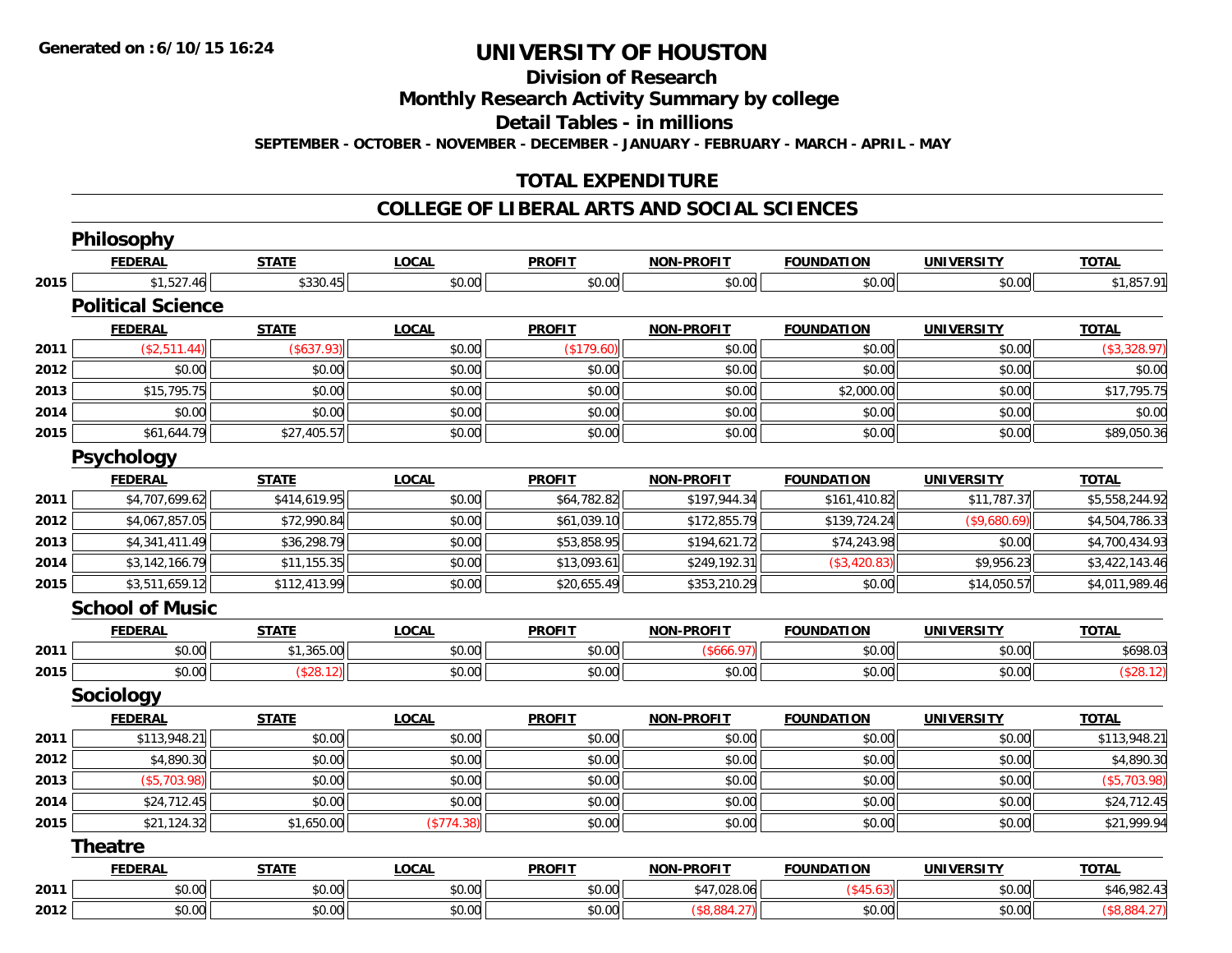**Division of Research**

**Monthly Research Activity Summary by college**

**Detail Tables - in millions**

**SEPTEMBER - OCTOBER - NOVEMBER - DECEMBER - JANUARY - FEBRUARY - MARCH - APRIL - MAY**

#### **TOTAL EXPENDITURE**

#### **COLLEGE OF LIBERAL ARTS AND SOCIAL SCIENCES**

|       | Theatre         |                |              |                |                   |                   |                   |                 |  |  |  |  |
|-------|-----------------|----------------|--------------|----------------|-------------------|-------------------|-------------------|-----------------|--|--|--|--|
|       | <b>FEDERAL</b>  | <b>STATE</b>   | <u>LOCAL</u> | <b>PROFIT</b>  | <b>NON-PROFIT</b> | <b>FOUNDATION</b> | <b>UNIVERSITY</b> | <b>TOTAL</b>    |  |  |  |  |
| 2013  | \$0.00          | \$0.00         | \$0.00       | \$0.00         | \$0.00            | \$0.00            | \$0.00            | \$0.00          |  |  |  |  |
| 2014  | \$0.00          | \$0.00         | \$0.00       | \$0.00         | \$45,000.00       | \$0.00            | \$0.00            | \$45,000.00     |  |  |  |  |
| 2015  | \$0.00          | \$0.00         | \$0.00       | \$0.00         | (\$4,209.05)      | \$0.00            | \$0.00            | (\$4,209.05)    |  |  |  |  |
| Total | \$27,487,625.49 | \$1,577,864.47 | (\$1,033.93) | \$1,191,611.07 | \$2,745,021.71    | \$1,431,364.69    | \$34,137.30       | \$34,466,590.79 |  |  |  |  |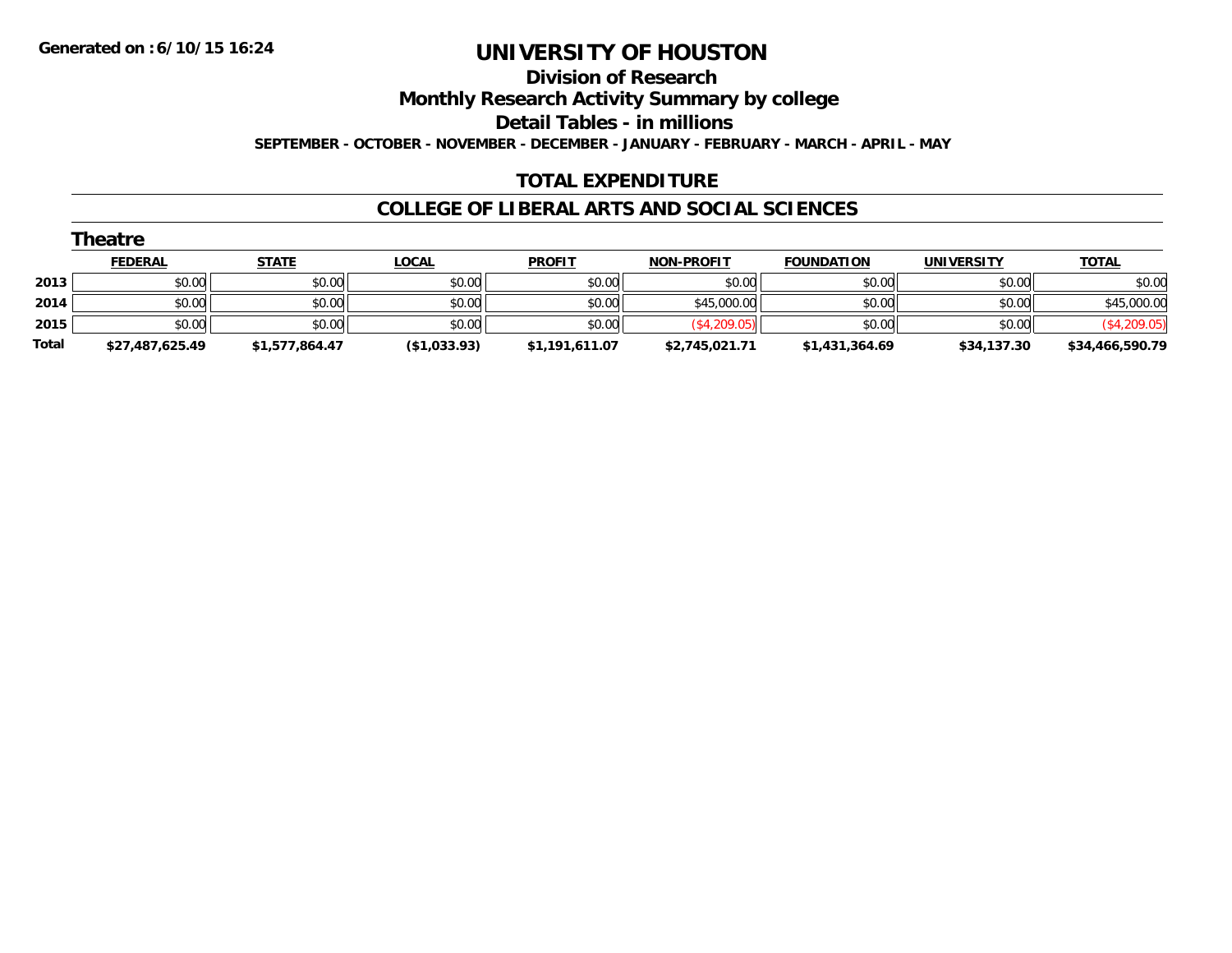# **Division of Research**

**Monthly Research Activity Summary by college**

**Detail Tables - in millions**

**SEPTEMBER - OCTOBER - NOVEMBER - DECEMBER - JANUARY - FEBRUARY - MARCH - APRIL - MAY**

### **TOTAL EXPENDITURE**

### **COLLEGE OF NATURAL SCIENCES AND MATHEMATICS**

### **Biology/Biochemistry**

|      | <b>FEDERAL</b> | <b>STATE</b>                                    | <b>LOCAL</b> | <b>PROFIT</b> | <b>NON-PROFIT</b> | <b>FOUNDATION</b>         | <b>UNIVERSITY</b>   | <b>TOTAL</b>   |
|------|----------------|-------------------------------------------------|--------------|---------------|-------------------|---------------------------|---------------------|----------------|
| 2011 | \$2,864,050.86 | \$341,691.53                                    | \$0.00       | \$5,801.14    | \$582,370.04      | \$193,276.34              | \$0.00              | \$3,987,189.91 |
| 2012 | \$2,351,076.74 | \$772,094.56                                    | \$0.00       | \$0.01        | \$613,802.63      | \$141,139.19              | \$0.00              | \$3,878,113.12 |
| 2013 | \$2,139,343.54 | \$654,915.18                                    | \$0.00       | \$112,445.02  | \$601,179.59      | \$170,502.52              | \$0.00              | \$3,678,385.85 |
| 2014 | \$1,336,269.62 | \$614,264.05                                    | \$0.00       | \$174,350.82  | \$465,095.21      | \$145,656.92              | \$0.00              | \$2,735,636.62 |
| 2015 | \$1,997,587.12 | \$736,241.87                                    | \$0.00       | \$75,067.92   | \$264,939.95      | \$325,585.31              | \$31,796.09         | \$3,431,218.25 |
|      |                | <b>Center for Applied Geoscience Excellence</b> |              |               |                   |                           |                     |                |
|      | <b>FEBEBAL</b> | <b>CTATE</b>                                    | 10011        | <b>DDAFIT</b> | NAN DDAFIT        | <b><i>FAUNIDATIAN</i></b> | <b>IINIIVEDCITY</b> | <b>TOTAL</b>   |

#### **FEDERAL STATE LOCAL PROFIT NON-PROFIT FOUNDATION UNIVERSITY TOTAL**<u>TOTAL</u> **2014**4 \$0.00 \$0.00 \$0.00 \$0.00 \$0.00 \$0.00 \$0.00 \$0.00 \$0.00 \$0.00 \$0.00 \$0.00 \$0.00 \$0.00 \$0.00 \$0.00 **2015**5 | \$0.00 \$0.00 \$0.00 \$0.00 \$0.00 \$0.00 \$0.00 \$0.00 \$0.00 \$0.00 \$0.00 \$0.00 \$0.00 \$0.00 \$0.00 \$0.00 \$0.00

#### **Center for Nuclear Receptors and Cell Signaling**

|      | <b>FEDERAL</b> | <b>STATE</b>   | <b>LOCAL</b> | <b>PROFIT</b> | <b>NON-PROFIT</b> | <b>FOUNDATION</b> | <b>UNIVERSITY</b> | <b>TOTAL</b>   |
|------|----------------|----------------|--------------|---------------|-------------------|-------------------|-------------------|----------------|
| 2011 | \$1,016,738.20 | \$88,087.70    | \$0.00       | \$0.00        | \$72,524.07       | \$34,986.55       | \$0.00            | \$1,212,336.52 |
| 2012 | \$1,503,209.00 | \$1,187,694.64 | \$0.00       | \$221,277.66  | (\$63.33)         | \$260,144.09      | \$0.00            | \$3,172,262.06 |
| 2013 | \$1,124,448.21 | \$519,272.19   | \$0.00       | \$3,626.63    | \$977.00          | \$26,980.75       | \$0.00            | \$1,675,304.78 |
| 2014 | \$977,144.40   | \$733,311.70   | \$0.00       | \$24,530.54   | \$24,392.28       | \$59,348.87       | \$0.00            | \$1,818,727.79 |
| 2015 | \$382,729.59   | \$898,263.37   | \$0.00       | \$0.00        | \$294.69          | \$310,061.26      | \$0.00            | \$1,591,348.91 |

**Chemistry**

|      | <b>FEDERAL</b> | <b>STATE</b> | <b>LOCAL</b> | <b>PROFIT</b> | <b>NON-PROFIT</b> | <b>FOUNDATION</b> | <b>UNIVERSITY</b> | <b>TOTAL</b>   |
|------|----------------|--------------|--------------|---------------|-------------------|-------------------|-------------------|----------------|
| 2011 | \$2,241,491.16 | \$701,028.44 | \$0.00       | \$5,423.82    | \$43,528.33       | \$1,352,083.45    | \$54,411.06       | \$4,397,966.26 |
| 2012 | \$1,793,959.52 | \$665,954.55 | \$0.00       | \$5,188.43    | \$49,348.31       | \$1,209,436.41    | \$53,467.14       | \$3,777,354.35 |
| 2013 | \$1,648,885.89 | \$624,877.62 | \$0.00       | \$31,828.04   | \$9,131.70        | \$821,737.79      | (S43.851.79)      | \$3,092,609.25 |
| 2014 | \$1,761,083.77 | \$426,108.48 | \$0.00       | \$400.95      | \$11,521.49       | \$1,665,561.20    | \$16,022.37       | \$3,880,698.26 |
| 2015 | \$1,290,833.97 | \$130,806.58 | \$0.00       | \$26,419.93   | \$55,528.76       | \$1,075,118.13    | \$0.00            | \$2,578,707.36 |

#### **Computer Science**

|      | <b>FEDERAL</b> | <b>STATE</b> | <b>LOCAL</b> | <b>PROFIT</b> | <b>NON-PROFIT</b> | <b>FOUNDATION</b> | <b>UNIVERSITY</b> | <b>TOTAL</b>   |
|------|----------------|--------------|--------------|---------------|-------------------|-------------------|-------------------|----------------|
| 2011 | \$2,944,358.83 | \$102,870.40 | \$0.00       | \$251,554.19  | \$21,815.45       | \$0.00            | (\$769.35)        | \$3,319,829.51 |
| 2012 | \$1,639,787.56 | \$34,147.24  | \$0.00       | \$261,871.86  | \$44,593.73       | \$0.00            | \$0.00            | \$1,980,400.39 |
| 2013 | \$1,746,303.71 | \$27,590.06  | \$0.00       | \$169,923.72  | \$15,834.92       | \$19,381.78       | \$31,742.81       | \$2,010,777.00 |
| 2014 | \$1,170,477.78 | \$4,423.20   | \$0.00       | \$409,557.93  | \$282,512.63      | \$10.445.83       | \$14,312.23       | \$1,891,729.60 |
| 2015 | \$1,671,480.27 | \$186,633.84 | \$0.00       | \$235,583.83  | \$136,067.95      | \$14,562.31       | \$20,397.41       | \$2,264,725.61 |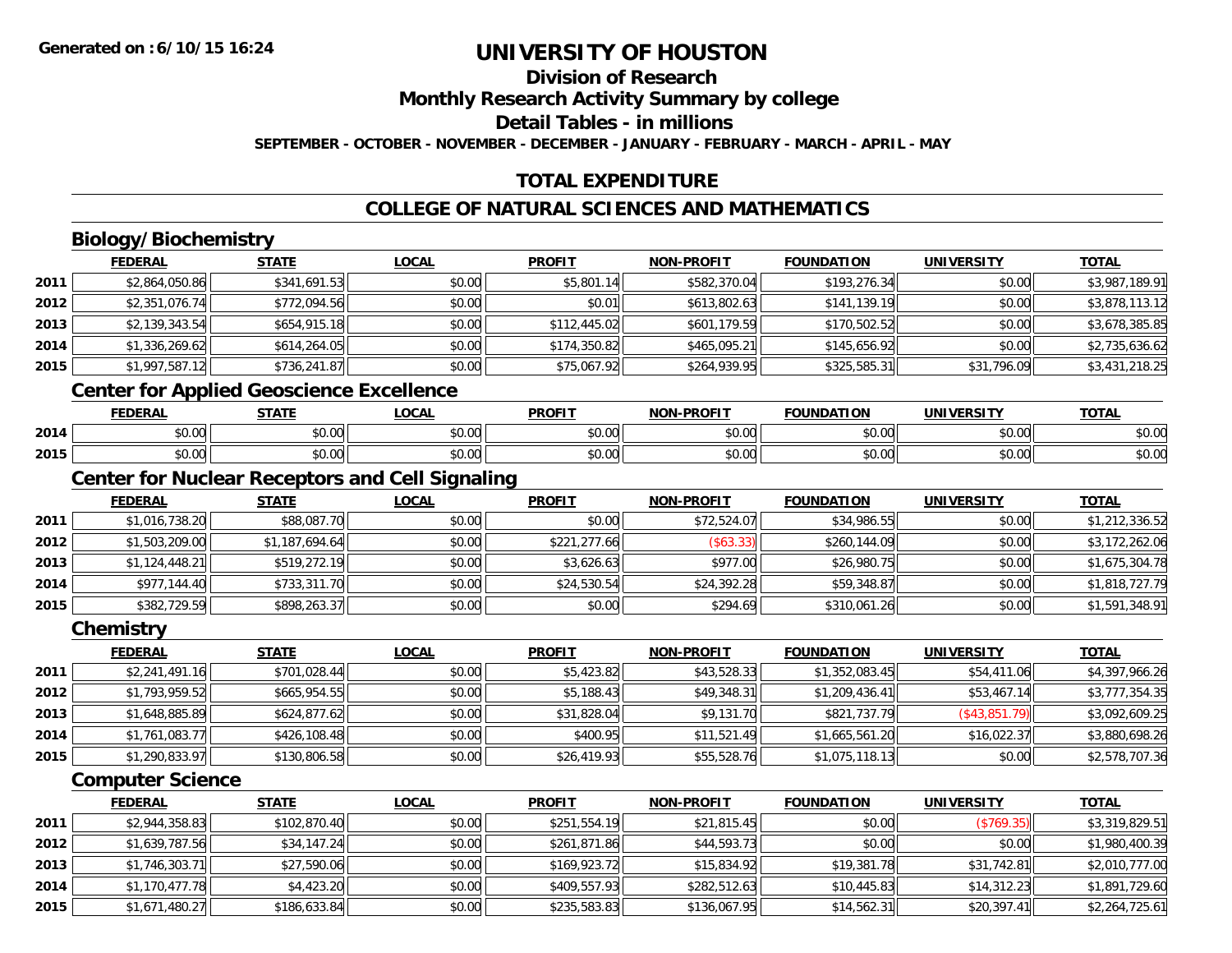### **Division of Research**

**Monthly Research Activity Summary by college**

**Detail Tables - in millions**

**SEPTEMBER - OCTOBER - NOVEMBER - DECEMBER - JANUARY - FEBRUARY - MARCH - APRIL - MAY**

### **TOTAL EXPENDITURE**

#### **COLLEGE OF NATURAL SCIENCES AND MATHEMATICS**

#### **Dean, Natural Sciences and Mathematics**

|      | <b>FEDERAL</b> | <b>STATE</b> | <u>LOCAL</u> | <b>PROFIT</b> | <b>NON-PROFIT</b> | <b>FOUNDATION</b> | <b>UNIVERSITY</b> | <b>TOTAL</b> |
|------|----------------|--------------|--------------|---------------|-------------------|-------------------|-------------------|--------------|
| 2011 | \$419,775.11   | \$0.00       | \$0.00       | \$0.00        | \$0.00            | \$0.00            | \$0.00            | \$419,775.11 |
| 2012 | \$525,393.13   | \$0.00       | \$7,488.83   | \$0.00        | \$0.00            | \$0.00            | \$0.00            | \$532,881.96 |
| 2013 | \$702,657.56   | \$0.00       | \$0.00       | \$0.00        | \$0.00            | \$0.00            | \$0.00            | \$702,657.56 |
| 2014 | \$588,285.01   | \$0.00       | \$0.00       | \$0.00        | \$0.00            | \$0.00            | \$0.00            | \$588,285.01 |
| 2015 | \$188,125.39   | \$35,946.14  | \$0.00       | \$0.00        | \$20,573.37       | \$0.00            | \$0.00            | \$244,644.90 |

#### **Earth & Atmospheric Sciences**

|      | <b>FEDERAL</b> | <b>STATE</b> | <b>LOCAL</b> | <b>PROFIT</b>  | <b>NON-PROFIT</b> | <b>FOUNDATION</b> | <b>UNIVERSITY</b> | <b>TOTAL</b>   |
|------|----------------|--------------|--------------|----------------|-------------------|-------------------|-------------------|----------------|
| 2011 | \$1,291,755.30 | \$802,404.41 | \$0.00       | \$1,127,283.15 | \$153,252.85      | \$0.00            | \$0.00            | \$3,374,695.71 |
| 2012 | \$1,144,779.27 | \$396,069.68 | \$0.00       | \$1,573,259.74 | \$133,898.27      | \$0.00            | \$0.00            | \$3,248,006.96 |
| 2013 | \$1,011,327.83 | \$185,750.05 | \$0.00       | \$2,024,942.95 | \$104,011.52      | \$0.00            | \$0.00            | \$3,326,032.35 |
| 2014 | \$647,358.45   | \$252,984.02 | \$0.00       | \$1,753,331.85 | \$261,390.36      | \$116,502.55      | \$0.00            | \$3,031,567.23 |
| 2015 | \$773,549.72   | \$333,206.80 | \$0.00       | \$1,107,879.98 | \$166, 176.35     | \$24,965.16       | \$27,656.92       | \$2,433,434.94 |

### **Institute for Climate and Atmospheric Science**

|      | <b>FEDERAL</b> | <b>STATE</b> | <b>LOCAL</b> | <b>PROFIT</b> | <b>NON-PROFIT</b> | <b>FOUNDATION</b> | <b>UNIVERSITY</b> | <b>TOTAL</b> |
|------|----------------|--------------|--------------|---------------|-------------------|-------------------|-------------------|--------------|
| 2011 | \$0.00         | \$0.00       | \$0.00       | \$0.00        | \$0.00            | \$0.00            | \$0.00            | \$0.00       |
| 2012 | \$0.00         | \$0.00       | \$0.00       | \$0.00        | \$0.00            | \$0.00            | \$0.00            | \$0.00       |
| 2013 | \$0.00         | \$0.00       | \$0.00       | \$0.00        | \$0.00            | \$0.00            | \$0.00            | \$0.00       |
| 2014 | \$0.00         | \$0.00       | \$0.00       | \$0.00        | \$0.00            | \$0.00            | \$0.00            | \$0.00       |
| 2015 | \$0.00         | \$0.00       | \$0.00       | \$0.00        | \$0.00            | \$0.00            | \$0.00            | \$0.00       |

#### **Institute for Nanoenergy**

|      | <b>FEDERAL</b> | <b>STATE</b> | <b>LOCAL</b> | <b>PROFIT</b> | <b>NON-PROFIT</b> | <b>FOUNDATION</b> | <b>UNIVERSITY</b> | <b>TOTAL</b> |
|------|----------------|--------------|--------------|---------------|-------------------|-------------------|-------------------|--------------|
| 2011 | \$0.00         | \$0.00       | \$0.00       | \$0.00        | \$0.00            | \$0.00            | \$0.00            | \$0.00       |
| 2012 | \$0.00         | \$0.00       | \$0.00       | \$0.00        | \$0.00            | \$0.00            | \$0.00            | \$0.00       |
| 2013 | \$0.00         | \$0.00       | \$0.00       | \$0.00        | \$0.00            | \$0.00            | \$0.00            | \$0.00       |
| 2014 | \$0.00         | \$0.00       | \$0.00       | \$0.00        | \$0.00            | \$0.00            | \$0.00            | \$0.00       |
| 2015 | \$0.00         | \$0.00       | \$0.00       | \$0.00        | \$0.00            | \$0.00            | \$0.00            | \$0.00       |

#### **Mathematics**

|      | FEDERAL                                | <b>STATE</b>                 | LOCAI  | <b>PROFIT</b>                             | <b>NON-PROFIT</b>             | <b>FOUNDATION</b>                      | <b>UNIVERSIT</b> | <b>TOTAL</b>             |
|------|----------------------------------------|------------------------------|--------|-------------------------------------------|-------------------------------|----------------------------------------|------------------|--------------------------|
| 2011 | $- - - - -$<br>טי<br>$\cdot$ . $\cdot$ | \$290,165.89                 | \$0.00 | $\sqrt{2}$<br>$\sim$ $\sim$<br>402,001.00 | $*400.274$<br>.66<br>. LUÖ, Z | \$31,640.90<br>$\mathbf{A} \mathbf{A}$ | \$10,000.00      | ור כסר<br>20J.Z<br>, U I |
| 2012 | \$505,204.00<br><b>COL</b>             | <b>0 N C も</b><br>$\Omega$ 1 | \$0.00 | \$140,897.21                              | 0.70710<br>$\Lambda$          | \$32,388.32                            | 125.74           | ,UZ                      |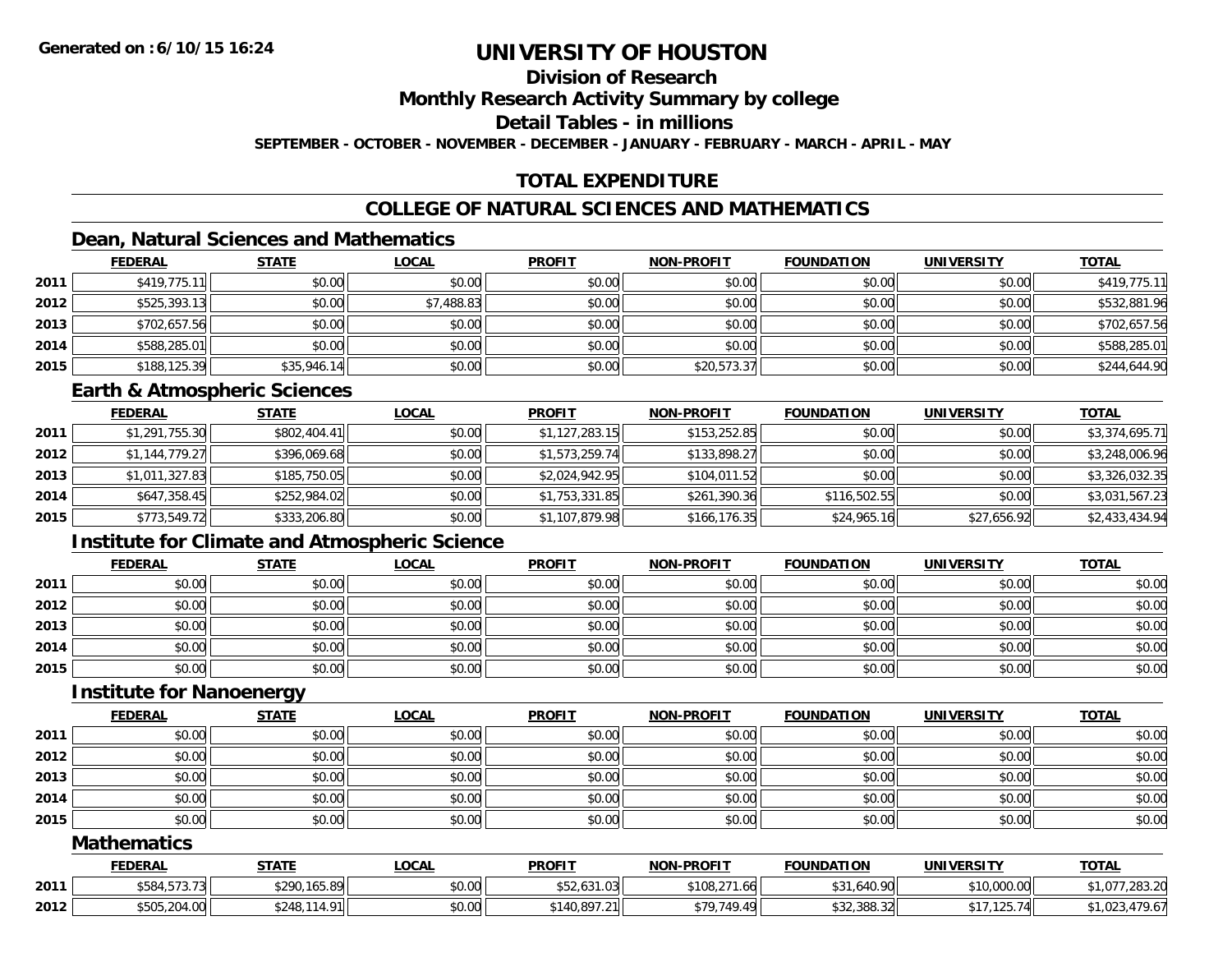#### **Division of Research**

**Monthly Research Activity Summary by college**

**Detail Tables - in millions**

**SEPTEMBER - OCTOBER - NOVEMBER - DECEMBER - JANUARY - FEBRUARY - MARCH - APRIL - MAY**

### **TOTAL EXPENDITURE**

#### **COLLEGE OF NATURAL SCIENCES AND MATHEMATICS**

|       | <b>Mathematics</b> |                 |              |                 |                   |                   |                   |                 |
|-------|--------------------|-----------------|--------------|-----------------|-------------------|-------------------|-------------------|-----------------|
|       | <b>FEDERAL</b>     | <b>STATE</b>    | <b>LOCAL</b> | <b>PROFIT</b>   | <b>NON-PROFIT</b> | <b>FOUNDATION</b> | <b>UNIVERSITY</b> | <b>TOTAL</b>    |
| 2013  | \$750,898.77       | \$90,760.27     | \$0.00       | \$96,270.98     | \$467.88          | \$42,196.96       | \$21,185.69       | \$1,001,780.55  |
| 2014  | \$1,066,783.31     | (\$1,525.67)    | \$0.00       | \$55,167.72     | \$0.00            | \$21,733.37       | \$0.00            | \$1,142,158.73  |
| 2015  | \$780,449.51       | \$0.00          | \$0.00       | \$26,079.02     | \$20,685.13       | \$31,456.31       | \$0.00            | \$858,669.97    |
|       | <b>Physics</b>     |                 |              |                 |                   |                   |                   |                 |
|       | <b>FEDERAL</b>     | <b>STATE</b>    | <b>LOCAL</b> | <b>PROFIT</b>   | <b>NON-PROFIT</b> | <b>FOUNDATION</b> | <b>UNIVERSITY</b> | <b>TOTAL</b>    |
| 2011  | \$2,107,521.46     | \$18,080.15     | \$0.00       | \$915,790.00    | \$21,702.60       | \$314,087.73      | \$0.00            | \$3,377,181.94  |
| 2012  | \$2,436,268.51     | (\$2,933.99)    | \$0.00       | \$920,695.34    | \$38,329.62       | \$245,435.93      | \$0.00            | \$3,637,795.42  |
| 2013  | \$2,456,541.65     | \$0.00          | \$0.00       | \$1,407,130.61  | \$43,013.71       | \$183,117.65      | \$0.00            | \$4,089,803.62  |
| 2014  | \$3,522,350.88     | \$14,046.93     | \$0.00       | \$1,307,923.28  | \$24,887.30       | \$190,282.25      | \$0.00            | \$5,059,490.65  |
| 2015  | \$2,873,406.67     | \$60,293.24     | \$0.00       | \$1,222,060.72  | \$24,654.64       | \$135,799.88      | \$0.00            | \$4,316,215.15  |
| Total | \$57,978,264.96    | \$12,173,640.02 | \$7,488.83   | \$15,746,196.01 | \$4,496,460.14    | \$9,205,615.71    | \$253,496.32      | \$99,861,162.00 |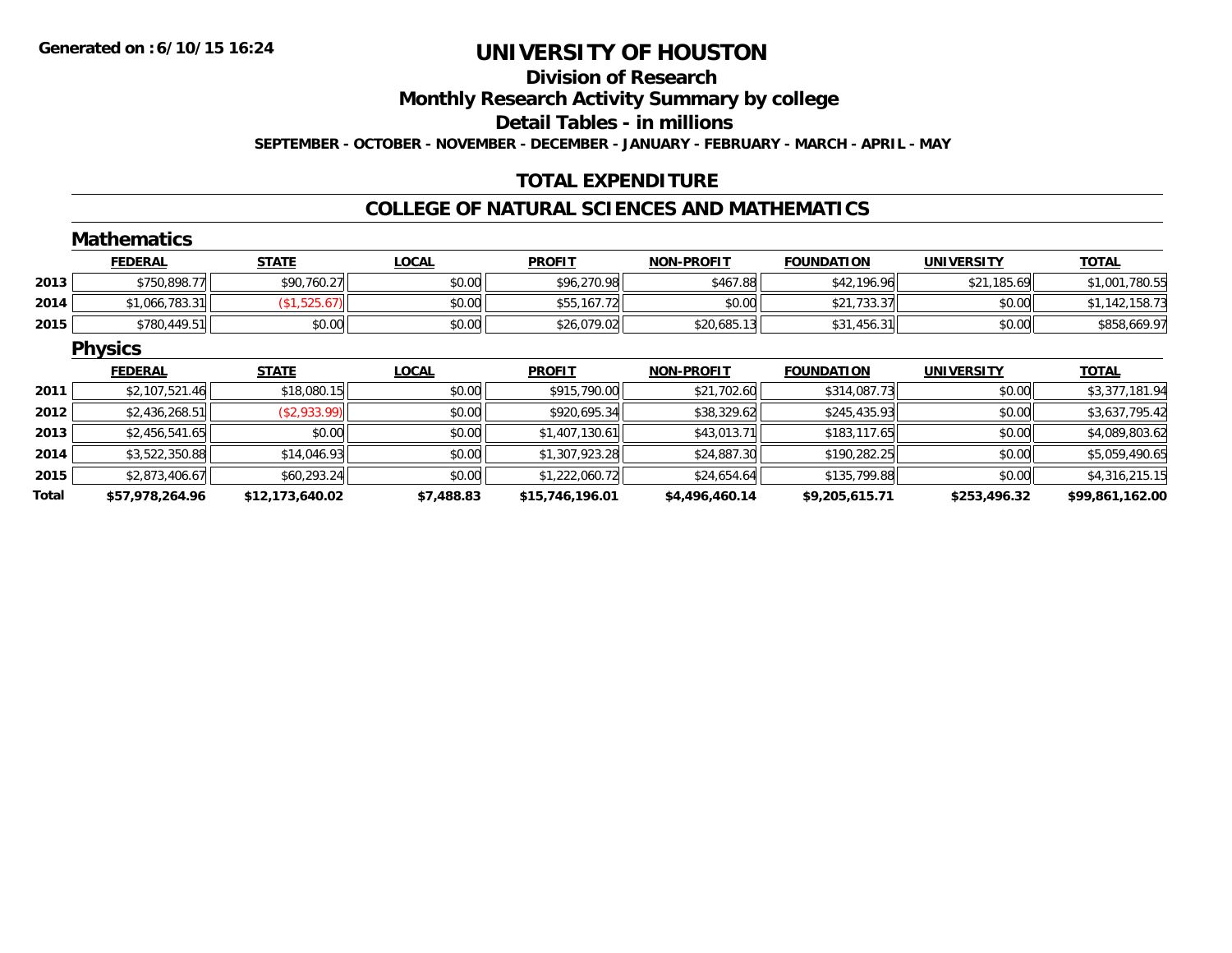### **Division of ResearchMonthly Research Activity Summary by college Detail Tables - in millions SEPTEMBER - OCTOBER - NOVEMBER - DECEMBER - JANUARY - FEBRUARY - MARCH - APRIL - MAY**

#### **TOTAL EXPENDITURE**

#### **COLLEGE OF OPTOMETRY**

### **Optometry Vision Sciences**

|       | <b>FEDERAL</b>  | <b>STATE</b> | <b>LOCAL</b> | <b>PROFIT</b>  | <b>NON-PROFIT</b> | <b>FOUNDATION</b> | <b>UNIVERSITY</b> | <b>TOTAL</b>    |
|-------|-----------------|--------------|--------------|----------------|-------------------|-------------------|-------------------|-----------------|
| 2011  | \$2,555,429.53  | \$64,056.96  | \$0.00       | \$204,209.82   | (S103.90)         | \$0.00            | \$66,635.41       | \$2,890,227.82  |
| 2012  | \$2,930,995.07  | \$1,921.81   | \$0.00       | \$255,480.57   | (\$105.00)        | \$25,744.30       | \$190,089.45      | \$3,404,126.20  |
| 2013  | \$3,130,049.96  | \$0.00       | \$0.00       | \$724,549.38   | \$0.00            | \$23,349.85       | \$126,027.06      | \$4,003,976.25  |
| 2014  | \$3,548,273.08  | \$0.00       | \$0.00       | \$708,100.85   | \$6,300.00        | (\$1,388.89)      | \$205,002.55      | \$4,466,287.59  |
| 2015  | \$3,345,722.27  | \$0.00       | \$0.00       | \$288,411.28   | \$0.00            | \$0.00            | \$345,130.43      | \$3,979,263.98  |
| Total | \$15,510,469.90 | \$65,978.77  | \$0.00       | \$2,180,751.90 | \$6,091.10        | \$47,705.26       | \$932,884.90      | \$18,743,881.83 |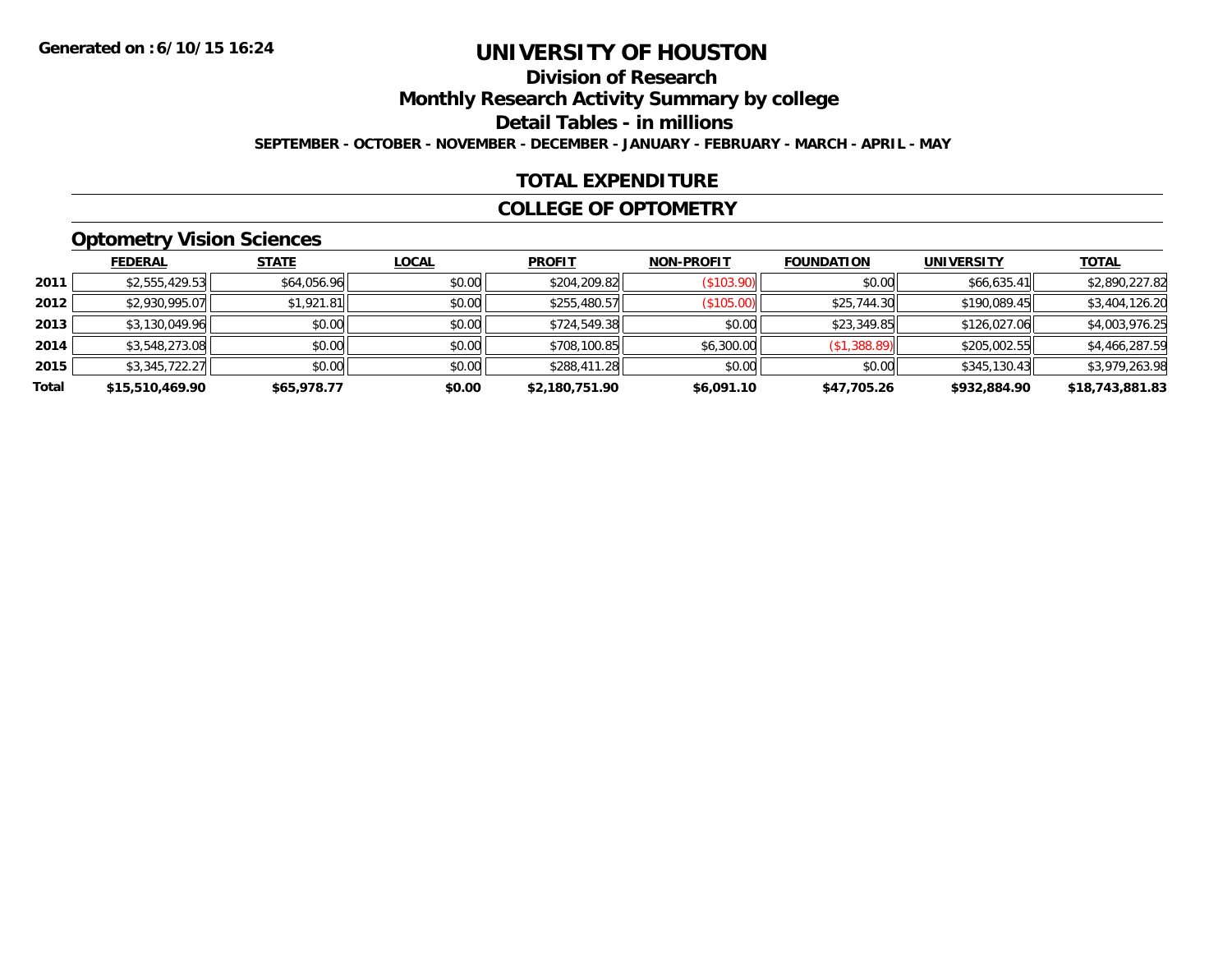### **Division of Research**

**Monthly Research Activity Summary by college**

**Detail Tables - in millions**

**SEPTEMBER - OCTOBER - NOVEMBER - DECEMBER - JANUARY - FEBRUARY - MARCH - APRIL - MAY**

### **TOTAL EXPENDITURE**

#### **COLLEGE OF PHARMACY**

### **Center for Experimental Therapeutics and Pharmacoi**

|      | <b>FEDERAL</b> | <b>STATE</b> | <b>LOCAL</b> | <b>PROFIT</b> | <b>NON-PROFIT</b> | <b>FOUNDATION</b> | <b>UNIVERSITY</b> | <b>TOTAL</b> |
|------|----------------|--------------|--------------|---------------|-------------------|-------------------|-------------------|--------------|
| 2011 | \$0.00         | \$0.00       | \$0.00       | \$0.00        | \$0.00            | \$0.00            | \$0.00            | \$0.00       |
| 2012 | \$0.00         | \$0.00       | \$0.00       | \$0.00        | \$0.00            | \$0.00            | \$0.00            | \$0.00       |
| 2013 | \$0.00         | \$0.00       | \$0.00       | \$0.00        | \$0.00            | \$0.00            | \$0.00            | \$0.00       |
| 2014 | \$0.00         | \$0.00       | \$0.00       | \$0.00        | \$0.00            | \$0.00            | \$0.00            | \$0.00       |
| 2015 | \$0.00         | \$0.00       | \$0.00       | \$0.00        | \$0.00            | \$0.00            | \$0.00            | \$0.00       |

### **Clinical Pharmacy & Administration**

|      | <b>FEDERAL</b> | <b>STATE</b> | <u>LOCAL</u> | <b>PROFIT</b> | <b>NON-PROFIT</b> | <b>FOUNDATION</b> | <b>UNIVERSITY</b> | <b>TOTAL</b> |
|------|----------------|--------------|--------------|---------------|-------------------|-------------------|-------------------|--------------|
| 2011 | \$128,185.03   | \$2,934.26   | \$0.00       | \$306,011.92  | \$95,825.51       | \$0.00            | \$24.85           | \$532,981.57 |
| 2012 | \$132,407.32   | \$9,577.30   | \$0.00       | \$281,011.07  | \$18,450.29       | \$17,121.86       | \$0.00            | \$458,567.84 |
| 2013 | \$213,428.35   | \$0.00       | \$0.00       | \$330,032.70  | \$10,994.28       | \$4,103.00        | \$0.00            | \$558,558.33 |
| 2014 | \$11,960.08    | \$0.00       | \$0.00       | \$357,434.93  | \$63,192.39       | \$0.00            | \$0.00            | \$432,587.40 |
| 2015 | \$199,359.04   | \$262,033.48 | \$0.00       | \$184,052.21  | \$74,364.25       | \$0.00            | \$0.00            | \$719,808.98 |

### **Dean, Pharmacy**

|      | <u>FEDERAL</u> | <u>STATE</u> | <u>LOCAL</u> | <b>PROFIT</b> | <b>NON-PROFIT</b> | <b>FOUNDATION</b> | <b>UNIVERSITY</b> | <b>TOTAL</b> |
|------|----------------|--------------|--------------|---------------|-------------------|-------------------|-------------------|--------------|
| 2011 | \$0.00         | \$0.00       | \$0.00       | \$0.00        | \$0.00            | \$0.00            | \$0.00            | \$0.00       |
| 2012 | \$0.00         | \$0.00       | \$0.00       | \$0.00        | \$0.00            | \$0.00            | \$0.00            | \$0.00       |
| 2013 | \$0.00         | \$0.00       | \$0.00       | \$0.00        | \$0.00            | \$0.00            | \$0.00            | \$0.00       |
| 2014 | \$0.00         | \$0.00       | \$0.00       | \$0.00        | \$0.00            | \$0.00            | \$0.00            | \$0.00       |
| 2015 | \$0.00         | \$0.00       | \$0.00       | \$0.00        | \$0.00            | \$0.00            | \$0.00            | \$0.00       |

#### **Pharm Health Outcomes & Policy**

|      | <b>FEDERAL</b> | <b>STATE</b> | <b>LOCAL</b> | <b>PROFIT</b> | <b>NON-PROFIT</b> | <b>FOUNDATION</b> | <b>UNIVERSITY</b> | <b>TOTAL</b> |
|------|----------------|--------------|--------------|---------------|-------------------|-------------------|-------------------|--------------|
| 2011 | \$435.23       | \$0.00       | \$0.00       | \$0.00        | \$105,170.84      | \$0.00            | \$0.00            | \$105,606.07 |
| 2012 | \$17,994.34    | \$5,354.58   | \$0.00       | \$0.00        | \$27,934.06       | \$0.00            | \$0.00            | \$51,282.98  |
| 2013 | \$41,564.69    | \$0.00       | \$0.00       | \$0.00        | \$0.00            | \$0.00            | \$0.00            | \$41,564.69  |
| 2014 | \$101,864.34   | (\$336.65)   | \$0.00       | \$0.00        | \$0.00            | \$2,435.82        | \$0.00            | \$103,963.51 |
| 2015 | \$104,611.73   | \$9,843.74   | \$0.00       | \$17,647.48   | \$6,881.12        | \$0.00            | \$0.00            | \$138,984.07 |

### **Pharmacological and Pharmaceutical Sciences**

|      | <b>FEDERAL</b>                                                                                                                                                                                                                                                                                                                                                                                                                                      | <b>STATE</b>                           | LOCAI              | <b>PROFIT</b>              | <b>NON-PROFIT</b>                       | <b>FOUNDATION</b> | UNIVERSITY | <b>TOTAL</b> |
|------|-----------------------------------------------------------------------------------------------------------------------------------------------------------------------------------------------------------------------------------------------------------------------------------------------------------------------------------------------------------------------------------------------------------------------------------------------------|----------------------------------------|--------------------|----------------------------|-----------------------------------------|-------------------|------------|--------------|
| 2011 | $\uparrow$ $\uparrow$ $\uparrow$ $\uparrow$ $\uparrow$ $\uparrow$ $\uparrow$ $\uparrow$ $\uparrow$ $\uparrow$ $\uparrow$ $\uparrow$ $\uparrow$ $\uparrow$ $\uparrow$ $\uparrow$ $\uparrow$ $\uparrow$ $\uparrow$ $\uparrow$ $\uparrow$ $\uparrow$ $\uparrow$ $\uparrow$ $\uparrow$ $\uparrow$ $\uparrow$ $\uparrow$ $\uparrow$ $\uparrow$ $\uparrow$ $\uparrow$ $\uparrow$ $\uparrow$ $\uparrow$ $\uparrow$ $\uparrow$<br>n<br>$W = 1000, 000, 000$ | <b>¢ O 2</b><br>$27121$<br>DOL, J.4.2. | $\sim$ 00<br>PU.UU | $\Omega$<br>12, J 13, V TI | $\bullet \bullet \bullet$<br>125,080.89 | $\sim$<br>80.08 / | \$0.00     | 783.510.51   |
| 2012 | 1,258,804.37                                                                                                                                                                                                                                                                                                                                                                                                                                        | \$0.01                                 | vu.vu              | າດ1                        | 010 54<br>19.561<br>.                   | \$78,038.7        | \$0.00     | ٬¬٬¬٬        |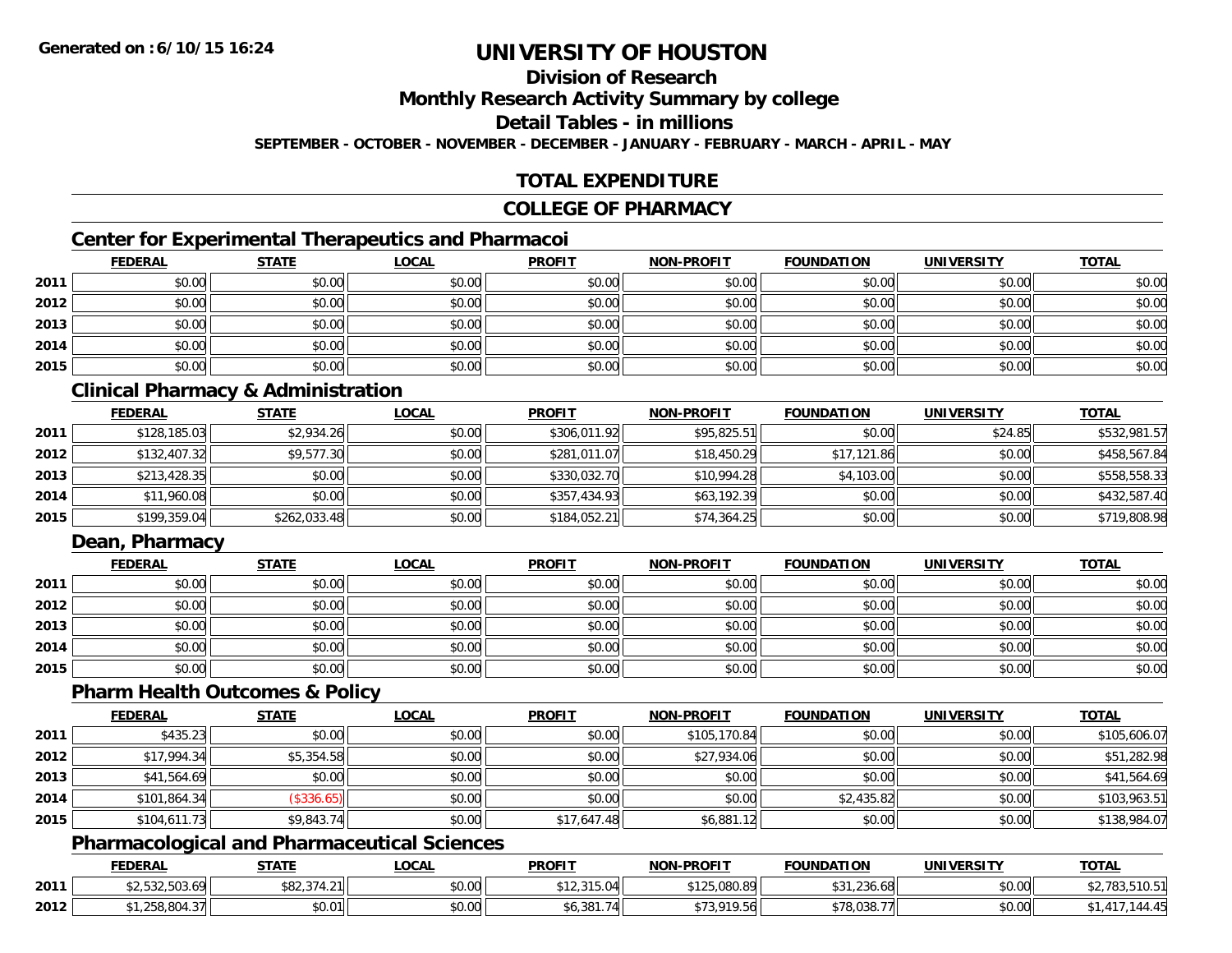**Division of Research**

**Monthly Research Activity Summary by college**

**Detail Tables - in millions**

**SEPTEMBER - OCTOBER - NOVEMBER - DECEMBER - JANUARY - FEBRUARY - MARCH - APRIL - MAY**

### **TOTAL EXPENDITURE**

#### **COLLEGE OF PHARMACY**

### **Pharmacological and Pharmaceutical Sciences**

|       | <b>FEDERAL</b> | <u>STATE</u> | <u>LOCAL</u> | <b>PROFIT</b>  | <b>NON-PROFIT</b> | <b>FOUNDATION</b> | <b>UNIVERSITY</b> | <b>TOTAL</b>    |
|-------|----------------|--------------|--------------|----------------|-------------------|-------------------|-------------------|-----------------|
| 2013  | \$1,718,766.58 | \$0.00       | \$0.00       | \$13,855.07    | \$18,671.62       | \$45,210.95       | \$0.00            | \$1,796,504.22  |
| 2014  | \$1,247,327.09 | \$0.00       | \$0.00       | \$31,186.71    | \$19.025.53       | \$41,551.34       | \$0.00            | \$1,339,090.67  |
| 2015  | \$1,520,121.28 | \$87,410.79  | \$0.00       | \$16.124.74    | \$11,821.28       | \$25,617.93       | \$0.00            | \$1,661,096.02  |
| Total | \$9,229,333.16 | \$459,191.72 | \$0.00       | \$1,556,053.61 | \$651,331.62      | \$245,316.35      | \$24.85           | \$12,141,251.31 |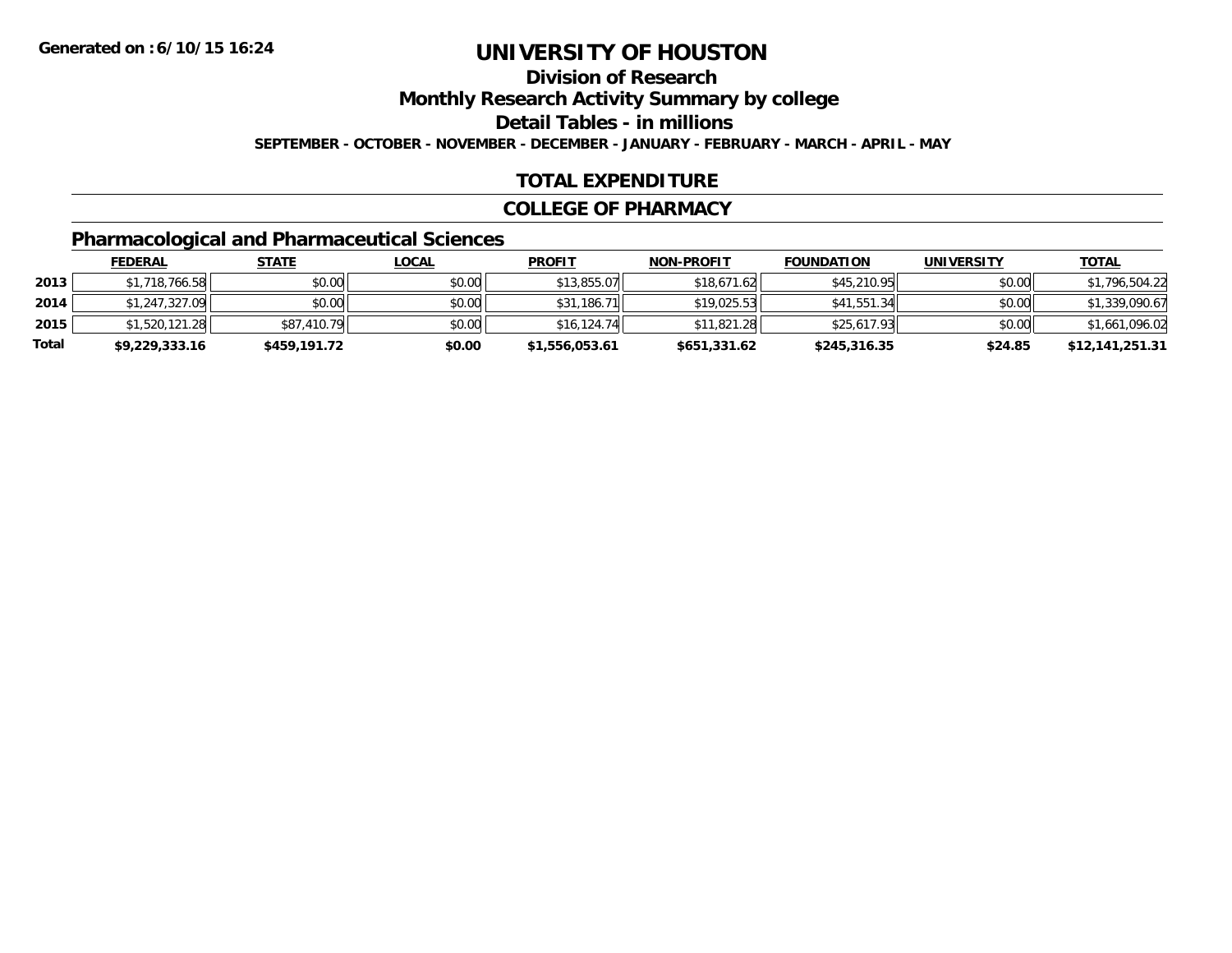**Division of Research**

**Monthly Research Activity Summary by college**

**Detail Tables - in millions**

**SEPTEMBER - OCTOBER - NOVEMBER - DECEMBER - JANUARY - FEBRUARY - MARCH - APRIL - MAY**

### **TOTAL EXPENDITURE**

#### **COLLEGE OF TECHNOLOGY**

|      |                                            |              | <b>Center for Information Security, Research and Edu</b> |               |                   |                   |                   |              |
|------|--------------------------------------------|--------------|----------------------------------------------------------|---------------|-------------------|-------------------|-------------------|--------------|
|      | <b>FEDERAL</b>                             | <b>STATE</b> | <b>LOCAL</b>                                             | <b>PROFIT</b> | <b>NON-PROFIT</b> | <b>FOUNDATION</b> | <b>UNIVERSITY</b> | <b>TOTAL</b> |
| 2015 | \$0.00                                     | \$0.00       | \$0.00                                                   | \$0.00        | \$0.00            | \$0.00            | \$0.00            | \$0.00       |
|      | <b>Center for Life Sciences Technology</b> |              |                                                          |               |                   |                   |                   |              |
|      | <b>FEDERAL</b>                             | <b>STATE</b> | <b>LOCAL</b>                                             | <b>PROFIT</b> | <b>NON-PROFIT</b> | <b>FOUNDATION</b> | <b>UNIVERSITY</b> | <b>TOTAL</b> |
| 2011 | \$0.00                                     | \$0.00       | \$0.00                                                   | \$0.00        | \$0.00            | \$0.00            | \$0.00            | \$0.00       |
| 2012 | \$0.00                                     | \$0.00       | \$0.00                                                   | \$0.00        | \$0.00            | \$0.00            | \$0.00            | \$0.00       |
|      | <b>Center for Technology Literacy</b>      |              |                                                          |               |                   |                   |                   |              |
|      | <b>FEDERAL</b>                             | <b>STATE</b> | <b>LOCAL</b>                                             | <b>PROFIT</b> | <b>NON-PROFIT</b> | <b>FOUNDATION</b> | <b>UNIVERSITY</b> | <b>TOTAL</b> |
| 2011 | \$491,897.56                               | \$0.00       | \$0.00                                                   | \$0.00        | \$0.00            | \$0.00            | \$0.00            | \$491,897.56 |
| 2012 | \$523,100.18                               | \$0.00       | \$0.00                                                   | \$0.00        | \$0.00            | \$0.00            | \$0.00            | \$523,100.18 |
| 2013 | \$182,056.22                               | \$0.00       | \$0.00                                                   | \$0.00        | \$0.00            | \$0.00            | \$0.00            | \$182,056.22 |
| 2014 | \$424,083.76                               | \$0.00       | \$0.00                                                   | \$0.00        | \$0.00            | \$0.00            | \$0.00            | \$424,083.76 |
| 2015 | \$250,329.09                               | \$0.00       | \$0.00                                                   | \$94,925.80   | \$0.00            | \$0.00            | \$0.00            | \$345,254.89 |
|      | <b>Construction Management</b>             |              |                                                          |               |                   |                   |                   |              |
|      | <b>FEDERAL</b>                             | <b>STATE</b> | <b>LOCAL</b>                                             | <b>PROFIT</b> | <b>NON-PROFIT</b> | <b>FOUNDATION</b> | <b>UNIVERSITY</b> | <b>TOTAL</b> |
| 2011 | \$4,322.71                                 | \$0.00       | \$0.00                                                   | \$0.00        | \$0.00            | \$0.00            | \$0.00            | \$4,322.71   |
| 2013 | \$0.00                                     | \$15,916.92  | \$0.00                                                   | \$0.00        | \$0.00            | \$14,941.79       | \$0.00            | \$30,858.71  |
| 2014 | \$0.00                                     | \$33,941.25  | \$0.00                                                   | \$0.00        | \$0.00            | \$8,945.87        | \$0.00            | \$42,887.12  |
| 2015 | \$0.00                                     | \$844.62     | \$0.00                                                   | \$0.00        | \$0.00            | \$0.00            | \$0.00            | \$844.62     |
|      | Dean, Technology                           |              |                                                          |               |                   |                   |                   |              |
|      | <b>FEDERAL</b>                             | <b>STATE</b> | <b>LOCAL</b>                                             | <b>PROFIT</b> | <b>NON-PROFIT</b> | <b>FOUNDATION</b> | <b>UNIVERSITY</b> | <b>TOTAL</b> |
| 2011 | \$141,074.01                               | \$0.00       | \$0.00                                                   | \$0.00        | \$0.00            | \$0.00            | \$0.00            | \$141,074.01 |
| 2012 | \$146,825.66                               | \$0.00       | \$0.00                                                   | \$0.00        | \$0.00            | \$0.00            | \$0.00            | \$146,825.66 |
| 2013 | \$45,660.36                                | \$0.00       | \$0.00                                                   | \$0.00        | \$0.00            | \$0.00            | \$0.00            | \$45,660.36  |
| 2014 | \$0.00                                     | \$0.00       | \$0.00                                                   | \$0.00        | \$0.00            | \$0.00            | \$0.00            | \$0.00       |
| 2015 | \$0.00                                     | \$0.00       | \$0.00                                                   | \$0.00        | \$0.00            | \$0.00            | \$0.00            | \$0.00       |
|      | <b>Engineering Technology</b>              |              |                                                          |               |                   |                   |                   |              |
|      | <b>FEDERAL</b>                             | <b>STATE</b> | <b>LOCAL</b>                                             | <b>PROFIT</b> | <b>NON-PROFIT</b> | <b>FOUNDATION</b> | <b>UNIVERSITY</b> | <b>TOTAL</b> |
| 2011 | \$285,719.02                               | \$0.00       | \$0.00                                                   | \$19,763.31   | \$5,504.53        | \$25,317.90       | \$0.00            | \$336,304.76 |
| 2012 | \$354,684.41                               | \$0.00       | \$0.00                                                   | \$36,804.77   | (\$3,366.00)      | \$23,217.18       | \$0.00            | \$411,340.36 |
| 2013 | \$352,828.37                               | \$0.00       | \$0.00                                                   | \$53,082.44   | \$6,345.05        | \$8,222.33        | \$0.00            | \$420,478.19 |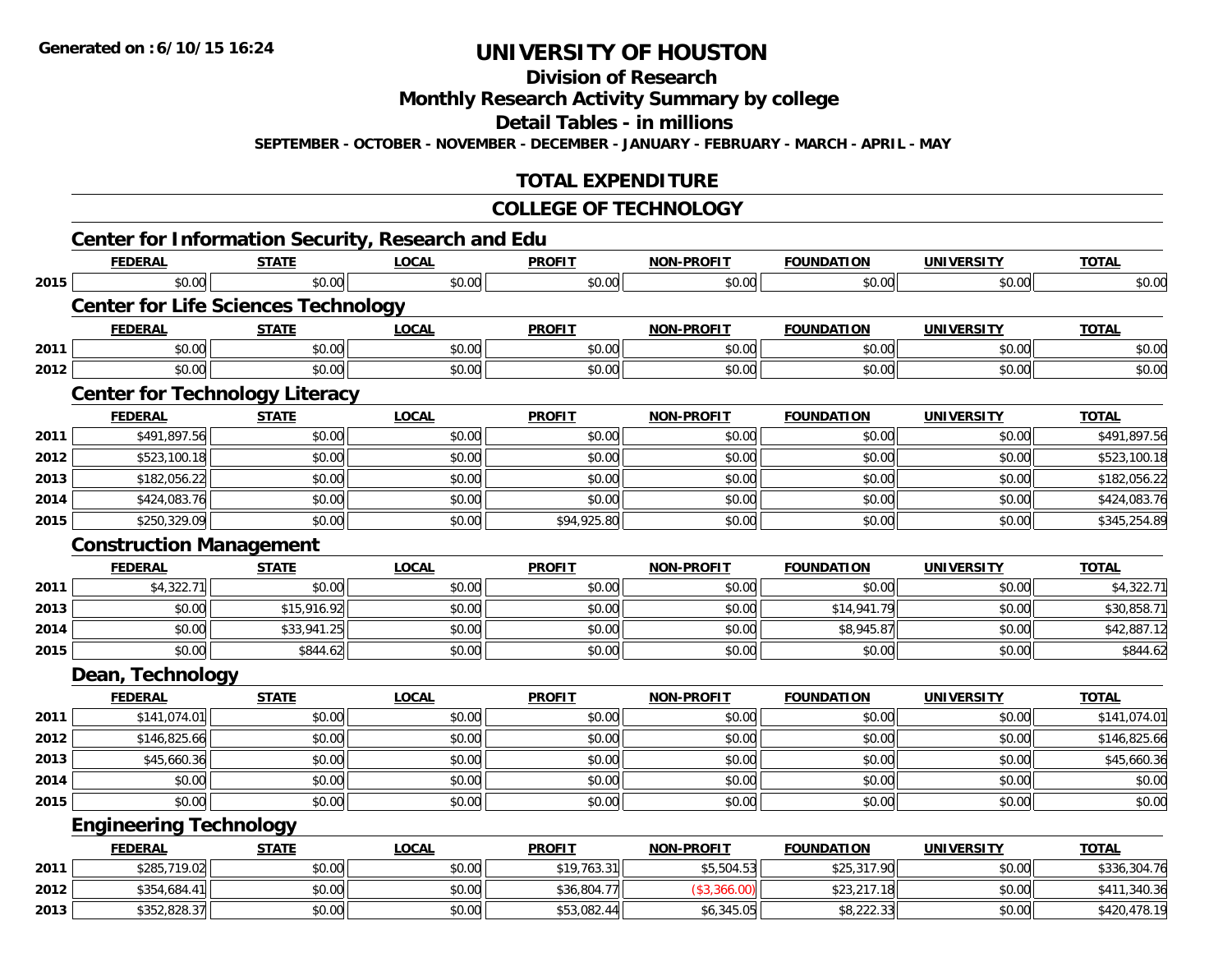#### **Division of Research**

**Monthly Research Activity Summary by college**

**Detail Tables - in millions**

**SEPTEMBER - OCTOBER - NOVEMBER - DECEMBER - JANUARY - FEBRUARY - MARCH - APRIL - MAY**

### **TOTAL EXPENDITURE**

#### **COLLEGE OF TECHNOLOGY**

|       | <b>Engineering Technology</b>                 |              |              |               |                   |                   |                   |                |
|-------|-----------------------------------------------|--------------|--------------|---------------|-------------------|-------------------|-------------------|----------------|
|       | <b>FEDERAL</b>                                | <b>STATE</b> | <b>LOCAL</b> | <b>PROFIT</b> | <b>NON-PROFIT</b> | <b>FOUNDATION</b> | <b>UNIVERSITY</b> | <b>TOTAL</b>   |
| 2014  | \$221,519.30                                  | \$0.00       | \$0.00       | \$91,629.65   | \$14,553.38       | \$0.00            | \$0.00            | \$327,702.33   |
| 2015  | \$999,437.78                                  | \$0.03       | \$0.00       | \$43,544.69   | \$0.00            | \$0.00            | \$0.00            | \$1,042,982.50 |
|       | <b>Human Development and Consumer Science</b> |              |              |               |                   |                   |                   |                |
|       | <b>FEDERAL</b>                                | <b>STATE</b> | <b>LOCAL</b> | <b>PROFIT</b> | <b>NON-PROFIT</b> | <b>FOUNDATION</b> | <b>UNIVERSITY</b> | <b>TOTAL</b>   |
| 2011  | \$952.48                                      | \$0.00       | \$0.00       | \$1,306.46    | \$0.00            | \$0.00            | \$0.00            | \$2,258.94     |
| 2012  | \$241.00                                      | (\$4,514.53) | \$0.00       | (\$2,566.74)  | \$0.00            | \$0.00            | \$0.00            | (\$6,840.27)   |
| 2013  | \$460.68                                      | \$0.00       | \$0.00       | \$0.00        | \$0.00            | \$0.00            | \$0.00            | \$460.68       |
| 2014  | \$7,718.61                                    | \$0.00       | \$0.00       | \$0.00        | \$0.00            | \$116,597.35      | \$0.00            | \$124,315.96   |
| 2015  | \$84,220.70                                   | \$0.00       | \$0.00       | \$0.00        | \$0.00            | \$9,775.90        | \$0.00            | \$93,996.60    |
|       | <b>Information &amp; Logistics Technology</b> |              |              |               |                   |                   |                   |                |
|       | <b>FEDERAL</b>                                | <b>STATE</b> | <b>LOCAL</b> | <b>PROFIT</b> | <b>NON-PROFIT</b> | <b>FOUNDATION</b> | <b>UNIVERSITY</b> | <b>TOTAL</b>   |
| 2011  | \$10,805.01                                   | \$0.00       | \$0.00       | \$0.00        | \$5,096.70        | \$0.00            | \$0.00            | \$15,901.71    |
| 2012  | \$39,671.87                                   | (\$7,298.05) | \$0.00       | \$0.00        | \$0.00            | \$0.00            | \$0.00            | \$32,373.82    |
| 2013  | (\$10,735.08)                                 | \$0.00       | \$0.00       | \$0.00        | \$0.00            | \$0.00            | \$0.00            | (\$10,735.08)  |
| 2014  | (\$277.50)                                    | \$0.00       | \$0.00       | \$0.00        | \$0.00            | \$0.00            | \$0.00            | (\$277.50)     |
| 2015  | \$4,101.58                                    | \$0.00       | \$0.00       | \$0.00        | \$0.00            | \$0.00            | \$0.00            | \$4,101.58     |
|       | <b>Texas Manufacturing Assistance Center</b>  |              |              |               |                   |                   |                   |                |
|       | <b>FEDERAL</b>                                | <b>STATE</b> | <b>LOCAL</b> | <b>PROFIT</b> | <b>NON-PROFIT</b> | <b>FOUNDATION</b> | <b>UNIVERSITY</b> | <b>TOTAL</b>   |
| 2011  | \$0.00                                        | \$0.00       | \$0.00       | \$0.00        | \$0.00            | \$0.00            | \$0.00            | \$0.00         |
| 2012  | \$0.00                                        | \$0.00       | \$0.00       | \$0.00        | \$0.00            | \$0.00            | \$0.00            | \$0.00         |
| 2013  | \$0.00                                        | \$0.00       | \$0.00       | \$0.00        | \$0.00            | \$0.00            | \$0.00            | \$0.00         |
| 2014  | \$0.00                                        | \$0.00       | \$0.00       | \$0.00        | \$0.00            | \$0.00            | \$0.00            | \$0.00         |
| 2015  | \$0.00                                        | \$0.00       | \$0.00       | \$0.00        | \$0.00            | \$0.00            | \$0.00            | \$0.00         |
| Total | \$4,560,697.76                                | \$38,890.24  | \$0.00       | \$338,490.38  | \$28,133.66       | \$207,018.32      | \$0.00            | \$5,173,230.36 |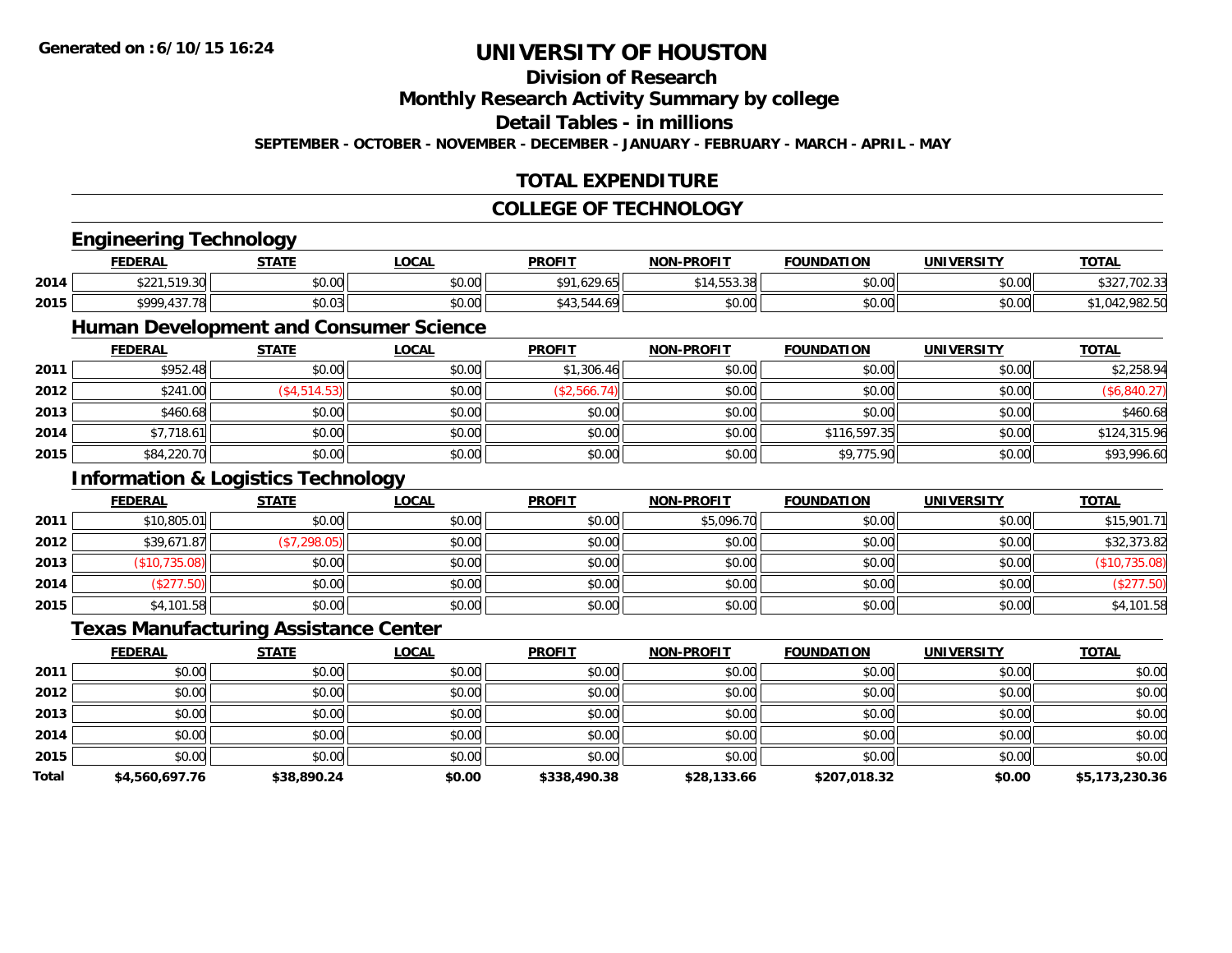# **Division of Research**

**Monthly Research Activity Summary by college**

**Detail Tables - in millions**

**SEPTEMBER - OCTOBER - NOVEMBER - DECEMBER - JANUARY - FEBRUARY - MARCH - APRIL - MAY**

### **TOTAL EXPENDITURE**

### **CULLEN COLLEGE OF ENGINEERING**

### **Biomedical Engineering**

|      | <b>FEDERAL</b> | <b>STATE</b> | <b>LOCAL</b> | <b>PROFIT</b> | <b>NON-PROFIT</b> | <b>FOUNDATION</b> | <b>UNIVERSITY</b> | <b>TOTAL</b>   |
|------|----------------|--------------|--------------|---------------|-------------------|-------------------|-------------------|----------------|
| 2011 | \$184,317.46   | \$0.00       | \$0.00       | \$0.00        | \$0.00            | \$0.00            | \$0.00            | \$184,317.46   |
| 2012 | \$201,656.23   | \$0.00       | \$0.00       | \$0.00        | \$0.00            | \$0.00            | \$0.00            | \$201,656.23   |
| 2013 | \$817,225.91   | \$0.00       | \$0.00       | \$0.00        | \$0.00            | \$0.00            | \$0.00            | \$817,225.91   |
| 2014 | \$1,572,047.26 | \$0.00       | \$0.00       | \$0.00        | \$52,832.69       | \$47,262.47       | \$0.00            | \$1,672,142.42 |
| 2015 | \$1,766,700.96 | \$0.00       | \$0.00       | \$0.00        | \$148,412.74      | (\$15,389.04)     | \$0.00            | \$1,899,724.66 |

### **Center for Innovative Grouting Materials and Tech**

|      | <u>FEDERAL</u> | <u>STATE</u> | <u>LOCAL</u> | <b>PROFIT</b> | <b>NON-PROFIT</b> | <b>FOUNDATION</b> | <b>UNIVERSITY</b> | <b>TOTAL</b> |
|------|----------------|--------------|--------------|---------------|-------------------|-------------------|-------------------|--------------|
| 2011 | \$0.00         | \$0.00       | \$0.00       | \$0.00        | \$0.00            | \$0.00            | \$0.00            | \$0.00       |
| 2012 | \$0.00         | \$0.00       | \$0.00       | \$0.00        | \$0.00            | \$0.00            | \$0.00            | \$0.00       |
| 2013 | \$0.00         | \$0.00       | \$0.00       | \$0.00        | \$0.00            | \$0.00            | \$0.00            | \$0.00       |
| 2014 | \$0.00         | \$0.00       | \$0.00       | \$0.00        | \$0.00            | \$0.00            | \$0.00            | \$0.00       |
| 2015 | \$0.00         | \$0.00       | \$0.00       | \$0.00        | \$0.00            | \$0.00            | \$0.00            | \$0.00       |

### **Chemical Engineering**

|      | <b>FEDERAL</b> | <b>STATE</b> | <b>LOCAL</b> | <b>PROFIT</b>  | <b>NON-PROFIT</b> | <b>FOUNDATION</b> | <b>UNIVERSITY</b> | <b>TOTAL</b>   |
|------|----------------|--------------|--------------|----------------|-------------------|-------------------|-------------------|----------------|
| 2011 | \$3,394,557.10 | \$470,938.78 | \$6,838.80   | \$510,794.95   | \$0.00            | \$74,301.59       | \$112,124.37      | \$4,569,555.59 |
| 2012 | \$3,095,708.99 | \$224,641.53 | \$6,147.44   | \$637,671.97   | \$0.00            | \$97,917.28       | \$800.02          | \$4,062,887.23 |
| 2013 | \$2,501,103.24 | \$164,499.41 | \$0.00       | \$489,264.58   | \$71,160.42       | \$177,506.03      | \$6,844.25        | \$3,410,377.93 |
| 2014 | \$2,373,269.03 | \$207,114.86 | \$0.00       | \$1,060,548.57 | \$143,206.13      | \$163,676.78      | \$26,773.42       | \$3,974,588.79 |
| 2015 | \$1,893,389.38 | \$256,918.52 | \$0.00       | \$1,404,165.46 | \$78,580.88       | \$122,372.38      | \$10,803.04       | \$3,766,229.66 |

### **Civil Engineering**

|      | <b>FEDERAL</b> | <b>STATE</b> | <b>LOCAL</b> | <b>PROFIT</b> | <b>NON-PROFIT</b> | <b>FOUNDATION</b> | <b>UNIVERSITY</b> | <b>TOTAL</b>   |
|------|----------------|--------------|--------------|---------------|-------------------|-------------------|-------------------|----------------|
| 2011 | \$485,433.91   | \$250,829.64 | \$12,323.84  | \$133,888.42  | \$51,882.91       | \$54,325.62       | \$15,995.64       | \$1,004,679.97 |
| 2012 | \$1,278,398.10 | \$316,983.50 | \$53,401.96  | \$72,510.36   | \$43,697.28       | \$27,604.45       | (\$490.00)        | \$1,792,105.64 |
| 2013 | \$1,869,540.42 | \$281,912.14 | \$7,961.18   | \$158,259.09  | \$82,997.33       | \$17,553.22       | \$15,139.49       | \$2,433,362.87 |
| 2014 | \$2,163,003.77 | \$145,154.57 | (\$3,925.97) | \$81,666.32   | \$78,677.92       | \$30,805.67       | \$0.00            | \$2,495,382.28 |
| 2015 | \$2,402,630.71 | \$269,725.11 | \$0.00       | \$121,105.13  | \$27,162.52       | \$89,660.10       | \$0.00            | \$2,910,283.57 |

### **Composites Engineering and Applications Center**

|      | DERAI  | CTATI     | .OCAL     | <b>PROFIT</b> | <b>DDOCIT</b><br><b>ארות</b> | ΓΙΩΝ    | UNIVERSITY                                   | <b>TOTAL</b> |
|------|--------|-----------|-----------|---------------|------------------------------|---------|----------------------------------------------|--------------|
| 2011 | $\sim$ | $\sim$    | $\sim$    | $\cdots$      | 0000                         | 0.00    | $\mathsf{A} \cap \mathsf{A} \cap \mathsf{A}$ | 0000         |
|      | ∕∪.∪⊍  | JU.UU     | vv.vv     | vu.vu         | J∪.∪∪                        | - JU.UU | PO.OO                                        | <b>JU.UU</b> |
|      | 0.00   | $\sim$ 00 | $\sim$ 00 | $\cdots$      | 0.00                         | 0.00    | $\sim$ 00                                    | $\cdots$     |
| 2012 | וט.טי  | JU.L      | JU.UU     | vv.vv         | JU.UU                        | ww.uu   | PO.OO                                        | <b>JU.UU</b> |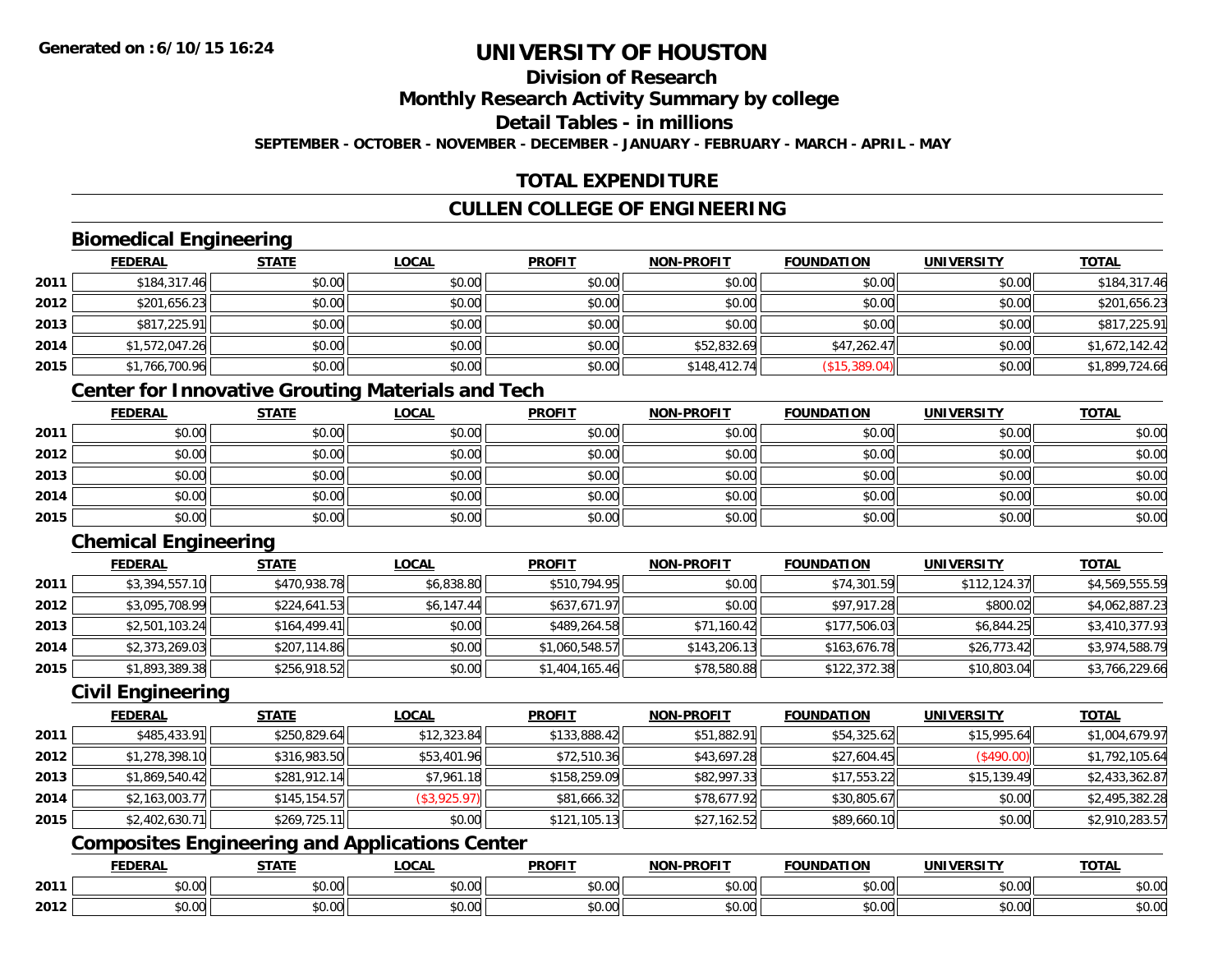### **Division of Research**

**Monthly Research Activity Summary by college**

**Detail Tables - in millions**

**SEPTEMBER - OCTOBER - NOVEMBER - DECEMBER - JANUARY - FEBRUARY - MARCH - APRIL - MAY**

### **TOTAL EXPENDITURE**

#### **CULLEN COLLEGE OF ENGINEERING**

### **Composites Engineering and Applications Center**

|      | <b>FEDERAL</b> | <b>STATE</b> | <b>LOCAL</b> | <b>PROFIT</b> | <b>NON-PROFIT</b> | <b>FOUNDATION</b> | <b>UNIVERSITY</b><br>EMƏI | <b>TOTAL</b> |
|------|----------------|--------------|--------------|---------------|-------------------|-------------------|---------------------------|--------------|
| 2013 | \$0.00         | \$0.00       | \$0.00       | \$0.00        | \$0.00            | \$0.00            | \$0.00                    | \$0.00       |
| 2014 | \$0.00         | \$0.00       | \$0.00       | \$0.00        | \$0.00            | \$0.00            | \$0.00                    | \$0.00       |
| 2015 | \$0.00         | \$0.00       | \$0.00       | \$0.00        | \$0.00            | \$0.00            | \$0.00                    | \$0.00       |

<u> 1989 - Johann Stoff, deutscher Stoffen und der Stoffen und der Stoffen und der Stoffen und der Stoffen und der</u>

#### **Dean, Engineering**

|      | <b>FEDERAL</b> | <b>STATE</b> | <u>LOCAL</u> | <b>PROFIT</b> | <b>NON-PROFIT</b> | <b>FOUNDATION</b> | <b>UNIVERSITY</b> | <b>TOTAL</b> |
|------|----------------|--------------|--------------|---------------|-------------------|-------------------|-------------------|--------------|
| 2011 | \$110,762.78   | \$0.00       | \$0.00       | \$0.00        | \$0.00            | \$0.00            | \$0.00            | \$110,762.78 |
| 2012 | \$147,144.05   | \$0.00       | \$0.00       | \$0.00        | \$0.00            | \$0.00            | \$0.00            | \$147,144.05 |
| 2013 | \$37,399.45    | \$0.00       | \$0.00       | \$0.00        | \$0.00            | \$0.00            | \$0.00            | \$37,399.45  |
| 2014 | \$24,978.13    | \$0.00       | \$0.00       | \$0.00        | \$0.00            | \$0.00            | \$0.00            | \$24,978.13  |
| 2015 | \$8,148.38     | \$51.63      | \$0.00       | \$0.00        | \$0.00            | \$0.00            | \$0.00            | \$8,200.01   |

#### **Electrical & Computer Engineering**

|      | <b>FEDERAL</b> | <b>STATE</b> | <b>LOCAL</b> | <b>PROFIT</b> | <b>NON-PROFIT</b> | <b>FOUNDATION</b> | <b>UNIVERSITY</b> | <b>TOTAL</b>   |
|------|----------------|--------------|--------------|---------------|-------------------|-------------------|-------------------|----------------|
| 2011 | \$2,823,668.17 | \$163,306.34 | \$0.00       | \$176,545.38  | \$64,349.70       | \$27,628.85       | \$7.366.32        | \$3,262,864.76 |
| 2012 | \$3,293,336.54 | \$62,724.52  | \$0.00       | \$454,914.15  | (S28, 222.21)     | \$5,039.38        | \$0.21            | \$3,787,792.58 |
| 2013 | \$2,835,090.49 | \$51,962.55  | \$0.00       | \$327,426.27  | \$76,294.49       | \$102,995.38      | \$0.00            | \$3,393,769.18 |
| 2014 | \$2,508,637.28 | \$23,969.97  | \$0.00       | \$574,353.61  | \$94,988.19       | \$114,512.13      | \$3,423.86        | \$3,319,885.04 |
| 2015 | \$2,820,870.19 | \$54,369.66  | \$0.00       | \$344,471.86  | \$36,044.37       | \$214,279.72      | \$0.00            | \$3,470,035.79 |

#### **Industrial Engineering**

|      | <b>FEDERAL</b> | <b>STATE</b> | <u>LOCAL</u> | <b>PROFIT</b> | <b>NON-PROFIT</b> | <b>FOUNDATION</b> | <b>UNIVERSITY</b> | <b>TOTAL</b> |
|------|----------------|--------------|--------------|---------------|-------------------|-------------------|-------------------|--------------|
| 2011 | \$117,161.80   | \$32,696.15  | \$57,558.71  | \$0.00        | \$0.00            | \$0.00            | \$0.00            | \$207,416.66 |
| 2012 | \$97,205.07    | (\$100.00)   | \$47,961.16  | \$0.00        | \$0.00            | \$0.00            | \$0.00            | \$145,066.23 |
| 2013 | \$66,457.78    | \$62,502.07  | \$10,719.91  | \$0.00        | \$0.00            | \$15,520.36       | \$0.00            | \$155,200.12 |
| 2014 | \$164,534.83   | \$77,521.68  | \$50,904.97  | \$0.00        | \$0.00            | \$38,337.72       | \$0.00            | \$331,299.20 |
| 2015 | \$165,881.06   | \$74,913.95  | \$22,957.10  | \$6,596.45    | \$0.00            | \$65,962.32       | \$0.00            | \$336,310.88 |

#### **Mechanical Engineering**

|      | <b>FEDERAL</b> | <u>STATE</u> | <u>LOCAL</u> | <b>PROFIT</b> | <b>NON-PROFIT</b> | <b>FOUNDATION</b> | UNIVERSITY | <b>TOTAL</b>   |
|------|----------------|--------------|--------------|---------------|-------------------|-------------------|------------|----------------|
| 2011 | \$2,499,742.58 | \$674,338.14 | \$0.00       | \$441,055.09  | \$85,528,62       | \$33,814.79       | (\$77.37)  | \$3,734,401.85 |
| 2012 | \$2,010,087.22 | \$369,098.08 | \$0.00       | \$297,873.55  | \$61,493.96       | \$26,529.38       | \$0.00     | \$2,765,082.18 |
| 2013 | \$2,833,693.73 | \$444,301.53 | \$0.00       | \$248,043.24  | \$14,387.64       | \$122,938.02      | \$0.00     | \$3,663,364.16 |
| 2014 | \$2,656,465.88 | \$77,822.20  | \$0.00       | \$578,039.84  | \$5,308.43        | \$185,328.74      | \$0.00     | \$3,502,965.08 |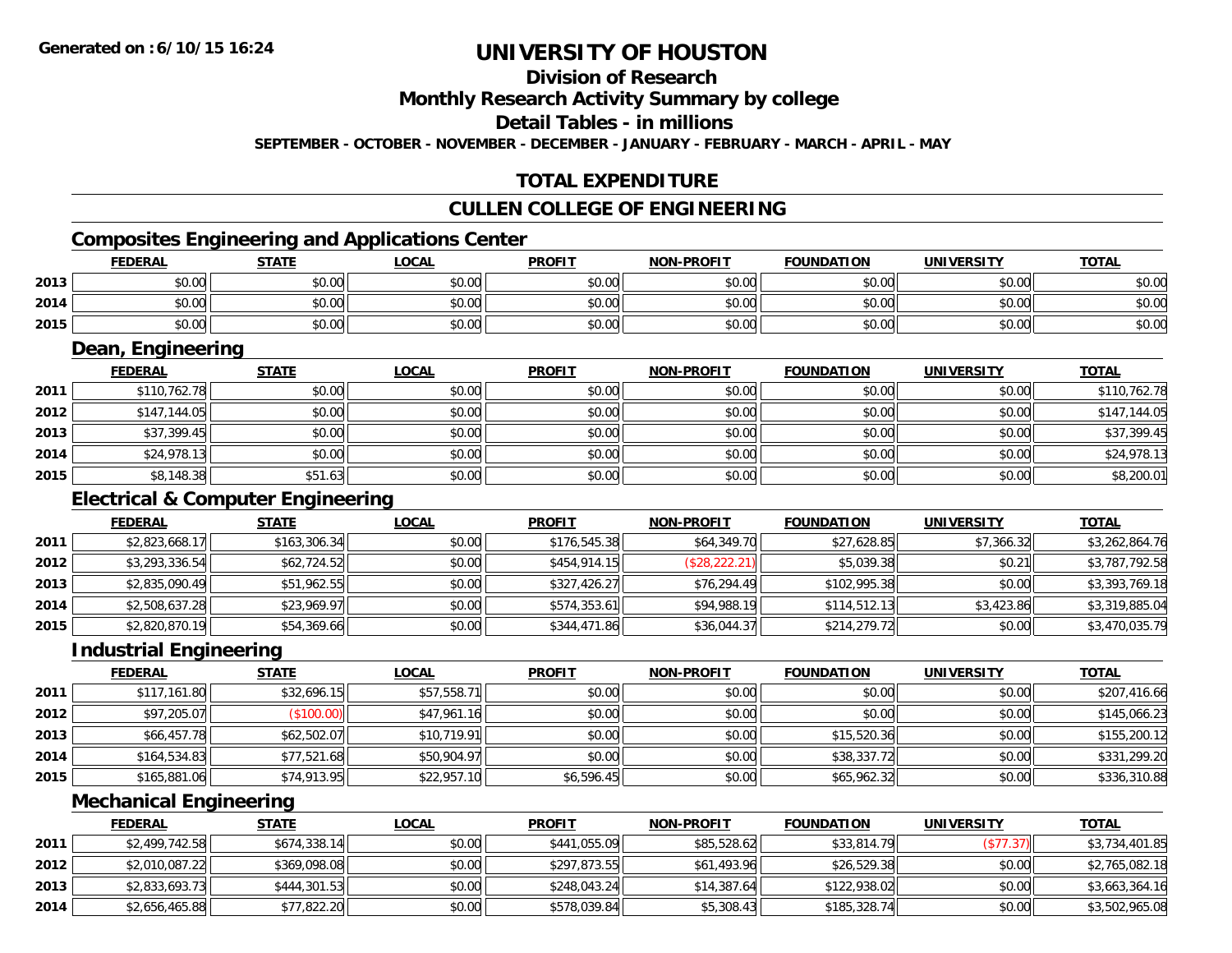**Division of Research**

**Monthly Research Activity Summary by college**

**Detail Tables - in millions**

**SEPTEMBER - OCTOBER - NOVEMBER - DECEMBER - JANUARY - FEBRUARY - MARCH - APRIL - MAY**

### **TOTAL EXPENDITURE**

#### **CULLEN COLLEGE OF ENGINEERING**

#### **Mechanical Engineering**

|       | <b>FEDERAL</b>            | <b>STATE</b>   | <b>LOCAL</b> | <b>PROFIT</b>  | <b>NON-PROFIT</b> | <b>FOUNDATION</b> | <b>UNIVERSITY</b> | <b>TOTAL</b>    |
|-------|---------------------------|----------------|--------------|----------------|-------------------|-------------------|-------------------|-----------------|
| 2015  | \$2,480,692.13            | \$71,288.25    | \$0.00       | \$731,119.33   | \$34,288.95       | \$36,675.47       | \$0.00            | \$3,354,064.12  |
|       | <b>Wind Energy Center</b> |                |              |                |                   |                   |                   |                 |
|       | <b>FEDERAL</b>            | <b>STATE</b>   | <b>LOCAL</b> | <b>PROFIT</b>  | <b>NON-PROFIT</b> | <b>FOUNDATION</b> | <b>UNIVERSITY</b> | <b>TOTAL</b>    |
| 2011  | \$0.00                    | \$0.00         | \$0.00       | \$0.00         | \$0.00            | \$0.00            | \$0.00            | \$0.00          |
| 2012  | \$0.00                    | \$0.00         | \$0.00       | \$0.00         | \$0.00            | \$0.00            | \$0.00            | \$0.00          |
| 2013  | \$0.00                    | \$0.00         | \$0.00       | \$0.00         | \$0.00            | \$0.00            | \$0.00            | \$0.00          |
| 2014  | \$0.00                    | \$0.00         | \$0.00       | \$0.00         | \$0.00            | \$0.00            | \$0.00            | \$0.00          |
| 2015  | \$0.00                    | \$0.00         | \$0.00       | \$0.00         | \$0.00            | \$0.00            | \$0.00            | \$0.00          |
| Total | \$53,700,940.00           | \$4,829,484.75 | \$272,849.10 | \$8,850,313.60 | \$1,223,072.95    | \$1,877,158.81    | \$198,703.25      | \$70,952,522.47 |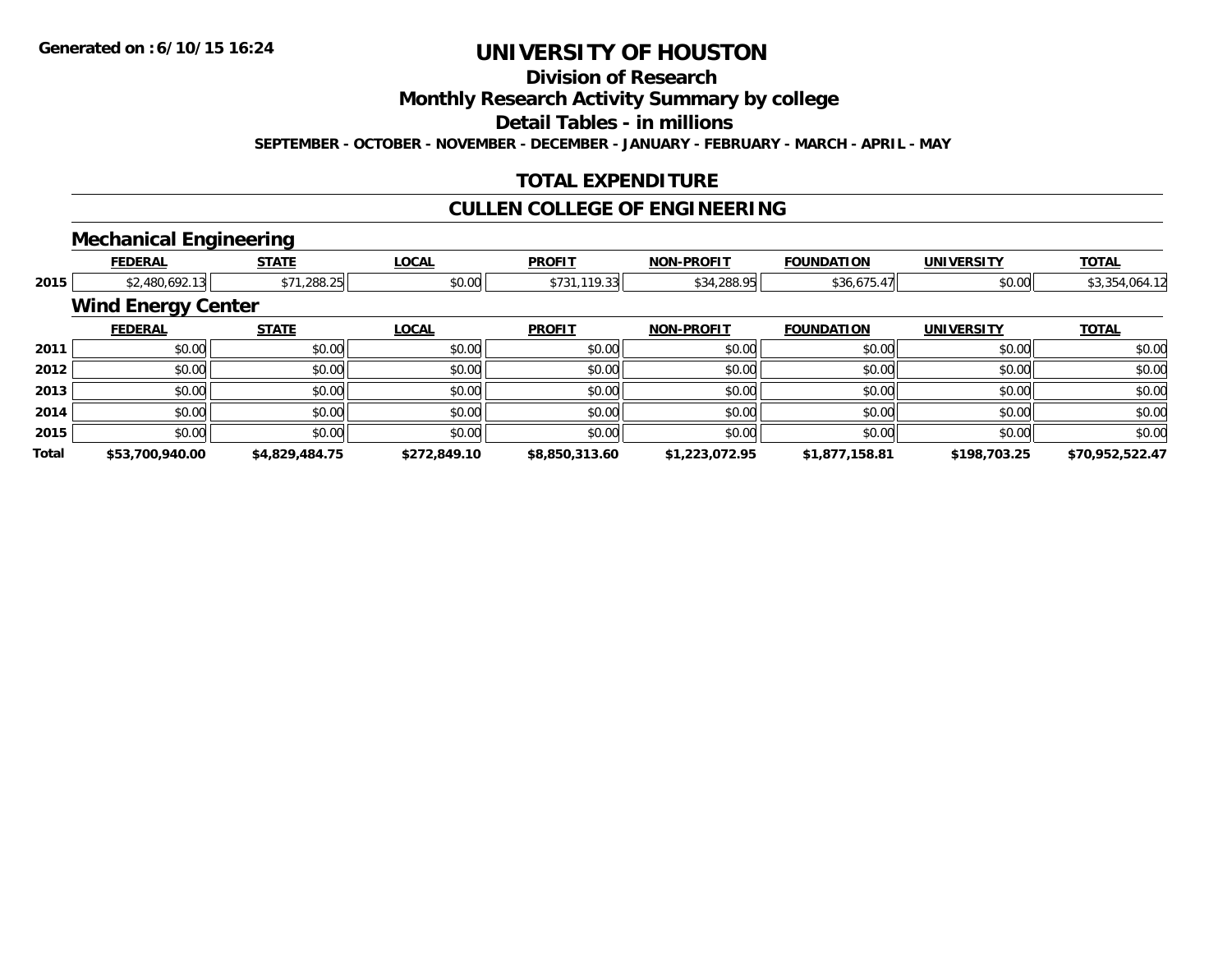### **Division of Research**

**Monthly Research Activity Summary by college**

**Detail Tables - in millions**

**SEPTEMBER - OCTOBER - NOVEMBER - DECEMBER - JANUARY - FEBRUARY - MARCH - APRIL - MAY**

### **TOTAL EXPENDITURE**

#### **DIVISION OF RESEARCH**

#### **Allied Geophysical Laboratories**

|      | <b>FEDERAL</b> | <b>STATE</b> | <u>LOCAL</u>                                                | <b>PROFIT</b> | <b>NON-PROFIT</b> | <b>FOUNDATION</b> | <b>UNIVERSITY</b> | <b>TOTAL</b>         |
|------|----------------|--------------|-------------------------------------------------------------|---------------|-------------------|-------------------|-------------------|----------------------|
| 2011 | \$0.00         | \$0.00       | \$0.00                                                      | \$19,749.20   | \$0.00            | \$0.00            | \$0.00            | \$19 749 20          |
| 2012 | \$0.00         | \$0.00       | $\mathfrak{g} \cap \mathfrak{g} \cap \mathfrak{g}$<br>DU.U¢ | \$28,952.17   | \$0.00            | \$0.00            | \$0.00            | \$28,95 <sup>^</sup> |
| 2013 | \$0.00         | \$0.00       | \$0.00                                                      | \$14,909.15   | \$0.00            | \$0.00            | \$0.00            | \$14,909.15          |

#### **Center for Advanced Computing and Data Systems**

|      | <b>FEDERAL</b> | <b>STATE</b> | <b>LOCAL</b> | <b>PROFIT</b> | <b>NON-PROFIT</b> | <b>FOUNDATION</b> | <b>UNIVERSITY</b> | <b>TOTAL</b>  |
|------|----------------|--------------|--------------|---------------|-------------------|-------------------|-------------------|---------------|
| 2011 | \$860,666.86   | \$0.00       | \$0.00       | \$0.00        | \$0.00            | \$0.00            | \$0.00            | \$860,666.86  |
| 2012 | \$484,174.10   | \$0.00       | \$0.00       | \$67,012.64   | \$100.47          | \$0.00            | \$0.00            | \$551,287.21  |
| 2013 | \$113,787.00   | \$0.00       | \$0.00       | \$117,439.54  | \$3.57            | \$0.00            | \$0.00            | \$231,230.11  |
| 2014 | (\$10,468.83)  | \$0.00       | \$0.00       | \$0.00        | (\$3.76)          | \$0.00            | \$0.00            | (\$10,472.59) |
| 2015 | \$4,166.19     | \$0.00       | \$0.00       | \$0.00        | \$0.00            | \$0.00            | \$0.00            | \$4,166.19    |

#### **Center for Advanced Materials**

|      | <b>FEDERAL</b> | <b>STATE</b> | <u>LOCAL</u> | <b>PROFIT</b> | <b>NON-PROFIT</b> | <b>FOUNDATION</b> | <b>UNIVERSITY</b> | <b>TOTAL</b> |
|------|----------------|--------------|--------------|---------------|-------------------|-------------------|-------------------|--------------|
| 2011 | \$28,467.55    | \$25,146.09  | \$0.00       | \$8,418.81    | \$0.00            | \$0.00            | \$0.00            | \$62,032.45  |
| 2012 | \$482.91       | \$0.00       | \$0.00       | \$9,149.55    | \$0.00            | \$0.00            | \$0.00            | \$8,666.64   |
| 2013 | \$0.00         | \$0.00       | \$0.00       | \$0.00        | \$0.00            | \$0.00            | \$0.00            | \$0.00       |
| 2014 | \$0.00         | \$0.00       | \$0.00       | \$0.00        | \$0.00            | \$0.00            | \$0.00            | \$0.00       |
| 2015 | \$0.00         | \$0.00       | \$0.00       | \$73,735.21   | \$0.00            | \$0.00            | \$0.00            | \$73,735.21  |

#### **Center for Biomedical & Environmental Genomics**

|      | <u>FEDERAL</u> | <b>STATE</b> | <b>LOCAL</b> | <b>PROFIT</b> | NON-PROFIT | <b>FOUNDATION</b> | <b>UNIVERSITY</b> | <b>TOTAL</b> |
|------|----------------|--------------|--------------|---------------|------------|-------------------|-------------------|--------------|
| 2011 | \$0.00         | \$0.00       | \$0.00       | \$0.00        | \$0.00     | \$0.00            | \$0.00            | \$0.00       |
| 2012 | \$0.00         | \$0.00       | \$0.00       | \$0.00        | \$0.00     | \$0.00            | \$0.00            | \$0.00       |
| 2013 | \$0.00         | \$0.00       | \$0.00       | \$0.00        | \$0.00     | \$0.00            | \$0.00            | \$0.00       |
| 2014 | \$0.00         | \$0.00       | \$0.00       | \$0.00        | \$0.00     | \$0.00            | \$0.00            | \$0.00       |
| 2015 | \$0.00         | \$0.00       | \$0.00       | \$0.00        | \$0.00     | \$0.00            | \$0.00            | \$0.00       |

### **Center for Industrial Partnerships**

|      | <b>FEDERAL</b> | <b>STATE</b> | <b>LOCAL</b> | <b>PROFIT</b> | <b>NON-PROFIT</b> | <b>FOUNDATION</b> | <b>UNIVERSITY</b> | <b>TOTAL</b> |
|------|----------------|--------------|--------------|---------------|-------------------|-------------------|-------------------|--------------|
| 2011 | \$165,618.56   | \$0.00       | \$0.00       | \$42,623.13   | \$0.00            | \$0.00            | \$0.00            | \$208,241.69 |
| 2012 | \$61,112.93    | \$0.00       | \$0.00       | \$21,005.97   | \$0.00            | \$0.00            | \$0.00            | \$82,118.90  |
| 2013 | \$6,549.48     | \$0.00       | \$0.00       | \$16,722.91   | \$0.00            | \$0.00            | \$0.00            | \$23,272.39  |
| 2014 | \$6,499.97     | \$0.00       | \$0.00       | \$22,904.52   | \$0.00            | \$0.00            | \$0.00            | \$29,404.49  |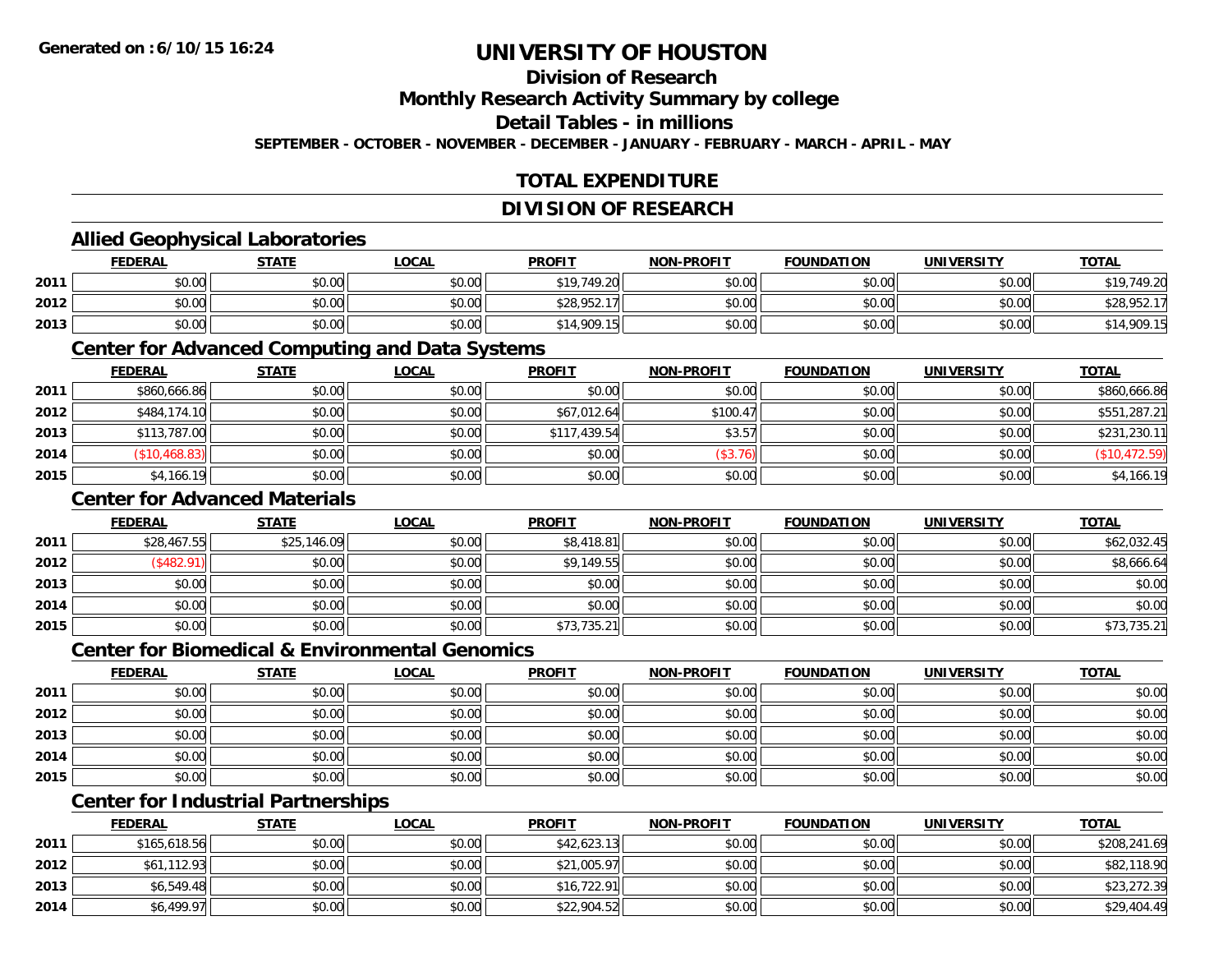**Division of Research**

**Monthly Research Activity Summary by college**

**Detail Tables - in millions**

**SEPTEMBER - OCTOBER - NOVEMBER - DECEMBER - JANUARY - FEBRUARY - MARCH - APRIL - MAY**

#### **TOTAL EXPENDITURE**

#### **DIVISION OF RESEARCH**

|      | <b>Center for Industrial Partnerships</b>         |              |              |               |                   |                   |                   |              |
|------|---------------------------------------------------|--------------|--------------|---------------|-------------------|-------------------|-------------------|--------------|
|      | <b>FEDERAL</b>                                    | <b>STATE</b> | <b>LOCAL</b> | <b>PROFIT</b> | <b>NON-PROFIT</b> | <b>FOUNDATION</b> | <b>UNIVERSITY</b> | <b>TOTAL</b> |
| 2015 | \$3,983.46                                        | \$0.00       | \$0.00       | \$10,297.51   | \$0.00            | \$0.00            | \$0.00            | \$14,280.97  |
|      | <b>Division of Research</b>                       |              |              |               |                   |                   |                   |              |
|      | <b>FEDERAL</b>                                    | <b>STATE</b> | <b>LOCAL</b> | <b>PROFIT</b> | <b>NON-PROFIT</b> | <b>FOUNDATION</b> | <b>UNIVERSITY</b> | <b>TOTAL</b> |
| 2011 | (\$2,395.25)                                      | \$0.00       | \$0.00       | \$0.00        | \$0.00            | \$0.00            | \$0.00            | (\$2,395.25) |
| 2012 | (\$0.00)                                          | \$0.00       | \$0.00       | \$0.00        | \$0.00            | \$0.00            | \$0.00            | (\$0.00)     |
| 2013 | (\$206.22)                                        | \$0.00       | \$0.00       | \$0.00        | \$0.00            | \$0.00            | \$0.00            | (\$206.22)   |
| 2014 | \$0.00                                            | \$7,948.76   | \$0.00       | \$0.00        | \$0.00            | \$0.00            | \$0.00            | \$7,948.76   |
| 2015 | \$250.00                                          | \$69.12      | \$0.00       | \$0.00        | \$0.00            | \$0.00            | \$0.00            | \$319.12     |
|      | <b>Institute for Molecular Design</b>             |              |              |               |                   |                   |                   |              |
|      | <b>FEDERAL</b>                                    | <b>STATE</b> | <b>LOCAL</b> | <b>PROFIT</b> | <b>NON-PROFIT</b> | <b>FOUNDATION</b> | <b>UNIVERSITY</b> | <b>TOTAL</b> |
| 2012 | \$0.00                                            | \$0.00       | \$0.00       | \$0.00        | \$0.00            | \$0.00            | \$0.00            | \$0.00       |
|      | <b>National Center for Airborne Laser Mapping</b> |              |              |               |                   |                   |                   |              |
|      | <b>FEDERAL</b>                                    | <b>STATE</b> | <b>LOCAL</b> | <b>PROFIT</b> | <b>NON-PROFIT</b> | <b>FOUNDATION</b> | <b>UNIVERSITY</b> | <b>TOTAL</b> |
| 2011 | \$486,471.31                                      | \$0.00       | \$0.00       | \$0.00        | \$0.00            | \$0.00            | \$0.00            | \$486,471.31 |
| 2012 | \$684,392.23                                      | \$0.00       | \$0.00       | \$0.00        | \$0.00            | \$0.00            | \$0.00            | \$684,392.23 |
| 2013 | \$261,960.28                                      | \$0.00       | \$0.00       | \$0.00        | \$0.00            | \$0.00            | \$0.00            | \$261,960.28 |
| 2014 | \$328,037.14                                      | \$0.00       | \$0.00       | \$0.00        | \$0.00            | \$17,987.96       | \$0.00            | \$346,025.10 |
| 2015 | \$542,968.68                                      | \$0.00       | \$0.00       | \$0.00        | \$0.00            | \$0.00            | \$36,285.55       | \$579,254.23 |
|      | <b>Office of Contracts and Grants</b>             |              |              |               |                   |                   |                   |              |
|      | <b>FEDERAL</b>                                    | <b>STATE</b> | <b>LOCAL</b> | <b>PROFIT</b> | <b>NON-PROFIT</b> | <b>FOUNDATION</b> | <b>UNIVERSITY</b> | <b>TOTAL</b> |
| 2011 | \$702.69                                          | \$0.00       | \$0.00       | \$0.00        | \$0.00            | \$0.00            | \$0.00            | \$702.69     |
| 2012 | \$0.00                                            | \$0.00       | \$0.00       | \$0.00        | \$0.00            | \$0.00            | \$0.00            | \$0.00       |
| 2013 | \$0.00                                            | \$0.00       | \$0.00       | \$0.00        | \$0.00            | \$0.00            | \$0.00            | \$0.00       |
| 2014 | \$0.00                                            | \$0.00       | \$0.00       | \$0.00        | \$0.00            | \$0.00            | \$0.00            | \$0.00       |
|      | <b>TcSAM</b>                                      |              |              |               |                   |                   |                   |              |
|      | <b>FEDERAL</b>                                    | <b>STATE</b> | <b>LOCAL</b> | <b>PROFIT</b> | <b>NON-PROFIT</b> | <b>FOUNDATION</b> | <b>UNIVERSITY</b> | <b>TOTAL</b> |
| 2011 | \$0.00                                            | \$0.00       | \$0.00       | \$0.00        | \$0.00            | \$0.00            | \$0.00            | \$0.00       |
| 2012 | \$0.00                                            | \$0.00       | \$0.00       | \$0.00        | \$0.00            | \$0.00            | \$0.00            | \$0.00       |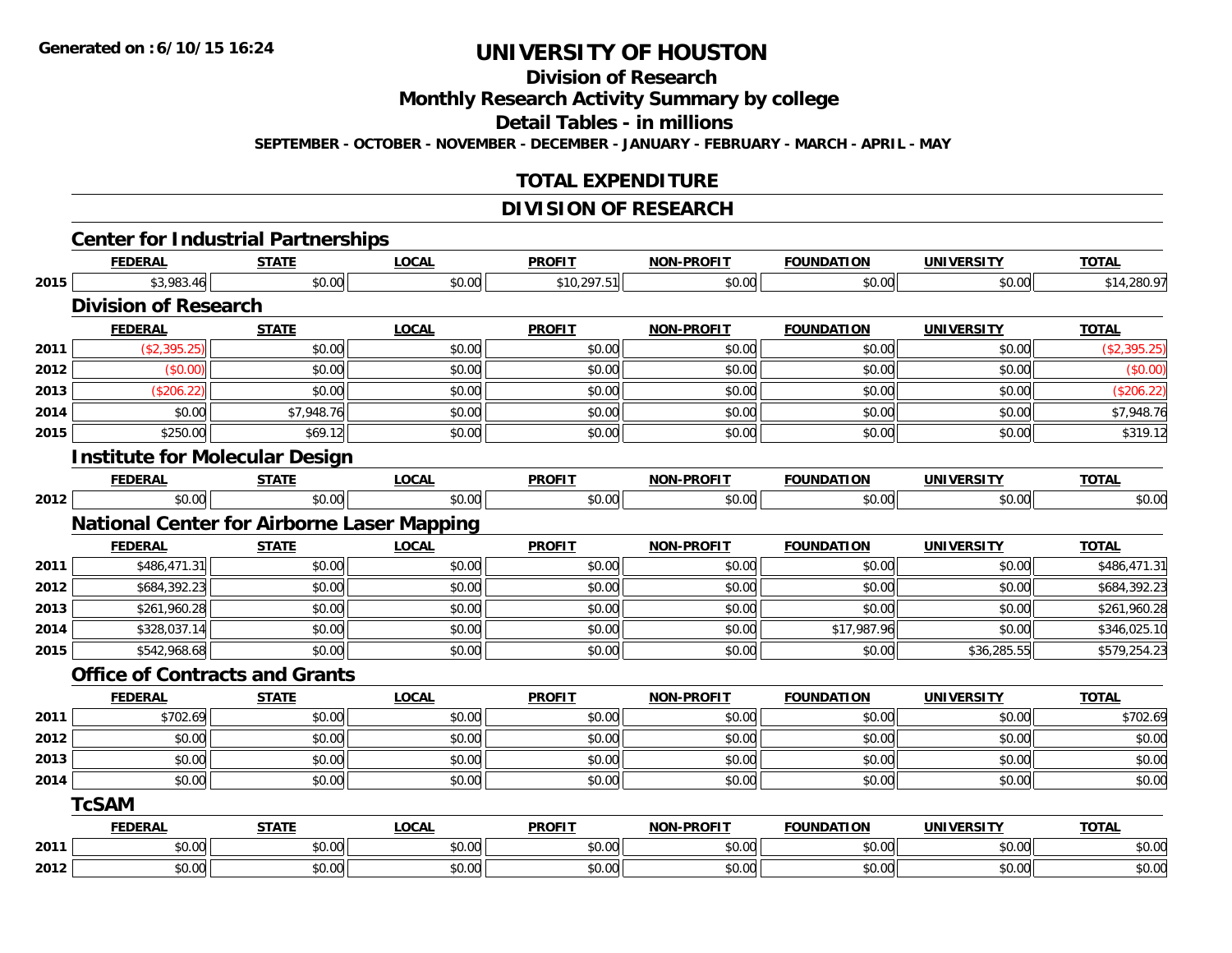### **Division of ResearchMonthly Research Activity Summary by college Detail Tables - in millions**

**SEPTEMBER - OCTOBER - NOVEMBER - DECEMBER - JANUARY - FEBRUARY - MARCH - APRIL - MAY**

### **TOTAL EXPENDITURE**

#### **DIVISION OF RESEARCH**

|      | TcSUH          |              |              |               |                   |                   |                   |              |
|------|----------------|--------------|--------------|---------------|-------------------|-------------------|-------------------|--------------|
|      | <b>FEDERAL</b> | <b>STATE</b> | <b>LOCAL</b> | <b>PROFIT</b> | <b>NON-PROFIT</b> | <b>FOUNDATION</b> | <b>UNIVERSITY</b> | <b>TOTAL</b> |
| 2011 | \$33,416.50    | \$14,051.74  | \$0.00       | \$101,954.23  | \$0.00            | \$0.00            | \$0.00            | \$149,422.47 |
| 2012 | \$63,764.26    | \$54,505.55  | \$0.00       | \$80,654.55   | \$0.00            | \$0.00            | \$0.00            | \$198,924.36 |
| 2013 | \$53,046.56    | \$22,360.85  | \$0.00       | \$52,141.07   | \$0.00            | \$0.00            | \$0.00            | \$127,548.48 |
| 2014 | \$167,617.54   | \$9,553.30   | \$0.00       | \$43,681.66   | \$0.00            | \$0.00            | \$0.00            | \$220,852.50 |
| 2015 | \$80,569.57    | \$0.00       | \$0.00       | \$17,108.82   | \$0.00            | \$0.00            | \$0.00            | \$97,678.39  |

### **Texas Obesity Research Center**

|      | <b>FEDERAL</b> | <b>STATE</b> | <b>LOCAL</b> | <b>PROFIT</b> | <b>NON-PROFIT</b> | <b>FOUNDATION</b> | <b>UNIVERSITY</b> | <b>TOTAL</b> |
|------|----------------|--------------|--------------|---------------|-------------------|-------------------|-------------------|--------------|
| 2011 | \$0.00         | \$0.00       | \$0.00       | \$0.00        | \$0.00            | \$0.00            | \$0.00            | \$0.00       |
| 2012 | \$0.00         | \$0.00       | \$0.00       | \$0.00        | \$0.00            | \$0.00            | \$0.00            | \$0.00       |
| 2013 | \$0.00         | \$0.00       | \$0.00       | \$0.00        | \$0.00            | \$0.00            | \$0.00            | \$0.00       |
| 2014 | \$0.00         | \$0.00       | \$0.00       | \$0.00        | \$0.00            | \$0.00            | \$0.00            | \$0.00       |
| 2015 | \$0.00         | \$0.00       | \$0.00       | \$0.00        | \$0.00            | \$0.00            | \$0.00            | \$0.00       |

#### **TIMES**

|       | <b>FEDERAL</b>  | <b>STATE</b> | <b>LOCAL</b> | <b>PROFIT</b> | <b>NON-PROFIT</b> | <b>FOUNDATION</b> | <b>UNIVERSITY</b> | <b>TOTAL</b>    |
|-------|-----------------|--------------|--------------|---------------|-------------------|-------------------|-------------------|-----------------|
| 2011  | \$533,852.98    | \$9,462.97   | \$0.00       | \$0.00        | \$0.00            | \$0.00            | \$0.00            | \$543,315.95    |
| 2012  | \$1,609,726.91  | \$0.01       | \$0.00       | \$0.00        | \$0.00            | \$0.00            | \$0.00            | \$1,609,726.92  |
| 2013  | \$2,092,389.47  | \$6,773.36   | \$0.00       | \$0.00        | \$0.00            | \$0.00            | \$0.00            | \$2,099,162.83  |
| 2014  | \$1,793,213,55  | \$39,164.18  | \$0.00       | \$0.00        | \$0.00            | \$0.00            | \$0.00            | \$1,832,377.73  |
| 2015  | \$1,540,970.50  | \$56,018.36  | \$0.00       | \$0.00        | \$3,324.86        | \$0.00            | \$0.00            | \$1,600,313.71  |
| Total | \$11,994,823.05 | \$245,054.28 | \$0.00       | \$748,460.63  | \$3,425.14        | \$17,987.96       | \$36,285.55       | \$13,046,036.61 |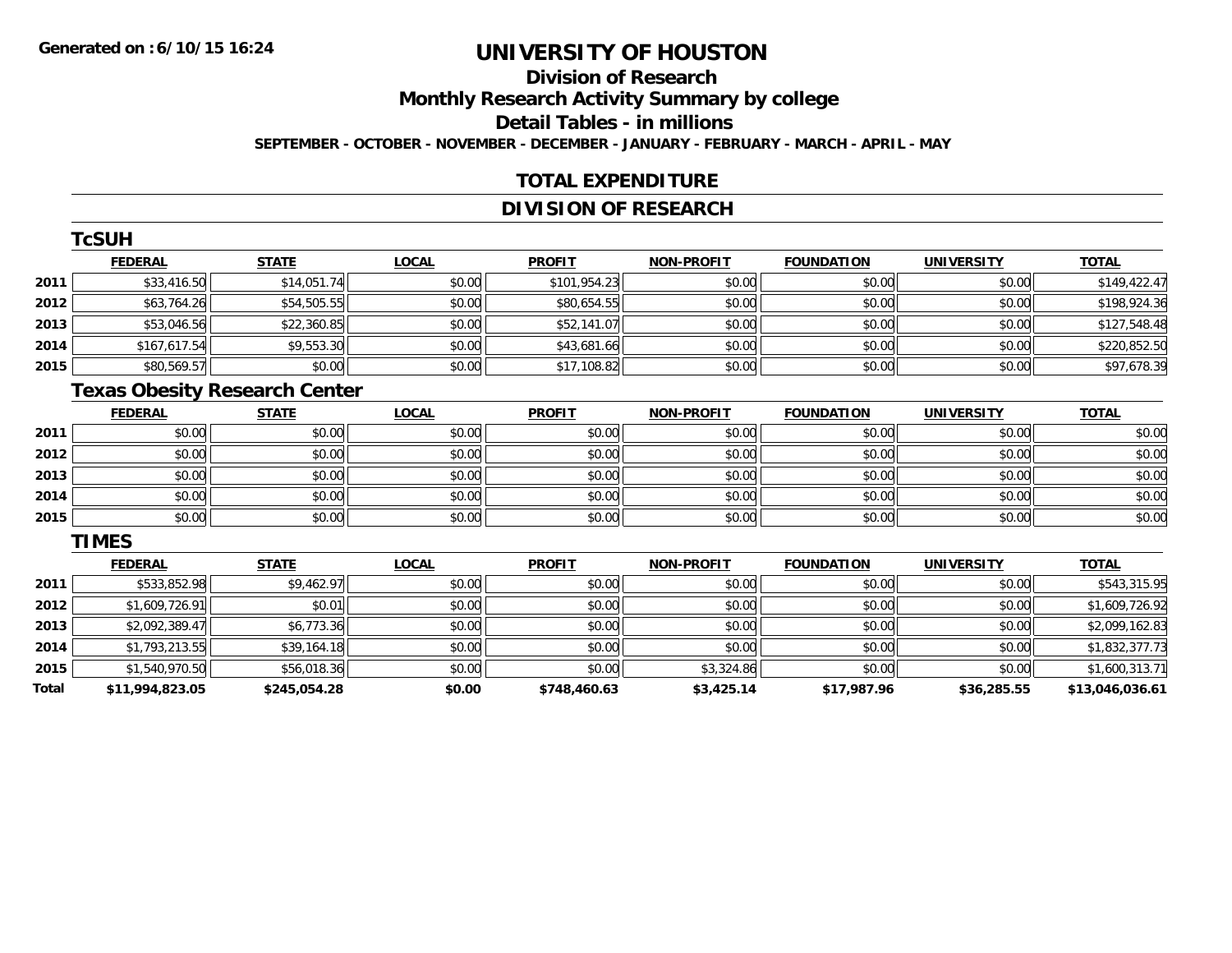### **Division of Research**

**Monthly Research Activity Summary by college**

**Detail Tables - in millions**

**SEPTEMBER - OCTOBER - NOVEMBER - DECEMBER - JANUARY - FEBRUARY - MARCH - APRIL - MAY**

### **TOTAL EXPENDITURE**

### **GRADUATE COLLEGE OF SOCIAL WORK**

### **Center for Drug and Social Policy Research**

|      | <b>FEDERAL</b> | <b>STATE</b> | <u>LOCAL</u> | <b>PROFIT</b> | <b>NON-PROFIT</b> | <b>FOUNDATION</b> | <b>UNIVERSITY</b> | <b>TOTAL</b> |
|------|----------------|--------------|--------------|---------------|-------------------|-------------------|-------------------|--------------|
| 2011 | \$31,562.47    | \$0.00       | \$0.00       | \$0.00        | \$0.00            | \$0.00            | \$0.00            | \$31,562.47  |
| 2012 | \$38,437.81    | \$0.00       | \$0.00       | \$0.00        | \$0.00            | \$0.00            | \$0.00            | \$38,437.81  |
| 2013 | \$4,925.77     | \$0.00       | \$0.00       | \$0.00        | \$0.00            | \$0.00            | \$0.00            | \$4,925.77   |
| 2014 | \$58,871.65    | \$0.00       | \$0.00       | \$0.00        | \$0.00            | \$0.00            | \$0.00            | \$58,871.65  |
| 2015 | \$243,165.55   | \$0.00       | \$0.00       | \$0.00        | \$0.00            | \$0.00            | \$0.00            | \$243,165.55 |

### **Center for Health Equities & Evaluation Research**

|      | <b>FEDERAL</b> | <b>STATE</b> | <u>LOCAL</u> | <b>PROFIT</b> | <b>NON-PROFIT</b> | <b>FOUNDATION</b> | <b>UNIVERSITY</b> | <b>TOTAL</b> |
|------|----------------|--------------|--------------|---------------|-------------------|-------------------|-------------------|--------------|
| 2012 | \$104,746.80   | \$0.00       | \$0.00       | \$0.00        | \$0.00            | \$0.00            | \$0.00            | \$104,746.80 |
| 2013 | \$190,598.78   | \$0.00       | \$0.00       | \$0.00        | \$0.00            | \$0.00            | \$42,000.00       | \$232,598.78 |
| 2014 | \$141,415.76   | \$0.00       | \$0.00       | \$0.00        | \$0.00            | \$0.00            | \$0.00            | \$141,415.76 |
| 2015 | \$91,253.80    | \$0.00       | \$0.00       | \$0.00        | \$0.00            | \$0.00            | \$0.00            | \$91,253.80  |

#### **Child & Family for Innovative Research**

|      | <b>FEDERAL</b> | <b>STATE</b> | <b>LOCAL</b> | <b>PROFIT</b>       | <b>NON-PROFIT</b> | <b>FOUNDATION</b> | <b>UNIVERSITY</b> | <b>TOTAL</b>   |
|------|----------------|--------------|--------------|---------------------|-------------------|-------------------|-------------------|----------------|
| 2011 | \$1,124,303.31 | \$13,795.99  | \$0.00       | \$0.00              | (\$167.62)        | \$34,264.13       | \$0.00            | \$1,172,195.81 |
| 2012 | \$911,020.49   | (\$107.66)   | \$0.00       | \$35,136.00         | \$0.00            | \$40,477.23       | \$2,109.33        | \$988,635.39   |
| 2013 | \$872,185.19   | \$71,795.39  | \$22,908.06  | $($ \$1,781.27) $ $ | \$9.17            | \$9,278.00        | \$1.021.48        | \$975,416.02   |
| 2014 | \$710,927.21   | \$42,473.47  | \$14,219.61  | \$31,311.37         | \$17,228.25       | \$42,488.49       | \$0.00            | \$858,648.40   |
| 2015 | \$1,397,277.32 | \$21,483.92  | \$0.00       | \$5,047.32          | (\$5,073.66)      | \$86,477.57       | \$0.00            | \$1,505,212.47 |

#### **Community Projects - Social Work**

|      | <b>FEDERAL</b> | <b>STATE</b> | <b>LOCAL</b> | <b>PROFIT</b> | <b>NON-PROFIT</b> | <b>FOUNDATION</b> | <b>UNIVERSITY</b> | <b>TOTAL</b> |
|------|----------------|--------------|--------------|---------------|-------------------|-------------------|-------------------|--------------|
| 2011 | \$0.00         | (\$2,280.14) | \$0.00       | \$0.00        | (\$440.00)        | \$12.48           | \$0.00            | \$2,732.62"  |
| 2012 | \$1,892.93     | \$0.00       | \$0.00       | \$0.00        | \$0.00            | \$0.00            | \$0.00            | \$1,892.93   |
| 2013 | \$0.01         | \$0.00       | \$0.00       | \$0.00        | \$0.00            | \$0.00            | \$0.00            | (\$0.01)     |
| 2014 | \$0.00         | \$0.00       | \$0.00       | \$0.00        | \$0.00            | \$0.00            | \$0.00            | \$0.00       |
| 2015 | \$0.00         | \$0.00       | \$0.00       | \$0.00        | \$0.00            | \$0.00            | \$0.00            | \$0.00       |

#### **Dean, Social Work**

|      | FEDERAL           | <u>STATE</u> | <u>LOCAL</u> | <b>PROFIT</b> | <b>NON-PROFIT</b> | <b>FOUNDATION</b> | <b>UNIVERSITY</b> | <b>TOTAL</b> |
|------|-------------------|--------------|--------------|---------------|-------------------|-------------------|-------------------|--------------|
| 2011 | \$560,067.4<br>47 | \$0.00       | \$0.00       | \$0.00        | \$0.00            | \$0.00            | \$0.00            | \$560,067.47 |
| 2012 | \$18,813.89       | \$0.00       | \$0.00       | \$0.00        | \$0.00            | \$0.00            | \$0.00            | \$18,813.89  |
| 2013 | .787.82           | \$0.00       | \$0.00       | \$0.00        | \$0.00            | \$0.00            | \$0.00            | \$17,787.82  |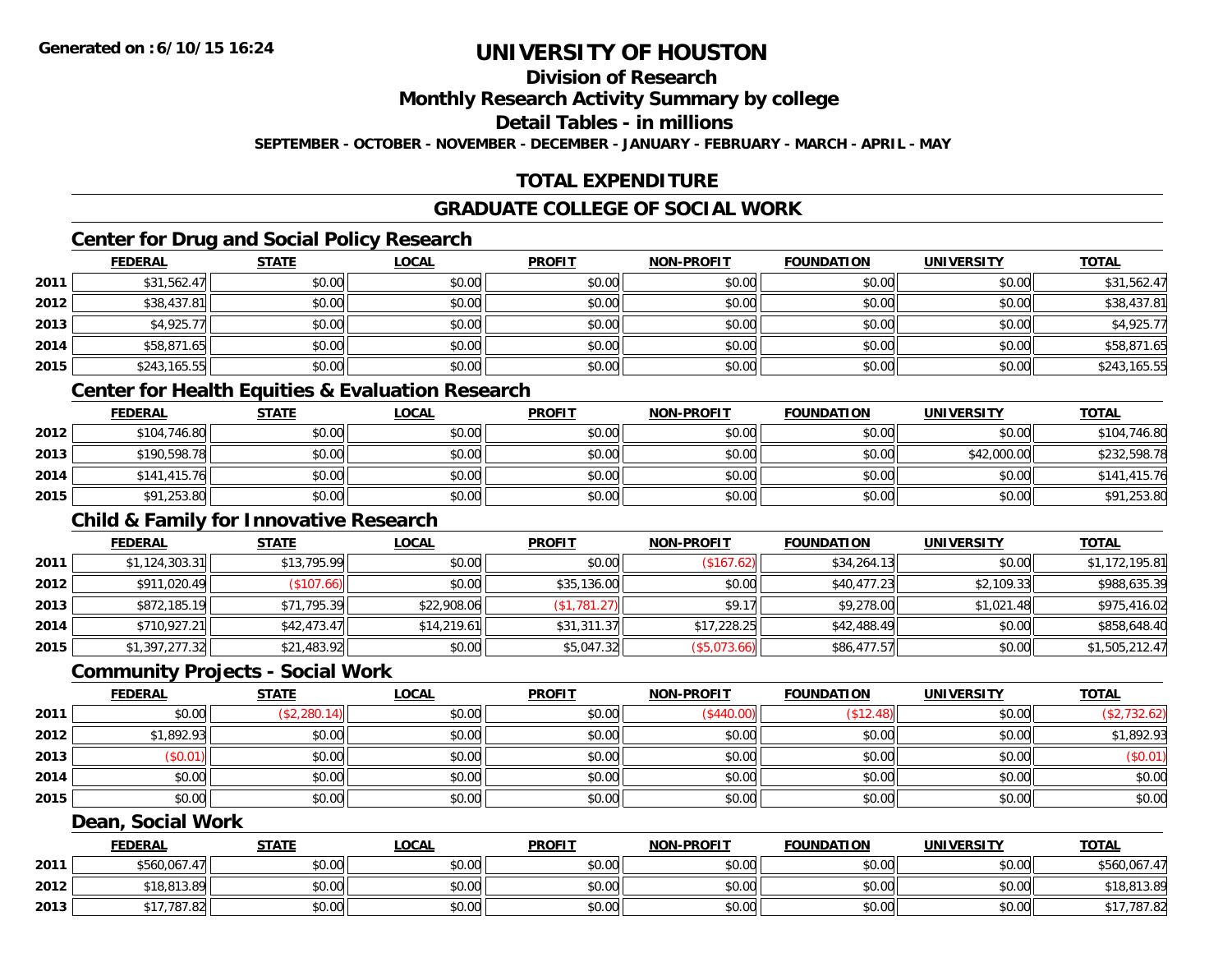#### **Division of Research**

**Monthly Research Activity Summary by college**

**Detail Tables - in millions**

**SEPTEMBER - OCTOBER - NOVEMBER - DECEMBER - JANUARY - FEBRUARY - MARCH - APRIL - MAY**

### **TOTAL EXPENDITURE**

#### **GRADUATE COLLEGE OF SOCIAL WORK**

### **Dean, Social Work**

|      | FEDERAI            | C T A T T      | ∟OCA                                      | <b>PROFIT</b> | <b>DDAEIT</b><br><b>NICHI</b> | <b>FOUNDATION</b> | UNIVERSITY         | <b>TOTAL</b> |
|------|--------------------|----------------|-------------------------------------------|---------------|-------------------------------|-------------------|--------------------|--------------|
| 2014 | $\sim$ 00<br>pu.uu | 0.00<br>ູມບ.ບບ | $\uparrow$ $\uparrow$ $\uparrow$<br>vv.vv | 0000<br>vv.vv | $\sim$ $\sim$<br>pv.uu        | $\cap$            | 0000<br>ייש∪. ∪⊸   | \$0.00       |
| 2015 | v.                 | 0.00<br>⊸JU.UU | $\uparrow$ $\uparrow$ $\uparrow$<br>vv.vv | 0000<br>JU.UU | .<br>PU.UU                    | ስ ሰሰ              | $\sim$ 00<br>JU.UU |              |

#### **Office for Drug SPR**

|              | <b>FEDERAL</b> | <b>STATE</b> | LOCAL       | <b>PROFIT</b> | <b>NON-PROFIT</b> | <b>FOUNDATION</b> | <b>UNIVERSITY</b> | <b>TOTAL</b>   |
|--------------|----------------|--------------|-------------|---------------|-------------------|-------------------|-------------------|----------------|
| 2011         | \$0.00         | \$0.00       | \$0.00      | \$0.00        | \$0.00            | \$0.00            | \$0.00            | \$0.00         |
| 2012         | \$0.00         | \$0.00       | \$0.00      | \$0.00        | \$0.00            | \$0.00            | \$0.00            | \$0.00         |
| 2013         | \$0.00         | \$0.00       | \$0.00      | \$0.00        | \$0.00            | \$0.00            | \$0.00            | \$0.00         |
| 2014         | \$0.00         | \$0.00       | \$0.00      | \$0.00        | \$0.00            | \$0.00            | \$0.00            | \$0.00         |
| 2015         | \$0.00         | \$0.00       | \$0.00      | \$0.00        | \$0.00            | \$0.00            | \$0.00            | \$0.00         |
| <b>Total</b> | \$6,523,656.12 | \$147,160.97 | \$37,127.67 | \$69,713.42   | \$11,556.14       | \$212,972.94      | \$45,130.81       | \$7,047,318.06 |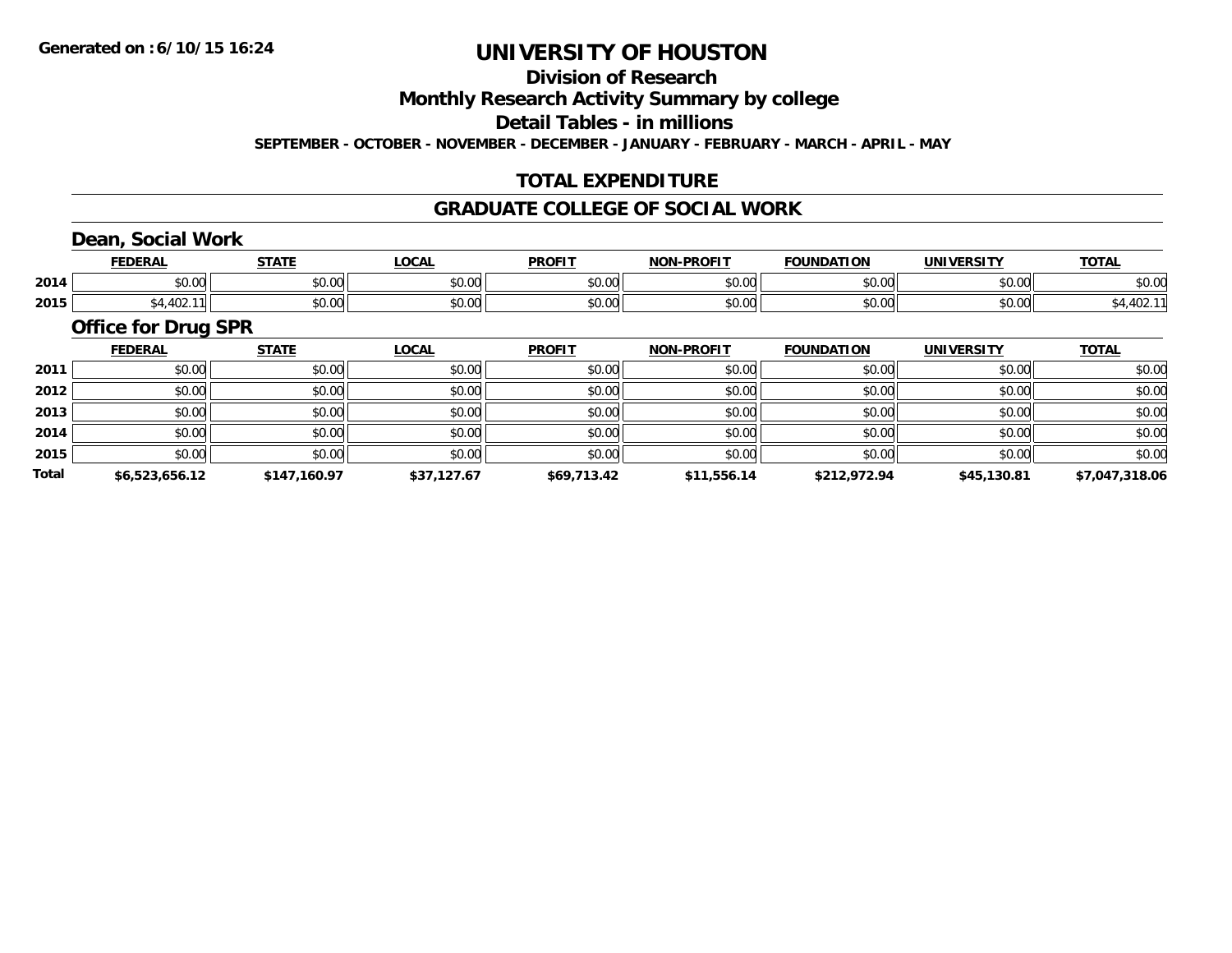#### **Division of Research**

**Monthly Research Activity Summary by college**

**Detail Tables - in millions**

**SEPTEMBER - OCTOBER - NOVEMBER - DECEMBER - JANUARY - FEBRUARY - MARCH - APRIL - MAY**

### **TOTAL EXPENDITURE**

#### **HILTON COLLEGE OF HOTEL AND RESTAURANT MANAGEMENT**

#### **Hotel and Restaurant Management**

|       | <b>FEDERAL</b> | <b>STATE</b>      | <u>LOCAL</u> | <b>PROFIT</b> | <b>NON-PROFIT</b> | <b>FOUNDATION</b> | <b>UNIVERSITY</b> | <b>TOTAL</b> |
|-------|----------------|-------------------|--------------|---------------|-------------------|-------------------|-------------------|--------------|
| 2011  | \$26,998.38    | \$81,087.89       | \$0.00       | \$1,065.30    | \$2,524.77        | \$0.00            | \$0.00            | \$111,676.34 |
| 2012  | \$19,352.85    | \$122,377.46      | \$0.00       | \$25.76       | \$8,813.27        | \$0.00            | \$0.00            | \$150,569.34 |
| 2013  | \$31,794.59    | \$34,468.78       | \$0.00       | \$0.00        | \$0.00            | \$0.00            | \$0.00            | \$66,263.37  |
| 2014  | \$76,556.38    | (\$278.24)        | \$0.00       | \$0.00        | \$0.00            | \$14,187.19       | \$0.00            | \$90,465.33  |
| 2015  | \$98,421.15    | $($ \$287.27) $ $ | \$0.00       | \$0.00        | \$0.00            | \$10,306.74       | \$0.00            | \$108,440.62 |
| Total | \$253,123.35   | \$237,368.62      | \$0.00       | \$1,091.06    | \$11,338.04       | \$24,493.93       | \$0.00            | \$527,415.00 |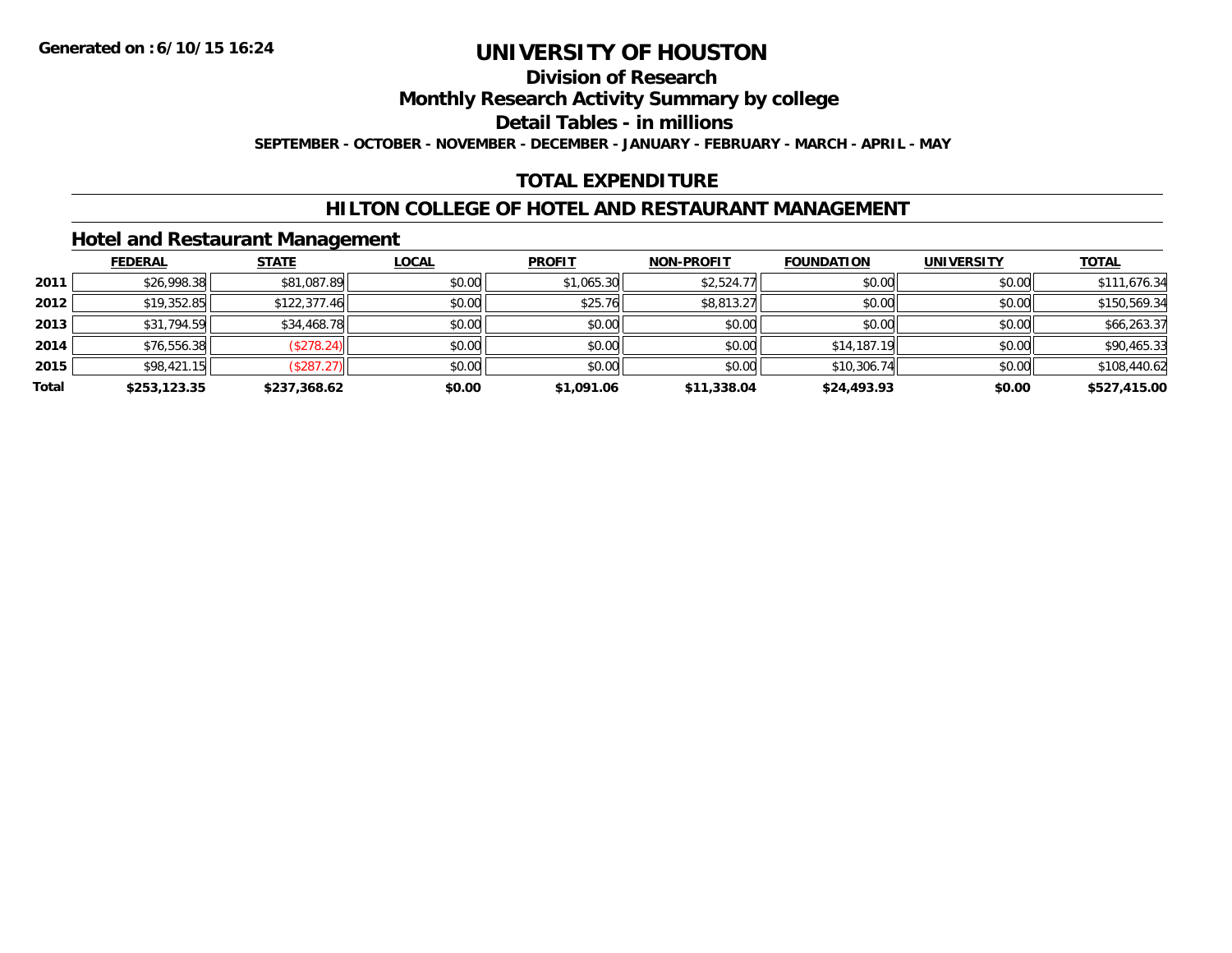### **Division of ResearchMonthly Research Activity Summary by college Detail Tables - in millions SEPTEMBER - OCTOBER - NOVEMBER - DECEMBER - JANUARY - FEBRUARY - MARCH - APRIL - MAY**

#### **TOTAL EXPENDITURE**

#### **HONORS COLLEGE**

## **Dean, Honors College**

|       |                | $\sim$       |              |               |                   |                   |                   |              |
|-------|----------------|--------------|--------------|---------------|-------------------|-------------------|-------------------|--------------|
|       | <b>FEDERAL</b> | <b>STATE</b> | <b>LOCAL</b> | <b>PROFIT</b> | <b>NON-PROFIT</b> | <b>FOUNDATION</b> | <b>UNIVERSITY</b> | <b>TOTAL</b> |
| 2011  | \$7,305.37     | \$0.00       | \$0.00       | \$0.00        | \$0.00            | \$0.00            | \$0.00            | \$7,305.37   |
| 2012  | \$15,207.94    | \$0.00       | \$0.00       | \$0.00        | \$15,146.26       | \$0.00            | \$0.00            | \$30,354.20  |
| 2013  | \$14,145.79    | \$0.00       | \$0.00       | \$0.00        | \$9,481.67        | \$0.00            | \$0.00            | \$23,627.45  |
| 2014  | \$2,694.74     | \$0.00       | \$0.00       | \$0.00        | \$8,956.69        | \$4,854.27        | \$0.00            | \$16,505.70  |
| 2015  | \$0.00         | \$0.00       | \$0.00       | \$0.00        | \$17.71           | \$1,040.22        | \$0.00            | \$1,022.51   |
| Total | \$39,353.84    | \$0.00       | \$0.00       | \$0.00        | \$33,566.91       | \$5,894.49        | \$0.00            | \$78,815.23  |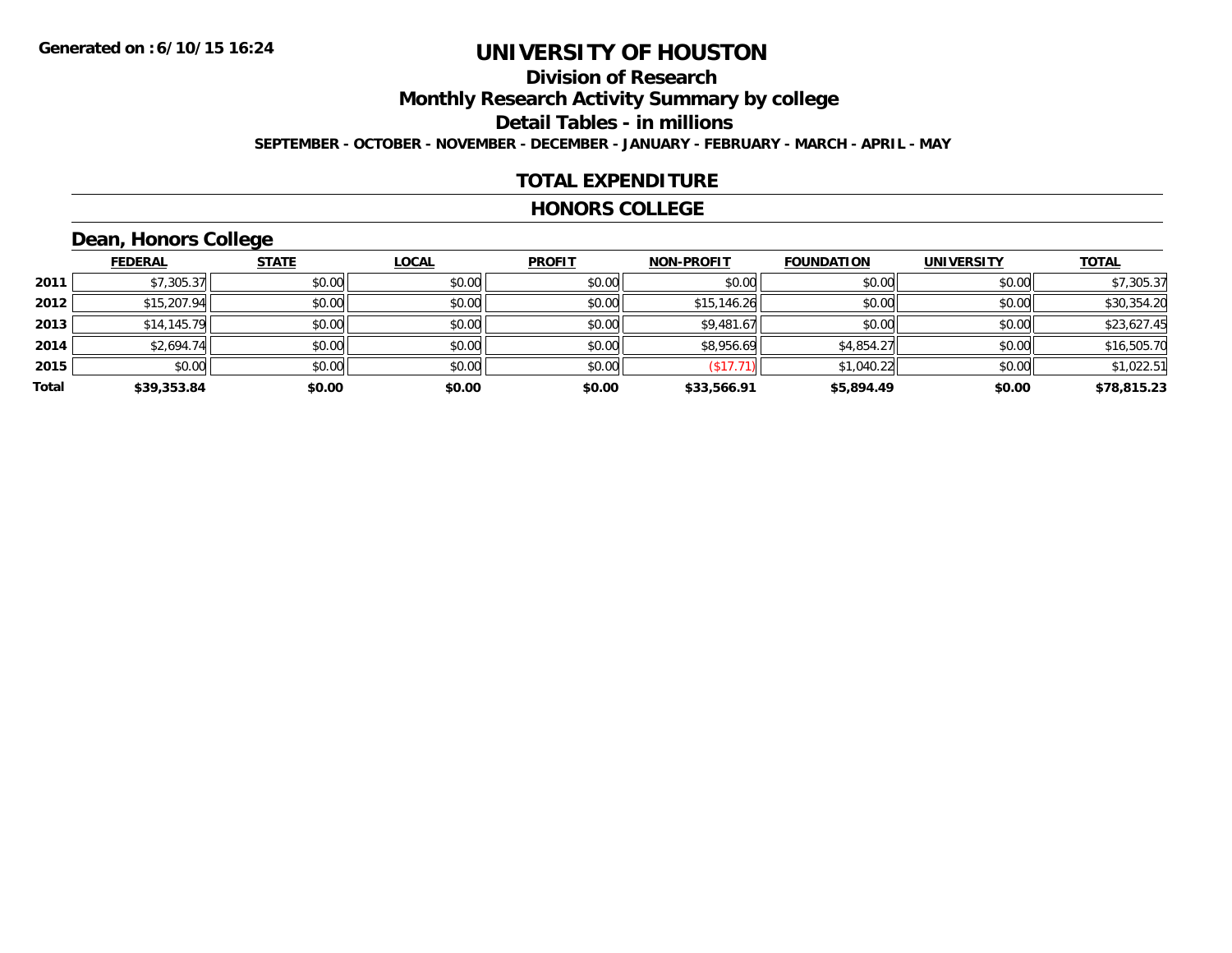### **Division of ResearchMonthly Research Activity Summary by college Detail Tables - in millions SEPTEMBER - OCTOBER - NOVEMBER - DECEMBER - JANUARY - FEBRUARY - MARCH - APRIL - MAY**

#### **TOTAL EXPENDITURE**

#### **LIBRARY**

#### **Administration, Library**

|       | <b>FEDERAL</b> | <b>STATE</b> | <b>LOCAL</b> | <b>PROFIT</b> | <b>NON-PROFIT</b> | <b>FOUNDATION</b> | <b>UNIVERSITY</b> | <b>TOTAL</b> |
|-------|----------------|--------------|--------------|---------------|-------------------|-------------------|-------------------|--------------|
| 2011  | \$8,354.46     | \$0.00       | \$0.00       | \$0.00        | \$0.00            | \$0.00            | \$0.00            | \$8,354.46   |
| 2012  | \$43.40        | \$0.00       | \$0.00       | \$0.00        | \$0.00            | \$0.00            | \$0.00            | \$43.40      |
| 2013  | \$0.00         | \$0.00       | \$0.00       | \$0.00        | \$0.00            | \$0.00            | \$0.00            | \$0.00       |
| 2014  | \$0.00         | \$0.00       | \$0.00       | \$0.00        | \$0.00            | \$0.00            | \$0.00            | \$0.00       |
| Total | \$8,397.86     | \$0.00       | \$0.00       | \$0.00        | \$0.00            | \$0.00            | \$0.00            | \$8,397.86   |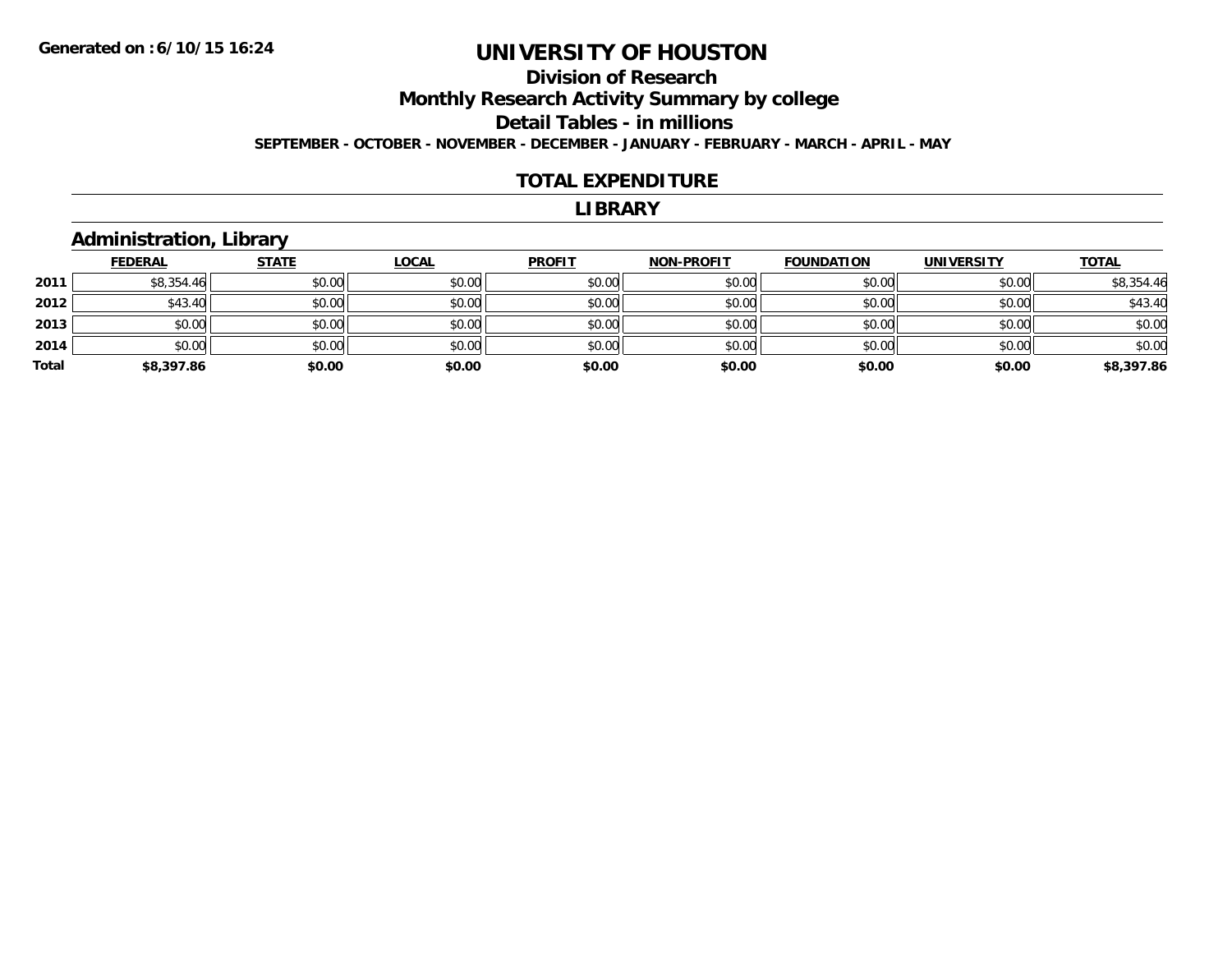**Division of Research**

**Monthly Research Activity Summary by college**

**Detail Tables - in millions**

**SEPTEMBER - OCTOBER - NOVEMBER - DECEMBER - JANUARY - FEBRUARY - MARCH - APRIL - MAY**

### **TOTAL EXPENDITURE**

#### **OTHER OUTSIDE ORGANIZATIONS USED FOR CPHS LOGINS**

|              | nealth ∂<br>Center |              |              |               |                   |                   |                   |              |
|--------------|--------------------|--------------|--------------|---------------|-------------------|-------------------|-------------------|--------------|
|              | <b>FEDERAL</b>     | <b>STATE</b> | <b>LOCAL</b> | <b>PROFIT</b> | <b>NON-PROFIT</b> | <b>FOUNDATION</b> | <b>UNIVERSITY</b> | <b>TOTAL</b> |
| 2015         | \$0.00             | \$0.00       | \$0.00       | \$0.00        | \$0.00            | \$0.00            | \$0.00            | \$0.00       |
| <b>Total</b> | \$0.00             | \$0.00       | \$0.00       | \$0.00        | \$0.00            | \$0.00            | \$0.00            | \$0.00       |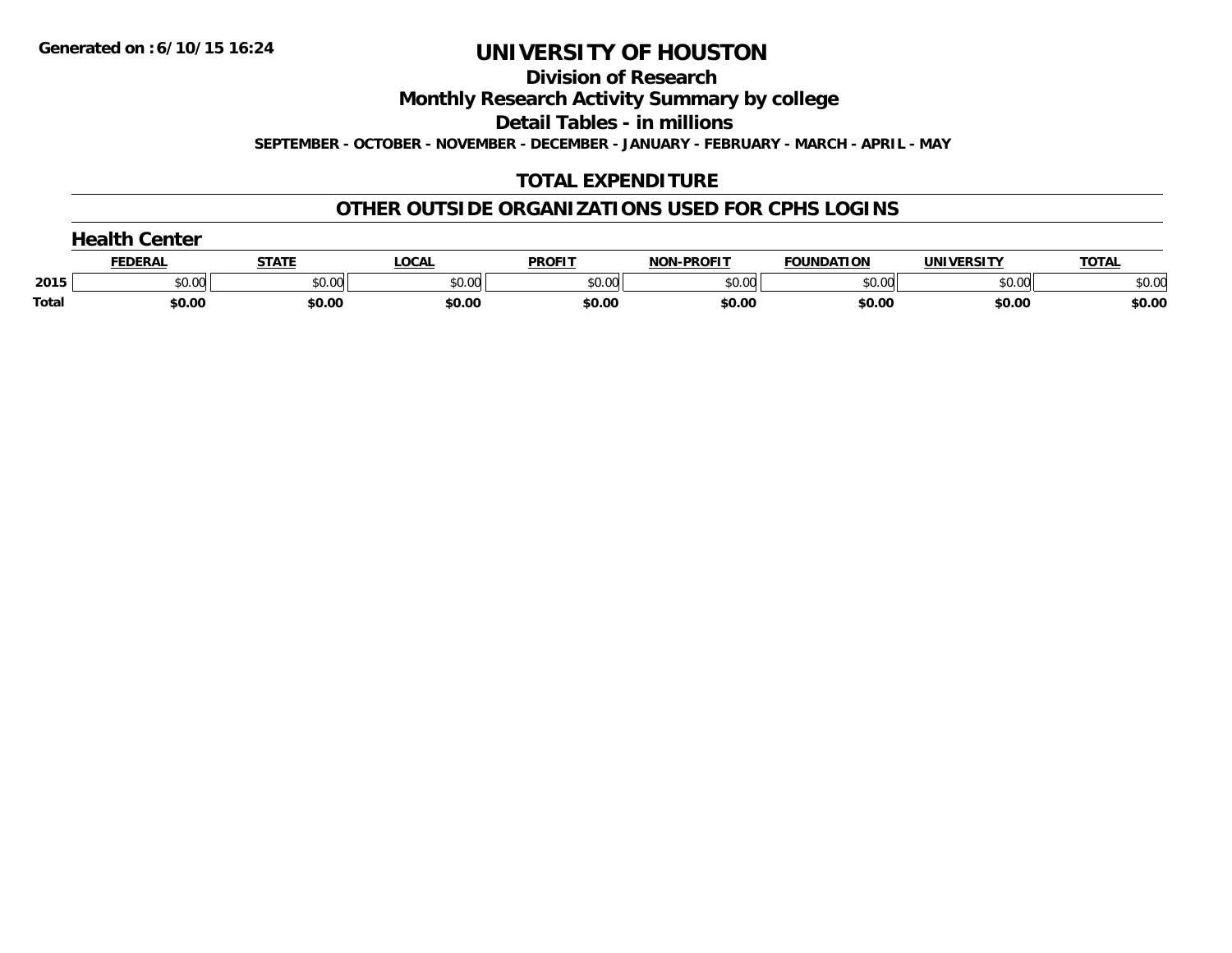### **Division of ResearchMonthly Research Activity Summary by college Detail Tables - in millions SEPTEMBER - OCTOBER - NOVEMBER - DECEMBER - JANUARY - FEBRUARY - MARCH - APRIL - MAY**

#### **TOTAL EXPENDITURE**

#### **PRESIDENT**

#### **Office of the President**

|       | <b>FEDERAL</b> | <b>STATE</b> | <b>LOCAL</b> | <b>PROFIT</b> | <b>NON-PROFIT</b> | <b>FOUNDATION</b> | <b>UNIVERSITY</b> | <b>TOTAL</b> |
|-------|----------------|--------------|--------------|---------------|-------------------|-------------------|-------------------|--------------|
| 2011  | \$0.00         | \$0.00       | \$0.00       | \$0.00        | \$0.00            | \$0.00            | \$0.00            | \$0.00       |
| 2012  | \$0.00         | \$0.00       | \$0.00       | \$0.00        | \$0.00            | \$0.00            | \$0.00            | \$0.00       |
| 2013  | \$0.00         | \$0.00       | \$0.00       | \$0.00        | \$0.00            | \$0.00            | \$0.00            | \$0.00       |
| 2014  | \$0.00         | \$0.00       | \$0.00       | \$0.00        | \$0.00            | \$0.00            | \$0.00            | \$0.00       |
| 2015  | \$0.00         | \$0.00       | \$0.00       | \$0.00        | \$0.00            | \$0.00            | \$0.00            | \$0.00       |
| Total | \$0.00         | \$0.00       | \$0.00       | \$0.00        | \$0.00            | \$0.00            | \$0.00            | \$0.00       |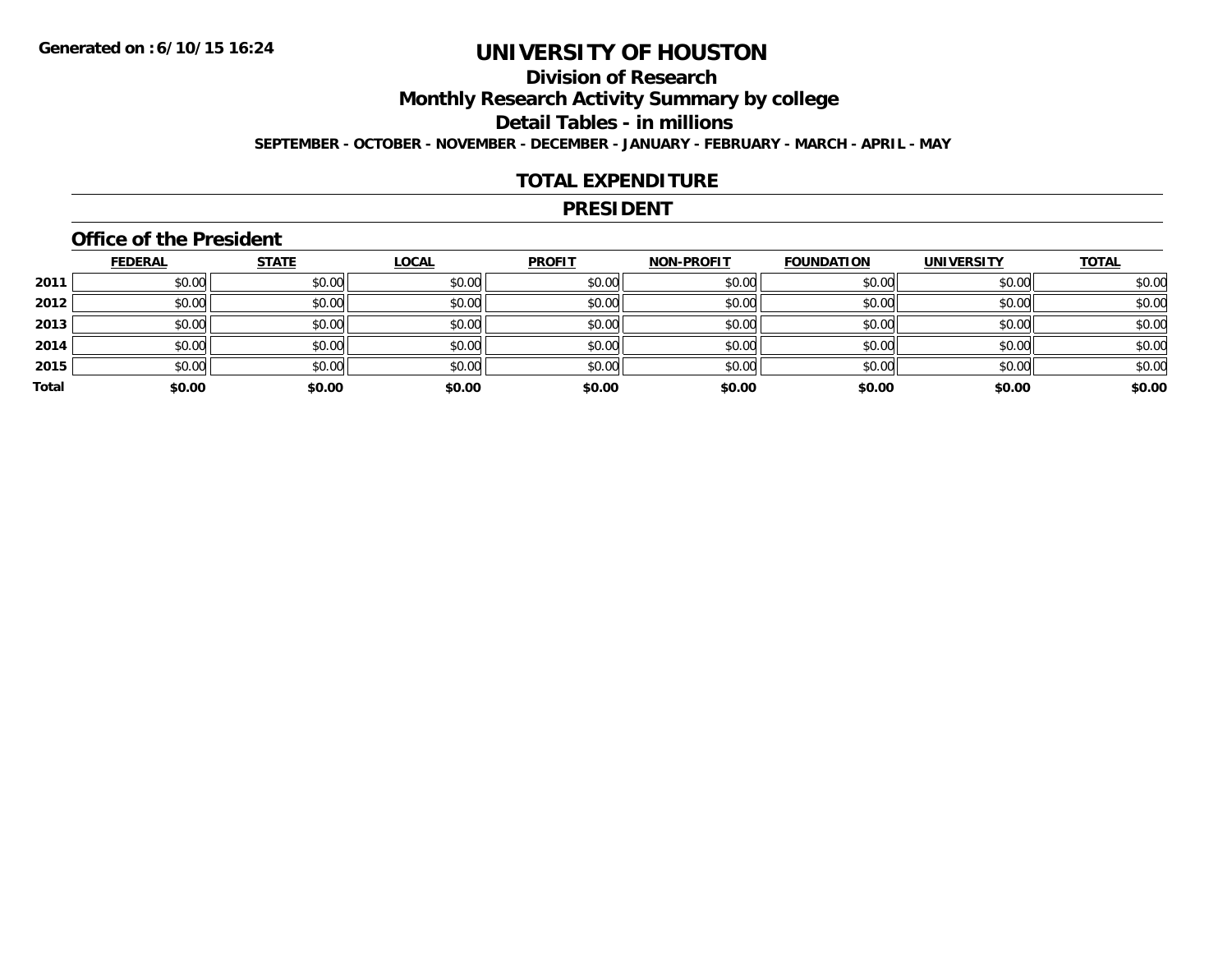#### **Division of Research**

**Monthly Research Activity Summary by college**

**Detail Tables - in millions**

**SEPTEMBER - OCTOBER - NOVEMBER - DECEMBER - JANUARY - FEBRUARY - MARCH - APRIL - MAY**

#### **TOTAL EXPENDITURE**

#### **SENIOR V.P. FOR ACADEMIC AFFAIRS AND PROVOST**

| <b>FEDERAL</b><br><b>LOCAL</b><br><b>PROFIT</b><br><b>NON-PROFIT</b><br><b>TOTAL</b><br><b>STATE</b><br><b>FOUNDATION</b><br><b>UNIVERSITY</b><br>\$0.00<br>\$0.00<br>\$0.00<br>\$0.00<br>\$0.00<br>\$0.00<br>\$0.00<br>2011<br>\$0.00<br>\$0.00<br>\$0.00<br>2012<br>\$0.00<br>\$0.00<br>\$0.00<br>\$0.00<br>2013<br>\$0.00<br>\$0.00<br>\$0.00<br>\$0.00<br>\$0.00<br>\$0.00<br>\$0.00<br>\$0.00<br>\$0.00<br>\$0.00<br>2014<br>\$0.00<br>\$0.00<br>\$0.00<br>\$0.00<br>\$0.00<br>\$0.00<br>\$0.00<br>\$0.00<br>\$0.00<br>\$0.00<br>\$0.00<br>2015<br><b>Continuing Education</b><br><b>LOCAL</b><br><b>PROFIT</b><br><b>TOTAL</b><br><b>FEDERAL</b><br><b>STATE</b><br><b>NON-PROFIT</b><br><b>FOUNDATION</b><br><b>UNIVERSITY</b><br>\$0.00<br>\$1,068.06<br>\$0.00<br>\$0.00<br>\$0.00<br>\$0.00<br>\$0.00<br>2011<br><b>Learning Support Services</b><br><b>LOCAL</b><br><b>PROFIT</b><br><b>FEDERAL</b><br><b>STATE</b><br><b>NON-PROFIT</b><br><b>FOUNDATION</b><br><b>UNIVERSITY</b><br><b>TOTAL</b><br>\$0.00<br>\$0.00<br>\$0.00<br>\$0.00<br>\$0.00<br>2012<br>\$0.00<br>\$0.00<br>\$0.00<br>\$0.00<br>2013<br>\$0.00<br>\$0.00<br>\$0.00<br>\$0.00<br>\$0.00<br><b>Office of Admissions</b><br><b>LOCAL</b><br><b>PROFIT</b><br>NON-PROFIT<br><b>FEDERAL</b><br><b>STATE</b><br><b>FOUNDATION</b><br><b>UNIVERSITY</b><br><b>TOTAL</b><br>\$0.00<br>\$0.00<br>\$0.00<br>\$0.00<br>\$0.00<br>\$0.00<br>\$0.00<br>2011<br>\$0.00<br>\$0.00<br>\$0.00<br>2012<br>\$0.00<br>\$0.00<br>\$0.00<br>\$0.00<br>\$0.00<br>\$0.00<br>\$0.00<br>\$0.00<br>2013<br>\$0.00<br>\$0.00<br>\$0.00<br>\$0.00<br>\$0.00<br>\$0.00<br>\$0.00<br>\$0.00<br>2014<br>\$0.00<br>\$0.00<br>\$0.00<br>2015<br>\$0.00<br>\$0.00<br>\$0.00<br>\$0.00<br>\$0.00<br>\$0.00<br><b>Senior V.P. for Academic Affairs and Provost</b><br><b>PROFIT</b><br><b>TOTAL</b><br><b>FEDERAL</b><br><b>STATE</b><br><b>LOCAL</b><br><b>NON-PROFIT</b><br><b>FOUNDATION</b><br><b>UNIVERSITY</b><br>\$0.00<br>\$0.00<br>\$0.00<br>\$36,232.62<br>\$0.00<br>\$0.00<br>\$0.00<br>2012<br>\$0.00<br>\$0.00<br>2013<br>\$0.00<br>\$0.00<br>\$0.00<br>\$0.00<br>\$0.00<br>\$0.00<br>\$0.00<br>\$38,767.38<br>2014<br>\$0.00<br>\$0.00<br>\$0.00<br>\$0.00<br>\$0.00<br>\$0.00<br>2015<br>\$0.00<br>\$0.00<br>\$0.00<br>\$0.00<br>\$0.00<br><b>Student Support Services</b><br><b>PROFIT</b><br><b>FEDERAL</b><br><b>STATE</b><br><b>LOCAL</b><br><b>NON-PROFIT</b><br><b>FOUNDATION</b><br><b>UNIVERSITY</b><br><b>TOTAL</b><br>\$0.00<br>\$0.00<br>\$0.00<br>\$0.00<br>\$0.00<br>\$0.00<br>\$0.00<br>\$0.00<br>\$0.00<br>\$0.00<br>\$0.00<br>2015<br>\$0.00<br>\$0.00<br>\$0.00 | <b>Challenger Program</b> |  |  |  |             |
|-----------------------------------------------------------------------------------------------------------------------------------------------------------------------------------------------------------------------------------------------------------------------------------------------------------------------------------------------------------------------------------------------------------------------------------------------------------------------------------------------------------------------------------------------------------------------------------------------------------------------------------------------------------------------------------------------------------------------------------------------------------------------------------------------------------------------------------------------------------------------------------------------------------------------------------------------------------------------------------------------------------------------------------------------------------------------------------------------------------------------------------------------------------------------------------------------------------------------------------------------------------------------------------------------------------------------------------------------------------------------------------------------------------------------------------------------------------------------------------------------------------------------------------------------------------------------------------------------------------------------------------------------------------------------------------------------------------------------------------------------------------------------------------------------------------------------------------------------------------------------------------------------------------------------------------------------------------------------------------------------------------------------------------------------------------------------------------------------------------------------------------------------------------------------------------------------------------------------------------------------------------------------------------------------------------------------------------------------------------------------------------------------------------------------------------------------------------------------------------------------------------------------------------------------------------------------------------------------------------------------------------------------|---------------------------|--|--|--|-------------|
|                                                                                                                                                                                                                                                                                                                                                                                                                                                                                                                                                                                                                                                                                                                                                                                                                                                                                                                                                                                                                                                                                                                                                                                                                                                                                                                                                                                                                                                                                                                                                                                                                                                                                                                                                                                                                                                                                                                                                                                                                                                                                                                                                                                                                                                                                                                                                                                                                                                                                                                                                                                                                                               |                           |  |  |  |             |
|                                                                                                                                                                                                                                                                                                                                                                                                                                                                                                                                                                                                                                                                                                                                                                                                                                                                                                                                                                                                                                                                                                                                                                                                                                                                                                                                                                                                                                                                                                                                                                                                                                                                                                                                                                                                                                                                                                                                                                                                                                                                                                                                                                                                                                                                                                                                                                                                                                                                                                                                                                                                                                               |                           |  |  |  | \$0.00      |
|                                                                                                                                                                                                                                                                                                                                                                                                                                                                                                                                                                                                                                                                                                                                                                                                                                                                                                                                                                                                                                                                                                                                                                                                                                                                                                                                                                                                                                                                                                                                                                                                                                                                                                                                                                                                                                                                                                                                                                                                                                                                                                                                                                                                                                                                                                                                                                                                                                                                                                                                                                                                                                               |                           |  |  |  | \$0.00      |
|                                                                                                                                                                                                                                                                                                                                                                                                                                                                                                                                                                                                                                                                                                                                                                                                                                                                                                                                                                                                                                                                                                                                                                                                                                                                                                                                                                                                                                                                                                                                                                                                                                                                                                                                                                                                                                                                                                                                                                                                                                                                                                                                                                                                                                                                                                                                                                                                                                                                                                                                                                                                                                               |                           |  |  |  | \$0.00      |
|                                                                                                                                                                                                                                                                                                                                                                                                                                                                                                                                                                                                                                                                                                                                                                                                                                                                                                                                                                                                                                                                                                                                                                                                                                                                                                                                                                                                                                                                                                                                                                                                                                                                                                                                                                                                                                                                                                                                                                                                                                                                                                                                                                                                                                                                                                                                                                                                                                                                                                                                                                                                                                               |                           |  |  |  | \$0.00      |
|                                                                                                                                                                                                                                                                                                                                                                                                                                                                                                                                                                                                                                                                                                                                                                                                                                                                                                                                                                                                                                                                                                                                                                                                                                                                                                                                                                                                                                                                                                                                                                                                                                                                                                                                                                                                                                                                                                                                                                                                                                                                                                                                                                                                                                                                                                                                                                                                                                                                                                                                                                                                                                               |                           |  |  |  | \$0.00      |
|                                                                                                                                                                                                                                                                                                                                                                                                                                                                                                                                                                                                                                                                                                                                                                                                                                                                                                                                                                                                                                                                                                                                                                                                                                                                                                                                                                                                                                                                                                                                                                                                                                                                                                                                                                                                                                                                                                                                                                                                                                                                                                                                                                                                                                                                                                                                                                                                                                                                                                                                                                                                                                               |                           |  |  |  |             |
|                                                                                                                                                                                                                                                                                                                                                                                                                                                                                                                                                                                                                                                                                                                                                                                                                                                                                                                                                                                                                                                                                                                                                                                                                                                                                                                                                                                                                                                                                                                                                                                                                                                                                                                                                                                                                                                                                                                                                                                                                                                                                                                                                                                                                                                                                                                                                                                                                                                                                                                                                                                                                                               |                           |  |  |  |             |
| 2014                                                                                                                                                                                                                                                                                                                                                                                                                                                                                                                                                                                                                                                                                                                                                                                                                                                                                                                                                                                                                                                                                                                                                                                                                                                                                                                                                                                                                                                                                                                                                                                                                                                                                                                                                                                                                                                                                                                                                                                                                                                                                                                                                                                                                                                                                                                                                                                                                                                                                                                                                                                                                                          |                           |  |  |  | \$1,068.06  |
|                                                                                                                                                                                                                                                                                                                                                                                                                                                                                                                                                                                                                                                                                                                                                                                                                                                                                                                                                                                                                                                                                                                                                                                                                                                                                                                                                                                                                                                                                                                                                                                                                                                                                                                                                                                                                                                                                                                                                                                                                                                                                                                                                                                                                                                                                                                                                                                                                                                                                                                                                                                                                                               |                           |  |  |  |             |
|                                                                                                                                                                                                                                                                                                                                                                                                                                                                                                                                                                                                                                                                                                                                                                                                                                                                                                                                                                                                                                                                                                                                                                                                                                                                                                                                                                                                                                                                                                                                                                                                                                                                                                                                                                                                                                                                                                                                                                                                                                                                                                                                                                                                                                                                                                                                                                                                                                                                                                                                                                                                                                               |                           |  |  |  |             |
|                                                                                                                                                                                                                                                                                                                                                                                                                                                                                                                                                                                                                                                                                                                                                                                                                                                                                                                                                                                                                                                                                                                                                                                                                                                                                                                                                                                                                                                                                                                                                                                                                                                                                                                                                                                                                                                                                                                                                                                                                                                                                                                                                                                                                                                                                                                                                                                                                                                                                                                                                                                                                                               |                           |  |  |  | \$0.00      |
|                                                                                                                                                                                                                                                                                                                                                                                                                                                                                                                                                                                                                                                                                                                                                                                                                                                                                                                                                                                                                                                                                                                                                                                                                                                                                                                                                                                                                                                                                                                                                                                                                                                                                                                                                                                                                                                                                                                                                                                                                                                                                                                                                                                                                                                                                                                                                                                                                                                                                                                                                                                                                                               |                           |  |  |  | \$0.00      |
|                                                                                                                                                                                                                                                                                                                                                                                                                                                                                                                                                                                                                                                                                                                                                                                                                                                                                                                                                                                                                                                                                                                                                                                                                                                                                                                                                                                                                                                                                                                                                                                                                                                                                                                                                                                                                                                                                                                                                                                                                                                                                                                                                                                                                                                                                                                                                                                                                                                                                                                                                                                                                                               |                           |  |  |  |             |
|                                                                                                                                                                                                                                                                                                                                                                                                                                                                                                                                                                                                                                                                                                                                                                                                                                                                                                                                                                                                                                                                                                                                                                                                                                                                                                                                                                                                                                                                                                                                                                                                                                                                                                                                                                                                                                                                                                                                                                                                                                                                                                                                                                                                                                                                                                                                                                                                                                                                                                                                                                                                                                               |                           |  |  |  |             |
|                                                                                                                                                                                                                                                                                                                                                                                                                                                                                                                                                                                                                                                                                                                                                                                                                                                                                                                                                                                                                                                                                                                                                                                                                                                                                                                                                                                                                                                                                                                                                                                                                                                                                                                                                                                                                                                                                                                                                                                                                                                                                                                                                                                                                                                                                                                                                                                                                                                                                                                                                                                                                                               |                           |  |  |  | \$0.00      |
|                                                                                                                                                                                                                                                                                                                                                                                                                                                                                                                                                                                                                                                                                                                                                                                                                                                                                                                                                                                                                                                                                                                                                                                                                                                                                                                                                                                                                                                                                                                                                                                                                                                                                                                                                                                                                                                                                                                                                                                                                                                                                                                                                                                                                                                                                                                                                                                                                                                                                                                                                                                                                                               |                           |  |  |  | \$0.00      |
|                                                                                                                                                                                                                                                                                                                                                                                                                                                                                                                                                                                                                                                                                                                                                                                                                                                                                                                                                                                                                                                                                                                                                                                                                                                                                                                                                                                                                                                                                                                                                                                                                                                                                                                                                                                                                                                                                                                                                                                                                                                                                                                                                                                                                                                                                                                                                                                                                                                                                                                                                                                                                                               |                           |  |  |  | \$0.00      |
|                                                                                                                                                                                                                                                                                                                                                                                                                                                                                                                                                                                                                                                                                                                                                                                                                                                                                                                                                                                                                                                                                                                                                                                                                                                                                                                                                                                                                                                                                                                                                                                                                                                                                                                                                                                                                                                                                                                                                                                                                                                                                                                                                                                                                                                                                                                                                                                                                                                                                                                                                                                                                                               |                           |  |  |  | \$0.00      |
|                                                                                                                                                                                                                                                                                                                                                                                                                                                                                                                                                                                                                                                                                                                                                                                                                                                                                                                                                                                                                                                                                                                                                                                                                                                                                                                                                                                                                                                                                                                                                                                                                                                                                                                                                                                                                                                                                                                                                                                                                                                                                                                                                                                                                                                                                                                                                                                                                                                                                                                                                                                                                                               |                           |  |  |  | \$0.00      |
|                                                                                                                                                                                                                                                                                                                                                                                                                                                                                                                                                                                                                                                                                                                                                                                                                                                                                                                                                                                                                                                                                                                                                                                                                                                                                                                                                                                                                                                                                                                                                                                                                                                                                                                                                                                                                                                                                                                                                                                                                                                                                                                                                                                                                                                                                                                                                                                                                                                                                                                                                                                                                                               |                           |  |  |  |             |
|                                                                                                                                                                                                                                                                                                                                                                                                                                                                                                                                                                                                                                                                                                                                                                                                                                                                                                                                                                                                                                                                                                                                                                                                                                                                                                                                                                                                                                                                                                                                                                                                                                                                                                                                                                                                                                                                                                                                                                                                                                                                                                                                                                                                                                                                                                                                                                                                                                                                                                                                                                                                                                               |                           |  |  |  |             |
|                                                                                                                                                                                                                                                                                                                                                                                                                                                                                                                                                                                                                                                                                                                                                                                                                                                                                                                                                                                                                                                                                                                                                                                                                                                                                                                                                                                                                                                                                                                                                                                                                                                                                                                                                                                                                                                                                                                                                                                                                                                                                                                                                                                                                                                                                                                                                                                                                                                                                                                                                                                                                                               |                           |  |  |  | \$36,232.62 |
|                                                                                                                                                                                                                                                                                                                                                                                                                                                                                                                                                                                                                                                                                                                                                                                                                                                                                                                                                                                                                                                                                                                                                                                                                                                                                                                                                                                                                                                                                                                                                                                                                                                                                                                                                                                                                                                                                                                                                                                                                                                                                                                                                                                                                                                                                                                                                                                                                                                                                                                                                                                                                                               |                           |  |  |  | \$0.00      |
|                                                                                                                                                                                                                                                                                                                                                                                                                                                                                                                                                                                                                                                                                                                                                                                                                                                                                                                                                                                                                                                                                                                                                                                                                                                                                                                                                                                                                                                                                                                                                                                                                                                                                                                                                                                                                                                                                                                                                                                                                                                                                                                                                                                                                                                                                                                                                                                                                                                                                                                                                                                                                                               |                           |  |  |  | \$38,767.38 |
|                                                                                                                                                                                                                                                                                                                                                                                                                                                                                                                                                                                                                                                                                                                                                                                                                                                                                                                                                                                                                                                                                                                                                                                                                                                                                                                                                                                                                                                                                                                                                                                                                                                                                                                                                                                                                                                                                                                                                                                                                                                                                                                                                                                                                                                                                                                                                                                                                                                                                                                                                                                                                                               |                           |  |  |  | \$0.00      |
|                                                                                                                                                                                                                                                                                                                                                                                                                                                                                                                                                                                                                                                                                                                                                                                                                                                                                                                                                                                                                                                                                                                                                                                                                                                                                                                                                                                                                                                                                                                                                                                                                                                                                                                                                                                                                                                                                                                                                                                                                                                                                                                                                                                                                                                                                                                                                                                                                                                                                                                                                                                                                                               |                           |  |  |  |             |
|                                                                                                                                                                                                                                                                                                                                                                                                                                                                                                                                                                                                                                                                                                                                                                                                                                                                                                                                                                                                                                                                                                                                                                                                                                                                                                                                                                                                                                                                                                                                                                                                                                                                                                                                                                                                                                                                                                                                                                                                                                                                                                                                                                                                                                                                                                                                                                                                                                                                                                                                                                                                                                               |                           |  |  |  |             |
|                                                                                                                                                                                                                                                                                                                                                                                                                                                                                                                                                                                                                                                                                                                                                                                                                                                                                                                                                                                                                                                                                                                                                                                                                                                                                                                                                                                                                                                                                                                                                                                                                                                                                                                                                                                                                                                                                                                                                                                                                                                                                                                                                                                                                                                                                                                                                                                                                                                                                                                                                                                                                                               |                           |  |  |  | \$0.00      |
|                                                                                                                                                                                                                                                                                                                                                                                                                                                                                                                                                                                                                                                                                                                                                                                                                                                                                                                                                                                                                                                                                                                                                                                                                                                                                                                                                                                                                                                                                                                                                                                                                                                                                                                                                                                                                                                                                                                                                                                                                                                                                                                                                                                                                                                                                                                                                                                                                                                                                                                                                                                                                                               |                           |  |  |  | \$0.00      |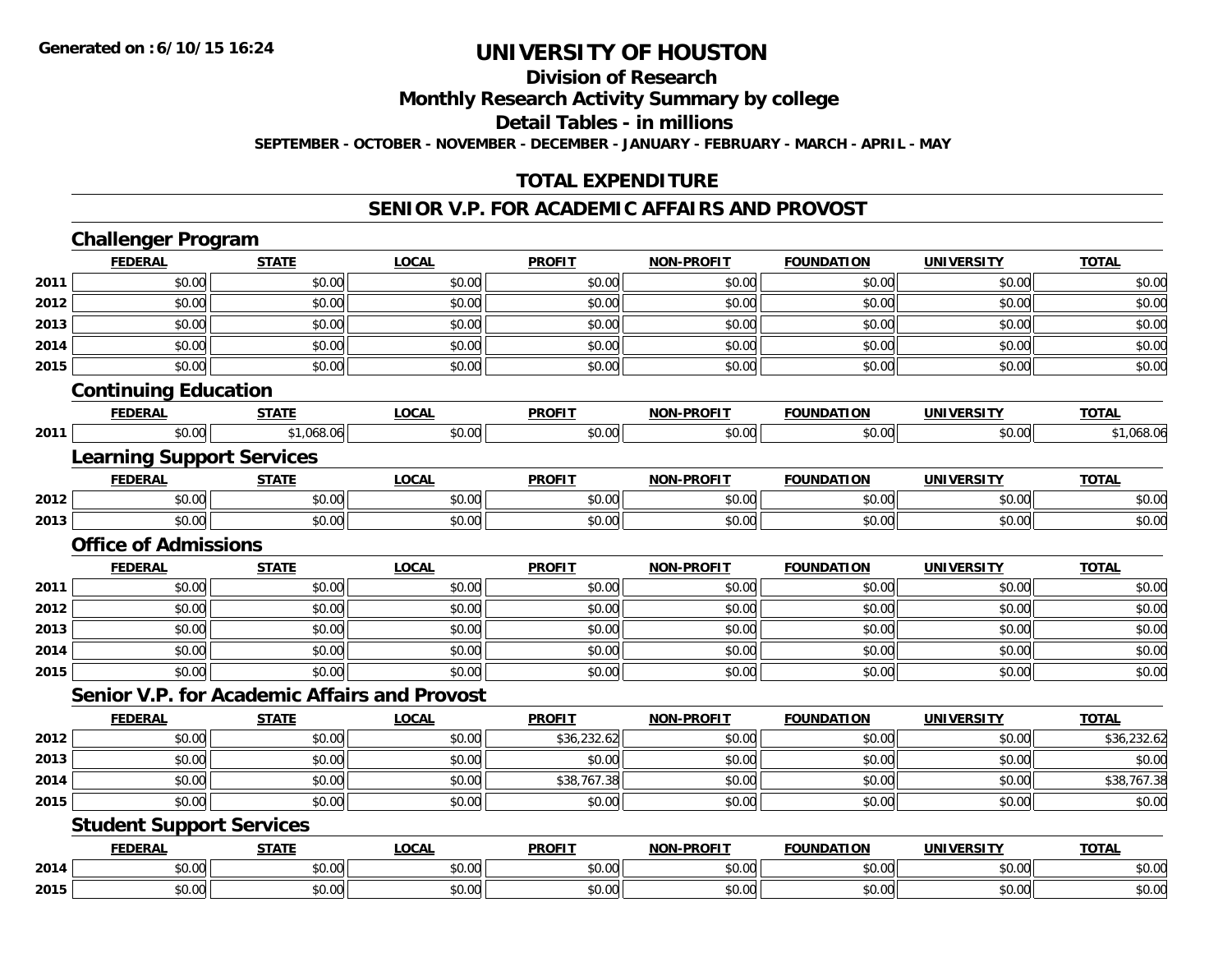### **Division of Research**

**Monthly Research Activity Summary by college**

**Detail Tables - in millions**

**SEPTEMBER - OCTOBER - NOVEMBER - DECEMBER - JANUARY - FEBRUARY - MARCH - APRIL - MAY**

#### **TOTAL EXPENDITURE**

#### **SENIOR V.P. FOR ACADEMIC AFFAIRS AND PROVOST**

|       | <b>UH Energy</b>              |                                             |              |               |                   |                   |                   |                |
|-------|-------------------------------|---------------------------------------------|--------------|---------------|-------------------|-------------------|-------------------|----------------|
|       | <b>FEDERAL</b>                | <b>STATE</b>                                | <b>LOCAL</b> | <b>PROFIT</b> | <b>NON-PROFIT</b> | <b>FOUNDATION</b> | UNIVERSITY        | <b>TOTAL</b>   |
| 2015  | \$0.00                        | \$0.00                                      | \$0.00       | \$0.00        | \$0.00            | \$0.00            | \$0.00            | \$0.00         |
|       | <b>Undergraduate Scholars</b> |                                             |              |               |                   |                   |                   |                |
|       | <b>FEDERAL</b>                | <b>STATE</b>                                | <b>LOCAL</b> | <b>PROFIT</b> | <b>NON-PROFIT</b> | <b>FOUNDATION</b> | UNIVERSITY        | <b>TOTAL</b>   |
| 2011  | \$0.00                        | \$17,750.18                                 | \$0.00       | \$0.00        | \$0.00            | \$0.00            | \$0.00            | \$17,750.18    |
| 2012  | \$0.00                        | \$11,576.57                                 | \$0.00       | \$0.00        | \$0.00            | \$0.00            | \$0.00            | \$11,576.57    |
| 2013  | \$0.00                        | \$10,001.78                                 | \$0.00       | \$0.00        | \$0.00            | \$0.00            | \$0.00            | \$10,001.78    |
| 2014  | \$0.00                        | \$10,345.15                                 | \$0.00       | \$0.00        | \$0.00            | \$0.00            | \$0.00            | \$10,345.15    |
|       |                               | <b>Undergraduate Student Success</b>        |              |               |                   |                   |                   |                |
|       | <b>FEDERAL</b>                | <b>STATE</b>                                | <b>LOCAL</b> | <b>PROFIT</b> | <b>NON-PROFIT</b> | <b>FOUNDATION</b> | <b>UNIVERSITY</b> | <b>TOTAL</b>   |
| 2011  | \$0.00                        | \$0.00                                      | \$0.00       | \$0.00        | \$0.00            | \$0.00            | \$0.00            | \$0.00         |
| 2012  | \$0.00                        | \$32,993.20                                 | \$0.00       | \$0.00        | \$0.00            | \$0.00            | \$0.00            | \$32,993.20    |
| 2013  | \$0.00                        | \$12,967.16                                 | \$0.00       | \$0.00        | \$0.00            | \$0.00            | \$0.00            | \$12,967.16    |
| 2014  | \$0.00                        | \$48,563.13                                 | \$0.00       | \$0.00        | \$0.00            | \$0.00            | \$0.00            | \$48,563.13    |
| 2015  | \$0.00                        | \$15,086.92                                 | \$0.00       | \$0.00        | \$0.00            | \$0.00            | \$0.00            | \$15,086.92    |
|       |                               | <b>Undergraduate Student Success Center</b> |              |               |                   |                   |                   |                |
|       | <b>FEDERAL</b>                | <b>STATE</b>                                | <b>LOCAL</b> | <b>PROFIT</b> | <b>NON-PROFIT</b> | <b>FOUNDATION</b> | <b>UNIVERSITY</b> | <b>TOTAL</b>   |
| 2011  | \$231,742.75                  | \$100,211.26                                | \$0.00       | \$0.00        | \$51,921.90       | \$5,291.19        | \$0.00            | \$389,167.10   |
| 2012  | \$232,485.90                  | \$94,486.48                                 | \$0.00       | \$0.00        | \$55,208.58       | \$0.00            | \$0.00            | \$382,180.96   |
| 2013  | \$279,571.89                  | \$97,565.18                                 | \$0.00       | \$0.00        | (\$534.53)        | \$0.00            | \$0.00            | \$376,602.54   |
| 2014  | \$290,421.96                  | \$86,667.24                                 | \$0.00       | \$0.00        | \$0.00            | \$0.00            | \$0.00            | \$377,089.20   |
| 2015  | \$219,501.26                  | \$94,405.45                                 | \$0.00       | \$0.00        | \$57,884.70       | \$0.00            | \$0.00            | \$371,791.41   |
| Total | \$1,253,723.76                | \$633,687.76                                | \$0.00       | \$75,000.00   | \$164,480.65      | \$5,291.19        | \$0.00            | \$2,132,183.36 |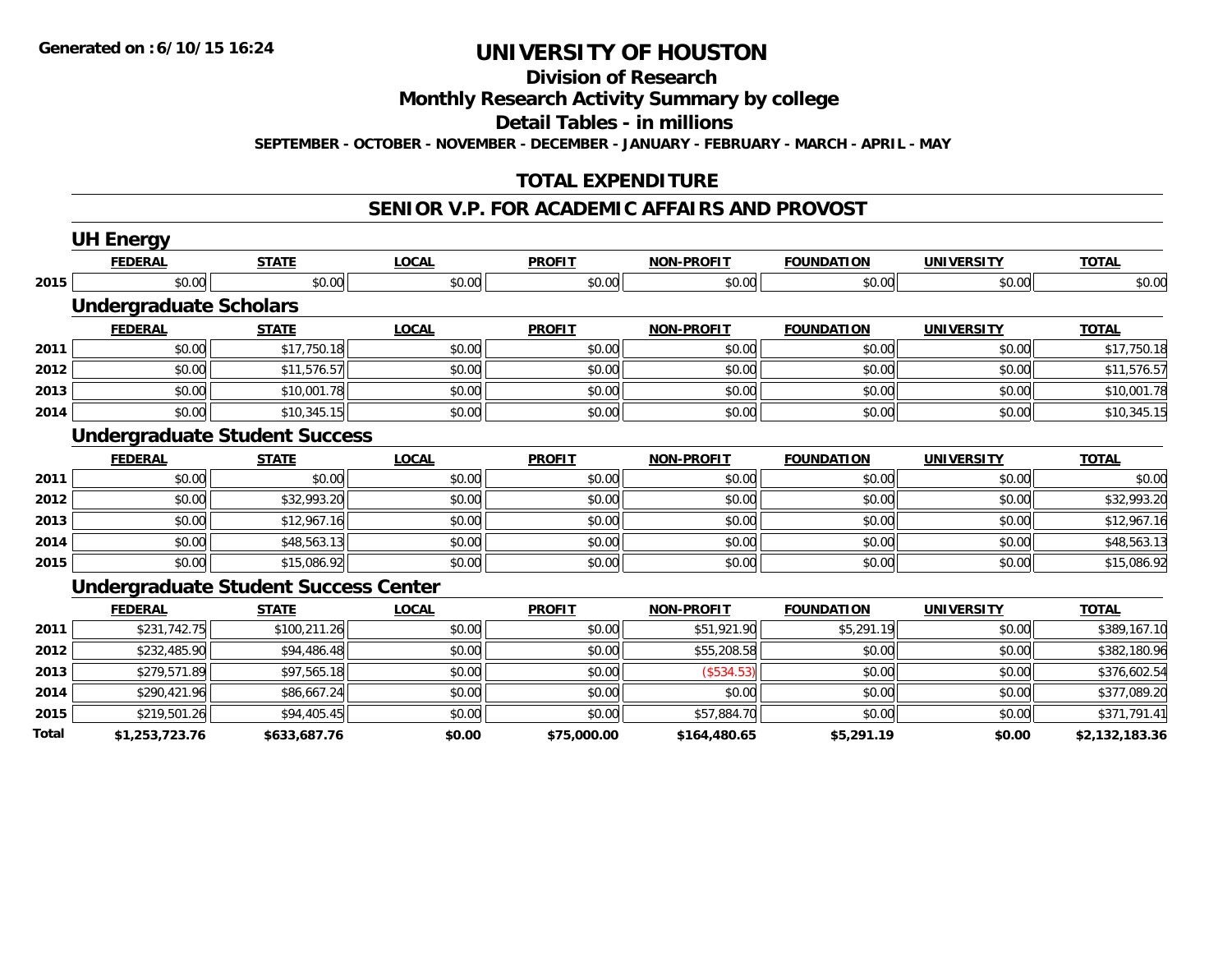# **Division of Research**

**Monthly Research Activity Summary by college**

**Detail Tables - in millions**

**SEPTEMBER - OCTOBER - NOVEMBER - DECEMBER - JANUARY - FEBRUARY - MARCH - APRIL - MAY**

#### **TOTAL EXPENDITURE**

#### **UH LAW CENTER**

|              | Dean, Law      |              |              |               |                   |                   |                   |                |
|--------------|----------------|--------------|--------------|---------------|-------------------|-------------------|-------------------|----------------|
|              | <b>FEDERAL</b> | <b>STATE</b> | <b>LOCAL</b> | <b>PROFIT</b> | <b>NON-PROFIT</b> | <b>FOUNDATION</b> | <b>UNIVERSITY</b> | <b>TOTAL</b>   |
| 2011         | \$23,263.63    | \$0.00       | \$0.00       | \$0.00        | \$0.00            | \$0.00            | \$0.00            | \$23,263.63    |
| 2012         | (\$221,005.68) | \$0.00       | \$0.00       | \$0.00        | \$0.00            | \$0.00            | \$0.00            | (\$221,005.68) |
| 2013         | \$0.00         | \$0.00       | \$0.00       | \$0.00        | \$0.00            | \$0.00            | \$0.00            | \$0.00         |
|              | Law-UH         |              |              |               |                   |                   |                   |                |
|              | <b>FEDERAL</b> | <b>STATE</b> | <b>LOCAL</b> | <b>PROFIT</b> | <b>NON-PROFIT</b> | <b>FOUNDATION</b> | <b>UNIVERSITY</b> | <b>TOTAL</b>   |
| 2011         | \$71,093.90    | \$63,129.45  | \$0.00       | \$0.00        | \$0.00            | \$58,276.13       | \$0.00            | \$192,499.48   |
| 2012         | \$7,551.69     | \$115,682.55 | \$0.00       | \$0.00        | \$0.00            | \$50,116.98       | \$0.00            | \$173,351.22   |
| 2013         | \$133,738.92   | \$110,551.95 | \$0.00       | \$0.00        | \$0.00            | \$33,042.71       | \$0.00            | \$277,333.58   |
| 2014         | \$9,182.58     | \$141,135.87 | \$0.00       | \$0.00        | \$0.00            | \$5,636.78        | \$0.00            | \$155,955.23   |
| 2015         | \$38,526.60    | \$148,702.12 | \$0.00       | \$0.00        | \$0.00            | \$4,479.35        | \$0.00            | \$191,708.07   |
| <b>Total</b> | \$62,351.64    | \$579,201.94 | \$0.00       | \$0.00        | \$0.00            | \$151,551.95      | \$0.00            | \$793,105.54   |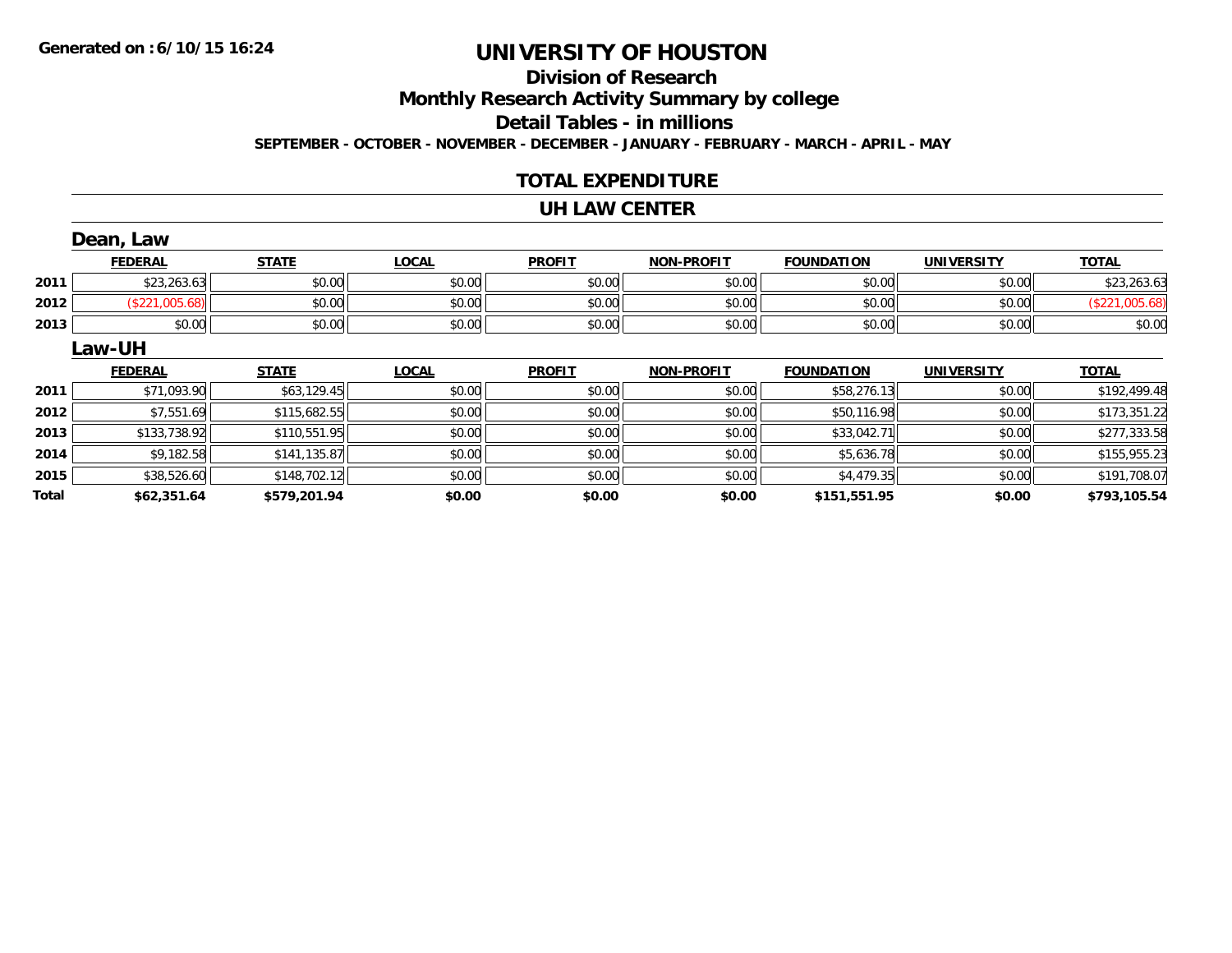### **Division of ResearchMonthly Research Activity Summary by college Detail Tables - in millions SEPTEMBER - OCTOBER - NOVEMBER - DECEMBER - JANUARY - FEBRUARY - MARCH - APRIL - MAY**

#### **TOTAL EXPENDITURE**

#### **UKNOWN COLLEGE**

### **Unknown Department**

|      | <b>FEDERAL</b> | <b>STATE</b> | <b>LOCAL</b> | <b>PROFIT</b> | <b>NON-PROFIT</b> | <b>FOUNDATION</b> | <b>UNIVERSITY</b> | <b>TOTAL</b> |
|------|----------------|--------------|--------------|---------------|-------------------|-------------------|-------------------|--------------|
| 2011 | \$0.00         | \$0.00       | \$0.00       | \$0.00        | \$0.00            | \$0.00            | \$0.00            | \$0.00       |
| 2012 | \$0.00         | \$0.00       | \$0.00       | \$0.00        | \$0.00            | \$0.00            | \$0.00            | \$0.00       |
| 2013 | \$0.00         | \$0.00       | \$0.00       | \$0.00        | \$0.00            | \$0.00            | \$0.00            | \$0.00       |
| 2014 | \$0.00         | \$0.00       | \$0.00       | \$0.00        | \$0.00            | \$0.00            | \$0.00            | \$0.00       |
| 2015 | \$0.00         | \$0.00       | \$0.00       | \$0.00        | \$0.00            | \$0.00            | \$0.00            | \$0.00       |

### **Wrong Department - Please Dont Select It**

|              | <b>FEDERAL</b> | <b>STATE</b> | <b>LOCAL</b> | <b>PROFIT</b> | <b>NON-PROFIT</b> | <b>FOUNDATION</b> | <b>UNIVERSITY</b> | <b>TOTAL</b> |
|--------------|----------------|--------------|--------------|---------------|-------------------|-------------------|-------------------|--------------|
| 2011         | \$0.00         | \$0.00       | \$0.00       | \$0.00        | \$0.00            | \$0.00            | \$0.00            | \$0.00       |
| 2012         | \$0.00         | \$0.00       | \$0.00       | \$0.00        | \$0.00            | \$0.00            | \$0.00            | \$0.00       |
| 2013         | \$0.00         | \$0.00       | \$0.00       | \$0.00        | \$0.00            | \$0.00            | \$0.00            | \$0.00       |
| 2014         | \$0.00         | \$0.00       | \$0.00       | \$0.00        | \$0.00            | \$0.00            | \$0.00            | \$0.00       |
| 2015         | \$0.00         | \$0.00       | \$0.00       | \$0.00        | \$0.00            | \$0.00            | \$0.00            | \$0.00       |
| <b>Total</b> | \$0.00         | \$0.00       | \$0.00       | \$0.00        | \$0.00            | \$0.00            | \$0.00            | \$0.00       |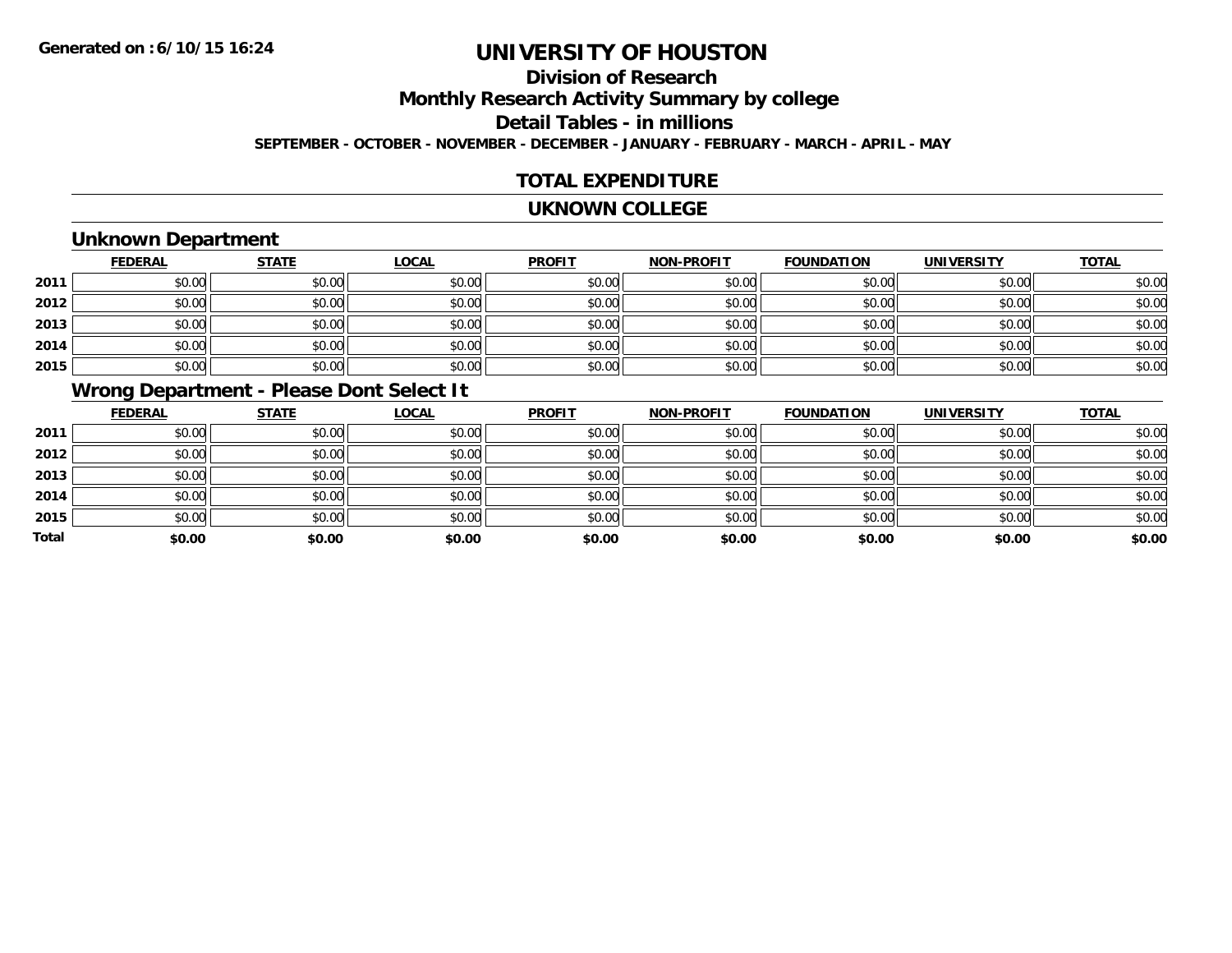#### **Division of Research**

**Monthly Research Activity Summary by college**

**Detail Tables - in millions**

**SEPTEMBER - OCTOBER - NOVEMBER - DECEMBER - JANUARY - FEBRUARY - MARCH - APRIL - MAY**

#### **TOTAL EXPENDITURE**

#### **VICE PRESIDENT FOR ADMINISTRATION**

|       | <b>KUHF - Radio</b>         |              |              |               |                   |                   |                   |                 |
|-------|-----------------------------|--------------|--------------|---------------|-------------------|-------------------|-------------------|-----------------|
|       | <b>FEDERAL</b>              | <b>STATE</b> | <b>LOCAL</b> | <b>PROFIT</b> | <b>NON-PROFIT</b> | <b>FOUNDATION</b> | <b>UNIVERSITY</b> | <b>TOTAL</b>    |
| 2011  | \$0.00                      | \$0.00       | \$0.00       | \$0.00        | \$578,146.29      | \$0.00            | \$0.00            | \$578,146.29    |
| 2012  | (\$758.32)                  | \$10,153.66  | \$0.00       | \$0.00        | \$2,261,362.61    | \$0.00            | \$0.00            | \$2,270,757.95  |
| 2013  | \$0.00                      | (\$153.66)   | \$0.00       | \$0.00        | \$2,123,324.28    | \$0.00            | \$0.00            | \$2,123,170.62  |
| 2014  | \$0.00                      | \$0.00       | \$0.00       | \$0.00        | \$2,147,867.00    | \$0.00            | \$0.00            | \$2,147,867.00  |
| 2015  | \$2,528,007.70              | \$0.00       | \$0.00       | \$0.00        | (\$1,282.01)      | \$0.00            | \$0.00            | \$2,526,725.69  |
|       | <b>KUHT-TV</b>              |              |              |               |                   |                   |                   |                 |
|       | <b>FEDERAL</b>              | <b>STATE</b> | <b>LOCAL</b> | <b>PROFIT</b> | <b>NON-PROFIT</b> | <b>FOUNDATION</b> | <b>UNIVERSITY</b> | <b>TOTAL</b>    |
| 2011  | (\$4,505.73)                | \$0.00       | \$0.00       | \$0.00        | \$1,606,903.00    | \$0.00            | \$0.00            | \$1,602,397.27  |
| 2012  | \$0.00                      | \$0.00       | \$0.00       | \$0.00        | \$0.02            | \$0.00            | \$0.00            | \$0.02          |
|       | <b>Physical Plant</b>       |              |              |               |                   |                   |                   |                 |
|       | <b>FEDERAL</b>              | <b>STATE</b> | <b>LOCAL</b> | <b>PROFIT</b> | <b>NON-PROFIT</b> | <b>FOUNDATION</b> | <b>UNIVERSITY</b> | <b>TOTAL</b>    |
| 2013  | \$0.00                      | \$0.00       | \$0.00       | \$0.00        | \$0.00            | \$0.00            | \$0.00            | \$0.00          |
| 2014  | \$0.00                      | \$0.00       | \$0.00       | \$0.00        | \$0.00            | \$0.00            | \$0.00            | \$0.00          |
| 2015  | \$0.00                      | \$0.00       | \$0.00       | \$0.00        | \$0.00            | \$0.00            | \$0.00            | \$0.00          |
|       | <b>UH Police Department</b> |              |              |               |                   |                   |                   |                 |
|       | <b>FEDERAL</b>              | <b>STATE</b> | <b>LOCAL</b> | <b>PROFIT</b> | <b>NON-PROFIT</b> | <b>FOUNDATION</b> | <b>UNIVERSITY</b> | <b>TOTAL</b>    |
| 2014  | \$3,000.00                  | \$0.00       | \$0.00       | \$0.00        | \$0.00            | \$0.00            | \$0.00            | \$3,000.00      |
| Total | \$2,525,743.65              | \$10,000.00  | \$0.00       | \$0.00        | \$8,716,321.19    | \$0.00            | \$0.00            | \$11,252,064.84 |
|       |                             |              |              |               |                   |                   |                   |                 |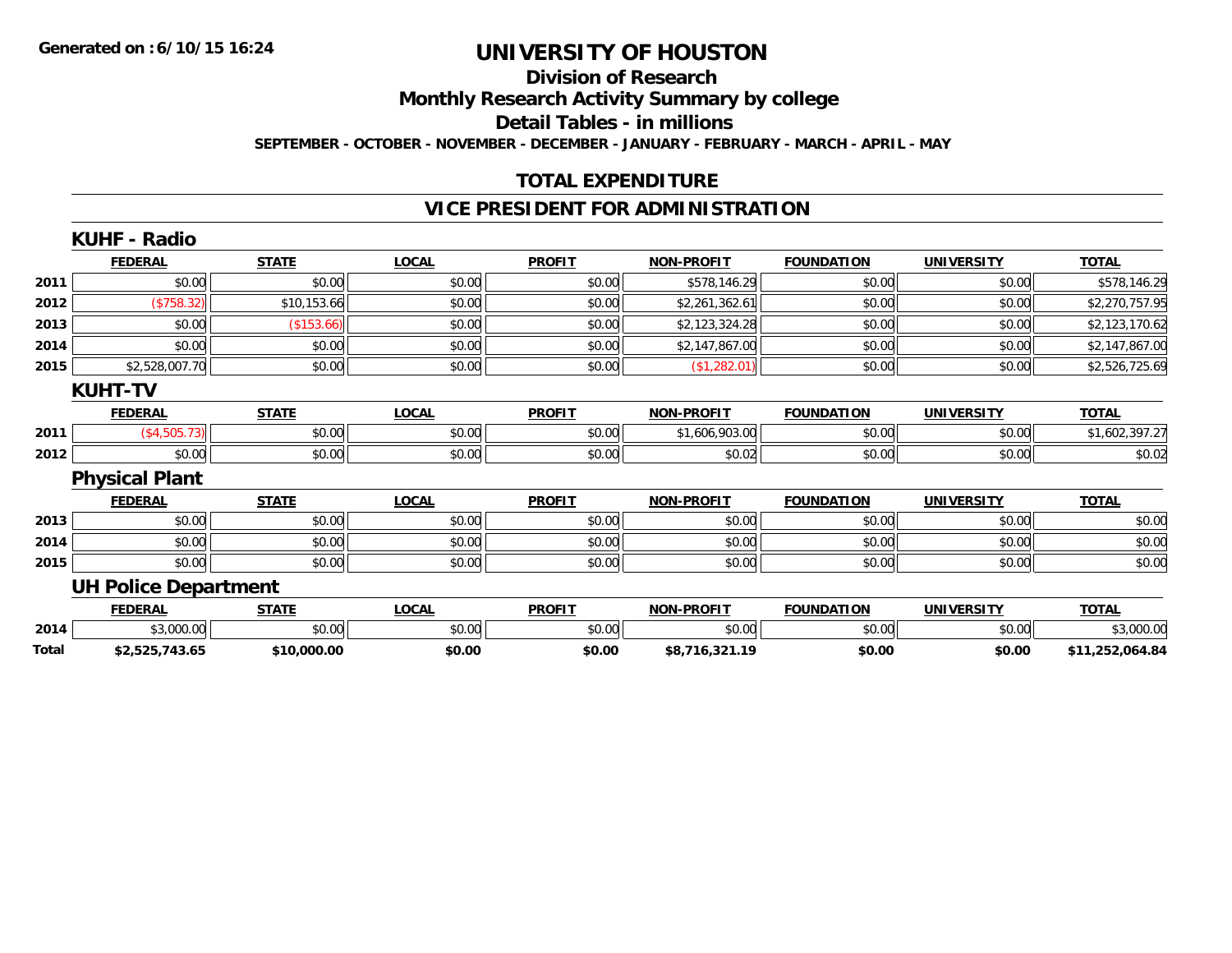#### **Division of Research**

**Monthly Research Activity Summary by college**

**Detail Tables - in millions**

**SEPTEMBER - OCTOBER - NOVEMBER - DECEMBER - JANUARY - FEBRUARY - MARCH - APRIL - MAY**

### **TOTAL EXPENDITURE**

#### **VICE PRESIDENT FOR STUDENT AFFAIRS**

#### **Childrens Learning Centers**

|      | <b>FEDERAL</b>                                                 | <b>CTATE</b>               | <b>OCAL</b>   | <b>PROFIT</b>        | <b>NON-PROFIT</b> | <b>FOUNDATION</b> | <b>UNIVERSITY</b> | <b>TOTA</b>                     |
|------|----------------------------------------------------------------|----------------------------|---------------|----------------------|-------------------|-------------------|-------------------|---------------------------------|
| 2014 | 7.826.29<br>$\mathsf{A} \mathsf{A} \mathsf{A} \mathsf{A}$<br>. | 0000<br>DU.UG              | 0.00<br>pu.uu | 0.00<br><b>DU.UU</b> | \$0.00            | 0000<br>JU.UU     | \$0.00            | DZ0.Z<br>10.                    |
| 2015 | ሐ へへ<br>$\sqrt{2}$<br>$-.21$<br>4ఎ∠                            | $*$ $\cap$ $\cap$<br>DU.UU | 0.00<br>DU.UU | 0.00<br>JU.UU        | \$0.00            | 0000<br>JU.UU     | \$0.00            | $\sim$<br>$\sim$ $\sim$<br>7.JZ |

#### **Dean, Student Affairs**

|      | <b>FEDERAL</b>                        | <b>STATE</b> | <b>LOCAL</b> | <b>PROFIT</b> | <b>NON-PROFIT</b> | <b>FOUNDATION</b> | UNIVERSITY | <b>TOTAL</b>                             |
|------|---------------------------------------|--------------|--------------|---------------|-------------------|-------------------|------------|------------------------------------------|
| 2011 | 1 557 091                             | \$0.00       | \$0.00       | \$0.00        | \$0.00            | mn n¢<br>JU.UU    | \$0.00     | 0 10 E E 7<br>O.<br><b>55</b>            |
| 2012 | \$48,220.<br>$\overline{\phantom{a}}$ | \$0.00       | \$0.00       | \$0.00        | \$0.00            | \$0.00            | \$0.00     | \$48,220.10                              |
| 2013 | $\sim$ $\sim$ $\sim$<br>ں ، اے        | \$0.00       | \$0.00       | \$0.00        | \$0.00            | \$0.00            | \$0.00     | $\overline{\phantom{a}}$<br>70, 12 I . J |

#### **Vice President, Student Affairs**

|              | <b>FEDERAL</b> | <b>STATE</b> | <u>LOCAL</u> | <b>PROFIT</b> | <b>NON-PROFIT</b> | <b>FOUNDATION</b> | <b>UNIVERSITY</b> | <b>TOTAL</b> |
|--------------|----------------|--------------|--------------|---------------|-------------------|-------------------|-------------------|--------------|
| 2011         | \$192,288.11   | \$0.00       | \$0.00       | \$0.00        | \$0.00            | \$0.00            | \$0.00            | \$192,288.11 |
| 2012         | \$15,223.23    | \$0.00       | \$0.00       | \$0.00        | \$0.00            | \$0.00            | \$0.00            | \$15,223.23  |
| 2013         | \$115,347.42   | \$0.00       | \$0.00       | \$0.00        | \$0.00            | \$0.00            | \$0.00            | \$115,347.42 |
| 2014         | \$11,109.39    | \$0.00       | \$0.00       | \$0.00        | \$0.00            | \$0.00            | \$0.00            | \$11,109.39  |
| 2015         | \$0.00         | \$0.00       | \$0.00       | \$0.00        | \$0.00            | \$10,000.00       | \$0.00            | \$10,000.00  |
| <b>Total</b> | \$848,726.30   | \$0.00       | \$0.00       | \$0.00        | \$0.00            | \$10,000.00       | \$0.00            | \$858,726.30 |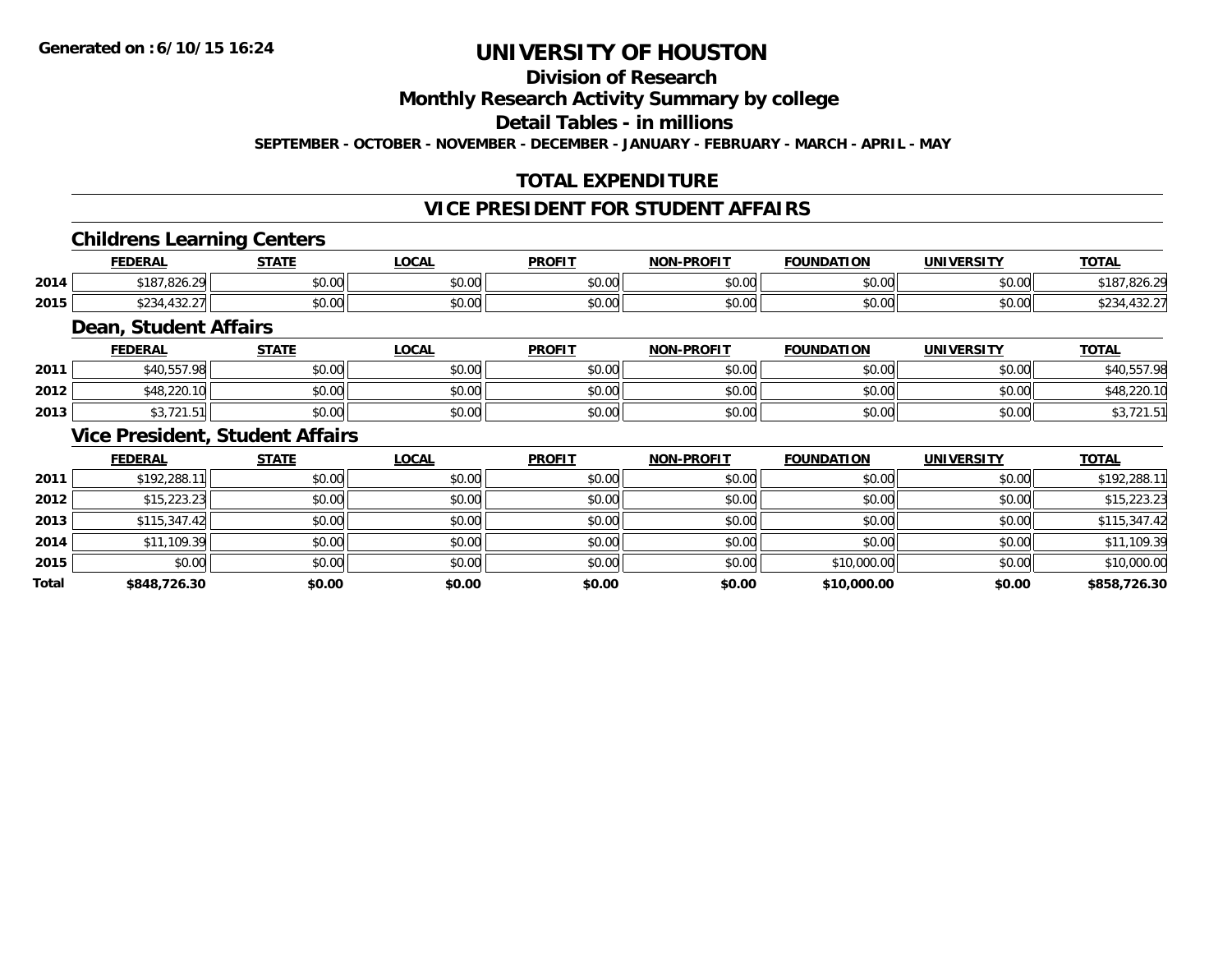### **Division of Research**

**Monthly Research Activity Summary by college**

**Detail Tables - in millions**

**SEPTEMBER - OCTOBER - NOVEMBER - DECEMBER - JANUARY - FEBRUARY - MARCH - APRIL - MAY**

#### **IDC RECOVERY**

#### **C.T. BAUER COLLEGE OF BUSINESS**

|      | <b>Accountancy &amp; Taxation</b>        |              |              |               |                   |                   |                   |              |
|------|------------------------------------------|--------------|--------------|---------------|-------------------|-------------------|-------------------|--------------|
|      | <b>FEDERAL</b>                           | <b>STATE</b> | <b>LOCAL</b> | <b>PROFIT</b> | NON-PROFIT        | <b>FOUNDATION</b> | <b>UNIVERSITY</b> | <b>TOTAL</b> |
| 2014 | \$0.00                                   | \$0.00       | \$0.00       | \$0.00        | \$0.00            | \$0.00            | \$0.00            | \$0.00       |
| 2015 | \$0.00                                   | \$0.00       | \$0.00       | \$0.00        | \$0.00            | \$0.00            | \$0.00            | \$0.00       |
|      | <b>Dean, Business Administration</b>     |              |              |               |                   |                   |                   |              |
|      | <b>FEDERAL</b>                           | <b>STATE</b> | <b>LOCAL</b> | <b>PROFIT</b> | <b>NON-PROFIT</b> | <b>FOUNDATION</b> | <b>UNIVERSITY</b> | <b>TOTAL</b> |
| 2012 | \$0.00                                   | \$0.00       | \$0.00       | \$0.00        | \$0.00            | \$0.00            | \$0.00            | \$0.00       |
|      | <b>Finance</b>                           |              |              |               |                   |                   |                   |              |
|      | <b>FEDERAL</b>                           | <b>STATE</b> | <b>LOCAL</b> | <b>PROFIT</b> | <b>NON-PROFIT</b> | <b>FOUNDATION</b> | <b>UNIVERSITY</b> | <b>TOTAL</b> |
| 2011 | \$0.00                                   | \$0.00       | \$0.00       | \$0.00        | \$0.00            | \$0.00            | \$0.00            | \$0.00       |
| 2012 | \$9,417.09                               | \$0.00       | \$0.00       | \$0.00        | \$0.00            | \$0.00            | \$0.00            | \$9,417.09   |
| 2013 | \$0.00                                   | \$0.00       | \$0.00       | \$0.00        | \$0.00            | \$0.00            | \$0.00            | \$0.00       |
| 2014 | \$0.00                                   | \$0.00       | \$0.00       | \$0.00        | \$0.00            | \$0.00            | \$0.00            | \$0.00       |
| 2015 | \$0.00                                   | \$0.00       | \$0.00       | \$0.00        | \$0.00            | \$0.00            | \$0.00            | \$0.00       |
|      | Management                               |              |              |               |                   |                   |                   |              |
|      | <b>FEDERAL</b>                           | <b>STATE</b> | <b>LOCAL</b> | <b>PROFIT</b> | NON-PROFIT        | <b>FOUNDATION</b> | <b>UNIVERSITY</b> | <b>TOTAL</b> |
| 2011 | \$10,582.60                              | \$0.00       | \$0.00       | \$0.00        | \$0.00            | \$0.00            | \$0.00            | \$10,582.60  |
| 2012 | (\$1,980.84)                             | \$0.00       | \$0.00       | \$0.00        | \$0.00            | \$0.00            | \$0.00            | (\$1,980.84) |
| 2013 | \$2,100.00                               | \$0.00       | \$0.00       | \$0.00        | \$0.00            | \$0.00            | \$0.00            | \$2,100.00   |
| 2014 | \$1,260.00                               | \$0.00       | \$0.00       | \$0.00        | \$0.00            | \$0.00            | \$0.00            | \$1,260.00   |
| 2015 | \$3,600.00                               | \$0.00       | \$0.00       | \$0.00        | \$0.00            | \$0.00            | \$0.00            | \$3,600.00   |
|      | <b>Marketing</b>                         |              |              |               |                   |                   |                   |              |
|      | <b>FEDERAL</b>                           | <b>STATE</b> | <b>LOCAL</b> | <b>PROFIT</b> | <b>NON-PROFIT</b> | <b>FOUNDATION</b> | <b>UNIVERSITY</b> | <b>TOTAL</b> |
| 2012 | \$0.00                                   | \$0.00       | \$0.00       | \$0.00        | \$0.00            | \$0.00            | \$0.00            | \$0.00       |
| 2013 | \$0.00                                   | \$0.00       | \$0.00       | \$0.00        | \$0.00            | \$0.00            | \$0.00            | \$0.00       |
| 2014 | \$0.00                                   | \$0.00       | \$0.00       | \$0.00        | \$0.00            | \$0.00            | \$0.00            | \$0.00       |
| 2015 | \$0.00                                   | \$0.00       | \$0.00       | \$0.00        | \$0.00            | \$0.00            | \$0.00            | \$0.00       |
|      | <b>Small Business Development Center</b> |              |              |               |                   |                   |                   |              |
|      | <b>FEDERAL</b>                           | <b>STATE</b> | <b>LOCAL</b> | <b>PROFIT</b> | <b>NON-PROFIT</b> | <b>FOUNDATION</b> | <b>UNIVERSITY</b> | <b>TOTAL</b> |
| 2011 | \$60,528.73                              | \$0.00       | \$0.00       | \$0.00        | \$0.00            | \$0.00            | \$0.00            | \$60,528.73  |
| 2012 | \$754,337.23                             | \$0.00       | \$0.00       | \$0.00        | \$0.00            | \$396.07          | \$0.00            | \$754,733.30 |
| 2013 | \$349,484.09                             | \$0.00       | \$0.00       | \$0.00        | \$0.00            | \$6,624.52        | \$0.00            | \$356,108.61 |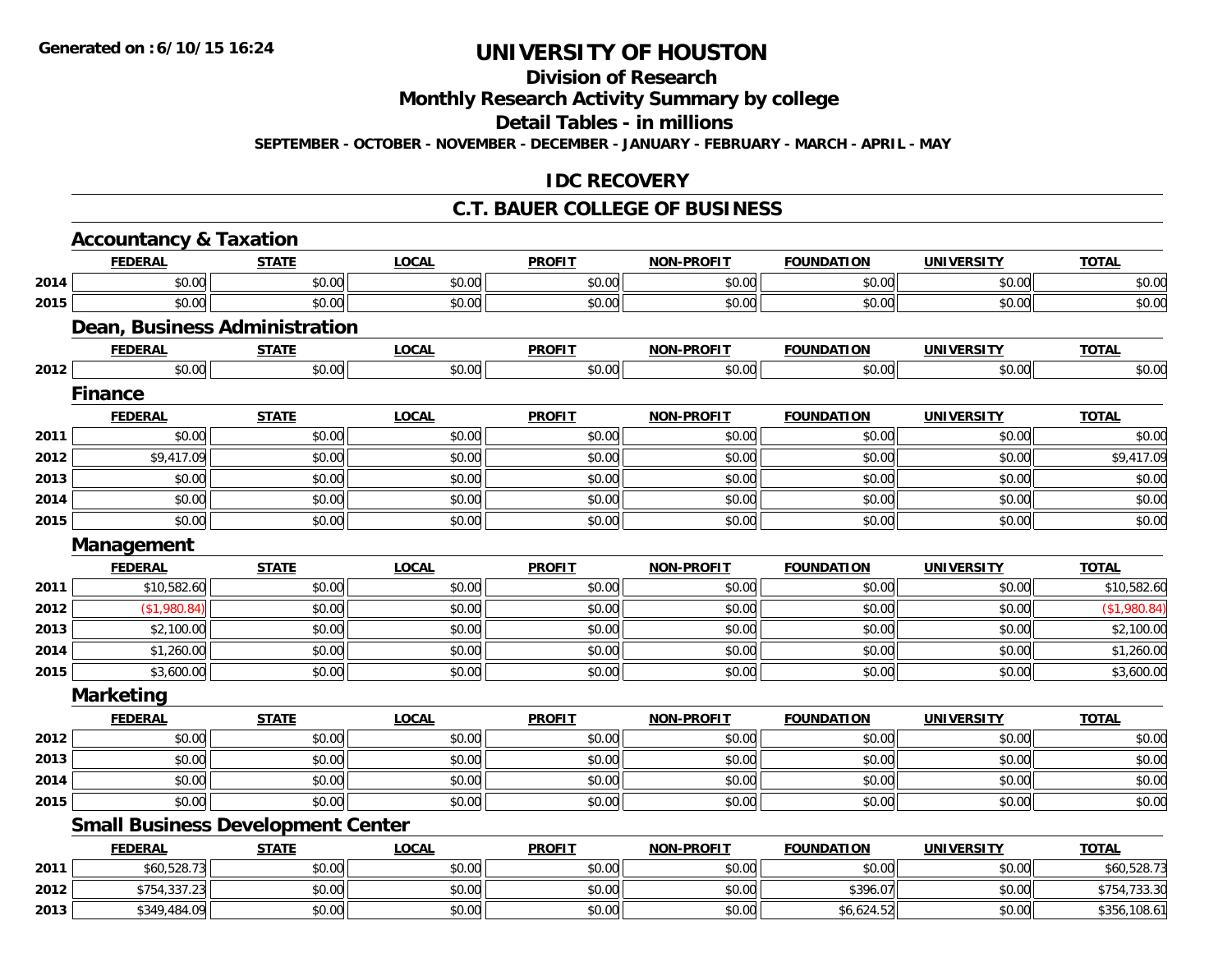**Division of Research**

**Monthly Research Activity Summary by college**

**Detail Tables - in millions**

**SEPTEMBER - OCTOBER - NOVEMBER - DECEMBER - JANUARY - FEBRUARY - MARCH - APRIL - MAY**

#### **IDC RECOVERY**

#### **C.T. BAUER COLLEGE OF BUSINESS**

#### **Small Business Development Center**

|              | <b>FEDERAL</b> | <b>STATE</b> | <b>LOCAL</b> | <b>PROFIT</b> | <b>NON-PROFIT</b> | <b>FOUNDATION</b> | UNIVERSITY | <u>TOTAL</u>   |
|--------------|----------------|--------------|--------------|---------------|-------------------|-------------------|------------|----------------|
| 2014         | \$218,498.96   | \$0.00       | \$0.00       | \$0.00        | \$0.00            | .167.12<br>\$6    | \$0.00     | \$224,666.08   |
| 2015         | \$101,787.44   | \$0.00       | \$0.00       | \$0.00        | \$0.00            | \$139.05          | \$0.00     | \$101,926.49   |
| <b>Total</b> | 1,509,615.30   | \$0.00       | \$0.00       | \$0.00        | \$0.00            | \$13,326.76       | \$0.00     | \$1,522,942.06 |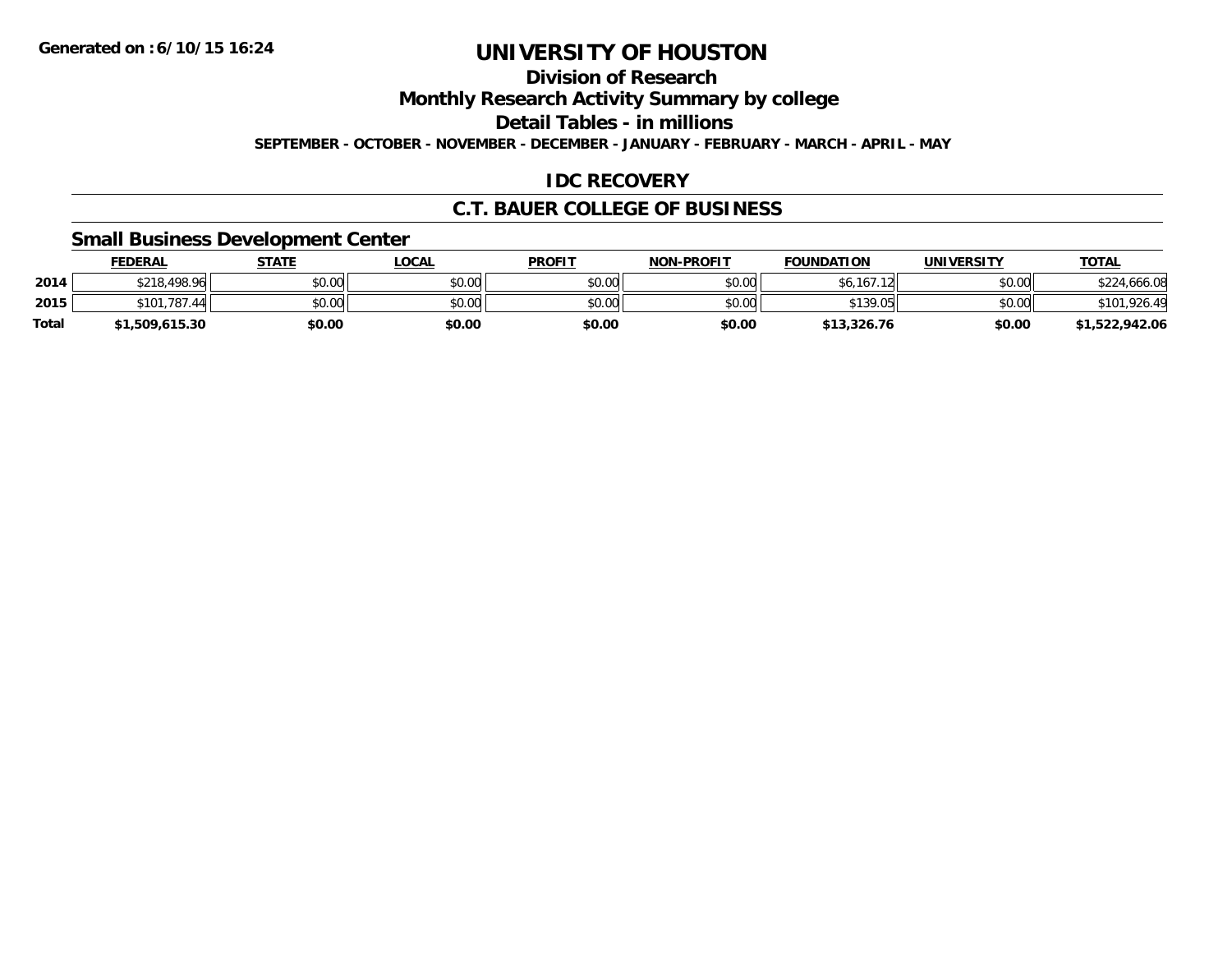#### **Division of Research**

**Monthly Research Activity Summary by college**

**Detail Tables - in millions**

**SEPTEMBER - OCTOBER - NOVEMBER - DECEMBER - JANUARY - FEBRUARY - MARCH - APRIL - MAY**

#### **IDC RECOVERY**

#### **COLLEGE OF ARCHITECTURE**

|       | Architecture       |              |              |               |                   |                   |                   |              |
|-------|--------------------|--------------|--------------|---------------|-------------------|-------------------|-------------------|--------------|
|       | <b>FEDERAL</b>     | <b>STATE</b> | <b>LOCAL</b> | <b>PROFIT</b> | <b>NON-PROFIT</b> | <b>FOUNDATION</b> | <b>UNIVERSITY</b> | <b>TOTAL</b> |
| 2015  | \$0.00             | \$0.00       | \$0.00       | \$0.00        | \$0.00            | \$0.00            | \$0.00            | \$0.00       |
|       | Dean, Architecture |              |              |               |                   |                   |                   |              |
|       | <b>FEDERAL</b>     | <b>STATE</b> | <b>LOCAL</b> | <b>PROFIT</b> | <b>NON-PROFIT</b> | <b>FOUNDATION</b> | <b>UNIVERSITY</b> | <b>TOTAL</b> |
| 2015  | \$0.00             | \$0.00       | \$0.00       | \$0.00        | \$0.00            | \$943.47          | \$0.00            | \$943.47     |
| Total | \$0.00             | \$0.00       | \$0.00       | \$0.00        | \$0.00            | \$943.47          | \$0.00            | \$943.47     |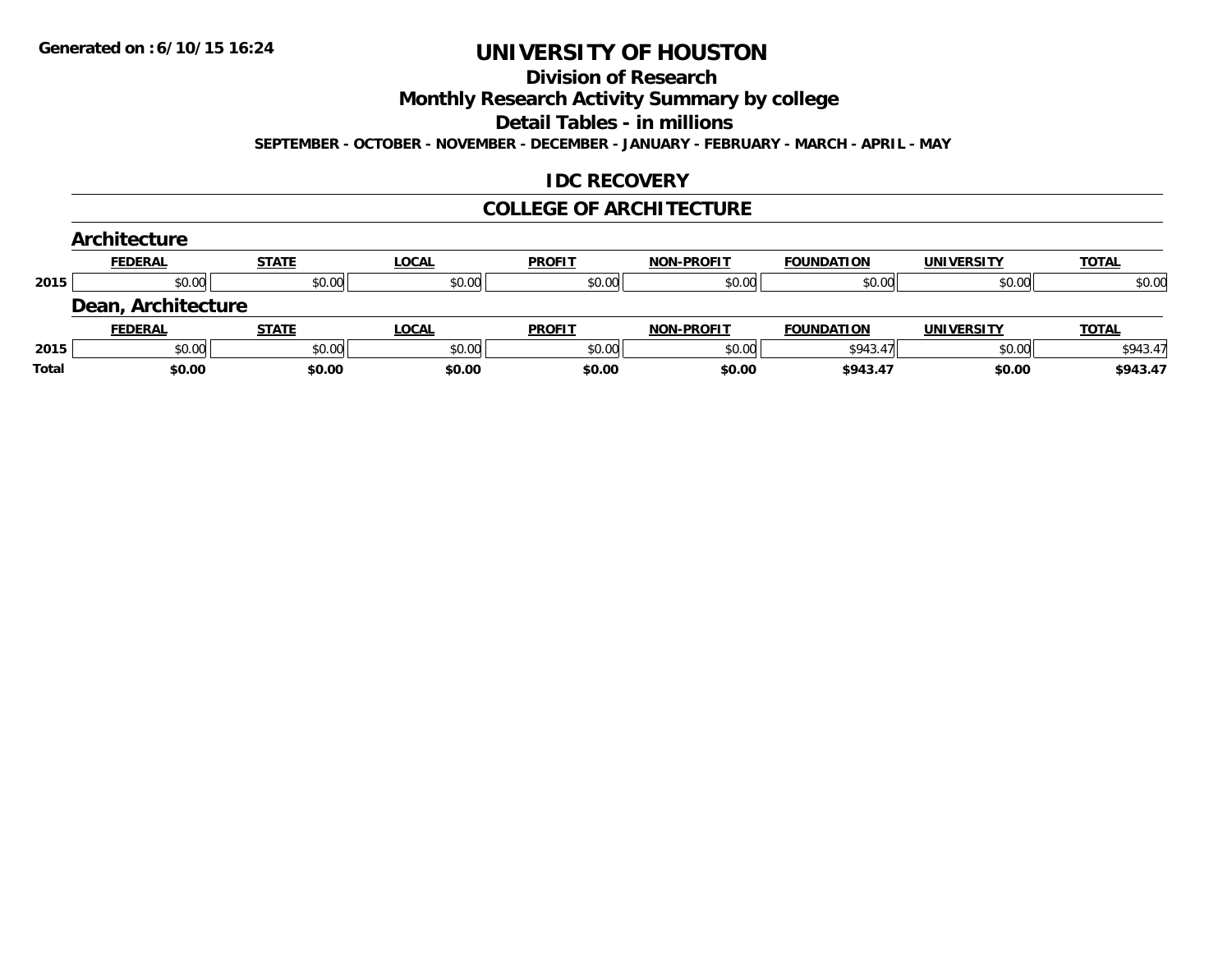### **Division of Research**

**Monthly Research Activity Summary by college**

**Detail Tables - in millions**

**SEPTEMBER - OCTOBER - NOVEMBER - DECEMBER - JANUARY - FEBRUARY - MARCH - APRIL - MAY**

#### **IDC RECOVERY**

#### **COLLEGE OF EDUCATION**

### **Consistency Mgmt and Coop Disc**

|      | <b>FEDERAL</b> | <b>STATE</b> | <b>LOCAL</b> | <b>PROFIT</b> | <b>NON-PROFIT</b> | <b>FOUNDATION</b> | <b>UNIVERSITY</b> | <b>TOTAL</b> |
|------|----------------|--------------|--------------|---------------|-------------------|-------------------|-------------------|--------------|
| 2011 | \$77.81        | \$0.00       | \$0.00       | \$0.00        | \$5,189.42        | \$0.00            | \$0.00            | \$5,267.23   |
| 2012 | \$141.91       | \$0.00       | \$0.00       | \$0.00        | \$5,654.19        | \$0.00            | \$0.00            | \$5,796.10   |
| 2013 | \$0.00         | \$0.00       | \$0.00       | \$0.00        | \$3,438.44        | \$0.00            | \$0.00            | \$3,438.44   |
| 2014 | \$0.00         | \$0.00       | \$8,062.57   | \$0.00        | \$246.15          | \$0.00            | \$0.00            | \$8,308.72   |
| 2015 | \$42,601.58    | \$0.00       | \$8,040.28   | \$0.00        | (\$161.33)        | \$0.00            | \$0.00            | \$50,480.53  |

#### **Curriculum and Instruction**

|      | <u>FEDERAL</u> | <u>STATE</u> | <u>LOCAL</u> | <b>PROFIT</b> | <b>NON-PROFIT</b> | <b>FOUNDATION</b> | <b>UNIVERSITY</b> | <b>TOTAL</b> |
|------|----------------|--------------|--------------|---------------|-------------------|-------------------|-------------------|--------------|
| 2011 | \$37,108.89    | \$802.80     | \$0.00       | \$0.00        | \$0.00            | \$2,638.76        | \$0.00            | \$40,550.45  |
| 2012 | \$56,967.86    | \$24,982.66  | \$0.00       | \$0.00        | \$0.00            | \$2,596.52        | \$0.00            | \$84,547.04  |
| 2013 | \$40,623.45    | \$6,808.72   | \$0.00       | \$0.00        | \$0.00            | \$2,402.16        | \$0.00            | \$49,834.34  |
| 2014 | \$50,411.13    | \$1,106.19   | \$0.00       | \$0.00        | \$0.00            | \$5,890.53        | \$0.00            | \$57,407.86  |
| 2015 | \$48,327.53    | \$2,614.49   | \$0.00       | \$0.00        | \$0.00            | \$5,429.18        | \$0.00            | \$56,371.21  |

### **Dean, Education**

|      | <b>FEDERAL</b> | <b>STATE</b> | <b>LOCAL</b> | <b>PROFIT</b> | <b>NON-PROFIT</b> | <b>FOUNDATION</b> | <b>UNIVERSITY</b> | <b>TOTAL</b> |
|------|----------------|--------------|--------------|---------------|-------------------|-------------------|-------------------|--------------|
| 2011 | \$0.00         | \$0.00       | \$0.00       | \$0.00        | \$0.00            | \$0.00            | \$0.00            | \$0.00       |
| 2012 | \$0.00         | \$0.00       | \$0.00       | \$0.00        | \$0.00            | \$0.00            | \$0.00            | \$0.00       |
| 2013 | \$0.00         | \$0.00       | \$0.00       | \$0.00        | \$0.00            | \$0.00            | \$0.00            | \$0.00       |
| 2014 | \$0.00         | \$0.00       | \$0.00       | \$0.00        | \$0.00            | \$0.00            | \$0.00            | \$0.00       |
| 2015 | \$0.00         | \$0.00       | \$0.00       | \$0.00        | \$0.00            | \$0.00            | \$0.00            | \$0.00       |

#### **Educational Leadership & Policy Studies**

|      | <b>FEDERAL</b> | <b>STATE</b> | <u>LOCAL</u> | <b>PROFIT</b> | <b>NON-PROFIT</b> | <b>FOUNDATION</b> | <b>UNIVERSITY</b> | <b>TOTAL</b> |
|------|----------------|--------------|--------------|---------------|-------------------|-------------------|-------------------|--------------|
| 2011 | \$0.00         | \$20.03      | \$0.00       | \$0.00        | \$0.00            | \$0.00            | \$0.00            | (\$20.03)    |
| 2013 | \$0.00         | \$0.00       | \$0.00       | \$0.00        | \$0.00            | \$0.00            | \$0.00            | \$0.00       |
| 2014 | \$0.00         | \$0.00       | \$0.00       | \$0.00        | \$0.00            | \$0.00            | \$0.00            | \$0.00       |
| 2015 | \$10,404.45    | \$0.00       | \$0.00       | \$0.00        | \$0.00            | \$1,940.93        | \$0.00            | \$12,345.38  |

#### **Institute for Urban Education**

|      | <b>FEDERAL</b>         | <b>STATE</b> | <u>LOCAL</u> | <b>PROFIT</b> | <b>NON-PROFIT</b> | <b>FOUNDATION</b> | <b>UNIVERSITY</b> | <b>TOTAL</b> |
|------|------------------------|--------------|--------------|---------------|-------------------|-------------------|-------------------|--------------|
| 2011 | <sup>*1</sup> 1,980.13 | \$0.00       | \$0.00       | \$0.00        | \$0.00            | \$10,555.03       | \$0.00            | \$22,535.16  |
| 2012 | \$10,627.57            | \$0.00       | \$0.00       | \$0.00        | \$0.00            | \$10,386.07       | \$0.00            | \$21,013.64  |
| 2013 | \$3,556.96             | \$0.00       | \$0.00       | \$0.00        | \$0.00            | \$9,608.66        | \$0.00            | \$13,165.62  |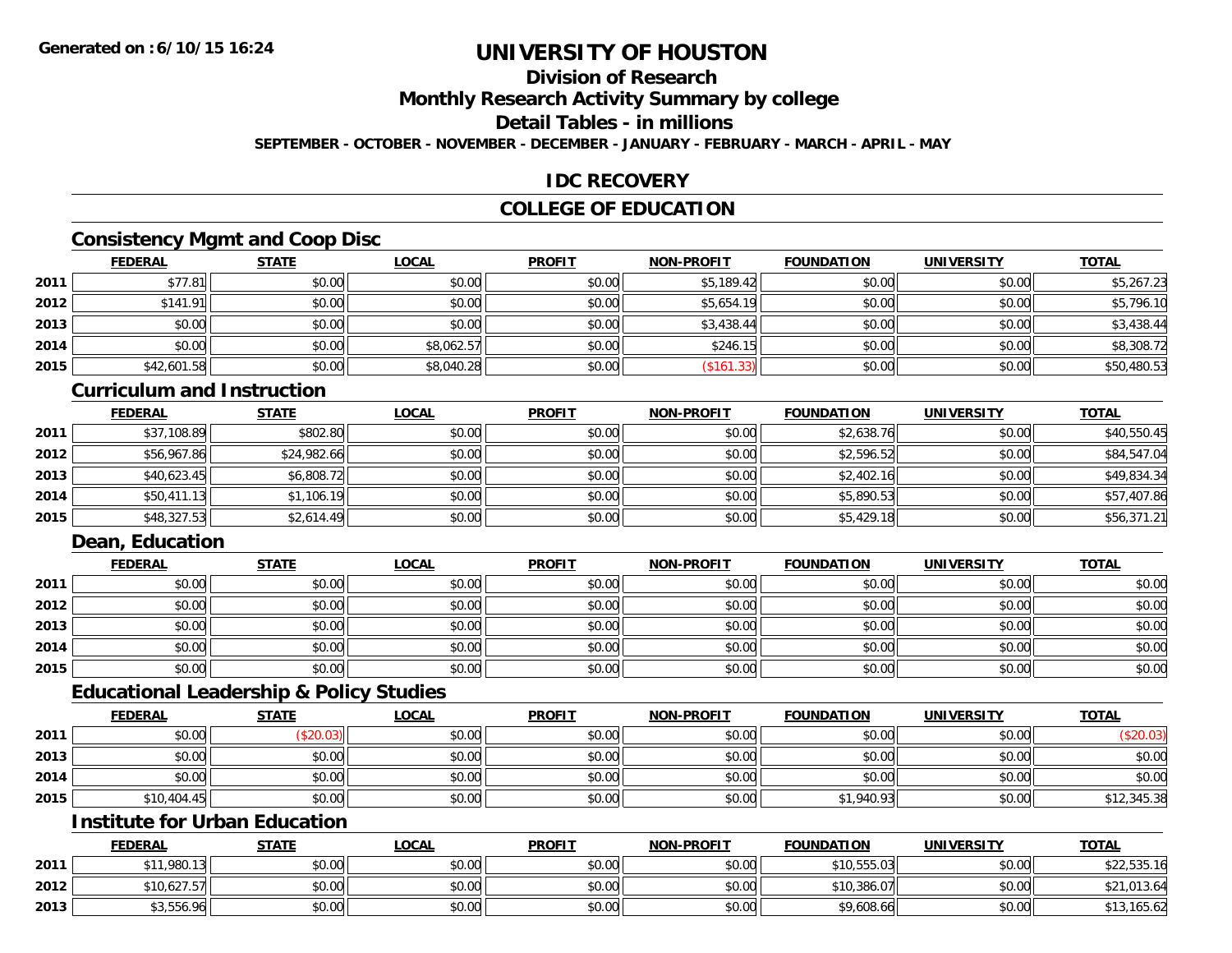### **Division of Research**

**Monthly Research Activity Summary by college**

**Detail Tables - in millions**

**SEPTEMBER - OCTOBER - NOVEMBER - DECEMBER - JANUARY - FEBRUARY - MARCH - APRIL - MAY**

#### **IDC RECOVERY**

#### **COLLEGE OF EDUCATION**

#### **Institute for Urban Education**

|      | <b>FEDERAL</b>             | <b>CTATE</b><br>- 31 A D | _OCAL  | <b>PROFIT</b> | <b>NON-PROFIT</b> | <b>FOUNDATION</b>                  | <b>UNIVERSITY</b> | <b>TOTAL</b> |
|------|----------------------------|--------------------------|--------|---------------|-------------------|------------------------------------|-------------------|--------------|
| 2014 | <b>¢ ? ヒ ? 0 フᲜ</b>        | 0000<br>JU.UU            | \$0.00 | \$0.00        | 0000<br>pu.uu     | $A$ $A$ $A$ $B$ $B$ $A$<br>,,,,,,, | 0000<br>PO.OO     | 15.04        |
| 2015 | <b>CE 700 10</b><br>,,,,,, | 0000<br>JU.UU            | \$0.00 | \$0.00        | 0000<br>DU.UU     | ,,,,,,,,,                          | 0000<br>JU.UU     | roc i        |

### **Psychological, Health, and Learning Sciences**

|      | <b>FEDERAL</b>           | <b>STATE</b> | <u>LOCAL</u> | <b>PROFIT</b> | <b>NON-PROFIT</b> | <b>FOUNDATION</b> | <b>UNIVERSITY</b> | <b>TOTAL</b> |
|------|--------------------------|--------------|--------------|---------------|-------------------|-------------------|-------------------|--------------|
| 2011 | \$4,291.23               | \$2,574.82   | \$0.00       | \$0.00        | \$59.22           | \$11,384.67       | \$0.00            | \$18,309.94  |
| 2012 | \$30,129.41              | \$0.00       | \$0.00       | \$0.00        | \$0.00            | \$0.00            | \$0.00            | \$30,129.41  |
| 2013 | \$17,938.29              | \$0.00       | \$0.00       | \$0.00        | \$0.00            | (\$23.00)         | \$0.00            | \$17,915.29  |
| 2014 | \$136,352.76             | \$0.00       | \$0.00       | \$0.00        | \$1,248.17        | (\$3,294.60)      | \$0.00            | \$134,306.32 |
| 2015 | \$219,310.25             | \$0.00       | \$0.00       | \$0.00        | \$39.00           | \$0.00            | \$0.00            | \$219,349.25 |
|      | <b>UH Charter School</b> |              |              |               |                   |                   |                   |              |

|              | <b>FEDERAL</b>  | <b>STATE</b> | <b>OCAL</b>    | <b>PROFIT</b> | -PROFIT<br>NON | <b>FOUNDATION</b> | <b>UNIVERSITY</b> | <b>TOTAL</b>      |
|--------------|-----------------|--------------|----------------|---------------|----------------|-------------------|-------------------|-------------------|
| 2015         | ሶስ ሰሰ<br>JU.UU  | \$0.00       | ტი იი<br>J∪.∪u | \$0.00        | \$0.00         | 0000<br>JU.UU     | \$0.00            | \$0.00            |
| <b>Total</b> | 189.65<br>5730. | \$38,869.66  | \$16,102.85    | \$0.00        |                | \$62,248.00       | \$0.00            | 3.123.47<br>\$863 |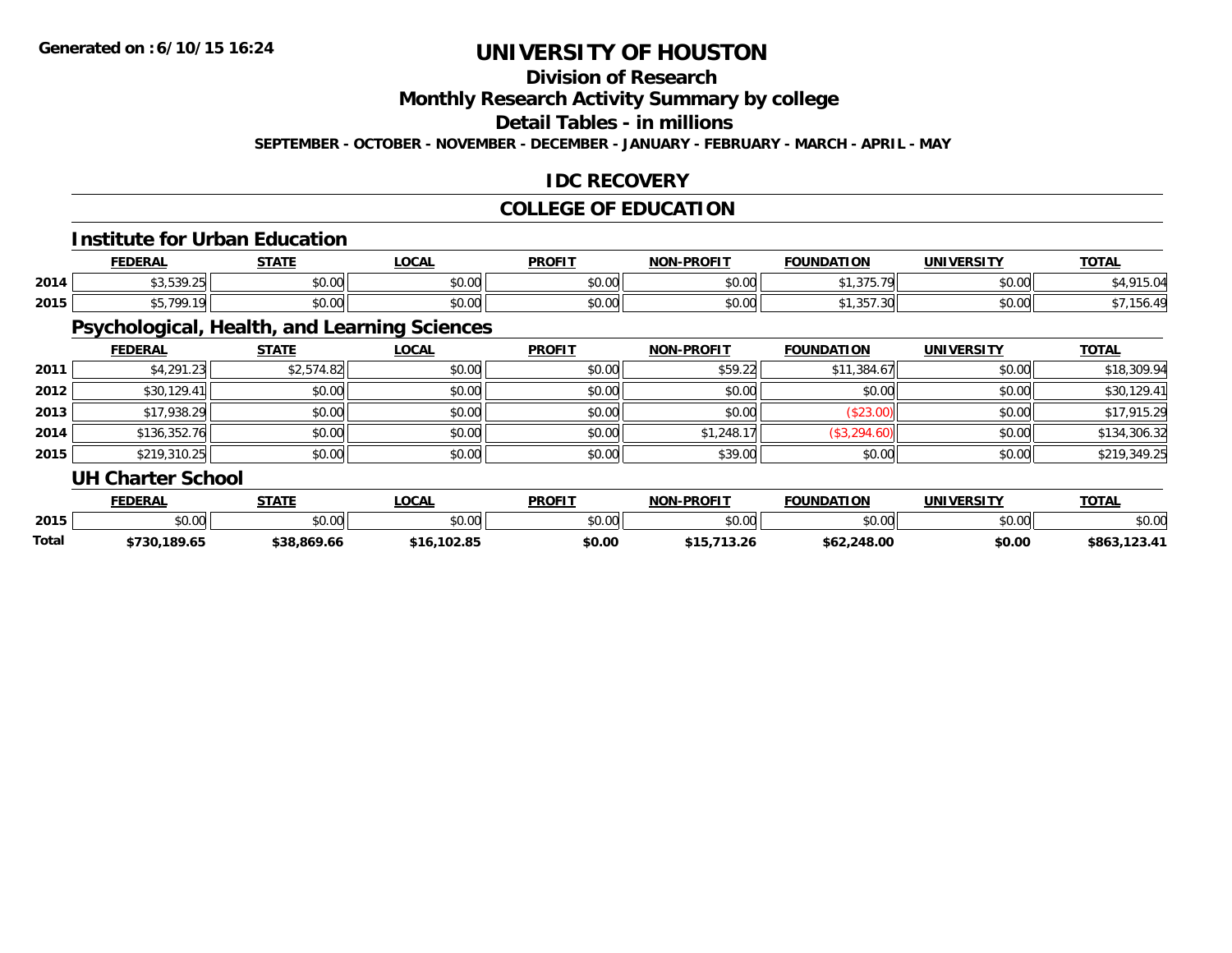#### **Division of Research**

**Monthly Research Activity Summary by college**

**Detail Tables - in millions**

**SEPTEMBER - OCTOBER - NOVEMBER - DECEMBER - JANUARY - FEBRUARY - MARCH - APRIL - MAY**

#### **IDC RECOVERY**

#### **COLLEGE OF LIBERAL ARTS AND SOCIAL SCIENCES**

|              | Art                                                      |              |              |               |                   |                   |                   |              |
|--------------|----------------------------------------------------------|--------------|--------------|---------------|-------------------|-------------------|-------------------|--------------|
|              | <b>FEDERAL</b>                                           | <b>STATE</b> | <b>LOCAL</b> | <b>PROFIT</b> | <b>NON-PROFIT</b> | <b>FOUNDATION</b> | <b>UNIVERSITY</b> | <b>TOTAL</b> |
| 2012         | \$599.31                                                 | \$0.00       | \$0.00       | \$0.00        | \$0.00            | \$0.00            | \$0.00            | \$599.31     |
| 2013         | \$2,032.21                                               | \$0.00       | \$0.00       | \$0.00        | \$0.00            | \$0.00            | \$0.00            | \$2,032.21   |
| 2014         | \$382.39                                                 | \$0.00       | \$0.00       | \$0.00        | \$0.00            | \$0.00            | \$0.00            | \$382.39     |
|              | <b>Arte Publico Press</b>                                |              |              |               |                   |                   |                   |              |
|              | <b>FEDERAL</b>                                           | <b>STATE</b> | <b>LOCAL</b> | <b>PROFIT</b> | <b>NON-PROFIT</b> | <b>FOUNDATION</b> | <b>UNIVERSITY</b> | <b>TOTAL</b> |
| 2011         | \$0.00                                                   | \$0.00       | \$0.00       | \$0.00        | \$0.00            | \$6,735.00        | \$0.00            | \$6,735.00   |
| 2013         | \$0.00                                                   | \$0.00       | \$0.00       | \$0.00        | \$0.00            | \$20,624.16       | \$0.00            | \$20,624.16  |
| 2014         | \$0.00                                                   | \$0.00       | \$0.00       | \$0.00        | \$0.00            | \$13,043.81       | \$0.00            | \$13,043.81  |
| 2015         | \$4,807.21                                               | \$0.00       | \$0.00       | \$0.00        | \$0.00            | \$2,522.10        | \$0.00            | \$7,329.31   |
|              | <b>Blaffer Gallery</b>                                   |              |              |               |                   |                   |                   |              |
|              | <b>FEDERAL</b>                                           | <b>STATE</b> | <b>LOCAL</b> | <b>PROFIT</b> | NON-PROFIT        | <b>FOUNDATION</b> | <b>UNIVERSITY</b> | <b>TOTAL</b> |
| 2011         | \$1,431.32                                               | \$0.00       | \$0.00       | \$0.00        | \$0.00            | \$0.00            | \$0.00            | \$1,431.32   |
| 2014         | \$10,317.58                                              | \$0.00       | \$0.00       | \$0.00        | \$0.00            | \$0.00            | \$0.00            | \$10,317.58  |
|              | <b>Center for Neuromotor &amp; Biomechanics Research</b> |              |              |               |                   |                   |                   |              |
|              |                                                          |              |              |               |                   |                   |                   |              |
|              | <b>FEDERAL</b>                                           | <b>STATE</b> | <b>LOCAL</b> | <b>PROFIT</b> | <b>NON-PROFIT</b> | <b>FOUNDATION</b> | <b>UNIVERSITY</b> | <b>TOTAL</b> |
| 2011         | \$0.00                                                   | \$0.00       | \$0.00       | \$0.00        | \$0.00            | \$0.00            | \$0.00            | \$0.00       |
| 2012         | \$0.00                                                   | \$0.00       | \$0.00       | \$3,866.92    | \$0.00            | \$0.00            | \$0.00            | \$3,866.92   |
| 2013         | \$16,729.54                                              | \$0.00       | \$0.00       | \$5,537.02    | \$0.00            | \$0.00            | \$0.00            | \$22,266.56  |
| 2014         | \$0.00                                                   | \$0.00       | \$0.00       | \$7,583.77    | \$0.00            | \$0.00            | \$0.00            | \$7,583.77   |
| 2015         | \$0.00                                                   | \$0.00       | \$0.00       | \$9,673.76    | \$0.00            | \$0.00            | \$0.00            | \$9,673.76   |
|              | <b>Center for Public History</b>                         |              |              |               |                   |                   |                   |              |
|              | <b>FEDERAL</b>                                           | <b>STATE</b> | <b>LOCAL</b> | <b>PROFIT</b> | <b>NON-PROFIT</b> | <b>FOUNDATION</b> | <b>UNIVERSITY</b> | <b>TOTAL</b> |
| 2012         | \$7,783.27                                               | \$0.00       | \$0.00       | \$0.00        | \$0.00            | \$0.00            | \$0.00            | \$7,783.27   |
| 2013         | \$8,208.50                                               | \$0.00       | \$0.00       | \$0.00        | \$0.00            | \$0.00            | \$0.00            | \$8,208.50   |
|              | \$223.45                                                 | \$0.00       | \$0.00       | \$0.00        | \$0.00            | \$0.00            | \$0.00            | \$223.45     |
| 2014<br>2015 | \$136.35                                                 | \$0.00       | \$0.00       | \$0.00        | \$0.00            | \$0.00            | \$0.00            | \$136.35     |
|              | Communication                                            |              |              |               |                   |                   |                   |              |
|              | <b>FEDERAL</b>                                           | <b>STATE</b> | <b>LOCAL</b> | <b>PROFIT</b> | <b>NON-PROFIT</b> | <b>FOUNDATION</b> | <b>UNIVERSITY</b> | <b>TOTAL</b> |
| 2011         | \$0.00                                                   | \$0.00       | \$0.00       | \$0.00        | \$0.00            | \$0.00            | \$0.00            | \$0.00       |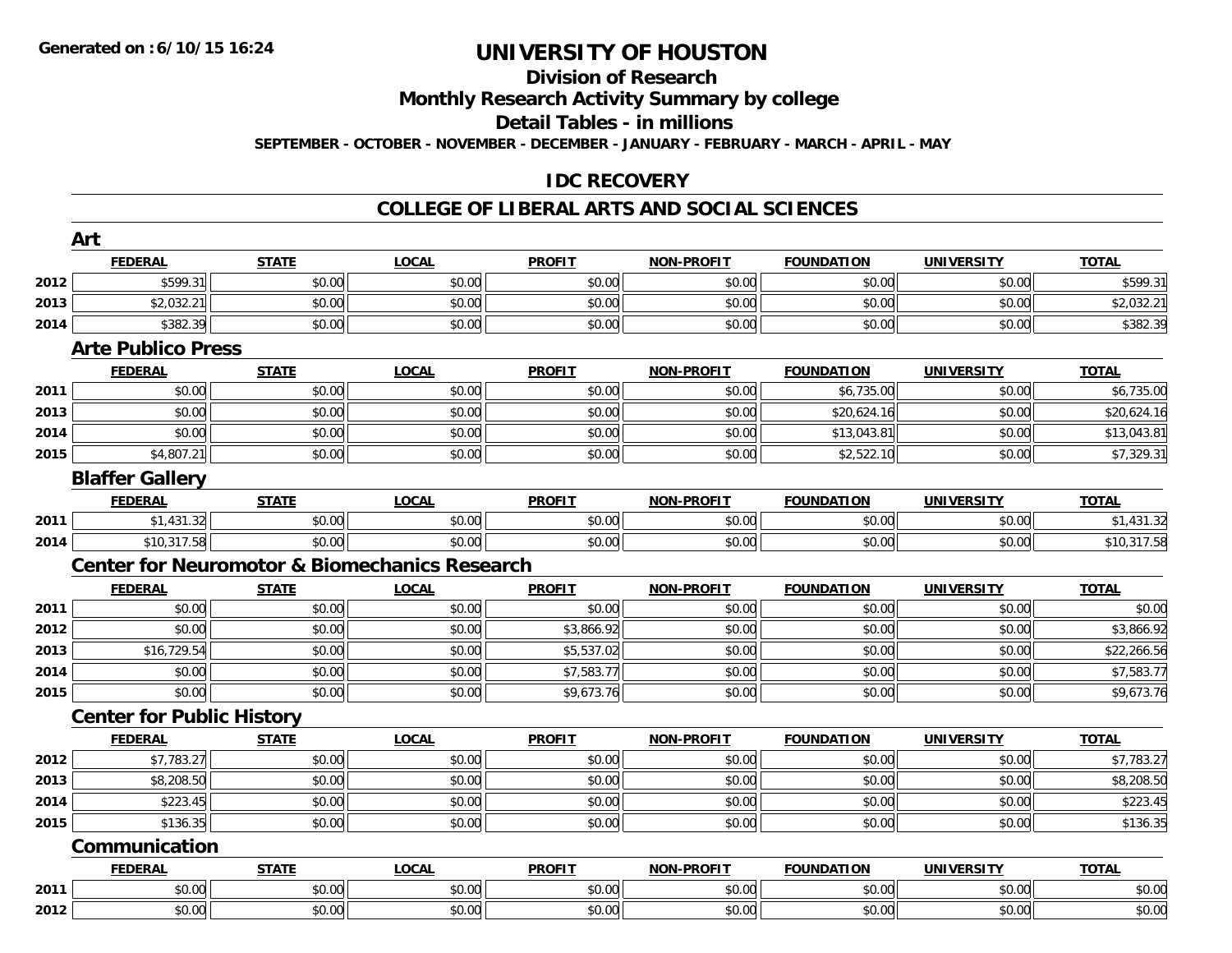## **Division of Research**

**Monthly Research Activity Summary by college**

**Detail Tables - in millions**

**SEPTEMBER - OCTOBER - NOVEMBER - DECEMBER - JANUARY - FEBRUARY - MARCH - APRIL - MAY**

### **IDC RECOVERY**

#### **COLLEGE OF LIBERAL ARTS AND SOCIAL SCIENCES**

|      | Communication                                     |              |              |               |                   |                   |                   |              |
|------|---------------------------------------------------|--------------|--------------|---------------|-------------------|-------------------|-------------------|--------------|
|      | <b>FEDERAL</b>                                    | <b>STATE</b> | <b>LOCAL</b> | <b>PROFIT</b> | <b>NON-PROFIT</b> | <b>FOUNDATION</b> | <b>UNIVERSITY</b> | <b>TOTAL</b> |
| 2013 | \$0.00                                            | \$0.00       | \$0.00       | \$0.00        | \$0.00            | \$0.00            | \$0.00            | \$0.00       |
| 2014 | \$0.00                                            | \$664.48     | \$0.00       | \$0.00        | \$0.00            | \$0.00            | \$0.00            | \$664.48     |
| 2015 | \$0.00                                            | \$3,706.70   | \$0.00       | \$0.00        | \$0.00            | \$0.00            | \$0.00            | \$3,706.70   |
|      | <b>Communication Disorders</b>                    |              |              |               |                   |                   |                   |              |
|      | <b>FEDERAL</b>                                    | <b>STATE</b> | <b>LOCAL</b> | <b>PROFIT</b> | <b>NON-PROFIT</b> | <b>FOUNDATION</b> | <b>UNIVERSITY</b> | <b>TOTAL</b> |
| 2011 | (\$1,898.80)                                      | \$0.00       | \$0.00       | \$0.00        | \$0.00            | \$0.00            | \$0.00            | (\$1,898.80) |
| 2012 | \$1,696.79                                        | \$0.00       | \$0.00       | \$0.00        | \$0.00            | \$0.00            | \$0.00            | \$1,696.79   |
| 2013 | (\$0.01)                                          | \$0.00       | \$0.00       | \$0.00        | \$0.00            | \$0.00            | \$0.00            | (\$0.01)     |
| 2014 | \$18,366.20                                       | \$0.00       | \$0.00       | \$0.00        | \$0.00            | \$0.00            | \$0.00            | \$18,366.20  |
| 2015 | \$23,929.39                                       | \$0.00       | \$0.00       | \$0.00        | \$0.00            | \$0.00            | \$0.00            | \$23,929.39  |
|      | <b>Comparative Cultural Studies</b>               |              |              |               |                   |                   |                   |              |
|      | <b>FEDERAL</b>                                    | <b>STATE</b> | <b>LOCAL</b> | <b>PROFIT</b> | <b>NON-PROFIT</b> | <b>FOUNDATION</b> | <b>UNIVERSITY</b> | <b>TOTAL</b> |
| 2011 | \$0.00                                            | \$0.00       | \$0.00       | (\$25.13)     | \$0.00            | \$0.00            | \$0.00            | (\$25.13)    |
| 2012 | \$0.00                                            | \$32.21      | \$0.00       | \$0.00        | \$0.00            | \$0.00            | \$0.00            | \$32.21      |
|      | <b>Cynthia Woods Mitchell Center for the Arts</b> |              |              |               |                   |                   |                   |              |
|      | <b>FEDERAL</b>                                    | <b>STATE</b> | <b>LOCAL</b> | <b>PROFIT</b> | <b>NON-PROFIT</b> | <b>FOUNDATION</b> | <b>UNIVERSITY</b> | <b>TOTAL</b> |
| 2015 | \$0.00                                            | \$0.00       | \$0.00       | \$2,920.97    | \$0.00            | \$0.00            | \$0.00            | \$2,920.97   |
|      | Dean, Liberal Arts and Social Sciences            |              |              |               |                   |                   |                   |              |
|      | <b>FEDERAL</b>                                    | <b>STATE</b> | <b>LOCAL</b> | <b>PROFIT</b> | NON-PROFIT        | <b>FOUNDATION</b> | <b>UNIVERSITY</b> | <b>TOTAL</b> |
| 2011 | (\$705.83)                                        | \$0.00       | \$0.00       | \$0.00        | \$0.00            | \$0.00            | \$0.00            | (\$705.83)   |
| 2012 | \$0.00                                            | \$0.00       | \$0.00       | \$0.00        | \$0.00            | \$0.00            | \$0.00            | \$0.00       |
| 2013 | \$0.00                                            | \$0.00       | \$0.00       | \$0.00        | \$0.00            | \$0.00            | \$0.00            | \$0.00       |
| 2014 | \$0.00                                            | \$0.00       | \$0.00       | \$0.00        | \$0.00            | \$0.00            | \$0.00            | \$0.00       |
| 2015 | \$0.00                                            | \$0.00       | \$0.00       | \$0.00        | \$0.00            | \$0.00            | \$0.00            | \$0.00       |
|      | <b>Economics</b>                                  |              |              |               |                   |                   |                   |              |
|      | <b>FEDERAL</b>                                    | <b>STATE</b> | <b>LOCAL</b> | <b>PROFIT</b> | <b>NON-PROFIT</b> | <b>FOUNDATION</b> | <b>UNIVERSITY</b> | <b>TOTAL</b> |
| 2011 | (\$651.51)                                        | \$0.00       | \$0.00       | \$0.00        | \$0.00            | \$0.00            | \$0.00            | (\$651.51)   |
| 2012 | \$0.00                                            | \$0.00       | \$0.00       | \$2,466.17    | \$0.00            | \$0.00            | \$0.00            | \$2,466.17   |
| 2013 | \$0.00                                            | \$0.00       | \$0.00       | \$0.00        | \$10,875.87       | \$0.00            | \$0.00            | \$10,875.87  |
| 2014 | \$0.00                                            | \$0.00       | \$0.00       | \$0.00        | \$0.00            | \$0.00            | \$0.00            | \$0.00       |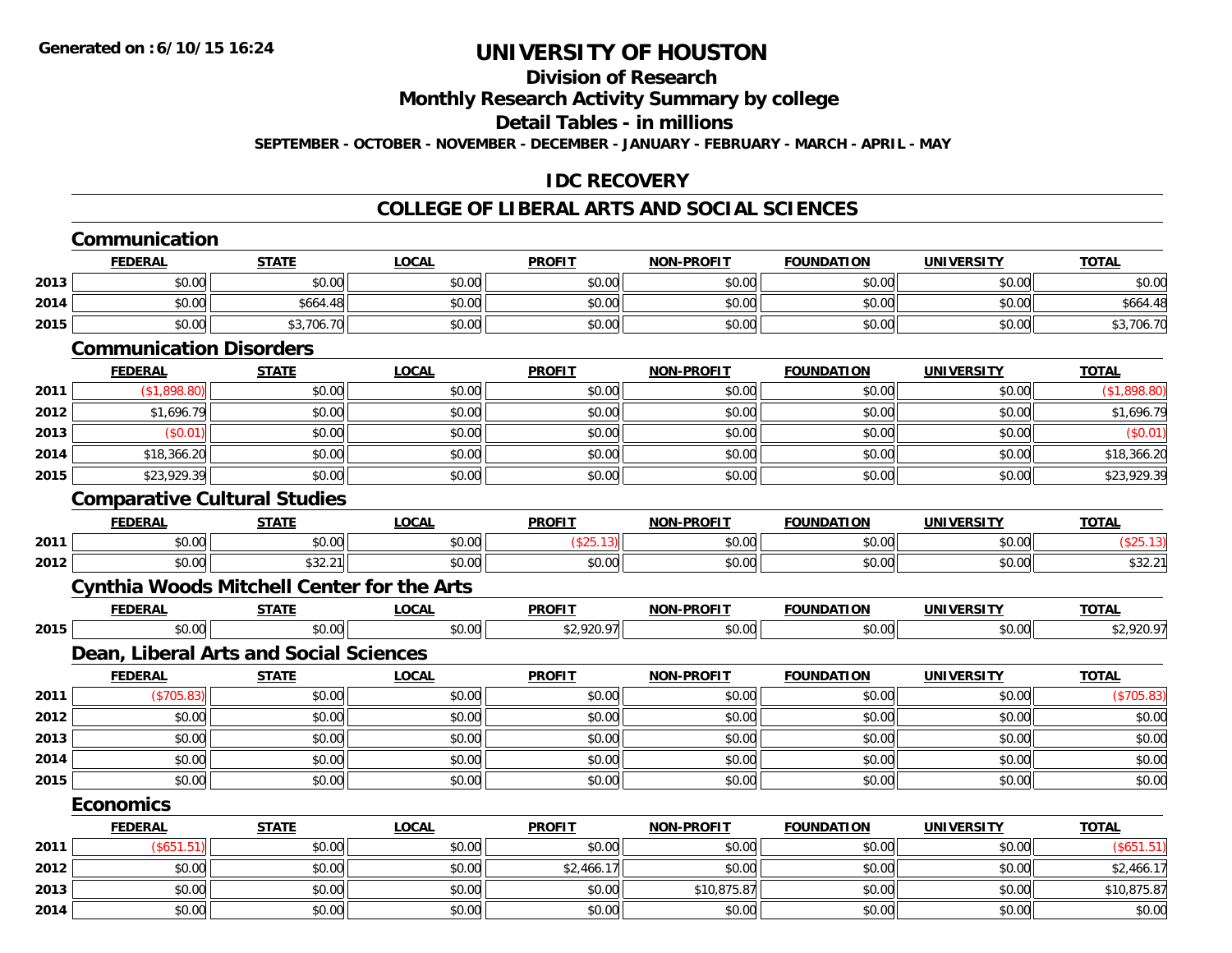#### **Division of Research**

**Monthly Research Activity Summary by college**

**Detail Tables - in millions**

**SEPTEMBER - OCTOBER - NOVEMBER - DECEMBER - JANUARY - FEBRUARY - MARCH - APRIL - MAY**

### **IDC RECOVERY**

#### **COLLEGE OF LIBERAL ARTS AND SOCIAL SCIENCES**

|      | <b>Economics</b>                      |              |              |               |                   |                   |                   |              |
|------|---------------------------------------|--------------|--------------|---------------|-------------------|-------------------|-------------------|--------------|
|      | <b>FEDERAL</b>                        | <b>STATE</b> | <b>LOCAL</b> | <b>PROFIT</b> | NON-PROFIT        | <b>FOUNDATION</b> | <b>UNIVERSITY</b> | <b>TOTAL</b> |
| 2015 | \$568.61                              | \$0.00       | \$0.00       | \$0.00        | \$1,366.53        | \$0.00            | \$0.00            | \$1,935.14   |
|      | English                               |              |              |               |                   |                   |                   |              |
|      | <b>FEDERAL</b>                        | <b>STATE</b> | <b>LOCAL</b> | <b>PROFIT</b> | NON-PROFIT        | <b>FOUNDATION</b> | <b>UNIVERSITY</b> | <b>TOTAL</b> |
| 2011 | \$0.00                                | \$0.00       | \$0.00       | \$0.00        | \$0.00            | \$0.00            | \$0.00            | \$0.00       |
| 2012 | \$0.00                                | \$0.00       | \$0.00       | \$0.00        | \$0.00            | \$0.00            | \$0.00            | \$0.00       |
| 2013 | \$7,672.51                            | \$0.00       | \$0.00       | \$0.00        | \$0.00            | \$0.00            | \$0.00            | \$7,672.51   |
| 2014 | \$4,950.00                            | \$0.00       | \$0.00       | \$0.00        | \$0.00            | \$0.00            | \$0.00            | \$4,950.00   |
| 2015 | \$8,739.74                            | \$0.00       | \$0.00       | \$0.00        | \$0.00            | \$0.00            | \$0.00            | \$8,739.74   |
|      | <b>Health and Human Performance</b>   |              |              |               |                   |                   |                   |              |
|      | <b>FEDERAL</b>                        | <b>STATE</b> | <b>LOCAL</b> | <b>PROFIT</b> | <b>NON-PROFIT</b> | <b>FOUNDATION</b> | <b>UNIVERSITY</b> | <b>TOTAL</b> |
| 2011 | \$268,230.65                          | \$0.00       | \$0.00       | \$46,184.26   | \$0.00            | \$793.56          | \$0.00            | \$315,208.47 |
| 2012 | \$192,305.93                          | \$0.00       | \$0.00       | \$39,225.05   | \$0.00            | \$0.00            | \$0.00            | \$231,530.98 |
| 2013 | \$576,332.61                          | \$0.00       | \$0.00       | \$10,987.23   | \$0.00            | (\$7.67)          | \$0.00            | \$587,312.17 |
| 2014 | \$414,907.18                          | \$0.00       | \$0.00       | \$15,017.58   | \$0.00            | \$639.03          | \$0.00            | \$430,563.79 |
| 2015 | \$420,446.79                          | \$0.00       | \$0.00       | \$25,611.73   | \$1,910.95        | \$1,790.59        | \$0.00            | \$449,760.06 |
|      | <b>Hispanic Studies</b>               |              |              |               |                   |                   |                   |              |
|      | <b>FEDERAL</b>                        | <b>STATE</b> | <b>LOCAL</b> | <b>PROFIT</b> | <b>NON-PROFIT</b> | <b>FOUNDATION</b> | <b>UNIVERSITY</b> | <b>TOTAL</b> |
| 2012 | \$0.00                                | \$0.00       | \$0.00       | \$0.00        | \$0.00            | \$0.00            | \$0.00            | \$0.00       |
| 2013 | \$0.00                                | \$0.00       | \$0.00       | \$0.00        | \$0.00            | \$0.00            | \$0.00            | \$0.00       |
| 2014 | \$0.00                                | \$0.00       | \$0.00       | \$0.00        | \$0.00            | \$0.00            | \$0.00            | \$0.00       |
| 2015 | \$0.00                                | \$0.00       | \$0.00       | \$0.00        | \$0.00            | \$0.00            | \$0.00            | \$0.00       |
|      | <b>History</b>                        |              |              |               |                   |                   |                   |              |
|      | <b>FEDERAL</b>                        | <b>STATE</b> | <b>LOCAL</b> | <b>PROFIT</b> | <b>NON-PROFIT</b> | <b>FOUNDATION</b> | <b>UNIVERSITY</b> | <b>TOTAL</b> |
| 2012 | \$0.00                                | \$0.00       | \$0.00       | \$0.00        | \$0.00            | \$0.00            | \$0.00            | \$0.00       |
| 2013 | (\$2,206.75)                          | \$0.00       | \$0.00       | \$0.00        | (\$2,600.45)      | \$0.00            | \$0.00            | (\$4,807.20) |
| 2014 | \$1,586.60                            | \$0.00       | \$0.00       | \$0.00        | \$0.00            | \$0.00            | \$0.00            | \$1,586.60   |
| 2015 | \$1,580.67                            | \$0.00       | \$0.00       | \$0.00        | \$0.00            | \$0.00            | \$0.00            | \$1,580.67   |
|      | <b>Hobby Center for Public Policy</b> |              |              |               |                   |                   |                   |              |
|      | <b>FEDERAL</b>                        | <b>STATE</b> | <b>LOCAL</b> | <b>PROFIT</b> | <b>NON-PROFIT</b> | <b>FOUNDATION</b> | <b>UNIVERSITY</b> | <b>TOTAL</b> |
| 2011 | \$4,678.73                            | \$0.00       | \$0.00       | \$0.00        | \$0.00            | \$0.00            | \$0.00            | \$4,678.73   |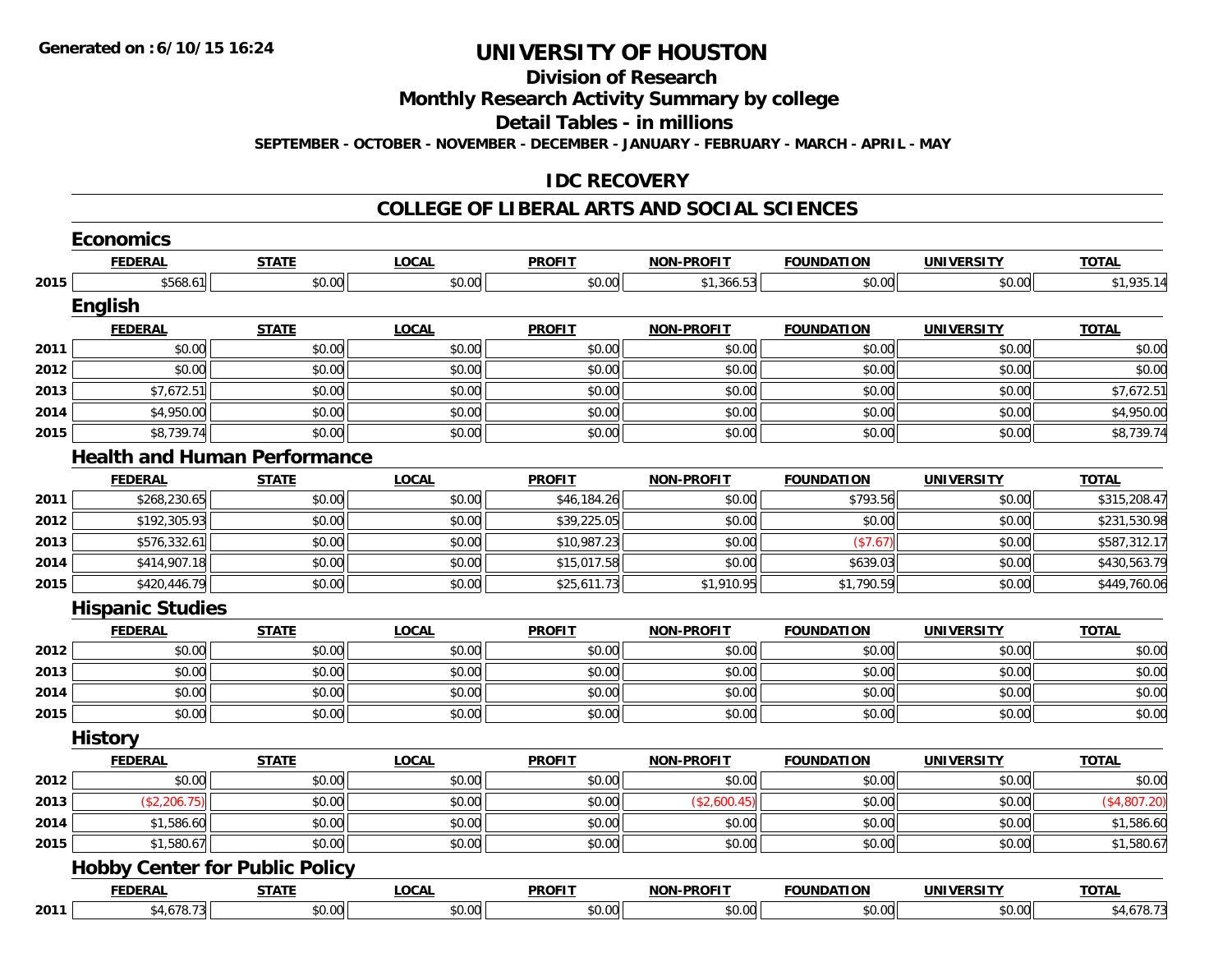**2014**

**2015**

## **UNIVERSITY OF HOUSTON**

#### **Division of Research**

**Monthly Research Activity Summary by college**

**Detail Tables - in millions**

**SEPTEMBER - OCTOBER - NOVEMBER - DECEMBER - JANUARY - FEBRUARY - MARCH - APRIL - MAY**

### **IDC RECOVERY**

#### **COLLEGE OF LIBERAL ARTS AND SOCIAL SCIENCES**

#### **Hobby Center for Public Policy FEDERAL STATE LOCAL PROFIT NON-PROFIT FOUNDATION UNIVERSITY TOTALTOTAL 2014** \$0.00 \$1,785.06 \$0.00 \$0.00 \$0.00 \$0.00 \$0.00 \$1,785.06 **2015** \$504.29 (\$30.80) \$0.00 \$0.00 \$0.00 \$1,500.00 \$0.00 \$1,973.49 **Modern/Classical Languages FEDERAL STATE LOCAL PROFIT NON-PROFIT FOUNDATION UNIVERSITY TOTAL2011** \$48.48 \$0.00 \$0.00 \$0.00 \$0.00 \$0.00 \$0.00 \$48.48 **2012** \$884.55 \$0.00 \$0.00 \$0.00 \$0.00 \$0.00 \$0.00 \$884.55 **2013**3 | (\$6,268.72)|| \$0.00|| \$0.00|| \$0.00|| \$0.00|| \$0.00|| \$0.00|| \$0.00|| \$0.00|| \$0.00|| \$0.00|| \$0.268.72 **2014**4 \$13,187.95 \$0.00 \$0.00 \$0.00 \$0.00 \$0.00 \$0.00 \$0.00 \$0.00 \$0.00 \$0.00 \$13,187.95 **2015**5,599.88 \$1,599.88 \$0.00 \$0.00 \$0.00 \$0.00 \$0.00 \$0.00 \$0.00 \$0.00 \$0.00 \$0.00 \$0.00 \$5,599.88 \$5,599.88 **Philosophy FEDERAL STATE LOCAL PROFIT NON-PROFIT FOUNDATION UNIVERSITY TOTAL2011** \$0.00 \$0.00 \$0.00 \$0.00 \$0.00 \$0.00 \$0.00 \$0.00 **2012** \$1,529.22 \$0.00 \$0.00 \$0.00 \$0.00 \$0.00 \$0.00 \$1,529.22 **2013**3 \$1,446.96 \$0.00 \$0.00 \$0.00 \$0.00 \$0.00 \$0.00 \$0.00 \$0.00 \$0.00 \$1,446.96 \$1,446.96 **2014**4 \$2,913.37 \$0.00 \$0.00 \$0.00 \$0.00 \$0.00 \$0.00 \$0.00 \$0.00 \$0.00 \$0.00 \$0.00 \$2,913.37 **2015**5 | (\$214.36)|| \$0.00|| \$0.00|| \$0.00|| \$0.00|| (\$214.36) **Political ScienceFEDERAL STATE LOCAL PROFIT NON-PROFIT FOUNDATION UNIVERSITY TOTALTOTAL 2011** (\$2,423.40) (\$91.29) \$0.00 \$0.00 \$0.00 \$0.00 \$0.00 (\$2,514.69) **2012**2 | \$0.00 \$0.00 \$0.00 \$0.00 \$0.00 \$0.00 \$0.00 \$0.00 \$0.00 \$0.00 \$0.00 \$0.00 \$0.00 \$0.00 \$0.00 \$0.00 \$0.00 **2013** $\textbf{3} \quad \textbf{\textcolor{blue}{85.805.61}} \quad \textbf{\textcolor{blue}{85.805.61}} \quad \textbf{\textcolor{blue}{89.00}} \quad \textbf{\textcolor{blue}{89.00}} \quad \textbf{\textcolor{blue}{89.00}} \quad \textbf{\textcolor{blue}{89.00}} \quad \textbf{\textcolor{blue}{89.00}} \quad \textbf{\textcolor{blue}{89.00}} \quad \textbf{\textcolor{blue}{89.00}} \quad \textbf{\textcolor{blue}{89.00}} \quad \textbf{\textcolor{blue}{89.00}} \quad \textbf{\textcolor{blue}{89.00}} \quad$ **2014**4 \$0.00 \$0.00 \$0.00 \$0.00 \$0.00 \$0.00 \$0.00 \$0.00 \$0.00 \$0.00 \$0.00 \$0.00 \$0.00 \$0.00 \$0.00 \$0.00 \$0.00 **2015** \$20,684.80 \$0.00 \$0.00 \$0.00 \$0.00 \$0.00 \$0.00 \$20,684.80 **Psychology FEDERAL STATE LOCAL PROFIT NON-PROFIT FOUNDATION UNIVERSITY TOTAL2011** \$899,196.56 \$36,378.38 \$0.00 \$5,412.07 \$6,783.88 \$19,373.80 \$0.00 \$967,144.69 **2012** \$806,732.38 \$772.52 \$0.00 \$2,795.38 \$10,494.68 \$17,463.39 (\$3,117.51) \$835,140.84 **2013**\$813,723.19 \$17,550.20 \$0.00 \$1,685.74 \$8,827.58 \$4,146.10 \$0.00 \$845,932.81

4 \$666,398.93|| \$14.16|| \$0.00|| \$1,025.58|| \$1,326.53|| (\$4.57)| \$0.00|| \$681,760.62

\$741,439.56 \$3,976.46 \$0.00 \$0.00 \$27,049.92 \$0.00 \$0.00 \$772,465.94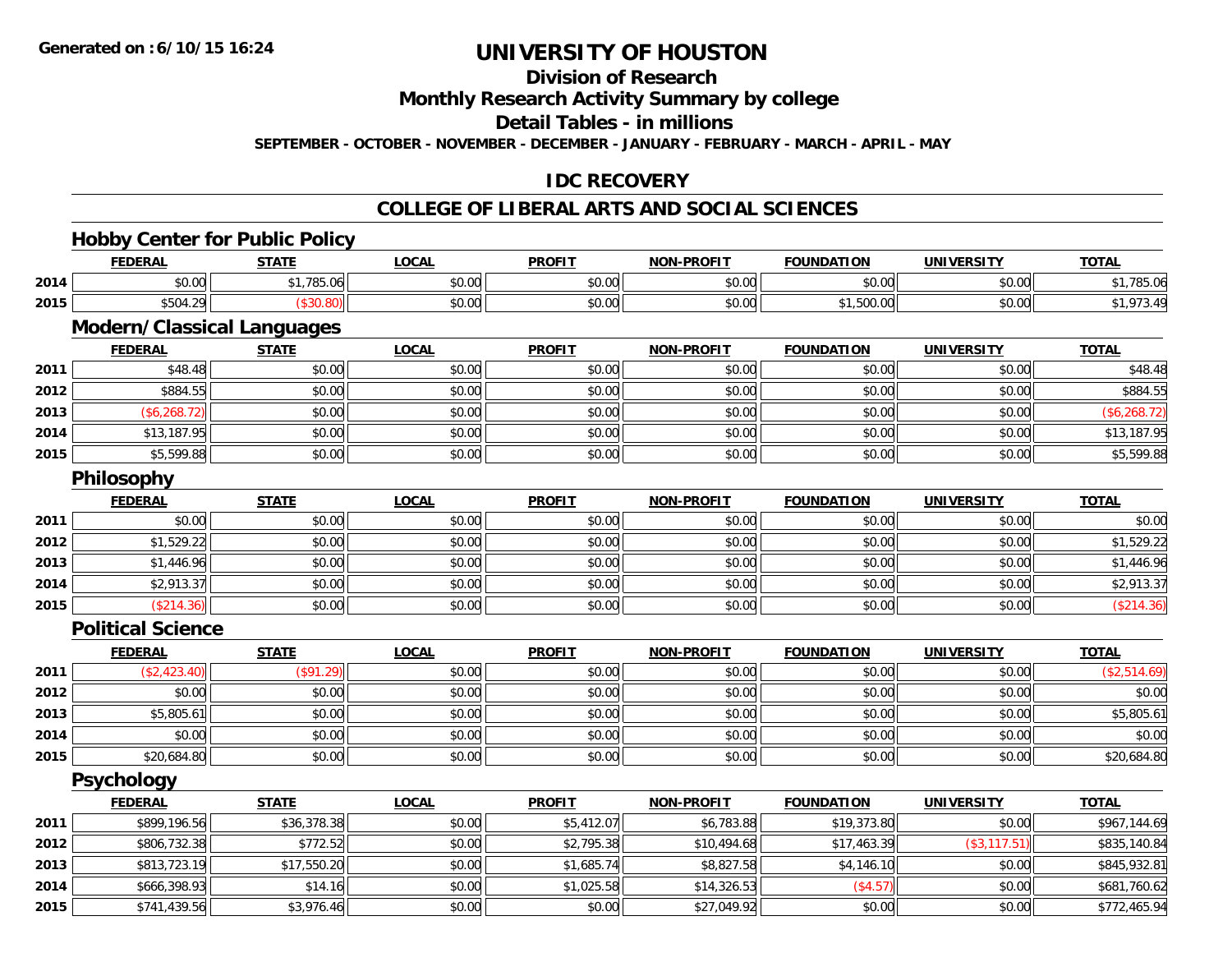#### **Division of Research Monthly Research Activity Summary by college Detail Tables - in millions**

**SEPTEMBER - OCTOBER - NOVEMBER - DECEMBER - JANUARY - FEBRUARY - MARCH - APRIL - MAY**

#### **IDC RECOVERY**

#### **COLLEGE OF LIBERAL ARTS AND SOCIAL SCIENCES**

|       | Sociology      |              |              |               |                   |                   |                   |                |
|-------|----------------|--------------|--------------|---------------|-------------------|-------------------|-------------------|----------------|
|       | <b>FEDERAL</b> | <b>STATE</b> | <b>LOCAL</b> | <b>PROFIT</b> | <b>NON-PROFIT</b> | <b>FOUNDATION</b> | <b>UNIVERSITY</b> | <b>TOTAL</b>   |
| 2011  | \$36,480.41    | \$0.00       | \$0.00       | \$0.00        | \$0.00            | \$0.00            | \$0.00            | \$36,480.41    |
| 2012  | \$1,611.33     | \$0.00       | \$0.00       | \$0.00        | \$0.00            | \$0.00            | \$0.00            | \$1,611.33     |
| 2013  | (\$1,875.79)   | \$0.00       | \$0.00       | \$0.00        | \$0.00            | \$0.00            | \$0.00            | (\$1,875.79)   |
| 2014  | \$5,567.23     | \$0.00       | \$0.00       | \$0.00        | \$0.00            | \$0.00            | \$0.00            | \$5,567.23     |
| 2015  | \$7,041.39     | \$0.00       | (\$57.36)    | \$0.00        | \$0.00            | \$0.00            | \$0.00            | \$6,984.03     |
| Total | \$6,013,194.46 | \$64,758.08  | (\$57.36)    | \$179,968.10  | \$79,035.49       | \$88,619.30       | (\$3,117.51)      | \$6,422,400.55 |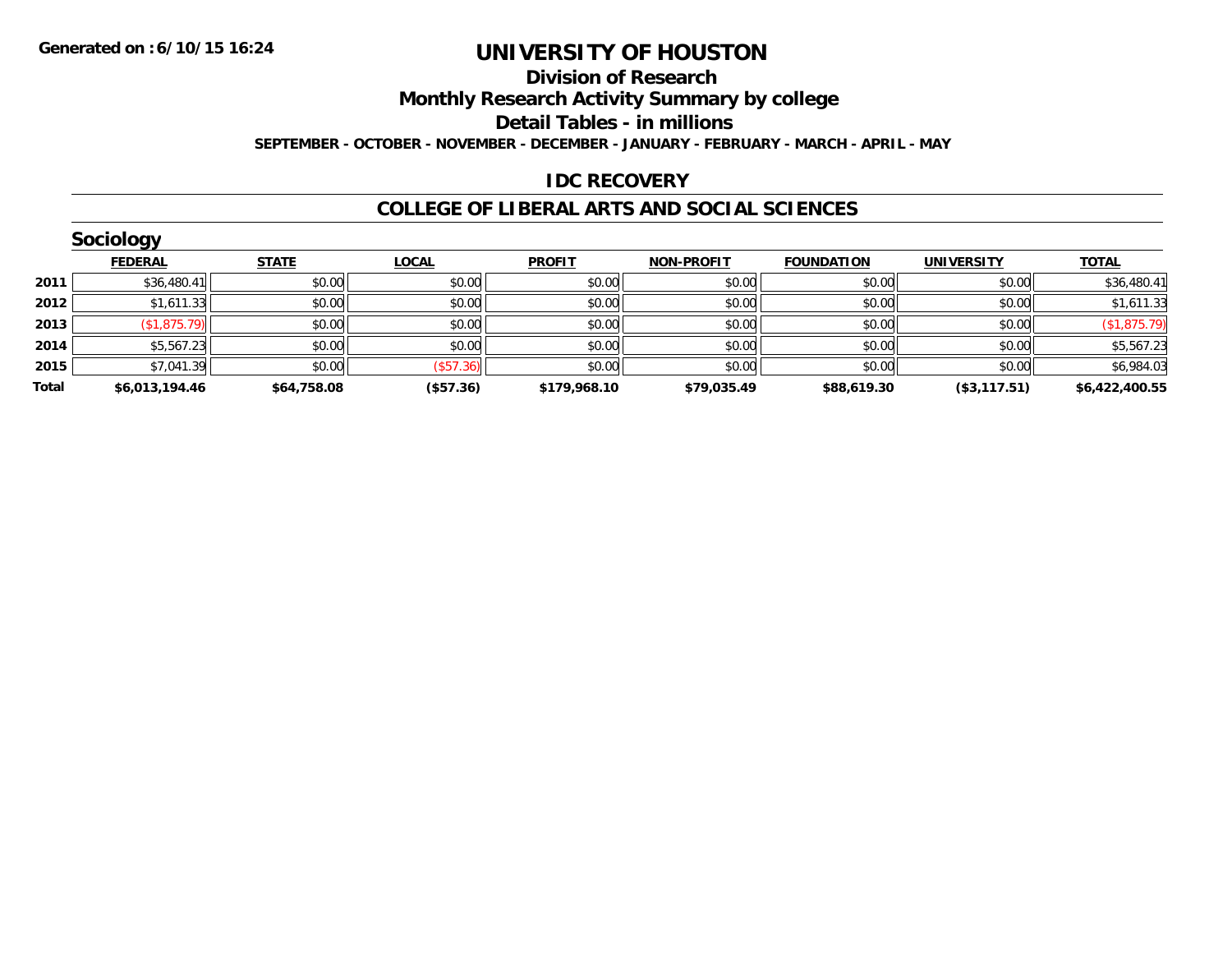**2014**

**2015**

# **UNIVERSITY OF HOUSTON**

### **Division of Research**

**Monthly Research Activity Summary by college**

**Detail Tables - in millions**

**SEPTEMBER - OCTOBER - NOVEMBER - DECEMBER - JANUARY - FEBRUARY - MARCH - APRIL - MAY**

### **IDC RECOVERY**

### **COLLEGE OF NATURAL SCIENCES AND MATHEMATICS**

|      | <b>Biology/Biochemistry</b>                            |               |              |               |                   |                   |                   |              |
|------|--------------------------------------------------------|---------------|--------------|---------------|-------------------|-------------------|-------------------|--------------|
|      | <b>FEDERAL</b>                                         | <b>STATE</b>  | <b>LOCAL</b> | <b>PROFIT</b> | <b>NON-PROFIT</b> | <b>FOUNDATION</b> | <b>UNIVERSITY</b> | <b>TOTAL</b> |
| 2011 | \$811,743.20                                           | \$4,740.52    | \$0.00       | \$1,933.71    | \$26,856.52       | \$0.00            | \$0.00            | \$845,273.95 |
| 2012 | \$667,233.64                                           | \$32,526.44   | \$0.00       | \$0.01        | \$34,620.46       | \$0.00            | \$0.00            | \$734,380.55 |
| 2013 | \$476,041.99                                           | \$27,177.71   | \$0.00       | \$26,129.11   | \$34,956.71       | \$8,673.79        | \$0.00            | \$572,979.31 |
| 2014 | \$387,527.68                                           | (\$27,664.93) | \$0.00       | \$26,937.33   | \$19,516.92       | \$4,510.73        | \$0.00            | \$410,827.73 |
| 2015 | \$600,021.56                                           | (\$13,924.93) | \$0.00       | \$8,186.08    | \$13,837.75       | \$21,444.75       | \$5,299.35        | \$634,864.57 |
|      | <b>Center for Applied Geoscience Excellence</b>        |               |              |               |                   |                   |                   |              |
|      | <b>FEDERAL</b>                                         | <b>STATE</b>  | <b>LOCAL</b> | <b>PROFIT</b> | <b>NON-PROFIT</b> | <b>FOUNDATION</b> | <b>UNIVERSITY</b> | <b>TOTAL</b> |
| 2014 | \$0.00                                                 | \$0.00        | \$0.00       | \$0.00        | \$0.00            | \$0.00            | \$0.00            | \$0.00       |
| 2015 | \$0.00                                                 | \$0.00        | \$0.00       | \$0.00        | \$0.00            | \$0.00            | \$0.00            | \$0.00       |
|      | <b>Center for Nuclear Receptors and Cell Signaling</b> |               |              |               |                   |                   |                   |              |
|      | <b>FEDERAL</b>                                         | <b>STATE</b>  | <b>LOCAL</b> | <b>PROFIT</b> | <b>NON-PROFIT</b> | <b>FOUNDATION</b> | <b>UNIVERSITY</b> | <b>TOTAL</b> |
| 2011 | \$258,949.91                                           | \$640.64      | \$0.00       | \$0.00        | \$0.00            | \$0.00            | \$0.00            | \$259,590.55 |
| 2012 | \$313,347.36                                           | \$18,621.88   | \$0.00       | \$73,759.24   | \$0.00            | \$0.00            | \$0.00            | \$405,728.48 |
| 2013 | \$257,151.72                                           | \$30,794.66   | \$0.00       | \$1,208.88    | \$0.00            | \$0.00            | \$0.00            | \$289,155.26 |
| 2014 | \$363,636.60                                           | (\$7,454.76)  | \$0.00       | \$8,176.85    | \$0.00            | \$0.00            | \$0.00            | \$364,358.69 |
| 2015 | \$127,891.64                                           | \$44,189.25   | \$0.00       | \$0.00        | \$0.00            | \$0.00            | \$0.00            | \$172,080.89 |
|      | Chemistry                                              |               |              |               |                   |                   |                   |              |
|      | <b>FEDERAL</b>                                         | <b>STATE</b>  | <b>LOCAL</b> | <b>PROFIT</b> | <b>NON-PROFIT</b> | <b>FOUNDATION</b> | <b>UNIVERSITY</b> | <b>TOTAL</b> |
| 2011 | \$610,788.72                                           | \$765.38      | \$0.00       | \$739.44      | \$0.00            | \$0.00            | \$18,291.02       | \$630,584.56 |
| 2012 | \$441,526.61                                           | \$1,317.14    | \$0.00       | \$1,729.49    | \$0.00            | \$0.00            | \$17,583.14       | \$462,156.37 |
| 2013 | \$451,649.83                                           | (\$64.32)     | \$0.00       | \$10,609.36   | \$0.00            | \$0.00            | (\$14,421.06)     | \$447,773.81 |
| 2014 | \$495,075.57                                           | \$0.00        | \$0.00       | \$130.95      | \$0.00            | \$0.00            | \$0.00            | \$495,206.52 |
| 2015 | \$429,180.65                                           | \$0.00        | \$0.00       | \$8,857.98    | \$0.00            | \$0.00            | \$0.00            | \$438,038.63 |
|      | <b>Computer Science</b>                                |               |              |               |                   |                   |                   |              |
|      | <b>FEDERAL</b>                                         | <b>STATE</b>  | <b>LOCAL</b> | <b>PROFIT</b> | <b>NON-PROFIT</b> | <b>FOUNDATION</b> | <b>UNIVERSITY</b> | <b>TOTAL</b> |
| 2011 | \$684,476.92                                           | \$10,518.70   | \$0.00       | \$15,186.10   | \$7,063.59        | \$0.00            | (\$247.76)        | \$716,997.55 |
| 2012 | \$389,728.69                                           | \$2,827.50    | \$0.00       | \$57,714.59   | \$14,563.18       | \$0.00            | \$0.00            | \$464,833.95 |
| 2013 | \$457,110.90                                           | \$3,598.70    | \$0.00       | \$44,129.60   | \$5,267.60        | \$0.00            | \$0.00            | \$510,106.79 |

4 \$307,315.92|| \$1,484.20|| \$0.00|| \$48,896.25|| \$9,182.18|| \$0.00|| \$0.00|| \$451,878.54

\$479,147.00 \$53,880.15 \$0.00 \$25,211.97 \$45,356.01 \$1,941.47 \$0.00 \$605,536.60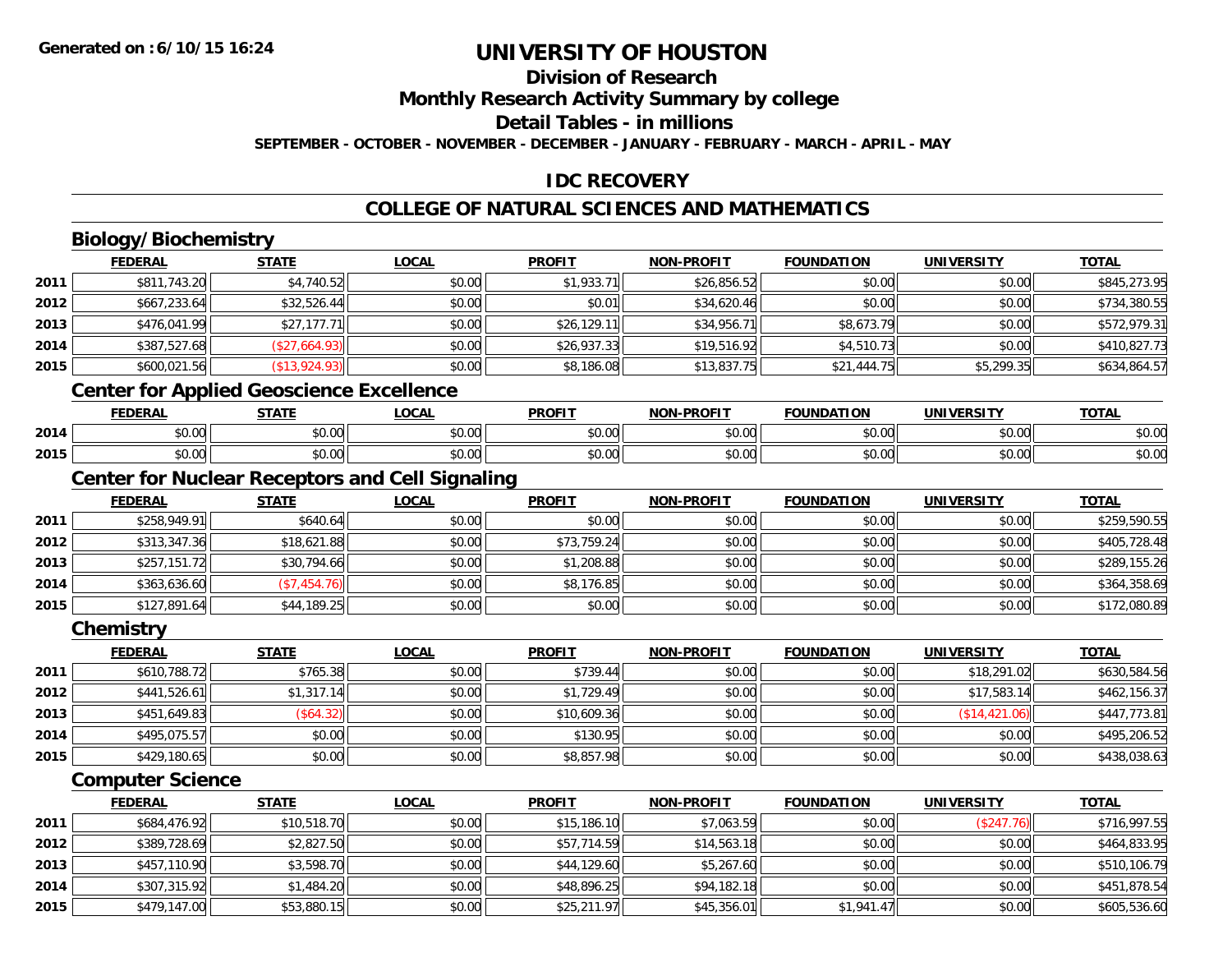### **Division of Research**

**Monthly Research Activity Summary by college**

**Detail Tables - in millions**

**SEPTEMBER - OCTOBER - NOVEMBER - DECEMBER - JANUARY - FEBRUARY - MARCH - APRIL - MAY**

### **IDC RECOVERY**

### **COLLEGE OF NATURAL SCIENCES AND MATHEMATICS**

## **Dean, Natural Sciences and Mathematics**

|      | <b>FEDERAL</b> | <b>STATE</b> | <u>LOCAL</u> | <b>PROFIT</b> | <b>NON-PROFIT</b> | <b>FOUNDATION</b> | <b>UNIVERSITY</b> | <b>TOTAL</b> |
|------|----------------|--------------|--------------|---------------|-------------------|-------------------|-------------------|--------------|
| 2011 | \$0.00         | \$0.00       | \$0.00       | \$0.00        | \$0.00            | \$0.00            | \$0.00            | \$0.00       |
| 2012 | \$0.00         | \$0.00       | \$0.00       | \$0.00        | \$0.00            | \$0.00            | \$0.00            | \$0.00       |
| 2013 | \$29,309.84    | \$0.00       | \$0.00       | \$0.00        | \$0.00            | \$0.00            | \$0.00            | \$29,309.84  |
| 2014 | (S42.44)       | \$0.00       | \$0.00       | \$0.00        | \$0.00            | \$0.00            | \$0.00            | (\$42.44)    |
| 2015 | \$3,510.02     | \$0.00       | \$0.00       | \$0.00        | \$0.00            | \$0.00            | \$0.00            | \$3,510.02   |

#### **Earth & Atmospheric Sciences**

|      | <b>FEDERAL</b> | <u>STATE</u> | <b>LOCAL</b> | <b>PROFIT</b> | <b>NON-PROFIT</b> | <b>FOUNDATION</b> | <b>UNIVERSITY</b> | <b>TOTAL</b> |
|------|----------------|--------------|--------------|---------------|-------------------|-------------------|-------------------|--------------|
| 2011 | \$241,500.87   | \$78,302.63  | \$0.00       | \$189,999.34  | \$30,046.71       | \$0.00            | \$0.00            | \$539,849.55 |
| 2012 | \$320,109.50   | \$47,558.23  | \$0.00       | \$274,765.90  | \$26,829.26       | \$0.00            | \$0.00            | \$669,262.89 |
| 2013 | \$249,868.73   | \$16,790.00  | \$0.00       | \$212,806.86  | \$18,636.06       | \$0.00            | \$0.00            | \$498,101.65 |
| 2014 | \$178,435.82   | \$30,479.18  | \$0.00       | \$213,609.07  | \$46,900.20       | \$1,292.11        | \$0.00            | \$470,716.38 |
| 2015 | \$187,622.71   | \$39,303.91  | \$0.00       | \$179,200.29  | \$32,136.15       | \$713.80          | \$9,218.98        | \$448,195.84 |

### **Institute for Climate and Atmospheric Science**

|      | <b>FEDERAL</b> | <b>STATE</b> | <u>LOCAL</u> | <b>PROFIT</b> | <b>NON-PROFIT</b> | <b>FOUNDATION</b> | <b>UNIVERSITY</b> | <b>TOTAL</b> |
|------|----------------|--------------|--------------|---------------|-------------------|-------------------|-------------------|--------------|
| 2011 | \$0.00         | \$0.00       | \$0.00       | \$0.00        | \$0.00            | \$0.00            | \$0.00            | \$0.00       |
| 2012 | \$0.00         | \$0.00       | \$0.00       | \$0.00        | \$0.00            | \$0.00            | \$0.00            | \$0.00       |
| 2013 | \$0.00         | \$0.00       | \$0.00       | \$0.00        | \$0.00            | \$0.00            | \$0.00            | \$0.00       |
| 2014 | \$0.00         | \$0.00       | \$0.00       | \$0.00        | \$0.00            | \$0.00            | \$0.00            | \$0.00       |
| 2015 | \$0.00         | \$0.00       | \$0.00       | \$0.00        | \$0.00            | \$0.00            | \$0.00            | \$0.00       |

#### **Institute for Nanoenergy**

|      | <b>FEDERAL</b> | <b>STATE</b> | <b>LOCAL</b> | <b>PROFIT</b> | <b>NON-PROFIT</b> | <b>FOUNDATION</b> | <b>UNIVERSITY</b> | <b>TOTAL</b> |
|------|----------------|--------------|--------------|---------------|-------------------|-------------------|-------------------|--------------|
| 2011 | \$0.00         | \$0.00       | \$0.00       | \$0.00        | \$0.00            | \$0.00            | \$0.00            | \$0.00       |
| 2012 | \$0.00         | \$0.00       | \$0.00       | \$0.00        | \$0.00            | \$0.00            | \$0.00            | \$0.00       |
| 2013 | \$0.00         | \$0.00       | \$0.00       | \$0.00        | \$0.00            | \$0.00            | \$0.00            | \$0.00       |
| 2014 | \$0.00         | \$0.00       | \$0.00       | \$0.00        | \$0.00            | \$0.00            | \$0.00            | \$0.00       |
| 2015 | \$0.00         | \$0.00       | \$0.00       | \$0.00        | \$0.00            | \$0.00            | \$0.00            | \$0.00       |

#### **Mathematics**

|      | <b>FEDERAL</b>                      | <b>STATE</b>     | <b>_OCAL</b>       | <b>PROFIT</b>                            | <b>NON-PROFIT</b> | <b>FOUNDATION</b>  | <b>UNIVERSITY</b> | <b>TOTAL</b>             |
|------|-------------------------------------|------------------|--------------------|------------------------------------------|-------------------|--------------------|-------------------|--------------------------|
| 2011 | $\overline{a}$<br>\$165.<br>.421.07 | \$12,705.52      | $\sim$ 00<br>PU.UU | $\Gamma$ $\Omega$ $\Omega$<br>U0.200, I  | \$28,357.87       | \$0.00             | \$0.00            | 987.6.<br>0.017<br>-PZ I |
| 2012 | 100A<br>\$145<br>433.0              | .468.17<br>$A -$ | to oo<br>JU.UU     | $\rightarrow$<br>$+28$<br>$\cdots$<br>᠇᠘ | \$9,763.04        | 0.1270<br>3127.821 | \$0.00            | \$215,289.12             |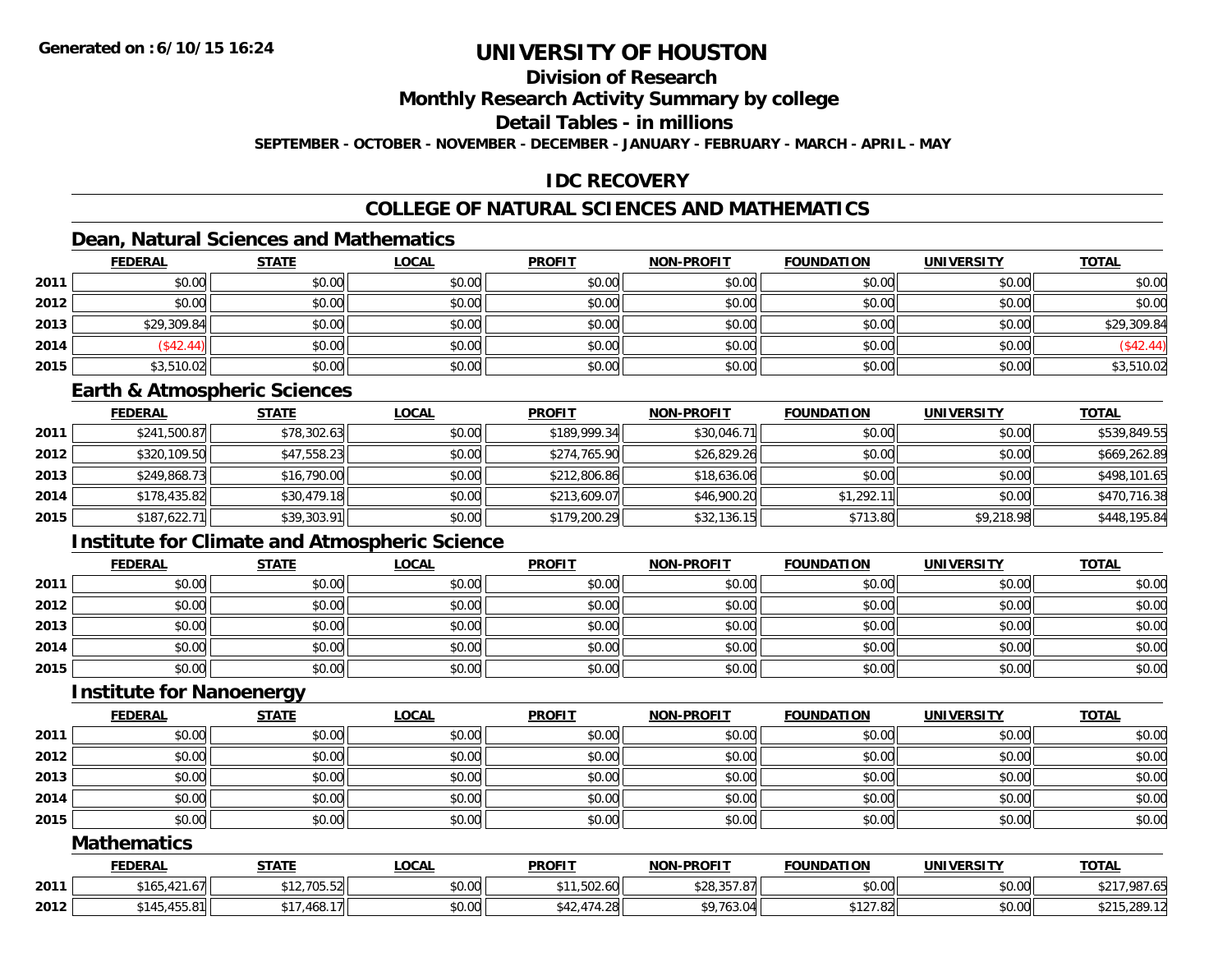## **Division of ResearchMonthly Research Activity Summary by college**

**Detail Tables - in millions**

**SEPTEMBER - OCTOBER - NOVEMBER - DECEMBER - JANUARY - FEBRUARY - MARCH - APRIL - MAY**

### **IDC RECOVERY**

#### **COLLEGE OF NATURAL SCIENCES AND MATHEMATICS**

|       | <b>Mathematics</b> |              |              |                |                   |                   |                   |                 |
|-------|--------------------|--------------|--------------|----------------|-------------------|-------------------|-------------------|-----------------|
|       | <b>FEDERAL</b>     | <b>STATE</b> | <b>LOCAL</b> | <b>PROFIT</b>  | <b>NON-PROFIT</b> | <b>FOUNDATION</b> | <b>UNIVERSITY</b> | <b>TOTAL</b>    |
| 2013  | \$224,050.16       | \$0.00       | \$0.00       | \$32,005.37    | \$0.00            | \$1,348.67        | \$0.00            | \$257,404.20    |
| 2014  | \$319,411.51       | \$0.00       | \$0.00       | \$18,450.55    | \$0.00            | \$1,840.91        | \$0.00            | \$339,702.97    |
| 2015  | \$252,198.65       | \$0.00       | \$0.00       | \$8,750.76     | \$0.00            | \$1,128.40        | \$0.00            | \$262,077.81    |
|       | <b>Physics</b>     |              |              |                |                   |                   |                   |                 |
|       | <b>FEDERAL</b>     | <b>STATE</b> | <b>LOCAL</b> | <b>PROFIT</b>  | <b>NON-PROFIT</b> | <b>FOUNDATION</b> | <b>UNIVERSITY</b> | <b>TOTAL</b>    |
| 2011  | \$544,273.59       | \$648.39     | \$0.00       | \$145,696.03   | \$133.44          | \$0.00            | \$0.00            | \$690,751.45    |
| 2012  | \$601,865.30       | (\$61.33)    | \$0.00       | \$95,561.28    | \$394.22          | \$0.00            | \$0.00            | \$697,759.47    |
| 2013  | \$580,378.43       | \$0.00       | \$0.00       | \$224,400.99   | \$0.00            | \$0.00            | \$0.00            | \$804,779.42    |
| 2014  | \$983,472.02       | \$1,073.66   | \$0.00       | \$213,750.28   | \$0.00            | \$0.00            | \$0.00            | \$1,198,295.96  |
| 2015  | \$727,821.76       | \$2,537.60   | \$0.00       | \$220,244.40   | \$6,046.63        | \$0.00            | \$0.00            | \$956,650.39    |
| Total | \$14,764,210.04    | \$430,779.88 | \$0.00       | \$2,442,754.93 | \$495,464.49      | \$43,022.45       | \$35,723.67       | \$18,211,955.46 |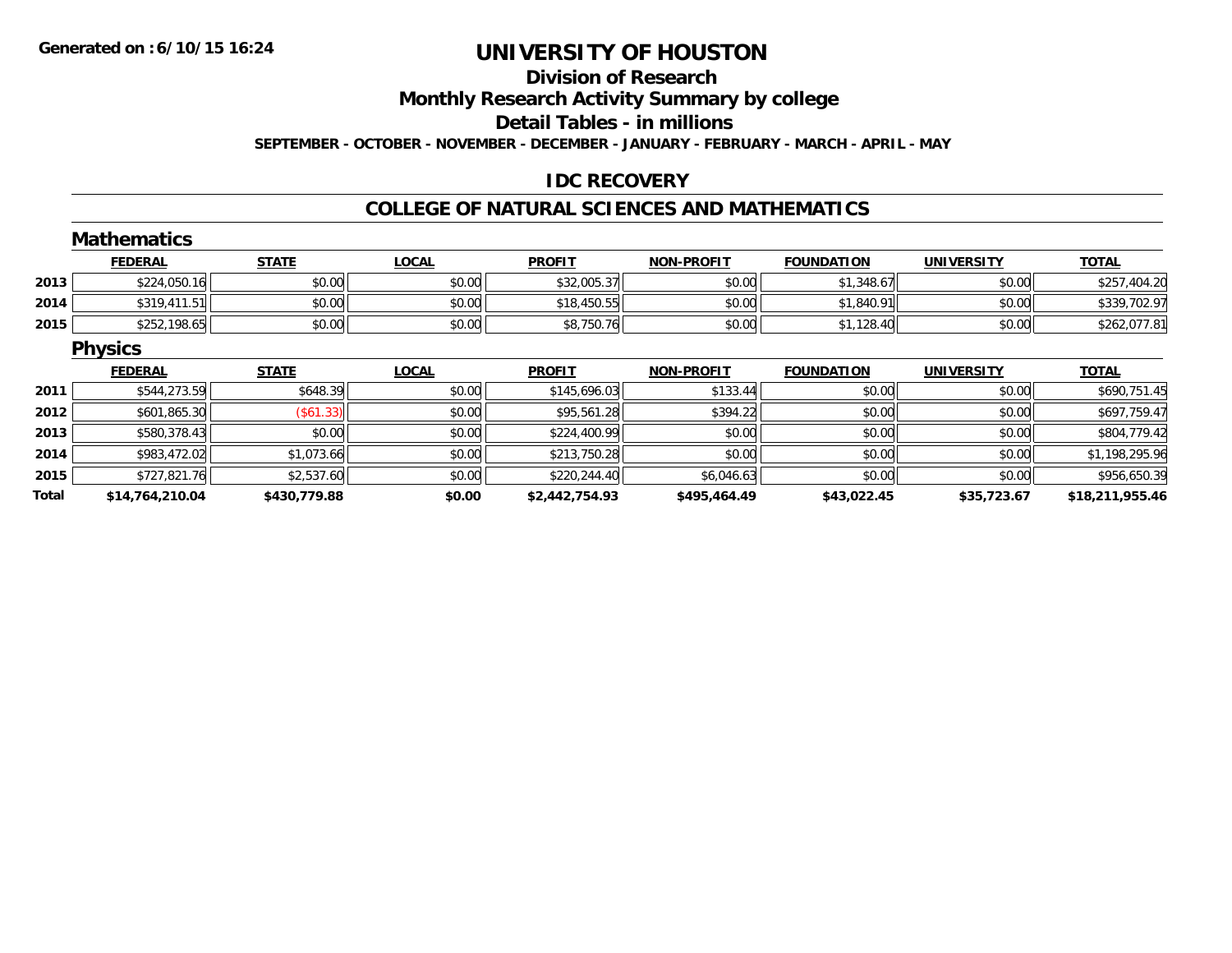### **Division of Research**

**Monthly Research Activity Summary by college**

**Detail Tables - in millions**

**SEPTEMBER - OCTOBER - NOVEMBER - DECEMBER - JANUARY - FEBRUARY - MARCH - APRIL - MAY**

#### **IDC RECOVERY**

#### **COLLEGE OF OPTOMETRY**

### **Optometry Vision Sciences**

|       | <b>FEDERAL</b> | <b>STATE</b>    | <b>LOCAL</b> | <b>PROFIT</b> | <b>NON-PROFIT</b> | <b>FOUNDATION</b> | <b>UNIVERSITY</b> | <b>TOTAL</b>   |
|-------|----------------|-----------------|--------------|---------------|-------------------|-------------------|-------------------|----------------|
| 2011  | \$716,991.64   | \$1,176.77      | \$0.00       | \$41,126.21   | \$0.00            | \$0.00            | \$12,897.18       | \$772,191.80   |
| 2012  | \$821,862.10   | $($ \$0.03) $ $ | \$0.00       | \$58,208.71   | \$0.00            | \$0.00            | \$36,791.51       | \$916,862.29   |
| 2013  | \$903,691.50   | \$0.00          | \$0.00       | \$172,946.32  | \$0.00            | \$0.00            | \$24,392.33       | \$1,101,030.15 |
| 2014  | \$1,041,028.85 | \$0.00          | \$0.00       | \$156,470.90  | \$0.00            | \$0.00            | \$35,386.94       | \$1,232,886.69 |
| 2015  | \$930,146.94   | \$0.00          | \$0.00       | \$70,146.68   | \$0.00            | \$0.00            | \$66,799.43       | \$1,067,093.05 |
| Total | \$4,413,721.03 | \$1,176.74      | \$0.00       | \$498.898.82  | \$0.00            | \$0.00            | \$176,267.39      | \$5,090,063.98 |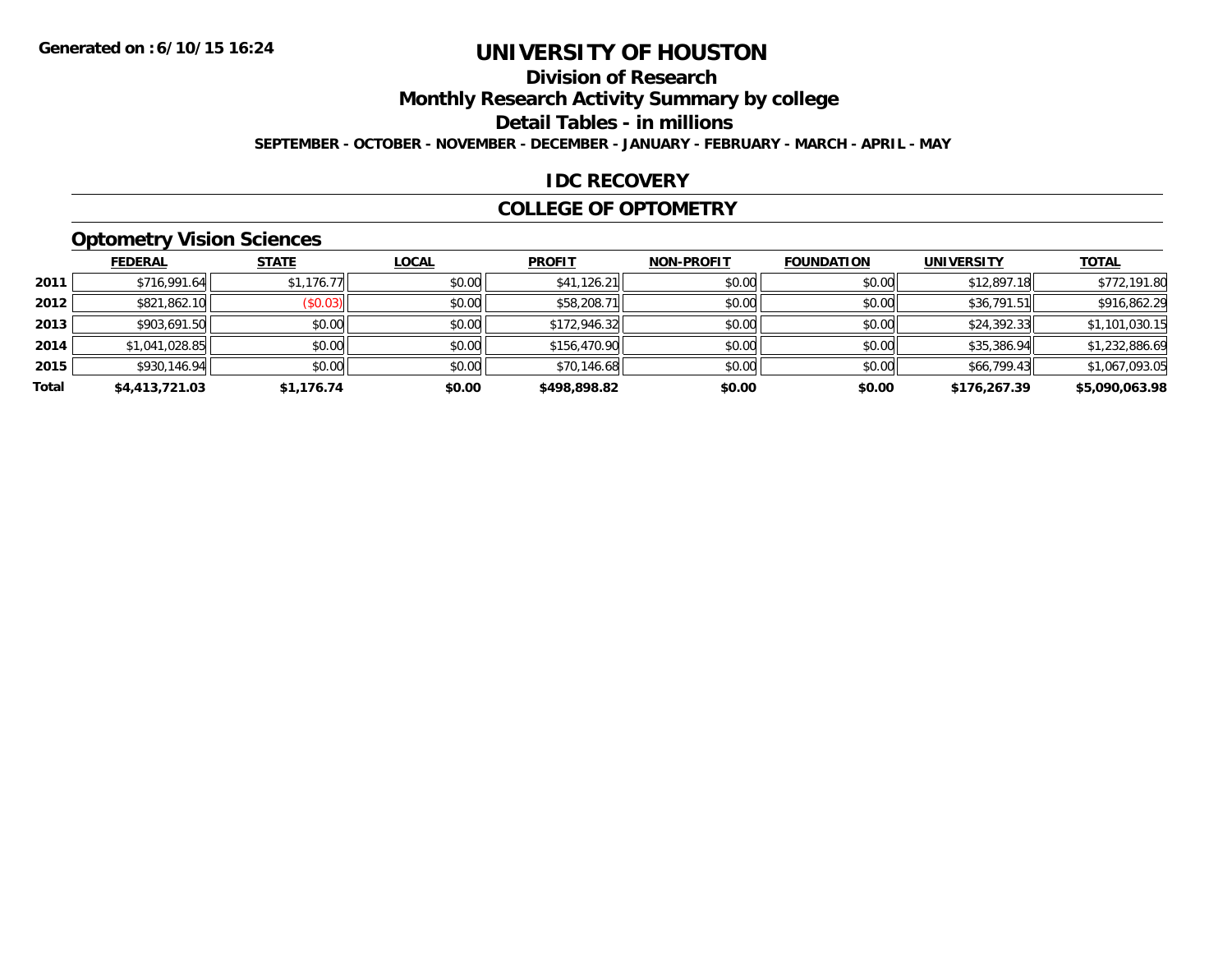### **Division of Research**

**Monthly Research Activity Summary by college**

**Detail Tables - in millions**

**SEPTEMBER - OCTOBER - NOVEMBER - DECEMBER - JANUARY - FEBRUARY - MARCH - APRIL - MAY**

### **IDC RECOVERY**

### **COLLEGE OF PHARMACY**

### **Center for Experimental Therapeutics and Pharmacoi**

|      | <b>FEDERAL</b> | <b>STATE</b> | <b>LOCAL</b> | <b>PROFIT</b> | NON-PROFIT | <b>FOUNDATION</b> | <b>UNIVERSITY</b> | <b>TOTAL</b> |
|------|----------------|--------------|--------------|---------------|------------|-------------------|-------------------|--------------|
| 2011 | \$0.00         | \$0.00       | \$0.00       | \$0.00        | \$0.00     | \$0.00            | \$0.00            | \$0.00       |
| 2012 | \$0.00         | \$0.00       | \$0.00       | \$0.00        | \$0.00     | \$0.00            | \$0.00            | \$0.00       |
| 2013 | \$0.00         | \$0.00       | \$0.00       | \$0.00        | \$0.00     | \$0.00            | \$0.00            | \$0.00       |
| 2014 | \$0.00         | \$0.00       | \$0.00       | \$0.00        | \$0.00     | \$0.00            | \$0.00            | \$0.00       |
| 2015 | \$0.00         | \$0.00       | \$0.00       | \$0.00        | \$0.00     | \$0.00            | \$0.00            | \$0.00       |

### **Clinical Pharmacy & Administration**

|      | <b>FEDERAL</b> | <b>STATE</b> | <u>LOCAL</u> | <b>PROFIT</b> | <b>NON-PROFIT</b> | <b>FOUNDATION</b> | <b>UNIVERSITY</b> | <b>TOTAL</b> |
|------|----------------|--------------|--------------|---------------|-------------------|-------------------|-------------------|--------------|
| 2011 | \$42,485.17    | \$0.00       | \$0.00       | \$54,619.54   | \$8,412.84        | \$0.00            | \$4.97            | \$105,522.52 |
| 2012 | \$34,670.66    | \$0.00       | \$0.00       | \$47,398.10   | \$11.27           | \$0.00            | \$0.00            | \$82,057.49  |
| 2013 | \$53,848.43    | \$0.00       | \$0.00       | \$64,251.82   | \$0.00            | \$0.00            | \$0.00            | \$118,100.25 |
| 2014 | \$3,933.77     | \$0.00       | \$0.00       | \$75,204.53   | \$17,047.01       | \$0.00            | \$0.00            | \$96,185.31  |
| 2015 | \$66,894.56    | \$60,469.27  | \$0.00       | \$34,080.33   | \$4,496.34        | \$0.00            | \$0.00            | \$165,940.49 |

### **Dean, Pharmacy**

|      | <b>FEDERAL</b> | <b>STATE</b> | <u>LOCAL</u> | <b>PROFIT</b> | <b>NON-PROFIT</b> | <b>FOUNDATION</b> | <b>UNIVERSITY</b> | <b>TOTAL</b> |
|------|----------------|--------------|--------------|---------------|-------------------|-------------------|-------------------|--------------|
| 2011 | \$0.00         | \$0.00       | \$0.00       | \$0.00        | \$0.00            | \$0.00            | \$0.00            | \$0.00       |
| 2012 | \$0.00         | \$0.00       | \$0.00       | \$0.00        | \$0.00            | \$0.00            | \$0.00            | \$0.00       |
| 2013 | \$0.00         | \$0.00       | \$0.00       | \$0.00        | \$0.00            | \$0.00            | \$0.00            | \$0.00       |
| 2014 | \$0.00         | \$0.00       | \$0.00       | \$0.00        | \$0.00            | \$0.00            | \$0.00            | \$0.00       |
| 2015 | \$0.00         | \$0.00       | \$0.00       | \$0.00        | \$0.00            | \$0.00            | \$0.00            | \$0.00       |

#### **Pharm Health Outcomes & Policy**

|      | <b>FEDERAL</b> | <b>STATE</b> | <b>LOCAL</b> | <b>PROFIT</b> | <b>NON-PROFIT</b> | <b>FOUNDATION</b> | <b>UNIVERSITY</b> | <b>TOTAL</b> |
|------|----------------|--------------|--------------|---------------|-------------------|-------------------|-------------------|--------------|
| 2011 | \$143.13       | \$0.00       | \$0.00       | \$0.00        | \$7,470.47        | \$0.00            | \$0.00            | \$7,613.60   |
| 2012 | \$5,917.60     | \$0.00       | \$0.00       | \$0.00        | \$0.00            | \$0.00            | \$0.00            | \$5,917.60   |
| 2013 | \$13,854.92    | \$0.00       | \$0.00       | \$0.00        | \$0.00            | \$0.00            | \$0.00            | \$13,854.92  |
| 2014 | \$33,954.79    | \$0.00       | \$0.00       | \$0.00        | \$0.00            | \$0.00            | \$0.00            | \$33,954.79  |
| 2015 | \$29,340.24    | \$2,271.63   | \$0.00       | \$3,683.30    | \$0.00            | \$0.00            | \$0.00            | \$35,295.18  |

### **Pharmacological and Pharmaceutical Sciences**

|      | <b>FEDERAL</b>                 | C T A T C               | .OCAI                  | <b>PROFIT</b>              | <b>LPROFIT</b><br><b>MANI</b> | <b>FOUNDATION</b>        | UNIVERSITY           | <b>TOTAL</b>                      |
|------|--------------------------------|-------------------------|------------------------|----------------------------|-------------------------------|--------------------------|----------------------|-----------------------------------|
| 2011 | 6702157<br>77 U.S. I D. / .8UI | $\sim$<br>.చ.రా         | ሶስ ሰሰ<br>,,,,,         | nn nt<br>DU.UU             | $\sim$ $\sim$ $\sim$<br>. vv  | \$0.00                   | 0000<br>\$U.UU       | 2.0 y<br>$\overline{\phantom{a}}$ |
| 2012 | \$385,708.24                   | ¢Λ<br>$\sim$<br>JU.U II | $\sim$ $\sim$<br>vv.vv | $*$ $\cap$ $\cap$<br>DU.UU | ,,,,,,,                       | $\overline{\phantom{a}}$ | 0.00<br><b>DU.UU</b> | 192.869                           |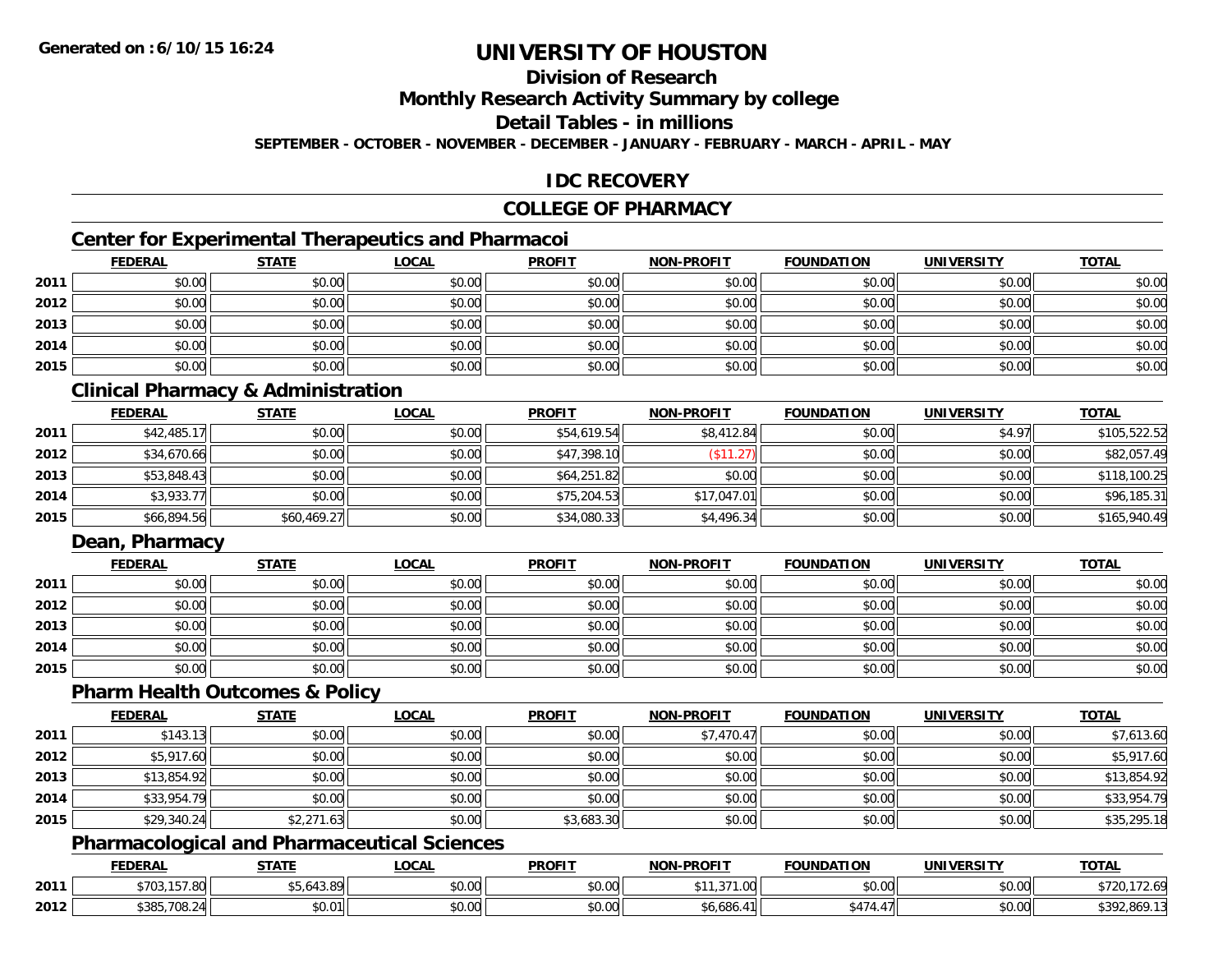**Division of Research**

**Monthly Research Activity Summary by college**

**Detail Tables - in millions**

**SEPTEMBER - OCTOBER - NOVEMBER - DECEMBER - JANUARY - FEBRUARY - MARCH - APRIL - MAY**

### **IDC RECOVERY**

#### **COLLEGE OF PHARMACY**

## **Pharmacological and Pharmaceutical Sciences**

|       | <u>FEDERAL</u> | <u>STATE</u> | <u>LOCAL</u> | <b>PROFIT</b> | <b>NON-PROFIT</b> | <b>FOUNDATION</b> | UNIVERSITY | <b>TOTAL</b>   |
|-------|----------------|--------------|--------------|---------------|-------------------|-------------------|------------|----------------|
| 2013  | \$534,876.1    | \$0.00       | \$0.00       | \$146.35      | \$1.700.37        | \$1,689.87        | \$0.00     | \$538,412.70   |
| 2014  | \$372,576.34   | \$0.00       | \$0.00       | \$6,237.35    | \$0.00            | \$1,912.04        | \$0.00     | \$380,725.73   |
| 2015  | \$473,490.57   | \$3,543.98   | \$0.00       | \$2,746.03    | \$1,074.66        | \$0.00            | \$0.00     | \$480,855.24   |
| Total | \$2,754,852.33 | \$71,928.78  | \$0.00       | \$288,367.35  | \$58,247.83       | \$4,076.38        | \$4.97     | \$3,177,477.64 |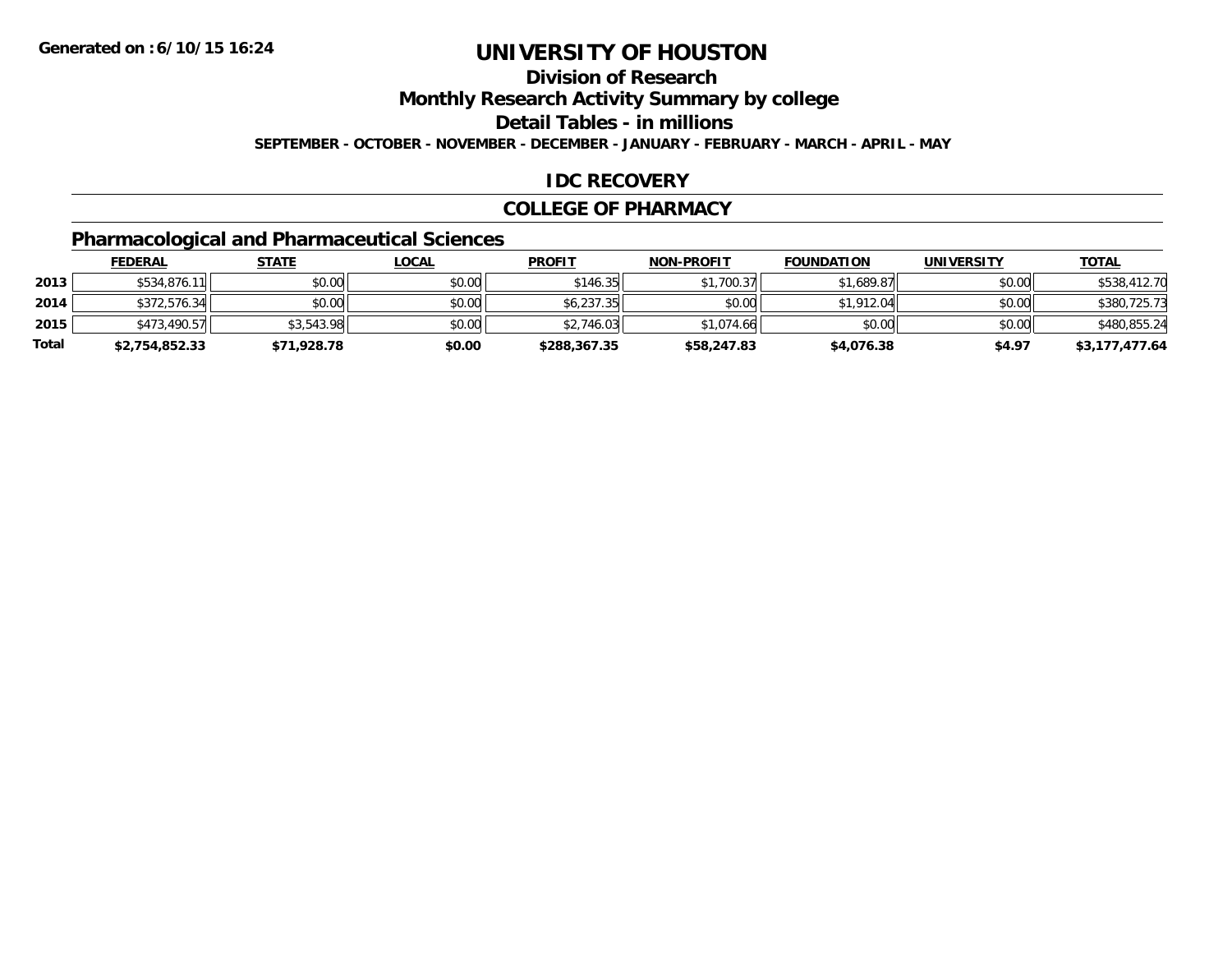### **Division of Research**

**Monthly Research Activity Summary by college**

**Detail Tables - in millions**

**SEPTEMBER - OCTOBER - NOVEMBER - DECEMBER - JANUARY - FEBRUARY - MARCH - APRIL - MAY**

### **IDC RECOVERY**

#### **COLLEGE OF TECHNOLOGY**

<u> 1989 - Johann Stoff, deutscher Stoffen und der Stoffen und der Stoffen und der Stoffen und der Stoffen und de</u>

# **Center for Technology Literacy**

|      | <b>FEDERAL</b> | <b>STATE</b> | <b>LOCAL</b> | <b>PROFIT</b> | NON-PROFIT | <b>FOUNDATION</b> | <b>UNIVERSITY</b> | <b>TOTAL</b> |
|------|----------------|--------------|--------------|---------------|------------|-------------------|-------------------|--------------|
| 2011 | \$113,962.90   | \$0.00       | \$0.00       | \$0.00        | \$0.00     | \$0.00            | \$0.00            | \$113,962.90 |
| 2012 | \$86,859.45    | \$0.00       | \$0.00       | \$0.00        | \$0.00     | \$0.00            | \$0.00            | \$86,859.45  |
| 2013 | \$60,210.25    | \$0.00       | \$0.00       | \$0.00        | \$0.00     | \$0.00            | \$0.00            | \$60,210.25  |
| 2014 | \$105,540.60   | \$0.00       | \$0.00       | \$0.00        | \$0.00     | \$0.00            | \$0.00            | \$105,540.60 |
| 2015 | \$74,357.03    | \$0.00       | \$0.00       | \$0.00        | \$0.00     | \$0.00            | \$0.00            | \$74,357.03  |
|      |                |              |              |               |            |                   |                   |              |

#### **Construction Management**

|      | <b>FEDERAL</b> | <b>STATE</b>      | LOCAL                | <b>PROFIT</b> | <b>NON-PROFIT</b> | <b>FOUNDATION</b> | UNIVERSITY | <b>TOTAL</b> |
|------|----------------|-------------------|----------------------|---------------|-------------------|-------------------|------------|--------------|
| 2013 | \$0.00         | 11700<br>44 / .UU | 0000<br><b>DU.UG</b> | \$0.00        | \$0.00            | \$1,358.35        | \$0.00     | \$2,805.35   |
| 2014 | \$0.00         | \$3,085.57        | 0000<br><b>DU.UU</b> | \$0.00        | \$0.00            | \$813.26          | \$0.00     | \$3,898.83   |
| 2015 | \$0.00         | \$76.78           | \$0.00               | \$0.00        | \$0.00            | \$0.00            | \$0.00     | \$76.78      |

#### **Dean, Technology**

|      | <b>FEDERAL</b> | <b>STATE</b> | <u>LOCAL</u> | <b>PROFIT</b> | <b>NON-PROFIT</b> | <b>FOUNDATION</b> | <b>UNIVERSITY</b> | <b>TOTAL</b> |
|------|----------------|--------------|--------------|---------------|-------------------|-------------------|-------------------|--------------|
| 2011 | \$45,664.31    | \$0.00       | \$0.00       | \$0.00        | \$0.00            | \$0.00            | \$0.00            | \$45,664.31  |
| 2012 | \$37,565.94    | \$0.00       | \$0.00       | \$0.00        | \$0.00            | \$0.00            | \$0.00            | \$37,565.94  |
| 2013 | \$25,774.16    | \$0.00       | \$0.00       | \$0.00        | \$0.00            | \$0.00            | \$0.00            | \$25,774.16  |
| 2014 | \$0.00         | \$0.00       | \$0.00       | \$0.00        | \$0.00            | \$0.00            | \$0.00            | \$0.00       |
| 2015 | \$0.00         | \$0.00       | \$0.00       | \$0.00        | \$0.00            | \$0.00            | \$0.00            | \$0.00       |

#### **Engineering Technology**

|      | <b>FEDERAL</b> | <u>STATE</u> | <u>LOCAL</u> | <b>PROFIT</b> | <b>NON-PROFIT</b> | <b>FOUNDATION</b> | <b>UNIVERSITY</b> | <b>TOTAL</b> |
|------|----------------|--------------|--------------|---------------|-------------------|-------------------|-------------------|--------------|
| 2011 | \$83,242.56    | \$0.00       | \$0.00       | (S0.19)       | \$0.00            | \$8,326.02        | \$0.00            | \$91,568.39  |
| 2012 | \$74,019.87    | \$0.00       | \$0.00       | \$6,533.70    | \$0.00            | \$0.00            | \$0.00            | \$80,553.57  |
| 2013 | \$100,225.16   | \$0.00       | \$0.00       | \$13,152.22   | \$0.00            | \$1,567.70        | \$0.00            | \$114,945.08 |
| 2014 | \$68,681.15    | \$0.00       | \$0.00       | \$21,772.44   | \$0.00            | \$0.00            | \$0.00            | \$90,453.59  |
| 2015 | \$189,476.44   | \$0.00       | \$0.00       | \$10,759.26   | \$0.00            | \$0.00            | \$0.00            | \$200,235.70 |

<u> 1980 - Johann Barbara, martxa alemaniar argametar a martxa a shekara a shekara a shekara a shekara a shekara</u>

## **Human Development and Consumer Science**

|      | <b>FEDERAL</b> | STATE   | <u>LOCAL</u> | <b>PROFIT</b> | <b>NON-PROFIT</b> | <b>FOUNDATION</b> | <b>UNIVERSITY</b> | <b>TOTAL</b>     |
|------|----------------|---------|--------------|---------------|-------------------|-------------------|-------------------|------------------|
| 2011 | \$213.79       | \$0.00  | \$0.00       | \$150.30      | \$0.00            | \$0.00            | \$0.00            | \$364.09         |
| 2012 | \$127.81       | \$334.4 | \$0.00       | \$295.2       | \$0.00            | \$0.00            | \$0.00            | $($ \$501.89 $)$ |
| 2013 | \$153.56       | \$0.00  | \$0.00       | \$0.00        | \$0.00            | \$0.00            | \$0.00            | \$153.56         |
| 2014 | \$2,572.87     | \$0.00  | \$0.00       | \$0.00        | \$0.00            | \$30,228.94       | \$0.00            | \$32,801.81      |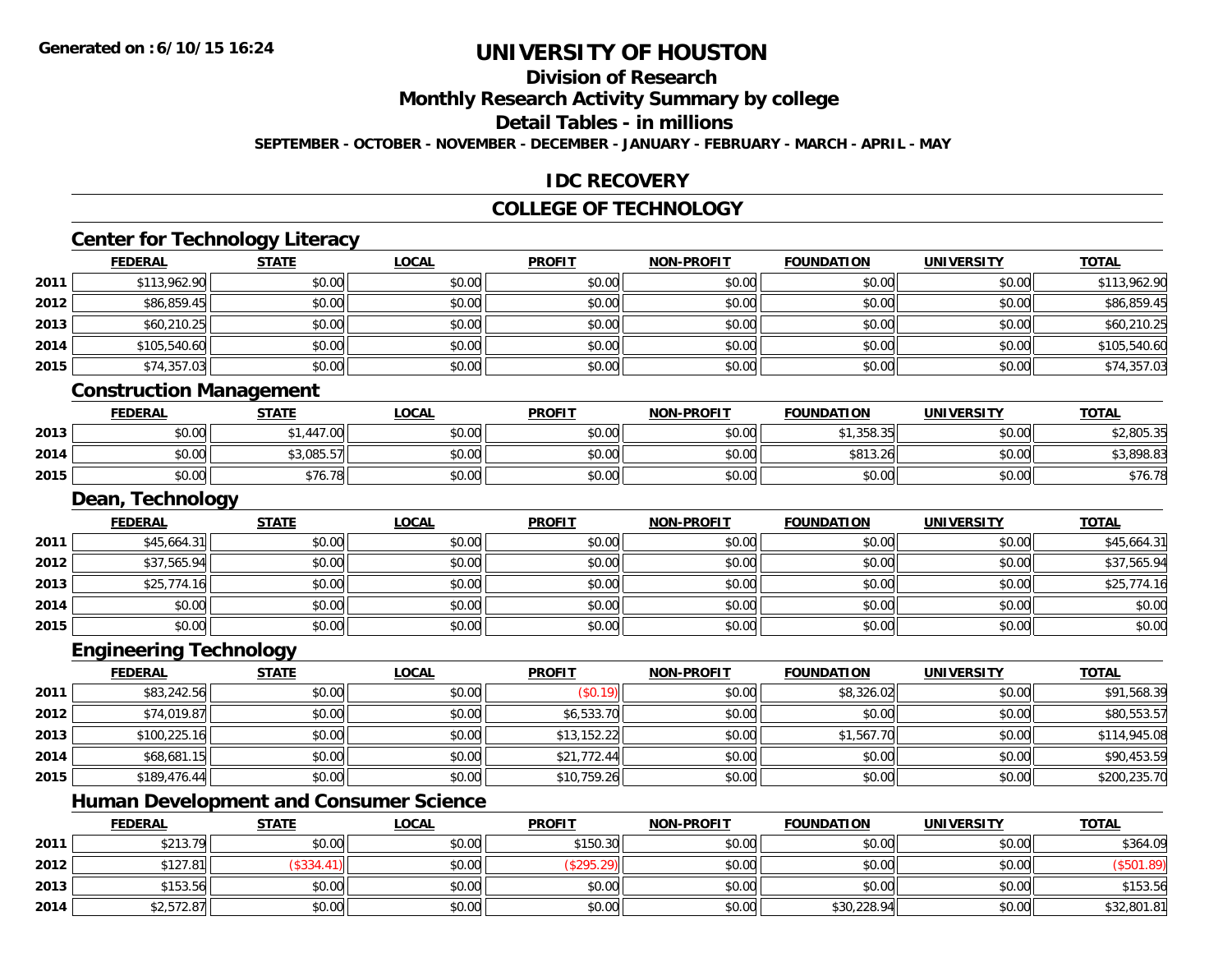**Total**

# **UNIVERSITY OF HOUSTON**

**Division of Research**

**Monthly Research Activity Summary by college**

**Detail Tables - in millions**

**SEPTEMBER - OCTOBER - NOVEMBER - DECEMBER - JANUARY - FEBRUARY - MARCH - APRIL - MAY**

### **IDC RECOVERY**

#### **COLLEGE OF TECHNOLOGY**

|      |                | <b>Human Development and Consumer Science</b> |              |               |                   |                   |                   |              |
|------|----------------|-----------------------------------------------|--------------|---------------|-------------------|-------------------|-------------------|--------------|
|      | <b>FEDERAL</b> | <b>STATE</b>                                  | <b>LOCAL</b> | <b>PROFIT</b> | <b>NON-PROFIT</b> | <b>FOUNDATION</b> | <b>UNIVERSITY</b> | <b>TOTAL</b> |
| 2015 | \$25,391.11    | \$0.00                                        | \$0.00       | \$0.00        | \$0.00            | \$2,534.49        | \$0.00            | \$27,925.60  |
|      |                | <b>Information &amp; Logistics Technology</b> |              |               |                   |                   |                   |              |
|      | <b>FEDERAL</b> | <b>STATE</b>                                  | <b>LOCAL</b> | <b>PROFIT</b> | <b>NON-PROFIT</b> | <b>FOUNDATION</b> | <b>UNIVERSITY</b> | <b>TOTAL</b> |
| 2011 | (\$114.66)     | \$0.00                                        | \$0.00       | \$0.00        | \$0.00            | \$0.00            | \$0.00            | (\$114.66)   |
| 2012 | \$10,352.91    | (\$540.60)                                    | \$0.00       | \$0.00        | \$0.00            | \$0.00            | \$0.00            | \$9,812.31   |
| 2013 | \$0.00         | \$0.00                                        | \$0.00       | \$0.00        | \$0.00            | \$0.00            | \$0.00            | \$0.00       |
| 2014 | (\$92.50)      | \$0.00                                        | \$0.00       | \$0.00        | \$0.00            | \$0.00            | \$0.00            | (\$92.50)    |
| 2015 | \$548.90       | \$0.00                                        | \$0.00       | \$0.00        | \$0.00            | \$0.00            | \$0.00            | \$548.90     |
|      |                | <b>Texas Manufacturing Assistance Center</b>  |              |               |                   |                   |                   |              |
|      | <b>FEDERAL</b> | <b>STATE</b>                                  | <b>LOCAL</b> | <b>PROFIT</b> | <b>NON-PROFIT</b> | <b>FOUNDATION</b> | <b>UNIVERSITY</b> | <b>TOTAL</b> |
| 2011 | \$0.00         | \$0.00                                        | \$0.00       | \$0.00        | \$0.00            | \$0.00            | \$0.00            | \$0.00       |
| 2012 | \$0.00         | \$0.00                                        | \$0.00       | \$0.00        | \$0.00            | \$0.00            | \$0.00            | \$0.00       |
| 2013 | \$0.00         | \$0.00                                        | \$0.00       | \$0.00        | \$0.00            | \$0.00            | \$0.00            | \$0.00       |
| 2014 | \$0.00         | \$0.00                                        | \$0.00       | \$0.00        | \$0.00            | \$0.00            | \$0.00            | \$0.00       |
| 2015 | \$0.00         | \$0.00                                        | \$0.00       | \$0.00        | \$0.00            | \$0.00            | \$0.00            | \$0.00       |

**\$1,104,733.60 \$3,734.34 \$0.00 \$52,072.44 \$0.00 \$44,828.76 \$0.00 \$1,205,369.14**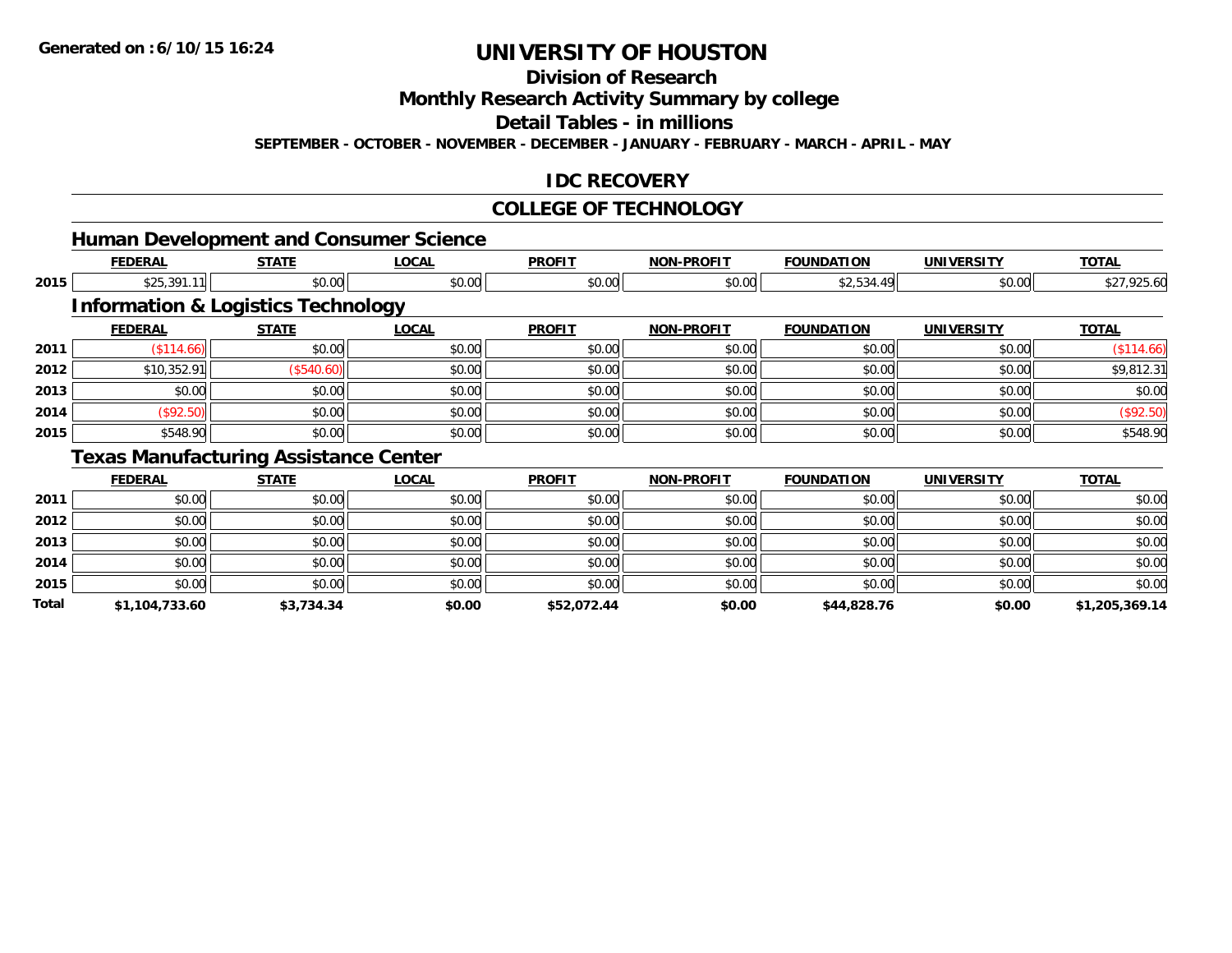## **Division of Research**

**Monthly Research Activity Summary by college**

**Detail Tables - in millions**

**SEPTEMBER - OCTOBER - NOVEMBER - DECEMBER - JANUARY - FEBRUARY - MARCH - APRIL - MAY**

### **IDC RECOVERY**

### **CULLEN COLLEGE OF ENGINEERING**

### **Biomedical Engineering**

|      | <b>FEDERAL</b> | <b>STATE</b> | <b>LOCAL</b> | <b>PROFIT</b> | <b>NON-PROFIT</b> | <b>FOUNDATION</b> | <b>UNIVERSITY</b> | <b>TOTAL</b> |
|------|----------------|--------------|--------------|---------------|-------------------|-------------------|-------------------|--------------|
| 2011 | \$53,122.50    | \$0.00       | \$0.00       | \$0.00        | \$0.00            | \$0.00            | \$0.00            | \$53,122.50  |
| 2012 | \$71,306.90    | \$0.00       | \$0.00       | \$0.00        | \$0.00            | \$0.00            | \$0.00            | \$71,306.90  |
| 2013 | \$211,065.88   | \$0.00       | \$0.00       | \$0.00        | \$0.00            | \$0.00            | \$0.00            | \$211,065.88 |
| 2014 | \$457,463.39   | \$0.00       | \$0.00       | \$0.00        | \$0.00            | \$0.00            | \$0.00            | \$457,463.39 |
| 2015 | \$546,829.01   | \$0.00       | \$0.00       | \$0.00        | \$9,931.02        | \$0.00            | \$0.00            | \$556,760.03 |

### **Center for Innovative Grouting Materials and Tech**

|      | <b>FEDERAL</b> | <b>STATE</b> | <u>LOCAL</u> | <b>PROFIT</b> | <b>NON-PROFIT</b> | <b>FOUNDATION</b> | <b>UNIVERSITY</b> | <b>TOTAL</b> |
|------|----------------|--------------|--------------|---------------|-------------------|-------------------|-------------------|--------------|
| 2011 | \$0.00         | \$0.00       | \$0.00       | \$0.00        | \$0.00            | \$0.00            | \$0.00            | \$0.00       |
| 2012 | \$0.00         | \$0.00       | \$0.00       | \$0.00        | \$0.00            | \$0.00            | \$0.00            | \$0.00       |
| 2013 | \$0.00         | \$0.00       | \$0.00       | \$0.00        | \$0.00            | \$0.00            | \$0.00            | \$0.00       |
| 2014 | \$0.00         | \$0.00       | \$0.00       | \$0.00        | \$0.00            | \$0.00            | \$0.00            | \$0.00       |
| 2015 | \$0.00         | \$0.00       | \$0.00       | \$0.00        | \$0.00            | \$0.00            | \$0.00            | \$0.00       |

## **Chemical Engineering**

|      | <b>FEDERAL</b> | <b>STATE</b>   | <u>LOCAL</u> | <b>PROFIT</b> | <b>NON-PROFIT</b> | <b>FOUNDATION</b> | <b>UNIVERSITY</b> | <b>TOTAL</b>   |
|------|----------------|----------------|--------------|---------------|-------------------|-------------------|-------------------|----------------|
| 2011 | \$558,773.69   | (\$372,185.54) | \$1,411,18   | \$135.079.64  | \$0.00            | (\$219.31)        | \$37,374.80       | \$360,234.45   |
| 2012 | \$604,911.88   | \$6,633.54     | \$1,268.52   | \$205,156.86  | \$0.00            | \$128.17          | \$0.02            | \$818,098.98   |
| 2013 | \$684,413.04   | \$6,237.74     | \$0.00       | \$127,508.99  | \$0.00            | \$940.94          | \$568.99          | \$819,669.70   |
| 2014 | \$686,659.73   | \$1,509.78     | \$0.00       | \$309,594.02  | \$0.00            | \$1,864.64        | \$7,955.76        | \$1,007,583.92 |
| 2015 | \$587,867.36   | \$9,971.40     | \$0.00       | \$439,325.14  | \$0.00            | \$3,234.21        | \$3,624.94        | \$1,044,023.05 |

#### **Civil Engineering**

|      | <b>FEDERAL</b> | <u>STATE</u> | <b>LOCAL</b> | <b>PROFIT</b> | <b>NON-PROFIT</b> | <b>FOUNDATION</b> | <b>UNIVERSITY</b> | <b>TOTAL</b> |
|------|----------------|--------------|--------------|---------------|-------------------|-------------------|-------------------|--------------|
| 2011 | \$59,714.73    | \$14,440.82  | \$0.00       | \$44,301.17   | \$15,999.75       | \$0.00            | \$5,260.31        | \$139,716.78 |
| 2012 | \$172,789.98   | \$18,095.68  | \$26,339.96  | \$23,766.50   | \$13,877.18       | \$0.00            | (\$490.00)        | \$254,379.30 |
| 2013 | \$412,664.55   | \$15,442.81  | \$2,653.74   | \$51,334.81   | \$16,890.36       | \$0.00            | \$1,974.72        | \$500,960.98 |
| 2014 | \$533,471.99   | \$8,231.31   | (\$1,308.66) | \$27,192.71   | \$20,147.56       | \$3,997.32        | \$0.00            | \$591,732.24 |
| 2015 | \$641,162.53   | \$19,228.98  | \$0.00       | \$40,575.24   | \$7,454.11        | \$12,434.36       | \$0.00            | \$720,855.22 |

### **Composites Engineering and Applications Center**

|      | <b>FEBER!</b><br>LI\ <i>r</i> | $C = A$                  | $\bigcap_{n=1}^{\infty}$<br>.OCAI   | <b>PROFIT</b>          | יוחמחח<br><b>BIOB</b>         | ាកា<br>I ) Д                                 | . <i></i><br>.JIV∶ | <b>TOTAL</b>                                          |
|------|-------------------------------|--------------------------|-------------------------------------|------------------------|-------------------------------|----------------------------------------------|--------------------|-------------------------------------------------------|
| 2011 | 0.00<br>שט.טע                 | $\sim$ 0.0 $\sim$<br>ט.ט | $\sim$ 00<br>וטטוע                  | $\sim$ $\sim$<br>וטטוע | $\sim$ $\sim$ $\sim$<br>vv.vv | $\triangle$ $\triangle$ $\triangle$<br>wu.uu | 0.00<br>PU.UU      | $\mathbf{A} \cap \mathbf{A} \cap \mathbf{A}$<br>JU.UU |
| 2012 | 0000<br>JU.UU                 | <b>↑∩</b><br>JU.U        | $\uparrow$ $\land$ $\land$<br>PU.UU | $\sim$ 00<br>⊸ ∿ບ.ບບ⊩  | $\sim$<br>$\sim$<br>vv.vv     | $\sim$<br>JU.UU                              | 0000<br>JU.UU      | JU.UU                                                 |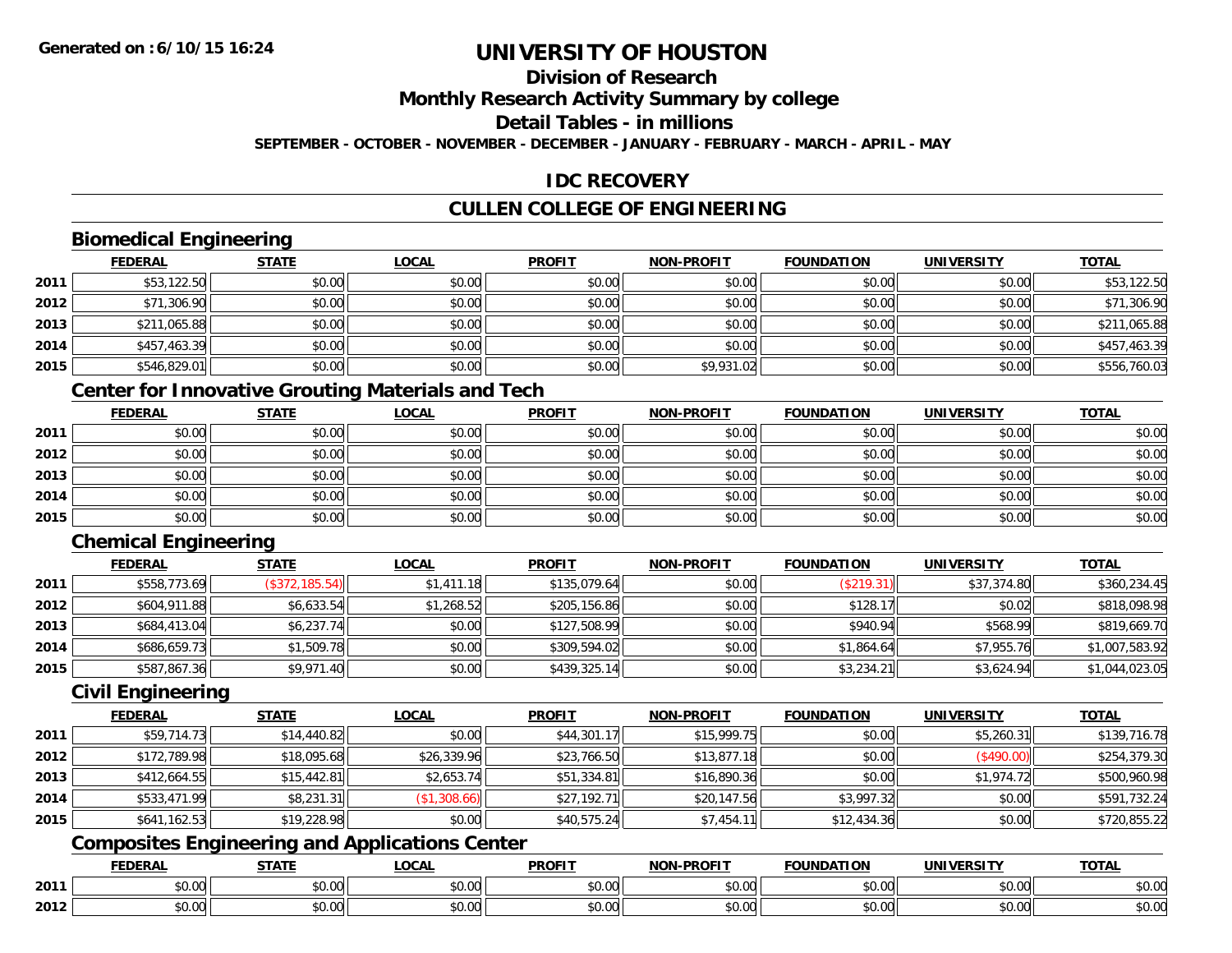### **Division of Research**

**Monthly Research Activity Summary by college**

**Detail Tables - in millions**

**SEPTEMBER - OCTOBER - NOVEMBER - DECEMBER - JANUARY - FEBRUARY - MARCH - APRIL - MAY**

### **IDC RECOVERY**

### **CULLEN COLLEGE OF ENGINEERING**

### **Composites Engineering and Applications Center**

|      | <b>FEDERAL</b> | <b>STATE</b> | <b>LOCAL</b> | <b>PROFIT</b> | <b>NON-PROFIT</b> | <b>FOUNDATION</b> | <b>UNIVERSITY</b> | <b>TOTAL</b> |
|------|----------------|--------------|--------------|---------------|-------------------|-------------------|-------------------|--------------|
| 2013 | \$0.00         | \$0.00       | \$0.00       | \$0.00        | \$0.00            | \$0.00            | \$0.00            | \$0.00       |
| 2014 | \$0.00         | \$0.00       | \$0.00       | \$0.00        | \$0.00            | \$0.00            | \$0.00            | \$0.00       |
| 2015 | \$0.00         | \$0.00       | \$0.00       | \$0.00        | \$0.00            | \$0.00            | \$0.00            | \$0.00       |

<u> 1989 - Johann Stoff, deutscher Stoffen und der Stoffen und der Stoffen und der Stoffen und der Stoffen und der</u>

#### **Dean, Engineering**

|      | <b>FEDERAL</b> | <b>STATE</b> | <b>LOCAL</b> | <b>PROFIT</b> | <b>NON-PROFIT</b> | <b>FOUNDATION</b> | <b>UNIVERSITY</b> | <b>TOTAL</b> |
|------|----------------|--------------|--------------|---------------|-------------------|-------------------|-------------------|--------------|
| 2011 | \$3,445.48     | \$0.00       | \$0.00       | \$0.00        | \$0.00            | \$0.00            | \$0.00            | \$3,445.48   |
| 2012 | \$3,512.71     | \$0.00       | \$0.00       | \$0.00        | \$0.00            | \$0.00            | \$0.00            | \$3,512.71   |
| 2013 | \$3,854.26     | \$0.00       | \$0.00       | \$0.00        | \$0.00            | \$0.00            | \$0.00            | \$3,854.26   |
| 2014 | \$3,756.63     | \$0.00       | \$0.00       | \$0.00        | \$0.00            | \$0.00            | \$0.00            | \$3,756.63   |
| 2015 | \$2,225.43     | \$0.00       | \$0.00       | \$0.00        | \$0.00            | \$0.00            | \$0.00            | \$2,225.43   |

### **Electrical & Computer Engineering**

|      | <b>FEDERAL</b> | <u>STATE</u>  | <b>LOCAL</b> | <b>PROFIT</b> | <b>NON-PROFIT</b> | <b>FOUNDATION</b> | <b>UNIVERSITY</b> | <b>TOTAL</b> |
|------|----------------|---------------|--------------|---------------|-------------------|-------------------|-------------------|--------------|
| 2011 | \$531,819.49   | \$26,734.66   | \$0.00       | \$36,778.10   | \$5,796.40        | \$0.00            | \$2,455.44        | \$603,584.10 |
| 2012 | \$526,048.15   | $($ \$612.91) | \$0.00       | \$83,761.41   | (\$3,375.31)      | (\$16, 163.66)    | \$0.21            | \$589,657.89 |
| 2013 | \$576,926.68   | \$708.78      | \$0.00       | \$50,363.77   | \$8,943.48        | \$532.40          | \$0.00            | \$637,475.11 |
| 2014 | \$512,769.94   | \$1,654.86    | \$0.00       | \$115,244.74  | \$31,662.74       | \$7,084.58        | \$0.00            | \$668,416.86 |
| 2015 | \$809,688.23   | \$3,542.63    | \$0.00       | \$78,678.55   | \$12,014.79       | \$14,267.78       | \$0.00            | \$918,191.99 |

#### **Industrial Engineering**

|      | <b>FEDERAL</b> | <u>STATE</u> | <u>LOCAL</u> | <b>PROFIT</b> | <b>NON-PROFIT</b> | <b>FOUNDATION</b> | <b>UNIVERSITY</b> | <b>TOTAL</b> |
|------|----------------|--------------|--------------|---------------|-------------------|-------------------|-------------------|--------------|
| 2011 | \$18,359.21    | \$1,517.54   | \$19,186.25  | \$0.00        | \$0.00            | \$0.00            | \$0.00            | \$39,063.00  |
| 2012 | \$24,350.29    | (\$100.00)   | \$15,987.07  | \$0.00        | \$0.00            | \$0.00            | \$0.00            | \$40,237.36  |
| 2013 | \$14,041.65    | \$6,788.35   | \$3,573.31   | \$0.00        | \$0.00            | \$2,586.73        | \$0.00            | \$26,990.04  |
| 2014 | \$42,349.17    | \$6,172.76   | \$12,699.11  | \$0.00        | \$0.00            | \$6,389.62        | \$0.00            | \$67,610.66  |
| 2015 | \$37,887.79    | \$6,282.02   | \$7,652.37   | \$2,213.43    | \$0.00            | \$10,993.72       | \$0.00            | \$65,029.33  |

#### **Mechanical Engineering**

|      | <b>FEDERAL</b> | <b>STATE</b> | <u>LOCAL</u> | <b>PROFIT</b> | <b>NON-PROFIT</b> | <b>FOUNDATION</b> | <b>UNIVERSITY</b> | <b>TOTAL</b> |
|------|----------------|--------------|--------------|---------------|-------------------|-------------------|-------------------|--------------|
| 2011 | \$597,350.68   | \$7,289.56   | \$0.00       | \$133.969.42  | \$14,815.97       | \$2,837.89        | (\$24.92)         | \$756,238.59 |
| 2012 | \$472,651.58   | \$11,727.87  | \$0.00       | \$94,686.43   | \$15,380.64       | \$7,219.45        | \$0.00            | \$601,665.97 |
| 2013 | \$676,397.23   | \$13.047.23  | \$0.00       | \$64,781.37   | \$0.00            | \$20,489.68       | \$0.00            | \$774,715.52 |
| 2014 | \$689,387.25   | \$9,881.37   | \$0.00       | \$218,209.15  | \$0.00            | \$30,888.09       | \$0.00            | \$948,365.86 |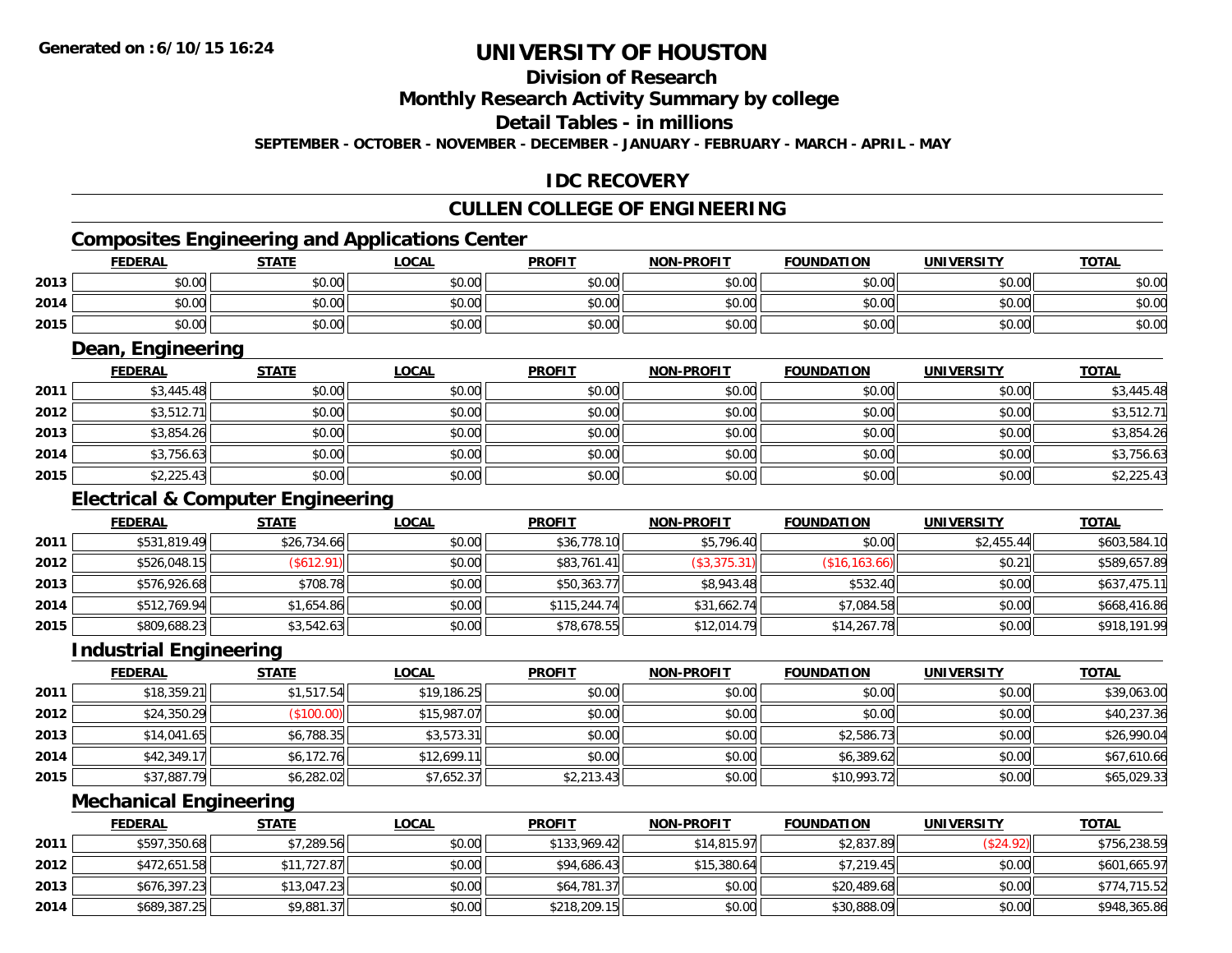## **Division of Research**

**Monthly Research Activity Summary by college**

**Detail Tables - in millions**

**SEPTEMBER - OCTOBER - NOVEMBER - DECEMBER - JANUARY - FEBRUARY - MARCH - APRIL - MAY**

### **IDC RECOVERY**

## **CULLEN COLLEGE OF ENGINEERING**

### **Mechanical Engineering**

|       | <b>FEDERAL</b>            | <b>STATE</b>   | <b>LOCAL</b> | <b>PROFIT</b>  | <b>NON-PROFIT</b> | <b>FOUNDATION</b> | <b>UNIVERSITY</b> | <b>TOTAL</b>    |
|-------|---------------------------|----------------|--------------|----------------|-------------------|-------------------|-------------------|-----------------|
| 2015  | \$653,561.96              | (\$4,786.79)   | \$0.00       | \$235,294.28   | \$0.00            | \$6,112.57        | \$0.00            | \$890,182.03    |
|       | <b>Wind Energy Center</b> |                |              |                |                   |                   |                   |                 |
|       | <b>FEDERAL</b>            | <b>STATE</b>   | <b>LOCAL</b> | <b>PROFIT</b>  | <b>NON-PROFIT</b> | <b>FOUNDATION</b> | <b>UNIVERSITY</b> | <b>TOTAL</b>    |
| 2011  | \$0.00                    | \$0.00         | \$0.00       | \$0.00         | \$0.00            | \$0.00            | \$0.00            | \$0.00          |
| 2012  | \$0.00                    | \$0.00         | \$0.00       | \$0.00         | \$0.00            | \$0.00            | \$0.00            | \$0.00          |
| 2013  | \$0.00                    | \$0.00         | \$0.00       | \$0.00         | \$0.00            | \$0.00            | \$0.00            | \$0.00          |
| 2014  | \$0.00                    | \$0.00         | \$0.00       | \$0.00         | \$0.00            | \$0.00            | \$0.00            | \$0.00          |
| 2015  | \$0.00                    | \$0.00         | \$0.00       | \$0.00         | \$0.00            | \$0.00            | \$0.00            | \$0.00          |
| Total | \$12,482,601.00           | (\$182,545.56) | \$89,462.85  | \$2,517,815.71 | \$169,538.69      | \$115,619.18      | \$58,700.27       | \$15,251,192.14 |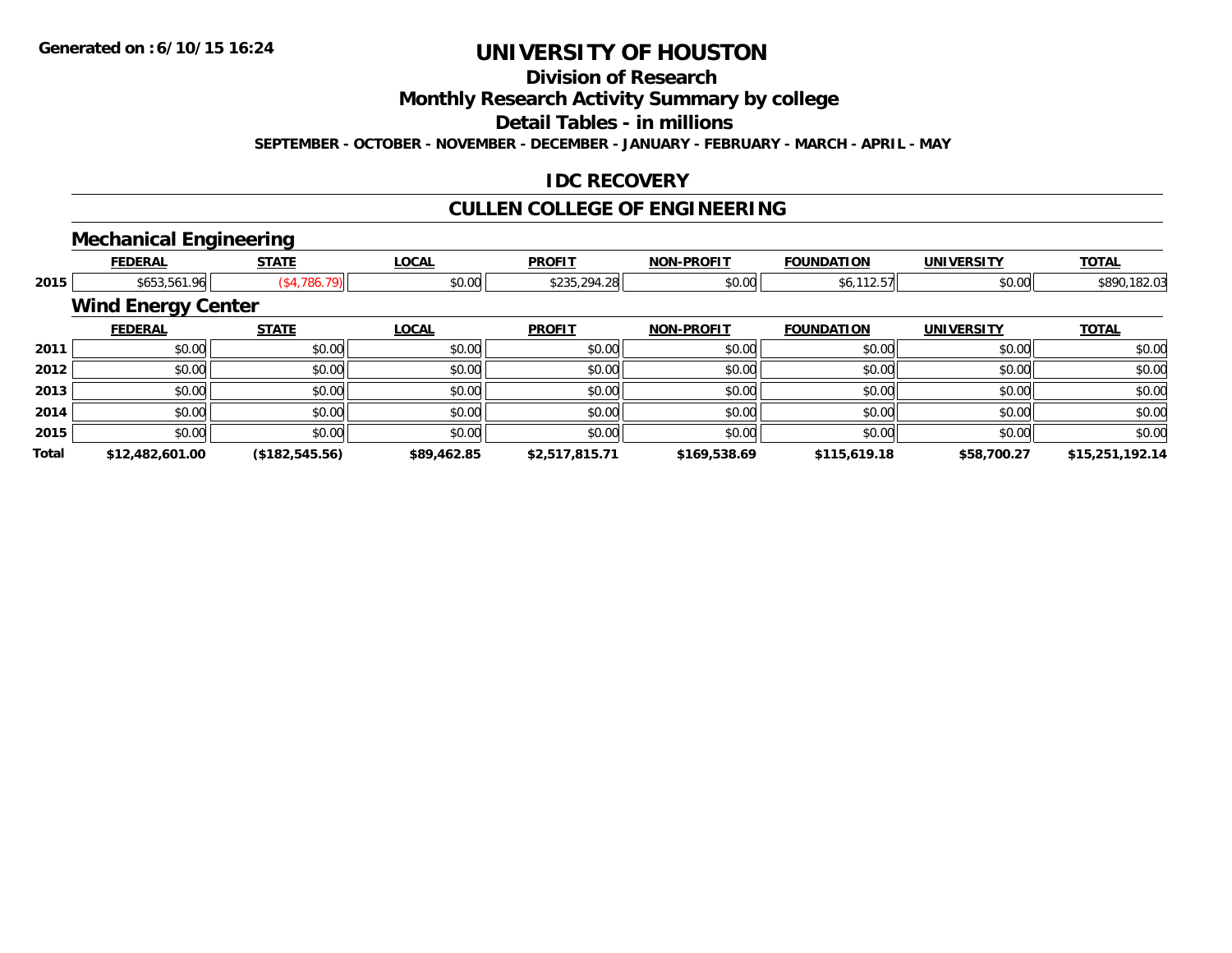### **Division of Research**

**Monthly Research Activity Summary by college**

**Detail Tables - in millions**

**SEPTEMBER - OCTOBER - NOVEMBER - DECEMBER - JANUARY - FEBRUARY - MARCH - APRIL - MAY**

### **IDC RECOVERY**

## **DIVISION OF RESEARCH**

### **Allied Geophysical Laboratories**

|      | <b>FEDERAL</b> | <b>STATE</b> | <b>LOCAL</b>  | <b>PROFIT</b>  | <b>NON-PROFIT</b> | <b>FOUNDATION</b> | <b>UNIVERSITY</b> | <b>TOTAL</b>                            |
|------|----------------|--------------|---------------|----------------|-------------------|-------------------|-------------------|-----------------------------------------|
| 2011 | \$0.00         | \$0.00       | \$0.00        | \$4,075.23     | \$0.00            | \$0.00            | \$0.00            | $\sim$ $\sim$ $\sim$<br>ان ∠. ن / ∪, 14 |
| 2012 | \$0.00         | \$0.00       | 0000<br>DU.U¢ | \$5,974<br>.26 | \$0.00            | \$0.00            | \$0.00            | ,974.26                                 |
| 2013 | \$0.00         | \$0.00       | \$0.00        | \$3,076.49     | \$0.00            | \$0.00            | \$0.00            | \$3,076.49                              |

#### **Center for Advanced Computing and Data Systems**

|      | <u>FEDERAL</u> | <b>STATE</b> | <b>LOCAL</b> | <b>PROFIT</b> | <b>NON-PROFIT</b> | <b>FOUNDATION</b> | <b>UNIVERSITY</b> | <b>TOTAL</b> |
|------|----------------|--------------|--------------|---------------|-------------------|-------------------|-------------------|--------------|
| 2011 | \$213,310.33   | \$0.00       | \$0.00       | \$0.00        | \$0.00            | \$0.00            | \$0.00            | \$213,310.33 |
| 2012 | \$116,572.80   | \$0.00       | \$0.00       | \$22,337.22   | \$0.00            | \$0.00            | \$0.00            | \$138,910.02 |
| 2013 | \$37,702.05    | \$0.00       | \$0.00       | \$57,912.86   | \$0.00            | \$0.00            | \$0.00            | \$95,614.91  |
| 2014 | (\$3,458.04)   | \$0.00       | \$0.00       | \$0.00        | \$0.00            | \$0.00            | \$0.00            | (\$3,458.04) |
| 2015 | \$1,397.96     | \$0.00       | \$0.00       | \$0.00        | \$0.00            | \$0.00            | \$0.00            | \$1,397.96   |

### **Center for Advanced Materials**

|      | <b>FEDERAL</b> | <b>STATE</b> | <u>LOCAL</u> | <b>PROFIT</b> | <b>NON-PROFIT</b> | <b>FOUNDATION</b> | <b>UNIVERSITY</b> | <b>TOTAL</b> |
|------|----------------|--------------|--------------|---------------|-------------------|-------------------|-------------------|--------------|
| 2011 | \$9,489.19     | \$8,382.03   | \$0.00       | \$2,807.02    | \$0.00            | \$0.00            | \$0.00            | \$20,678.24  |
| 2012 | \$160.97       | \$0.00       | \$0.00       | \$0.00        | \$0.00            | \$0.00            | \$0.00            | (\$160.97)   |
| 2013 | \$0.00         | \$0.00       | \$0.00       | \$0.00        | \$0.00            | \$0.00            | \$0.00            | \$0.00       |
| 2014 | \$0.00         | \$0.00       | \$0.00       | \$0.00        | \$0.00            | \$0.00            | \$0.00            | \$0.00       |
| 2015 | \$0.00         | \$0.00       | \$0.00       | \$15,215.21   | \$0.00            | \$0.00            | \$0.00            | \$15,215.21  |

#### **Center for Biomedical & Environmental Genomics**

|      | <u>FEDERAL</u> | <b>STATE</b> | <b>LOCAL</b> | <b>PROFIT</b> | NON-PROFIT | <b>FOUNDATION</b> | <b>UNIVERSITY</b> | <b>TOTAL</b> |
|------|----------------|--------------|--------------|---------------|------------|-------------------|-------------------|--------------|
| 2011 | \$0.00         | \$0.00       | \$0.00       | \$0.00        | \$0.00     | \$0.00            | \$0.00            | \$0.00       |
| 2012 | \$0.00         | \$0.00       | \$0.00       | \$0.00        | \$0.00     | \$0.00            | \$0.00            | \$0.00       |
| 2013 | \$0.00         | \$0.00       | \$0.00       | \$0.00        | \$0.00     | \$0.00            | \$0.00            | \$0.00       |
| 2014 | \$0.00         | \$0.00       | \$0.00       | \$0.00        | \$0.00     | \$0.00            | \$0.00            | \$0.00       |
| 2015 | \$0.00         | \$0.00       | \$0.00       | \$0.00        | \$0.00     | \$0.00            | \$0.00            | \$0.00       |

## **Center for Industrial Partnerships**

|      | <u>FEDERAL</u> | <b>STATE</b> | <b>LOCAL</b> | <b>PROFIT</b> | <b>NON-PROFIT</b> | <b>FOUNDATION</b> | <b>UNIVERSITY</b> | <b>TOTAL</b> |
|------|----------------|--------------|--------------|---------------|-------------------|-------------------|-------------------|--------------|
| 2011 | \$54,465.16    | \$0.00       | \$0.00       | \$6,914.66    | \$0.00            | \$0.00            | \$0.00            | \$61,379.82  |
| 2012 | \$20,103.00    | \$0.00       | \$0.00       | \$6,573.50    | \$0.00            | \$0.00            | \$0.00            | \$26,676.49  |
| 2013 | \$2,168.56     | \$0.00       | \$0.00       | \$5,537.02    | \$0.00            | \$0.00            | \$0.00            | \$7,705.58   |
| 2014 | \$2,152.16     | \$0.00       | \$0.00       | \$7,583.77    | \$0.00            | \$0.00            | \$0.00            | \$9,735.93   |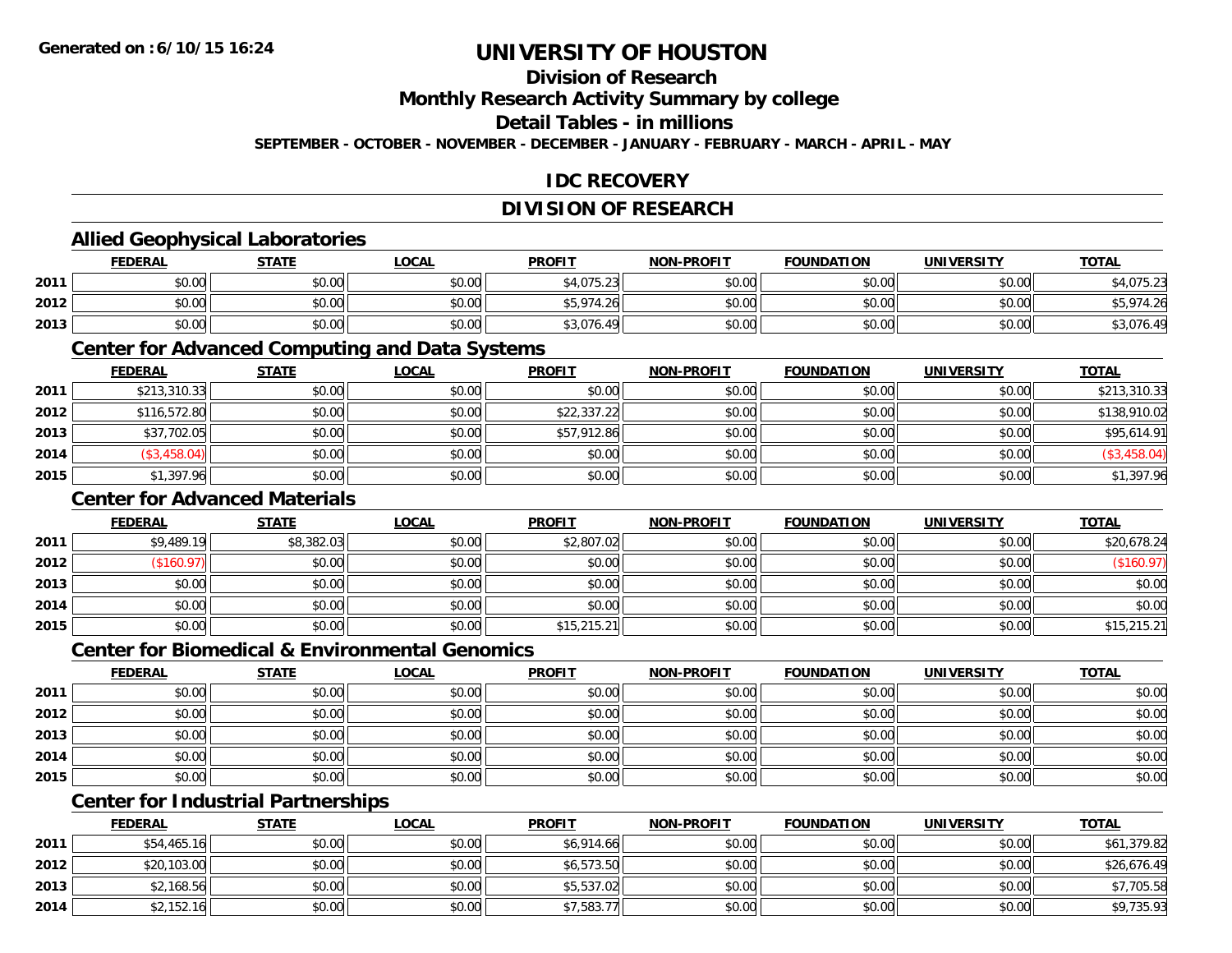**Division of Research**

**Monthly Research Activity Summary by college**

**Detail Tables - in millions**

**SEPTEMBER - OCTOBER - NOVEMBER - DECEMBER - JANUARY - FEBRUARY - MARCH - APRIL - MAY**

#### **IDC RECOVERY**

# **DIVISION OF RESEARCH**

|      |                                                             |              |              | <b>DIVISION OF RESEARCH</b> |                   |                   |                   |              |
|------|-------------------------------------------------------------|--------------|--------------|-----------------------------|-------------------|-------------------|-------------------|--------------|
|      | <b>Center for Industrial Partnerships</b><br><b>FEDERAL</b> | <b>STATE</b> | <b>LOCAL</b> | <b>PROFIT</b>               | <b>NON-PROFIT</b> | <b>FOUNDATION</b> | <b>UNIVERSITY</b> | <b>TOTAL</b> |
| 2015 | \$1,318.94                                                  | \$0.00       | \$0.00       | \$3,409.54                  | \$0.00            | \$0.00            | \$0.00            | \$4,728.48   |
|      | <b>Division of Research</b>                                 |              |              |                             |                   |                   |                   |              |
|      | <b>FEDERAL</b>                                              | <b>STATE</b> | <b>LOCAL</b> | <b>PROFIT</b>               | <b>NON-PROFIT</b> | <b>FOUNDATION</b> | <b>UNIVERSITY</b> | <b>TOTAL</b> |
| 2011 | (\$1,478.60)                                                | \$0.00       | \$0.00       | \$0.00                      | \$0.00            | \$0.00            | \$0.00            | (\$1,478.60) |
| 2012 | (\$0.00)                                                    | \$0.00       | \$0.00       | \$0.00                      | \$0.00            | \$0.00            | \$0.00            | (\$0.00)     |
| 2013 | (\$67.82)                                                   | \$0.00       | \$0.00       | \$0.00                      | \$0.00            | \$0.00            | \$0.00            | (\$67.82)    |
| 2014 | \$0.00                                                      | \$0.00       | \$0.00       | \$0.00                      | \$0.00            | \$0.00            | \$0.00            | \$0.00       |
| 2015 | \$0.00                                                      | \$0.00       | \$0.00       | \$0.00                      | \$0.00            | \$0.00            | \$0.00            | \$0.00       |
|      | <b>National Center for Airborne Laser Mapping</b>           |              |              |                             |                   |                   |                   |              |
|      | <b>FEDERAL</b>                                              | <b>STATE</b> | <b>LOCAL</b> | <b>PROFIT</b>               | <b>NON-PROFIT</b> | <b>FOUNDATION</b> | <b>UNIVERSITY</b> | <b>TOTAL</b> |
| 2011 | \$156,935.89                                                | \$0.00       | \$0.00       | \$0.00                      | \$0.00            | \$0.00            | \$0.00            | \$156,935.89 |
| 2012 | \$106,899.06                                                | \$0.00       | \$0.00       | \$0.00                      | \$0.00            | \$0.00            | \$0.00            | \$106,899.06 |
| 2013 | \$72,187.50                                                 | \$0.00       | \$0.00       | \$0.00                      | \$0.00            | \$0.00            | \$0.00            | \$72,187.50  |
| 2014 | \$87,906.34                                                 | \$0.00       | \$0.00       | \$0.00                      | \$0.00            | \$5,995.99        | \$0.00            | \$93,902.32  |
| 2015 | \$181,635.50                                                | \$0.00       | \$0.00       | \$0.00                      | \$0.00            | \$0.00            | \$12,175.55       | \$193,811.05 |
|      | <b>Office of Contracts and Grants</b>                       |              |              |                             |                   |                   |                   |              |
|      | <b>FEDERAL</b>                                              | <b>STATE</b> | <b>LOCAL</b> | <b>PROFIT</b>               | <b>NON-PROFIT</b> | <b>FOUNDATION</b> | <b>UNIVERSITY</b> | <b>TOTAL</b> |
| 2011 | \$0.00                                                      | \$0.00       | \$0.00       | \$0.00                      | \$0.00            | \$0.00            | \$0.00            | \$0.00       |
| 2012 | \$0.00                                                      | \$0.00       | \$0.00       | \$0.00                      | \$0.00            | \$0.00            | \$0.00            | \$0.00       |
| 2013 | \$0.00                                                      | \$0.00       | \$0.00       | \$0.00                      | \$0.00            | \$0.00            | \$0.00            | \$0.00       |
| 2014 | \$0.00                                                      | \$0.00       | \$0.00       | \$0.00                      | \$0.00            | \$0.00            | \$0.00            | \$0.00       |
|      | <b>TcSAM</b>                                                |              |              |                             |                   |                   |                   |              |
|      | <b>FEDERAL</b>                                              | <b>STATE</b> | <b>LOCAL</b> | <b>PROFIT</b>               | <b>NON-PROFIT</b> | <b>FOUNDATION</b> | <b>UNIVERSITY</b> | <b>TOTAL</b> |
| 2011 | \$0.00                                                      | \$0.00       | \$0.00       | \$0.00                      | \$0.00            | \$0.00            | \$0.00            | \$0.00       |
|      | <b>TcSUH</b>                                                |              |              |                             |                   |                   |                   |              |
|      | <b>FEDERAL</b>                                              | <b>STATE</b> | <b>LOCAL</b> | <b>PROFIT</b>               | <b>NON-PROFIT</b> | <b>FOUNDATION</b> | <b>UNIVERSITY</b> | <b>TOTAL</b> |
| 2011 | \$11,083.72                                                 | \$259.63     | \$0.00       | \$33,984.78                 | \$0.00            | \$0.00            | \$0.00            | \$45,328.13  |
| 2012 | \$21,164.86                                                 | \$1,899.90   | \$0.00       | \$26,884.88                 | \$0.00            | \$0.00            | \$0.00            | \$49,949.64  |
| 2013 | \$17,665.12                                                 | \$1,063.17   | \$0.00       | \$17,380.38                 | \$0.00            | \$0.00            | \$0.00            | \$36,108.67  |
| 2014 | \$55,941.60                                                 | \$454.91     | \$0.00       | \$14,560.56                 | \$0.00            | \$0.00            | \$0.00            | \$70,957.07  |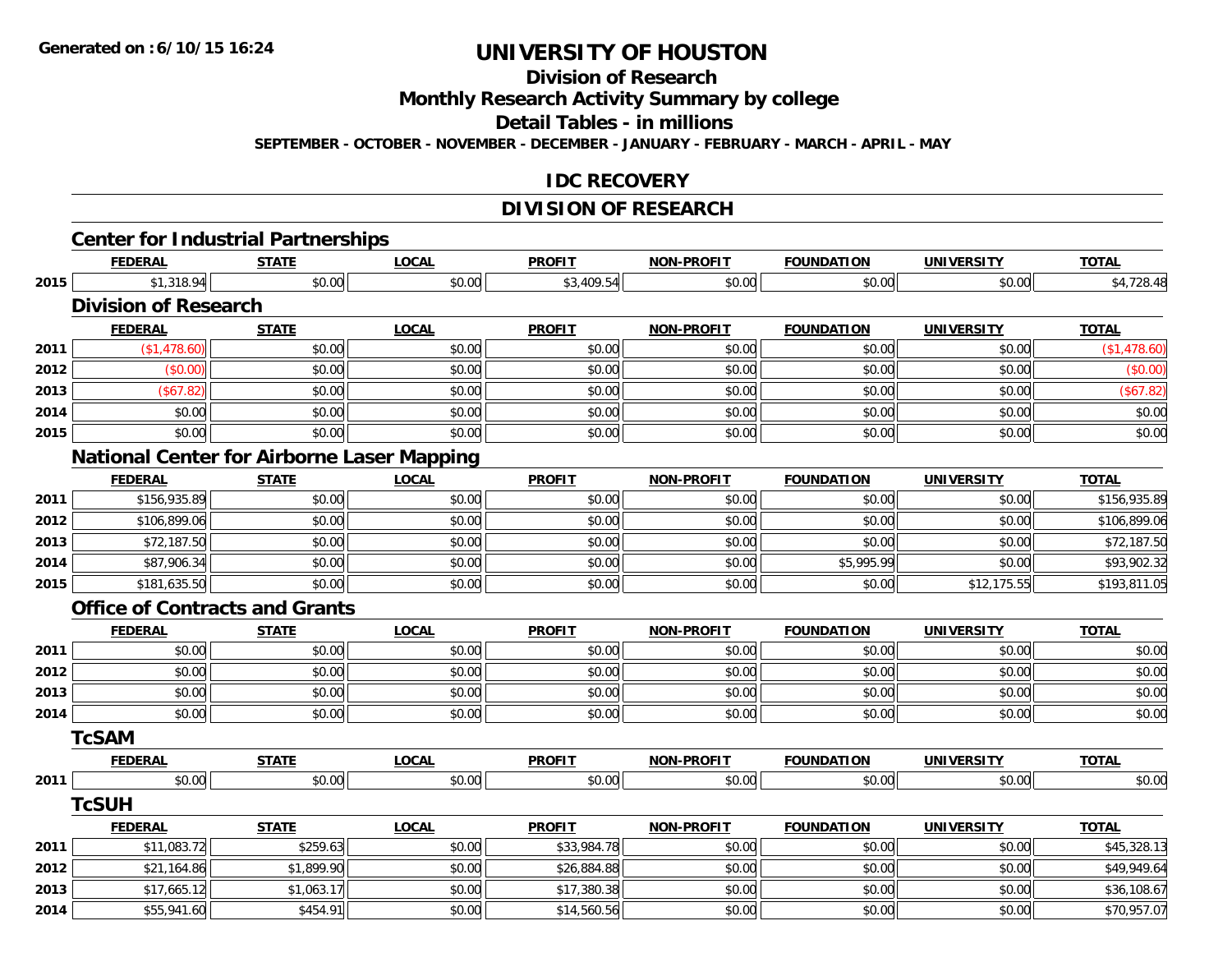## **Division of Research**

**Monthly Research Activity Summary by college**

**Detail Tables - in millions**

**SEPTEMBER - OCTOBER - NOVEMBER - DECEMBER - JANUARY - FEBRUARY - MARCH - APRIL - MAY**

#### **IDC RECOVERY**

### **DIVISION OF RESEARCH**

|       | <b>TcSUH</b>                         |              |              |               |                   |                   |                   |                |
|-------|--------------------------------------|--------------|--------------|---------------|-------------------|-------------------|-------------------|----------------|
|       | <b>FEDERAL</b>                       | <b>STATE</b> | <b>LOCAL</b> | <b>PROFIT</b> | <b>NON-PROFIT</b> | <b>FOUNDATION</b> | <b>UNIVERSITY</b> | <b>TOTAL</b>   |
| 2015  | \$20,163.84                          | \$0.00       | \$0.00       | \$5,702.94    | \$0.00            | \$0.00            | \$0.00            | \$25,866.78    |
|       | <b>Texas Obesity Research Center</b> |              |              |               |                   |                   |                   |                |
|       | <b>FEDERAL</b>                       | <b>STATE</b> | <b>LOCAL</b> | <b>PROFIT</b> | <b>NON-PROFIT</b> | <b>FOUNDATION</b> | <b>UNIVERSITY</b> | <b>TOTAL</b>   |
| 2011  | \$0.00                               | \$0.00       | \$0.00       | \$0.00        | \$0.00            | \$0.00            | \$0.00            | \$0.00         |
| 2012  | \$0.00                               | \$0.00       | \$0.00       | \$0.00        | \$0.00            | \$0.00            | \$0.00            | \$0.00         |
| 2013  | \$0.00                               | \$0.00       | \$0.00       | \$0.00        | \$0.00            | \$0.00            | \$0.00            | \$0.00         |
| 2014  | \$0.00                               | \$0.00       | \$0.00       | \$0.00        | \$0.00            | \$0.00            | \$0.00            | \$0.00         |
| 2015  | \$0.00                               | \$0.00       | \$0.00       | \$0.00        | \$0.00            | \$0.00            | \$0.00            | \$0.00         |
|       | <b>TIMES</b>                         |              |              |               |                   |                   |                   |                |
|       | <b>FEDERAL</b>                       | <b>STATE</b> | <b>LOCAL</b> | <b>PROFIT</b> | <b>NON-PROFIT</b> | <b>FOUNDATION</b> | <b>UNIVERSITY</b> | <b>TOTAL</b>   |
| 2011  | \$127,317.62                         | \$2,770.35   | \$0.00       | \$0.00        | \$0.00            | \$0.00            | \$0.00            | \$130,087.97   |
| 2012  | \$408,070.67                         | \$0.01       | \$0.00       | \$0.00        | \$0.00            | \$0.00            | \$0.00            | \$408,070.68   |
| 2013  | \$500,159.32                         | \$883.48     | \$0.00       | \$0.00        | \$0.00            | \$0.00            | \$0.00            | \$501,042.80   |
| 2014  | \$396,541.51                         | \$5,108.37   | \$0.00       | \$0.00        | \$0.00            | \$0.00            | \$0.00            | \$401,649.88   |
| 2015  | \$318,084.20                         | \$7,306.74   | \$0.00       | \$0.00        | \$1,115.65        | \$0.00            | \$0.00            | \$326,506.59   |
| Total | \$2,935,271.46                       | \$28,128.59  | \$0.00       | \$239,930.32  | \$1,115.65        | \$5,995.99        | \$12,175.55       | \$3,222,617.56 |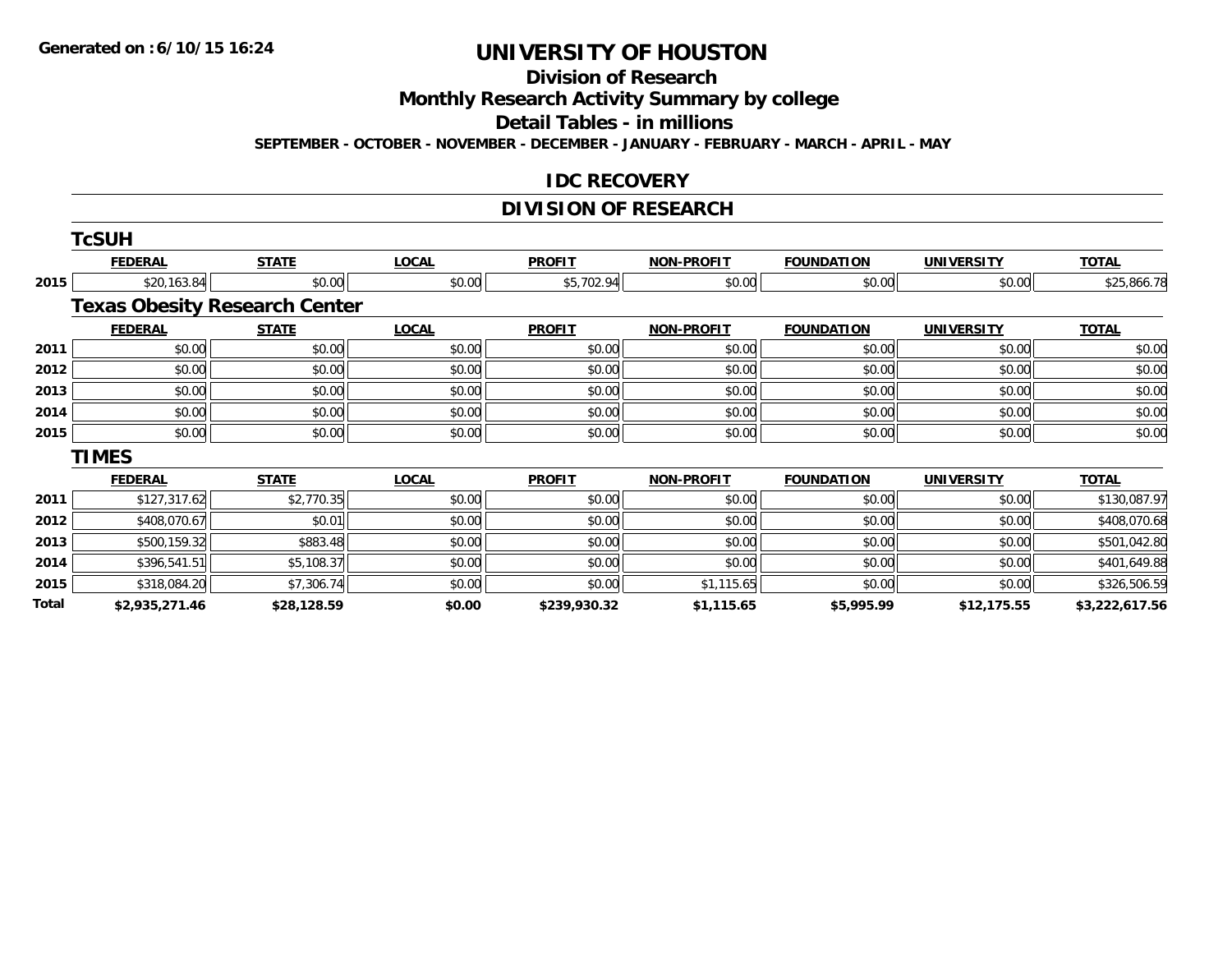### **Division of Research**

**Monthly Research Activity Summary by college**

**Detail Tables - in millions**

**SEPTEMBER - OCTOBER - NOVEMBER - DECEMBER - JANUARY - FEBRUARY - MARCH - APRIL - MAY**

### **IDC RECOVERY**

### **GRADUATE COLLEGE OF SOCIAL WORK**

### **Center for Drug and Social Policy Research**

|      | <b>FEDERAL</b> | <b>STATE</b> | <u>LOCAL</u> | <b>PROFIT</b> | <b>NON-PROFIT</b> | <b>FOUNDATION</b> | <b>UNIVERSITY</b> | <b>TOTAL</b> |
|------|----------------|--------------|--------------|---------------|-------------------|-------------------|-------------------|--------------|
| 2011 | \$10,520.84    | \$0.00       | \$0.00       | \$0.00        | \$0.00            | \$0.00            | \$0.00            | \$10,520.84  |
| 2012 | \$12,812.61    | \$0.00       | \$0.00       | \$0.00        | \$0.00            | \$0.00            | \$0.00            | \$12,812.61  |
| 2013 | \$1,641.93     | \$0.00       | \$0.00       | \$0.00        | \$0.00            | \$0.00            | \$0.00            | \$1,641.93   |
| 2014 | \$12,642.09    | \$0.00       | \$0.00       | \$0.00        | \$0.00            | \$0.00            | \$0.00            | \$12,642.09  |
| 2015 | \$39,167.00    | \$0.00       | \$0.00       | \$0.00        | \$0.00            | \$0.00            | \$0.00            | \$39,167.00  |

#### **Center for Health Equities & Evaluation Research**

|      | <u>FEDERAL</u> | <u>STATE</u> | <u>LOCAL</u> | <b>PROFIT</b> | <b>NON-PROFIT</b> | <b>FOUNDATION</b> | <b>UNIVERSITY</b> | <b>TOTAL</b> |
|------|----------------|--------------|--------------|---------------|-------------------|-------------------|-------------------|--------------|
| 2012 | \$11,589.32    | \$0.00       | \$0.00       | \$0.00        | \$0.00            | \$0.00            | \$0.00            | \$11,589.32  |
| 2013 | \$7,948.83     | \$0.00       | \$0.00       | \$0.00        | \$0.00            | \$0.00            | \$0.00            | \$7,948.83   |
| 2014 | \$9,467.62     | \$0.00       | \$0.00       | \$0.00        | \$0.00            | \$0.00            | \$0.00            | \$9,467.62   |
| 2015 | \$6,759.55     | \$0.00       | \$0.00       | \$0.00        | \$0.00            | \$0.00            | \$0.00            | \$6,759.55   |

### **Child & Family for Innovative Research**

|      | <u>FEDERAL</u> | <b>STATE</b> | <u>LOCAL</u> | <b>PROFIT</b> | <b>NON-PROFIT</b> | <b>FOUNDATION</b> | <b>UNIVERSITY</b> | <b>TOTAL</b> |
|------|----------------|--------------|--------------|---------------|-------------------|-------------------|-------------------|--------------|
| 2011 | \$176,930.29   | \$1,021.94   | \$0.00       | \$0.00        | \$0.00            | \$132.26          | \$0.00            | \$178,084.49 |
| 2012 | \$167,639.36   | \$0.00       | \$0.00       | \$7,250.28    | \$0.00            | \$0.00            | \$0.00            | \$174,889.64 |
| 2013 | \$123,430.62   | \$656.36     | \$2,082.56   | (\$367.56)    | \$0.83            | \$0.00            | \$0.00            | \$125,802.81 |
| 2014 | \$41,871.53    | \$820.75     | \$1,292.69   | \$0.00        | \$305.55          | \$1,137.58        | \$0.00            | \$45,428.10  |
| 2015 | \$95,888.89    | \$354.74     | \$0.00       | \$0.00        | \$0.00            | \$8,369.29        | \$0.00            | \$104,612.92 |

#### **Community Projects - Social Work**

|      | <b>FEDERAL</b> | <b>STATE</b> | <u>LOCAL</u> | <b>PROFIT</b> | <b>NON-PROFIT</b> | <b>FOUNDATION</b> | <b>UNIVERSITY</b> | <u>TOTAL</u> |
|------|----------------|--------------|--------------|---------------|-------------------|-------------------|-------------------|--------------|
| 2011 | \$0.00         |              | \$0.00       | \$0.00        | \$0.00            | \$0.00            | \$0.00            |              |
| 2012 | 140.22         | \$0.00       | \$0.00       | \$0.00        | \$0.00            | \$0.00            | \$0.00            | \$140.22     |
| 2013 | \$U.U I I      | \$0.00       | \$0.00       | \$0.00        | \$0.00            | \$0.00            | \$0.00            |              |

#### **Dean, Social Work**

|      | <b>FEDERAL</b> | <b>STATE</b> | <b>LOCAL</b> | <b>PROFIT</b> | <b>NON-PROFIT</b> | <b>FOUNDATION</b> | <b>UNIVERSITY</b> | <b>TOTAL</b> |
|------|----------------|--------------|--------------|---------------|-------------------|-------------------|-------------------|--------------|
| 2011 | \$130,421.62   | \$0.00       | \$0.00       | \$0.00        | \$0.00            | \$0.00            | \$0.00            | \$130,421.62 |
| 2012 | (\$788.35)     | \$0.00       | \$0.00       | \$0.00        | \$0.00            | \$0.00            | \$0.00            | (\$788.35)   |
| 2013 | \$5,849.75     | \$0.00       | \$0.00       | \$0.00        | \$0.00            | \$0.00            | \$0.00            | \$5,849.75   |
| 2014 | \$0.00         | \$0.00       | \$0.00       | \$0.00        | \$0.00            | \$0.00            | \$0.00            | \$0.00       |
| 2015 | \$1,477.12     | \$0.00       | \$0.00       | \$0.00        | \$0.00            | \$0.00            | \$0.00            | \$1,477.12   |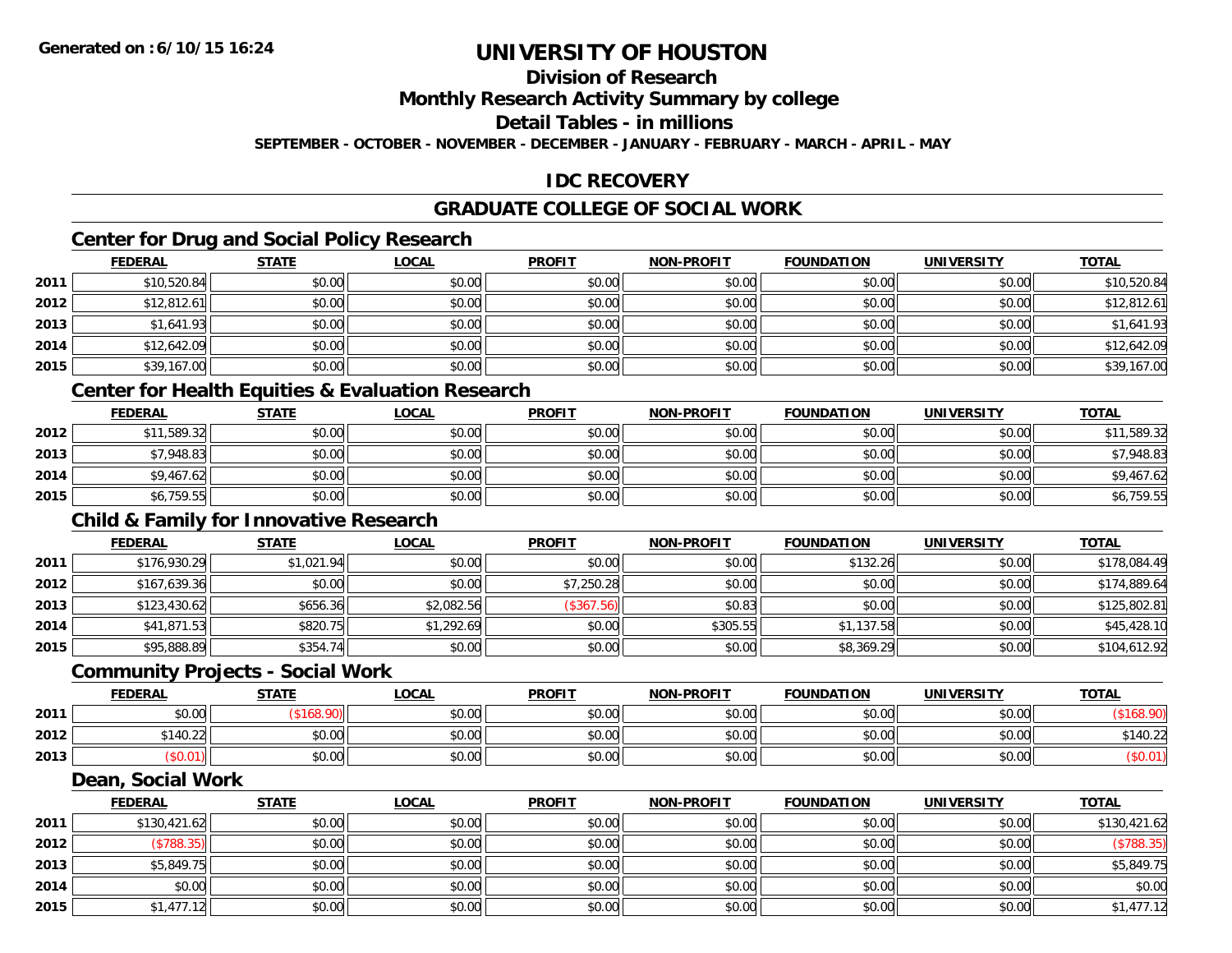### **Division of Research**

**Monthly Research Activity Summary by college**

**Detail Tables - in millions**

**SEPTEMBER - OCTOBER - NOVEMBER - DECEMBER - JANUARY - FEBRUARY - MARCH - APRIL - MAY**

### **IDC RECOVERY**

#### **GRADUATE COLLEGE OF SOCIAL WORK**

## **Office for Drug SPR**

|       | <u>FEDERAL</u> | <b>STATE</b> | <u>LOCAL</u> | <b>PROFIT</b> | <b>NON-PROFIT</b> | <b>FOUNDATION</b> | <b>UNIVERSITY</b> | <b>TOTAL</b> |
|-------|----------------|--------------|--------------|---------------|-------------------|-------------------|-------------------|--------------|
| 2011  | \$0.00         | \$0.00       | \$0.00       | \$0.00        | \$0.00            | \$0.00            | \$0.00            | \$0.00       |
| 2012  | \$0.00         | \$0.00       | \$0.00       | \$0.00        | \$0.00            | \$0.00            | \$0.00            | \$0.00       |
| 2013  | \$0.00         | \$0.00       | \$0.00       | \$0.00        | \$0.00            | \$0.00            | \$0.00            | \$0.00       |
| 2015  | \$0.00         | \$0.00       | \$0.00       | \$0.00        | \$0.00            | \$0.00            | \$0.00            | \$0.00       |
| Total | \$855,410.83   | \$2,684.89   | \$3,375.25   | \$6,882.72    | \$306.38          | \$9,639.13        | \$0.00            | \$878,299.20 |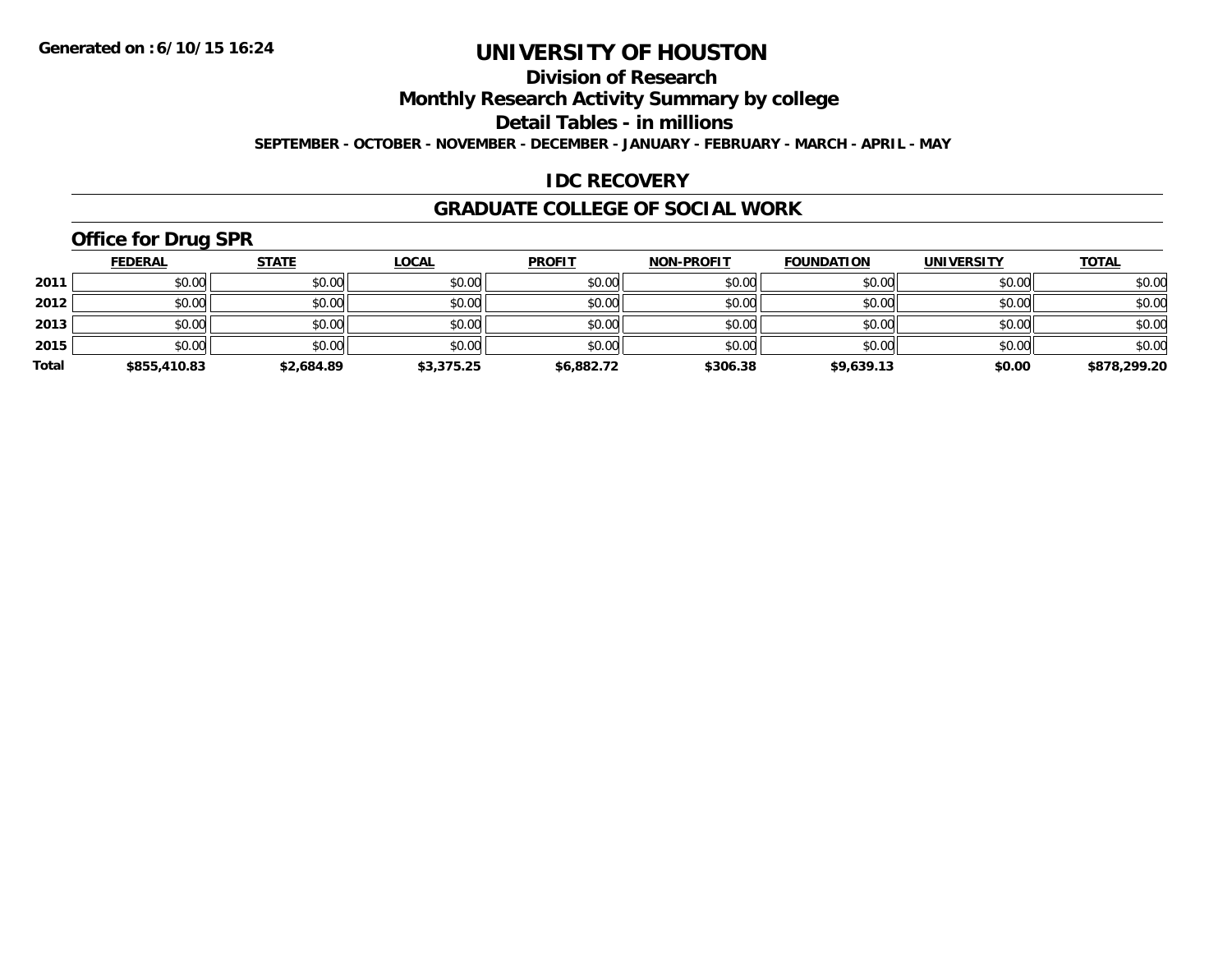### **Division of Research**

**Monthly Research Activity Summary by college**

**Detail Tables - in millions**

**SEPTEMBER - OCTOBER - NOVEMBER - DECEMBER - JANUARY - FEBRUARY - MARCH - APRIL - MAY**

### **IDC RECOVERY**

#### **HILTON COLLEGE OF HOTEL AND RESTAURANT MANAGEMENT**

#### **Hotel and Restaurant Management**

|       | <b>FEDERAL</b> | <b>STATE</b> | <u>LOCAL</u> | <b>PROFIT</b> | <b>NON-PROFIT</b> | <b>FOUNDATION</b> | <b>UNIVERSITY</b> | <b>TOTAL</b> |
|-------|----------------|--------------|--------------|---------------|-------------------|-------------------|-------------------|--------------|
| 2011  | \$4,626.73     | \$0.00       | \$0.00       | \$177.55      | \$841.60          | \$0.00            | \$0.00            | \$5,645.88   |
| 2012  | \$3,633.97     | \$18,059.67  | \$0.00       | \$8.59        | \$2,918.11        | \$0.00            | \$0.00            | \$24,620.34  |
| 2013  | \$3,955.01     | \$804.38     | \$0.00       | \$0.00        | \$0.00            | \$0.00            | \$0.00            | \$4,759.39   |
| 2014  | \$13,033.19    | (\$28.71)    | \$0.00       | \$0.00        | \$0.00            | \$2,364.52        | \$0.00            | \$15,369.00  |
| 2015  | \$27,469.40    | \$0.00       | \$0.00       | \$0.00        | \$0.00            | \$1,717.80        | \$0.00            | \$29,187.20  |
| Total | \$52,718.30    | \$18,835.34  | \$0.00       | \$186.14      | \$3.759.71        | \$4,082.32        | \$0.00            | \$79,581.81  |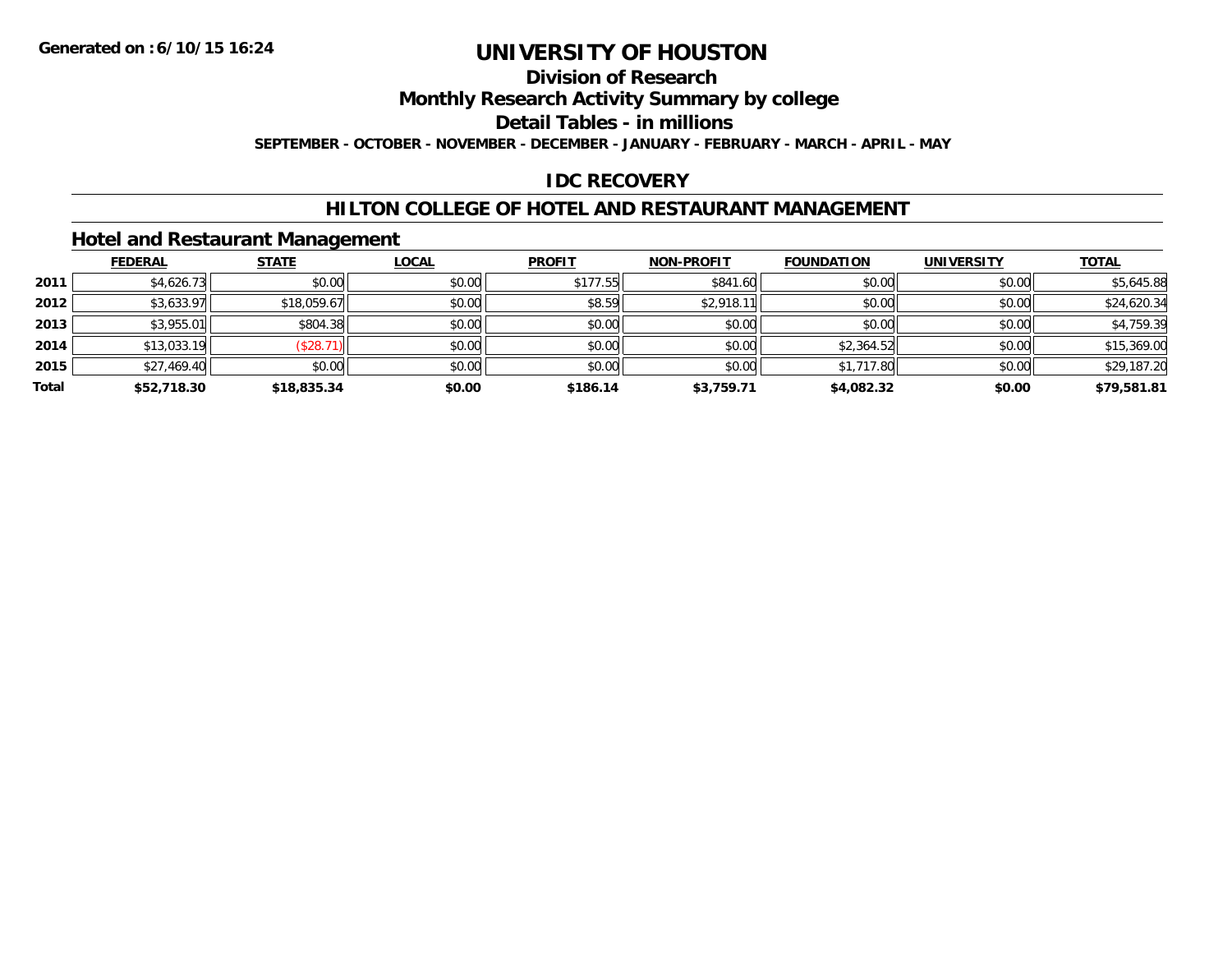### **Division of ResearchMonthly Research Activity Summary by college Detail Tables - in millions SEPTEMBER - OCTOBER - NOVEMBER - DECEMBER - JANUARY - FEBRUARY - MARCH - APRIL - MAY**

#### **IDC RECOVERY**

#### **HONORS COLLEGE**

## **Dean, Honors College**

|       | <b>FEDERAL</b> | <b>STATE</b> | <b>LOCAL</b> | <b>PROFIT</b> | <b>NON-PROFIT</b> | <b>FOUNDATION</b> | <b>UNIVERSITY</b> | <b>TOTAL</b> |
|-------|----------------|--------------|--------------|---------------|-------------------|-------------------|-------------------|--------------|
| 2011  | \$4,034.66     | \$0.00       | \$0.00       | \$0.00        | \$0.00            | \$0.00            | \$0.00            | \$4,034.66   |
| 2012  | \$5,010.75     | \$0.00       | \$0.00       | \$0.00        | \$5,048.76        | \$0.00            | \$0.00            | \$10,059.51  |
| 2013  | \$4,684.1      | \$0.00       | \$0.00       | \$0.00        | \$3,160.56        | \$0.00            | \$0.00            | \$7,844.67   |
| 2014  | \$892.24       | \$0.00       | \$0.00       | \$0.00        | \$2,985.57        | \$53.84           | \$0.00            | \$3,931.65   |
| 2015  | \$0.00         | \$0.00       | \$0.00       | \$0.00        | (\$5.90)          | \$29.74           | \$0.00            | \$23.84      |
| Total | \$14,621.77    | \$0.00       | \$0.00       | \$0.00        | \$11,188.98       | \$83.58           | \$0.00            | \$25,894.33  |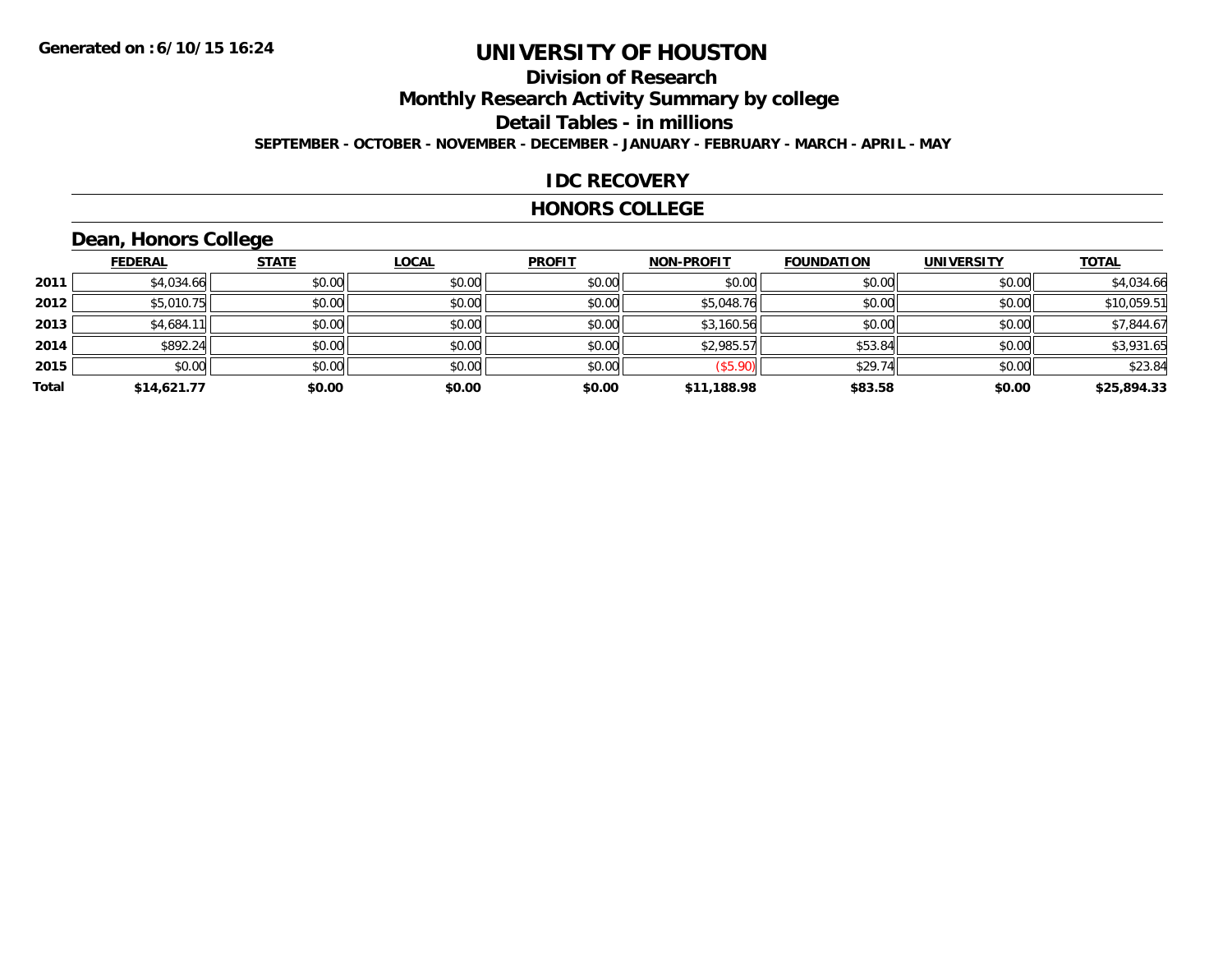### **Division of ResearchMonthly Research Activity Summary by college Detail Tables - in millions SEPTEMBER - OCTOBER - NOVEMBER - DECEMBER - JANUARY - FEBRUARY - MARCH - APRIL - MAY**

#### **IDC RECOVERY**

#### **LIBRARY**

### **Administration, Library**

|       | <b>FEDERAL</b> | <b>STATE</b> | <u>LOCAL</u> | <b>PROFIT</b> | <b>NON-PROFIT</b> | <b>FOUNDATION</b> | <b>UNIVERSITY</b> | <b>TOTAL</b> |
|-------|----------------|--------------|--------------|---------------|-------------------|-------------------|-------------------|--------------|
| 2011  | \$718.08       | \$0.00       | \$0.00       | \$0.00        | \$0.00            | \$0.00            | \$0.00            | \$718.08     |
| 2012  | \$0.00         | \$0.00       | \$0.00       | \$0.00        | \$0.00            | \$0.00            | \$0.00            | \$0.00       |
| 2013  | \$0.00         | \$0.00       | \$0.00       | \$0.00        | \$0.00            | \$0.00            | \$0.00            | \$0.00       |
| 2014  | \$0.00         | \$0.00       | \$0.00       | \$0.00        | \$0.00            | \$0.00            | \$0.00            | \$0.00       |
| Total | \$718.08       | \$0.00       | \$0.00       | \$0.00        | \$0.00            | \$0.00            | \$0.00            | \$718.08     |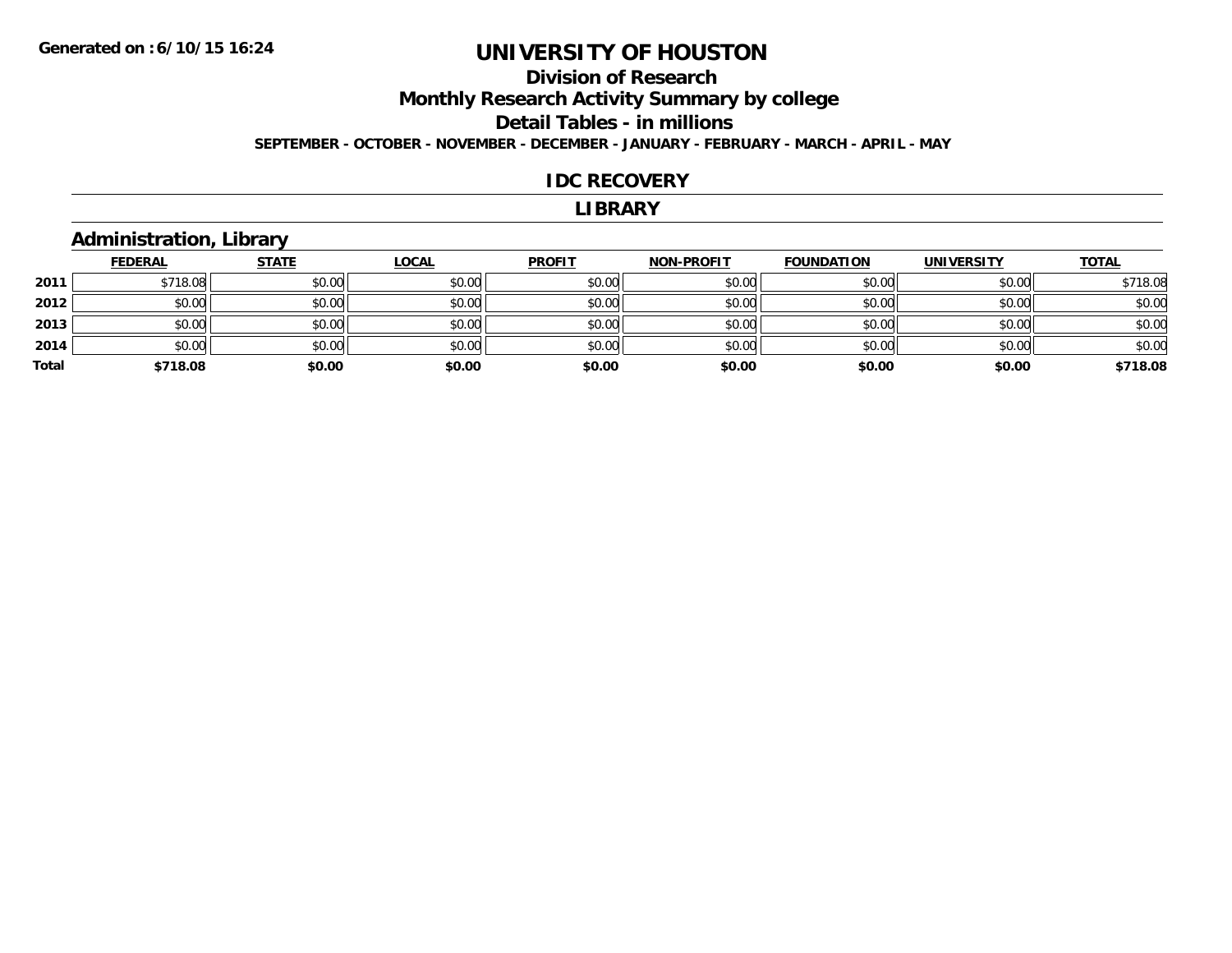**Division of Research**

**Monthly Research Activity Summary by college**

**Detail Tables - in millions**

**SEPTEMBER - OCTOBER - NOVEMBER - DECEMBER - JANUARY - FEBRUARY - MARCH - APRIL - MAY**

#### **IDC RECOVERY**

#### **PRESIDENT**

#### **Office of the President**

|       | EDERAL | <b>STATE</b>       | <b>OCAL</b> | PROFIT        | <b>I-PROFIT</b><br>וחרות | <b>FOUNDATION</b> | UNIVERSITY | <b>TOTAL</b> |
|-------|--------|--------------------|-------------|---------------|--------------------------|-------------------|------------|--------------|
| 2015  | \$0.00 | $\sim$ 00<br>vv.vv | \$0.00      | 0000<br>vv.vv | 0000<br>,u.uu            | \$0.00            | \$0.00     | 400<br>√∪.∪⊌ |
| Total | \$0.00 | \$0.00             | \$0.00      | \$0.00        | \$0.00                   | \$0.00            | \$0.00     | \$0.00       |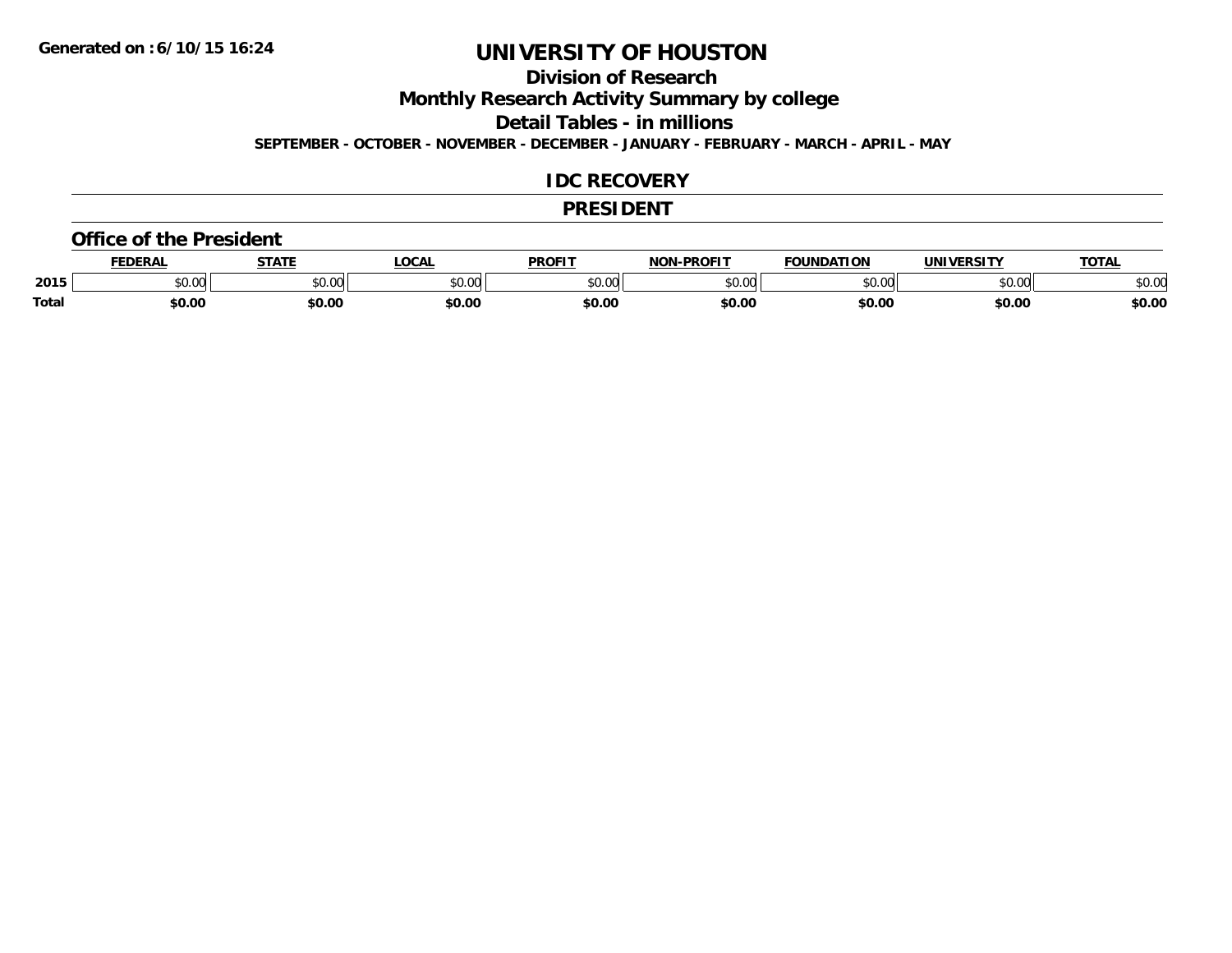#### **Division of Research**

**Monthly Research Activity Summary by college**

**Detail Tables - in millions**

**SEPTEMBER - OCTOBER - NOVEMBER - DECEMBER - JANUARY - FEBRUARY - MARCH - APRIL - MAY**

#### **IDC RECOVERY**

#### **SENIOR V.P. FOR ACADEMIC AFFAIRS AND PROVOST**

|      | <b>Challenger Program</b>                           |              |              |               |                   |                   |                   |              |
|------|-----------------------------------------------------|--------------|--------------|---------------|-------------------|-------------------|-------------------|--------------|
|      | <b>FEDERAL</b>                                      | <b>STATE</b> | <b>LOCAL</b> | <b>PROFIT</b> | <b>NON-PROFIT</b> | <b>FOUNDATION</b> | <b>UNIVERSITY</b> | <b>TOTAL</b> |
| 2011 | \$0.00                                              | \$0.00       | \$0.00       | \$0.00        | \$0.00            | \$0.00            | \$0.00            | \$0.00       |
| 2012 | \$0.00                                              | \$0.00       | \$0.00       | \$0.00        | \$0.00            | \$0.00            | \$0.00            | \$0.00       |
| 2013 | \$0.00                                              | \$0.00       | \$0.00       | \$0.00        | \$0.00            | \$0.00            | \$0.00            | \$0.00       |
| 2014 | \$0.00                                              | \$0.00       | \$0.00       | \$0.00        | \$0.00            | \$0.00            | \$0.00            | \$0.00       |
| 2015 | \$0.00                                              | \$0.00       | \$0.00       | \$0.00        | \$0.00            | \$0.00            | \$0.00            | \$0.00       |
|      | <b>Continuing Education</b>                         |              |              |               |                   |                   |                   |              |
|      | <b>FEDERAL</b>                                      | <b>STATE</b> | <b>LOCAL</b> | <b>PROFIT</b> | <b>NON-PROFIT</b> | <b>FOUNDATION</b> | <b>UNIVERSITY</b> | <b>TOTAL</b> |
| 2011 | \$0.00                                              | \$79.12      | \$0.00       | \$0.00        | \$0.00            | \$0.00            | \$0.00            | \$79.12      |
|      | <b>Learning Support Services</b>                    |              |              |               |                   |                   |                   |              |
|      | <b>FEDERAL</b>                                      | <b>STATE</b> | <b>LOCAL</b> | <b>PROFIT</b> | <b>NON-PROFIT</b> | <b>FOUNDATION</b> | <b>UNIVERSITY</b> | <b>TOTAL</b> |
| 2012 | \$0.00                                              | \$0.00       | \$0.00       | \$0.00        | \$0.00            | \$0.00            | \$0.00            | \$0.00       |
| 2013 | \$0.00                                              | \$0.00       | \$0.00       | \$0.00        | \$0.00            | \$0.00            | \$0.00            | \$0.00       |
|      | <b>Senior V.P. for Academic Affairs and Provost</b> |              |              |               |                   |                   |                   |              |
|      | <b>FEDERAL</b>                                      | <b>STATE</b> | <b>LOCAL</b> | <b>PROFIT</b> | <b>NON-PROFIT</b> | <b>FOUNDATION</b> | <b>UNIVERSITY</b> | <b>TOTAL</b> |
| 2015 | \$0.00                                              | \$0.00       | \$0.00       | \$0.00        | \$0.00            | \$0.00            | \$0.00            | \$0.00       |
|      | <b>Student Support Services</b>                     |              |              |               |                   |                   |                   |              |
|      | <b>FEDERAL</b>                                      | <b>STATE</b> | <b>LOCAL</b> | <b>PROFIT</b> | <b>NON-PROFIT</b> | <b>FOUNDATION</b> | <b>UNIVERSITY</b> | <b>TOTAL</b> |
| 2014 | \$0.00                                              | \$0.00       | \$0.00       | \$0.00        | \$0.00            | \$0.00            | \$0.00            | \$0.00       |
| 2015 | \$0.00                                              | \$0.00       | \$0.00       | \$0.00        | \$0.00            | \$0.00            | \$0.00            | \$0.00       |
|      | <b>UH Energy</b>                                    |              |              |               |                   |                   |                   |              |
|      | <b>FEDERAL</b>                                      | <b>STATE</b> | <b>LOCAL</b> | <b>PROFIT</b> | <b>NON-PROFIT</b> | <b>FOUNDATION</b> | <b>UNIVERSITY</b> | <b>TOTAL</b> |
| 2015 | \$0.00                                              | \$0.00       | \$0.00       | \$0.00        | \$0.00            | \$0.00            | \$0.00            | \$0.00       |
|      | <b>Undergraduate Student Success</b>                |              |              |               |                   |                   |                   |              |
|      | <b>FEDERAL</b>                                      | <b>STATE</b> | <b>LOCAL</b> | <b>PROFIT</b> | <b>NON-PROFIT</b> | <b>FOUNDATION</b> | <b>UNIVERSITY</b> | <b>TOTAL</b> |
| 2014 | \$0.00                                              | \$0.00       | \$0.00       | \$0.00        | \$0.00            | \$0.00            | \$0.00            | \$0.00       |
| 2015 | \$0.00                                              | \$0.00       | \$0.00       | \$0.00        | \$0.00            | \$0.00            | \$0.00            | \$0.00       |
|      | <b>Undergraduate Student Success Center</b>         |              |              |               |                   |                   |                   |              |
|      | <b>FEDERAL</b>                                      | <b>STATE</b> | <b>LOCAL</b> | <b>PROFIT</b> | <b>NON-PROFIT</b> | <b>FOUNDATION</b> | <b>UNIVERSITY</b> | <b>TOTAL</b> |
| 2011 | \$17,166.13                                         | \$7,423.05   | \$0.00       | \$0.00        | (\$156.28)        | \$0.00            | \$0.00            | \$24,432.90  |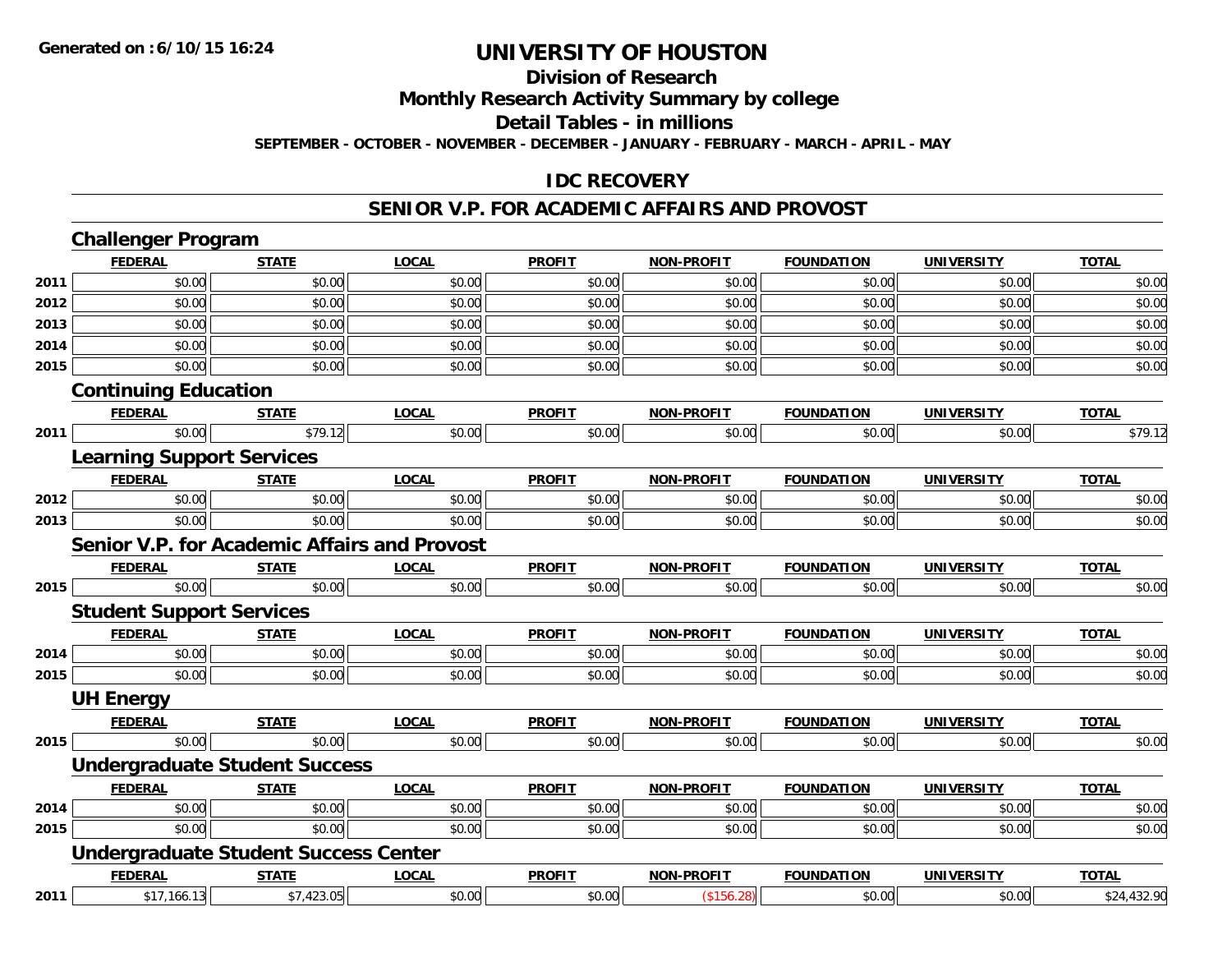### **Division of Research**

**Monthly Research Activity Summary by college**

**Detail Tables - in millions**

**SEPTEMBER - OCTOBER - NOVEMBER - DECEMBER - JANUARY - FEBRUARY - MARCH - APRIL - MAY**

### **IDC RECOVERY**

#### **SENIOR V.P. FOR ACADEMIC AFFAIRS AND PROVOST**

#### **Undergraduate Student Success Center**

|       | <b>FEDERAL</b> | <b>STATE</b> | <b>LOCAL</b> | <b>PROFIT</b> | <b>NON-PROFIT</b> | <b>FOUNDATION</b> | <b>UNIVERSITY</b> | <b>TOTAL</b> |
|-------|----------------|--------------|--------------|---------------|-------------------|-------------------|-------------------|--------------|
| 2012  | \$17,221.18    | (\$125.73)   | \$0.00       | \$0.00        | \$0.00            | \$0.00            | \$0.00            | \$17,095.45  |
| 2013  | \$16,580.54    | \$7,215.39   | \$0.00       | \$0.00        | \$0.00            | \$0.00            | \$0.00            | \$23,795.93  |
| 2014  | \$17,214.51    | \$6,426.37   | \$0.00       | \$0.00        | \$0.00            | \$0.00            | \$0.00            | \$23,640.88  |
| 2015  | \$16,259.36    | \$7,004.66   | \$0.00       | \$0.00        | \$0.00            | \$0.00            | \$0.00            | \$23,264.02  |
| Total | \$84,441.72    | \$28,022.86  | \$0.00       | \$0.00        | (\$156.28)        | \$0.00            | \$0.00            | \$112,308.30 |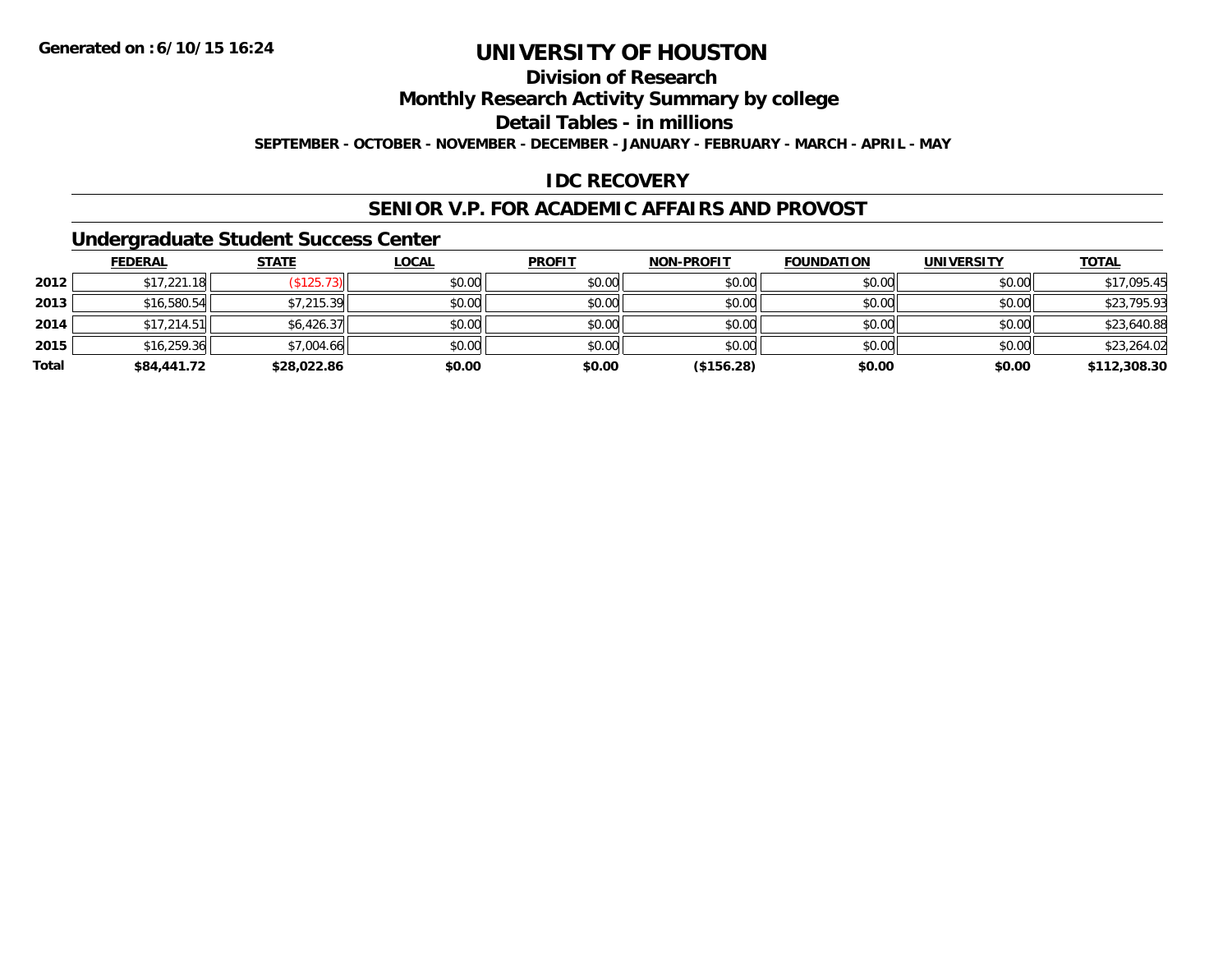## **Division of Research**

**Monthly Research Activity Summary by college**

**Detail Tables - in millions**

**SEPTEMBER - OCTOBER - NOVEMBER - DECEMBER - JANUARY - FEBRUARY - MARCH - APRIL - MAY**

#### **IDC RECOVERY**

#### **UH LAW CENTER**

|       | Dean, Law      |              |              |               |                   |                   |                   |               |
|-------|----------------|--------------|--------------|---------------|-------------------|-------------------|-------------------|---------------|
|       | <b>FEDERAL</b> | <b>STATE</b> | <b>LOCAL</b> | <b>PROFIT</b> | <b>NON-PROFIT</b> | <b>FOUNDATION</b> | <b>UNIVERSITY</b> | <b>TOTAL</b>  |
| 2011  | \$7,754.56     | \$0.00       | \$0.00       | \$0.00        | \$0.00            | \$0.00            | \$0.00            | \$7,754.56    |
| 2012  | (\$70,357.49)  | \$0.00       | \$0.00       | \$0.00        | \$0.00            | \$0.00            | \$0.00            | (\$70,357.49) |
| 2013  | \$0.00         | \$0.00       | \$0.00       | \$0.00        | \$0.00            | \$0.00            | \$0.00            | \$0.00        |
|       | Law-UH         |              |              |               |                   |                   |                   |               |
|       | <b>FEDERAL</b> | <b>STATE</b> | <b>LOCAL</b> | <b>PROFIT</b> | <b>NON-PROFIT</b> | <b>FOUNDATION</b> | <b>UNIVERSITY</b> | <b>TOTAL</b>  |
| 2011  | \$23,770.43    | \$2,755.67   | \$0.00       | \$0.00        | \$0.00            | \$5,297.84        | \$0.00            | \$31,823.94   |
| 2012  | \$1,330.63     | \$0.00       | \$0.00       | \$0.00        | \$0.00            | \$4,304.90        | \$0.00            | \$5,635.53    |
| 2013  | \$44,281.44    | \$19,708.02  | \$0.00       | \$0.00        | \$0.00            | \$2,818.51        | \$0.00            | \$66,807.97   |
| 2014  | \$5,629.40     | \$23,916.31  | \$0.00       | \$0.00        | \$0.00            | \$0.00            | \$0.00            | \$29,545.71   |
| 2015  | \$12,927.53    | \$22,840.14  | \$0.00       | \$0.00        | \$0.00            | \$0.00            | \$0.00            | \$35,767.67   |
| Total | \$25,336.50    | \$69,220.14  | \$0.00       | \$0.00        | \$0.00            | \$12,421.25       | \$0.00            | \$106,977.89  |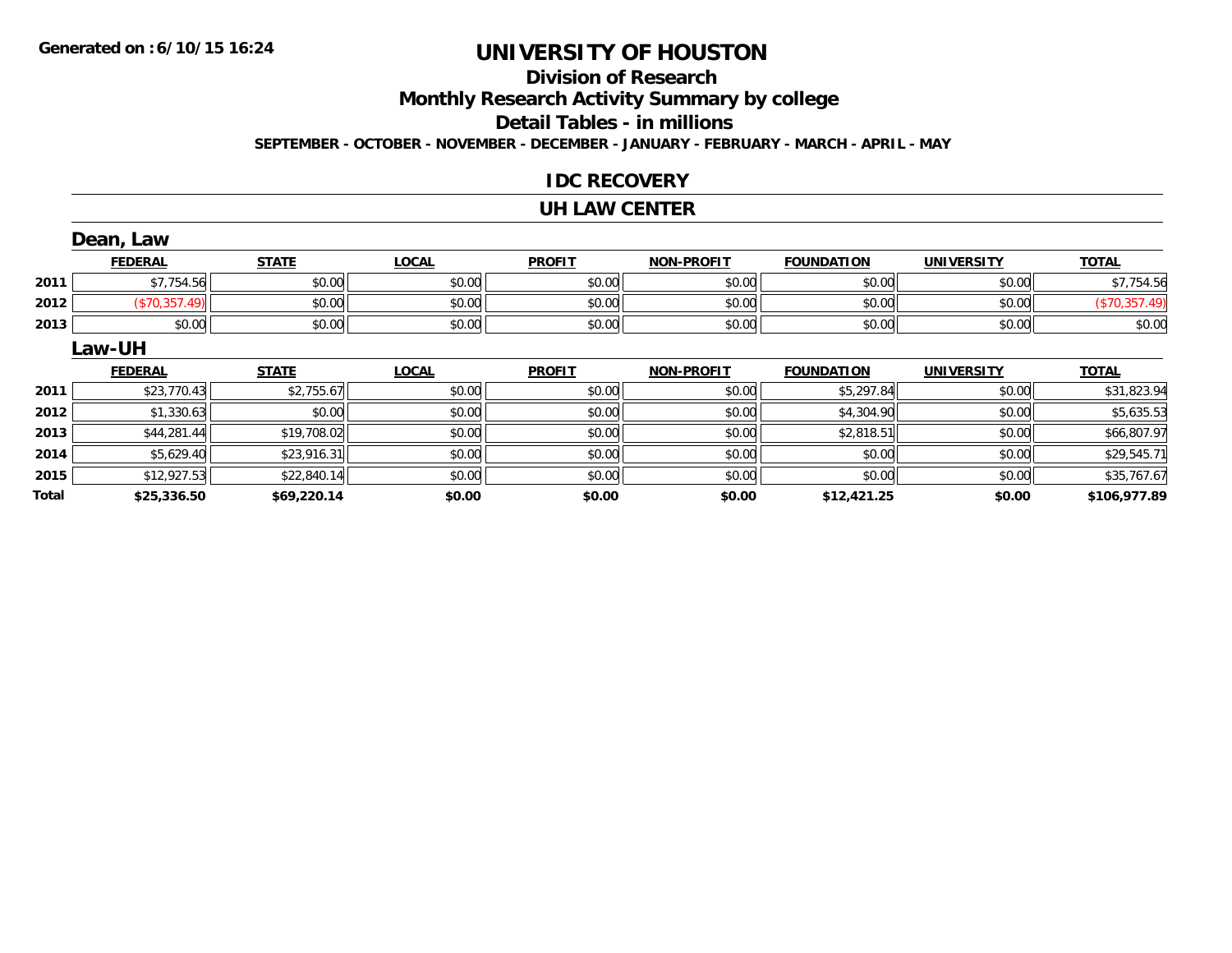### **Division of Research**

**Monthly Research Activity Summary by college**

**Detail Tables - in millions**

**SEPTEMBER - OCTOBER - NOVEMBER - DECEMBER - JANUARY - FEBRUARY - MARCH - APRIL - MAY**

#### **IDC RECOVERY**

#### **UKNOWN COLLEGE**

#### **Unknown Department**

|              | <b>FEDERAL</b>                           | <b>STATE</b> | <b>LOCAL</b> | <b>PROFIT</b> | <b>NON-PROFIT</b> | <b>FOUNDATION</b> | <b>UNIVERSITY</b> | <b>TOTAL</b> |
|--------------|------------------------------------------|--------------|--------------|---------------|-------------------|-------------------|-------------------|--------------|
| 2015         | \$0.00                                   | \$0.00       | \$0.00       | \$0.00        | \$0.00            | \$0.00            | \$0.00            | \$0.00       |
|              | Wrong Department - Please Dont Select It |              |              |               |                   |                   |                   |              |
|              | <b>FEDERAL</b>                           | <b>STATE</b> | <b>LOCAL</b> | <b>PROFIT</b> | <b>NON-PROFIT</b> | <b>FOUNDATION</b> | <b>UNIVERSITY</b> | <b>TOTAL</b> |
| 2011         | \$0.00                                   | \$0.00       | \$0.00       | \$0.00        | \$0.00            | \$0.00            | \$0.00            | \$0.00       |
| 2012         | \$0.00                                   | \$0.00       | \$0.00       | \$0.00        | \$0.00            | \$0.00            | \$0.00            | \$0.00       |
| 2013         | \$0.00                                   | \$0.00       | \$0.00       | \$0.00        | \$0.00            | \$0.00            | \$0.00            | \$0.00       |
| 2014         | \$0.00                                   | \$0.00       | \$0.00       | \$0.00        | \$0.00            | \$0.00            | \$0.00            | \$0.00       |
| <b>Total</b> | \$0.00                                   | \$0.00       | \$0.00       | \$0.00        | \$0.00            | \$0.00            | \$0.00            | \$0.00       |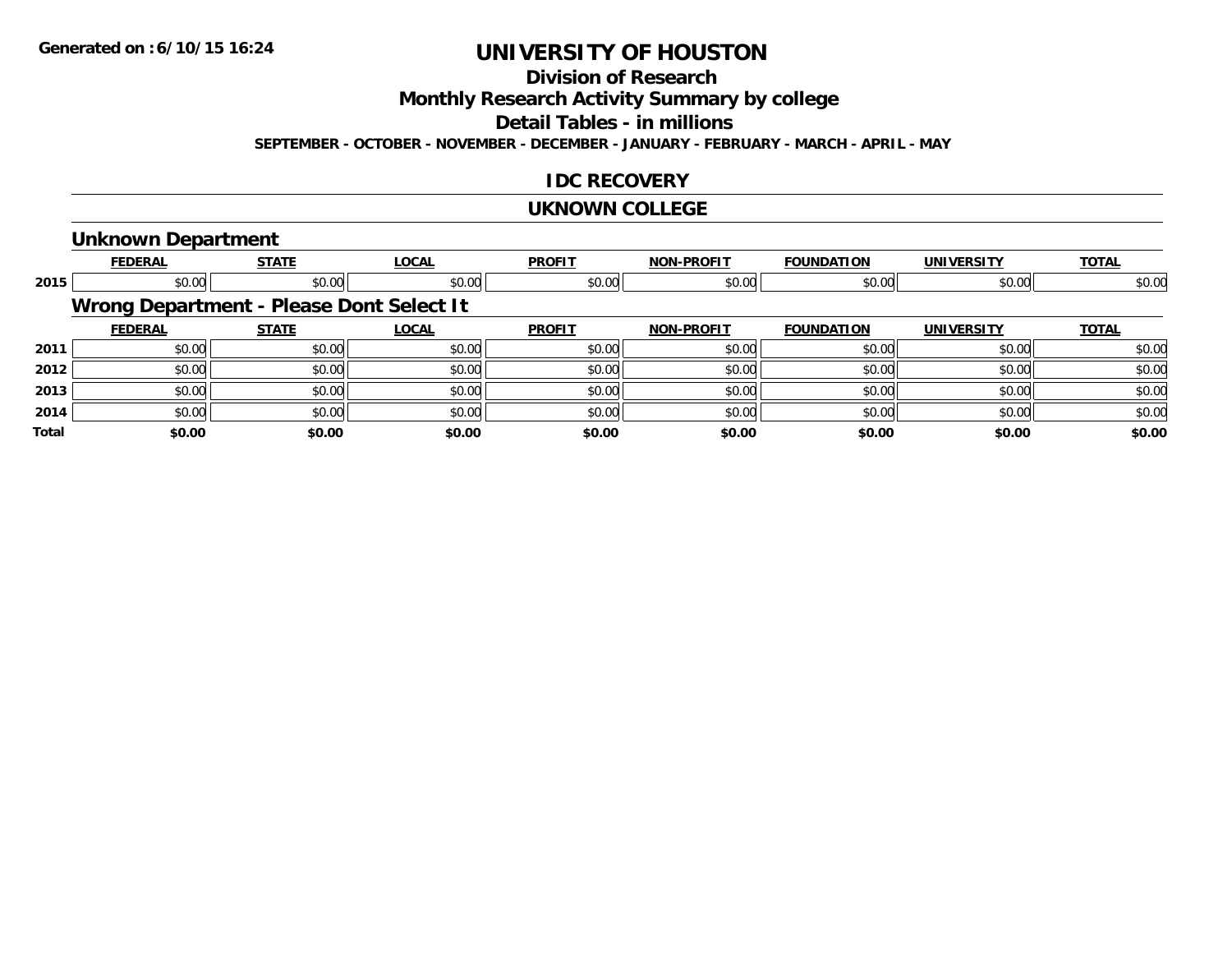#### **Division of Research**

**Monthly Research Activity Summary by college**

**Detail Tables - in millions**

**SEPTEMBER - OCTOBER - NOVEMBER - DECEMBER - JANUARY - FEBRUARY - MARCH - APRIL - MAY**

### **IDC RECOVERY**

### **VICE PRESIDENT FOR ADMINISTRATION**

|              | <b>KUHT-TV</b>        |              |              |               |                   |                   |                   |              |
|--------------|-----------------------|--------------|--------------|---------------|-------------------|-------------------|-------------------|--------------|
|              | <b>FEDERAL</b>        | <b>STATE</b> | <b>LOCAL</b> | <b>PROFIT</b> | <b>NON-PROFIT</b> | <b>FOUNDATION</b> | <b>UNIVERSITY</b> | <b>TOTAL</b> |
| 2011         | (S1, 451.00)          | \$0.00       | \$0.00       | \$0.00        | \$0.00            | \$0.00            | \$0.00            | (\$1,451.00) |
|              | <b>Physical Plant</b> |              |              |               |                   |                   |                   |              |
|              | <b>FEDERAL</b>        | <b>STATE</b> | <b>LOCAL</b> | <b>PROFIT</b> | <b>NON-PROFIT</b> | <b>FOUNDATION</b> | <b>UNIVERSITY</b> | <b>TOTAL</b> |
| 2013         | \$0.00                | \$0.00       | \$0.00       | \$0.00        | \$0.00            | \$0.00            | \$0.00            | \$0.00       |
| 2014         | \$0.00                | \$0.00       | \$0.00       | \$0.00        | \$0.00            | \$0.00            | \$0.00            | \$0.00       |
| 2015         | \$0.00                | \$0.00       | \$0.00       | \$0.00        | \$0.00            | \$0.00            | \$0.00            | \$0.00       |
| <b>Total</b> | (\$1,451.00)          | \$0.00       | \$0.00       | \$0.00        | \$0.00            | \$0.00            | \$0.00            | (\$1,451.00) |